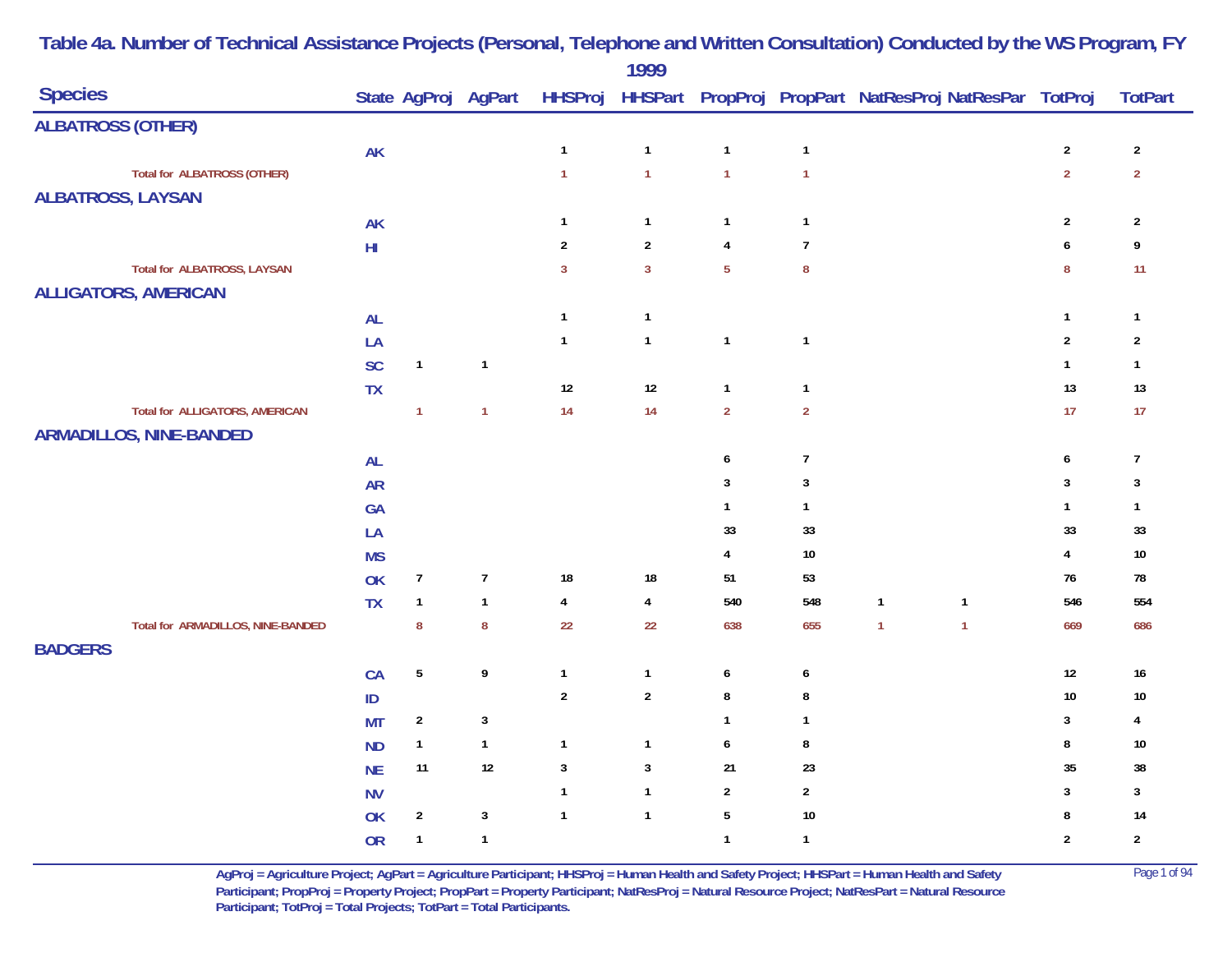| <b>Species</b>           |                        |                  | State AgProj AgPart     |                  | $\frac{1}{2}$    |                  |                         | HHSProj HHSPart PropProj PropPart NatResProj NatResPar TotProj |                  | <b>TotPart</b>   |
|--------------------------|------------------------|------------------|-------------------------|------------------|------------------|------------------|-------------------------|----------------------------------------------------------------|------------------|------------------|
| <b>BADGERS</b>           |                        |                  |                         |                  |                  |                  |                         |                                                                |                  |                  |
|                          | <b>TX</b>              | $\overline{2}$   | $\overline{\mathbf{c}}$ |                  |                  | $\boldsymbol{9}$ | 11                      |                                                                | 11               | $13\,$           |
|                          | <b>WA</b>              | $\mathbf{1}$     | $\mathbf{1}$            | $\mathbf{1}$     | $\mathbf{1}$     | $\mathbf 3$      | $\mathbf 3$             |                                                                | $\sqrt{5}$       | $5\phantom{.0}$  |
|                          | WI                     | $\boldsymbol{6}$ | $\pmb{6}$               | $\bf 48$         | 48               | 106              | 106                     |                                                                | 160              | 160              |
|                          | <b>WY</b>              | $\mathbf{1}$     | $\mathbf{1}$            | $\mathbf{1}$     | $\sqrt{2}$       |                  |                         |                                                                | $\sqrt{2}$       | $\mathbf{3}$     |
| <b>Total for BADGERS</b> |                        | 32               | 39                      | 59               | 60               | 168              | 179                     |                                                                | 259              | 278              |
| <b>BATS (ALL)</b>        |                        |                  |                         |                  |                  |                  |                         |                                                                |                  |                  |
|                          | $\mathsf{AL}$          |                  |                         | $38\,$           | $\bf 45$         | $\overline{2}$   | $\sqrt{3}$              |                                                                | 40               | 48               |
|                          | <b>AR</b>              |                  |                         |                  |                  | $\pmb{4}$        | 4                       |                                                                | $\overline{4}$   | 4                |
|                          | $\mathsf{A}\mathsf{Z}$ |                  |                         |                  |                  | $\mathbf{1}$     | $\mathbf{1}$            |                                                                | $\mathbf{1}$     | $\mathbf{1}$     |
|                          | CA                     |                  |                         | $10\,$           | $20\,$           | $15\,$           | ${\bf 28}$              |                                                                | 25               | 48               |
|                          | CO                     |                  |                         | $\bf 8$          | 8                |                  |                         |                                                                | $\bf 8$          | 8                |
|                          | GA                     |                  |                         | $\boldsymbol{6}$ | $\boldsymbol{6}$ | $10\,$           | $10$                    |                                                                | 16               | $16\,$           |
|                          | $\sf IA$               |                  |                         |                  |                  | $\pmb{6}$        | $\boldsymbol{6}$        |                                                                | $\boldsymbol{6}$ | $\boldsymbol{6}$ |
|                          | $\sf ID$               |                  |                         |                  |                  | $\sqrt{3}$       | $\mathsf 3$             |                                                                | $\sqrt{3}$       | $\mathsf 3$      |
|                          | IL                     |                  |                         | $\overline{2}$   | $\mathbf 3$      |                  |                         |                                                                | $\sqrt{2}$       | $\mathbf{3}$     |
|                          | $\sf IN$               |                  |                         | ${\bf 74}$       | ${\bf 75}$       | $60\,$           | 61                      |                                                                | 134              | 136              |
|                          | <b>KS</b>              |                  |                         |                  |                  | $\mathbf{1}$     | $\mathbf{1}$            |                                                                | $\mathbf{1}$     | $\mathbf{1}$     |
|                          | KY                     |                  |                         | $\pmb{6}$        | $\boldsymbol{6}$ | $12\,$           | $12$                    |                                                                | 18               | ${\bf 18}$       |
|                          | LA                     |                  |                         | $\mathbf{1}$     | $\mathbf{1}$     |                  |                         |                                                                | $\mathbf{1}$     | $\mathbf{1}$     |
|                          | MA                     |                  |                         | $\mathbf{1}$     | $\mathbf{1}$     | $\mathbf{1}$     | $\mathbf{1}$            |                                                                | $\sqrt{2}$       | $\sqrt{2}$       |
|                          | MD                     |                  |                         | 121              | 121              | $20\,$           | $21\,$                  |                                                                | 141              | $142$            |
|                          | <b>ME</b>              |                  |                         | $19\,$           | 19               | 9                | 9                       |                                                                | 28               | ${\bf 28}$       |
|                          | <b>MS</b>              |                  |                         | $\pmb{4}$        | $\pmb{4}$        | $\mathbf{1}$     | $\overline{\mathbf{1}}$ |                                                                | $\sqrt{5}$       | $\sqrt{5}$       |
|                          | <b>MT</b>              |                  |                         |                  |                  | $\mathbf{1}$     | $\overline{\mathbf{1}}$ |                                                                | $\mathbf{1}$     | $\mathbf{1}$     |
|                          | <b>ND</b>              |                  |                         | $\boldsymbol{6}$ | $\boldsymbol{6}$ | $10\,$           | 12                      |                                                                | $16$             | ${\bf 18}$       |
|                          | $\sf NE$               |                  |                         | 9                | 11               | $\sqrt{5}$       | 6                       |                                                                | 14               | $17\,$           |
|                          | <b>NH</b>              |                  |                         | 33               | 33               | $22\,$           | $22\,$                  |                                                                | 55               | 55               |
|                          | $\mathsf{NJ}$          |                  |                         | $\mathbf{1}$     | $\mathbf{1}$     |                  |                         |                                                                | $\mathbf{1}$     | $\mathbf{1}$     |
|                          | N <sub>M</sub>         |                  |                         | $\mathbf{1}$     | $\mathbf{1}$     |                  |                         |                                                                | $\mathbf{1}$     | $\mathbf{1}$     |
|                          | <b>NV</b>              |                  |                         | $\boldsymbol{2}$ | $\boldsymbol{2}$ | $\sqrt{2}$       | $\sqrt{2}$              |                                                                | $\pmb{4}$        | $\overline{4}$   |

> **AgProj = Agriculture Project; AgPart = Agriculture Participant; HHSProj = Human Health and Safety Project; HHSPart = Human Health and Safety** Page 2 of 94 **Participant; PropProj = Property Project; PropPart = Property Participant; NatResProj = Natural Resource Project; NatResPart = Natural Resource**  Participant; TotProj = Total Projects; TotPart = Total Participants.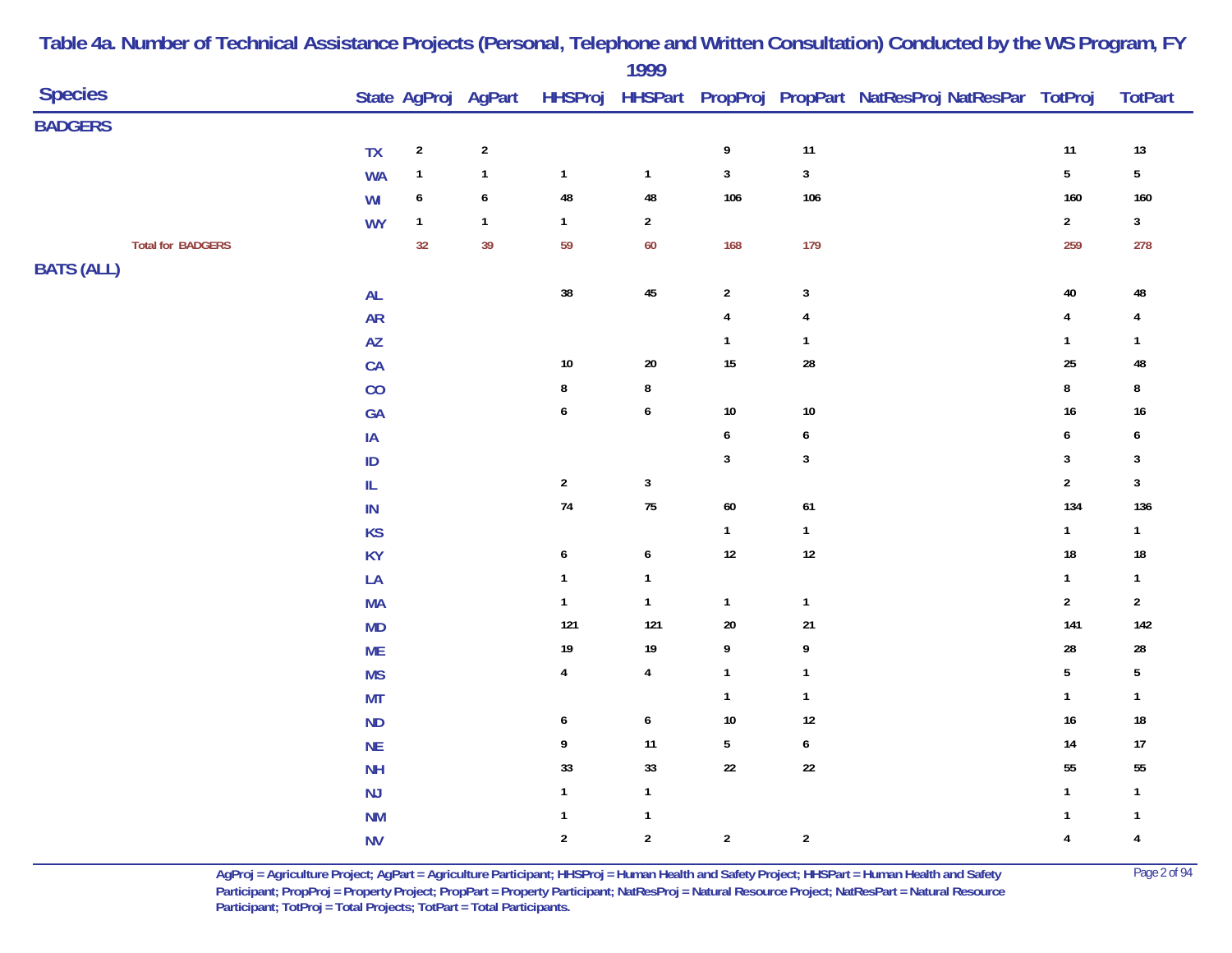|                             |               |                         |                     |                  | $\frac{1}{2}$           |                |                |                                                                |                  |                         |
|-----------------------------|---------------|-------------------------|---------------------|------------------|-------------------------|----------------|----------------|----------------------------------------------------------------|------------------|-------------------------|
| <b>Species</b>              |               |                         | State AgProj AgPart |                  |                         |                |                | HHSProj HHSPart PropProj PropPart NatResProj NatResPar TotProj |                  | <b>TotPart</b>          |
| <b>BATS (ALL)</b>           |               |                         |                     |                  |                         |                |                |                                                                |                  |                         |
|                             | OH            |                         |                     | $\pmb{4}$        | $\overline{4}$          | $\sqrt{2}$     | $\sqrt{2}$     |                                                                | $\pmb{6}$        | $\boldsymbol{6}$        |
|                             | OK            |                         |                     | $\mathbf{1}$     | $\mathbf{1}$            |                |                |                                                                | $\mathbf{1}$     | $\mathbf{1}$            |
|                             | OR            |                         |                     | $\mathbf{1}$     | $\mathbf{1}$            |                |                |                                                                | $\mathbf{1}$     | $\mathbf{1}$            |
|                             | PA            |                         |                     | $\mathbf{1}$     | $\mathbf{1}$            |                |                |                                                                | $\mathbf{1}$     | $\mathbf{1}$            |
|                             | <b>SC</b>     |                         |                     | $\overline{2}$   | $\overline{\mathbf{c}}$ |                |                |                                                                | $\sqrt{2}$       | $\overline{\mathbf{c}}$ |
|                             | <b>TN</b>     |                         |                     | $11\,$           | 13                      | $\sqrt{2}$     | $\sqrt{2}$     |                                                                | 13               | $15\,$                  |
|                             | <b>TX</b>     | $\overline{1}$          | $\mathbf{1}$        | 98               | 108                     | 39             | ${\bf 55}$     |                                                                | 138              | 164                     |
|                             | UT            |                         |                     | $\boldsymbol{7}$ | $\boldsymbol{7}$        | $\mathbf{1}$   | $\mathbf{1}$   |                                                                | $\bf 8$          | ${\bf 8}$               |
|                             | <b>VA</b>     |                         |                     |                  |                         | $\sqrt{2}$     | $\sqrt{2}$     |                                                                | $\sqrt{2}$       | $\overline{2}$          |
|                             | VT            | $\mathbf{1}$            | $\mathbf{1}$        | $114$            | 116                     | 128            | 128            |                                                                | 243              | 245                     |
|                             | <b>WA</b>     |                         |                     | $\sqrt{5}$       | $5\phantom{.0}$         | $\sqrt{2}$     | $\sqrt{2}$     |                                                                | $\boldsymbol{7}$ | 7 <sup>7</sup>          |
|                             | WI            |                         |                     | ${\bf 88}$       | 88                      | 103            | 103            |                                                                | 191              | 191                     |
|                             | <b>WV</b>     |                         |                     | $\boldsymbol{2}$ | $\mathbf 2$             | $12\,$         | $12\,$         |                                                                | $14\,$           | $14\,$                  |
| <b>Total for BATS (ALL)</b> |               | $\mathbf 2$             | $\overline{2}$      | 676              | 711                     | 476            | 511            |                                                                | 1,154            | 1,224                   |
| <b>BEARS, BLACK</b>         |               |                         |                     |                  |                         |                |                |                                                                |                  |                         |
|                             | <b>AK</b>     |                         |                     | $\sqrt{5}$       | $5\phantom{.0}$         | $\sqrt{5}$     | ${\bf 5}$      |                                                                | $10\,$           | $10\,$                  |
|                             | CA            | $33\,$                  | 69                  | 40               | 4,472                   | 54             | 155            |                                                                | 127              | 4,696                   |
|                             | CO            | ${\bf 8}$               | $10\,$              | $\mathbf{3}$     | $\mathbf{3}$            | $\mathbf{1}$   | $\mathbf{1}$   |                                                                | $12\,$           | $14\,$                  |
|                             | CT            |                         |                     |                  |                         | $\mathbf{1}$   | $\mathbf{1}$   |                                                                | $\mathbf{1}$     | $\mathbf{1}$            |
|                             | GA            |                         |                     |                  |                         | $\mathbf{1}$   | $\mathbf{1}$   |                                                                | $\mathbf{1}$     | $\mathbf{1}$            |
|                             | $\mathsf{ID}$ | $\mathbf{1}$            | $\sqrt{2}$          |                  |                         |                |                |                                                                | $\mathbf{1}$     | $\sqrt{2}$              |
|                             | <b>KY</b>     | $\mathbf{1}$            | $\mathbf{1}$        | $\mathbf 1$      | $\mathbf{1}$            |                |                |                                                                | $\sqrt{2}$       | $\sqrt{2}$              |
|                             | <b>MA</b>     | $\overline{\mathbf{1}}$ | $\mathbf{1}$        |                  |                         | $\overline{4}$ | $\overline{4}$ |                                                                | $\sqrt{5}$       | $\sqrt{5}$              |
|                             | <b>MD</b>     | $\mathbf{1}$            | $\mathbf{1}$        | $12\,$           | $12$                    | $11$           | 11             |                                                                | 24               | 24                      |
|                             | <b>ME</b>     | $\sqrt{5}$              | $\overline{5}$      |                  |                         |                |                |                                                                | $\sqrt{5}$       | $\sqrt{5}$              |
|                             | <b>MN</b>     | $\overline{\mathbf{r}}$ | $\sqrt{5}$          |                  |                         | $\mathbf{1}$   | $\mathbf{1}$   |                                                                | $\sqrt{5}$       | 6                       |
|                             | <b>MT</b>     | $\overline{2}$          | $\overline{2}$      |                  |                         | $\pmb{4}$      | $12$           |                                                                | $\pmb{6}$        | $14\,$                  |
|                             | <b>NH</b>     | 98                      | 104                 | $\bf 46$         | 47                      | 130            | 133            |                                                                | 274              | 284                     |
|                             | <b>NM</b>     | $\overline{\mathbf{1}}$ | $\mathbf{1}$        |                  |                         | $\sqrt{3}$     | $\overline{3}$ |                                                                | 4                | $\overline{\mathbf{4}}$ |
|                             | <b>NV</b>     | $\mathbf{1}$            | $\mathbf{1}$        | $\overline{4}$   | $5\phantom{.0}$         | $\mathbf{1}$   | $\mathbf{1}$   |                                                                | $\boldsymbol{6}$ | $\overline{7}$          |
|                             |               |                         |                     |                  |                         |                |                |                                                                |                  |                         |

> **AgProj = Agriculture Project; AgPart = Agriculture Participant; HHSProj = Human Health and Safety Project; HHSPart = Human Health and Safety** Page 3 of 94 **Participant; PropProj = Property Project; PropPart = Property Participant; NatResProj = Natural Resource Project; NatResPart = Natural Resource**  Participant; TotProj = Total Projects; TotPart = Total Participants.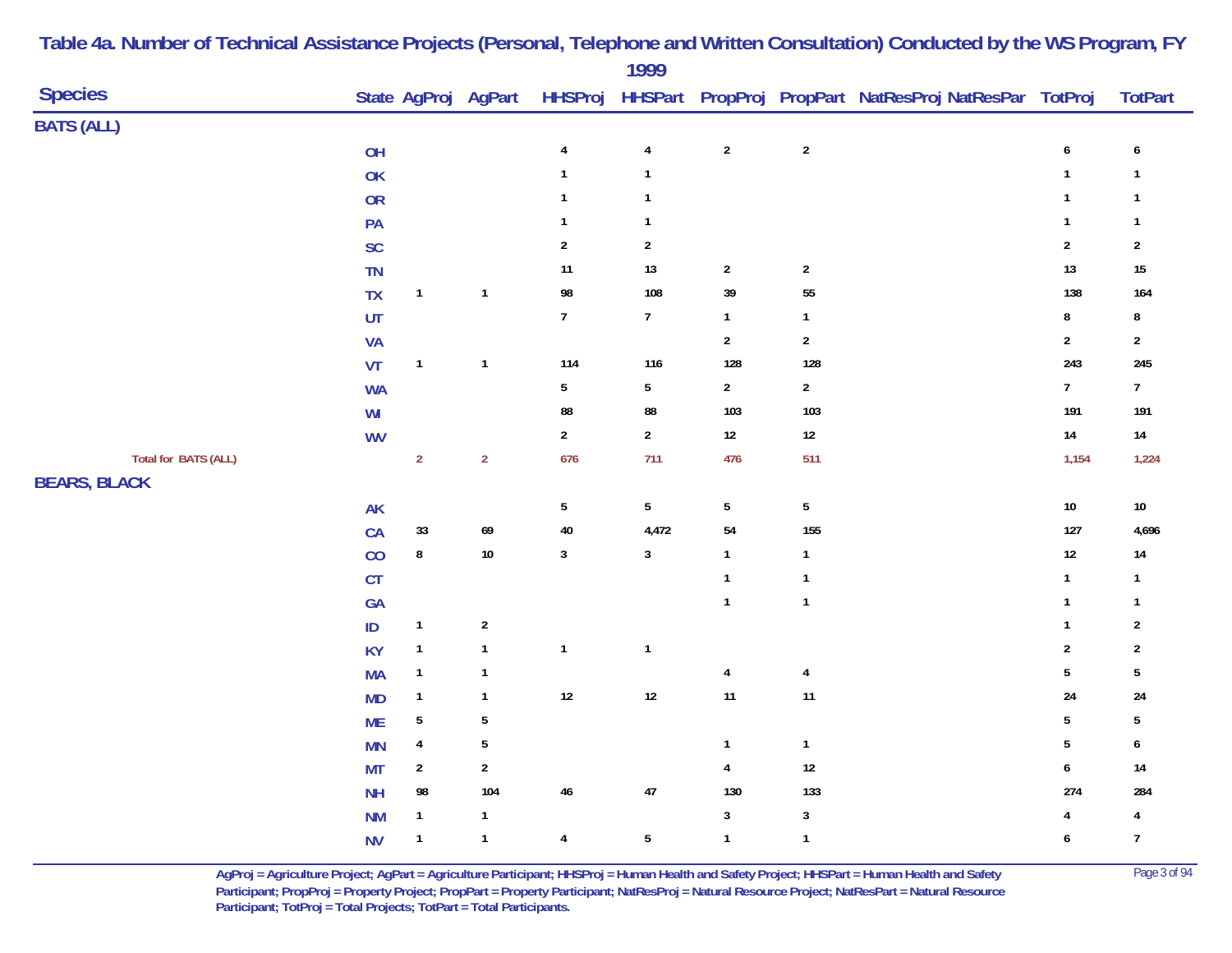| <b>Species</b>        |                                  |           |                  | State AgProj AgPart |                         |                 |                  |                         |                  | HHSProj HHSPart PropProj PropPart NatResProj NatResPar TotProj |                  | <b>TotPart</b>          |
|-----------------------|----------------------------------|-----------|------------------|---------------------|-------------------------|-----------------|------------------|-------------------------|------------------|----------------------------------------------------------------|------------------|-------------------------|
| <b>BEARS, BLACK</b>   |                                  |           |                  |                     |                         |                 |                  |                         |                  |                                                                |                  |                         |
|                       |                                  | <b>OR</b> | $12\,$           | $12\,$              | 9                       | $21$            | $\mathbf{1}$     | $\overline{\mathbf{4}}$ |                  |                                                                | $22\,$           | $37\,$                  |
|                       |                                  | UT        | 59               | 59                  |                         |                 |                  |                         |                  |                                                                | 59               | 59                      |
|                       |                                  | <b>VA</b> | $\mathbf{1}$     | $\mathbf{1}$        |                         |                 |                  |                         |                  |                                                                | $\mathbf{1}$     | $\mathbf{1}$            |
|                       |                                  | VT        |                  |                     | $\sqrt{2}$              | $\overline{2}$  | $\sqrt{5}$       | $\overline{5}$          |                  |                                                                | $\boldsymbol{7}$ | $\overline{7}$          |
|                       |                                  | <b>WA</b> | $7\overline{ }$  | $\overline{7}$      |                         |                 | $\mathbf{1}$     | $\mathbf{1}$            | $\sqrt{2}$       | $\sqrt{2}$                                                     | $10\,$           | $10\,$                  |
|                       |                                  | WI        | 265              | 266                 | 798                     | 847             | 132              | 133                     | $\mathbf{1}$     | $\mathbf{1}$                                                   | 1,196            | 1,247                   |
|                       |                                  | <b>WV</b> | $\overline{2}$   | $\overline{2}$      |                         |                 |                  |                         |                  |                                                                | $\overline{2}$   | $\overline{2}$          |
|                       |                                  | <b>WY</b> | $12\,$           | 13                  |                         |                 |                  |                         |                  |                                                                | $12\,$           | $13\,$                  |
|                       | <b>Total for BEARS, BLACK</b>    |           | 514              | 562                 | 920                     | 5,415           | 355              | 471                     | $\mathbf{3}$     | $\mathbf{3}$                                                   | 1,792            | 6,451                   |
| <b>BEARS, GRIZZLY</b> |                                  |           |                  |                     |                         |                 |                  |                         |                  |                                                                |                  |                         |
|                       |                                  | AK        |                  |                     | $\mathbf{3}$            | $\mathbf{3}$    | $\mathbf{3}$     | $\mathbf{3}$            |                  |                                                                | $\boldsymbol{6}$ | 6                       |
|                       |                                  | ID        | $\mathbf{1}$     | $\mathbf{1}$        |                         |                 |                  |                         |                  |                                                                | $\mathbf{1}$     | $\mathbf{1}$            |
|                       | Total for BEARS, GRIZZLY         |           | $\mathbf{1}$     | $\mathbf{1}$        | $\overline{3}$          | $\overline{3}$  | $\overline{3}$   | $\overline{3}$          |                  |                                                                | $\overline{7}$   | $\overline{7}$          |
|                       | <b>BEARS, LOUISIANA BLACK</b>    |           |                  |                     |                         |                 |                  |                         |                  |                                                                |                  |                         |
|                       |                                  | LA        | 4                | $\sqrt{5}$          | 16                      | 19              | $\mathbf{1}$     | $\mathbf{1}$            |                  |                                                                | $21\,$           | 25                      |
|                       | Total for BEARS, LOUISIANA BLACK |           | $\overline{4}$   | $\overline{5}$      | 16                      | 19              | $\mathbf{1}$     | $\mathbf{1}$            |                  |                                                                | 21               | $25\phantom{.0}$        |
| <b>BEAVERS</b>        |                                  |           |                  |                     |                         |                 |                  |                         |                  |                                                                |                  |                         |
|                       |                                  | AK        |                  |                     | $5\phantom{.0}$         | $\overline{7}$  | $\sqrt{5}$       | $\boldsymbol{7}$        |                  |                                                                | $10\,$           | 14                      |
|                       |                                  | AL        | 24               | 30                  |                         |                 | 25               | 28                      |                  |                                                                | 49               | 58                      |
|                       |                                  | <b>AR</b> | $\overline{2}$   | $\overline{2}$      |                         |                 | $\mathbf{3}$     | 3                       | $\mathbf{1}$     | $\mathbf{1}$                                                   | $\boldsymbol{6}$ | 6                       |
|                       |                                  | CA        | 24               | 33                  | $\overline{\mathbf{4}}$ | $5\phantom{.0}$ | 59               | 95                      | $10\,$           | $30\,$                                                         | 97               | 163                     |
|                       |                                  | CO        | $\mathbf{1}$     | $\mathbf{1}$        |                         |                 | $\overline{4}$   | 18                      |                  |                                                                | $\sqrt{5}$       | $19$                    |
|                       |                                  | <b>DC</b> |                  |                     |                         |                 | $\boldsymbol{2}$ | $\sqrt{2}$              |                  |                                                                | $\mathbf 2$      | $\overline{\mathbf{c}}$ |
|                       |                                  | GA        | 6                | 6                   |                         |                 | $32\,$           | 34                      | $\boldsymbol{7}$ | 8                                                              | 45               | 48                      |
|                       |                                  | IA        | $\boldsymbol{2}$ | $\overline{2}$      |                         |                 | $\mathbf{1}$     | $\mathbf{1}$            | $\sqrt{3}$       | $\mathbf{3}$                                                   | $\boldsymbol{6}$ | 6                       |
|                       |                                  | $\sf ID$  |                  |                     |                         |                 | 6                | 9                       |                  |                                                                | $\boldsymbol{6}$ | 9                       |
|                       |                                  | IL        |                  |                     |                         |                 | $\overline{2}$   | 5                       | $\overline{2}$   | $\pmb{6}$                                                      | $\pmb{4}$        | $11$                    |
|                       |                                  | $\sf IN$  |                  |                     |                         |                 | 106              | 106                     | $40\,$           | $40\,$                                                         | 146              | 146                     |
|                       |                                  | <b>KS</b> | $\mathbf{1}$     | $\mathbf 2$         |                         |                 | $\mathbf{1}$     | $\mathbf{1}$            |                  |                                                                | $\overline{2}$   | $\mathbf{3}$            |
|                       |                                  | <b>KY</b> |                  |                     | $\mathbf{1}$            | $\mathbf{1}$    | $\mathbf{1}$     | $\mathbf{1}$            |                  |                                                                | $\overline{2}$   | $\sqrt{2}$              |

> **AgProj = Agriculture Project; AgPart = Agriculture Participant; HHSProj = Human Health and Safety Project; HHSPart = Human Health and Safety** Page 4 of 94 **Participant; PropProj = Property Project; PropPart = Property Participant; NatResProj = Natural Resource Project; NatResPart = Natural Resource**  Participant; TotProj = Total Projects; TotPart = Total Participants.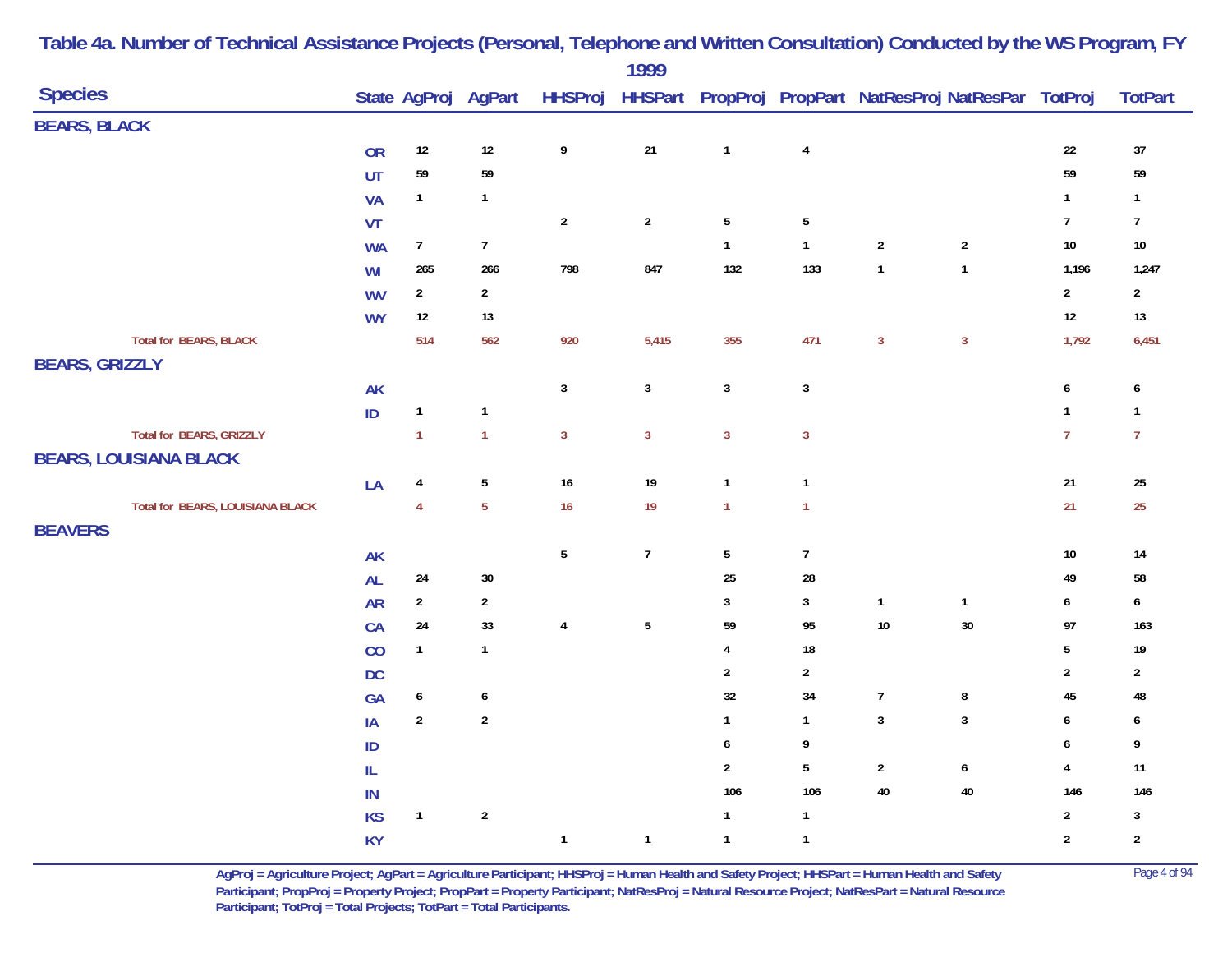|                                    |           |                |                     |                | 1777                     |                |                         |                  |                                                                |                |                |
|------------------------------------|-----------|----------------|---------------------|----------------|--------------------------|----------------|-------------------------|------------------|----------------------------------------------------------------|----------------|----------------|
| <b>Species</b>                     |           |                | State AgProj AgPart |                |                          |                |                         |                  | HHSProj HHSPart PropProj PropPart NatResProj NatResPar TotProj |                | <b>TotPart</b> |
| <b>BEAVERS</b>                     |           |                |                     |                |                          |                |                         |                  |                                                                |                |                |
|                                    | LA        | $17\,$         | $18\,$              |                |                          | $\bf 48$       | $50\,$                  | $\boldsymbol{7}$ | $\boldsymbol{7}$                                               | $72\,$         | $75\,$         |
|                                    | <b>MA</b> |                |                     |                |                          | $\overline{7}$ | $\bf 8$                 |                  |                                                                | $\overline{7}$ | 8              |
|                                    | <b>MD</b> | $10\,$         | $10\,$              | $\overline{7}$ | $\overline{7}$           | 126            | 127                     | $\mathbf{1}$     | $\mathbf{1}$                                                   | 144            | 145            |
|                                    | <b>ME</b> | $\overline{2}$ | $\overline{2}$      |                |                          | $\overline{2}$ | $\overline{2}$          |                  |                                                                | $\pmb{4}$      | 4              |
|                                    | <b>MS</b> | 131            | 195                 |                |                          | 135            | 187                     | $\mathbf{3}$     | $\overline{4}$                                                 | 269            | 386            |
|                                    | <b>MT</b> | $\overline{4}$ | $\overline{5}$      |                |                          | $\overline{7}$ | $\bf 8$                 | $\sqrt{2}$       | 3                                                              | $13$           | $16\,$         |
|                                    | <b>NC</b> | 29             | 40                  |                |                          | 29             | 39                      | 4                | 4                                                              | $62\,$         | 83             |
|                                    | <b>ND</b> | $20\,$         | 24                  |                |                          | $25\,$         | 37                      | 4                | $\overline{4}$                                                 | 49             | 65             |
|                                    | <b>NE</b> | 33             | 38                  | $\overline{2}$ | $\overline{c}$           | $22\,$         | $22\,$                  | 18               | $20\,$                                                         | $75\,$         | 82             |
|                                    | <b>NH</b> | 41             | 41                  | $\sqrt{2}$     | $\mathbf{2}$             | 154            | 155                     | $\mathbf{1}$     | $\mathbf{1}$                                                   | 198            | 199            |
|                                    | <b>NM</b> | $\overline{2}$ | 3                   |                |                          | 22             | 23                      | $\boldsymbol{6}$ | $\overline{1}$                                                 | $30\,$         | 33             |
|                                    | <b>NV</b> | 15             | 21                  |                |                          | $\overline{2}$ | 3                       |                  |                                                                | 17             | 24             |
|                                    | <b>NY</b> | $\mathbf{1}$   | $\mathbf{1}$        |                |                          | $\mathbf{1}$   | $\mathbf{1}$            |                  |                                                                | $\overline{2}$ | $\overline{2}$ |
|                                    | OK        | $41\,$         | 62                  | $\overline{5}$ | 5                        | 100            | 135                     | $43\,$           | 1,052                                                          | 189            | 1,254          |
|                                    | <b>OR</b> | 14             | $18\,$              | $\sqrt{2}$     | 5                        | $40\,$         | 42                      | $\mathbf{1}$     | $\sqrt{2}$                                                     | 57             | $67\,$         |
|                                    | SC        | 24             | 33                  |                |                          | 42             | 44                      | $27\,$           | 30                                                             | 93             | 107            |
|                                    | <b>TN</b> | 6              | $\boldsymbol{6}$    | $\mathbf{1}$   | $\mathbf{1}$             | $26\,$         | 29                      | $\overline{2}$   | $\overline{2}$                                                 | 35             | $38\,$         |
|                                    | <b>TX</b> | 79             | 90                  | $\mathbf{3}$   | 4                        | 285            | 322                     | $47\,$           | 57                                                             | 414            | 473            |
|                                    | UT        |                |                     |                |                          | 9              | $10\,$                  |                  |                                                                | 9              | $10\,$         |
|                                    | VA        | $\overline{7}$ | $\boldsymbol{7}$    | $\overline{1}$ | $\mathbf{1}$             | 60             | 68                      | $\mathbf{1}$     | $\mathbf{1}$                                                   | 69             | $77$           |
|                                    | VT        | $\mathbf{1}$   | $\mathbf{1}$        | $\overline{1}$ | $\overline{\mathcal{L}}$ | 73             | 73                      |                  |                                                                | 81             | 81             |
|                                    | <b>WA</b> | 8              | $10\,$              | $\overline{1}$ | $\mathbf{2}$             | $25\,$         | $27\,$                  | $5\,$            | $\overline{5}$                                                 | 39             | 44             |
|                                    | WI        | $16\,$         | $16\,$              | 11             | 11                       | 207            | 207                     | $\boldsymbol{7}$ | $\overline{1}$                                                 | 241            | 241            |
|                                    | <b>WV</b> | 4              | 4                   |                |                          | $\mathbf{1}$   | $\mathbf{1}$            |                  |                                                                | 5              | 5              |
|                                    | <b>WY</b> | $\sqrt{5}$     | 8                   | $\mathbf{1}$   | $\mathbf{1}$             | $\pmb{4}$      | $\overline{\mathbf{4}}$ |                  |                                                                | $10\,$         | 13             |
| <b>Total for BEAVERS</b>           |           | 570            | 729                 | 53             | 61                       | 1,699          | 1,934                   | 242              | 1,295                                                          | 2,564          | 4,019          |
| <b>BEAVERS, MOUNTAIN</b>           |           |                |                     |                |                          |                |                         |                  |                                                                |                |                |
|                                    | <b>WA</b> |                |                     |                |                          | $\mathbf{1}$   | 1                       |                  |                                                                | $\mathbf{1}$   | $\mathbf{1}$   |
| <b>Total for BEAVERS, MOUNTAIN</b> |           |                |                     |                |                          | $\mathbf{1}$   | $\mathbf{1}$            |                  |                                                                | $\mathbf{1}$   | $\mathbf{1}$   |
|                                    |           |                |                     |                |                          |                |                         |                  |                                                                |                |                |

**BIRD, UNIDENTIFIABLE**

**AgProj = Agriculture Project; AgPart = Agriculture Participant; HHSProj = Human Health and Safety Project; HHSPart = Human Health and Safety** Page 5 of 94 **Participant; PropProj = Property Project; PropPart = Property Participant; NatResProj = Natural Resource Project; NatResPart = Natural Resource**  Participant; TotProj = Total Projects; TotPart = Total Participants.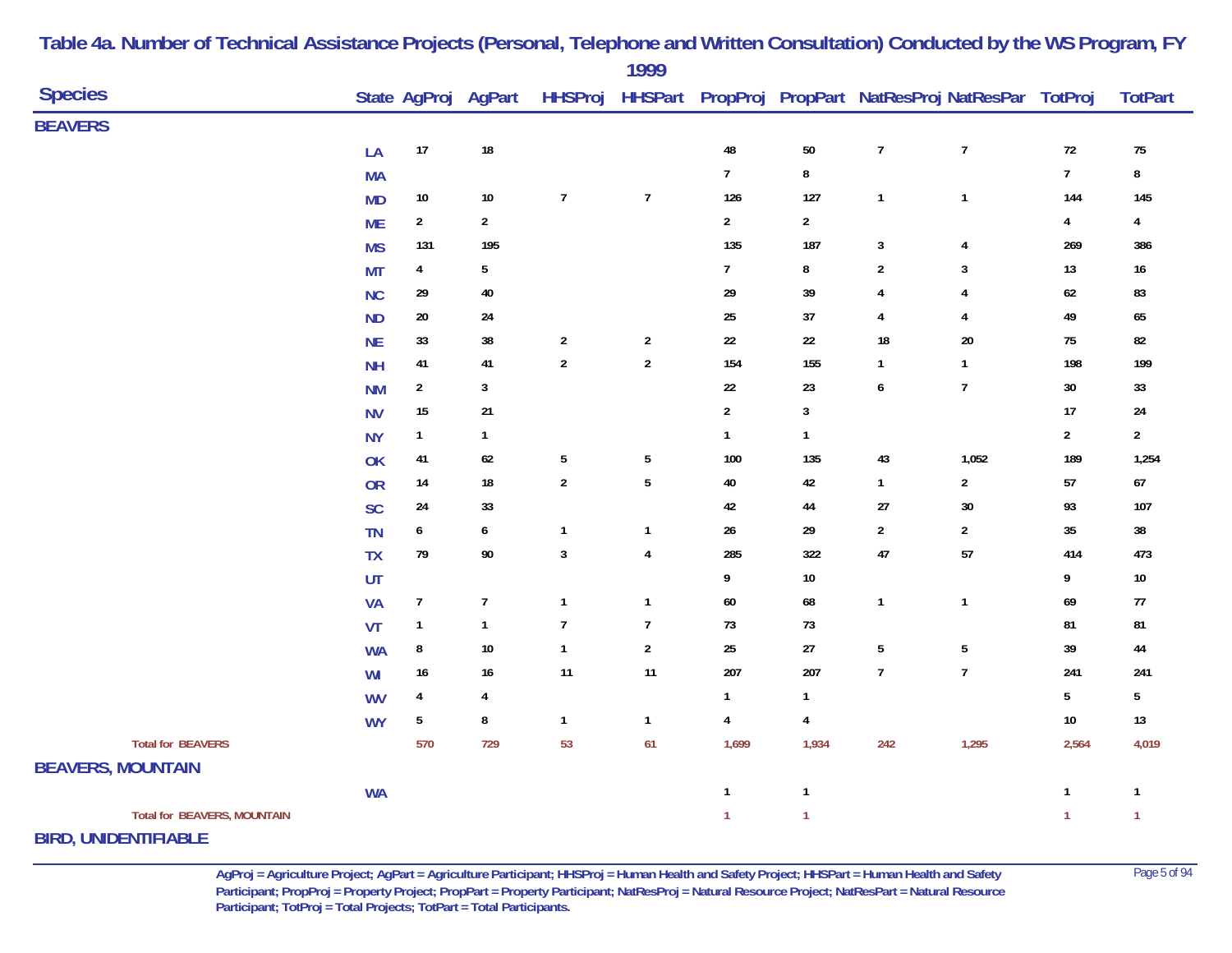|                                                                          |                                   |              |                     |                | 1777             |                |                  |                                                        |                         |                |
|--------------------------------------------------------------------------|-----------------------------------|--------------|---------------------|----------------|------------------|----------------|------------------|--------------------------------------------------------|-------------------------|----------------|
| <b>Species</b>                                                           |                                   |              | State AgProj AgPart | <b>HHSProj</b> |                  |                |                  | HHSPart PropProj PropPart NatResProj NatResPar TotProj |                         | <b>TotPart</b> |
| <b>BIRD, UNIDENTIFIABLE</b>                                              |                                   |              |                     |                |                  |                |                  |                                                        |                         |                |
|                                                                          | $\mathsf{H}\mathsf{I}$            |              |                     | $\sqrt{5}$     | $\boldsymbol{7}$ | $22\,$         | 25               |                                                        | $27\,$                  | $32\,$         |
|                                                                          | LA                                |              |                     | $\sqrt{2}$     | $\sqrt{2}$       | $\overline{2}$ | $\boldsymbol{2}$ |                                                        | $\overline{\mathbf{4}}$ | 4              |
|                                                                          | <b>MA</b>                         |              |                     |                |                  | $\sqrt{2}$     | $\boldsymbol{2}$ |                                                        | $\sqrt{2}$              | $\overline{2}$ |
|                                                                          | <b>MO</b>                         |              |                     | $\overline{1}$ | $\mathbf{1}$     | $\mathbf{1}$   | $\mathbf{1}$     |                                                        | $\sqrt{2}$              | $\overline{2}$ |
|                                                                          | TX                                |              |                     | $\mathbf{3}$   | $\mathbf{3}$     |                |                  |                                                        | $\overline{3}$          | $\mathbf{3}$   |
| Total for BIRD, UNIDENTIFIABLE                                           |                                   |              |                     | 11             | 13               | 27             | 30               |                                                        | 38                      | 43             |
| <b>BITTERNS, YELLOW</b>                                                  |                                   |              |                     |                |                  |                |                  |                                                        |                         |                |
|                                                                          | GU                                |              |                     |                |                  | $\overline{7}$ | $\bf 8$          |                                                        | $\overline{7}$          | 8              |
| <b>Total for BITTERNS, YELLOW</b>                                        |                                   |              |                     |                |                  | $\overline{7}$ | $\bf 8$          |                                                        | $\overline{7}$          | 8              |
| <b>BLACKBIRDS, RED-WINGED</b>                                            |                                   |              |                     |                |                  |                |                  |                                                        |                         |                |
|                                                                          | <b>AR</b>                         | $\sqrt{2}$   | $\sqrt{4}$          |                |                  |                |                  |                                                        | $\sqrt{2}$              | 4              |
|                                                                          | CA                                | $\mathbf{1}$ | $\mathbf{1}$        |                |                  |                |                  |                                                        | $\mathbf{1}$            | $\overline{1}$ |
|                                                                          | IA                                | $\mathbf{1}$ | $\mathbf{1}$        |                |                  |                |                  |                                                        | $\mathbf{1}$            | $\mathbf{1}$   |
|                                                                          | $\ensuremath{\mathsf{IL}}\xspace$ | $\mathbf{1}$ | $\sqrt{2}$          |                |                  |                |                  |                                                        | $\mathbf{1}$            | $\overline{2}$ |
|                                                                          | $\sf IN$                          |              |                     | $\mathbf{3}$   | $\mathbf{3}$     | $\mathbf{1}$   | $\overline{1}$   |                                                        | $\overline{4}$          | 4              |
|                                                                          | <b>MA</b>                         | $\mathbf{1}$ | $\mathbf{1}$        |                |                  |                |                  |                                                        | $\mathbf{1}$            | $\mathbf{1}$   |
|                                                                          | <b>ME</b>                         | $\mathbf{1}$ | $\mathbf{1}$        |                |                  |                |                  |                                                        | $\mathbf{1}$            | $\mathbf{1}$   |
|                                                                          | <b>MN</b>                         | $\mathbf{1}$ | $\mathbf{1}$        |                |                  | $\mathbf{1}$   | $\mathbf{1}$     |                                                        | $\sqrt{2}$              | $\overline{2}$ |
|                                                                          | <b>MS</b>                         |              |                     |                |                  | $\mathbf{1}$   | $\boldsymbol{2}$ |                                                        | $\mathbf{1}$            | $\sqrt{2}$     |
|                                                                          | <b>MT</b>                         | $\mathbf{1}$ | $\mathbf{1}$        |                |                  |                |                  |                                                        | $\mathbf{1}$            | $\overline{1}$ |
|                                                                          | NJ                                | $\mathbf{1}$ | $\mathbf{1}$        |                |                  |                |                  |                                                        | $\mathbf{1}$            | $\overline{1}$ |
|                                                                          | <b>TX</b>                         | $\mathbf{1}$ | $\mathbf{1}$        |                |                  |                |                  |                                                        | $\mathbf{1}$            | $\overline{1}$ |
|                                                                          | <b>WA</b>                         | $\mathbf{1}$ | $\overline{2}$      |                |                  |                |                  |                                                        | $\mathbf{1}$            | $\sqrt{2}$     |
|                                                                          | WI                                |              |                     | $\pmb{4}$      | $\pmb{4}$        |                |                  |                                                        | $\overline{4}$          | 4              |
|                                                                          | <b>WV</b>                         | $\sqrt{2}$   | $\sqrt{2}$          |                |                  |                |                  |                                                        | $\overline{2}$          | $\overline{2}$ |
| Total for BLACKBIRDS, RED-WINGED<br><b>BLACKBIRDS, z-(MIXED SPECIES)</b> |                                   | 14           | 18                  | $\overline{7}$ | $\overline{7}$   | $\overline{3}$ | $\overline{4}$   |                                                        | 24                      | 29             |
|                                                                          | AL                                |              |                     | 13             | 14               | $\mathbf{3}$   | $\mathbf{3}$     |                                                        | 16                      | $17$           |
|                                                                          | <b>AR</b>                         | 34           | 39                  | 69             | $72\,$           | $\pmb{6}$      | $\pmb{6}$        |                                                        | 109                     | 117            |
|                                                                          | DE                                | $\mathbf{1}$ | $\mathbf{1}$        |                |                  |                |                  |                                                        | $\mathbf{1}$            | $\overline{1}$ |
|                                                                          |                                   |              |                     |                |                  |                |                  |                                                        |                         |                |

> **AgProj = Agriculture Project; AgPart = Agriculture Participant; HHSProj = Human Health and Safety Project; HHSPart = Human Health and Safety** Page 6 of 94 **Participant; PropProj = Property Project; PropPart = Property Participant; NatResProj = Natural Resource Project; NatResPart = Natural Resource**  Participant; TotProj = Total Projects; TotPart = Total Participants.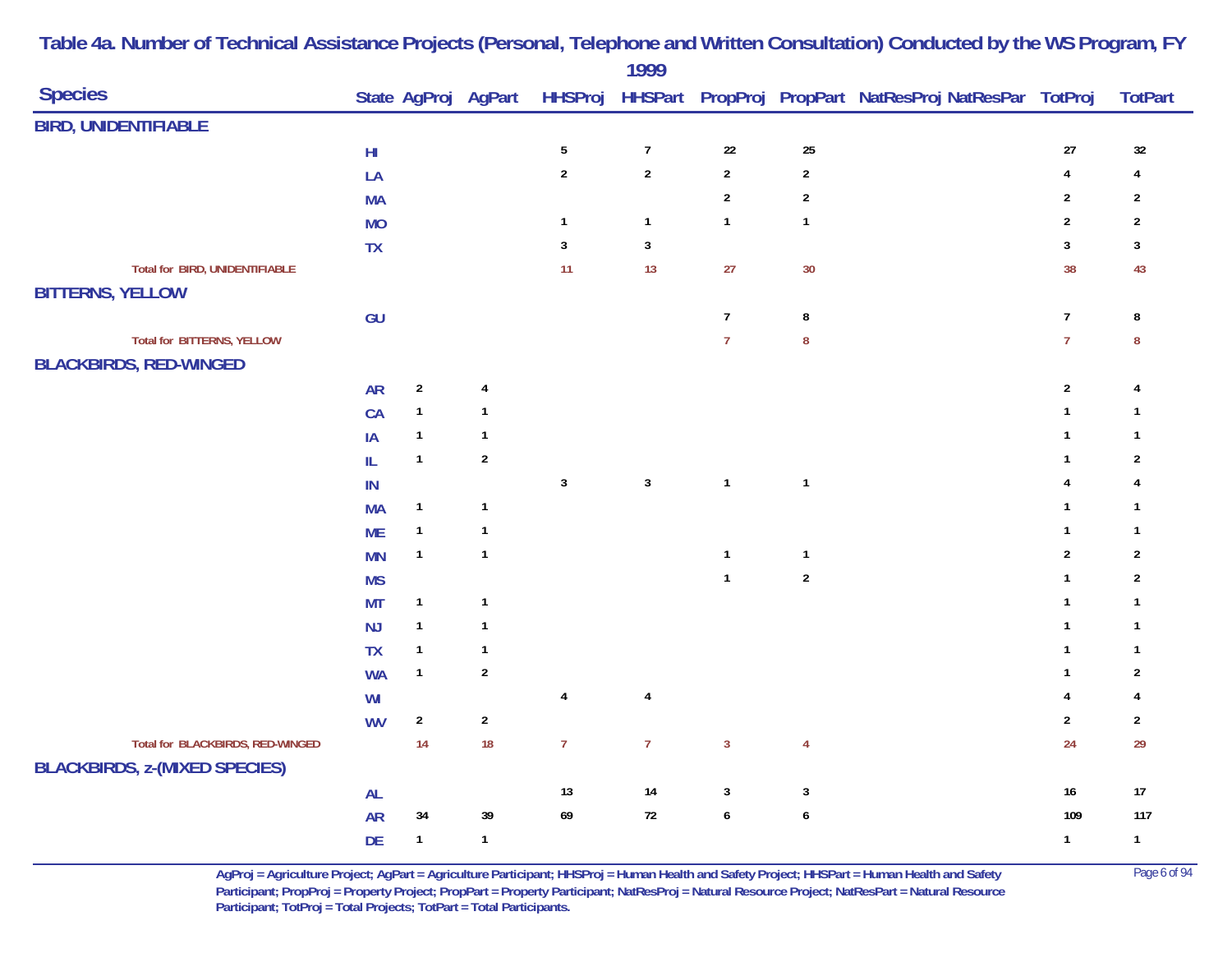|                                                                         |               |                         |                     |                | 1999           |                         |                  |              |                                                                |                  |                  |
|-------------------------------------------------------------------------|---------------|-------------------------|---------------------|----------------|----------------|-------------------------|------------------|--------------|----------------------------------------------------------------|------------------|------------------|
| <b>Species</b>                                                          |               |                         | State AgProj AgPart |                |                |                         |                  |              | HHSProj HHSPart PropProj PropPart NatResProj NatResPar TotProj |                  | <b>TotPart</b>   |
| <b>BLACKBIRDS, z-(MIXED SPECIES)</b>                                    |               |                         |                     |                |                |                         |                  |              |                                                                |                  |                  |
|                                                                         | GA            | $\overline{\mathbf{1}}$ | $\mathbf{1}$        | $\sqrt{5}$     | $\bf 8$        | $\mathbf{1}$            | $\mathbf{1}$     |              |                                                                | $\boldsymbol{7}$ | $10\,$           |
|                                                                         | ID            | $\mathbf{1}$            | $\mathbf 1$         |                |                | $\mathbf 2$             | $\sqrt{2}$       |              |                                                                | $\mathbf{3}$     | $\mathbf{3}$     |
|                                                                         | IN            |                         |                     | $\mathbf{1}$   | $\mathbf{1}$   | 24                      | 24               |              |                                                                | 25               | 25               |
|                                                                         | <b>KS</b>     | $\overline{2}$          | $\mathbf 2$         | $\mathbf{1}$   | $\mathbf{1}$   |                         |                  |              |                                                                | 3                | $\mathbf{3}$     |
|                                                                         | <b>KY</b>     | $\mathbf{1}$            | $\boldsymbol{2}$    | 32             | $33\,$         | 11                      | $11$             | $\mathbf{1}$ | $\overline{\mathbf{1}}$                                        | 45               | 47               |
|                                                                         | LA            | $60\,$                  | $\bf 61$            | $5\,$          | 8              |                         |                  |              |                                                                | 65               | 69               |
|                                                                         | <b>MD</b>     | $\overline{2}$          | $\overline{2}$      | $10\,$         | $10\,$         |                         |                  |              |                                                                | $12\,$           | $12\,$           |
|                                                                         | <b>ME</b>     |                         |                     |                |                | $\mathbf{1}$            | $\mathbf{1}$     |              |                                                                | $\mathbf{1}$     | $\mathbf{1}$     |
|                                                                         | <b>MS</b>     | $\mathbf{1}$            | $\sqrt{2}$          | 13             | $38\,$         |                         |                  |              |                                                                | 14               | $40\,$           |
|                                                                         | NC            |                         |                     | $\mathbf{1}$   | $\mathbf{1}$   | $\mathbf{1}$            | $\mathbf{1}$     |              |                                                                | $\sqrt{2}$       | $\sqrt{2}$       |
|                                                                         | <b>ND</b>     | 304                     | 398                 | $\mathbf{3}$   | $\overline{4}$ | $\mathbf{1}$            | $\sqrt{2}$       |              |                                                                | 308              | 404              |
|                                                                         | <b>NE</b>     | $\mathbf{1}$            | $\mathbf{1}$        |                |                |                         |                  |              |                                                                | $\mathbf{1}$     | $\mathbf{1}$     |
|                                                                         | <b>NH</b>     | $\mathbf{1}$            | $\mathbf{1}$        | $\mathbf{1}$   | $\mathbf{1}$   | $\mathbf{1}$            | $\mathbf{1}$     |              |                                                                | 3                | $\mathbf{3}$     |
|                                                                         | <b>NM</b>     | 5                       | $\pmb{6}$           | $\mathbf{1}$   | $\mathbf{1}$   | $\sqrt{3}$              | $\mathbf 3$      |              |                                                                | 9                | $10\,$           |
|                                                                         | <b>NV</b>     | $\mathbf{1}$            | $\mathbf{1}$        |                |                |                         |                  |              |                                                                | $\mathbf{1}$     | $\mathbf{1}$     |
|                                                                         | <b>NY</b>     |                         |                     | $\mathbf{1}$   | $\mathbf{1}$   | $\mathbf{1}$            | $\mathbf{1}$     |              |                                                                | $\overline{2}$   | $\sqrt{2}$       |
|                                                                         | OH            | $\mathbf{3}$            | $\sqrt{5}$          | $\pmb{6}$      | $20\,$         |                         |                  |              |                                                                | 9                | 25               |
|                                                                         | OK            | $\mathbf{3}$            | $\pmb{4}$           | 13             | $22\,$         | $\mathbf{1}$            | $\boldsymbol{2}$ |              |                                                                | 17               | ${\bf 28}$       |
|                                                                         | <b>SD</b>     | 56                      | $60\,$              | $\mathbf{1}$   | $\mathbf{1}$   |                         |                  |              |                                                                | 57               | $\bf 61$         |
|                                                                         | TN            | $\mathbf{3}$            | $\sqrt{3}$          | $36\,$         | 41             | 14                      | 14               |              |                                                                | 53               | ${\bf 58}$       |
|                                                                         | <b>TX</b>     | $25\,$                  | $27\,$              | $39\,$         | $56\,$         | $35\,$                  | $42\,$           |              |                                                                | 99               | 125              |
|                                                                         | <b>VA</b>     |                         |                     | $\mathbf{1}$   | $\mathbf{1}$   | $\mathbf{1}$            | $\mathbf{1}$     |              |                                                                | $\overline{2}$   | $\sqrt{2}$       |
|                                                                         | VT            |                         |                     |                |                | $\overline{1}$          | $\mathbf{1}$     |              |                                                                | $\mathbf{1}$     | $\mathbf{1}$     |
|                                                                         | <b>WA</b>     | $27\,$                  | $27\,$              | $\sqrt{2}$     | $\sqrt{2}$     | $\sqrt{2}$              | $\sqrt{2}$       |              |                                                                | 31               | 31               |
|                                                                         | WI            | $\overline{5}$          | ${\bf 5}$           | $\pmb{4}$      | $\overline{4}$ | $\mathbf{3}$            | $\mathbf{3}$     |              |                                                                | 12               | $12\,$           |
|                                                                         | <b>WV</b>     | $\overline{2}$          | $\sqrt{2}$          |                |                | $\overline{\mathbf{4}}$ | $\overline{4}$   |              |                                                                | $\boldsymbol{6}$ | $\boldsymbol{6}$ |
|                                                                         | <b>WY</b>     | $\mathbf{2}$            | $\boldsymbol{6}$    |                |                |                         |                  |              |                                                                | $\sqrt{2}$       | $\boldsymbol{6}$ |
| Total for BLACKBIRDS, z-(MIXED SPECIES)<br><b>BLACKBIRDS, z-(OTHER)</b> |               | 541                     | 657                 | 258            | 340            | 116                     | 125              | $\mathbf{1}$ | $\mathbf{1}$                                                   | 916              | 1,123            |
|                                                                         | $\mathsf{AK}$ |                         |                     | $\overline{2}$ | $\overline{2}$ | $\overline{2}$          | $\overline{2}$   |              |                                                                | $\overline{4}$   | $\overline{4}$   |

> **AgProj = Agriculture Project; AgPart = Agriculture Participant; HHSProj = Human Health and Safety Project; HHSPart = Human Health and Safety** Page 7 of 94 **Participant; PropProj = Property Project; PropPart = Property Participant; NatResProj = Natural Resource Project; NatResPart = Natural Resource**  Participant; TotProj = Total Projects; TotPart = Total Participants.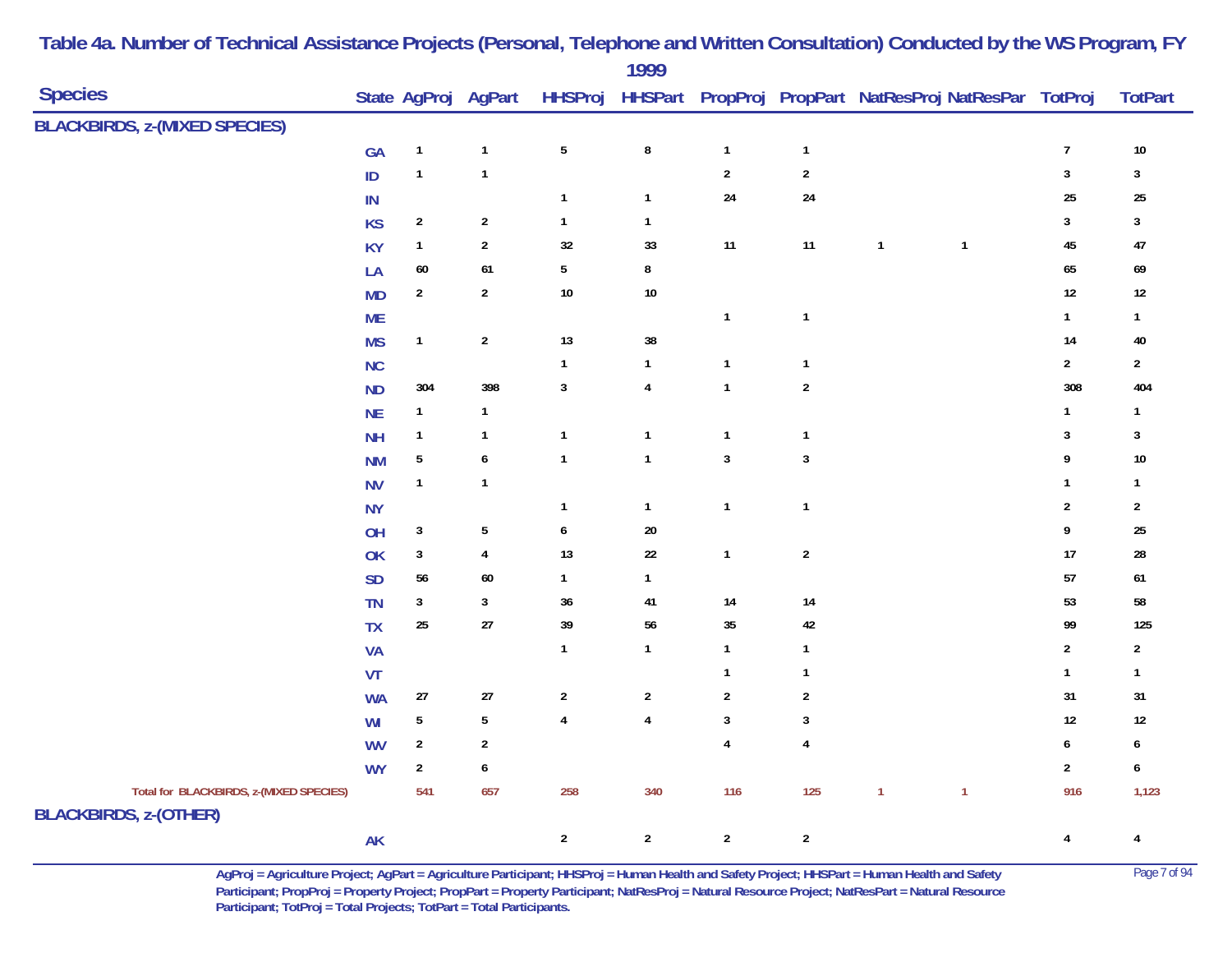| <b>Species</b> |                                 |               |                  | State AgProj AgPart     |                  | .                       |                |                  | HHSProj HHSPart PropProj PropPart NatResProj NatResPar TotProj |              |                         | <b>TotPart</b> |
|----------------|---------------------------------|---------------|------------------|-------------------------|------------------|-------------------------|----------------|------------------|----------------------------------------------------------------|--------------|-------------------------|----------------|
|                | <b>BLACKBIRDS, z-(OTHER)</b>    |               |                  |                         |                  |                         |                |                  |                                                                |              |                         |                |
|                |                                 | CA            |                  |                         |                  |                         | $\mathbf{1}$   | $\mathbf{1}$     |                                                                |              | $\mathbf{1}$            | $\mathbf{1}$   |
|                |                                 | <b>MT</b>     | $\sqrt{5}$       | ${\bf 5}$               |                  |                         |                |                  |                                                                |              | $5\phantom{a}$          | $\sqrt{5}$     |
|                |                                 | <b>NV</b>     |                  |                         | $\mathbf 3$      | $\mathbf 3$             |                |                  |                                                                |              | $\mathbf{3}$            | $\mathsf 3$    |
|                |                                 | TX            |                  |                         |                  |                         | $\mathbf{1}$   | $\mathbf{1}$     |                                                                |              | $\mathbf{1}$            | $\mathbf{1}$   |
|                |                                 | <b>VA</b>     |                  |                         | $\sqrt{2}$       | $\overline{\mathbf{4}}$ | $\sqrt{2}$     |                  |                                                                |              | 4                       | 4              |
|                |                                 | VT            |                  |                         |                  |                         | $\mathbf{1}$   | $\mathbf{1}$     |                                                                |              | $\mathbf{1}$            | $\mathbf{1}$   |
|                |                                 | WI            | $\mathbf{1}$     | $\mathbf{1}$            | $\mathbf 3$      | $\mathbf 3$             | $\pmb{4}$      | $\overline{4}$   |                                                                |              | $\bf 8$                 | 8              |
|                | Total for BLACKBIRDS, z-(OTHER) |               | $\boldsymbol{6}$ | $\pmb{6}$               | $10$             | 12                      | 11             | 9                |                                                                |              | 27                      | 27             |
| <b>BOBCATS</b> |                                 |               |                  |                         |                  |                         |                |                  |                                                                |              |                         |                |
|                |                                 | CA            | 59               | 105                     | ${\bf 18}$       | $33\,$                  | 23             | 41               |                                                                |              | $100\,$                 | 179            |
|                |                                 | GA            | $\mathbf{1}$     | $\mathbf{1}$            |                  |                         | $\mathbf{1}$   | $\mathbf{1}$     |                                                                |              | $\overline{2}$          | $\mathbf{2}$   |
|                |                                 | $\sf ID$      | $\mathbf{1}$     | $\mathbf{1}$            |                  |                         |                |                  | $\mathbf{1}$                                                   | $\sqrt{3}$   | $\boldsymbol{2}$        | $\overline{4}$ |
|                |                                 | $\mathsf{IN}$ |                  |                         | $\mathbf{1}$     | $\mathbf{1}$            |                |                  |                                                                |              | $\mathbf{1}$            | $\mathbf{1}$   |
|                |                                 | <b>KY</b>     |                  |                         | $\mathbf{1}$     | $\mathbf{1}$            |                |                  |                                                                |              | $\mathbf{1}$            | $\mathbf{1}$   |
|                |                                 | LA            | $\bf 8$          | $\pmb{8}$               | $\sqrt{5}$       | $\overline{5}$          |                |                  |                                                                |              | 13                      | 13             |
|                |                                 | MD            |                  |                         | $\pmb{4}$        | $\overline{\mathbf{4}}$ |                |                  |                                                                |              | 4                       | 4              |
|                |                                 | <b>MS</b>     |                  |                         |                  |                         | $\mathbf{1}$   | $\mathbf{3}$     |                                                                |              | $\mathbf{1}$            | 3              |
|                |                                 | <b>MT</b>     | $\sqrt{2}$       | $\overline{2}$          |                  |                         | $\mathbf{1}$   | $\mathbf{1}$     |                                                                |              | $\mathbf{3}$            | $\sqrt{3}$     |
|                |                                 | NE            | $\pmb{4}$        | $\pmb{4}$               |                  |                         | $\sqrt{2}$     | $\sqrt{2}$       |                                                                |              | 6                       | 6              |
|                |                                 | <b>NH</b>     |                  |                         | $\mathbf{1}$     | $\mathbf{1}$            | $\mathbf{1}$   | $\mathbf{1}$     |                                                                |              | $\mathbf 2$             | $\overline{2}$ |
|                |                                 | <b>NV</b>     |                  |                         |                  |                         | $\mathbf{1}$   | $\mathbf{1}$     |                                                                |              | $\mathbf{1}$            | $\mathbf{1}$   |
|                |                                 | OK            | $40\,$           | 48                      | $\mathbf 3$      | $\overline{\mathbf{4}}$ | $\sqrt{3}$     | $\overline{5}$   | $\mathbf{1}$                                                   | $\mathbf{1}$ | 47                      | 58             |
|                |                                 | <b>OR</b>     | $\overline{4}$   | $\overline{\mathbf{4}}$ | $\mathbf{1}$     | $\mathbf{1}$            | $\sqrt{5}$     | $\boldsymbol{7}$ |                                                                |              | $10\,$                  | $12\,$         |
|                |                                 | <b>TX</b>     | 57               | $70\,$                  | $15\,$           | 15                      | $\overline{7}$ | $\overline{7}$   | 118                                                            | 119          | 197                     | 211            |
|                |                                 | UT            | $\boldsymbol{2}$ | $\boldsymbol{2}$        |                  |                         |                |                  |                                                                |              | $\mathbf 2$             | $\overline{2}$ |
|                |                                 | VT            | $\mathbf{1}$     | $\mathbf{1}$            | $\boldsymbol{2}$ | $\overline{2}$          | $\mathbf{1}$   | $\mathbf{1}$     |                                                                |              | $\overline{\mathbf{4}}$ | 4              |
|                |                                 | <b>WA</b>     | $\sqrt{2}$       | $\boldsymbol{2}$        |                  |                         | $\mathbf{1}$   | $\mathbf{1}$     |                                                                |              | $\overline{3}$          | $\mathbf{3}$   |
|                |                                 | WI            |                  |                         | 8                | 8                       | $\mathbf{3}$   | $\mathbf{3}$     |                                                                |              | 11                      | $11$           |
|                |                                 | <b>WV</b>     | $\mathbf{1}$     | $\mathbf{1}$            |                  |                         |                |                  |                                                                |              | $\mathbf{1}$            | $\mathbf{1}$   |
|                | <b>Total for BOBCATS</b>        |               | 182              | 249                     | 59               | 75                      | 50             | 74               | 120                                                            | 123          | 411                     | 521            |

> **AgProj = Agriculture Project; AgPart = Agriculture Participant; HHSProj = Human Health and Safety Project; HHSPart = Human Health and Safety** Page 8 of 94 **Participant; PropProj = Property Project; PropPart = Property Participant; NatResProj = Natural Resource Project; NatResPart = Natural Resource**  Participant; TotProj = Total Projects; TotPart = Total Participants.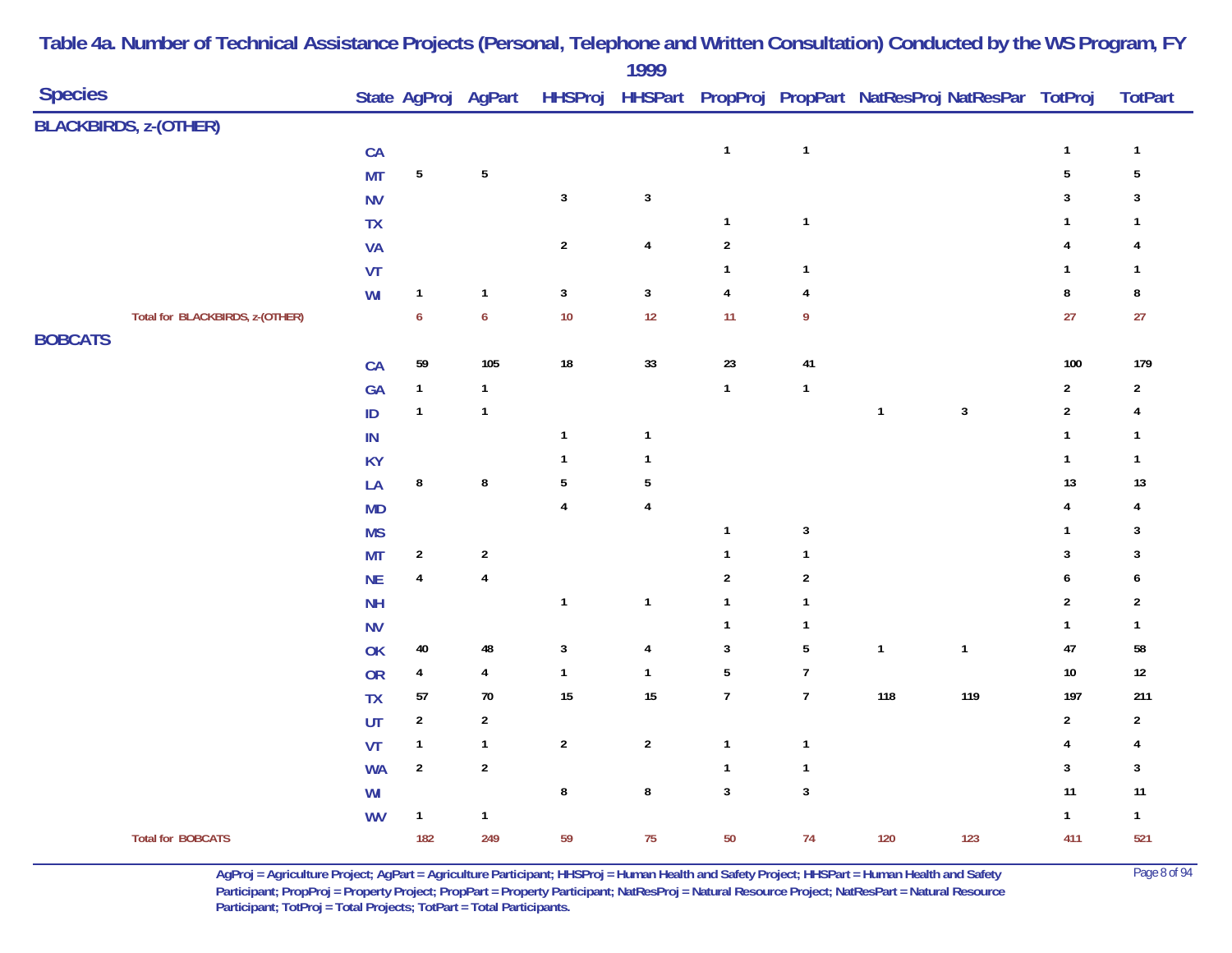|                                  |               |                |                |                | 1777             |                |                  |                                                                                    |                         |                |
|----------------------------------|---------------|----------------|----------------|----------------|------------------|----------------|------------------|------------------------------------------------------------------------------------|-------------------------|----------------|
| <b>Species</b>                   |               |                |                |                |                  |                |                  | State AgProj AgPart HHSProj HHSPart PropProj PropPart NatResProj NatResPar TotProj |                         | <b>TotPart</b> |
| <b>BULBUL, RED-VENTED</b>        |               |                |                |                |                  |                |                  |                                                                                    |                         |                |
|                                  | $H\!I$        |                |                | $\overline{1}$ | $\mathbf{1}$     | $\overline{2}$ | $\overline{2}$   |                                                                                    | $\mathbf{3}$            | $\sqrt{3}$     |
| Total for BULBUL, RED-VENTED     |               |                |                | $\overline{1}$ | $\mathbf{1}$     | $\overline{2}$ | $\mathbf 2$      |                                                                                    | $\overline{3}$          | $\overline{3}$ |
| <b>BULBUL, RED-WHISKERED</b>     |               |                |                |                |                  |                |                  |                                                                                    |                         |                |
|                                  | $\mathsf{HI}$ |                |                |                |                  | $\mathbf{1}$   |                  |                                                                                    | $\mathbf{1}$            |                |
| Total for BULBUL, RED-WHISKERED  |               |                |                |                |                  | $\mathbf{1}$   |                  |                                                                                    | $\mathbf{1}$            |                |
| <b>BUNTINGS, SNOW</b>            |               |                |                |                |                  |                |                  |                                                                                    |                         |                |
|                                  | <b>AK</b>     |                |                | $\overline{2}$ | $\boldsymbol{2}$ | $\overline{2}$ | $\boldsymbol{2}$ |                                                                                    | 4                       | $\overline{4}$ |
|                                  | CT            |                |                |                |                  | $\mathbf{1}$   | $\mathbf{1}$     |                                                                                    | $\mathbf{1}$            | $\mathbf{1}$   |
| <b>Total for BUNTINGS, SNOW</b>  |               |                |                | $\overline{2}$ | $\overline{2}$   | $\overline{3}$ | $\mathbf{3}$     |                                                                                    | $\overline{5}$          | $\overline{5}$ |
| <b>CARACARAS</b>                 |               |                |                |                |                  |                |                  |                                                                                    |                         |                |
|                                  | FL            |                |                |                |                  | $\mathbf{1}$   | $\sqrt{3}$       |                                                                                    | $\mathbf{1}$            | $\sqrt{3}$     |
| <b>Total for CARACARAS</b>       |               |                |                |                |                  | $\mathbf{1}$   | $\mathbf{3}$     |                                                                                    | $\mathbf{1}$            | $\mathbf{3}$   |
| <b>CARDINALS, NORTHERN</b>       |               |                |                |                |                  |                |                  |                                                                                    |                         |                |
|                                  | GA            |                |                |                |                  | $\overline{2}$ | $\overline{2}$   |                                                                                    | $\sqrt{2}$              | $\overline{2}$ |
|                                  | $H\!I$        |                |                | $\mathbf{1}$   | $\mathbf{1}$     | $\mathbf{1}$   | $\mathbf{1}$     |                                                                                    | $\overline{2}$          | $\overline{2}$ |
|                                  | IN            |                |                | $\sqrt{2}$     | $\overline{2}$   | $\overline{2}$ | $\overline{2}$   |                                                                                    | 4                       | 4              |
|                                  | <b>MD</b>     |                |                | $\overline{7}$ | $\boldsymbol{7}$ | 9              | 9                |                                                                                    | 16                      | 16             |
|                                  | NC            |                |                |                |                  | $\mathbf{1}$   | $\mathbf{1}$     |                                                                                    | $\mathbf{1}$            | $\mathbf{1}$   |
|                                  | <b>NH</b>     |                |                | $\overline{1}$ | $\mathbf{1}$     |                |                  |                                                                                    | $\mathbf{1}$            | $\mathbf{1}$   |
|                                  | OK            |                |                | $\mathbf{1}$   | $\mathbf{1}$     |                |                  |                                                                                    | $\mathbf{1}$            | $\mathbf{1}$   |
|                                  | <b>SC</b>     |                |                |                |                  | $\mathbf{1}$   | $\mathbf{1}$     |                                                                                    | $\mathbf{1}$            | $\mathbf{1}$   |
|                                  | <b>TN</b>     |                |                | $\mathbf{1}$   | $\mathbf{1}$     |                |                  |                                                                                    | $\mathbf{1}$            | -1             |
|                                  | <b>TX</b>     |                |                | 3              | 3                | $\mathbf{3}$   | $\mathbf{3}$     |                                                                                    | $\boldsymbol{6}$        | 6              |
|                                  | WI            |                |                | 8              | $\bf 8$          | $\mathbf{3}$   | $\mathbf{3}$     |                                                                                    | 11                      | 11             |
| Total for CARDINALS, NORTHERN    |               |                |                | 24             | 24               | 22             | 22               |                                                                                    | 46                      | 46             |
| <b>CARDINALS, RED CRESTED</b>    |               |                |                |                |                  |                |                  |                                                                                    |                         |                |
|                                  | $\mathsf{HI}$ |                |                | $\overline{2}$ | $\boldsymbol{2}$ | $\sqrt{2}$     | $\overline{2}$   |                                                                                    | $\overline{\mathbf{4}}$ | 4              |
| Total for CARDINALS, RED CRESTED |               |                |                | $\overline{2}$ | $\overline{2}$   | $\overline{2}$ | $\overline{2}$   |                                                                                    | $\overline{4}$          |                |
| <b>CATBIRDS, GRAY</b>            |               |                |                |                |                  |                |                  |                                                                                    |                         |                |
|                                  | <b>MD</b>     | $\overline{1}$ | $\overline{1}$ | $\mathbf{3}$   | $\mathbf{3}$     |                |                  |                                                                                    | $\overline{4}$          | 4              |

> **AgProj = Agriculture Project; AgPart = Agriculture Participant; HHSProj = Human Health and Safety Project; HHSPart = Human Health and Safety** Page 9 of 94 **Participant; PropProj = Property Project; PropPart = Property Participant; NatResProj = Natural Resource Project; NatResPart = Natural Resource**  Participant; TotProj = Total Projects; TotPart = Total Participants.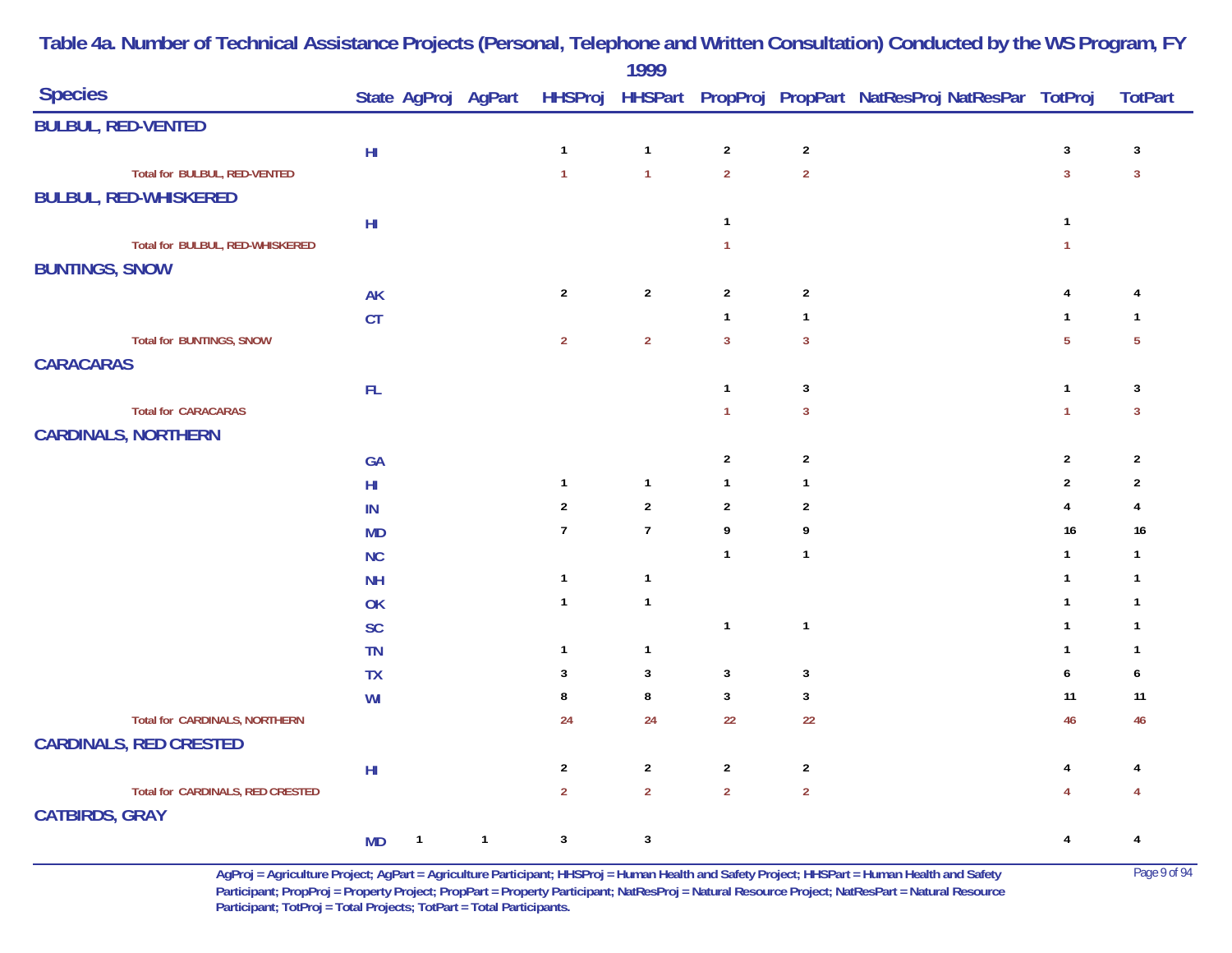|                                                             |                        |                  |                     |                  | 1777           |                  |                |                                                                |                  |                  |                |
|-------------------------------------------------------------|------------------------|------------------|---------------------|------------------|----------------|------------------|----------------|----------------------------------------------------------------|------------------|------------------|----------------|
| <b>Species</b>                                              |                        |                  | State AgProj AgPart |                  |                |                  |                | HHSProj HHSPart PropProj PropPart NatResProj NatResPar TotProj |                  |                  | <b>TotPart</b> |
| <b>CATBIRDS, GRAY</b>                                       |                        |                  |                     |                  |                |                  |                |                                                                |                  |                  |                |
|                                                             | <b>TX</b>              |                  |                     | $\mathbf{1}$     | $\mathbf{1}$   |                  |                |                                                                |                  | $\mathbf{1}$     | $\mathbf{1}$   |
| Total for CATBIRDS, GRAY<br><b>CATS, FERAL/FREE RANGING</b> |                        | $\mathbf{1}$     | $\mathbf{1}$        | $\overline{4}$   | $\overline{4}$ |                  |                |                                                                |                  | $\overline{5}$   | $\overline{5}$ |
|                                                             | <b>AK</b>              |                  |                     | $\sqrt{2}$       | $\overline{2}$ | $\overline{2}$   | $\sqrt{2}$     |                                                                |                  | $\overline{4}$   | 4              |
|                                                             | CA                     | $\sqrt{2}$       | $\sqrt{2}$          | 15               | ${\bf 24}$     | 14               | $21\,$         |                                                                |                  | 31               | 47             |
|                                                             | GA                     |                  |                     |                  |                |                  |                | $\mathbf{1}$                                                   | $\mathbf{1}$     | $\mathbf{1}$     | $\mathbf{1}$   |
|                                                             | GU                     | $\boldsymbol{2}$ | $\sqrt{2}$          |                  |                | $\mathbf{1}$     | $\mathbf{1}$   |                                                                |                  | $\mathbf{3}$     | $\mathbf{3}$   |
|                                                             | $\mathsf{H}\mathsf{I}$ | $\mathbf{1}$     | $\mathbf{1}$        | $10\,$           | 11             | 8                | 9              | $\overline{4}$                                                 | $\bf 8$          | 23               | 29             |
|                                                             | IN                     |                  |                     | $\mathbf{1}$     | $\mathbf{1}$   | $\sqrt{5}$       | $\overline{5}$ |                                                                |                  | $\boldsymbol{6}$ | 6              |
|                                                             | <b>KY</b>              |                  |                     |                  |                | $\mathbf{1}$     | $\mathbf{1}$   |                                                                |                  | $\mathbf{1}$     | -1             |
|                                                             | LA                     | $\mathbf{1}$     | $\mathbf{1}$        |                  |                |                  |                |                                                                |                  | $\mathbf{1}$     | $\mathbf{1}$   |
|                                                             | <b>MD</b>              |                  |                     | $\boldsymbol{7}$ | $\overline{7}$ | $\mathbf 3$      | $\sqrt{3}$     | $\mathbf{1}$                                                   | $\mathbf{1}$     | 11               | 11             |
|                                                             | <b>ME</b>              |                  |                     | $\mathbf{1}$     | $\mathbf{1}$   |                  |                |                                                                |                  | $\mathbf{1}$     | $\overline{1}$ |
|                                                             | <b>MT</b>              | $\mathbf{1}$     | $\mathbf{1}$        |                  |                |                  |                |                                                                |                  | $\mathbf{1}$     | $\overline{1}$ |
|                                                             | <b>ND</b>              | $\mathbf{1}$     | $\mathbf{1}$        | $\mathbf{3}$     | $\mathbf{3}$   | $\boldsymbol{7}$ | $\overline{7}$ |                                                                |                  | 11               | 11             |
|                                                             | <b>NE</b>              | $\mathbf{1}$     | $\mathbf{1}$        | $\sqrt{2}$       | $\mathbf 2$    | $\mathbf 3$      | $\overline{4}$ |                                                                |                  | $\boldsymbol{6}$ | $\overline{7}$ |
|                                                             | <b>NH</b>              |                  |                     | $\mathbf{1}$     | $\mathbf{1}$   |                  |                |                                                                |                  | $\mathbf{1}$     | $\overline{1}$ |
|                                                             | NJ                     |                  |                     |                  |                |                  |                | $\mathbf{1}$                                                   | $\boldsymbol{2}$ | $\mathbf{1}$     | $\overline{2}$ |
|                                                             | <b>NM</b>              | $\mathbf{1}$     | $\mathbf{1}$        | 15               | $15\,$         | $\boldsymbol{7}$ | 8              |                                                                |                  | 23               | 24             |
|                                                             | <b>NV</b>              |                  |                     | $\mathbf{3}$     | $\sqrt{5}$     | $\boldsymbol{6}$ | 8              |                                                                |                  | $\pmb{9}$        | 13             |
|                                                             | OH                     |                  |                     | $\mathbf{1}$     | $\mathbf{1}$   |                  |                |                                                                |                  | $\mathbf{1}$     | $\mathbf{1}$   |
|                                                             | OK                     |                  |                     | $16$             | $16\,$         | $\mathbf{1}$     | $\mathbf{1}$   |                                                                |                  | 17               | $17$           |
|                                                             | OR                     | $\mathbf{1}$     | $\sqrt{2}$          |                  |                | 4                | 4              |                                                                |                  | $5\phantom{.0}$  | 6              |
|                                                             | <b>TX</b>              | $\mathbf{1}$     | $\mathbf{1}$        | $10\,$           | $13$           | $\bf 8$          | 11             |                                                                |                  | $19$             | 25             |
|                                                             | <b>VA</b>              | $\mathbf{1}$     | $\mathbf{1}$        |                  |                | $\mathbf{1}$     | $\mathbf{1}$   |                                                                |                  | $\sqrt{2}$       | $\overline{2}$ |
|                                                             | VT                     | $\mathbf{1}$     | $\mathbf{1}$        | 124              | 124            | 23               | 23             |                                                                |                  | 148              | 148            |
|                                                             | <b>WA</b>              | $\mathbf{1}$     | $\mathbf{1}$        | $\overline{4}$   | 7 <sup>7</sup> | $\boldsymbol{6}$ | 9              | $\mathbf{1}$                                                   | $\mathbf{1}$     | $12$             | $18\,$         |
|                                                             | WI                     |                  |                     | $10\,$           | $10\,$         | 15               | $15\,$         | $\mathbf{1}$                                                   | $\mathbf{1}$     | $26\,$           | $26\,$         |
| Total for CATS, FERAL/FREE RANGING                          |                        | 15               | $16$                | 225              | 243            | 115              | 133            | 9                                                              | 14               | 364              | 406            |

# **CATTLE, FERAL**

**AgProj = Agriculture Project; AgPart = Agriculture Participant; HHSProj = Human Health and Safety Project; HHSPart = Human Health and Safety** Page 10 of 94 **Participant; PropProj = Property Project; PropPart = Property Participant; NatResProj = Natural Resource Project; NatResPart = Natural Resource**  Participant; TotProj = Total Projects; TotPart = Total Participants.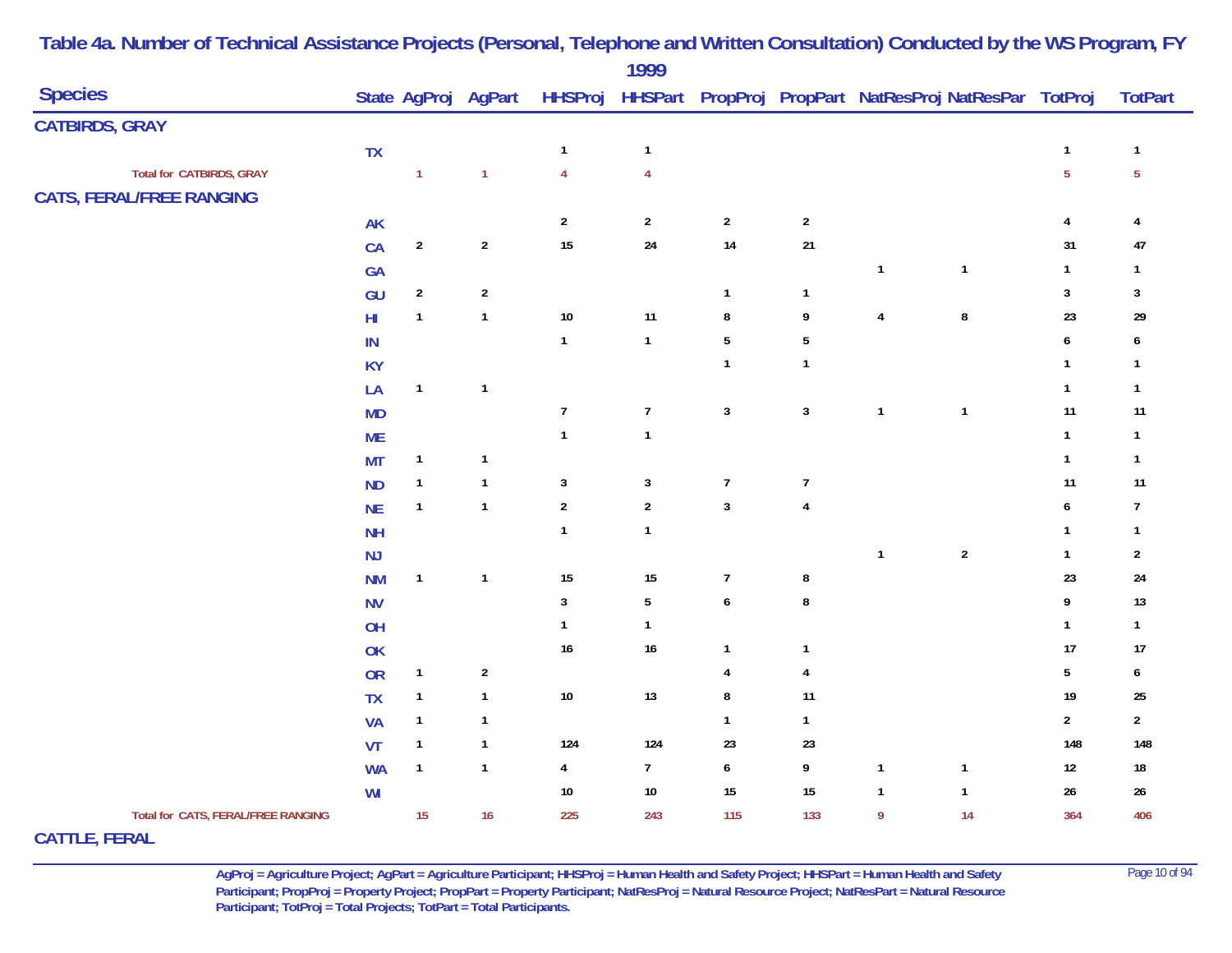| <b>Species</b>                   |                        |                | State AgProj AgPart |                | .              |                         |                         | HHSProj HHSPart PropProj PropPart NatResProj NatResPar TotProj |                         | <b>TotPart</b>   |
|----------------------------------|------------------------|----------------|---------------------|----------------|----------------|-------------------------|-------------------------|----------------------------------------------------------------|-------------------------|------------------|
| <b>CATTLE, FERAL</b>             |                        |                |                     |                |                |                         |                         |                                                                |                         |                  |
|                                  | $\mathsf{HI}$          |                |                     | $\mathbf{1}$   | $\mathbf{1}$   | $\mathbf{1}$            | $\mathbf{1}$            |                                                                | $\sqrt{2}$              | $\sqrt{2}$       |
|                                  | VT                     | $\mathbf{1}$   | $\mathbf{1}$        |                |                |                         |                         |                                                                | $\mathbf{1}$            | $\mathbf{1}$     |
| <b>Total for CATTLE, FERAL</b>   |                        | $\overline{1}$ | $\overline{1}$      | $\mathbf{1}$   | $\overline{1}$ | $\mathbf{1}$            | $\mathbf{1}$            |                                                                | $\overline{3}$          | $\mathbf{3}$     |
| <b>CHIPMUNKS (ALL)</b>           |                        |                |                     |                |                |                         |                         |                                                                |                         |                  |
|                                  | CA                     |                |                     |                |                | $\mathbf{1}$            | $\sqrt{2}$              |                                                                | $\mathbf{1}$            | $\sqrt{2}$       |
|                                  | CO                     |                |                     |                |                | $\mathbf{1}$            | $\boldsymbol{2}$        |                                                                | $\mathbf{1}$            | $\overline{2}$   |
|                                  | GA                     |                |                     |                |                | $\overline{4}$          | $\overline{\mathbf{4}}$ |                                                                | $\overline{4}$          | 4                |
|                                  | $\mathsf{IA}$          |                |                     |                |                | $\sqrt{2}$              | $\boldsymbol{2}$        |                                                                | $\sqrt{2}$              | $\sqrt{2}$       |
|                                  | IN                     |                |                     | $\mathsf 3$    | $\mathbf 3$    | 88                      | 86                      |                                                                | 91                      | 89               |
|                                  | <b>KY</b>              | $\mathbf{3}$   | $\mathbf{3}$        |                |                | $\overline{7}$          | $\overline{7}$          |                                                                | $10\,$                  | $10\,$           |
|                                  | MD                     |                |                     | $11$           | 11             | 68                      | 68                      |                                                                | 79                      | 79               |
|                                  | ME                     |                |                     |                |                | $\overline{\mathbf{4}}$ | $\overline{\mathbf{4}}$ |                                                                | $\overline{\mathbf{4}}$ | $\overline{4}$   |
|                                  | <b>MS</b>              |                |                     |                |                | $\mathbf{1}$            | $\mathbf 1$             |                                                                | $\mathbf{1}$            | $\mathbf{1}$     |
|                                  | <b>NH</b>              |                |                     | $\mathbf 1$    | $\mathbf{1}$   | $12\,$                  | $12\,$                  |                                                                | 13                      | 13               |
|                                  | NJ                     |                |                     |                |                | $\mathbf{1}$            | $\mathbf{1}$            |                                                                | $\mathbf{1}$            | $\mathbf{1}$     |
|                                  | <b>NM</b>              |                |                     | $\mathbf{1}$   | $\mathbf{1}$   | $\mathbf{1}$            | $\sqrt{2}$              |                                                                | $\overline{2}$          | $\mathbf{3}$     |
|                                  | <b>NV</b>              |                |                     |                |                | 4                       | $\pmb{4}$               |                                                                | $\pmb{4}$               | 4                |
|                                  | <b>NY</b>              |                |                     |                |                | $\mathbf{1}$            | $\mathbf 1$             |                                                                | $\mathbf{1}$            | $\overline{1}$   |
|                                  | OH                     | $\sqrt{2}$     | $\sqrt{2}$          | $\mathbf 1$    | $\mathbf{1}$   | $\sqrt{5}$              | $\sqrt{5}$              |                                                                | $\bf 8$                 | 8                |
|                                  | TN                     |                |                     |                |                | $\overline{2}$          | $\sqrt{2}$              |                                                                | $\overline{2}$          | $\sqrt{2}$       |
|                                  | VT                     |                |                     | $\bf 8$        | $\bf 8$        | $21$                    | $21\,$                  |                                                                | $29\,$                  | 29               |
|                                  | WI                     |                |                     | $18\,$         | $18\,$         | $50\,$                  | 50                      | $\mathbf{1}$<br>$\mathbf{1}$                                   | 69                      | $69\,$           |
|                                  | <b>WV</b>              |                |                     |                |                | $5\phantom{.0}$         | $\overline{5}$          |                                                                | $5\phantom{a}$          | $5\phantom{.0}$  |
| <b>Total for CHIPMUNKS (ALL)</b> |                        | $\overline{5}$ | $\overline{5}$      | 43             | 43             | 278                     | 279                     | $\mathbf{1}$<br>$\mathbf{1}$                                   | 327                     | 328              |
| <b>COOTS, AMERICAN</b>           |                        |                |                     |                |                |                         |                         |                                                                |                         |                  |
|                                  | $\mathsf{A}\mathsf{Z}$ |                |                     |                |                | $\overline{2}$          | $\mathbf{2}$            |                                                                | $\overline{2}$          | $\overline{2}$   |
|                                  | CA                     | $\sqrt{2}$     | $\overline{5}$      | $\overline{5}$ | $\overline{5}$ | 103                     | 105                     |                                                                | 110                     | 115              |
|                                  | $\sf ID$               |                |                     |                |                | $\mathbf{1}$            | $\overline{2}$          |                                                                | $\mathbf{1}$            | $\overline{2}$   |
|                                  | LA                     | $5\phantom{a}$ | $\overline{5}$      |                |                | $\mathbf{1}$            | $\mathbf 1$             |                                                                | $\boldsymbol{6}$        | $\boldsymbol{6}$ |
|                                  | NC                     |                |                     |                |                | $\overline{2}$          | $\sqrt{2}$              |                                                                | $\overline{2}$          | $\sqrt{2}$       |

> **AgProj = Agriculture Project; AgPart = Agriculture Participant; HHSProj = Human Health and Safety Project; HHSPart = Human Health and Safety** Page 11 of 94 **Participant; PropProj = Property Project; PropPart = Property Participant; NatResProj = Natural Resource Project; NatResPart = Natural Resource**  Participant; TotProj = Total Projects; TotPart = Total Participants.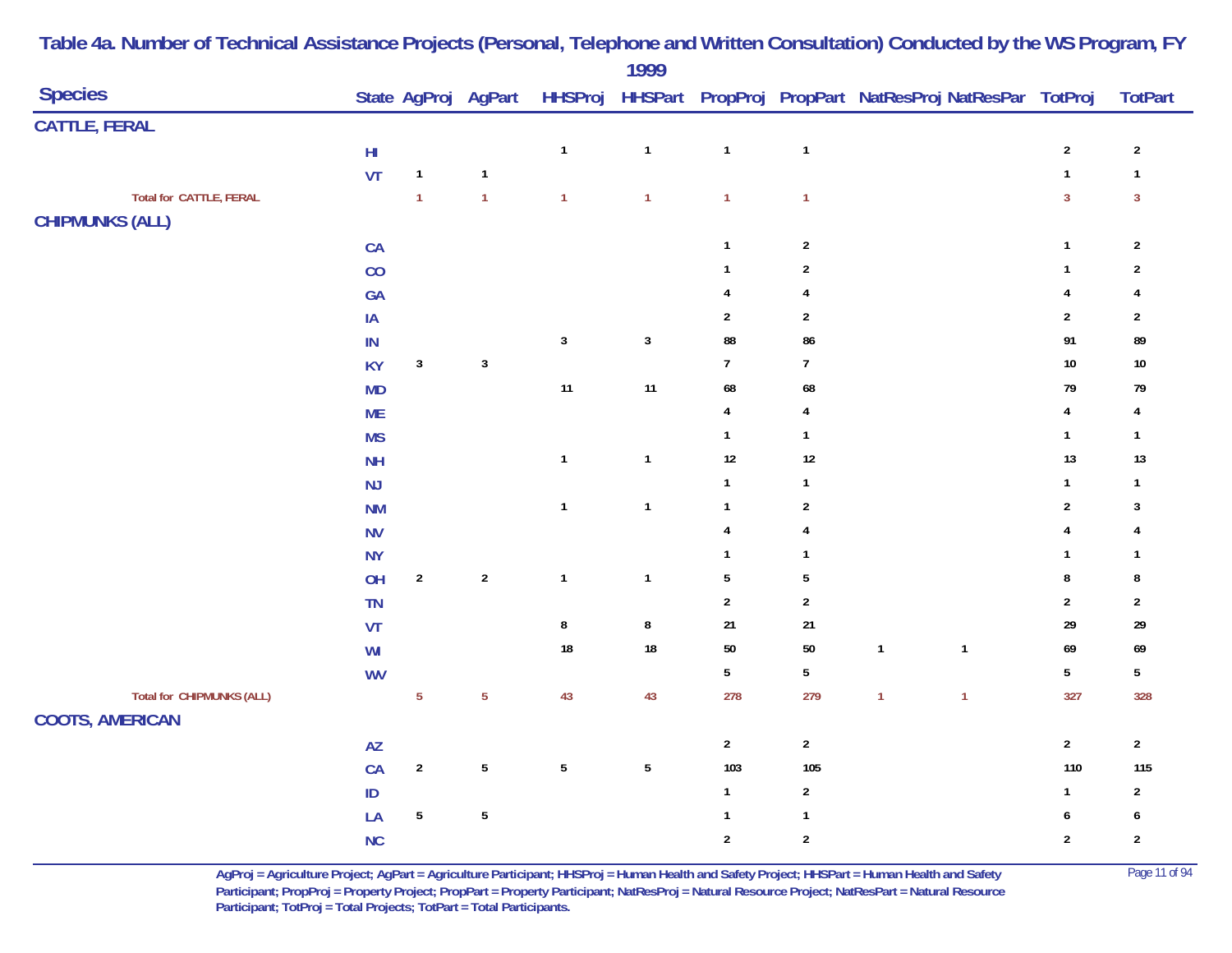|                                     |                        |                  |                         |                | 1777                    |                |                         |                                                |                         |                  |
|-------------------------------------|------------------------|------------------|-------------------------|----------------|-------------------------|----------------|-------------------------|------------------------------------------------|-------------------------|------------------|
| <b>Species</b>                      |                        |                  | State AgProj AgPart     | <b>HHSProj</b> | <b>HHSPart</b>          |                |                         | PropProj PropPart NatResProj NatResPar TotProj |                         | <b>TotPart</b>   |
| <b>COOTS, AMERICAN</b>              |                        |                  |                         |                |                         |                |                         |                                                |                         |                  |
|                                     | $\mathsf{N}\mathsf{M}$ |                  |                         |                |                         | $\mathbf{1}$   | $\sqrt{2}$              |                                                | $\mathbf{1}$            | $\sqrt{2}$       |
|                                     | <b>NV</b>              |                  |                         | $17\,$         | 41                      | $19$           | 44                      |                                                | 36                      | 85               |
|                                     | TN                     |                  |                         |                |                         | $\mathbf{1}$   | $\mathbf{1}$            |                                                | $\mathbf{1}$            | 1                |
|                                     | TX                     |                  |                         |                |                         | $\sqrt{2}$     | $\overline{4}$          |                                                | $\overline{2}$          | 4                |
|                                     | <b>WA</b>              |                  |                         | $\mathbf{1}$   | $\overline{\mathbf{1}}$ | $\mathbf{1}$   | $\mathbf{1}$            |                                                | $\mathbf{2}$            | $\mathbf{2}$     |
| <b>Total for COOTS, AMERICAN</b>    |                        | $\overline{7}$   | $10$                    | 23             | 47                      | 133            | 164                     |                                                | 163                     | 221              |
| <b>CORMORANTS (OTHER)</b>           |                        |                  |                         |                |                         |                |                         |                                                |                         |                  |
|                                     | <b>AK</b>              |                  |                         | $\sqrt{2}$     | $\sqrt{2}$              | $\sqrt{2}$     | $\sqrt{2}$              |                                                | $\overline{4}$          | 4                |
| <b>Total for CORMORANTS (OTHER)</b> |                        |                  |                         | $\overline{2}$ | $\overline{2}$          | $\overline{2}$ | $\overline{2}$          |                                                | $\overline{4}$          | 4                |
| <b>CORMORANTS, DOUBLE-CRESTED</b>   |                        |                  |                         |                |                         |                |                         |                                                |                         |                  |
|                                     | <b>AK</b>              |                  |                         | $\mathbf{1}$   | $\overline{\mathbf{1}}$ | $\mathbf{1}$   | $\overline{1}$          |                                                | $\sqrt{2}$              | $\mathbf{2}$     |
|                                     | <b>AL</b>              | $\bf 8$          | $12\,$                  |                |                         | $\mathbf{1}$   | $\mathbf{3}$            | $\mathbf{1}$<br>$\mathbf{1}$                   | $10$                    | $16\,$           |
|                                     | <b>AR</b>              | 61               | $77$                    |                |                         | $\sqrt{2}$     | $\overline{4}$          | 18<br>$20\,$                                   | 81                      | 101              |
|                                     | CA                     | $\bf 8$          | 9                       | $\mathbf{3}$   | $\mathbf{3}$            | $\mathbf{1}$   | $\overline{\mathbf{1}}$ |                                                | 12                      | 13               |
|                                     | CO                     |                  |                         |                |                         |                |                         | $\mathbf{1}$<br>$\mathbf{1}$                   | $\overline{1}$          | $\mathbf{1}$     |
|                                     | FL.                    | $\boldsymbol{6}$ | $35\,$                  |                |                         | $\mathbf{1}$   | $\mathbf{1}$            |                                                | $\overline{7}$          | $36\,$           |
|                                     | GA                     | $\overline{7}$   | $\overline{7}$          |                |                         |                |                         | $\sqrt{2}$<br>$\boldsymbol{2}$                 | 9                       | 9                |
|                                     | ID                     | $\boldsymbol{2}$ | $\sqrt{2}$              |                |                         |                |                         |                                                | $\sqrt{2}$              | $\boldsymbol{2}$ |
|                                     | KS                     |                  |                         |                |                         |                |                         | $\mathbf{3}$<br>$\overline{4}$                 | $\sqrt{3}$              | 4                |
|                                     | LA                     | $\overline{4}$   | $\overline{\mathbf{4}}$ |                |                         |                |                         | $\overline{1}$<br>$\mathbf{1}$                 | $5\phantom{.0}$         | $\sqrt{5}$       |
|                                     | Ц                      |                  |                         |                |                         |                |                         | $\overline{1}$<br>$\mathbf{1}$                 | $\mathbf{1}$            | $\mathbf{1}$     |
|                                     | <b>MA</b>              | $\sqrt{2}$       | $\sqrt{2}$              |                |                         | $\mathbf 1$    | $\overline{\mathbf{1}}$ |                                                | $\mathbf{3}$            | $\mathbf{3}$     |
|                                     | <b>MD</b>              |                  |                         |                |                         | $\mathbf{1}$   | $\overline{\mathbf{1}}$ |                                                | $\mathbf{1}$            | $\mathbf{1}$     |
|                                     | <b>ME</b>              | $\sqrt{2}$       | $\overline{c}$          | $\sqrt{2}$     | $\sqrt{2}$              |                |                         | $\mathbf 2$<br>$\boldsymbol{2}$                | $\boldsymbol{6}$        | 6                |
|                                     | <b>MN</b>              | $\sqrt{2}$       | $\sqrt{2}$              |                |                         | $\mathbf{1}$   | $\overline{\mathbf{1}}$ | $\mathbf{1}$<br>$\mathbf{1}$                   | $\overline{\mathbf{4}}$ | 4                |
|                                     | <b>MO</b>              | $\mathbf{1}$     | $\mathbf{1}$            |                |                         |                |                         |                                                | $\mathbf{1}$            | $\mathbf{1}$     |
|                                     | <b>MS</b>              | 9                | 13                      |                |                         |                |                         | $\overline{1}$<br>$\mathbf{1}$                 | $10$                    | 14               |
|                                     | <b>NY</b>              |                  |                         |                |                         |                |                         | $\boldsymbol{7}$<br>$\overline{7}$             | $\overline{7}$          | $\overline{7}$   |
|                                     | OH                     | $\mathbf{1}$     | $\mathbf{1}$            |                |                         |                |                         | $\mathbf{1}$<br>$\mathbf{1}$                   | $\overline{2}$          | $\sqrt{2}$       |
|                                     | OK                     | $\sqrt{2}$       | $\sqrt{2}$              |                |                         |                |                         |                                                | $\overline{2}$          | $\sqrt{2}$       |
|                                     |                        |                  |                         |                |                         |                |                         |                                                |                         |                  |

> **AgProj = Agriculture Project; AgPart = Agriculture Participant; HHSProj = Human Health and Safety Project; HHSPart = Human Health and Safety** Page 12 of 94 **Participant; PropProj = Property Project; PropPart = Property Participant; NatResProj = Natural Resource Project; NatResPart = Natural Resource**  Participant; TotProj = Total Projects; TotPart = Total Participants.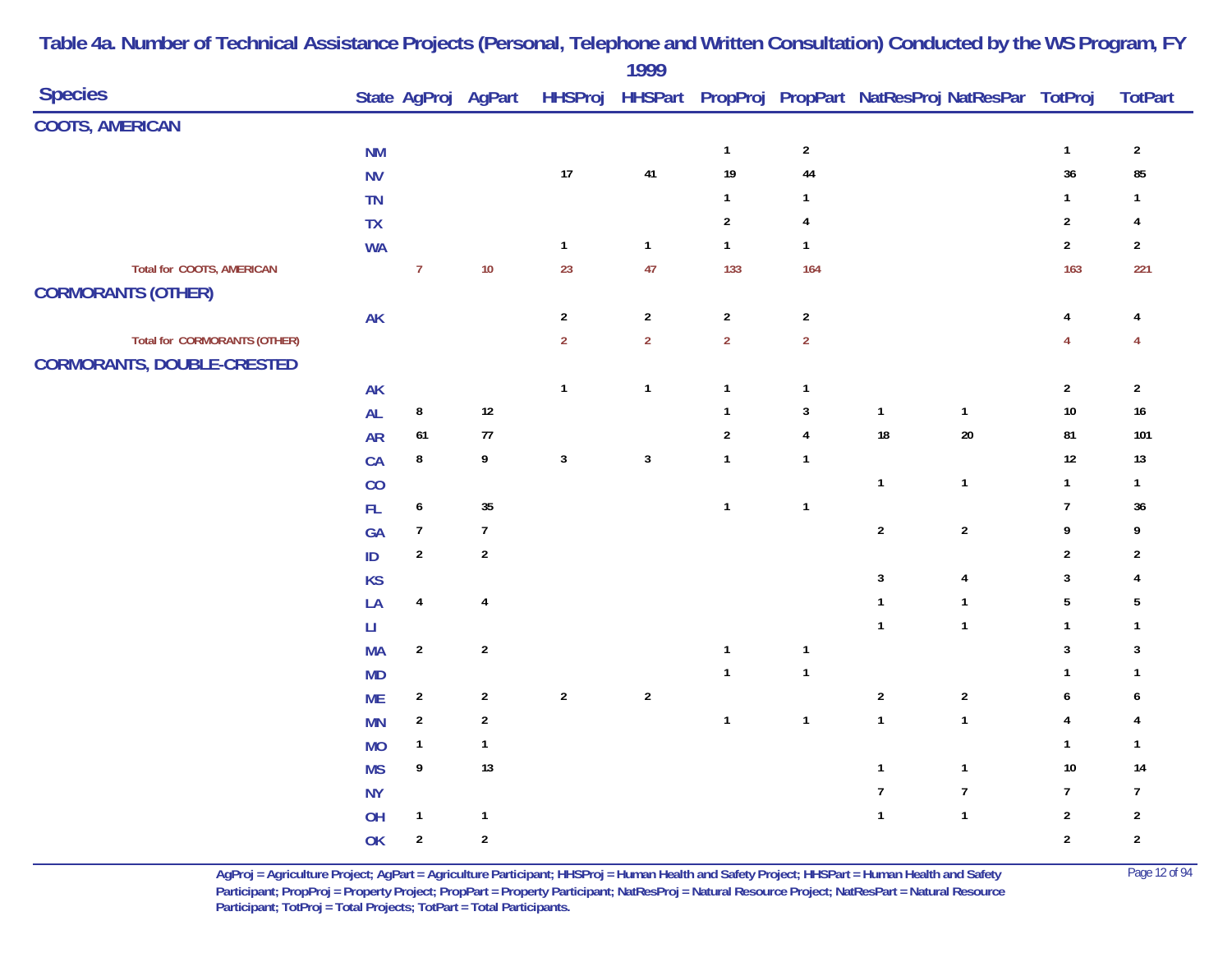|                                                                       |                |                 |                     |                  | 1777           |                         |                |              |                                                        |                |                 |
|-----------------------------------------------------------------------|----------------|-----------------|---------------------|------------------|----------------|-------------------------|----------------|--------------|--------------------------------------------------------|----------------|-----------------|
| <b>Species</b>                                                        |                |                 | State AgProj AgPart | <b>HHSProj</b>   |                |                         |                |              | HHSPart PropProj PropPart NatResProj NatResPar TotProj |                | <b>TotPart</b>  |
| <b>CORMORANTS, DOUBLE-CRESTED</b>                                     |                |                 |                     |                  |                |                         |                |              |                                                        |                |                 |
|                                                                       | SC             | $\mathbf{1}$    | $\mathbf{1}$        |                  |                |                         |                |              |                                                        | $\mathbf{1}$   | $\mathbf{1}$    |
|                                                                       | <b>TX</b>      | $14\,$          | 14                  | $\mathbf{1}$     | $\mathbf{1}$   |                         |                | $\sqrt{3}$   | $\mathbf 3$                                            | $18\,$         | $18\,$          |
|                                                                       | <b>VA</b>      | $\mathbf{1}$    | $\mathbf{1}$        |                  |                |                         |                |              |                                                        | $\mathbf{1}$   | $\overline{1}$  |
|                                                                       | VT             |                 |                     |                  |                | $\mathbf{3}$            | $\mathbf{3}$   | $\mathbf{1}$ | $\mathbf{1}$                                           | $\overline{4}$ | 4               |
|                                                                       | <b>WA</b>      | ${\bf 5}$       | $\sqrt{5}$          |                  |                |                         |                |              |                                                        | $5\phantom{a}$ | 5               |
|                                                                       | WI             |                 |                     |                  |                | $\overline{2}$          | $\sqrt{2}$     |              |                                                        | $\sqrt{2}$     | $\overline{2}$  |
| Total for CORMORANTS, DOUBLE-CRESTED<br><b>COWBIRDS, BROWN-HEADED</b> |                | 136             | 190                 | $\overline{7}$   | $\overline{7}$ | 14                      | 18             | 43           | 46                                                     | 200            | 261             |
|                                                                       | $\sf IN$       |                 |                     | $\mathbf{1}$     | $\mathbf{1}$   |                         |                |              |                                                        | $\mathbf{1}$   | $\overline{1}$  |
|                                                                       | <b>WA</b>      |                 |                     | $\sqrt{2}$       | $\sqrt{2}$     | $\sqrt{2}$              | $\sqrt{2}$     |              |                                                        | $\overline{4}$ | 4               |
| Total for COWBIRDS, BROWN-HEADED                                      |                |                 |                     | $\mathbf{3}$     | $\overline{3}$ | $\overline{2}$          | $\overline{2}$ |              |                                                        | $\overline{5}$ | $5\phantom{.0}$ |
| <b>COYOTES</b>                                                        |                |                 |                     |                  |                |                         |                |              |                                                        |                |                 |
|                                                                       | AK             |                 |                     | 4                | 4              | $\overline{\mathbf{4}}$ | $\overline{4}$ |              |                                                        | $\bf 8$        | 8               |
|                                                                       | <b>AL</b>      | 8               | $12$                | $\boldsymbol{2}$ | $\overline{2}$ | $5\,$                   | $\overline{5}$ | $\sqrt{2}$   | $\sqrt{2}$                                             | $17$           | 21              |
|                                                                       | <b>AR</b>      | $\mathbf{1}$    | $\mathbf{1}$        |                  |                | $\mathbf{1}$            | $\mathbf{1}$   |              |                                                        | $\sqrt{2}$     | $\overline{2}$  |
|                                                                       | AZ             | $7\phantom{.0}$ | $\boldsymbol{7}$    | $\boldsymbol{7}$ | $\overline{7}$ |                         |                |              |                                                        | 14             | 14              |
|                                                                       | CA             | 501             | 898                 | 165              | 6,915          | 297                     | 554            |              |                                                        | 963            | 8,367           |
|                                                                       | CO             | 11              | $15\,$              | $\overline{7}$   | $\overline{7}$ | $\pmb{6}$               | $\overline{7}$ |              |                                                        | $24\,$         | 29              |
|                                                                       | CT             |                 |                     |                  |                | $\overline{2}$          | $\mathbf{3}$   |              |                                                        | $\overline{2}$ | 3               |
|                                                                       | <b>GA</b>      | $\sqrt{5}$      | $\sqrt{5}$          |                  |                | $\mathbf{1}$            | $\mathbf{1}$   | $\mathbf{1}$ | $\mathbf{1}$                                           | $\overline{7}$ | $\overline{7}$  |
|                                                                       | IA             | 4               | 4                   |                  |                |                         |                |              |                                                        | $\overline{4}$ | 4               |
|                                                                       | ID             | $\overline{7}$  | 8                   |                  |                | $\mathbf{3}$            | 4              |              |                                                        | $10\,$         | $12$            |
|                                                                       | IL             | $\mathbf{1}$    | $\sqrt{2}$          | $\mathbf{3}$     | 4              | $\mathbf{3}$            | 4              |              |                                                        | $\overline{7}$ | $10\,$          |
|                                                                       | IN             | $\sqrt{5}$      | $\sqrt{5}$          | 66               | 66             | $19$                    | 19             | $\mathbf{1}$ | $\mathbf 1$                                            | 91             | 91              |
|                                                                       | <b>KS</b>      | $\mathbf{1}$    | $\mathbf{1}$        |                  |                |                         |                |              |                                                        | $\mathbf{1}$   | $\mathbf{1}$    |
|                                                                       | LA             | $12\,$          | $13$                | 9                | 9              | $\boldsymbol{7}$        | $\overline{7}$ | $\sqrt{2}$   | $\sqrt{2}$                                             | $30\,$         | 31              |
|                                                                       | <b>MA</b>      | $\mathbf{1}$    | $\mathbf{1}$        | $\sqrt{2}$       | $\mathbf{2}$   | $\sqrt{3}$              | $\mathbf{3}$   |              |                                                        | $\pmb{6}$      | 6               |
|                                                                       | <b>MD</b>      | $\mathbf{1}$    | $\mathbf{1}$        | $10\,$           | $10\,$         | $\sqrt{2}$              | $\overline{2}$ |              |                                                        | 13             | $13$            |
|                                                                       | <b>ME</b>      | $\sqrt{2}$      | $\sqrt{2}$          |                  |                | $\mathbf{1}$            | $\mathbf{1}$   |              |                                                        | $\mathbf{3}$   | $\mathbf{3}$    |
|                                                                       | M <sub>l</sub> |                 |                     |                  |                | $\mathbf{1}$            | $\mathbf{1}$   |              |                                                        | $\mathbf{1}$   | $\overline{1}$  |

> **AgProj = Agriculture Project; AgPart = Agriculture Participant; HHSProj = Human Health and Safety Project; HHSPart = Human Health and Safety** Page 13 of 94 **Participant; PropProj = Property Project; PropPart = Property Participant; NatResProj = Natural Resource Project; NatResPart = Natural Resource**  Participant; TotProj = Total Projects; TotPart = Total Participants.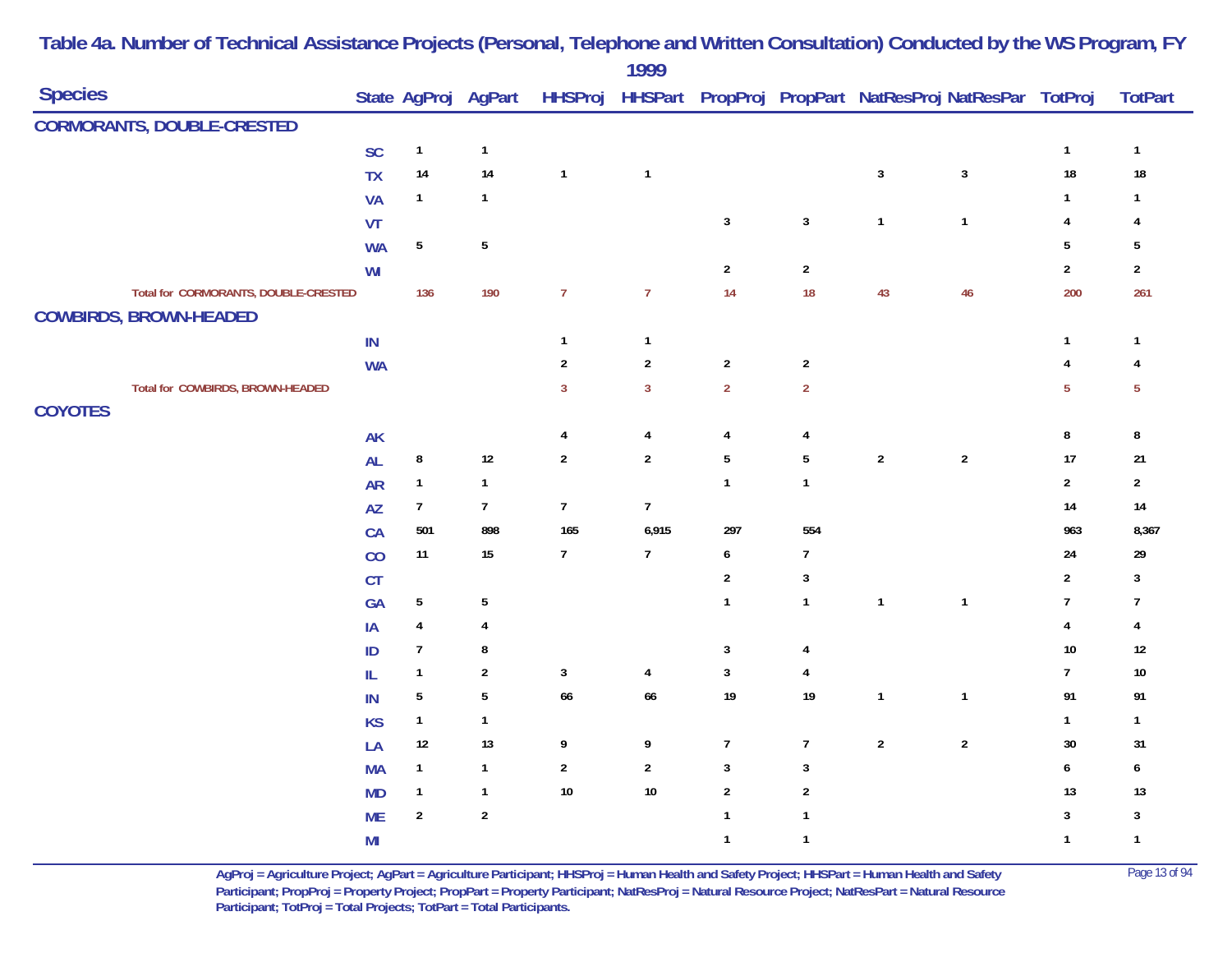|                          |                |                |                     |                | 1777            |                  |                         |                         |                                                        |                  |                |
|--------------------------|----------------|----------------|---------------------|----------------|-----------------|------------------|-------------------------|-------------------------|--------------------------------------------------------|------------------|----------------|
| <b>Species</b>           |                |                | State AgProj AgPart | <b>HHSProj</b> |                 |                  |                         |                         | HHSPart PropProj PropPart NatResProj NatResPar TotProj |                  | <b>TotPart</b> |
| <b>COYOTES</b>           |                |                |                     |                |                 |                  |                         |                         |                                                        |                  |                |
|                          | <b>MN</b>      | $25\,$         | 27                  |                |                 |                  |                         |                         |                                                        | 25               | 27             |
|                          | <b>MO</b>      |                |                     | $\overline{2}$ | $\mathbf{3}$    |                  |                         |                         |                                                        | $\mathbf 2$      | $\sqrt{3}$     |
|                          | <b>MS</b>      | $\mathbf{3}$   | $\mathbf{3}$        | $\sqrt{2}$     | $\mathbf{3}$    | $\sqrt{3}$       | $\mathbf{3}$            | $\boldsymbol{2}$        | $\sqrt{2}$                                             | $10\,$           | 11             |
|                          | <b>MT</b>      | $13$           | 15                  | $\overline{2}$ | $\overline{2}$  | $\mathbf{1}$     | $\mathbf{1}$            |                         |                                                        | 16               | $18\,$         |
|                          | NC             |                |                     |                |                 | $\mathbf{1}$     | $\overline{1}$          |                         |                                                        | $\mathbf{1}$     | $\mathbf{1}$   |
|                          | <b>ND</b>      | $75\,$         | ${\bf 75}$          |                |                 | $\sqrt{2}$       | $\mathbf{3}$            | $\mathbf 1$             | $\mathbf 1$                                            | ${\bf 78}$       | 79             |
|                          | <b>NE</b>      | 369            | 431                 | $5\,$          | $\overline{5}$  | $\overline{7}$   | 9                       | $\sqrt{2}$              | $\sqrt{2}$                                             | 383              | 447            |
|                          | <b>NH</b>      | 21             | 22                  | 17             | $17$            | 28               | 28                      |                         |                                                        | 66               | 67             |
|                          | <b>NM</b>      | $\bf 8$        | $10\,$              | 4              | $5\phantom{.0}$ |                  |                         |                         |                                                        | 12               | 15             |
|                          | <b>NV</b>      | 57             | 79                  | 96             | 135             | $90\,$           | 125                     |                         |                                                        | 243              | 339            |
|                          | OH             | $\mathbf{1}$   | $\mathbf{1}$        | $\mathbf{1}$   | $\mathbf{1}$    | $\mathbf{1}$     | $\mathbf{1}$            |                         |                                                        | $\mathbf{3}$     | $\mathbf{3}$   |
|                          | OK             | 112            | 136                 | 8              | $13$            | 13               | 17                      |                         |                                                        | 133              | 166            |
|                          | <b>OR</b>      | 81             | 106                 | $76$           | 87              | $77\,$           | 116                     |                         |                                                        | 234              | 309            |
|                          | PA             | $\mathbf{1}$   | $\mathbf{1}$        |                |                 |                  |                         |                         |                                                        | $\mathbf{1}$     | $\mathbf{1}$   |
|                          | R <sub>l</sub> |                |                     |                |                 | $\sqrt{2}$       | $\boldsymbol{2}$        | $\mathbf{1}$            | $\mathbf 1$                                            | $\mathbf{3}$     | 3              |
|                          | SC             | $\sqrt{2}$     | $\pmb{4}$           |                |                 |                  |                         |                         |                                                        | $\boldsymbol{2}$ | $\overline{4}$ |
|                          | <b>SD</b>      |                |                     |                |                 |                  |                         | $\mathbf{1}$            | $\sqrt{2}$                                             | $\mathbf{1}$     | $\sqrt{2}$     |
|                          | TN             | $\mathbf{1}$   | $\mathbf{1}$        | $\sqrt{2}$     | $\sqrt{2}$      | $\sqrt{2}$       | $\boldsymbol{2}$        |                         |                                                        | $5\phantom{.0}$  | 5              |
|                          | <b>TX</b>      | 408            | 529                 | 129            | 150             | $72\,$           | 91                      | ${\bf 28}$              | $32\,$                                                 | 637              | 802            |
|                          | UT             | 165            | 167                 | $\overline{a}$ | $\mathbf{2}$    | $\boldsymbol{2}$ | $\overline{2}$          |                         |                                                        | 169              | 171            |
|                          | <b>VA</b>      | 123            | 201                 | 4              | 5               | $\sqrt{2}$       | $\overline{\mathbf{c}}$ |                         |                                                        | 129              | 208            |
|                          | VT             | $\overline{2}$ | $\overline{2}$      | 18             | $18\,$          | $\overline{7}$   | $\overline{1}$          |                         |                                                        | $27\,$           | $27\,$         |
|                          | <b>WA</b>      | 139            | 144                 | 25             | ${\bf 28}$      | 100              | 107                     | $\pmb{4}$               | $\sqrt{5}$                                             | 268              | 284            |
|                          | WI             | 79             | 79                  | 34             | 34              | 161              | 161                     | $\overline{5}$          | ${\bf 5}$                                              | 279              | 279            |
|                          | <b>WV</b>      | $45\,$         | $\bf 46$            | $\mathbf{1}$   | $\mathbf{1}$    | $\mathbf{2}$     | $\boldsymbol{2}$        |                         |                                                        | 48               | 49             |
|                          | <b>WY</b>      | 492            | 591                 | $\mathbf{1}$   | $\mathbf{1}$    |                  |                         | $\overline{\mathbf{r}}$ | $\sqrt{5}$                                             | 497              | 597            |
| <b>Total for COYOTES</b> |                | 2,789          | 3,645               | 704            | 7,538           | 928              | 1,296                   | 54                      | 61                                                     | 4,475            | 12,540         |
| <b>CRANES, SANDHILL</b>  |                |                |                     |                |                 |                  |                         |                         |                                                        |                  |                |
|                          | AK             | $\mathbf{1}$   | $\mathbf{1}$        | $\mathbf 1$    | $\mathbf{1}$    | $\mathbf{1}$     | $\mathbf{1}$            |                         |                                                        | $\mathbf{3}$     | 3              |
|                          | M <sub>l</sub> |                |                     |                |                 | $\mathbf{1}$     | $\mathbf{1}$            |                         |                                                        | $\mathbf{1}$     | $\mathbf{1}$   |

> **AgProj = Agriculture Project; AgPart = Agriculture Participant; HHSProj = Human Health and Safety Project; HHSPart = Human Health and Safety** Page 14 of 94 **Participant; PropProj = Property Project; PropPart = Property Participant; NatResProj = Natural Resource Project; NatResPart = Natural Resource**  Participant; TotProj = Total Projects; TotPart = Total Participants.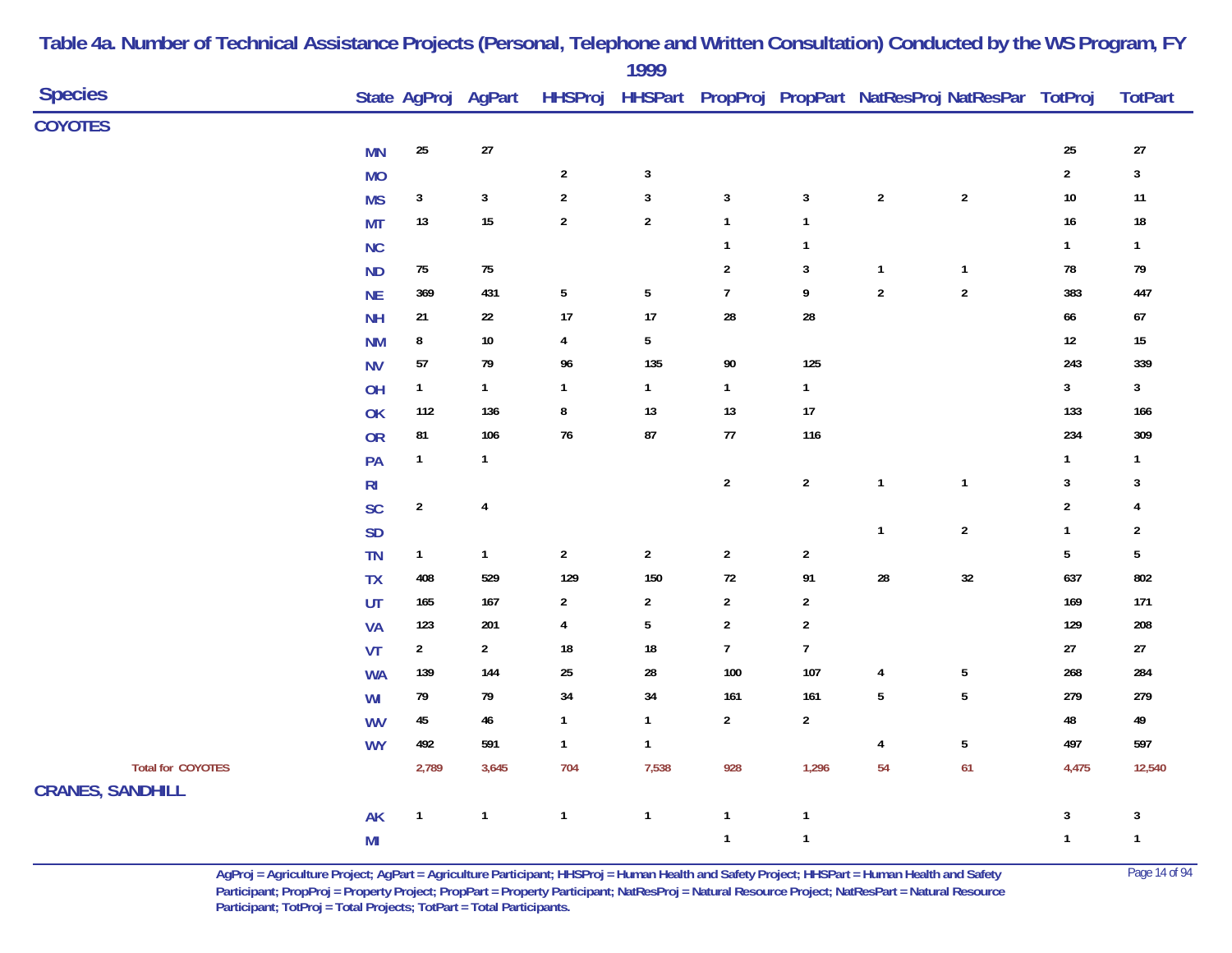|                                                           |                |                  |                         |                  | $1777$           |                         |                         |                                                        |                         |                  |
|-----------------------------------------------------------|----------------|------------------|-------------------------|------------------|------------------|-------------------------|-------------------------|--------------------------------------------------------|-------------------------|------------------|
| <b>Species</b>                                            |                |                  | State AgProj AgPart     | <b>HHSProj</b>   |                  |                         |                         | HHSPart PropProj PropPart NatResProj NatResPar TotProj |                         | <b>TotPart</b>   |
| <b>CRANES, SANDHILL</b>                                   |                |                  |                         |                  |                  |                         |                         |                                                        |                         |                  |
|                                                           | <b>NM</b>      | $\pmb{4}$        | $\boldsymbol{7}$        |                  |                  |                         |                         |                                                        | $\overline{4}$          | $\boldsymbol{7}$ |
|                                                           | TN             | $\mathbf{1}$     | $\mathbf{1}$            | $\mathbf{1}$     | $\mathbf{1}$     |                         |                         |                                                        | $\sqrt{2}$              | $\sqrt{2}$       |
|                                                           | <b>TX</b>      | $\mathbf{3}$     | $\pmb{6}$               |                  |                  |                         |                         |                                                        | $\sqrt{3}$              | $\pmb{6}$        |
|                                                           | WI             | 118              | 119                     | $\mathbf{1}$     | $\mathbf{1}$     | $\mathbf{3}$            | $\mathbf{3}$            |                                                        | 122                     | 123              |
| <b>Total for CRANES, SANDHILL</b><br><b>CROWS (OTHER)</b> |                | 127              | 134                     | $\mathbf{3}$     | $\overline{3}$   | $\overline{5}$          | $\overline{5}$          |                                                        | 135                     | 142              |
|                                                           | AK             |                  |                         | $\pmb{6}$        | $\pmb{6}$        | $\pmb{6}$               | $\boldsymbol{6}$        |                                                        | $12\,$                  | $12\,$           |
|                                                           | GA             | $\mathbf{1}$     | $\mathbf{1}$            |                  |                  |                         |                         |                                                        | $\mathbf{1}$            | $\mathbf{1}$     |
| <b>Total for CROWS (OTHER)</b><br><b>CROWS, AMERICAN</b>  |                | $\mathbf{1}$     | $\mathbf{1}$            | $\boldsymbol{6}$ | $\boldsymbol{6}$ | $\boldsymbol{6}$        | $\boldsymbol{6}$        |                                                        | 13                      | $13$             |
|                                                           | <b>AK</b>      |                  |                         | $\mathbf{1}$     | $\mathbf{1}$     | $\mathbf{1}$            | $\overline{\mathbf{1}}$ |                                                        | $\sqrt{2}$              | $\sqrt{2}$       |
|                                                           | <b>AR</b>      | $\sqrt{2}$       | $\overline{\mathbf{c}}$ |                  |                  | 4                       | $\sqrt{5}$              |                                                        | 6                       | $\boldsymbol{7}$ |
|                                                           | CA             | $\sqrt{3}$       | $\overline{\mathbf{4}}$ | $\overline{2}$   | $\sqrt{2}$       | $\overline{7}$          | 9                       |                                                        | 12                      | 15               |
|                                                           | CO             | $\mathbf{1}$     | $\mathbf{1}$            | $\boldsymbol{6}$ | $\boldsymbol{6}$ | $\mathbf{1}$            | $\overline{1}$          |                                                        | 8                       | 8                |
|                                                           | CT             |                  |                         |                  |                  | 6                       | 6                       |                                                        | 6                       | 6                |
|                                                           | $\sf IA$       |                  |                         | $\sqrt{3}$       | $\mathbf{3}$     | $\overline{\mathbf{4}}$ | $\overline{4}$          |                                                        | $\overline{1}$          | $\boldsymbol{7}$ |
|                                                           | ID             |                  |                         |                  |                  | $\sqrt{2}$              | $\sqrt{2}$              |                                                        | $\sqrt{2}$              | $\sqrt{2}$       |
|                                                           | IL             |                  |                         | $\mathbf{1}$     | $\boldsymbol{2}$ |                         |                         |                                                        | $\mathbf{1}$            | $\sqrt{2}$       |
|                                                           | IN             | $\mathbf{1}$     | $\mathbf{1}$            | $\sqrt{3}$       | $\mathbf{3}$     | $16\,$                  | 16                      | $\mathbf{1}$<br>$\mathbf{1}$                           | 21                      | 21               |
|                                                           | KS             |                  |                         |                  |                  |                         |                         | $\overline{2}$<br>$\mathbf{1}$                         | $\mathbf{1}$            | $\sqrt{2}$       |
|                                                           | <b>KY</b>      |                  |                         |                  |                  | $\mathbf{3}$            | $\mathbf{3}$            |                                                        | 3                       | 3                |
|                                                           | LA             | $\sqrt{2}$       | $\mathbf{2}$            |                  |                  | $\mathbf{1}$            | $\overline{1}$          | $\mathbf{1}$<br>$\mathbf{1}$                           | $\overline{\mathbf{4}}$ | 4                |
|                                                           | <b>MA</b>      | $\overline{a}$   | $\overline{\mathbf{c}}$ | $10\,$           | $11$             | 11                      | 11                      |                                                        | 23                      | 24               |
|                                                           | <b>MD</b>      | $\boldsymbol{2}$ | $\boldsymbol{2}$        | $\bf 45$         | 45               | $10\,$                  | $10$                    |                                                        | 57                      | 57               |
|                                                           | <b>ME</b>      | $\sqrt{3}$       | $\mathbf{3}$            | $\mathbf{1}$     | $\mathbf{1}$     |                         |                         |                                                        | 4                       | 4                |
|                                                           | M <sub>l</sub> |                  |                         | $\mathbf{1}$     | $\mathbf{1}$     | $\mathbf{1}$            | $\overline{\mathbf{1}}$ |                                                        | $\overline{2}$          | $\overline{2}$   |
|                                                           | <b>MO</b>      |                  |                         | $\mathbf{1}$     | $\mathbf{1}$     | $\mathbf{1}$            | $\overline{\mathbf{1}}$ |                                                        | $\sqrt{2}$              | $\sqrt{2}$       |
|                                                           | ND             | $\mathbf{1}$     | $\mathbf{1}$            | $\mathbf{1}$     | $\mathbf{3}$     | $\sqrt{2}$              | $\sqrt{2}$              |                                                        | 4                       | 6                |
|                                                           | <b>NH</b>      | 5                | $\overline{5}$          |                  |                  | $\overline{\mathbf{4}}$ | $\overline{\mathbf{r}}$ |                                                        | 9                       | 9                |
|                                                           | <b>NJ</b>      | $\overline{2}$   | $\mathbf{2}$            | $\overline{2}$   | $\mathbf{3}$     | $\sqrt{5}$              | $\sqrt{5}$              |                                                        | 9                       | $10\,$           |

> **AgProj = Agriculture Project; AgPart = Agriculture Participant; HHSProj = Human Health and Safety Project; HHSPart = Human Health and Safety** Page 15 of 94 **Participant; PropProj = Property Project; PropPart = Property Participant; NatResProj = Natural Resource Project; NatResPart = Natural Resource**  Participant; TotProj = Total Projects; TotPart = Total Participants.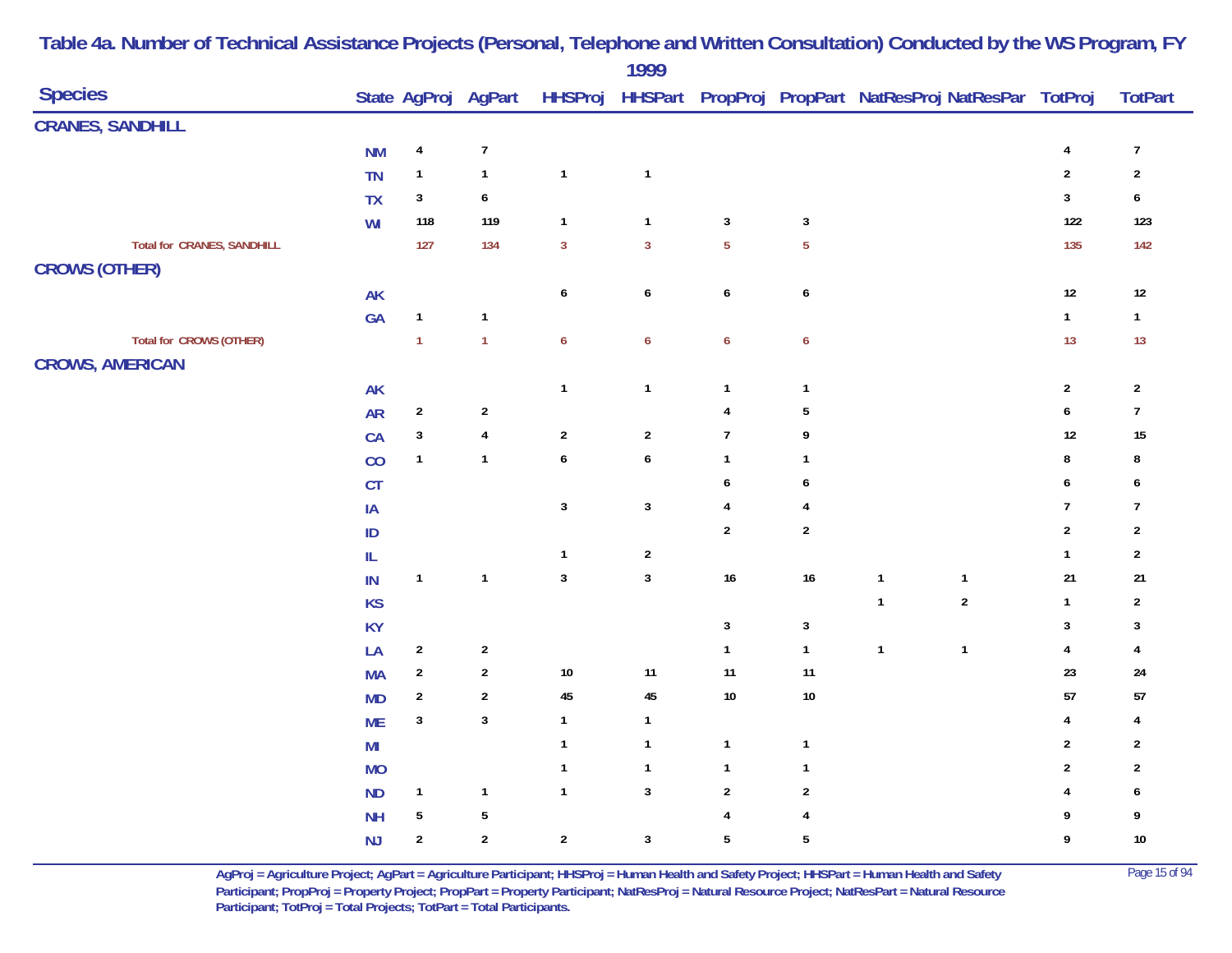|                                  |                |                |                     |                  | 1999                    |                |                  |                                                                |                |                         |                  |
|----------------------------------|----------------|----------------|---------------------|------------------|-------------------------|----------------|------------------|----------------------------------------------------------------|----------------|-------------------------|------------------|
| <b>Species</b>                   |                |                | State AgProj AgPart |                  |                         |                |                  | HHSProj HHSPart PropProj PropPart NatResProj NatResPar TotProj |                |                         | <b>TotPart</b>   |
| <b>CROWS, AMERICAN</b>           |                |                |                     |                  |                         |                |                  |                                                                |                |                         |                  |
|                                  | <b>NM</b>      | $\mathbf{3}$   | $\mathbf{3}$        | $\mathbf 1$      | $\mathbf{1}$            |                |                  |                                                                |                | $\overline{\mathbf{4}}$ | $\overline{4}$   |
|                                  | <b>NV</b>      |                |                     | $\boldsymbol{6}$ | $\boldsymbol{6}$        | $\mathbf{3}$   | $\mathbf{3}$     |                                                                |                | 9                       | 9                |
|                                  | <b>NY</b>      | $\sqrt{2}$     | $\sqrt{2}$          | $\sqrt{2}$       | $\mathbf{3}$            | 16             | $18\,$           |                                                                |                | 20                      | $23\,$           |
|                                  | OH             | $\sqrt{5}$     | $\boldsymbol{6}$    | $\sqrt{3}$       | $\mathbf{3}$            | $\mathbf{1}$   | $\mathbf{1}$     |                                                                |                | 9                       | $10\,$           |
|                                  | OK             | 25             | 31                  | $\pmb{4}$        | 4                       |                |                  |                                                                |                | 29                      | $35\,$           |
|                                  | OR             | $\mathbf{3}$   | $\mathbf{3}$        | $\mathbf{1}$     | $\mathbf{1}$            | $\overline{2}$ | $12\,$           |                                                                |                | 6                       | $16\,$           |
|                                  | PA             | $\sqrt{2}$     | $\sqrt{2}$          |                  |                         | $\mathbf{1}$   | $\mathbf{1}$     |                                                                |                | $\mathbf{3}$            | $\mathbf{3}$     |
|                                  | R <sub>l</sub> |                |                     | $\mathbf{1}$     | $\overline{\mathbf{4}}$ | $\mathbf{1}$   | $\mathbf{1}$     |                                                                |                | $\sqrt{2}$              | $\sqrt{5}$       |
|                                  | <b>TN</b>      | $5\,$          | $5\phantom{.0}$     |                  |                         | $\mathbf{3}$   | $\sqrt{3}$       |                                                                |                | $\bf 8$                 | $\bf 8$          |
|                                  | <b>TX</b>      | $\mathbf{3}$   | $\mathbf{3}$        | $\sqrt{3}$       | $\mathbf{3}$            | $\overline{2}$ | $\sqrt{2}$       |                                                                |                | $\bf 8$                 | 8                |
|                                  | <b>VA</b>      | $\mathbf{3}$   | $\mathbf{3}$        | $\mathbf{1}$     | $\mathbf{1}$            | 9              | 9                | $\overline{1}$                                                 | $\mathbf{1}$   | 14                      | 14               |
|                                  | VT             |                |                     | $\mathbf{1}$     | $\mathbf{1}$            | $\sqrt{5}$     | $\sqrt{5}$       |                                                                |                | $\pmb{6}$               | $\boldsymbol{6}$ |
|                                  | <b>WA</b>      | $\overline{7}$ | 9                   | $\boldsymbol{6}$ | $\boldsymbol{6}$        | $20\,$         | 25               |                                                                |                | 33                      | 40               |
|                                  | WI             | $\overline{5}$ | $\overline{5}$      | $17\,$           | $17\,$                  | $35\,$         | 35               | $\overline{4}$                                                 | $\overline{4}$ | 61                      | $61\,$           |
|                                  | <b>WV</b>      | $\mathbf{1}$   | $\mathbf{1}$        |                  |                         | $\overline{2}$ | 11               |                                                                |                | $\mathbf 3$             | $12\,$           |
|                                  | <b>WY</b>      |                |                     |                  |                         | $\overline{2}$ | $\sqrt{5}$       |                                                                |                | $\overline{2}$          | $5\,$            |
| <b>Total for CROWS, AMERICAN</b> |                | 88             | 98                  | 123              | 132                     | 181            | 213              | $\bf 8$                                                        | $\overline{9}$ | 400                     | 452              |
| <b>DEER, MULE</b>                |                |                |                     |                  |                         |                |                  |                                                                |                |                         |                  |
|                                  | <b>AK</b>      |                |                     | $\mathbf{1}$     | $\mathbf{1}$            | $\mathbf{1}$   | $\mathbf{1}$     |                                                                |                | $\boldsymbol{2}$        | $\overline{2}$   |
|                                  | CA             | $\sqrt{5}$     | 11                  | $\mathbf 2$      | $\mathbf 3$             | $10\,$         | 23               |                                                                |                | 17                      | 37               |
|                                  | ID             |                |                     |                  |                         | $\mathbf{1}$   | $\mathbf{1}$     |                                                                |                | $\mathbf{1}$            | $\mathbf{1}$     |
|                                  | <b>MT</b>      | $\mathbf{1}$   | $\sqrt{2}$          |                  |                         |                |                  |                                                                |                | $\mathbf 1$             | $\overline{2}$   |
|                                  | <b>NM</b>      |                |                     |                  |                         | $\mathbf{1}$   | $\mathbf{1}$     |                                                                |                | $\mathbf{1}$            | $\mathbf{1}$     |
|                                  | OR             |                |                     |                  |                         | $\mathbf{1}$   | $\boldsymbol{2}$ |                                                                |                | $\mathbf{1}$            | $\sqrt{2}$       |
|                                  | <b>SD</b>      |                |                     | $\mathbf{1}$     | $\mathbf{1}$            | $\mathbf{1}$   | $\mathbf{1}$     |                                                                |                | $\boldsymbol{2}$        | $\sqrt{2}$       |
|                                  | <b>TX</b>      |                |                     | $\mathbf{1}$     | $\mathbf{1}$            |                |                  |                                                                |                | $\mathbf{1}$            | $\mathbf{1}$     |
|                                  | UT             | $\mathbf{1}$   | $\mathbf{1}$        |                  |                         | $\mathbf{3}$   | $\sqrt{3}$       |                                                                |                | $\overline{\mathbf{4}}$ | $\overline{4}$   |
|                                  | <b>WA</b>      | ${\bf 5}$      | $\sqrt{5}$          | $\mathbf{3}$     | $\boldsymbol{6}$        | $\overline{2}$ | $\boldsymbol{2}$ |                                                                |                | 10                      | 13               |
|                                  | <b>WY</b>      |                |                     |                  |                         | $\overline{2}$ | $\overline{2}$   |                                                                |                | $\mathbf{2}$            | $\overline{2}$   |
| <b>Total for DEER, MULE</b>      |                | 12             | 19                  | $\bf 8$          | 12                      | 22             | 36               |                                                                |                | 42                      | 67               |

> **AgProj = Agriculture Project; AgPart = Agriculture Participant; HHSProj = Human Health and Safety Project; HHSPart = Human Health and Safety** Page 16 of 94 **Participant; PropProj = Property Project; PropPart = Property Participant; NatResProj = Natural Resource Project; NatResPart = Natural Resource**  Participant; TotProj = Total Projects; TotPart = Total Participants.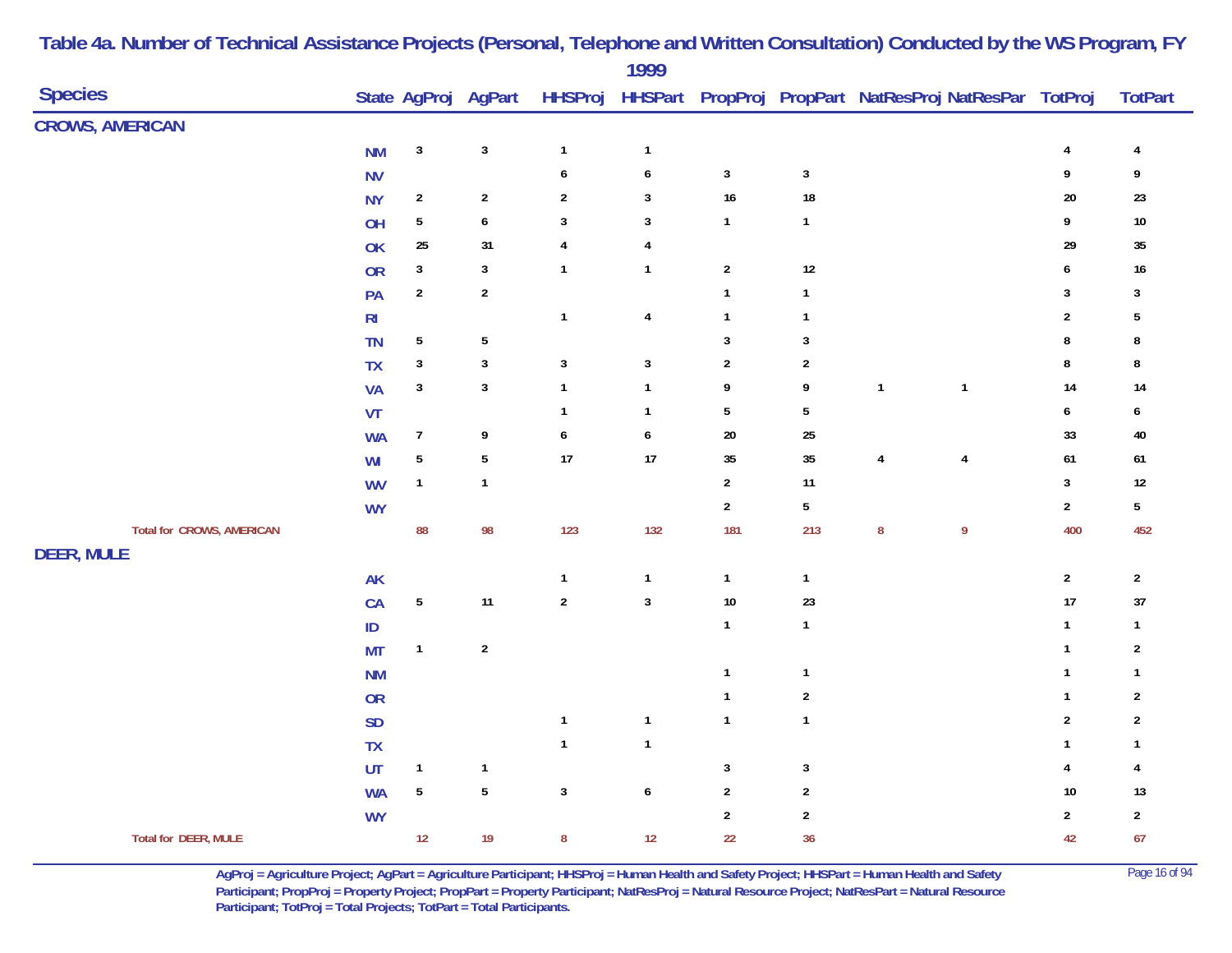|                    |                |                         |                     |                  | 1777                    |                  |                  |                  |                                                        |                  |                  |
|--------------------|----------------|-------------------------|---------------------|------------------|-------------------------|------------------|------------------|------------------|--------------------------------------------------------|------------------|------------------|
| <b>Species</b>     |                |                         | State AgProj AgPart | <b>HHSProj</b>   |                         |                  |                  |                  | HHSPart PropProj PropPart NatResProj NatResPar TotProj |                  | <b>TotPart</b>   |
| DEER, WHITE-TAILED |                |                         |                     |                  |                         |                  |                  |                  |                                                        |                  |                  |
|                    | $\mathsf{AL}$  |                         |                     |                  |                         | $\boldsymbol{6}$ | $\boldsymbol{7}$ |                  |                                                        | $\boldsymbol{6}$ | $\boldsymbol{7}$ |
|                    | <b>AR</b>      | $\pmb{6}$               | $\overline{7}$      |                  |                         | $\overline{2}$   | $\sqrt{2}$       |                  |                                                        | ${\bf 8}$        | $\boldsymbol{9}$ |
|                    | CT             |                         |                     |                  |                         | $\mathbf 2$      | $\sqrt{2}$       |                  |                                                        | $\overline{2}$   | $\boldsymbol{2}$ |
|                    | GA             | $\overline{4}$          | 6                   | $\overline{7}$   | $\overline{7}$          | 169              | 199              | $\boldsymbol{2}$ | $\overline{4}$                                         | 182              | 216              |
|                    | IA             | $\boldsymbol{6}$        | $\boldsymbol{6}$    |                  |                         |                  |                  |                  |                                                        | $\boldsymbol{6}$ | $\boldsymbol{6}$ |
|                    | $\sf IN$       | 9                       | 9                   | $\mathbf 2$      | $\overline{2}$          | 53               | $51\,$           | $\pmb{6}$        | $\boldsymbol{6}$                                       | $70\,$           | 68               |
|                    | <b>KS</b>      | $\mathbf{1}$            |                     |                  |                         |                  |                  |                  |                                                        | 1                |                  |
|                    | KY             |                         |                     |                  |                         | $\mathbf{3}$     | $\mathbf{3}$     |                  |                                                        | 3                | $\sqrt{3}$       |
|                    | LA             | $\sqrt{2}$              | $\overline{2}$      |                  |                         | $\mathbf{1}$     | $\mathbf{1}$     |                  |                                                        | $\mathbf{3}$     | $\sqrt{3}$       |
|                    | <b>MA</b>      | $\mathbf{1}$            | $\mathbf{1}$        | $10\,$           | $11$                    | $\mathbf{3}$     | $\mathbf{3}$     |                  |                                                        | $14\,$           | $15\,$           |
|                    | <b>MD</b>      | 66                      | 66                  | $57\,$           | ${\bf 57}$              | 139              | 139              |                  |                                                        | 262              | 262              |
|                    | <b>ME</b>      | $30\,$                  | $30\,$              |                  |                         | $32\,$           | $33\,$           |                  |                                                        | $62\,$           | 63               |
|                    | M <sub>l</sub> |                         |                     | $\mathbf{1}$     | $\overline{2}$          | $\mathbf{1}$     | $\sqrt{2}$       | $\mathbf{1}$     | $\overline{4}$                                         | $\mathbf{3}$     | 8                |
|                    | <b>MN</b>      |                         |                     |                  |                         | $\mathbf{1}$     | $\mathbf{1}$     |                  |                                                        | $\mathbf{1}$     | $\mathbf{1}$     |
|                    | <b>MO</b>      | $\mathbf{1}$            | $\mathbf{1}$        | $\mathbf{3}$     | $\overline{\mathbf{4}}$ | $\mathbf{1}$     | $\mathbf{1}$     |                  |                                                        | 5                | 6                |
|                    | <b>MS</b>      | $\mathbf{3}$            | $\pmb{4}$           |                  |                         | $\mathbf{1}$     | $\mathbf{1}$     |                  |                                                        | 4                | $\sqrt{5}$       |
|                    | <b>MT</b>      |                         |                     |                  |                         | $\mathbf{1}$     | $\mathbf{1}$     |                  |                                                        | $\mathbf{1}$     | $\mathbf{1}$     |
|                    | <b>NC</b>      |                         |                     |                  |                         | $\mathbf{1}$     | $\mathbf{1}$     |                  |                                                        | $\mathbf{1}$     | $\mathbf{1}$     |
|                    | <b>ND</b>      | $10\,$                  | $11$                | $\overline{2}$   | $\sqrt{2}$              | $\sqrt{2}$       | 3                |                  |                                                        | 14               | $16\,$           |
|                    | $\sf NE$       |                         |                     | 4                | $12$                    | $\mathbf{3}$     | $\overline{4}$   |                  |                                                        | $\boldsymbol{7}$ | $16\,$           |
|                    | <b>NH</b>      | 98                      | 112                 | $\mathbf{1}$     | $\mathbf{1}$            | 78               | ${\bf 80}$       |                  |                                                        | 177              | 193              |
|                    | <b>NY</b>      | $\mathbf{1}$            | $\mathbf{1}$        |                  |                         | $\overline{2}$   | $\sqrt{2}$       |                  |                                                        | $\mathbf 3$      | $\mathbf{3}$     |
|                    | OH             | $\sqrt{2}$              | $\sqrt{2}$          | $\mathbf 3$      | $\pmb{4}$               | $\boldsymbol{7}$ | 8                |                  |                                                        | $12\,$           | 14               |
|                    | OK             | $\overline{\mathbf{4}}$ | $\sqrt{5}$          |                  |                         | $\mathbf{1}$     | $\mathbf{1}$     |                  |                                                        | $\overline{5}$   | 6                |
|                    | PA             | $\mathbf{1}$            | $\mathbf{1}$        |                  |                         |                  |                  |                  |                                                        | $\mathbf{1}$     | $\mathbf{1}$     |
|                    | R <sub>l</sub> | $\mathbf{1}$            | $\sqrt{2}$          |                  |                         | $\mathbf{1}$     | $\mathbf{1}$     |                  |                                                        | $\boldsymbol{2}$ | 3                |
|                    | <b>SC</b>      |                         |                     | $\boldsymbol{2}$ | $\pmb{6}$               | $\mathbf{1}$     | $\mathbf{1}$     |                  |                                                        | $\mathbf{3}$     | $\boldsymbol{7}$ |
|                    | SD             |                         |                     |                  |                         | $\mathbf{1}$     | $\mathbf{1}$     |                  |                                                        | $\mathbf{1}$     | $\mathbf{1}$     |
|                    | TN             |                         |                     |                  |                         | $\boldsymbol{2}$ | $\sqrt{2}$       |                  |                                                        | $\sqrt{2}$       | $\overline{2}$   |
|                    | <b>TX</b>      | $\bf 8$                 | 31                  | $\boldsymbol{6}$ | $\overline{7}$          | $50\,$           | 54               |                  |                                                        | 64               | $92\,$           |
|                    |                |                         |                     |                  |                         |                  |                  |                  |                                                        |                  |                  |

> **AgProj = Agriculture Project; AgPart = Agriculture Participant; HHSProj = Human Health and Safety Project; HHSPart = Human Health and Safety** Page 17 of 94 **Participant; PropProj = Property Project; PropPart = Property Participant; NatResProj = Natural Resource Project; NatResPart = Natural Resource**  Participant; TotProj = Total Projects; TotPart = Total Participants.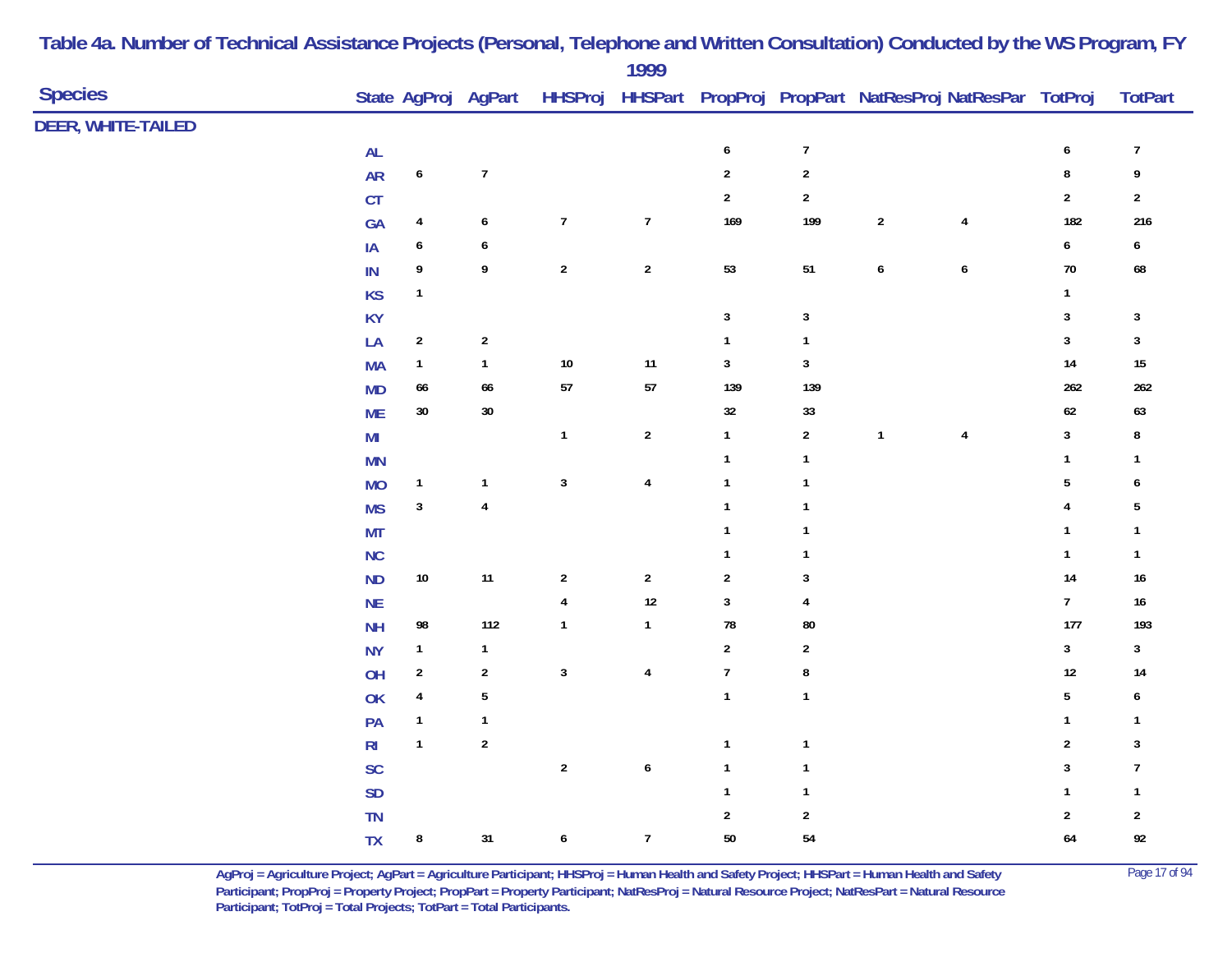|                                               |                                        |                  |                     | 1777                    |                  |                         |              |              |                         |                                                                |
|-----------------------------------------------|----------------------------------------|------------------|---------------------|-------------------------|------------------|-------------------------|--------------|--------------|-------------------------|----------------------------------------------------------------|
|                                               |                                        |                  |                     |                         |                  |                         |              |              |                         | <b>TotPart</b>                                                 |
|                                               |                                        |                  |                     |                         |                  |                         |              |              |                         |                                                                |
| <b>VA</b>                                     |                                        |                  | $\sqrt{5}$          | 11                      | $10\,$           | $27\,$                  |              |              | $15\,$                  | $38\,$                                                         |
| VT                                            | $\mathbf{1}$                           | $\mathbf{1}$     | $\bf 8$             | ${\bf 8}$               | $14$             | 14                      |              |              | 23                      | $23\,$                                                         |
| <b>WA</b>                                     |                                        |                  | $\mathbf{1}$        | $\mathbf{1}$            | $\sqrt{3}$       | $\mathbf{3}$            |              |              | $\overline{\mathbf{4}}$ | $\pmb{4}$                                                      |
| WI                                            | 3,068                                  | 3,540            | $19$                | 19                      | 221              | 221                     | $13$         | 13           | 3,321                   | 3,793                                                          |
| <b>WV</b>                                     | $\mathbf{1}$                           | 1                | $\mathbf{1}$        | $\sqrt{2}$              | $\mathbf{1}$     | 4                       | $\mathbf{1}$ | $\mathbf{1}$ | $\pmb{4}$               | $\bf 8$                                                        |
|                                               | 3,324                                  | 3,839            | 132                 | 156                     | 813              | 873                     | 23           | 28           | 4,292                   | 4,896                                                          |
|                                               |                                        |                  | $\sqrt{5}$          | $\sqrt{5}$              | $\sqrt{5}$       | $\sqrt{5}$              |              |              | $10\,$                  | $10\,$                                                         |
|                                               | $\bf 8$                                | $13$             | $\mathbf{3}$        | $\mathbf 3$             | $\sqrt{5}$       | $\boldsymbol{6}$        |              |              | $16\,$                  | $22\,$                                                         |
|                                               |                                        |                  |                     |                         |                  |                         | $\mathbf{1}$ | $\mathbf{1}$ | $\mathbf{1}$            | $\mathbf{1}$                                                   |
|                                               |                                        |                  | $\mathbf{3}$        | $\mathbf{3}$            | $\mathbf{3}$     | $\mathbf{3}$            |              |              | $\boldsymbol{6}$        | 6                                                              |
| <b>OR</b>                                     | $\mathbf{1}$                           | $\mathbf{1}$     |                     |                         | $\mathbf{1}$     | $\mathbf{1}$            |              |              | $\sqrt{2}$              | $\sqrt{2}$                                                     |
| <b>WA</b>                                     | $\boldsymbol{6}$                       | $\overline{7}$   | $\overline{2}$      | $\sqrt{2}$              | $\overline{3}$   | $\mathbf{3}$            |              |              | 11                      | $12\,$                                                         |
|                                               | 15                                     | 21               | 13                  | 13                      | 17               | 18                      | $\mathbf{1}$ | $\mathbf{1}$ | 46                      | 53                                                             |
| <b>DOGS, FERAL/FREE RANGING &amp; HYBRIDS</b> |                                        |                  |                     |                         |                  |                         |              |              |                         |                                                                |
| <b>AK</b>                                     |                                        |                  | 4                   | $\overline{\mathbf{4}}$ | $\pmb{4}$        | 4                       |              |              | $\bf 8$                 | $\bf 8$                                                        |
| CA                                            | 81                                     | 165              | $\bf 8$             | $16\,$                  | $\boldsymbol{6}$ | $10\,$                  | $\mathbf{1}$ | $\mathbf{1}$ | 96                      | 192                                                            |
| CO                                            | $\mathbf{1}$                           | $\mathbf{1}$     | $\mathbf{1}$        | $\mathbf{1}$            |                  |                         |              |              | $\sqrt{2}$              | $\overline{2}$                                                 |
| GA                                            |                                        |                  | $\mathbf{1}$        | $\mathbf{1}$            |                  |                         |              |              | $\mathbf{1}$            | $\mathbf{1}$                                                   |
| GU                                            | $\mathbf{1}$                           | $\mathbf{1}$     | $\mathbf{1}$        | $\mathbf{1}$            |                  |                         |              |              | $\sqrt{2}$              | $\sqrt{2}$                                                     |
| $H\!I$                                        | $\overline{1}$                         | $\mathbf{1}$     | 9                   | 9                       | $\pmb{8}$        | $\bf 8$                 | $\sqrt{5}$   | 9            | 23                      | $27\,$                                                         |
| ID                                            | $\overline{7}$                         | $12\,$           |                     |                         |                  |                         |              |              | $\boldsymbol{7}$        | $12\,$                                                         |
| $\sf IN$                                      |                                        |                  |                     |                         | $\overline{1}$   | $\mathbf{1}$            |              |              | $\mathbf{1}$            | $\mathbf{1}$                                                   |
| LA                                            | $\mathbf{1}$                           | $\mathbf{1}$     | $\mathbf{1}$        | $\mathbf{1}$            |                  |                         |              |              | $\sqrt{2}$              | $\sqrt{2}$                                                     |
| <b>MA</b>                                     |                                        |                  |                     |                         | $\mathbf{1}$     | $\overline{\mathbf{1}}$ |              |              | $\mathbf{1}$            | $\mathbf{1}$                                                   |
| <b>MD</b>                                     | $\mathbf{1}$                           | $\mathbf{1}$     | $\sqrt{2}$          | $\sqrt{2}$              |                  |                         |              |              | $\sqrt{3}$              | 3                                                              |
| <b>MN</b>                                     | 4                                      | $\boldsymbol{6}$ |                     |                         |                  |                         |              |              | 4                       | 6                                                              |
| <b>MS</b>                                     | $\mathbf{1}$                           | $\mathbf{1}$     |                     |                         |                  |                         |              |              | 1                       | $\mathbf{1}$                                                   |
| <b>MT</b>                                     | $\sqrt{3}$                             | $\sqrt{3}$       |                     |                         |                  |                         |              |              | 3                       | 3                                                              |
| <b>ND</b>                                     | $5\,$                                  | $\sqrt{5}$       | $\mathbf{1}$        | $\mathbf{1}$            | $\overline{2}$   | $\mathbf{3}$            |              |              | $\bf 8$                 | 9                                                              |
|                                               | <b>AK</b><br>CA<br>GA<br>$\mathsf{HI}$ |                  | State AgProj AgPart |                         |                  |                         |              |              |                         | HHSProj HHSPart PropProj PropPart NatResProj NatResPar TotProj |

> **AgProj = Agriculture Project; AgPart = Agriculture Participant; HHSProj = Human Health and Safety Project; HHSPart = Human Health and Safety** Page 18 of 94 **Participant; PropProj = Property Project; PropPart = Property Participant; NatResProj = Natural Resource Project; NatResPart = Natural Resource**  Participant; TotProj = Total Projects; TotPart = Total Participants.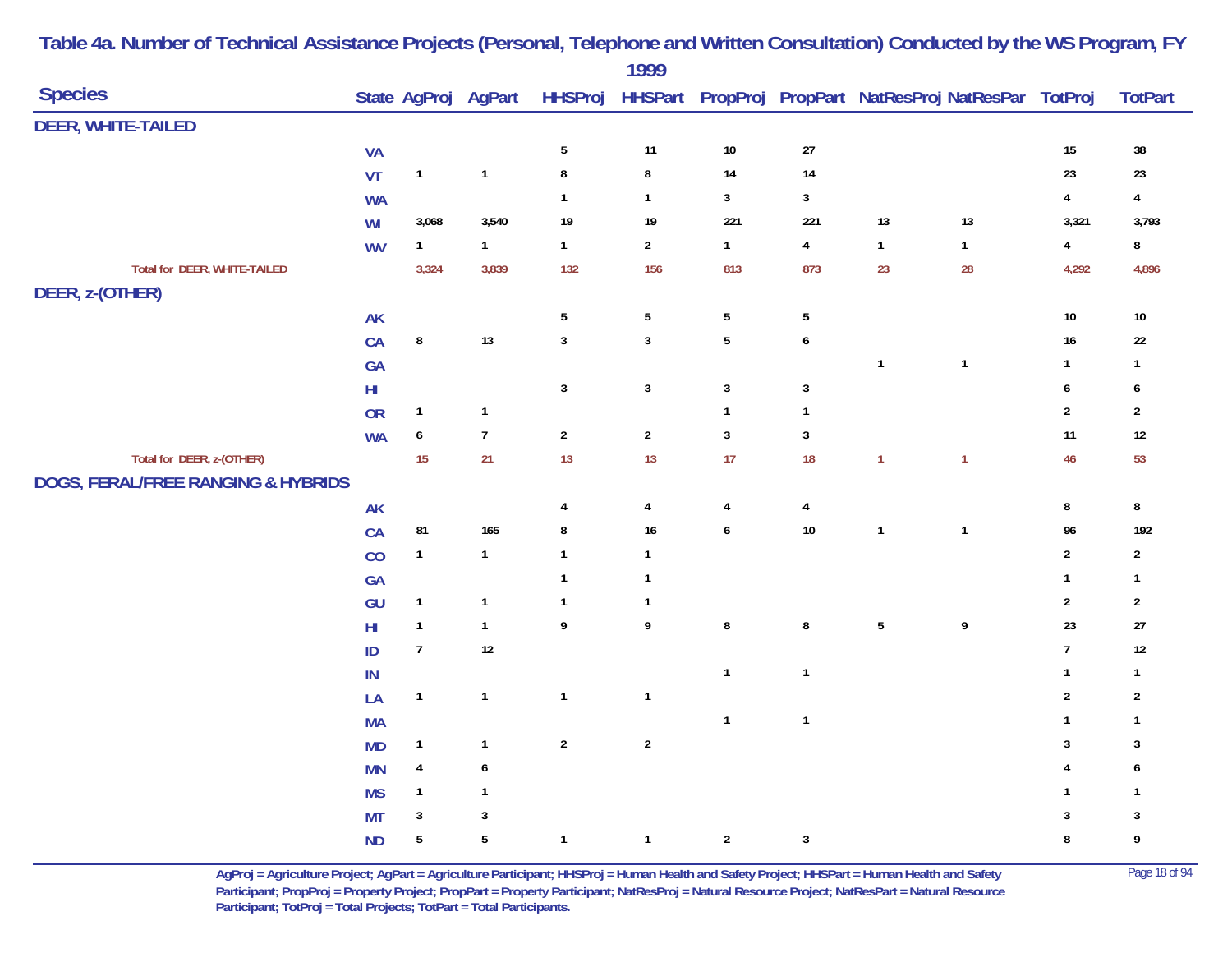|                                              |                |              |                     |                  | 1777             |                  |                         |                  |                                                        |                  |                  |
|----------------------------------------------|----------------|--------------|---------------------|------------------|------------------|------------------|-------------------------|------------------|--------------------------------------------------------|------------------|------------------|
| <b>Species</b>                               |                |              | State AgProj AgPart | <b>HHSProj</b>   |                  |                  |                         |                  | HHSPart PropProj PropPart NatResProj NatResPar TotProj |                  | <b>TotPart</b>   |
| DOGS, FERAL/FREE RANGING & HYBRIDS           |                |              |                     |                  |                  |                  |                         |                  |                                                        |                  |                  |
|                                              | <b>NM</b>      | $\pmb{4}$    | $\bf 8$             | $\mathbf{1}$     | $\mathbf{1}$     | $\mathbf{1}$     | $\mathbf{1}$            |                  |                                                        | $\boldsymbol{6}$ | $10\,$           |
|                                              | <b>NV</b>      | $\mathbf{3}$ | $\boldsymbol{6}$    | $\sqrt{2}$       | $\pmb{4}$        |                  |                         |                  |                                                        | $\sqrt{5}$       | $10\,$           |
|                                              | OH             | $\mathbf{2}$ | $\sqrt{2}$          |                  |                  |                  |                         |                  |                                                        | $\overline{2}$   | $\overline{2}$   |
|                                              | OK             | 21           | 23                  | $5\,$            | $\boldsymbol{6}$ | $\overline{4}$   | 4                       |                  |                                                        | 30               | 33               |
|                                              | OR             | 21           | $30\,$              | $\sqrt{5}$       | 19               | $\overline{4}$   | 10                      | $\mathbf{1}$     | $\sqrt{2}$                                             | 31               | $\bf 61$         |
|                                              | <b>TX</b>      | 41           | 59                  | 9                | 13               | $\sqrt{5}$       | 6                       |                  |                                                        | 55               | ${\bf 78}$       |
|                                              | VT             | $\mathbf{1}$ | $\mathbf{1}$        | 131              | 131              | 24               | 24                      |                  |                                                        | 156              | 156              |
|                                              | <b>WA</b>      | $\mathbf{3}$ | $\sqrt{3}$          | 4                | $\overline{4}$   | $\overline{4}$   | 4                       |                  |                                                        | 11               | 11               |
|                                              | WI             | $22\,$       | 24                  | $\overline{4}$   | $\pmb{4}$        | $\boldsymbol{9}$ | 9                       | $\boldsymbol{6}$ | $\boldsymbol{6}$                                       | 41               | $43\,$           |
|                                              | <b>WY</b>      | 6            | $\boldsymbol{6}$    |                  |                  |                  |                         |                  |                                                        | $\boldsymbol{6}$ | $\boldsymbol{6}$ |
| Total for DOGS, FERAL/FREE RANGING & HYBRIDS |                | 230          | 359                 | 189              | 218              | 73               | 85                      | 13               | 18                                                     | 505              | 680              |
| <b>DOVE, MOURNING</b>                        |                |              |                     |                  |                  |                  |                         |                  |                                                        |                  |                  |
|                                              | AL             |              |                     | $\mathbf{1}$     | $\mathbf{1}$     |                  |                         |                  |                                                        | $\mathbf{1}$     | $\mathbf{1}$     |
|                                              | <b>AR</b>      |              |                     |                  |                  | $\mathbf{1}$     | $\mathbf{1}$            |                  |                                                        | $\mathbf 1$      | $\mathbf{1}$     |
|                                              | AZ             |              |                     | $\sqrt{2}$       | $\boldsymbol{2}$ | $\mathbf{1}$     | $\mathbf{1}$            |                  |                                                        | $\mathbf{3}$     | $\mathbf{3}$     |
|                                              | CA             |              |                     | $\mathbf{1}$     | $\mathbf 1$      |                  |                         |                  |                                                        | $\mathbf{1}$     | $\mathbf{1}$     |
|                                              | GA             |              |                     |                  |                  |                  |                         | $\mathbf{1}$     | $\mathbf{1}$                                           | $\mathbf{1}$     | $\mathbf{1}$     |
|                                              | $\sf IN$       |              |                     | $\overline{2}$   | $\boldsymbol{6}$ | $\overline{4}$   | ${\bf 8}$               |                  |                                                        | 6                | 14               |
|                                              | <b>KS</b>      |              |                     | $\mathbf{1}$     | $\sqrt{2}$       |                  |                         |                  |                                                        | 1                | $\sqrt{2}$       |
|                                              | LA             |              |                     | $\mathbf{1}$     | $\mathbf{1}$     | $\mathbf{1}$     | $\overline{\mathbf{1}}$ |                  |                                                        | $\sqrt{2}$       | $\sqrt{2}$       |
|                                              | <b>MA</b>      |              |                     |                  |                  | $\mathbf{1}$     | $\overline{1}$          |                  |                                                        | $\mathbf{1}$     | $\mathbf{1}$     |
|                                              | MD             |              |                     | $\boldsymbol{6}$ | $\boldsymbol{6}$ | $\mathbf{1}$     | $\overline{1}$          |                  |                                                        | $\overline{7}$   | $\overline{1}$   |
|                                              | M <sub>l</sub> |              |                     |                  |                  | $\overline{1}$   | $\mathbf{1}$            |                  |                                                        | 1                | $\mathbf{1}$     |
|                                              | <b>MO</b>      |              |                     | $\mathbf{1}$     | $\mathbf{1}$     |                  |                         |                  |                                                        | $\mathbf{1}$     | $\mathbf{1}$     |
|                                              | NE             |              |                     | $\mathbf{1}$     | $\mathbf{1}$     |                  |                         |                  |                                                        | 1                | $\mathbf{1}$     |
|                                              | OH             |              |                     |                  |                  | $\mathbf{1}$     | $\mathbf{1}$            |                  |                                                        | 1                | 1                |
|                                              | R <sub>l</sub> | $\mathbf{1}$ | $\mathbf{1}$        |                  |                  | $\mathbf{1}$     | $\mathbf{1}$            |                  |                                                        | $\overline{2}$   | $\overline{2}$   |
|                                              | TX             |              |                     | $\mathbf{1}$     | $\mathbf{1}$     | $\sqrt{5}$       | $\sqrt{5}$              |                  |                                                        | 6                | 6                |
|                                              | <b>VA</b>      |              |                     |                  |                  | $\sqrt{2}$       | $\sqrt{2}$              |                  |                                                        | $\overline{2}$   | $\sqrt{2}$       |
|                                              | VT             |              |                     |                  |                  | $\mathbf{1}$     | $\mathbf{1}$            |                  |                                                        | $\mathbf{1}$     | $\mathbf{1}$     |

**AgProj = Agriculture Project; AgPart = Agriculture Participant; HHSProj = Human Health and Safety Project; HHSPart = Human Health and Safety** Page 19 of 94 **Participant; PropProj = Property Project; PropPart = Property Participant; NatResProj = Natural Resource Project; NatResPart = Natural Resource**  Participant; TotProj = Total Projects; TotPart = Total Participants.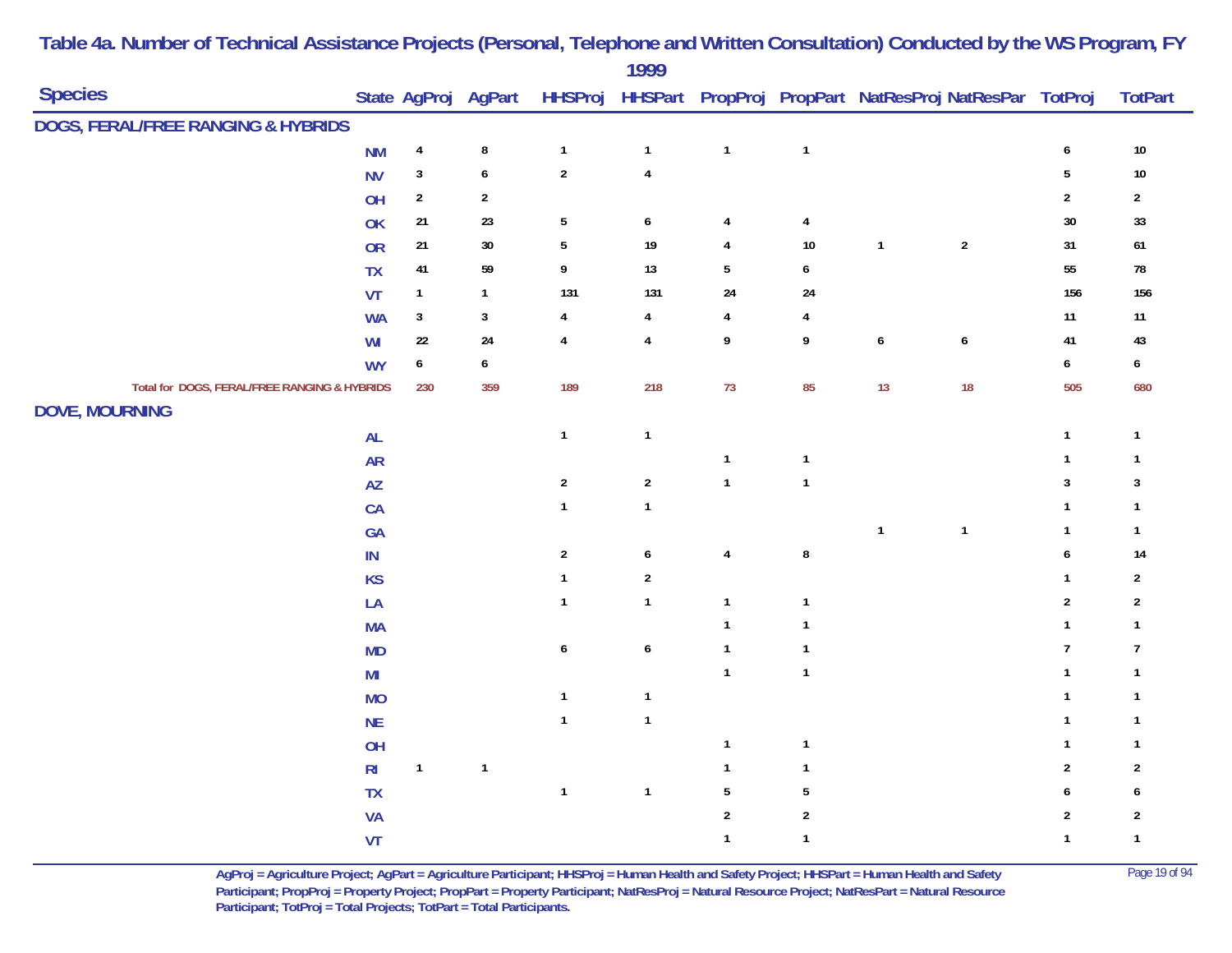|                                          |                         |                  |                     |                  | 1777         |                  |                |              |                                                        |                         |                |
|------------------------------------------|-------------------------|------------------|---------------------|------------------|--------------|------------------|----------------|--------------|--------------------------------------------------------|-------------------------|----------------|
| <b>Species</b>                           |                         |                  | State AgProj AgPart | <b>HHSProj</b>   |              |                  |                |              | HHSPart PropProj PropPart NatResProj NatResPar TotProj |                         | <b>TotPart</b> |
| <b>DOVE, MOURNING</b>                    |                         |                  |                     |                  |              |                  |                |              |                                                        |                         |                |
|                                          | <b>WA</b>               |                  |                     | $\mathbf{1}$     | $\mathbf{1}$ | $\mathbf{1}$     | $\mathbf{1}$   |              |                                                        | $\sqrt{2}$              | $\sqrt{2}$     |
|                                          | WI                      |                  |                     | $\mathbf{1}$     | $\mathbf{1}$ | $\mathbf{3}$     | $\mathbf{3}$   |              |                                                        | $\overline{\mathbf{4}}$ | $\pmb{4}$      |
| <b>Total for DOVE, MOURNING</b>          |                         | $\mathbf{1}$     | $\mathbf{1}$        | 19               | 24           | 24               | 28             | $\mathbf{1}$ | $\overline{1}$                                         | 45                      | 54             |
| <b>DOVE, SPOTTED</b>                     |                         |                  |                     |                  |              |                  |                |              |                                                        |                         |                |
|                                          | $\mathsf{H} \mathsf{I}$ | $\mathbf{1}$     | $\mathbf{1}$        | 8                | $\bf 8$      | $12$             | $12\,$         |              |                                                        | $21\,$                  | $21\,$         |
| Total for DOVE, SPOTTED                  |                         | $\mathbf{1}$     | $\mathbf{1}$        | $\boldsymbol{8}$ | $\bf 8$      | 12               | $12$           |              |                                                        | 21                      | 21             |
| <b>DOVE, ZEBRA</b>                       |                         |                  |                     |                  |              |                  |                |              |                                                        |                         |                |
|                                          | ${\sf HI}$              | $\overline{2}$   | $\overline{4}$      | 9                | $10\,$       | 16               | $17$           |              |                                                        | $27\,$                  | $31\,$         |
| Total for DOVE, ZEBRA                    |                         | $\overline{2}$   | $\overline{4}$      | $\overline{9}$   | $10$         | 16               | $17$           |              |                                                        | 27                      | 31             |
| DOVE, zz-(OTHER)                         |                         |                  |                     |                  |              |                  |                |              |                                                        |                         |                |
|                                          | GU                      |                  |                     |                  |              | $\mathbf{3}$     | 4              |              |                                                        | 3                       | 4              |
|                                          | <b>TX</b>               |                  |                     | $\mathbf{1}$     | $\mathbf{1}$ | $\mathbf{3}$     | 3              |              |                                                        | $\overline{4}$          | 4              |
| Total for DOVE, zz-(OTHER)               |                         |                  |                     | $\overline{1}$   | $\mathbf{1}$ | $\boldsymbol{6}$ | $\overline{7}$ |              |                                                        | $\overline{7}$          | $\bf 8$        |
| DUCKS, BLACK-BELLIED WHISTLING           |                         |                  |                     |                  |              |                  |                |              |                                                        |                         |                |
|                                          | <b>TX</b>               |                  |                     |                  |              | $\overline{2}$   | $\overline{2}$ |              |                                                        | $\sqrt{2}$              | $\sqrt{2}$     |
| Total for DUCKS, BLACK-BELLIED WHISTLING |                         |                  |                     |                  |              | $\overline{2}$   | $\mathbf 2$    |              |                                                        | $\mathbf 2$             | $\mathbf 2$    |
| <b>DUCKS, DABBLING (OTHER)</b>           |                         |                  |                     |                  |              |                  |                |              |                                                        |                         |                |
|                                          | <b>AK</b>               | $\mathbf{1}$     | $\mathbf{1}$        | 9                | 9            | $\boldsymbol{9}$ | 9              |              |                                                        | $19$                    | $19$           |
|                                          | <b>AR</b>               | $\mathbf{1}$     | $\mathbf{1}$        |                  |              |                  |                |              |                                                        | $\mathbf{1}$            | $\mathbf{1}$   |
|                                          | CA                      |                  |                     | $\sqrt{2}$       | $\sqrt{3}$   | $\sqrt{2}$       | $\sqrt{2}$     |              |                                                        | 4                       | 5              |
|                                          | GA                      |                  |                     | $\mathbf{1}$     | $\sqrt{5}$   |                  |                |              |                                                        | $\mathbf{1}$            | 5              |
|                                          | IL.                     |                  |                     |                  |              | $\mathbf{1}$     | $\mathbf{1}$   |              |                                                        | $\mathbf{1}$            | $\mathbf{1}$   |
|                                          | LA                      | $\boldsymbol{6}$ | $\pmb{6}$           | $\mathbf{1}$     | $\mathbf{1}$ |                  |                |              |                                                        | $\overline{7}$          | $\overline{7}$ |
|                                          | <b>MA</b>               |                  |                     |                  |              | $\mathbf{1}$     | $\mathbf{1}$   |              |                                                        | $\mathbf{1}$            | $\mathbf{1}$   |
|                                          | MD                      |                  |                     | $\mathbf{3}$     | $\sqrt{3}$   | $\mathbf{1}$     | $\mathbf{1}$   |              |                                                        | 4                       | 4              |
|                                          | <b>MN</b>               |                  |                     | $\mathbf{1}$     | $\mathbf{1}$ |                  |                |              |                                                        | $\mathbf{1}$            | $\mathbf{1}$   |
|                                          | <b>MO</b>               |                  |                     | $\mathbf{1}$     | $\mathbf{1}$ |                  |                |              |                                                        | $\mathbf{1}$            | $\mathbf{1}$   |
|                                          | NC                      |                  |                     |                  |              | $\mathbf{3}$     | $\mathbf{3}$   |              |                                                        | 3                       | $\mathbf{3}$   |
|                                          | ND                      | $25\,$           | $26\,$              |                  |              |                  |                |              |                                                        | 25                      | $26\,$         |
|                                          | <b>NE</b>               |                  |                     | $\mathbf{1}$     | $\mathbf{1}$ | $\mathbf{1}$     | $\mathbf{1}$   |              |                                                        | $\sqrt{2}$              | $\sqrt{2}$     |
|                                          |                         |                  |                     |                  |              |                  |                |              |                                                        |                         |                |

> **AgProj = Agriculture Project; AgPart = Agriculture Participant; HHSProj = Human Health and Safety Project; HHSPart = Human Health and Safety** Page 20 of 94 **Participant; PropProj = Property Project; PropPart = Property Participant; NatResProj = Natural Resource Project; NatResPart = Natural Resource**  Participant; TotProj = Total Projects; TotPart = Total Participants.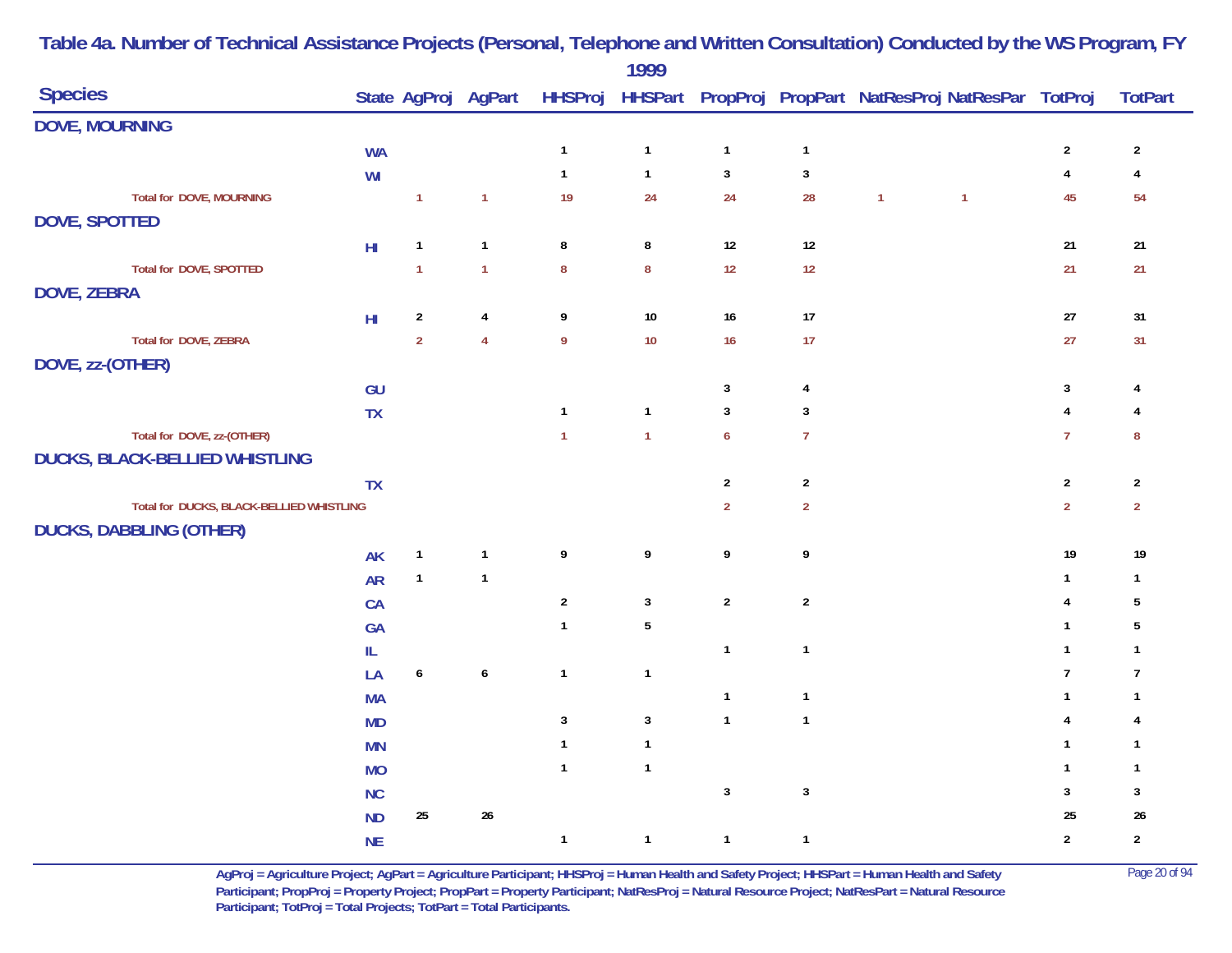| <b>Species</b>                                       |                            |                | State AgProj AgPart |                  | .            |                  |                  | HHSProj HHSPart PropProj PropPart NatResProj NatResPar TotProj |                  | <b>TotPart</b>          |
|------------------------------------------------------|----------------------------|----------------|---------------------|------------------|--------------|------------------|------------------|----------------------------------------------------------------|------------------|-------------------------|
| <b>DUCKS, DABBLING (OTHER)</b>                       |                            |                |                     |                  |              |                  |                  |                                                                |                  |                         |
|                                                      | <b>NH</b>                  |                |                     |                  |              | $\overline{2}$   | $\sqrt{2}$       |                                                                | $\overline{2}$   | $\sqrt{2}$              |
|                                                      | <b>NM</b>                  |                |                     |                  |              | $\mathbf{1}$     | $\mathbf{1}$     |                                                                | $\mathbf{1}$     | $\overline{\mathbf{1}}$ |
|                                                      | <b>NV</b>                  |                |                     |                  |              | $\mathbf{1}$     | $\mathbf{1}$     |                                                                | $\mathbf{1}$     | $\overline{\mathbf{1}}$ |
|                                                      | <b>SD</b>                  | $\mathbf{1}$   | $\mathbf{1}$        |                  |              |                  |                  |                                                                | $\mathbf{1}$     | $\overline{1}$          |
|                                                      | TN                         |                |                     |                  |              | $\mathbf{1}$     | $\mathbf{1}$     |                                                                | $\mathbf{1}$     | $\overline{1}$          |
|                                                      | VT                         |                |                     |                  |              | $\sqrt{5}$       | ${\bf 5}$        |                                                                | $5\phantom{a}$   | $\sqrt{5}$              |
|                                                      | <b>WA</b>                  | $\sqrt{2}$     | $\sqrt{2}$          | $\boldsymbol{6}$ | $10\,$       | $10\,$           | 14               |                                                                | $18\,$           | $26\,$                  |
| Total for DUCKS, DABBLING (OTHER)                    |                            | 36             | 37                  | 25               | 34           | 38               | 42               |                                                                | 99               | 113                     |
| <b>DUCKS, DIVING (ALL)</b>                           |                            |                |                     |                  |              |                  |                  |                                                                |                  |                         |
|                                                      | AK                         |                |                     | $\bf 8$          | 8            | $\bf 8$          | $\bf 8$          |                                                                | $16\,$           | $16\,$                  |
|                                                      | ${\sf AR}$                 | $\sqrt{3}$     | $\mathbf{3}$        |                  |              |                  |                  |                                                                | $\mathbf{3}$     | $\mathbf{3}$            |
|                                                      | <b>WA</b>                  | $\sqrt{2}$     | $\mathbf 2$         | $\sqrt{2}$       | $\mathbf 2$  | $\sqrt{2}$       | $\boldsymbol{2}$ |                                                                | $\boldsymbol{6}$ | 6                       |
| Total for DUCKS, DIVING (ALL)<br><b>DUCKS, FERAL</b> |                            | $\overline{5}$ | $5\phantom{a}$      | 10               | 10           | 10               | 10               |                                                                | 25               | 25                      |
|                                                      | AL                         |                |                     |                  |              | $\overline{2}$   | $\sqrt{2}$       |                                                                | $\overline{2}$   | $\sqrt{2}$              |
|                                                      | <b>AR</b>                  |                |                     |                  |              |                  |                  | $\mathbf{1}$<br>$\mathbf{1}$                                   | $\mathbf{1}$     | $\mathbf{1}$            |
|                                                      | AZ                         |                |                     | $\mathbf{1}$     | $\mathbf{1}$ |                  |                  |                                                                | $\mathbf{1}$     | $\mathbf{1}$            |
|                                                      | CA                         |                |                     |                  |              | $\mathbf{1}$     | $\mathbf{1}$     |                                                                | $\mathbf{1}$     | $\overline{1}$          |
|                                                      | GA                         |                |                     | $\mathbf{1}$     | $\mathbf{1}$ | $\overline{7}$   | $\boldsymbol{7}$ |                                                                | $\bf 8$          | 8                       |
|                                                      | $H\!I$                     |                |                     | $\mathbf{1}$     | $\mathbf{1}$ | $\mathbf{1}$     | $\mathbf{1}$     |                                                                | $\overline{2}$   | $\overline{2}$          |
|                                                      | <b>KY</b>                  |                |                     |                  |              | $\mathbf{1}$     | $\mathbf{1}$     |                                                                | $\mathbf{1}$     | $\mathbf{1}$            |
|                                                      | LA                         |                |                     | $\mathbf{3}$     | $\mathbf{3}$ | $\mathbf{1}$     | $\mathbf{1}$     |                                                                | $\overline{4}$   | 4                       |
|                                                      | MD                         |                |                     | $\mathbf{1}$     | $\mathbf{1}$ |                  |                  |                                                                | $\mathbf{1}$     | $\mathbf{1}$            |
|                                                      | <b>NH</b>                  |                |                     | $\mathbf{1}$     | $\mathbf{1}$ |                  |                  |                                                                | $\mathbf{1}$     | $\mathbf{1}$            |
|                                                      | SC                         |                |                     | $\mathbf{1}$     | $\mathbf{1}$ | $\sqrt{5}$       | $\sqrt{5}$       |                                                                | $\boldsymbol{6}$ | 6                       |
|                                                      | TN                         |                |                     | 4                | 4            | $\pmb{4}$        | $\sqrt{5}$       |                                                                | 8                | 9                       |
|                                                      | TX                         |                |                     | $22\,$           | $22\,$       | $27\,$           | $27\,$           |                                                                | 49               | 49                      |
|                                                      | $\ensuremath{\mathsf{UT}}$ |                |                     | $\mathbf{1}$     | $\mathbf{3}$ | $\mathbf{3}$     | $\mathbf{3}$     |                                                                | $\overline{4}$   | 6                       |
|                                                      | <b>VA</b>                  |                |                     | $\mathbf{1}$     | $\mathbf{1}$ | $\boldsymbol{6}$ | $\boldsymbol{7}$ |                                                                | $\overline{7}$   | 8                       |
|                                                      | <b>WA</b>                  |                |                     |                  |              | $\mathbf{3}$     | $\mathbf{3}$     |                                                                | $\mathbf{3}$     | $\sqrt{3}$              |

**AgProj = Agriculture Project; AgPart = Agriculture Participant; HHSProj = Human Health and Safety Project; HHSPart = Human Health and Safety** Page 21 of 94 **Participant; PropProj = Property Project; PropPart = Property Participant; NatResProj = Natural Resource Project; NatResPart = Natural Resource**  Participant; TotProj = Total Projects; TotPart = Total Participants.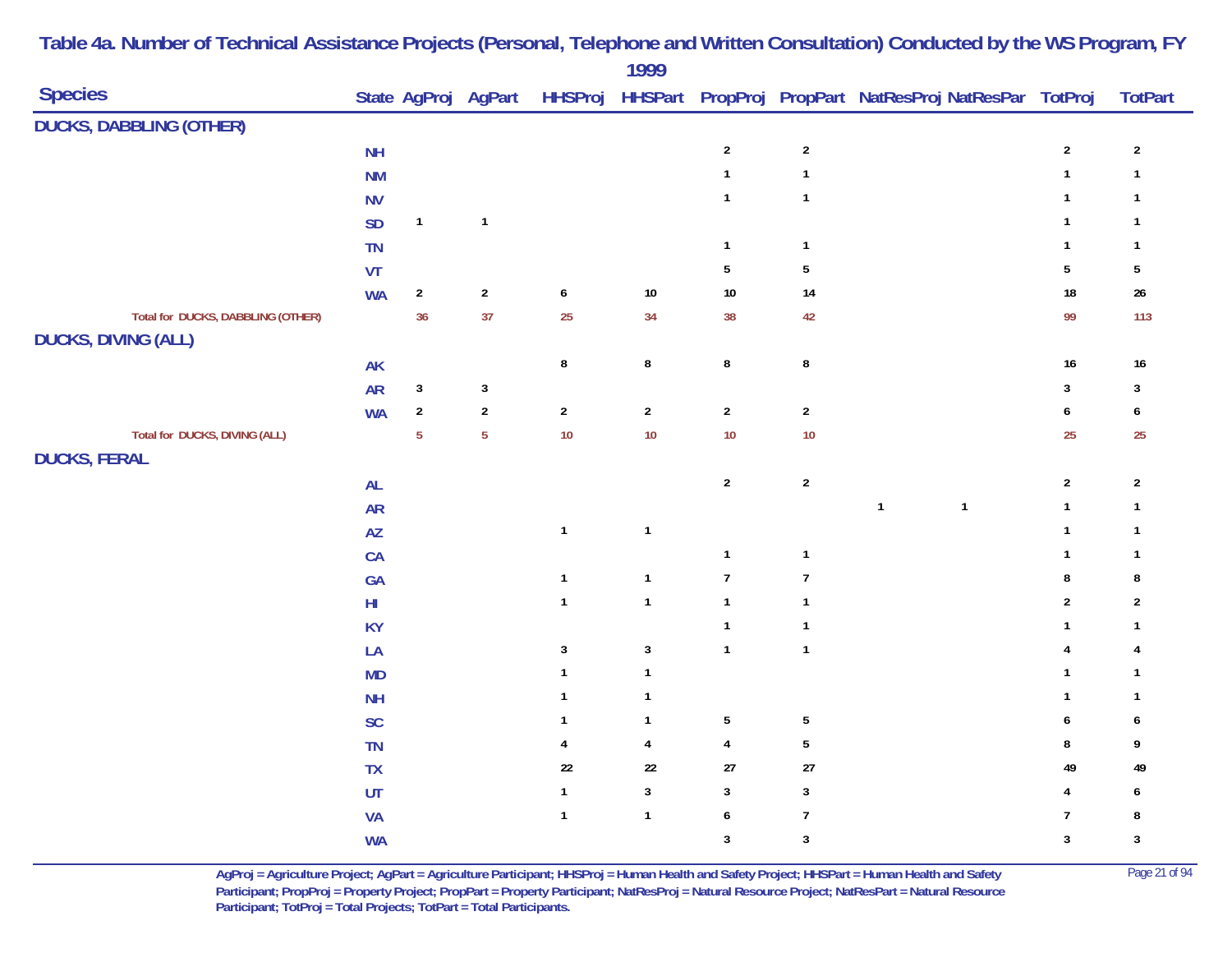|                                         |            |                  |                  |                | 1999             |                 |                |                |                                                                                    |                  |                |
|-----------------------------------------|------------|------------------|------------------|----------------|------------------|-----------------|----------------|----------------|------------------------------------------------------------------------------------|------------------|----------------|
| <b>Species</b>                          |            |                  |                  |                |                  |                 |                |                | State AgProj AgPart HHSProj HHSPart PropProj PropPart NatResProj NatResPar TotProj |                  | <b>TotPart</b> |
| <b>DUCKS, FERAL</b>                     |            |                  |                  |                |                  |                 |                |                |                                                                                    |                  |                |
|                                         | WI         |                  |                  | $\mathbf{1}$   | $\mathbf{1}$     |                 |                |                |                                                                                    | $\mathbf{1}$     | $\mathbf{1}$   |
| <b>Total for DUCKS, FERAL</b>           |            |                  |                  | 38             | 40               | 61              | 63             | $\overline{1}$ | $\mathbf{1}$                                                                       | 100              | 104            |
| <b>DUCKS, HAWAIIAN (T&amp;E)</b>        |            |                  |                  |                |                  |                 |                |                |                                                                                    |                  |                |
|                                         | ${\sf HI}$ |                  |                  | $\mathbf{1}$   | $\mathbf{1}$     | $\mathbf{1}$    | $\mathbf{1}$   |                |                                                                                    | $\overline{2}$   | $\overline{2}$ |
| Total for DUCKS, HAWAIIAN (T&E)         |            |                  |                  | $\mathbf{1}$   | $\mathbf{1}$     | $\overline{1}$  | $\mathbf{1}$   |                |                                                                                    | $\mathbf 2$      | $\overline{2}$ |
| <b>DUCKS, SEA (EIDER/SCOTER/ETC)</b>    |            |                  |                  |                |                  |                 |                |                |                                                                                    |                  |                |
|                                         | <b>AK</b>  |                  |                  | $5\,$          | $\sqrt{5}$       | $5\phantom{.0}$ | $\sqrt{5}$     |                |                                                                                    | $10\,$           | $10\,$         |
|                                         | <b>WA</b>  | $\mathbf{1}$     | $\mathbf{1}$     |                |                  |                 |                |                |                                                                                    | $\mathbf{1}$     | $\mathbf{1}$   |
| Total for DUCKS, SEA (EIDER/SCOTER/ETC) |            | $\overline{1}$   | $\overline{1}$   | $\overline{5}$ | $\overline{5}$   | $\overline{5}$  | $\overline{5}$ |                |                                                                                    | 11               | 11             |
| <b>DUCKS, WHISTLING (OTHER)</b>         |            |                  |                  |                |                  |                 |                |                |                                                                                    |                  |                |
|                                         | LA         | $\boldsymbol{7}$ | $\boldsymbol{7}$ |                |                  |                 |                |                |                                                                                    | $\boldsymbol{7}$ | $\overline{7}$ |
| Total for DUCKS, WHISTLING (OTHER)      |            | $\overline{7}$   | $\overline{7}$   |                |                  |                 |                |                |                                                                                    | $\overline{7}$   | $\overline{7}$ |
| <b>EAGLES, BALD</b>                     |            |                  |                  |                |                  |                 |                |                |                                                                                    |                  |                |
|                                         | <b>AK</b>  |                  |                  | $\bf 8$        | 8                | $\bf 8$         | $\bf 8$        |                |                                                                                    | 16               | $16\,$         |
|                                         | IA         | $\mathbf{1}$     | $\mathbf{1}$     |                |                  |                 |                |                |                                                                                    | $\mathbf{1}$     | $\mathbf{1}$   |
|                                         | ID         | $\mathbf{1}$     | $\mathbf{1}$     |                |                  |                 |                |                |                                                                                    | $\mathbf{1}$     | $\mathbf{1}$   |
|                                         | <b>MD</b>  |                  |                  | $\overline{2}$ | $\boldsymbol{2}$ |                 |                |                |                                                                                    | $\sqrt{2}$       | $\sqrt{2}$     |
|                                         | <b>MN</b>  | $\mathbf{1}$     | $\mathbf{1}$     |                |                  |                 |                |                |                                                                                    | $\mathbf{1}$     | $\mathbf{1}$   |
|                                         | <b>MT</b>  | $\sqrt{3}$       | $\overline{4}$   |                |                  | $\mathbf{1}$    | $\mathbf{1}$   |                |                                                                                    | 4                | 5              |
|                                         | <b>ND</b>  | $\mathbf{1}$     | $\mathbf{1}$     |                |                  |                 |                |                |                                                                                    | $\mathbf{1}$     | $\mathbf{1}$   |
|                                         | <b>NE</b>  | $\mathbf{1}$     | $\sqrt{2}$       |                |                  |                 |                |                |                                                                                    | $\mathbf{1}$     | $\sqrt{2}$     |
|                                         | UT         | $\mathbf{1}$     | $\mathbf{1}$     |                |                  |                 |                |                |                                                                                    | $\mathbf{1}$     | $\mathbf{1}$   |
|                                         | VT         | $\mathbf{1}$     | $\mathbf{1}$     |                |                  |                 |                |                |                                                                                    | $\mathbf{1}$     | $\mathbf{1}$   |
|                                         | <b>WA</b>  | $\overline{4}$   | $\pmb{4}$        | $\sqrt{2}$     | $\overline{2}$   | $\overline{2}$  | $\overline{2}$ |                |                                                                                    | $\bf 8$          | $\bf 8$        |
|                                         | WI         | $\sqrt{5}$       | $5\,$            | $\mathbf{1}$   | $\mathbf{1}$     |                 |                |                |                                                                                    | 6                | 6              |
|                                         | <b>WY</b>  | $\boldsymbol{2}$ | $\sqrt{2}$       |                |                  |                 |                |                |                                                                                    | $\sqrt{2}$       | $\overline{2}$ |
| <b>Total for EAGLES, BALD</b>           |            | 21               | 23               | 13             | 13               | 11              | 11             |                |                                                                                    | 45               | 47             |
| <b>EAGLES, GOLDEN</b>                   |            |                  |                  |                |                  |                 |                |                |                                                                                    |                  |                |
|                                         | <b>AK</b>  |                  |                  | $\mathbf{1}$   | $\mathbf{1}$     | $\mathbf{1}$    | $\mathbf{1}$   |                |                                                                                    | $\overline{2}$   | $\overline{2}$ |
|                                         | CA         | $\boldsymbol{2}$ | $\pmb{4}$        |                |                  |                 |                |                |                                                                                    | $\overline{2}$   | $\pmb{4}$      |

> **AgProj = Agriculture Project; AgPart = Agriculture Participant; HHSProj = Human Health and Safety Project; HHSPart = Human Health and Safety** Page 22 of 94 **Participant; PropProj = Property Project; PropPart = Property Participant; NatResProj = Natural Resource Project; NatResPart = Natural Resource**  Participant; TotProj = Total Projects; TotPart = Total Participants.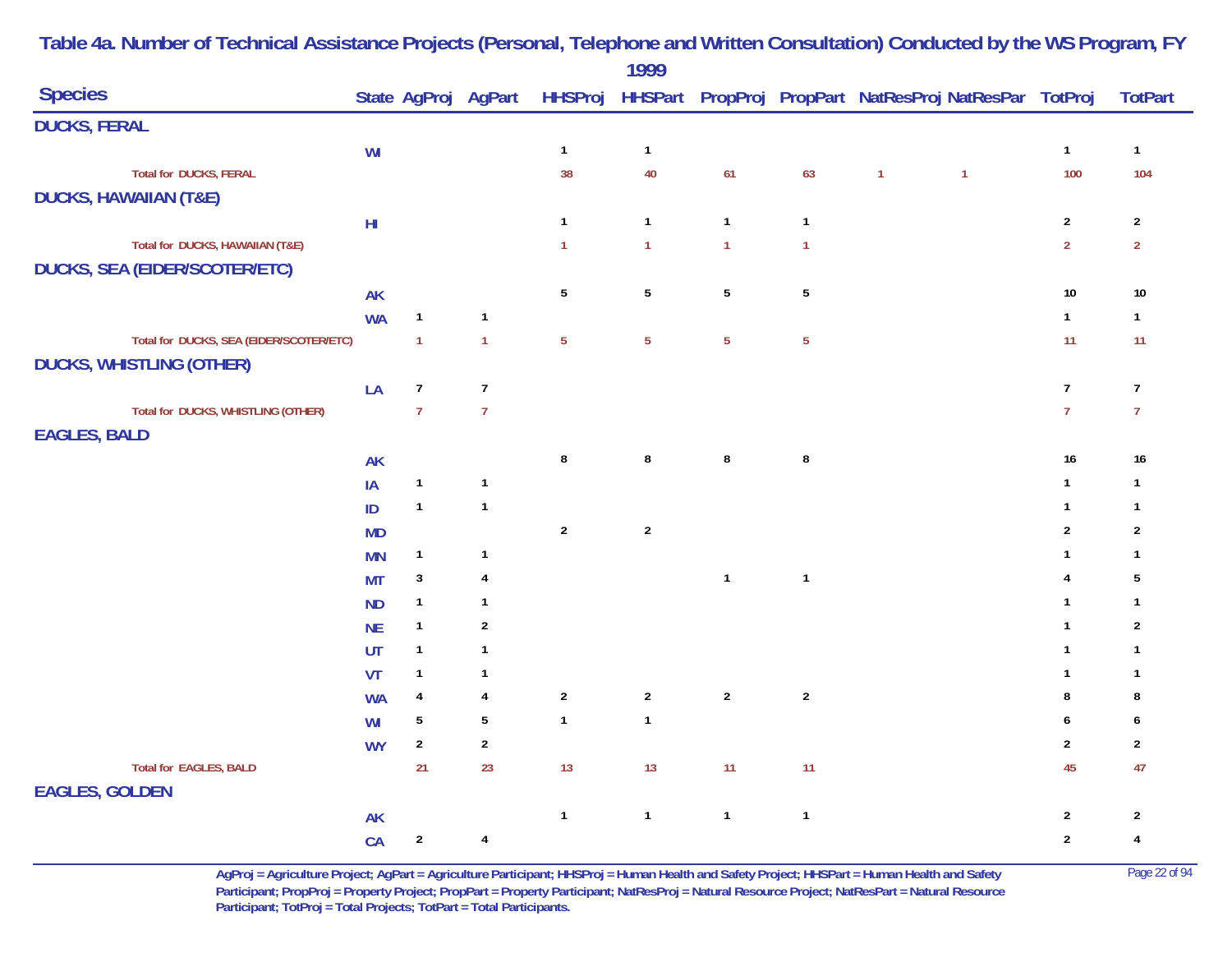| <b>Species</b>                                         |               |                  |                |                  | $\frac{1}{2}$  |                  |                | State AgProj AgPart HHSProj HHSPart PropProj PropPart NatResProj NatResPar TotProj |                  |                  | <b>TotPart</b> |
|--------------------------------------------------------|---------------|------------------|----------------|------------------|----------------|------------------|----------------|------------------------------------------------------------------------------------|------------------|------------------|----------------|
| <b>EAGLES, GOLDEN</b>                                  |               |                  |                |                  |                |                  |                |                                                                                    |                  |                  |                |
|                                                        | <b>MT</b>     | $\overline{2}$   | $\sqrt{2}$     |                  |                |                  |                |                                                                                    |                  | $\sqrt{2}$       | $\sqrt{2}$     |
|                                                        | <b>OR</b>     | $\mathbf{1}$     | $\mathbf{1}$   |                  |                |                  |                |                                                                                    |                  | $\mathbf{1}$     | $\mathbf{1}$   |
|                                                        | <b>TX</b>     | $\boldsymbol{6}$ | 9              |                  |                |                  |                |                                                                                    |                  | $\boldsymbol{6}$ | 9              |
|                                                        | UT            | $\sqrt{5}$       | $\overline{5}$ |                  |                |                  |                |                                                                                    |                  | $\sqrt{5}$       | $\sqrt{5}$     |
|                                                        | <b>WY</b>     | $\overline{7}$   | $14$           |                  |                |                  |                |                                                                                    |                  | $\overline{7}$   | $14$           |
| <b>Total for EAGLES, GOLDEN</b>                        |               | 23               | 35             | $\mathbf{1}$     | $\mathbf{1}$   | $\overline{1}$   | $\mathbf{1}$   |                                                                                    |                  | 25               | 37             |
| <b>EGRETS, CATTLE</b>                                  |               |                  |                |                  |                |                  |                |                                                                                    |                  |                  |                |
|                                                        | <b>AR</b>     |                  |                | 8                | 9              | $\overline{2}$   | $\overline{2}$ |                                                                                    |                  | $10\,$           | $11$           |
|                                                        | $\mathsf{HI}$ | $\mathbf{1}$     | $\overline{4}$ | $10$             | 14             | $\boldsymbol{9}$ | $10\,$         | $\sqrt{2}$                                                                         | $\boldsymbol{6}$ | $22\,$           | 34             |
|                                                        | <b>KS</b>     |                  |                | $\boldsymbol{2}$ | $\overline{2}$ |                  |                |                                                                                    |                  | $\overline{2}$   | $\sqrt{2}$     |
|                                                        | OK            |                  |                | 41               | 46             | $\overline{2}$   | $\overline{2}$ |                                                                                    |                  | 43               | 48             |
|                                                        | SC            |                  |                |                  |                | $\mathbf{1}$     | $\mathbf{1}$   |                                                                                    |                  | $\mathbf{1}$     | $\mathbf{1}$   |
|                                                        | <b>TX</b>     |                  |                | 29               | $\bf 44$       | $\mathbf{1}$     | $\mathbf{1}$   | $\mathbf{1}$                                                                       | $\mathbf{1}$     | 31               | 46             |
| Total for EGRETS, CATTLE                               |               | $\mathbf{1}$     | $\overline{4}$ | 90               | 115            | 15               | 16             | $\overline{3}$                                                                     | $\overline{7}$   | 109              | 142            |
| <b>EGRETS, GREAT</b>                                   |               |                  |                |                  |                |                  |                |                                                                                    |                  |                  |                |
|                                                        | <b>AR</b>     | $\boldsymbol{6}$ | ${\bf 8}$      |                  |                |                  |                |                                                                                    |                  | $\boldsymbol{6}$ | ${\bf 8}$      |
|                                                        | <b>KS</b>     |                  |                | $\boldsymbol{2}$ | $\mathbf 3$    |                  |                |                                                                                    |                  | $\overline{2}$   | $\mathbf{3}$   |
|                                                        | MD            |                  |                |                  |                | $\mathbf{1}$     | $\mathbf{1}$   |                                                                                    |                  | $\mathbf{1}$     | $\mathbf{1}$   |
|                                                        | <b>MO</b>     |                  |                |                  |                | $\mathbf{1}$     | $\mathbf{1}$   |                                                                                    |                  | $\mathbf{1}$     | $\mathbf{1}$   |
|                                                        | <b>MS</b>     | $\mathbf{1}$     | $\mathbf{1}$   |                  |                |                  |                |                                                                                    |                  | $\mathbf{1}$     | $\mathbf{1}$   |
|                                                        | <b>NM</b>     | $\mathbf{1}$     | $\mathbf{1}$   |                  |                |                  |                |                                                                                    |                  | $\mathbf{1}$     | $\mathbf{1}$   |
|                                                        | OH            | $\mathbf{1}$     | $\mathbf{1}$   |                  |                |                  |                |                                                                                    |                  | $\mathbf{1}$     | $\mathbf{1}$   |
|                                                        | <b>OK</b>     | $\mathbf{1}$     | $\mathbf{1}$   |                  |                |                  |                |                                                                                    |                  | $\mathbf{1}$     | $\mathbf{1}$   |
| <b>Total for EGRETS, GREAT</b><br><b>EGRETS, SNOWY</b> |               | $10$             | 12             | $\overline{2}$   | $\mathbf{3}$   | $\overline{2}$   | $\overline{2}$ |                                                                                    |                  | 14               | 17             |
|                                                        | <b>AR</b>     | $\mathbf{1}$     | $\mathbf{1}$   |                  |                |                  |                |                                                                                    |                  | $\mathbf{1}$     | $\mathbf{1}$   |
|                                                        | CA            |                  |                |                  |                | $\mathbf{1}$     | $\mathbf{1}$   |                                                                                    |                  | $\mathbf{1}$     | $\mathbf{1}$   |
|                                                        | GA            |                  |                | $\mathbf{1}$     | $\mathbf{1}$   |                  |                |                                                                                    |                  | $\mathbf{1}$     | $\mathbf{1}$   |
|                                                        | KS            |                  |                | $\overline{2}$   | $\mathbf{3}$   |                  |                |                                                                                    |                  | $\sqrt{2}$       | $\mathbf{3}$   |
|                                                        | TX            |                  |                |                  |                |                  |                | $\mathbf{1}$                                                                       | $\mathbf{1}$     | $\mathbf{1}$     | $\mathbf{1}$   |

> **AgProj = Agriculture Project; AgPart = Agriculture Participant; HHSProj = Human Health and Safety Project; HHSPart = Human Health and Safety** Page 23 of 94 **Participant; PropProj = Property Project; PropPart = Property Participant; NatResProj = Natural Resource Project; NatResPart = Natural Resource**  Participant; TotProj = Total Projects; TotPart = Total Participants.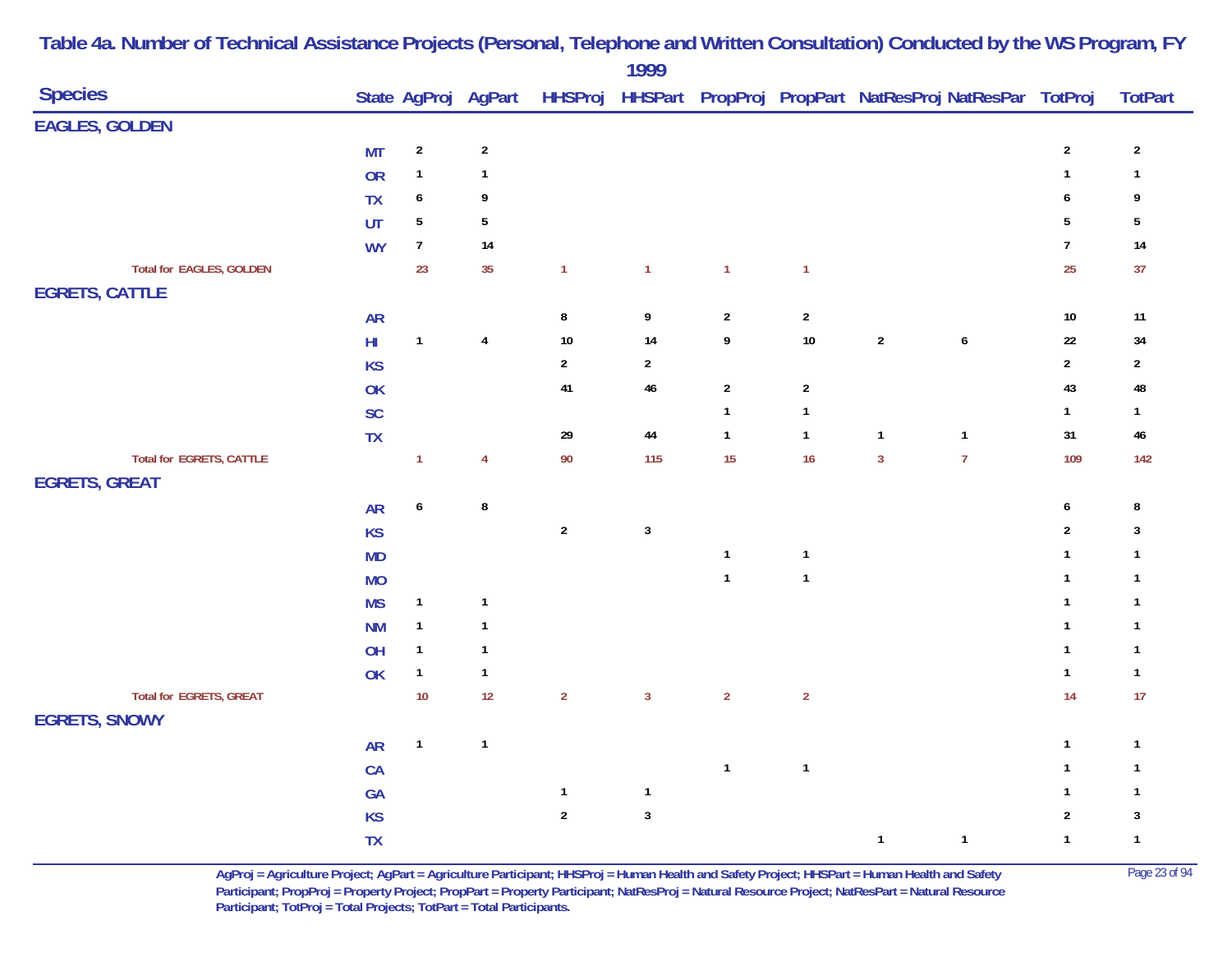| <b>Species</b>                             |                |                  | State AgProj AgPart |                  |                |                  |                |                  | HHSProj HHSPart PropProj PropPart NatResProj NatResPar TotProj |                  | <b>TotPart</b> |
|--------------------------------------------|----------------|------------------|---------------------|------------------|----------------|------------------|----------------|------------------|----------------------------------------------------------------|------------------|----------------|
| <b>EGRETS, SNOWY</b>                       |                |                  |                     |                  |                |                  |                |                  |                                                                |                  |                |
| <b>Total for EGRETS, SNOWY</b>             |                | $\mathbf{1}$     | $\mathbf{1}$        | $\overline{3}$   | $\overline{4}$ | $\overline{1}$   | $\mathbf{1}$   | $\overline{1}$   | $\overline{1}$                                                 | $\boldsymbol{6}$ | $\overline{7}$ |
| <b>EGRETS/HERONS (MIXED)</b>               |                |                  |                     |                  |                |                  |                |                  |                                                                |                  |                |
|                                            | <b>AL</b>      | $\overline{2}$   | $\sqrt{2}$          |                  |                |                  |                |                  |                                                                | $\sqrt{2}$       | $\overline{2}$ |
|                                            | <b>AR</b>      | 55               | 68                  | $\mathbf{1}$     | $\mathbf{1}$   | $\mathbf{1}$     | $\mathbf{1}$   |                  |                                                                | 57               | $70\,$         |
|                                            | CA             | $\mathbf{1}$     | $\mathbf{1}$        |                  |                |                  |                |                  |                                                                | $\mathbf{1}$     | $\mathbf{1}$   |
|                                            | ${\sf FL}$     |                  |                     | $\mathbf{1}$     | $\sqrt{5}$     |                  |                |                  |                                                                | $\mathbf{1}$     | 5              |
|                                            | LA             | $\mathbf{1}$     | $\mathbf{1}$        | $\mathbf{1}$     | $\mathbf{1}$   |                  |                |                  |                                                                | $\sqrt{2}$       | $\overline{2}$ |
|                                            | <b>MS</b>      | $\boldsymbol{6}$ | 8                   |                  |                |                  |                |                  |                                                                | 6                | 8              |
|                                            | <b>TX</b>      |                  |                     | $\mathbf{3}$     | $\sqrt{3}$     | $\mathbf{1}$     | $\mathbf{1}$   | $\overline{1}$   | $\mathbf{1}$                                                   | $5\,$            | $\sqrt{5}$     |
| Total for EGRETS/HERONS (MIXED)            |                | 65               | 80                  | $\boldsymbol{6}$ | 10             | $\overline{2}$   | $\overline{2}$ | $\overline{1}$   | $\overline{1}$                                                 | 74               | 93             |
| <b>EGRETS/HERONS/CORMORANTS (MIXED)</b>    |                |                  |                     |                  |                |                  |                |                  |                                                                |                  |                |
|                                            | <b>AL</b>      | $\mathbf{1}$     | $\mathbf{1}$        |                  |                |                  |                | $\mathbf{1}$     | $\mathbf{1}$                                                   | $\sqrt{2}$       | $\overline{2}$ |
|                                            | <b>AR</b>      | $\boldsymbol{2}$ | 106                 |                  |                |                  |                |                  |                                                                | $\overline{2}$   | 106            |
|                                            | CA             | $\mathbf{3}$     | $\mathbf{3}$        |                  |                |                  |                |                  |                                                                | $\sqrt{3}$       | $\mathbf{3}$   |
|                                            | CO             |                  |                     |                  |                |                  |                | $\sqrt{2}$       | $\overline{2}$                                                 | $\overline{2}$   | $\overline{2}$ |
|                                            | GA             | $\mathbf{1}$     | $\mathbf{1}$        |                  |                |                  |                |                  |                                                                | $\mathbf{1}$     | $\mathbf{1}$   |
|                                            | M <sub>l</sub> | $\sqrt{2}$       | $\sqrt{2}$          |                  |                |                  |                |                  |                                                                | $\sqrt{2}$       | $\overline{2}$ |
|                                            | <b>MS</b>      | $\mathbf{1}$     | $\sqrt{2}$          |                  |                |                  |                |                  |                                                                | $\mathbf{1}$     | $\overline{2}$ |
|                                            | <b>NE</b>      |                  |                     |                  |                |                  |                | $\mathbf{3}$     | $\overline{3}$                                                 | $\sqrt{3}$       | $\mathbf{3}$   |
| Total for EGRETS/HERONS/CORMORANTS (MIXED) |                | $10$             | 115                 |                  |                |                  |                | $\boldsymbol{6}$ | $\boldsymbol{6}$                                               | 16               | 121            |
| <b>EGRETS/HERONS/IBIS (MIXED)</b>          |                |                  |                     |                  |                |                  |                |                  |                                                                |                  |                |
|                                            | CA             | $\mathbf{1}$     | $\mathbf{1}$        |                  |                |                  |                |                  |                                                                | $\mathbf{1}$     | $\mathbf{1}$   |
|                                            | CO             |                  |                     |                  |                |                  |                | $\overline{1}$   | $\overline{\mathbf{1}}$                                        | $\mathbf{1}$     | $\mathbf{1}$   |
|                                            | LA             | $\sqrt{2}$       | $\sqrt{2}$          |                  |                |                  |                |                  |                                                                | $\sqrt{2}$       | $\overline{2}$ |
| Total for EGRETS/HERONS/IBIS (MIXED)       |                | $\overline{3}$   | $\overline{3}$      |                  |                |                  |                | $\overline{1}$   | $\overline{1}$                                                 | $\overline{4}$   | 4              |
| <b>ELK (WAPITI)</b>                        |                |                  |                     |                  |                |                  |                |                  |                                                                |                  |                |
|                                            | <b>OR</b>      | $\mathbf{1}$     | $\mathbf{1}$        |                  |                |                  |                |                  |                                                                | $\mathbf{1}$     | $\mathbf{1}$   |
|                                            | <b>WA</b>      | $\overline{5}$   | $\overline{5}$      |                  |                | $\boldsymbol{2}$ | $\overline{2}$ | $\overline{1}$   | $\mathbf{1}$                                                   | $\bf 8$          | $\bf 8$        |
|                                            | WI             |                  |                     |                  |                | $\mathbf{1}$     | $\mathbf{1}$   |                  |                                                                | $\mathbf{1}$     | $\mathbf{1}$   |
| <b>Total for ELK (WAPITI)</b>              |                | $\boldsymbol{6}$ | $\boldsymbol{6}$    |                  |                | $\overline{3}$   | $\overline{3}$ | $\mathbf{1}$     | $\mathbf{1}$                                                   | $10$             | $10$           |

> **AgProj = Agriculture Project; AgPart = Agriculture Participant; HHSProj = Human Health and Safety Project; HHSPart = Human Health and Safety** Page 24 of 94 **Participant; PropProj = Property Project; PropPart = Property Participant; NatResProj = Natural Resource Project; NatResPart = Natural Resource**  Participant; TotProj = Total Projects; TotPart = Total Participants.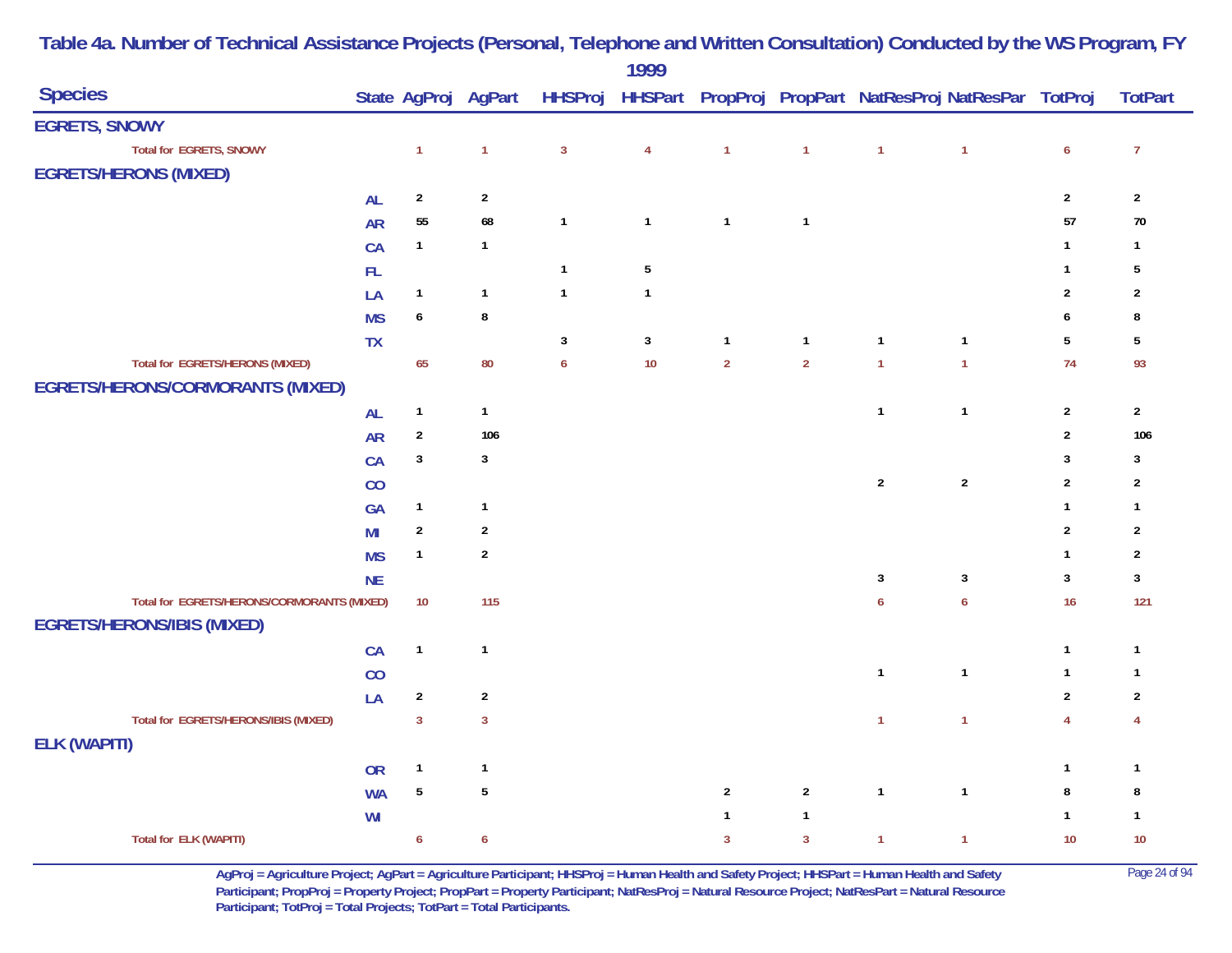| <b>Species</b>                        |            |                  |                |                  | $\frac{1}{2}$    |                  |                         |                | State AgProj AgPart HHSProj HHSPart PropProj PropPart NatResProj NatResPar TotProj |                         | <b>TotPart</b> |
|---------------------------------------|------------|------------------|----------------|------------------|------------------|------------------|-------------------------|----------------|------------------------------------------------------------------------------------|-------------------------|----------------|
|                                       |            |                  |                |                  |                  |                  |                         |                |                                                                                    |                         |                |
| <b>EXOTIC BIRDS (OTHER)</b>           |            |                  |                |                  |                  |                  |                         |                |                                                                                    |                         |                |
|                                       | ${\sf HI}$ |                  |                | $\mathbf{1}$     | $\mathbf{1}$     | $\overline{1}$   | $\mathbf{1}$            |                |                                                                                    | $\boldsymbol{2}$        | $\sqrt{2}$     |
|                                       | IN         |                  |                | $\mathbf{1}$     | $\mathbf{1}$     |                  |                         |                |                                                                                    | $\mathbf{1}$            | $\mathbf{1}$   |
|                                       | <b>MD</b>  |                  |                | $\overline{2}$   | $\overline{2}$   | $\mathbf{3}$     | $\sqrt{3}$              |                |                                                                                    | $\overline{5}$          | $\sqrt{5}$     |
|                                       | WI         |                  |                | $\overline{2}$   | $\boldsymbol{2}$ | $\overline{2}$   | $\sqrt{2}$              |                |                                                                                    | 4                       | 4              |
| <b>Total for EXOTIC BIRDS (OTHER)</b> |            |                  |                | $\boldsymbol{6}$ | $\boldsymbol{6}$ | $\boldsymbol{6}$ | $\boldsymbol{6}$        |                |                                                                                    | 12                      | 12             |
| <b>FALCONS (ALL)</b>                  |            |                  |                |                  |                  |                  |                         |                |                                                                                    |                         |                |
|                                       | AK         |                  |                | $\overline{7}$   | $\overline{7}$   | $\overline{7}$   | $\overline{7}$          |                |                                                                                    | 14                      | 14             |
|                                       | CA         |                  |                |                  |                  | $\overline{1}$   | $\mathbf{1}$            |                |                                                                                    | $\mathbf{1}$            | $\mathbf{1}$   |
|                                       | $\sf IN$   |                  |                | $\mathbf{1}$     | $\mathbf{1}$     |                  |                         |                |                                                                                    | $\mathbf{1}$            | $\mathbf{1}$   |
|                                       | <b>MA</b>  |                  |                | $\mathbf{1}$     | $\mathbf{1}$     |                  |                         |                |                                                                                    | $\mathbf{1}$            | $\mathbf{1}$   |
|                                       | OH         |                  |                |                  |                  |                  |                         | $\mathbf{1}$   | $\mathbf{1}$                                                                       | $\mathbf{1}$            | $\mathbf{1}$   |
|                                       | <b>VA</b>  |                  |                |                  |                  |                  |                         | $\mathbf{1}$   | $\mathbf{1}$                                                                       | $\mathbf{1}$            | $\mathbf{1}$   |
|                                       | WI         |                  |                | $\mathbf{1}$     | $\mathbf{1}$     |                  |                         |                |                                                                                    | $\mathbf{1}$            | $\mathbf{1}$   |
| <b>Total for FALCONS (ALL)</b>        |            |                  |                | 10               | 10               | $\bf 8$          | $\bf 8$                 | $\overline{2}$ | $\sqrt{2}$                                                                         | 20                      | $20\,$         |
| <b>FERRETS, EUROPEAN</b>              |            |                  |                |                  |                  |                  |                         |                |                                                                                    |                         |                |
|                                       | <b>NV</b>  |                  |                | $\mathbf{1}$     | $\mathbf{1}$     |                  |                         |                |                                                                                    | $\mathbf{1}$            | $\mathbf{1}$   |
|                                       | VT         |                  |                | $\overline{4}$   | 4                | $\mathbf{1}$     | $\mathbf{1}$            |                |                                                                                    | $\overline{5}$          | $\sqrt{5}$     |
|                                       | <b>WV</b>  |                  |                |                  |                  | $\mathbf{1}$     | $\mathbf{1}$            |                |                                                                                    | $\mathbf{1}$            | $\mathbf{1}$   |
| <b>Total for FERRETS, EUROPEAN</b>    |            |                  |                | $\sqrt{5}$       | $\overline{5}$   | $\overline{2}$   | $\mathbf 2$             |                |                                                                                    | $\overline{7}$          | $\overline{7}$ |
| <b>FINCHES, HOUSE</b>                 |            |                  |                |                  |                  |                  |                         |                |                                                                                    |                         |                |
|                                       |            |                  |                |                  |                  | $\boldsymbol{6}$ |                         |                |                                                                                    | $12\,$                  | $12\,$         |
|                                       | ${\sf HI}$ |                  |                | $\pmb{6}$        | $\pmb{6}$        |                  | $\boldsymbol{6}$        |                |                                                                                    |                         |                |
|                                       | <b>MD</b>  |                  |                | $\mathbf{1}$     | $\mathbf{1}$     |                  |                         |                |                                                                                    | $\mathbf{1}$            | $\mathbf{1}$   |
|                                       | <b>WA</b>  | $\boldsymbol{6}$ | 9              | $\mathbf{1}$     | $\mathbf{1}$     | $\mathbf{1}$     | $\mathbf{1}$            |                |                                                                                    | 8                       | 11             |
|                                       | WI         |                  |                |                  |                  | $\overline{4}$   | $\overline{\mathbf{4}}$ |                |                                                                                    | $\overline{\mathbf{4}}$ | 4              |
| Total for FINCHES, HOUSE              |            | $\boldsymbol{6}$ | $\overline{9}$ | $\pmb{8}$        | ${\bf 8}$        | 11               | 11                      |                |                                                                                    | 25                      | 28             |
| <b>FINCHES, PURPLE</b>                |            |                  |                |                  |                  |                  |                         |                |                                                                                    |                         |                |
|                                       | WI         |                  |                |                  |                  | $\mathbf{1}$     | $\mathbf{1}$            |                |                                                                                    | $\mathbf{1}$            | $\mathbf{1}$   |
| <b>Total for FINCHES, PURPLE</b>      |            |                  |                |                  |                  | $\mathbf{1}$     | $\mathbf{1}$            |                |                                                                                    | $\mathbf{1}$            | $\mathbf{1}$   |
| <b>FISHERS</b>                        |            |                  |                |                  |                  |                  |                         |                |                                                                                    |                         |                |
|                                       | <b>MA</b>  |                  |                |                  |                  | $\mathbf{1}$     | $\mathbf{1}$            |                |                                                                                    | $\mathbf{1}$            | $\mathbf{1}$   |

> **AgProj = Agriculture Project; AgPart = Agriculture Participant; HHSProj = Human Health and Safety Project; HHSPart = Human Health and Safety** Page 25 of 94 **Participant; PropProj = Property Project; PropPart = Property Participant; NatResProj = Natural Resource Project; NatResPart = Natural Resource**  Participant; TotProj = Total Projects; TotPart = Total Participants.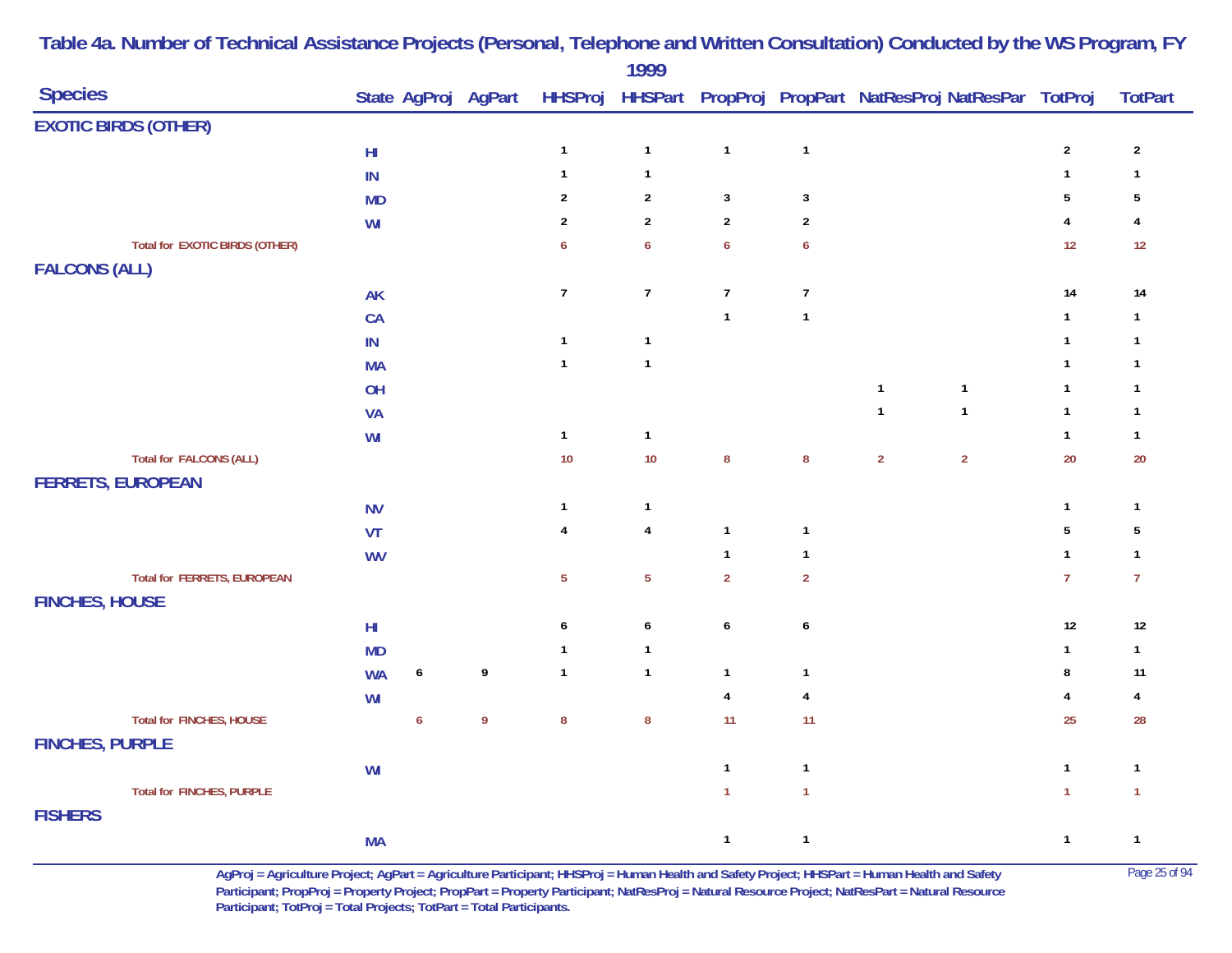|                                     |                                   |                  |                     |                  | 1777           |                  |                  |                                                                |                  |                         |
|-------------------------------------|-----------------------------------|------------------|---------------------|------------------|----------------|------------------|------------------|----------------------------------------------------------------|------------------|-------------------------|
| <b>Species</b>                      |                                   |                  | State AgProj AgPart |                  |                |                  |                  | HHSProj HHSPart PropProj PropPart NatResProj NatResPar TotProj |                  | <b>TotPart</b>          |
| <b>FISHERS</b>                      |                                   |                  |                     |                  |                |                  |                  |                                                                |                  |                         |
|                                     | <b>NH</b>                         | $\boldsymbol{7}$ | $\boldsymbol{7}$    | $\boldsymbol{7}$ | $\overline{7}$ | 31               | 31               |                                                                | 45               | 45                      |
|                                     | VT                                | $\mathbf{1}$     | $\mathbf{1}$        | $\mathbf{3}$     | $\mathbf{3}$   | $17\,$           | 17               |                                                                | $21$             | $21$                    |
|                                     | WI                                | ${\bf 5}$        | $\boldsymbol{6}$    | 18               | $18\,$         | $17\,$           | $18\,$           |                                                                | $40\,$           | $42\,$                  |
| <b>Total for FISHERS</b>            |                                   | 13               | 14                  | 28               | 28             | 66               | 67               |                                                                | 107              | 109                     |
| <b>FLICKERS, NORTHERN</b>           |                                   |                  |                     |                  |                |                  |                  |                                                                |                  |                         |
|                                     | <b>AR</b>                         |                  |                     |                  |                | $\mathbf{1}$     | $\mathbf 1$      |                                                                | $\mathbf{1}$     | $\mathbf{1}$            |
|                                     | CO                                |                  |                     |                  |                | 172              | $172$            |                                                                | 172              | 172                     |
|                                     | $\sf ID$                          |                  |                     |                  |                | $15\,$           | 17               |                                                                | $15\,$           | $17$                    |
|                                     | $\ensuremath{\mathsf{IL}}\xspace$ |                  |                     |                  |                | $\overline{2}$   | 4                |                                                                | $\sqrt{2}$       | 4                       |
|                                     | <b>KS</b>                         |                  |                     |                  |                | $\mathbf 2$      | $\boldsymbol{2}$ |                                                                | $\overline{2}$   | $\sqrt{2}$              |
|                                     | LA                                |                  |                     |                  |                | $\mathbf 2$      | $\mathbf{3}$     |                                                                | $\overline{2}$   | $\mathbf{3}$            |
|                                     | <b>MA</b>                         |                  |                     |                  |                | $\mathbf{1}$     | $\mathbf{1}$     |                                                                | $\mathbf{1}$     | $\overline{1}$          |
|                                     | <b>MD</b>                         |                  |                     |                  |                | $\mathbf{1}$     | $\mathbf{1}$     |                                                                | $\mathbf{1}$     | $\mathbf{1}$            |
|                                     | M <sub>l</sub>                    |                  |                     |                  |                | $\mathbf{1}$     | $\mathbf{1}$     |                                                                | $\mathbf{1}$     | $\overline{\mathbf{1}}$ |
|                                     | <b>MO</b>                         |                  |                     |                  |                | $\mathbf{1}$     | $\overline{1}$   |                                                                | $\mathbf{1}$     | $\overline{1}$          |
|                                     | <b>MS</b>                         |                  |                     |                  |                | $\mathbf{1}$     | $\mathbf{1}$     |                                                                | $\mathbf{1}$     | $\overline{\mathbf{1}}$ |
|                                     | ND                                |                  |                     |                  |                | 4                | $\overline{4}$   |                                                                | $\overline{4}$   | $\overline{4}$          |
|                                     | NJ                                |                  |                     |                  |                | $\mathbf{1}$     | $\mathbf{1}$     |                                                                | $\mathbf{1}$     | $\overline{1}$          |
|                                     | <b>NM</b>                         |                  |                     |                  |                | $\overline{2}$   | $\boldsymbol{2}$ |                                                                | $\overline{2}$   | $\sqrt{2}$              |
|                                     | ${\sf N}{\sf V}$                  |                  |                     | $\mathbf{1}$     | $\mathbf{1}$   | 13               | 13               |                                                                | $14$             | 14                      |
|                                     | OH                                |                  |                     |                  |                | $\overline{2}$   | $\boldsymbol{2}$ |                                                                | $\overline{2}$   | $\sqrt{2}$              |
|                                     | OK                                |                  |                     |                  |                | $\mathbf{1}$     | $\mathbf{1}$     |                                                                | $\mathbf{1}$     | $\mathbf{1}$            |
|                                     | <b>OR</b>                         |                  |                     |                  |                | $\boldsymbol{9}$ | 11               | $\sqrt{2}$<br>$\mathbf{1}$                                     | $10\,$           | 13                      |
|                                     | TX                                | $\mathbf{1}$     | $\mathbf{1}$        |                  |                |                  |                  |                                                                | $\mathbf{1}$     | $\mathbf{1}$            |
|                                     | UT                                |                  |                     |                  |                | $11$             | 11               |                                                                | 11               | 11                      |
|                                     | VA                                |                  |                     |                  |                | $\boldsymbol{2}$ | $\mathbf 2$      |                                                                | $\sqrt{2}$       | $\sqrt{2}$              |
|                                     | <b>WA</b>                         |                  |                     | $\mathbf{3}$     | $\pmb{4}$      | $30\,$           | $37$             |                                                                | 33               | 41                      |
|                                     | W <sub>l</sub>                    |                  |                     |                  |                | $\overline{2}$   | $\mathbf 2$      |                                                                | $\overline{2}$   | $\sqrt{2}$              |
|                                     | <b>WY</b>                         |                  |                     |                  |                | $\overline{7}$   | $\boldsymbol{7}$ |                                                                | $\boldsymbol{7}$ | $\overline{7}$          |
| <b>Total for FLICKERS, NORTHERN</b> |                                   | $\mathbf{1}$     | $\mathbf{1}$        | $\overline{4}$   | $5\phantom{a}$ | 283              | 297              | $\overline{2}$<br>$\mathbf{1}$                                 | 289              | 305                     |

> **AgProj = Agriculture Project; AgPart = Agriculture Participant; HHSProj = Human Health and Safety Project; HHSPart = Human Health and Safety** Page 26 of 94 **Participant; PropProj = Property Project; PropPart = Property Participant; NatResProj = Natural Resource Project; NatResPart = Natural Resource**  Participant; TotProj = Total Projects; TotPart = Total Participants.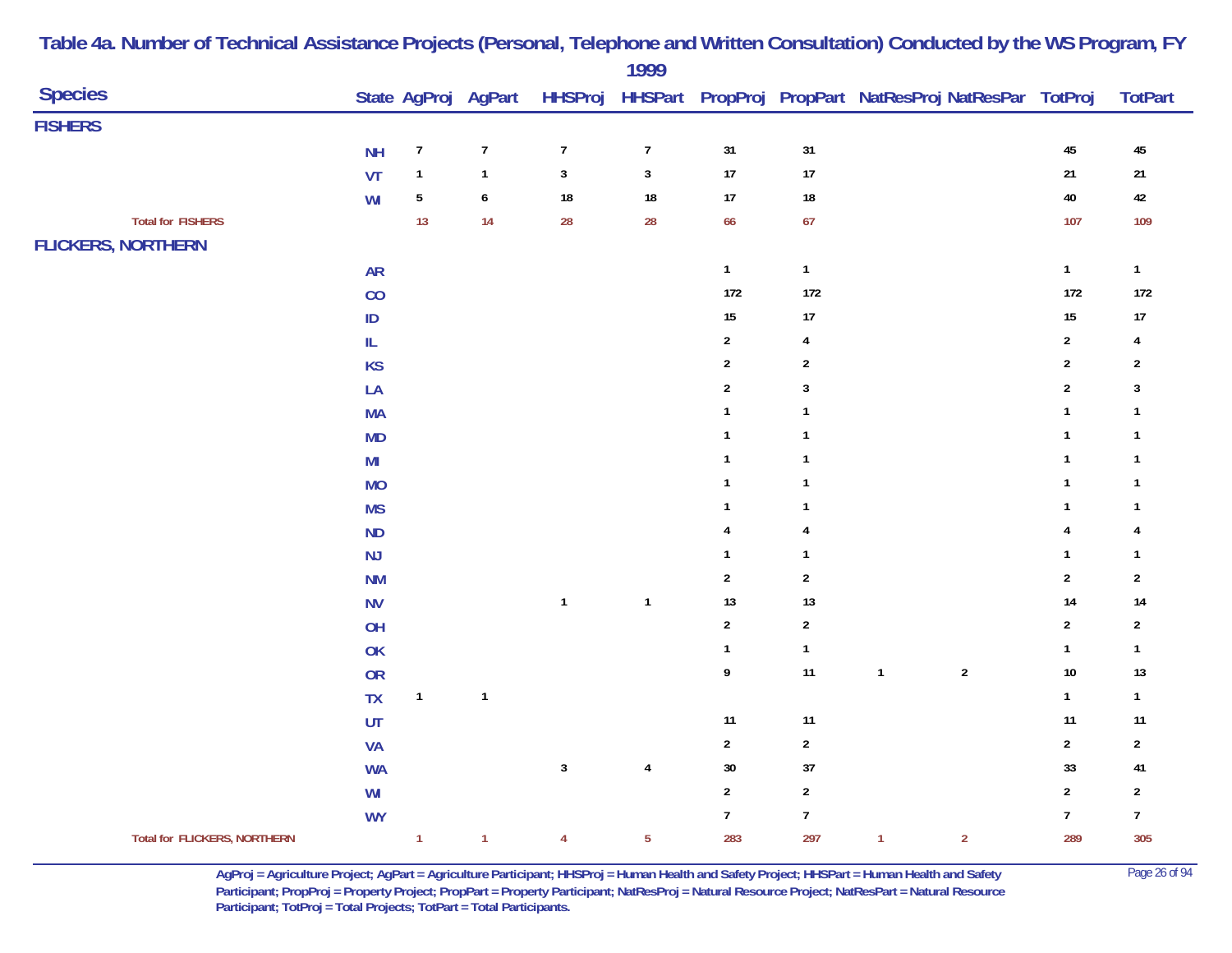| <b>Species</b>                 |                        |              | State AgProj AgPart |                  | .                       |                  |                         | HHSProj HHSPart PropProj PropPart NatResProj NatResPar TotProj |                         | <b>TotPart</b>            |
|--------------------------------|------------------------|--------------|---------------------|------------------|-------------------------|------------------|-------------------------|----------------------------------------------------------------|-------------------------|---------------------------|
| <b>FOWL, PEA</b>               |                        |              |                     |                  |                         |                  |                         |                                                                |                         |                           |
|                                | CA                     |              |                     | $\mathbf{1}$     | $\mathbf{1}$            | $\mathbf 3$      | $\mathbf{3}$            |                                                                | $\overline{\mathbf{r}}$ | 4                         |
|                                | GA                     |              |                     | $\mathbf{1}$     | $\mathbf{1}$            |                  |                         |                                                                | $\mathbf{1}$            | $\mathbf{1}$              |
|                                | $\mathsf{HI}$          |              |                     | 4                | $\overline{\mathbf{4}}$ | $\mathbf{1}$     | $\mathbf{1}$            |                                                                | $5\,$                   | $\sqrt{5}$                |
|                                | <b>MD</b>              |              |                     |                  | $\mathbf{1}$            |                  |                         |                                                                | $\mathbf{1}$            | $\mathbf{1}$              |
|                                | <b>VA</b>              |              |                     | $\mathbf{1}$     | $\mathbf{1}$            |                  |                         |                                                                | $\mathbf{1}$            | $\mathbf{1}$              |
| Total for FOWL, PEA            |                        |              |                     | ${\bf 8}$        | ${\bf 8}$               | $\overline{4}$   | $\overline{4}$          |                                                                | 12                      | 12                        |
| <b>FOXES, ARCTIC</b>           |                        |              |                     |                  |                         |                  |                         |                                                                |                         |                           |
|                                | $\mathsf{AK}$          |              |                     | $\sqrt{2}$       | $\sqrt{2}$              | $\overline{2}$   | $\overline{2}$          |                                                                | $\overline{\mathbf{r}}$ | 4                         |
| <b>Total for FOXES, ARCTIC</b> |                        |              |                     | $\overline{2}$   | $\overline{2}$          | $\overline{2}$   | $\overline{2}$          |                                                                | $\overline{4}$          | 4                         |
| <b>FOXES, GRAY</b>             |                        |              |                     |                  |                         |                  |                         |                                                                |                         |                           |
|                                | <b>AL</b>              |              |                     | $\mathbf{1}$     | $\mathbf{1}$            |                  |                         |                                                                | $\mathbf{1}$            | $\mathbf{1}$              |
|                                | $\mathsf{A}\mathsf{Z}$ |              |                     |                  |                         | $\mathbf{1}$     | $\mathbf{1}$            |                                                                | $\mathbf{1}$            | $\mathbf{1}$              |
|                                | CA                     | $17$         | $27\,$              | $21$             | 41                      | 63               | 80                      |                                                                | 101                     | 148                       |
|                                | GA                     |              |                     |                  |                         | $\overline{2}$   | $\boldsymbol{2}$        |                                                                | $\overline{2}$          | $\overline{2}$            |
|                                | IN                     | $\mathbf{1}$ | $\mathbf{1}$        | $\mathbf{1}$     | $\mathbf{1}$            |                  |                         |                                                                | $\overline{\mathbf{c}}$ | $\overline{c}$            |
|                                | <b>MD</b>              | $\mathbf{1}$ | $\mathbf{1}$        | $\boldsymbol{6}$ | 6                       | $\boldsymbol{2}$ | $\mathbf 2$             |                                                                | 9                       | 9                         |
|                                | <b>MO</b>              |              |                     | $\mathbf{1}$     | $\mathbf{1}$            |                  |                         |                                                                | $\mathbf{1}$            | 1                         |
|                                | NH                     |              |                     | 4                | $\overline{\mathbf{4}}$ | $\sqrt{3}$       | $\overline{\mathbf{r}}$ |                                                                | $\boldsymbol{7}$        | 8                         |
|                                | <b>NM</b>              |              |                     | 1                | $\mathbf{1}$            | $\mathbf{1}$     | $\mathbf{1}$            |                                                                | $\boldsymbol{2}$        | $\overline{2}$            |
|                                | OK                     | $\mathbf{1}$ | $\mathbf{1}$        | $\boldsymbol{6}$ | $\bf 8$                 | $\mathbf{1}$     | $\mathbf 2$             |                                                                | 8                       | 11                        |
|                                | <b>OR</b>              | $\mathbf 2$  | $\pmb{4}$           |                  |                         | $\sqrt{2}$       | $\boldsymbol{2}$        |                                                                | $\overline{4}$          | 6                         |
|                                | SC                     |              |                     | $\mathbf{1}$     | $\mathbf{1}$            |                  |                         |                                                                | $\mathbf{1}$            | $\mathbf{1}$              |
|                                | <b>TX</b>              | $11$         | 17                  | $22\,$           | $22\,$                  | $\boldsymbol{6}$ | $\overline{7}$          |                                                                | 39                      | 46                        |
|                                | VA                     |              |                     |                  |                         | $\mathbf{1}$     | $\mathbf{1}$            |                                                                | $\mathbf 1$             | $\mathbf{1}$              |
|                                | VT                     |              |                     | $\mathbf{3}$     | $\mathbf{3}$            | $\boldsymbol{6}$ | $\boldsymbol{6}$        |                                                                | 9                       | 9                         |
|                                | WI                     | $\mathbf{1}$ | $\mathbf{1}$        | $10\,$           | $10\,$                  | 12               | $12\,$                  |                                                                | 23                      | $23\,$                    |
| Total for FOXES, GRAY          |                        | 34           | 52                  | $77$             | 99                      | 100              | 120                     |                                                                | 211                     | 271                       |
| <b>FOXES, KIT</b>              |                        |              |                     |                  |                         |                  |                         |                                                                |                         |                           |
|                                | AZ                     |              |                     |                  |                         | $\mathbf{1}$     | $\mathbf{1}$            |                                                                | $\mathbf{1}$            | $\mathbf{1}$              |
|                                | CA                     |              |                     |                  |                         | $\mathbf{1}$     | $\sqrt{3}$              |                                                                | $\mathbf{1}$            | $\ensuremath{\mathsf{3}}$ |

> **AgProj = Agriculture Project; AgPart = Agriculture Participant; HHSProj = Human Health and Safety Project; HHSPart = Human Health and Safety** Page 27 of 94 **Participant; PropProj = Property Project; PropPart = Property Participant; NatResProj = Natural Resource Project; NatResPart = Natural Resource**  Participant; TotProj = Total Projects; TotPart = Total Participants.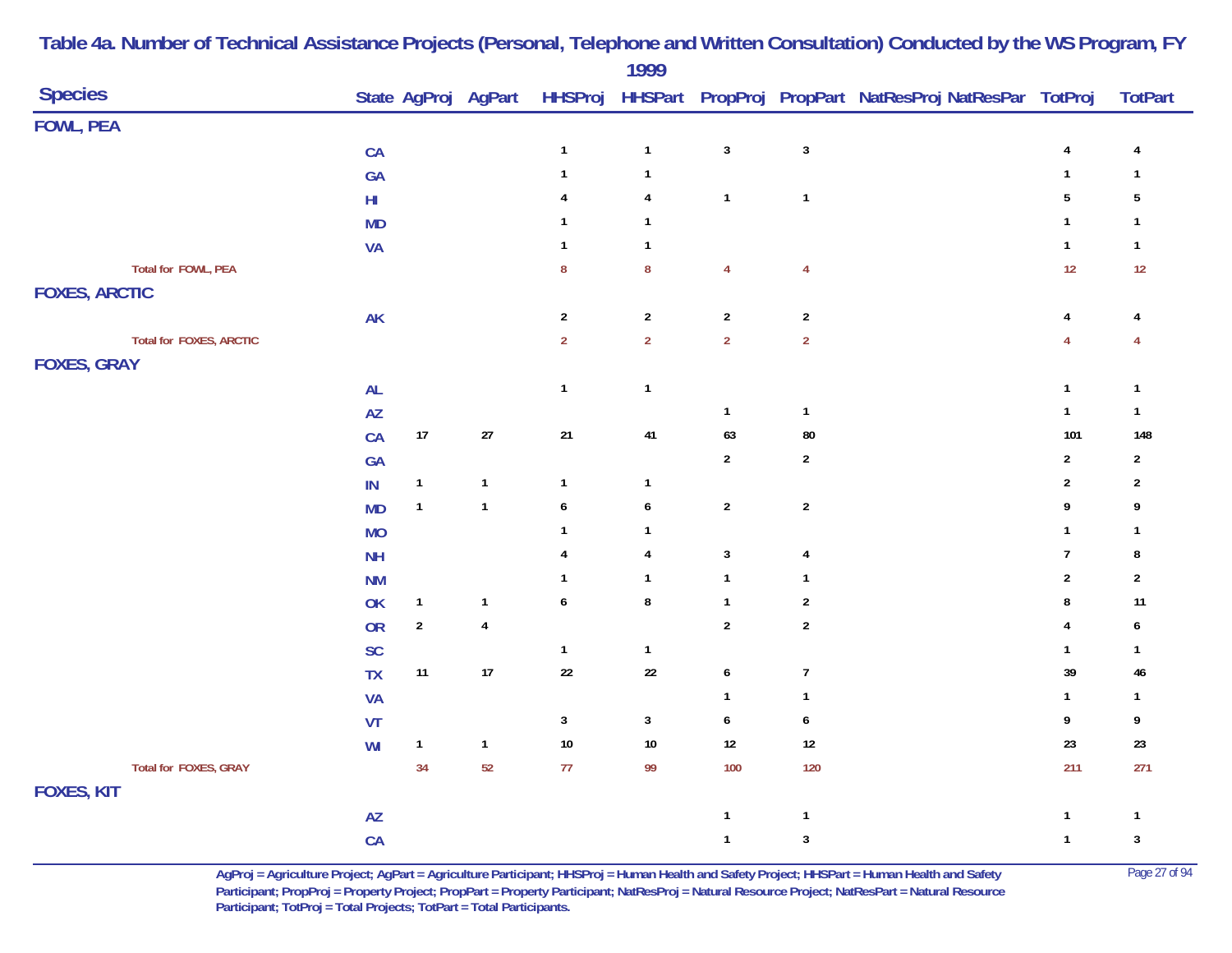|                      |               |                  |                         |                | $\frac{1}{2}$    |                         |                         |              |                                                                |                  |                |
|----------------------|---------------|------------------|-------------------------|----------------|------------------|-------------------------|-------------------------|--------------|----------------------------------------------------------------|------------------|----------------|
| <b>Species</b>       |               |                  | State AgProj AgPart     |                |                  |                         |                         |              | HHSProj HHSPart PropProj PropPart NatResProj NatResPar TotProj |                  | <b>TotPart</b> |
| FOXES, KIT           |               |                  |                         |                |                  |                         |                         |              |                                                                |                  |                |
| Total for FOXES, KIT |               |                  |                         |                |                  | $\overline{2}$          | $\overline{\mathbf{4}}$ |              |                                                                | $\overline{2}$   | $\overline{4}$ |
| <b>FOXES, RED</b>    |               |                  |                         |                |                  |                         |                         |              |                                                                |                  |                |
|                      | AK            |                  |                         | $\mathbf{3}$   | $\mathbf{3}$     | $\mathbf{3}$            | $\sqrt{3}$              |              |                                                                | $\boldsymbol{6}$ | 6              |
|                      | AL            |                  |                         | $\mathbf{2}$   | $\sqrt{2}$       |                         |                         | $\mathbf{1}$ | $\mathbf{1}$                                                   | $\mathbf{3}$     | 3              |
|                      | CA            | $20\,$           | $25\,$                  | $12\,$         | 23               | 11                      | $15\,$                  | $\mathbf 2$  | $\pmb{4}$                                                      | $45\,$           | $\bf 67$       |
|                      | CO            | $\sqrt{5}$       | $\sqrt{5}$              | $34\,$         | 34               | $\mathbf{3}$            | $\mathbf{3}$            |              |                                                                | $42\,$           | 42             |
|                      | GA            | $\mathbf{1}$     | $\mathbf{1}$            |                |                  | $\mathbf{1}$            | $\mathbf{1}$            |              |                                                                | $\overline{2}$   | $\mathbf{2}$   |
|                      | $\mathsf{ID}$ | $10\,$           | $10\,$                  | $\overline{2}$ | $\overline{2}$   | $\pmb{6}$               | 6                       |              |                                                                | $18\,$           | $18\,$         |
|                      | IL            | $\mathbf{1}$     | $\overline{2}$          |                |                  |                         |                         |              |                                                                | $\mathbf{1}$     | $\mathbf{2}$   |
|                      | ${\sf IN}$    |                  |                         | 14             | 14               | $\mathbf{3}$            | 3                       |              |                                                                | 17               | 17             |
|                      | LA            | $\sqrt{5}$       | $\sqrt{5}$              | $\mathbf{1}$   | $\mathbf{1}$     | $\overline{\mathbf{4}}$ | $\overline{\mathbf{4}}$ |              |                                                                | $10\,$           | $10\,$         |
|                      | <b>MD</b>     | 8                | $\bf 8$                 | 516            | 517              | $\bf 44$                | 45                      | $\mathbf{1}$ | $\mathbf{1}$                                                   | 569              | 571            |
|                      | <b>ME</b>     |                  |                         | $\mathbf{1}$   | $\mathbf{1}$     |                         |                         |              |                                                                | $\mathbf{1}$     | $\mathbf{1}$   |
|                      | <b>MO</b>     | $\mathbf{3}$     | $\sqrt{3}$              |                |                  |                         |                         |              |                                                                | $\sqrt{3}$       | 3              |
|                      | <b>MS</b>     | $\mathbf{1}$     | $\mathbf{1}$            |                |                  | $\mathbf{1}$            | $\sqrt{3}$              |              |                                                                | $\sqrt{2}$       |                |
|                      | <b>MT</b>     | 4                | 6                       |                |                  |                         |                         |              |                                                                | $\overline{4}$   | 6              |
|                      | <b>ND</b>     | 4                | $\overline{\mathbf{r}}$ | $\mathbf{1}$   | $\mathbf{1}$     | $\sqrt{2}$              | $\overline{\mathbf{r}}$ |              |                                                                | $\overline{7}$   | 9              |
|                      | <b>NE</b>     | 8                | 9                       | $\sqrt{2}$     | $\sqrt{2}$       | $\overline{2}$          | $\overline{2}$          | $\mathbf{3}$ | $\sqrt{5}$                                                     | $15\,$           | $18\,$         |
|                      | <b>NH</b>     | $15\,$           | $15\,$                  | 26             | $26\,$           | ${\bf 28}$              | ${\bf 28}$              |              |                                                                | $69\,$           | 69             |
|                      | NJ            |                  |                         | $\mathbf{1}$   | $\mathbf{1}$     |                         |                         |              |                                                                | $\mathbf{1}$     | $\mathbf{1}$   |
|                      | <b>OK</b>     |                  |                         | 4              | 4                |                         |                         |              |                                                                | $\pmb{4}$        | $\overline{4}$ |
|                      | <b>OR</b>     | $5\phantom{.0}$  | $14\,$                  | $\mathbf{1}$   | $\sqrt{2}$       | $\pmb{4}$               | $\boldsymbol{6}$        | $\mathbf{1}$ | $\pmb{4}$                                                      | 11               | $26\,$         |
|                      | <b>TN</b>     |                  |                         | 4              | 4                | $\mathbf{1}$            | $\mathbf{1}$            |              |                                                                | $\sqrt{5}$       | 5              |
|                      | <b>TX</b>     | 31               | 101                     | $\overline{4}$ | $5\,$            |                         |                         |              |                                                                | $35\,$           | 106            |
|                      | UT            | $\boldsymbol{6}$ | $\boldsymbol{6}$        |                |                  |                         |                         |              |                                                                | $\boldsymbol{6}$ | 6              |
|                      | <b>VA</b>     |                  |                         | $\mathbf 3$    | $\boldsymbol{6}$ | $\sqrt{2}$              | $\mathbf{3}$            | $\mathbf{3}$ | $\mathbf{3}$                                                   | $\bf 8$          | $12\,$         |
|                      | VT            | 4                | $\overline{4}$          | 113            | 113              | 89                      | 89                      |              |                                                                | 206              | ${\bf 206}$    |
|                      | WI            | 22               | $22\,$                  | $40\,$         | $42\,$           | 55                      | $55\,$                  | $\mathbf 2$  | $\sqrt{2}$                                                     | 119              | 121            |
|                      | <b>WY</b>     | ${\bf 24}$       | $26\,$                  | $\mathbf{2}$   | $\mathbf{3}$     |                         |                         |              |                                                                | $26\,$           | $29\,$         |
| Total for FOXES, RED |               | 177              | 267                     | 786            | 806              | 259                     | 271                     | 13           | $20\,$                                                         | 1,235            | 1,364          |
|                      |               |                  |                         |                |                  |                         |                         |              |                                                                |                  |                |

> **AgProj = Agriculture Project; AgPart = Agriculture Participant; HHSProj = Human Health and Safety Project; HHSPart = Human Health and Safety** Page 28 of 94 **Participant; PropProj = Property Project; PropPart = Property Participant; NatResProj = Natural Resource Project; NatResPart = Natural Resource**  Participant; TotProj = Total Projects; TotPart = Total Participants.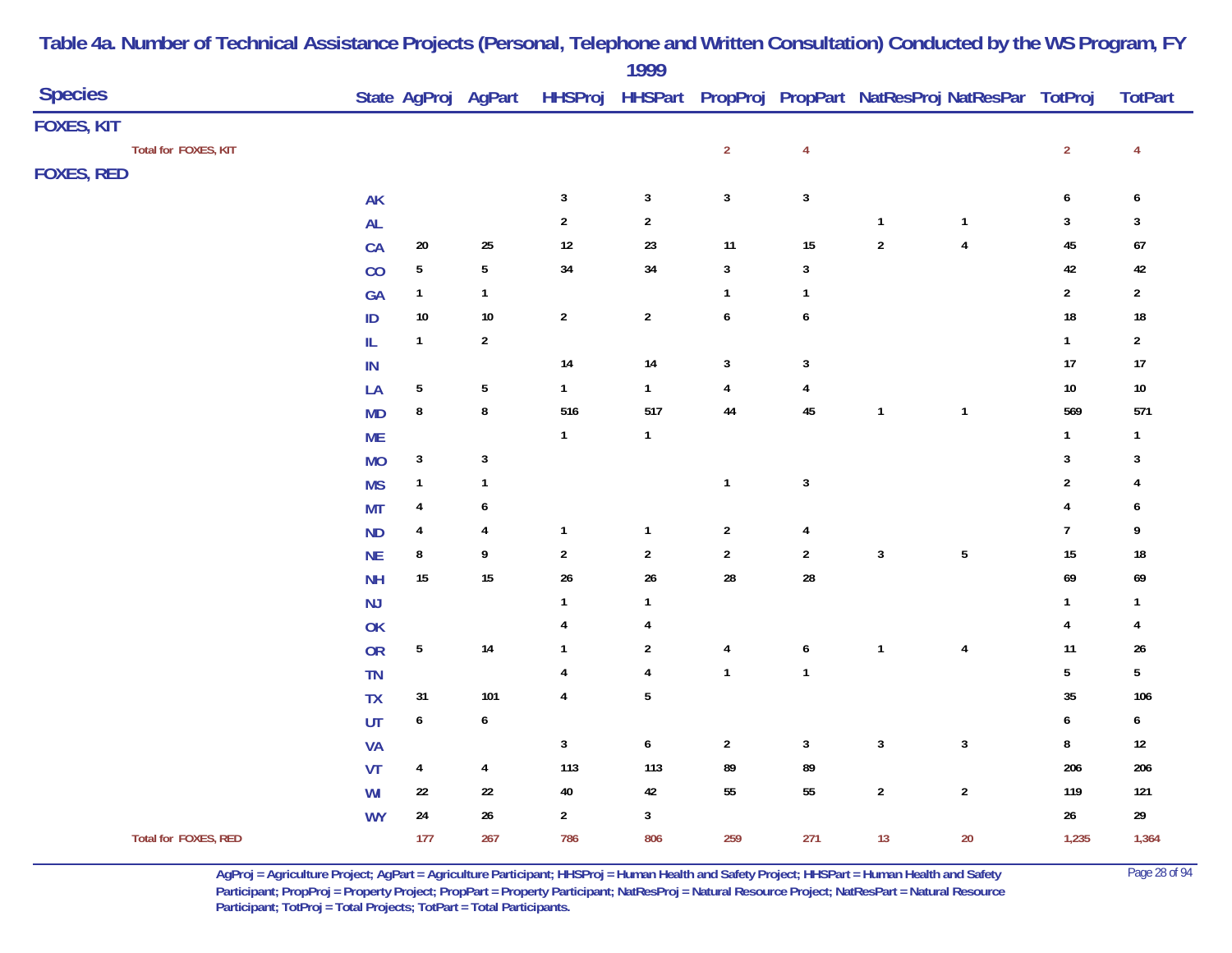|                                     |                        |                         |                     |                  | 1777                    |                |                |                                                                |                |                  |
|-------------------------------------|------------------------|-------------------------|---------------------|------------------|-------------------------|----------------|----------------|----------------------------------------------------------------|----------------|------------------|
| <b>Species</b>                      |                        |                         | State AgProj AgPart |                  |                         |                |                | HHSProj HHSPart PropProj PropPart NatResProj NatResPar TotProj |                | <b>TotPart</b>   |
| <b>FRANCOLIN, BLACK</b>             |                        |                         |                     |                  |                         |                |                |                                                                |                |                  |
|                                     | $\mathsf{H}\mathsf{I}$ |                         |                     | 4                | $\pmb{4}$               | 4              | 4              |                                                                | $\bf 8$        | $\bf 8$          |
| <b>Total for FRANCOLIN, BLACK</b>   |                        |                         |                     | $\overline{4}$   | $\overline{\mathbf{4}}$ | $\overline{4}$ | $\overline{4}$ |                                                                | $\bf 8$        | $\boldsymbol{8}$ |
| <b>FRANCOLIN, GRAY</b>              |                        |                         |                     |                  |                         |                |                |                                                                |                |                  |
|                                     | H <sub>II</sub>        |                         |                     | 4                | $\overline{4}$          | $\overline{4}$ | $\overline{4}$ |                                                                | 8              | 8                |
| <b>Total for FRANCOLIN, GRAY</b>    |                        |                         |                     | 4                | $\overline{4}$          | $\overline{4}$ | $\overline{4}$ |                                                                | 8              | 8                |
| <b>FRIGATEBIRDS (ALL)</b>           |                        |                         |                     |                  |                         |                |                |                                                                |                |                  |
|                                     | $\mathsf{H}\mathsf{I}$ |                         |                     | $\mathbf{1}$     | $\mathbf{1}$            | $\mathbf{1}$   | $\overline{1}$ |                                                                | $\sqrt{2}$     | $\overline{2}$   |
| <b>Total for FRIGATEBIRDS (ALL)</b> |                        |                         |                     | $\mathbf{1}$     | $\overline{1}$          | $\overline{1}$ | $\overline{1}$ |                                                                | $\overline{2}$ | $\overline{2}$   |
| <b>FROGS/TOADS (ALL)</b>            |                        |                         |                     |                  |                         |                |                |                                                                |                |                  |
|                                     | DE                     |                         |                     | $\overline{1}$   | $\mathbf{1}$            |                |                |                                                                | $\mathbf{1}$   | $\mathbf{1}$     |
|                                     | ${\sf IN}$             |                         |                     | $\overline{2}$   | $\sqrt{2}$              |                |                |                                                                | $\overline{2}$ | $\overline{2}$   |
|                                     | <b>NV</b>              |                         |                     | $\mathbf{1}$     | $\mathbf{1}$            |                |                |                                                                | $\mathbf{1}$   | $\mathbf{1}$     |
|                                     | TN                     |                         |                     | 3                | $\mathbf{3}$            |                |                |                                                                | 3              | 3                |
|                                     | <b>TX</b>              |                         |                     | 8                | 8                       |                |                |                                                                | 8              | 8                |
|                                     | VT                     |                         |                     |                  |                         | $\overline{1}$ | $\mathbf{1}$   |                                                                | -1             | -1               |
|                                     | WI                     |                         |                     | $5\phantom{.0}$  | $\overline{5}$          |                |                |                                                                | 5              | 5                |
| Total for FROGS/TOADS (ALL)         |                        |                         |                     | 20               | $20\,$                  | $\mathbf{1}$   | $\mathbf{1}$   |                                                                | 21             | 21               |
| <b>GALLINULES/RAILS (OTHER)</b>     |                        |                         |                     |                  |                         |                |                |                                                                |                |                  |
|                                     | <b>TX</b>              |                         |                     |                  |                         | $\overline{1}$ | $\mathbf{1}$   |                                                                | $\mathbf{1}$   | $\mathbf{1}$     |
| Total for GALLINULES/RAILS (OTHER)  |                        |                         |                     |                  |                         | $\overline{1}$ | $\overline{1}$ |                                                                | $\mathbf{1}$   | $\mathbf{1}$     |
| <b>GEESE, CANADA</b>                |                        |                         |                     |                  |                         |                |                |                                                                |                |                  |
|                                     | <b>AK</b>              | $\mathbf{1}$            | $\mathbf{1}$        | ${\bf 8}$        | $\bf 8$                 | 8              | 8              |                                                                | 17             | $17$             |
|                                     | <b>AL</b>              |                         |                     | $\overline{7}$   | $\overline{7}$          | 9              | 9              |                                                                | $16\,$         | $16\,$           |
|                                     | <b>AR</b>              | $\overline{\mathbf{4}}$ | $\pmb{4}$           | $\overline{2}$   | $\overline{2}$          | 19             | $20\,$         |                                                                | 25             | 26               |
|                                     | CA                     | $\pmb{6}$               | $15\,$              | $\boldsymbol{7}$ | 14                      | 17             | 23             |                                                                | 30             | $52\,$           |
|                                     | CO                     |                         |                     | $\overline{7}$   | $\overline{1}$          | $\overline{1}$ | $\mathbf{1}$   |                                                                | 8              | $\bf 8$          |
|                                     | <b>CT</b>              | $\overline{7}$          | $\overline{7}$      | 11               | $15\,$                  | 86             | 90             |                                                                | 104            | 112              |
|                                     | DE                     | $\mathbf{1}$            | $\mathbf{1}$        | 11               | 11                      | $\bf 8$        | $\bf 8$        |                                                                | $20\,$         | $20\,$           |
|                                     | ${\sf FL}$             |                         |                     | $\mathbf{1}$     | $\mathbf{1}$            | $\overline{1}$ | $\mathbf{1}$   |                                                                | $\overline{2}$ | $\overline{2}$   |
|                                     | GA                     | $34\,$                  | 34                  | 6                | $\overline{7}$          | 67             | 67             |                                                                | 107            | 108              |
|                                     |                        |                         |                     |                  |                         |                |                |                                                                |                |                  |

> **AgProj = Agriculture Project; AgPart = Agriculture Participant; HHSProj = Human Health and Safety Project; HHSPart = Human Health and Safety** Page 29 of 94 **Participant; PropProj = Property Project; PropPart = Property Participant; NatResProj = Natural Resource Project; NatResPart = Natural Resource**  Participant; TotProj = Total Projects; TotPart = Total Participants.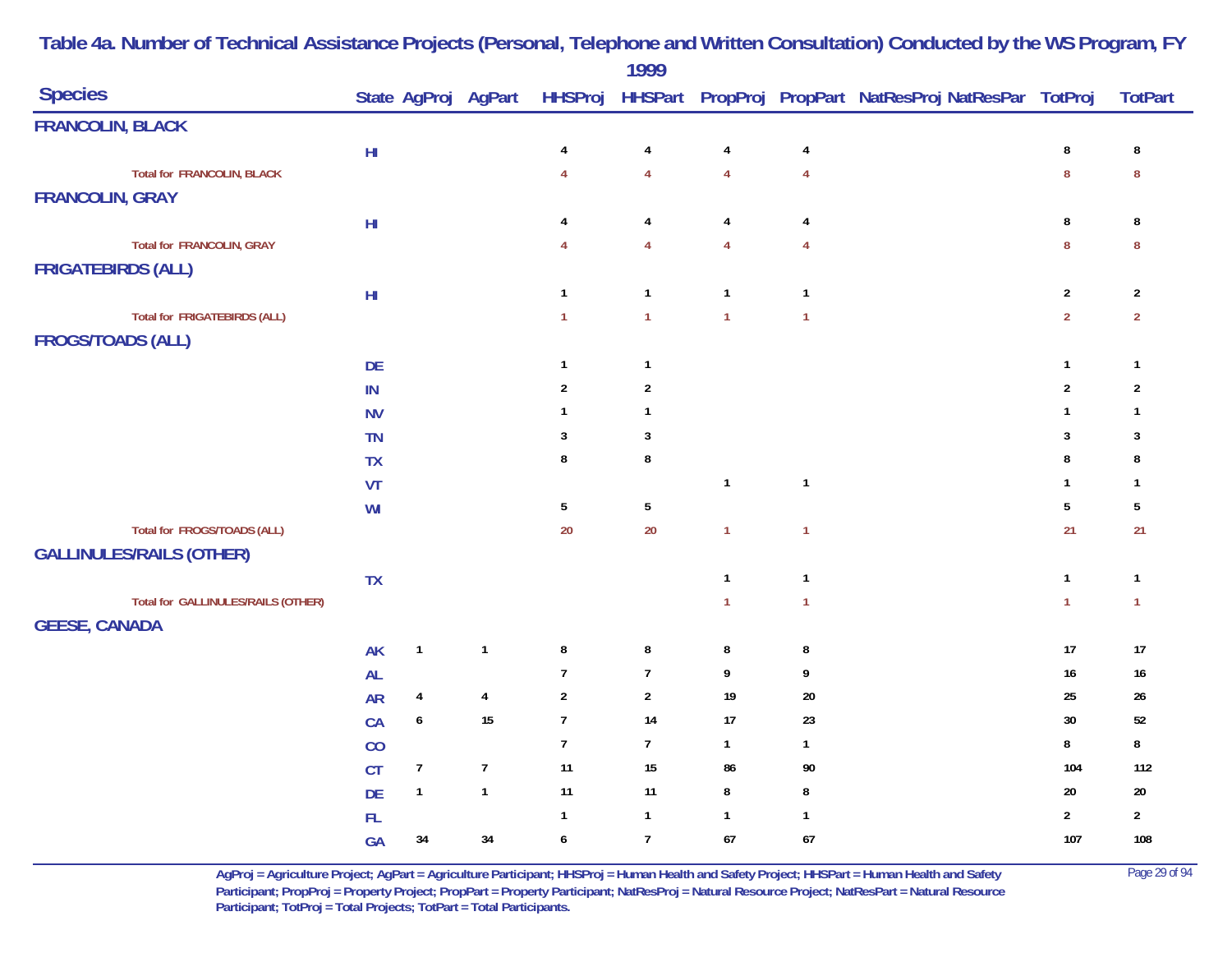|                      |                        |                  |                     |                         | 1777             |                         |                  |                                                                |                  |                  |                  |  |
|----------------------|------------------------|------------------|---------------------|-------------------------|------------------|-------------------------|------------------|----------------------------------------------------------------|------------------|------------------|------------------|--|
| <b>Species</b>       |                        |                  | State AgProj AgPart |                         |                  |                         |                  | HHSProj HHSPart PropProj PropPart NatResProj NatResPar TotProj |                  |                  | <b>TotPart</b>   |  |
| <b>GEESE, CANADA</b> |                        |                  |                     |                         |                  |                         |                  |                                                                |                  |                  |                  |  |
|                      | IA                     | $\sqrt{2}$       | $\overline{2}$      | $\overline{c}$          | $\sqrt{2}$       | $\sqrt{2}$              | $\sqrt{2}$       |                                                                |                  | $\boldsymbol{6}$ | $\boldsymbol{6}$ |  |
|                      | ID                     | $11$             | $11$                |                         |                  | $\mathbf 2$             | $\overline{3}$   |                                                                |                  | $13\,$           | $14\,$           |  |
|                      | IL                     | $10\,$           | $21\,$              | $37\,$                  | $71$             | 132                     | 263              |                                                                |                  | 179              | 355              |  |
|                      | IN                     | $\sqrt{5}$       | 5                   | 26                      | $27\,$           | 239                     | 238              |                                                                |                  | 270              | $270\,$          |  |
|                      | <b>KS</b>              | $\mathbf{1}$     | $\mathbf{1}$        | $\mathbf{3}$            | 4                | $\overline{\mathbf{c}}$ | $\mathbf{3}$     |                                                                |                  | 6                | ${\bf 8}$        |  |
|                      | <b>KY</b>              | $\sqrt{2}$       | $\boldsymbol{2}$    | $\overline{\mathbf{c}}$ | $\sqrt{2}$       | 14                      | $14$             |                                                                |                  | 18               | 18               |  |
|                      | LA                     | $\mathbf{1}$     | $\mathbf{1}$        | $\mathbf{1}$            | $\mathbf{1}$     | $\mathbf{1}$            | $\mathbf{1}$     |                                                                |                  | $\mathbf{3}$     | 3                |  |
|                      | $\mathsf{L}\mathsf{I}$ |                  |                     | $\mathbf{3}$            | $\sqrt{3}$       | 30                      | $30\,$           |                                                                |                  | 33               | $33\,$           |  |
|                      | <b>MA</b>              | $16\,$           | $16\,$              | $10\,$                  | $10\,$           | 46                      | $46\,$           | $\mathbf{1}$                                                   | $\mathbf{1}$     | 73               | 73               |  |
|                      | <b>MD</b>              | 115              | 123                 | 80                      | ${\bf 80}$       | 90                      | 91               | $\overline{5}$                                                 | $\sqrt{5}$       | 290              | 299              |  |
|                      | <b>ME</b>              | $\mathbf{3}$     | 3                   | 3                       | $\mathbf{3}$     | 6                       | $\boldsymbol{6}$ | $20\,$                                                         | $20\,$           | 32               | 32               |  |
|                      | M <sub>l</sub>         | 5                | $\boldsymbol{7}$    | $\overline{7}$          | $\overline{7}$   | 11                      | $11$             |                                                                |                  | 23               | $25\,$           |  |
|                      | <b>MN</b>              | $\sqrt{3}$       | $\mathbf{3}$        | $5\phantom{.0}$         | $\sqrt{5}$       | $\boldsymbol{2}$        | $\sqrt{2}$       |                                                                |                  | $10\,$           | $10\,$           |  |
|                      | <b>MO</b>              | $11$             | 11                  | $51\,$                  | 56               | 52                      | 107              |                                                                |                  | 114              | 174              |  |
|                      | <b>MS</b>              | $\overline{2}$   | $\sqrt{2}$          |                         |                  | $\mathbf{3}$            | $\mathbf{3}$     |                                                                |                  | 5                | 5                |  |
|                      | <b>MT</b>              | $\sqrt{2}$       | $\mathbf{2}$        |                         |                  | $\overline{2}$          | $\mathbf{3}$     |                                                                |                  | 4                | $\sqrt{5}$       |  |
|                      | <b>NC</b>              | $17$             | $18\,$              | 6                       | $\pmb{6}$        | 58                      | 58               |                                                                |                  | 81               | 82               |  |
|                      | <b>ND</b>              | $60\,$           | ${\bf 78}$          | $\mathbf{1}$            | $\mathbf{1}$     | $\mathbf{3}$            | $\mathbf{3}$     |                                                                |                  | 64               | ${\bf 82}$       |  |
|                      | $\sf NE$               |                  |                     | $\mathbf{1}$            | $\mathbf{1}$     |                         |                  |                                                                |                  | $\mathbf{1}$     | $\mathbf{1}$     |  |
|                      | <b>NH</b>              | $\boldsymbol{6}$ | $\pmb{6}$           | $\mathbf{1}$            | $\mathbf{1}$     | 54                      | $59\,$           |                                                                |                  | 61               | 66               |  |
|                      | NJ                     | 110              | 115                 | 106                     | 119              | 313                     | 417              | $\sqrt{3}$                                                     | $\mathbf{3}$     | 532              | 654              |  |
|                      | <b>NM</b>              | $\sqrt{2}$       | $\boldsymbol{2}$    |                         |                  |                         |                  |                                                                |                  | $\boldsymbol{2}$ | $\overline{2}$   |  |
|                      | <b>NV</b>              | $\mathbf{1}$     | $\overline{2}$      | 14                      | $18\,$           | $18\,$                  | $19\,$           | $\mathbf{1}$                                                   | $\mathbf{1}$     | 34               | $40\,$           |  |
|                      | <b>NY</b>              | $\bf 44$         | $45\,$              | 23                      | 24               | 132                     | 137              | $\pmb{4}$                                                      | $\boldsymbol{6}$ | 203              | $212\,$          |  |
|                      | OH                     | 15               | $16\,$              | 28                      | 37               | 22                      | 25               | $\mathbf{1}$                                                   | $\mathbf{1}$     | 66               | 79               |  |
|                      | <b>OK</b>              | $\overline{7}$   | $7\overline{ }$     | 6                       | $\boldsymbol{6}$ | 3                       | $\mathbf{3}$     |                                                                |                  | $16\,$           | $16\,$           |  |
|                      | <b>OR</b>              | 119              | 164                 | $\overline{\mathbf{c}}$ | $\sqrt{2}$       | $\overline{4}$          | 4                |                                                                |                  | 125              | 170              |  |
|                      | PA                     | 11               | $11$                | $\mathbf{1}$            | $\mathbf{1}$     | 75                      | $77\,$           |                                                                |                  | 87               | 89               |  |
|                      | R <sub>l</sub>         | 6                | $\boldsymbol{6}$    | $\overline{7}$          | $\bf 8$          | $\overline{7}$          | 9                |                                                                |                  | 20               | 23               |  |
|                      | SC                     | $\sqrt{2}$       | $\sqrt{5}$          | $\overline{5}$          | $\overline{5}$   | $\overline{7}$          | $\overline{7}$   |                                                                |                  | $14$             | $17\,$           |  |
|                      |                        |                  |                     |                         |                  |                         |                  |                                                                |                  |                  |                  |  |

> **AgProj = Agriculture Project; AgPart = Agriculture Participant; HHSProj = Human Health and Safety Project; HHSPart = Human Health and Safety** Page 30 of 94 **Participant; PropProj = Property Project; PropPart = Property Participant; NatResProj = Natural Resource Project; NatResPart = Natural Resource**  Participant; TotProj = Total Projects; TotPart = Total Participants.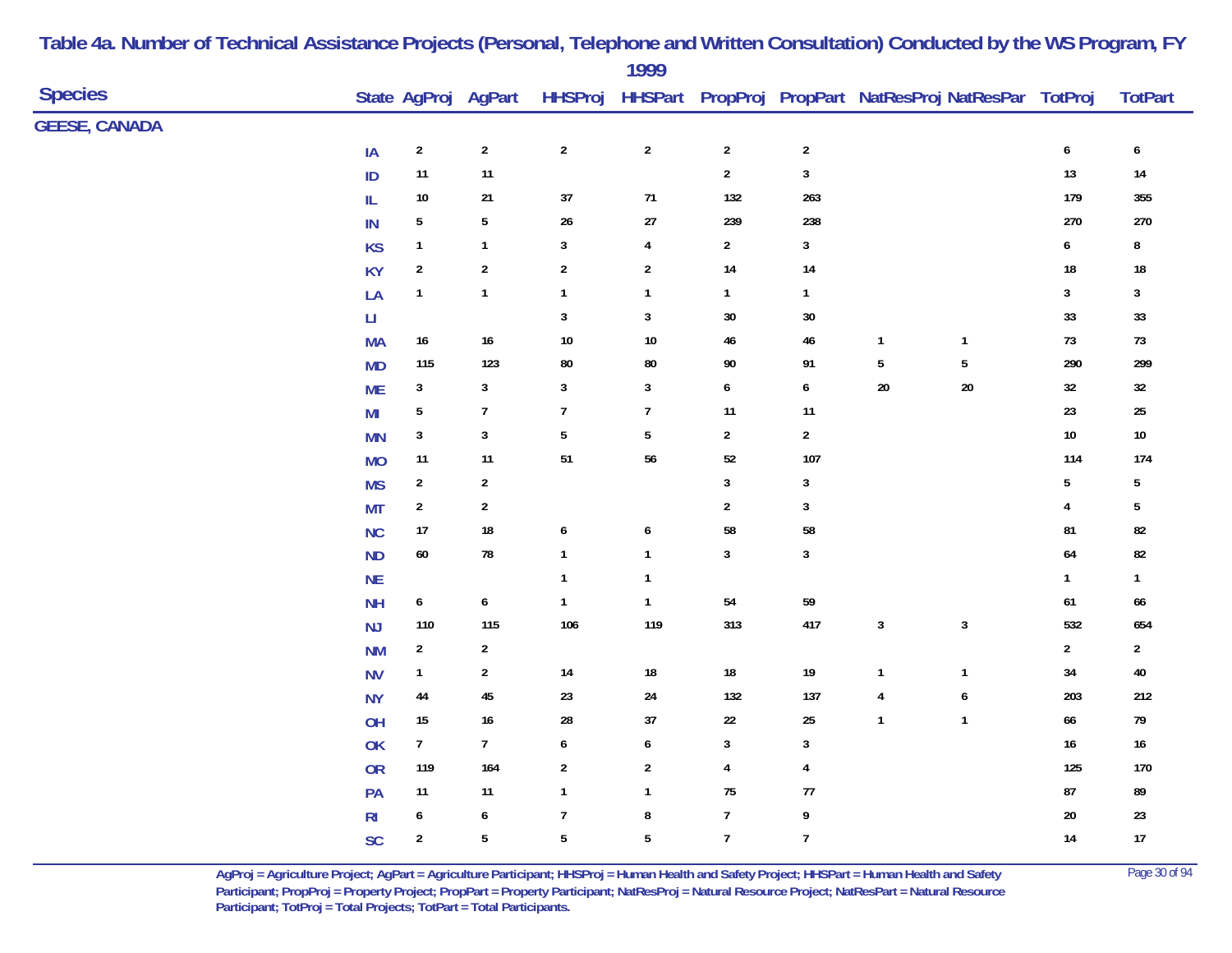|                                  |                        |                |                     |                 | 1777           |                         |                  |                         |                                                        |                 |                         |
|----------------------------------|------------------------|----------------|---------------------|-----------------|----------------|-------------------------|------------------|-------------------------|--------------------------------------------------------|-----------------|-------------------------|
| <b>Species</b>                   |                        |                | State AgProj AgPart | <b>HHSProj</b>  |                |                         |                  |                         | HHSPart PropProj PropPart NatResProj NatResPar TotProj |                 | <b>TotPart</b>          |
| <b>GEESE, CANADA</b>             |                        |                |                     |                 |                |                         |                  |                         |                                                        |                 |                         |
|                                  | <b>SD</b>              | $\mathbf{1}$   | $\boldsymbol{2}$    | $\sqrt{2}$      | $\sqrt{2}$     | $\mathbf{1}$            | $\mathbf{1}$     |                         |                                                        | $\pmb{4}$       | $5\phantom{.0}$         |
|                                  | <b>TN</b>              | $\sqrt{5}$     | $\sqrt{5}$          | $32\,$          | ${\bf 40}$     | 53                      | ${\bf 57}$       |                         |                                                        | $90\,$          | 102                     |
|                                  | TX                     | $\mathbf{3}$   | $\overline{4}$      | $\mathbf{3}$    | $\mathbf{3}$   | $\mathbf{1}$            | $\mathbf{1}$     |                         |                                                        | $\overline{7}$  | 8                       |
|                                  | UT                     | $\overline{2}$ | $\overline{2}$      | $\mathbf{1}$    | $\mathbf{1}$   | $\overline{2}$          | $\overline{2}$   |                         |                                                        | $5\phantom{.0}$ | $5\phantom{.0}$         |
|                                  | <b>VA</b>              | 41             | 38                  | 48              | $62\,$         | 166                     | 184              | $\overline{\mathbf{4}}$ | $\mathbf{3}$                                           | 259             | 287                     |
|                                  | VT                     |                |                     | $\overline{a}$  | $\overline{2}$ | $18\,$                  | $18\,$           |                         |                                                        | $20\,$          | $20\,$                  |
|                                  | <b>WA</b>              | ${\bf 80}$     | $147$               | 82              | 129            | $97\,$                  | 120              | 6                       | $\overline{1}$                                         | 265             | 403                     |
|                                  | WI                     | 490            | 490                 | $50\,$          | $50\,$         | 146                     | 146              | $\sqrt{2}$              | $\sqrt{2}$                                             | 688             | 688                     |
|                                  | <b>WV</b>              | $10\,$         | $10\,$              | $\mathbf{1}$    | $\mathbf{1}$   | $26\phantom{.0}$        | $26\,$           |                         |                                                        | 37              | $37\,$                  |
| Total for GEESE, CANADA          |                        | 1,274          | 1,445               | 712             | 862            | 2,056                   | 2,423            | 47                      | 49                                                     | 4,089           | 4,779                   |
| <b>GEESE, FERAL</b>              |                        |                |                     |                 |                |                         |                  |                         |                                                        |                 |                         |
|                                  | GA                     |                |                     |                 |                | $\mathbf{1}$            | $\mathbf{1}$     |                         |                                                        | $\mathbf{1}$    | $\overline{\mathbf{1}}$ |
|                                  | <b>KY</b>              |                |                     |                 |                | $\sqrt{2}$              | $\overline{2}$   |                         |                                                        | $\sqrt{2}$      | $\overline{2}$          |
|                                  | LA                     |                |                     |                 |                | $\mathbf{1}$            | $\mathbf{1}$     |                         |                                                        | $\mathbf{1}$    | $\mathbf{1}$            |
|                                  | <b>MD</b>              |                |                     | 8               | $\bf 8$        | $\sqrt{2}$              | $\sqrt{2}$       |                         |                                                        | $10\,$          | $10\,$                  |
|                                  | <b>MS</b>              |                |                     |                 |                | $\mathbf{1}$            | $\mathbf{1}$     |                         |                                                        | $\mathbf{1}$    | $\overline{1}$          |
|                                  | NJ                     |                |                     |                 |                | $5\,$                   | $\overline{5}$   |                         |                                                        | $\sqrt{5}$      | $\overline{5}$          |
|                                  | <b>NV</b>              |                |                     | $\mathbf{1}$    | $\mathbf{1}$   | $\sqrt{2}$              | $\boldsymbol{2}$ |                         |                                                        | $\sqrt{3}$      | $\mathbf{3}$            |
|                                  | <b>NY</b>              |                |                     |                 |                | $\mathbf 2$             | $\overline{2}$   |                         |                                                        | $\overline{2}$  | $\overline{2}$          |
|                                  | SC                     |                |                     |                 |                | $\mathbf{1}$            | $\mathbf{1}$     |                         |                                                        | $\mathbf{1}$    | $\overline{1}$          |
|                                  | <b>TN</b>              |                |                     | $\mathbf{1}$    | $\mathbf{1}$   | $\boldsymbol{2}$        | $\sqrt{2}$       |                         |                                                        | $\sqrt{3}$      | $\mathbf{3}$            |
|                                  | <b>TX</b>              |                |                     |                 |                |                         |                  | $\mathbf{1}$            | $\mathbf{1}$                                           | $\mathbf{1}$    | $\mathbf{1}$            |
|                                  | <b>VA</b>              |                |                     | $\overline{7}$  | $\overline{7}$ | $\overline{4}$          | $\overline{4}$   |                         |                                                        | 11              | 11                      |
|                                  | <b>WA</b>              |                |                     | $5\phantom{.0}$ | $\sqrt{5}$     | $\overline{\mathbf{4}}$ | 6                |                         |                                                        | 9               | 11                      |
|                                  | WI                     |                |                     |                 |                | $\mathbf{1}$            | $\mathbf{1}$     |                         |                                                        | $\mathbf{1}$    | $\mathbf{1}$            |
|                                  | <b>WV</b>              |                |                     |                 |                | $\mathbf{1}$            | $\mathbf{1}$     |                         |                                                        | $\mathbf{1}$    | $\mathbf{1}$            |
| <b>Total for GEESE, FERAL</b>    |                        |                |                     | 22              | 22             | 29                      | 31               | $\mathbf{1}$            | $\overline{1}$                                         | 52              | 54                      |
| <b>GEESE, HAWAIIAN (T&amp;E)</b> |                        |                |                     |                 |                |                         |                  |                         |                                                        |                 |                         |
|                                  | $\mathsf{H}\mathsf{I}$ |                |                     | $\mathbf{1}$    | $\mathbf{1}$   | $\mathbf{1}$            | $\mathbf{1}$     |                         |                                                        | $\sqrt{2}$      | $\sqrt{2}$              |
| Total for GEESE, HAWAIIAN (T&E)  |                        |                |                     | $\mathbf{1}$    | $\mathbf{1}$   | $\mathbf{1}$            | $\mathbf{1}$     |                         |                                                        | $\overline{2}$  | $\overline{2}$          |

> **AgProj = Agriculture Project; AgPart = Agriculture Participant; HHSProj = Human Health and Safety Project; HHSPart = Human Health and Safety** Page 31 of 94 **Participant; PropProj = Property Project; PropPart = Property Participant; NatResProj = Natural Resource Project; NatResPart = Natural Resource**  Participant; TotProj = Total Projects; TotPart = Total Participants.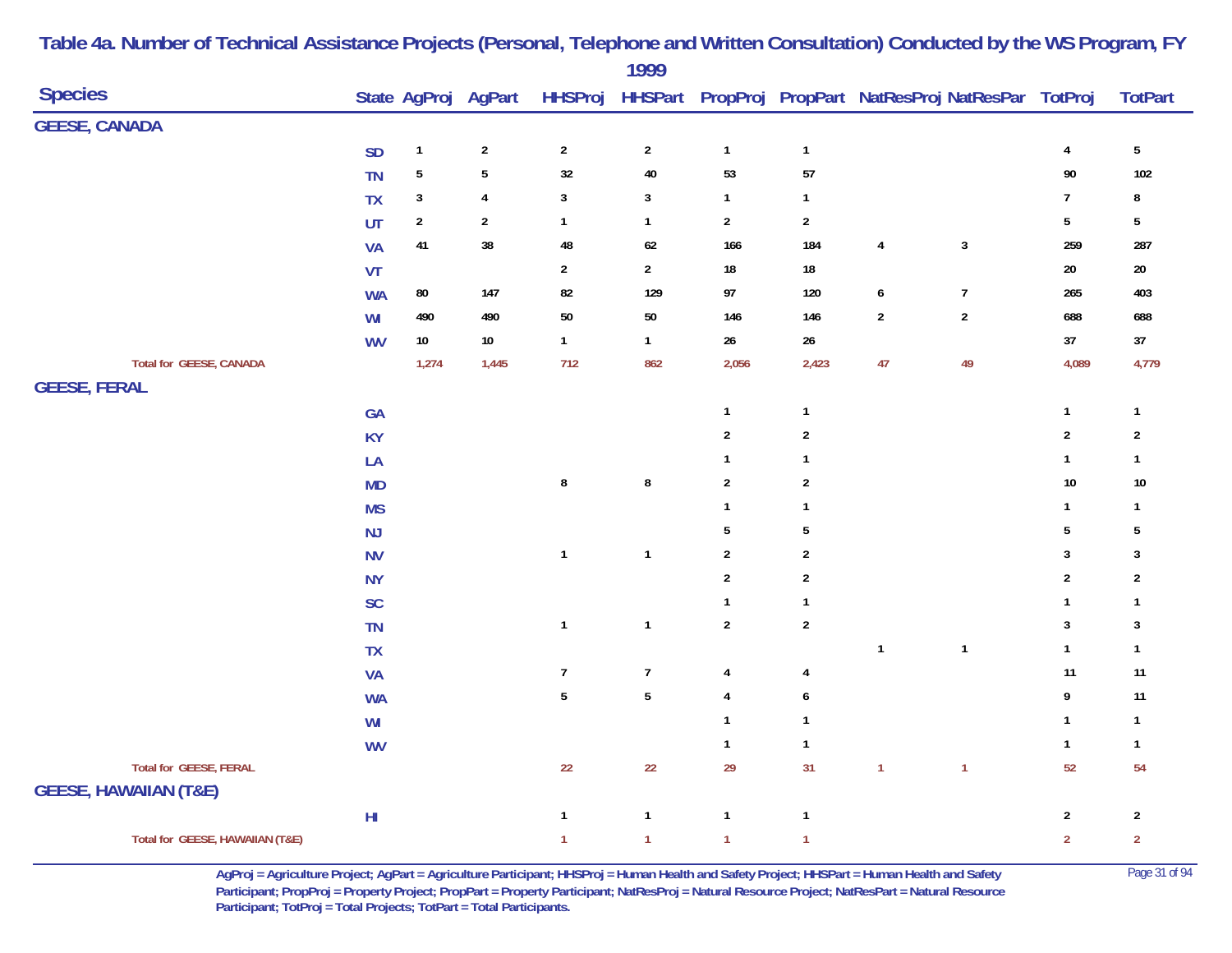| <b>Species</b>                                                |            |                  | State AgProj AgPart |                |                  |                  |                  | HHSProj HHSPart PropProj PropPart NatResProj NatResPar TotProj |                  | <b>TotPart</b> |
|---------------------------------------------------------------|------------|------------------|---------------------|----------------|------------------|------------------|------------------|----------------------------------------------------------------|------------------|----------------|
| <b>GEESE, SNOW</b>                                            |            |                  |                     |                |                  |                  |                  |                                                                |                  |                |
|                                                               | AK         |                  |                     | $\mathsf 3$    | $\mathbf 3$      | $\mathbf{3}$     | $\mathbf{3}$     |                                                                | $\pmb{6}$        | 6              |
|                                                               | <b>AR</b>  | $\boldsymbol{6}$ | $\boldsymbol{7}$    |                |                  |                  |                  |                                                                | 6                | 7              |
|                                                               | DE         | $\overline{4}$   | $\overline{4}$      |                |                  |                  |                  |                                                                | 4                | 4              |
|                                                               | $\sf ID$   | $\mathbf{3}$     | $\sqrt{5}$          |                |                  |                  |                  |                                                                | 3                | 5              |
|                                                               | LA         | $\mathbf{1}$     | $\mathbf{1}$        |                |                  |                  |                  |                                                                | $\mathbf{1}$     | 1              |
|                                                               | <b>MD</b>  | $\boldsymbol{7}$ | $\overline{7}$      |                |                  |                  |                  |                                                                | $\overline{1}$   | $\overline{7}$ |
|                                                               | <b>MO</b>  | $\mathbf{3}$     | $\mathbf{3}$        | $\sqrt{2}$     | $\sqrt{2}$       | $\sqrt{2}$       | $\sqrt{2}$       |                                                                | $\boldsymbol{7}$ | $\overline{1}$ |
|                                                               | <b>NE</b>  | $\mathbf{3}$     | $\mathbf{3}$        |                |                  |                  |                  |                                                                | $\sqrt{3}$       | $\mathbf{3}$   |
|                                                               | NJ         | $\overline{7}$   | $\overline{7}$      |                |                  |                  |                  |                                                                | $\overline{7}$   | $\overline{7}$ |
|                                                               | <b>NM</b>  | $\mathbf{1}$     | $\mathbf{1}$        |                |                  |                  |                  |                                                                | $\mathbf{1}$     | $\mathbf{1}$   |
|                                                               | <b>TX</b>  | $\sqrt{2}$       | $\overline{4}$      |                |                  |                  |                  |                                                                | $\mathbf 2$      | 4              |
|                                                               | <b>VA</b>  | $\overline{4}$   | 4                   |                |                  |                  |                  |                                                                | $\pmb{4}$        | 4              |
|                                                               | <b>WA</b>  | $\sqrt{2}$       | $\boldsymbol{2}$    |                |                  |                  |                  |                                                                | $\overline{2}$   | $\overline{2}$ |
| Total for GEESE, SNOW                                         |            | 43               | 48                  | $\sqrt{5}$     | $\overline{5}$   | $\overline{5}$   | $\sqrt{5}$       |                                                                | 53               | 58             |
| <b>GEESE, WHITE-FRONTED (ALL)</b>                             |            |                  |                     |                |                  |                  |                  |                                                                |                  |                |
|                                                               | <b>AK</b>  |                  |                     | 6              | $\boldsymbol{6}$ | $\boldsymbol{6}$ | $\pmb{6}$        |                                                                | $12\,$           | $12\,$         |
|                                                               | <b>OR</b>  |                  |                     | $\mathbf{1}$   | $\mathbf{1}$     |                  |                  |                                                                | $\mathbf{1}$     | $\mathbf{1}$   |
|                                                               | <b>TX</b>  | $\mathbf{1}$     | $\mathbf{1}$        |                |                  |                  |                  |                                                                | $\mathbf{1}$     | $\mathbf{1}$   |
| Total for GEESE, WHITE-FRONTED (ALL)                          |            | $\overline{1}$   | $\overline{1}$      | $\overline{7}$ | $\overline{7}$   | $\boldsymbol{6}$ | $\boldsymbol{6}$ |                                                                | 14               | 14             |
| GEESE, z-(OTHER)                                              |            |                  |                     |                |                  |                  |                  |                                                                |                  |                |
|                                                               | AK         |                  |                     | $\mathbf{1}$   | $\mathbf{1}$     | $\mathbf{1}$     | $\mathbf{1}$     |                                                                | $\overline{2}$   | $\overline{2}$ |
|                                                               | LA         |                  |                     | $\mathbf{1}$   | $\mathbf{1}$     |                  |                  |                                                                | $\mathbf{1}$     | $\mathbf{1}$   |
|                                                               | <b>MD</b>  |                  |                     | $\mathbf{1}$   | $\mathbf{1}$     |                  |                  |                                                                | $\mathbf{1}$     | $\mathbf{1}$   |
|                                                               | <b>TX</b>  | $\mathbf{1}$     | $\mathbf{1}$        |                |                  |                  |                  |                                                                | $\mathbf{1}$     | $\mathbf{1}$   |
| Total for GEESE, z-(OTHER)                                    |            | $\overline{1}$   | $\overline{1}$      | $\overline{3}$ | $\overline{3}$   | $\mathbf{1}$     | $\mathbf{1}$     |                                                                | $\overline{5}$   | $\overline{5}$ |
| <b>GOATS, FERAL</b>                                           |            |                  |                     |                |                  |                  |                  |                                                                |                  |                |
|                                                               | ${\sf HI}$ |                  |                     |                |                  |                  |                  | $\boldsymbol{2}$<br>$\overline{2}$                             | $\sqrt{2}$       | $\sqrt{2}$     |
| <b>Total for GOATS, FERAL</b><br><b>GOPHERS, POCKET (ALL)</b> |            |                  |                     |                |                  |                  |                  | $\overline{2}$<br>$\overline{2}$                               | $\overline{2}$   | $\overline{2}$ |
|                                                               | AZ         |                  |                     | $\sqrt{2}$     | $\boldsymbol{2}$ | $\overline{4}$   | $\overline{4}$   |                                                                | $\pmb{6}$        | 6              |

> **AgProj = Agriculture Project; AgPart = Agriculture Participant; HHSProj = Human Health and Safety Project; HHSPart = Human Health and Safety** Page 32 of 94 **Participant; PropProj = Property Project; PropPart = Property Participant; NatResProj = Natural Resource Project; NatResPart = Natural Resource**  Participant; TotProj = Total Projects; TotPart = Total Participants.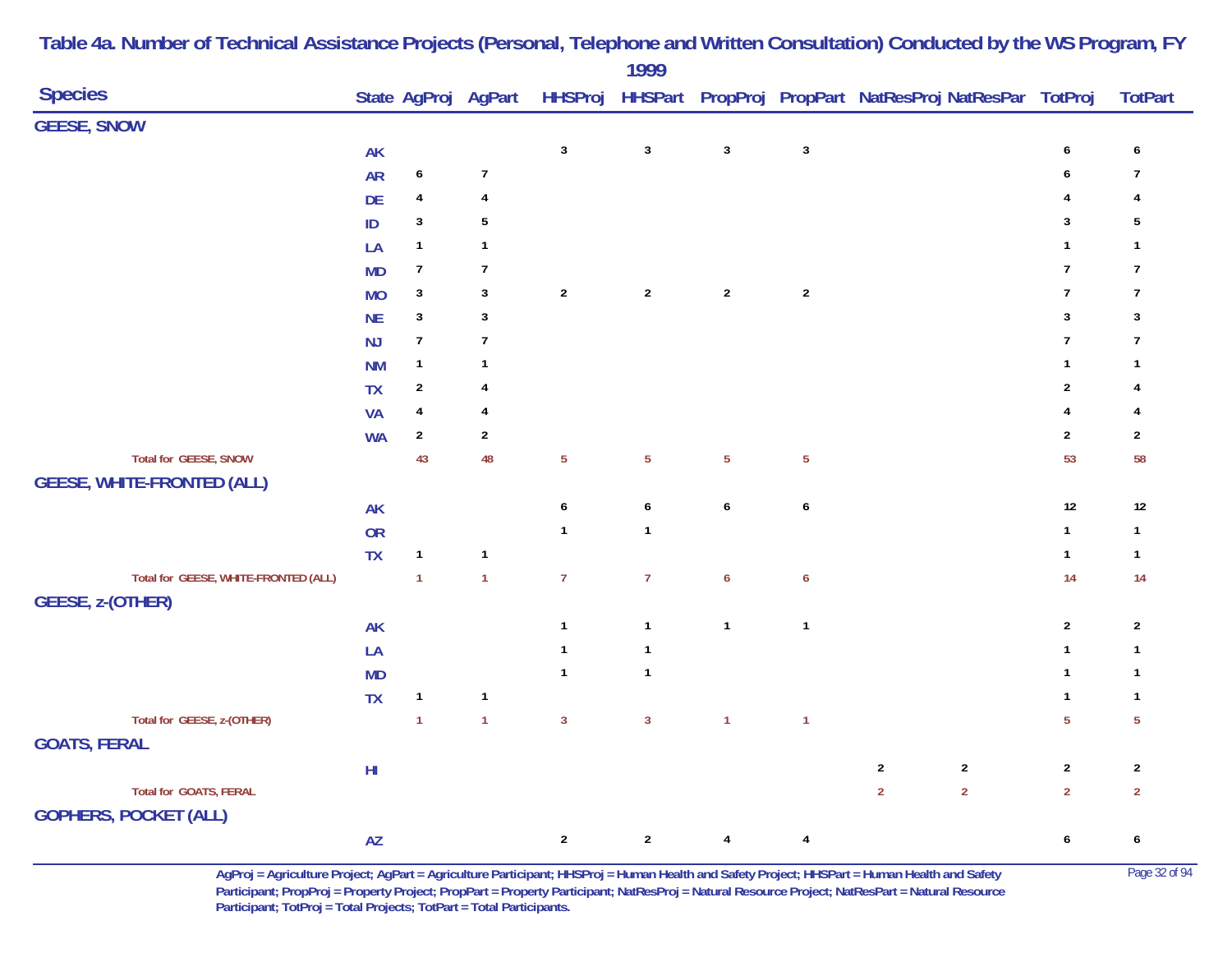| <b>GOPHERS, POCKET (ALL)</b><br>$\mathbf{3}$<br>$\pmb{9}$<br>11<br>$16\,$<br>$14\,$<br>CA<br>25<br>$10\,$<br>10<br>$10\,$<br>CO<br>$10\,$<br>$5\phantom{.0}$<br>$\overline{7}$<br>$\overline{2}$<br>$\mathbf{3}$<br>$\mathbf 5$<br>$\sf ID$<br>8<br>$\bf 8$<br>$10\,$<br>15<br>23<br>23<br>33<br><b>ND</b><br>$\mathbf{3}$<br>11<br>$14$<br>$\overline{\mathbf{4}}$<br>15<br>$19$<br><b>NE</b><br>140<br>162<br>150<br>168<br>290<br>330<br><b>NM</b><br>$\overline{7}$<br>$\mathbf{1}$<br>$\mathbf{1}$<br>$14$<br>$7\overline{ }$<br>6<br>14<br><b>NV</b><br>6<br>15<br>15<br>22<br>$\mathbf{1}$<br>$\mathbf{1}$<br>$\boldsymbol{6}$<br>$22\,$<br>OK<br>6<br>$13$<br>15<br>$\mathbf{3}$<br>$\mathbf{3}$<br>16<br>$18\,$<br><b>OR</b><br>$\mathbf{1}$<br>$\mathbf{1}$<br>$\mathbf{1}$<br><b>SD</b><br>$\mathbf{1}$<br>139<br>$24\,$<br>36<br>$\mathbf{1}$<br>$\mathbf{1}$<br>114<br>130<br>167<br><b>TX</b><br>$37\,$<br>$12\,$<br>$12\,$<br>25<br>$25\,$<br>UT<br>37<br>$\bf 8$<br>$\overline{4}$<br>$\overline{4}$<br>$\sqrt{5}$<br><b>WA</b><br>4<br>9<br>13<br>12<br>$12\,$<br>$\mathbf{1}$<br>$\mathbf{1}$<br>13<br>WI<br>$\overline{2}$<br>$\overline{2}$<br>$\mathbf{3}$<br>$\mathbf{1}$<br><b>WY</b><br>$\mathbf{1}$<br>$\mathbf{3}$<br>Total for GOPHERS, POCKET (ALL)<br>19<br>617<br>220<br>266<br>19<br>378<br>430<br>715<br><b>GRACKLES (OTHER)</b><br>$\mathbf{1}$<br>$\mathbf{1}$<br>$\mathbf{1}$<br>GA<br>$\mathbf{1}$<br><b>Total for GRACKLES (OTHER)</b><br>$\mathbf{1}$<br>$\mathbf{1}$<br>$\mathbf{1}$<br>$\mathbf{1}$<br><b>GRACKLES, BOAT-TAILED</b><br>$\mathbf{3}$<br>$\ensuremath{\mathsf{3}}$<br>$\mathbf{3}$<br>$\sqrt{3}$<br>TX<br>Total for GRACKLES, BOAT-TAILED<br>$\overline{3}$<br>$\overline{3}$<br>$\mathbf{3}$<br>$\mathbf{3}$<br><b>GRACKLES, COMMON</b><br>$\overline{2}$<br>$\overline{2}$<br>$\boldsymbol{2}$<br>$\sqrt{2}$<br>CO<br>$\pmb{4}$<br>4<br>$\overline{7}$<br>$\boldsymbol{7}$<br>$\boldsymbol{7}$<br>$\overline{7}$<br>$\mathsf{IN}$<br>$\mathbf{1}$<br>$\mathbf{1}$<br><b>KS</b><br>6<br>6<br>$\sqrt{2}$<br>$\sqrt{2}$<br>$\overline{7}$<br>$\overline{\mathbf{4}}$<br>$\mathbf{1}$<br><b>MD</b><br>4<br>$\mathbf{1}$<br>$\overline{7}$ | <b>Species</b> |           | State AgProj AgPart | <b>HHSProj</b> | 1777 |              |              | HHSPart PropProj PropPart NatResProj NatResPar TotProj |              | <b>TotPart</b> |
|-----------------------------------------------------------------------------------------------------------------------------------------------------------------------------------------------------------------------------------------------------------------------------------------------------------------------------------------------------------------------------------------------------------------------------------------------------------------------------------------------------------------------------------------------------------------------------------------------------------------------------------------------------------------------------------------------------------------------------------------------------------------------------------------------------------------------------------------------------------------------------------------------------------------------------------------------------------------------------------------------------------------------------------------------------------------------------------------------------------------------------------------------------------------------------------------------------------------------------------------------------------------------------------------------------------------------------------------------------------------------------------------------------------------------------------------------------------------------------------------------------------------------------------------------------------------------------------------------------------------------------------------------------------------------------------------------------------------------------------------------------------------------------------------------------------------------------------------------------------------------------------------------------------------------------------------------------------------------------------------------------------------------------------------------------------------------------------------------------------------------------------------------------------------------------------------------|----------------|-----------|---------------------|----------------|------|--------------|--------------|--------------------------------------------------------|--------------|----------------|
|                                                                                                                                                                                                                                                                                                                                                                                                                                                                                                                                                                                                                                                                                                                                                                                                                                                                                                                                                                                                                                                                                                                                                                                                                                                                                                                                                                                                                                                                                                                                                                                                                                                                                                                                                                                                                                                                                                                                                                                                                                                                                                                                                                                               |                |           |                     |                |      |              |              |                                                        |              |                |
|                                                                                                                                                                                                                                                                                                                                                                                                                                                                                                                                                                                                                                                                                                                                                                                                                                                                                                                                                                                                                                                                                                                                                                                                                                                                                                                                                                                                                                                                                                                                                                                                                                                                                                                                                                                                                                                                                                                                                                                                                                                                                                                                                                                               |                |           |                     |                |      |              |              |                                                        |              |                |
|                                                                                                                                                                                                                                                                                                                                                                                                                                                                                                                                                                                                                                                                                                                                                                                                                                                                                                                                                                                                                                                                                                                                                                                                                                                                                                                                                                                                                                                                                                                                                                                                                                                                                                                                                                                                                                                                                                                                                                                                                                                                                                                                                                                               |                |           |                     |                |      |              |              |                                                        |              |                |
|                                                                                                                                                                                                                                                                                                                                                                                                                                                                                                                                                                                                                                                                                                                                                                                                                                                                                                                                                                                                                                                                                                                                                                                                                                                                                                                                                                                                                                                                                                                                                                                                                                                                                                                                                                                                                                                                                                                                                                                                                                                                                                                                                                                               |                |           |                     |                |      |              |              |                                                        |              |                |
|                                                                                                                                                                                                                                                                                                                                                                                                                                                                                                                                                                                                                                                                                                                                                                                                                                                                                                                                                                                                                                                                                                                                                                                                                                                                                                                                                                                                                                                                                                                                                                                                                                                                                                                                                                                                                                                                                                                                                                                                                                                                                                                                                                                               |                |           |                     |                |      |              |              |                                                        |              |                |
|                                                                                                                                                                                                                                                                                                                                                                                                                                                                                                                                                                                                                                                                                                                                                                                                                                                                                                                                                                                                                                                                                                                                                                                                                                                                                                                                                                                                                                                                                                                                                                                                                                                                                                                                                                                                                                                                                                                                                                                                                                                                                                                                                                                               |                |           |                     |                |      |              |              |                                                        |              |                |
|                                                                                                                                                                                                                                                                                                                                                                                                                                                                                                                                                                                                                                                                                                                                                                                                                                                                                                                                                                                                                                                                                                                                                                                                                                                                                                                                                                                                                                                                                                                                                                                                                                                                                                                                                                                                                                                                                                                                                                                                                                                                                                                                                                                               |                |           |                     |                |      |              |              |                                                        |              |                |
|                                                                                                                                                                                                                                                                                                                                                                                                                                                                                                                                                                                                                                                                                                                                                                                                                                                                                                                                                                                                                                                                                                                                                                                                                                                                                                                                                                                                                                                                                                                                                                                                                                                                                                                                                                                                                                                                                                                                                                                                                                                                                                                                                                                               |                |           |                     |                |      |              |              |                                                        |              |                |
|                                                                                                                                                                                                                                                                                                                                                                                                                                                                                                                                                                                                                                                                                                                                                                                                                                                                                                                                                                                                                                                                                                                                                                                                                                                                                                                                                                                                                                                                                                                                                                                                                                                                                                                                                                                                                                                                                                                                                                                                                                                                                                                                                                                               |                |           |                     |                |      |              |              |                                                        |              |                |
|                                                                                                                                                                                                                                                                                                                                                                                                                                                                                                                                                                                                                                                                                                                                                                                                                                                                                                                                                                                                                                                                                                                                                                                                                                                                                                                                                                                                                                                                                                                                                                                                                                                                                                                                                                                                                                                                                                                                                                                                                                                                                                                                                                                               |                |           |                     |                |      |              |              |                                                        |              |                |
|                                                                                                                                                                                                                                                                                                                                                                                                                                                                                                                                                                                                                                                                                                                                                                                                                                                                                                                                                                                                                                                                                                                                                                                                                                                                                                                                                                                                                                                                                                                                                                                                                                                                                                                                                                                                                                                                                                                                                                                                                                                                                                                                                                                               |                |           |                     |                |      |              |              |                                                        |              |                |
|                                                                                                                                                                                                                                                                                                                                                                                                                                                                                                                                                                                                                                                                                                                                                                                                                                                                                                                                                                                                                                                                                                                                                                                                                                                                                                                                                                                                                                                                                                                                                                                                                                                                                                                                                                                                                                                                                                                                                                                                                                                                                                                                                                                               |                |           |                     |                |      |              |              |                                                        |              |                |
|                                                                                                                                                                                                                                                                                                                                                                                                                                                                                                                                                                                                                                                                                                                                                                                                                                                                                                                                                                                                                                                                                                                                                                                                                                                                                                                                                                                                                                                                                                                                                                                                                                                                                                                                                                                                                                                                                                                                                                                                                                                                                                                                                                                               |                |           |                     |                |      |              |              |                                                        |              |                |
|                                                                                                                                                                                                                                                                                                                                                                                                                                                                                                                                                                                                                                                                                                                                                                                                                                                                                                                                                                                                                                                                                                                                                                                                                                                                                                                                                                                                                                                                                                                                                                                                                                                                                                                                                                                                                                                                                                                                                                                                                                                                                                                                                                                               |                |           |                     |                |      |              |              |                                                        |              |                |
|                                                                                                                                                                                                                                                                                                                                                                                                                                                                                                                                                                                                                                                                                                                                                                                                                                                                                                                                                                                                                                                                                                                                                                                                                                                                                                                                                                                                                                                                                                                                                                                                                                                                                                                                                                                                                                                                                                                                                                                                                                                                                                                                                                                               |                |           |                     |                |      |              |              |                                                        |              |                |
|                                                                                                                                                                                                                                                                                                                                                                                                                                                                                                                                                                                                                                                                                                                                                                                                                                                                                                                                                                                                                                                                                                                                                                                                                                                                                                                                                                                                                                                                                                                                                                                                                                                                                                                                                                                                                                                                                                                                                                                                                                                                                                                                                                                               |                |           |                     |                |      |              |              |                                                        |              |                |
|                                                                                                                                                                                                                                                                                                                                                                                                                                                                                                                                                                                                                                                                                                                                                                                                                                                                                                                                                                                                                                                                                                                                                                                                                                                                                                                                                                                                                                                                                                                                                                                                                                                                                                                                                                                                                                                                                                                                                                                                                                                                                                                                                                                               |                |           |                     |                |      |              |              |                                                        |              |                |
|                                                                                                                                                                                                                                                                                                                                                                                                                                                                                                                                                                                                                                                                                                                                                                                                                                                                                                                                                                                                                                                                                                                                                                                                                                                                                                                                                                                                                                                                                                                                                                                                                                                                                                                                                                                                                                                                                                                                                                                                                                                                                                                                                                                               |                |           |                     |                |      |              |              |                                                        |              |                |
|                                                                                                                                                                                                                                                                                                                                                                                                                                                                                                                                                                                                                                                                                                                                                                                                                                                                                                                                                                                                                                                                                                                                                                                                                                                                                                                                                                                                                                                                                                                                                                                                                                                                                                                                                                                                                                                                                                                                                                                                                                                                                                                                                                                               |                |           |                     |                |      |              |              |                                                        |              |                |
|                                                                                                                                                                                                                                                                                                                                                                                                                                                                                                                                                                                                                                                                                                                                                                                                                                                                                                                                                                                                                                                                                                                                                                                                                                                                                                                                                                                                                                                                                                                                                                                                                                                                                                                                                                                                                                                                                                                                                                                                                                                                                                                                                                                               |                |           |                     |                |      |              |              |                                                        |              |                |
|                                                                                                                                                                                                                                                                                                                                                                                                                                                                                                                                                                                                                                                                                                                                                                                                                                                                                                                                                                                                                                                                                                                                                                                                                                                                                                                                                                                                                                                                                                                                                                                                                                                                                                                                                                                                                                                                                                                                                                                                                                                                                                                                                                                               |                |           |                     |                |      |              |              |                                                        |              |                |
|                                                                                                                                                                                                                                                                                                                                                                                                                                                                                                                                                                                                                                                                                                                                                                                                                                                                                                                                                                                                                                                                                                                                                                                                                                                                                                                                                                                                                                                                                                                                                                                                                                                                                                                                                                                                                                                                                                                                                                                                                                                                                                                                                                                               |                |           |                     |                |      |              |              |                                                        |              |                |
|                                                                                                                                                                                                                                                                                                                                                                                                                                                                                                                                                                                                                                                                                                                                                                                                                                                                                                                                                                                                                                                                                                                                                                                                                                                                                                                                                                                                                                                                                                                                                                                                                                                                                                                                                                                                                                                                                                                                                                                                                                                                                                                                                                                               |                |           |                     |                |      |              |              |                                                        |              |                |
|                                                                                                                                                                                                                                                                                                                                                                                                                                                                                                                                                                                                                                                                                                                                                                                                                                                                                                                                                                                                                                                                                                                                                                                                                                                                                                                                                                                                                                                                                                                                                                                                                                                                                                                                                                                                                                                                                                                                                                                                                                                                                                                                                                                               |                |           |                     |                |      |              |              |                                                        |              |                |
|                                                                                                                                                                                                                                                                                                                                                                                                                                                                                                                                                                                                                                                                                                                                                                                                                                                                                                                                                                                                                                                                                                                                                                                                                                                                                                                                                                                                                                                                                                                                                                                                                                                                                                                                                                                                                                                                                                                                                                                                                                                                                                                                                                                               |                |           |                     |                |      |              |              |                                                        |              |                |
|                                                                                                                                                                                                                                                                                                                                                                                                                                                                                                                                                                                                                                                                                                                                                                                                                                                                                                                                                                                                                                                                                                                                                                                                                                                                                                                                                                                                                                                                                                                                                                                                                                                                                                                                                                                                                                                                                                                                                                                                                                                                                                                                                                                               |                |           |                     |                |      |              |              |                                                        |              |                |
|                                                                                                                                                                                                                                                                                                                                                                                                                                                                                                                                                                                                                                                                                                                                                                                                                                                                                                                                                                                                                                                                                                                                                                                                                                                                                                                                                                                                                                                                                                                                                                                                                                                                                                                                                                                                                                                                                                                                                                                                                                                                                                                                                                                               |                |           |                     |                |      |              |              |                                                        |              |                |
|                                                                                                                                                                                                                                                                                                                                                                                                                                                                                                                                                                                                                                                                                                                                                                                                                                                                                                                                                                                                                                                                                                                                                                                                                                                                                                                                                                                                                                                                                                                                                                                                                                                                                                                                                                                                                                                                                                                                                                                                                                                                                                                                                                                               |                | <b>MO</b> |                     |                |      | $\mathbf{1}$ | $\mathbf{1}$ |                                                        | $\mathbf{1}$ | $\mathbf{1}$   |
| $\mathbf{1}$<br>$\mathbf{1}$<br>$\mathbf{1}$<br><b>NH</b><br>$\mathbf{1}$                                                                                                                                                                                                                                                                                                                                                                                                                                                                                                                                                                                                                                                                                                                                                                                                                                                                                                                                                                                                                                                                                                                                                                                                                                                                                                                                                                                                                                                                                                                                                                                                                                                                                                                                                                                                                                                                                                                                                                                                                                                                                                                     |                |           |                     |                |      |              |              |                                                        |              |                |
| $\mathbf{1}$<br>$\mathbf{1}$<br>$\mathbf{1}$<br>$\mathbf{1}$<br>NJ                                                                                                                                                                                                                                                                                                                                                                                                                                                                                                                                                                                                                                                                                                                                                                                                                                                                                                                                                                                                                                                                                                                                                                                                                                                                                                                                                                                                                                                                                                                                                                                                                                                                                                                                                                                                                                                                                                                                                                                                                                                                                                                            |                |           |                     |                |      |              |              |                                                        |              |                |

> **AgProj = Agriculture Project; AgPart = Agriculture Participant; HHSProj = Human Health and Safety Project; HHSPart = Human Health and Safety** Page 33 of 94 **Participant; PropProj = Property Project; PropPart = Property Participant; NatResProj = Natural Resource Project; NatResPart = Natural Resource**  Participant; TotProj = Total Projects; TotPart = Total Participants.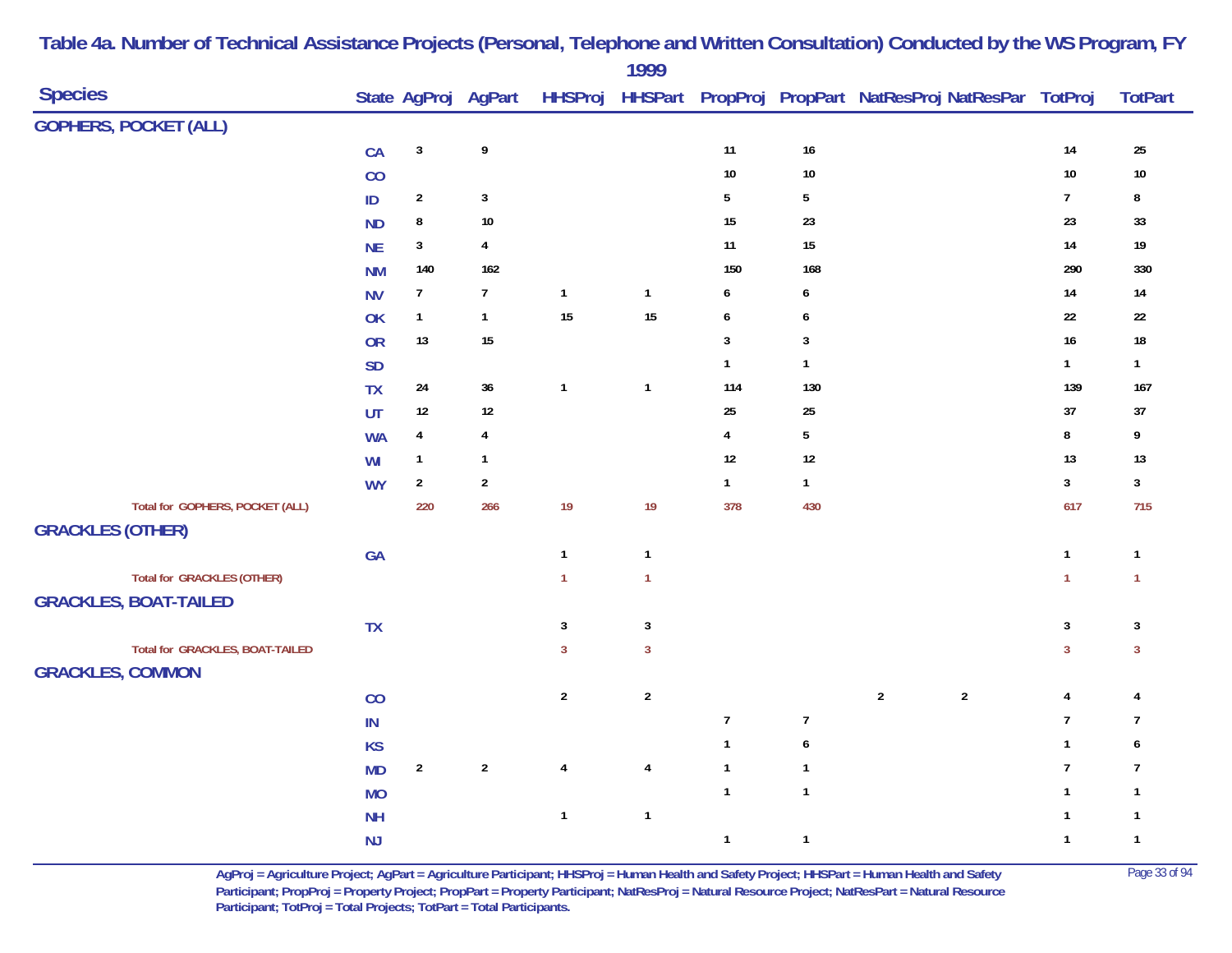| <b>Species</b>                                          |           |                |                |                  | . <i>.</i>     |                 |                  |                  | State AgProj AgPart HHSProj HHSPart PropProj PropPart NatResProj NatResPar TotProj |                  | <b>TotPart</b>          |
|---------------------------------------------------------|-----------|----------------|----------------|------------------|----------------|-----------------|------------------|------------------|------------------------------------------------------------------------------------|------------------|-------------------------|
| <b>GRACKLES, COMMON</b>                                 |           |                |                |                  |                |                 |                  |                  |                                                                                    |                  |                         |
|                                                         | <b>NY</b> |                |                |                  |                | $\mathbf{1}$    | $\mathbf{1}$     |                  |                                                                                    | $\mathbf{1}$     | $\mathbf{1}$            |
|                                                         | OH        |                |                | $\mathbf{1}$     | $\mathbf{1}$   | $\mathbf{1}$    | $\mathbf{1}$     |                  |                                                                                    | $\overline{2}$   | $\overline{2}$          |
|                                                         | OK        |                |                | $12\,$           | $12$           | $\overline{2}$  | $\boldsymbol{2}$ |                  |                                                                                    | 14               | 14                      |
|                                                         | TX        |                |                | 31               | 31             | $\overline{7}$  | $\overline{7}$   | $\overline{2}$   | $\sqrt{2}$                                                                         | $40\,$           | 40                      |
|                                                         | <b>VA</b> |                |                |                  |                |                 |                  | $\mathbf{1}$     | $\mathbf{1}$                                                                       | $\mathbf{1}$     | $\overline{1}$          |
|                                                         | <b>VT</b> | $\mathbf{1}$   | $\mathbf{1}$   |                  |                | $\mathbf{1}$    | $\mathbf{1}$     |                  |                                                                                    | $\overline{2}$   | $\overline{2}$          |
|                                                         | WI        |                |                | $\mathbf{1}$     | $\mathbf{1}$   | $9\phantom{.0}$ | 9                | $\mathbf{1}$     | $\mathbf{1}$                                                                       | 11               | 11                      |
| <b>Total for GRACKLES, COMMON</b>                       |           | $\overline{3}$ | $\overline{3}$ | 52               | 52             | 32              | 37               | $\boldsymbol{6}$ | $\boldsymbol{6}$                                                                   | 93               | 98                      |
| <b>GRACKLES, GREAT-TAILED</b>                           |           |                |                |                  |                |                 |                  |                  |                                                                                    |                  |                         |
|                                                         | AZ        |                |                | 4                | 4              |                 |                  |                  |                                                                                    | 4                | 4                       |
|                                                         | OK        |                |                | $\boldsymbol{2}$ | $\overline{2}$ |                 |                  |                  |                                                                                    | $\sqrt{2}$       | $\overline{2}$          |
|                                                         | <b>TX</b> | 9              | 9              | $18\,$           | ${\bf 18}$     | $\overline{2}$  | $\sqrt{2}$       | $\overline{2}$   | $\sqrt{2}$                                                                         | 31               | 31                      |
| Total for GRACKLES, GREAT-TAILED<br><b>GREBES (ALL)</b> |           | $\overline{9}$ | $\mathbf{9}$   | 24               | 24             | $\overline{2}$  | $\overline{2}$   | $\overline{2}$   | $\overline{2}$                                                                     | 37               | 37                      |
|                                                         | <b>AK</b> |                |                | $\mathbf{3}$     | $\mathbf{3}$   | $\mathbf{3}$    | $\mathbf{3}$     |                  |                                                                                    | 6                | 6                       |
|                                                         | <b>KS</b> |                |                |                  |                |                 |                  | $\sqrt{2}$       | $\sqrt{2}$                                                                         | $\overline{2}$   | $\overline{2}$          |
| Total for GREBES (ALL)<br><b>GROSBEAKS (ALL)</b>        |           |                |                | $\mathbf{3}$     | $\mathbf{3}$   | $\mathbf{3}$    | $\mathbf{3}$     | $\overline{2}$   | $\overline{2}$                                                                     | $\pmb{8}$        | $\boldsymbol{8}$        |
|                                                         |           |                |                | $\overline{2}$   | $\mathbf{2}$   | $\overline{2}$  | $\sqrt{2}$       |                  |                                                                                    | $\overline{4}$   | 4                       |
| <b>Total for GROSBEAKS (ALL)</b>                        | AK        |                |                | $\overline{2}$   | $\overline{2}$ | $\overline{2}$  | $\overline{2}$   |                  |                                                                                    | $\overline{4}$   | 4                       |
| <b>GROUSE (ALL)</b>                                     |           |                |                |                  |                |                 |                  |                  |                                                                                    |                  |                         |
|                                                         | <b>AK</b> |                |                | $\mathbf{1}$     | $\mathbf{1}$   | $\mathbf{1}$    | $\mathbf{1}$     |                  |                                                                                    | $\overline{2}$   | $\overline{2}$          |
|                                                         | <b>NH</b> |                |                | $\mathbf{1}$     | $\mathbf{1}$   | $\mathbf{1}$    | $\mathbf{1}$     |                  |                                                                                    | $\overline{2}$   | $\overline{2}$          |
|                                                         | VT        |                |                | $\mathbf{1}$     | $\mathbf{1}$   | $\overline{2}$  | $\sqrt{2}$       |                  |                                                                                    | $\mathbf{3}$     | $\mathbf{3}$            |
| <b>Total for GROUSE (ALL)</b>                           |           |                |                | $\overline{3}$   | $\overline{3}$ | $\overline{4}$  | $\overline{4}$   |                  |                                                                                    | $\overline{7}$   | $\overline{7}$          |
| <b>GULLS, CALIFORNIA</b>                                |           |                |                |                  |                |                 |                  |                  |                                                                                    |                  |                         |
|                                                         | CO        |                |                |                  |                |                 |                  | $\overline{7}$   | $\boldsymbol{7}$                                                                   | $\boldsymbol{7}$ | $\overline{7}$          |
|                                                         | $\sf ID$  | $\mathbf{1}$   | $\mathbf{1}$   | $\sqrt{2}$       | $\mathbf{2}$   | $\mathbf{1}$    | $\mathbf{1}$     |                  |                                                                                    | $\overline{4}$   | 4                       |
|                                                         | <b>NV</b> |                |                | $\mathbf{1}$     | $\mathbf{1}$   | $\mathbf{1}$    | $\mathbf{1}$     |                  |                                                                                    | $\overline{2}$   | $\overline{2}$          |
|                                                         | <b>OR</b> |                |                | $\mathbf{1}$     | $\mathbf{1}$   |                 |                  |                  |                                                                                    | $\mathbf{1}$     | $\overline{\mathbf{1}}$ |

> **AgProj = Agriculture Project; AgPart = Agriculture Participant; HHSProj = Human Health and Safety Project; HHSPart = Human Health and Safety** Page 34 of 94 **Participant; PropProj = Property Project; PropPart = Property Participant; NatResProj = Natural Resource Project; NatResPart = Natural Resource**  Participant; TotProj = Total Projects; TotPart = Total Participants.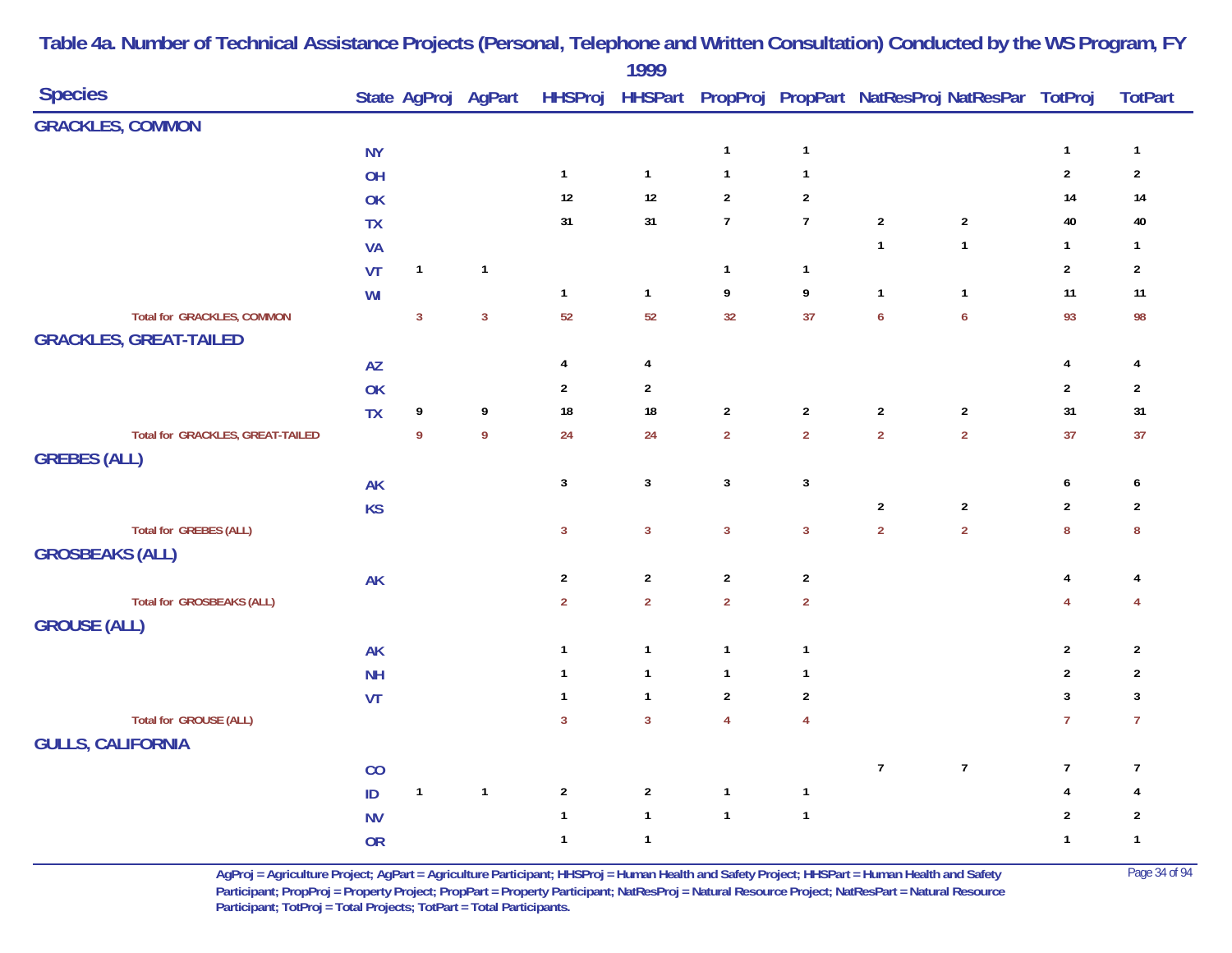|                                     |                |                     |                         |                         | 1777                    |                  |                  |                |                                                        |                  |                         |
|-------------------------------------|----------------|---------------------|-------------------------|-------------------------|-------------------------|------------------|------------------|----------------|--------------------------------------------------------|------------------|-------------------------|
| <b>Species</b>                      |                | State AgProj AgPart |                         | <b>HHSProj</b>          |                         |                  |                  |                | HHSPart PropProj PropPart NatResProj NatResPar TotProj |                  | <b>TotPart</b>          |
| <b>GULLS, CALIFORNIA</b>            |                |                     |                         |                         |                         |                  |                  |                |                                                        |                  |                         |
|                                     | UT             |                     |                         | $\mathbf{1}$            | $\mathbf{1}$            |                  |                  |                |                                                        | $\mathbf{1}$     | $\mathbf{1}$            |
|                                     | <b>WA</b>      | $\mathbf{3}$        | $\sqrt{3}$              | $\boldsymbol{2}$        | $\sqrt{2}$              | $\overline{4}$   | $\overline{5}$   | $\sqrt{5}$     | $5\phantom{.0}$                                        | 14               | 15                      |
| <b>Total for GULLS, CALIFORNIA</b>  |                | $\overline{4}$      | $\overline{4}$          | $\overline{7}$          | $\overline{7}$          | $\boldsymbol{6}$ | $\overline{7}$   | 12             | 12                                                     | 29               | 30                      |
| <b>GULLS, FRANKLIN'S</b>            |                |                     |                         |                         |                         |                  |                  |                |                                                        |                  |                         |
|                                     | KS             |                     |                         | $\mathbf{1}$            | $\mathbf{1}$            |                  |                  | $\sqrt{2}$     | $\mathbf{2}$                                           | $\mathbf{3}$     | 3                       |
|                                     | ND             |                     |                         | $\mathbf{1}$            | $\overline{\mathbf{2}}$ |                  |                  |                |                                                        | $\mathbf{1}$     | $\sqrt{2}$              |
|                                     | <b>NE</b>      |                     |                         | $\mathbf{1}$            | $\mathbf{1}$            | $\mathbf{1}$     | 3                |                |                                                        | $\overline{2}$   | 4                       |
| Total for GULLS, FRANKLIN'S         |                |                     |                         | $\mathbf{3}$            | $\overline{4}$          | $\overline{1}$   | $\overline{3}$   | $\overline{2}$ | $\overline{2}$                                         | $\boldsymbol{6}$ | 9                       |
| <b>GULLS, GLAUCOUS-WINGED</b>       |                |                     |                         |                         |                         |                  |                  |                |                                                        |                  |                         |
|                                     | <b>AK</b>      |                     |                         | $\overline{7}$          | $\overline{7}$          | 9                | 9                |                |                                                        | $16\,$           | $16\,$                  |
|                                     | <b>WA</b>      |                     |                         | $\sqrt{2}$              | $\overline{3}$          | $\boldsymbol{6}$ | $\boldsymbol{6}$ |                |                                                        | $\bf 8$          | 9                       |
| Total for GULLS, GLAUCOUS-WINGED    |                |                     |                         | 9                       | $10$                    | 15               | 15               |                |                                                        | 24               | 25                      |
| <b>GULLS, GREAT BLACK-BACKED</b>    |                |                     |                         |                         |                         |                  |                  |                |                                                        |                  |                         |
|                                     | <b>ME</b>      |                     |                         |                         |                         |                  |                  | $\sqrt{2}$     | $\mathbf{1}$                                           | $\sqrt{2}$       | $\mathbf{1}$            |
|                                     | <b>NH</b>      |                     |                         |                         |                         | $\overline{1}$   | $\mathbf{1}$     | $\overline{2}$ | $30\,$                                                 | $\mathbf{3}$     | 31                      |
| Total for GULLS, GREAT BLACK-BACKED |                |                     |                         |                         |                         | $\overline{1}$   | $\mathbf{1}$     | $\overline{4}$ | 31                                                     | $\overline{5}$   | 32                      |
| <b>GULLS, HERRING</b>               |                |                     |                         |                         |                         |                  |                  |                |                                                        |                  |                         |
|                                     | AK             |                     |                         | 13                      | $15\,$                  | 13               | $15\,$           |                |                                                        | $26\,$           | $30\,$                  |
|                                     | CA             | $\overline{1}$      | $\overline{\mathbf{1}}$ |                         |                         |                  |                  |                |                                                        | $\mathbf{1}$     | $\mathbf{1}$            |
|                                     | CT             |                     |                         | $\boldsymbol{6}$        | $\boldsymbol{6}$        | 11               | $12\,$           |                |                                                        | 17               | 18                      |
|                                     | IN             |                     |                         |                         |                         | $\mathbf{1}$     | $\mathbf{1}$     |                |                                                        | $\mathbf{1}$     | $\mathbf{1}$            |
|                                     | <b>MA</b>      |                     |                         | 8                       | $\bf 8$                 | 21               | $22\,$           | $\sqrt{2}$     | $\overline{\mathbf{c}}$                                | 31               | $32\,$                  |
|                                     | <b>ME</b>      | $\mathbf{2}$        | $\sqrt{2}$              | $\overline{4}$          | $\overline{4}$          | $\mathbf{3}$     | $\overline{2}$   | $\overline{3}$ | $\mathbf{3}$                                           | $12\,$           | 11                      |
|                                     | M <sub>l</sub> | $5\phantom{a}$      | $\overline{5}$          | 13                      | 13                      | $\overline{4}$   | $\overline{4}$   |                |                                                        | 22               | $22\,$                  |
|                                     | <b>MN</b>      |                     |                         | $\pmb{4}$               | $\overline{4}$          |                  |                  |                |                                                        | 4                | $\overline{\mathbf{4}}$ |
|                                     | <b>NE</b>      |                     |                         |                         |                         |                  |                  | $\sqrt{2}$     | $\sqrt{2}$                                             | $\overline{2}$   | $\overline{\mathbf{c}}$ |
|                                     | <b>NH</b>      |                     |                         | $\overline{\mathbf{4}}$ | $\overline{4}$          | $\overline{5}$   | $\sqrt{5}$       |                |                                                        | 9                | 9                       |
|                                     | $\mathsf{NJ}$  |                     |                         | $\mathbf{1}$            | $\mathbf{1}$            | $\overline{2}$   | $\overline{2}$   |                |                                                        | 3                | 3                       |
|                                     | <b>NM</b>      | $\overline{1}$      | $\overline{3}$          |                         |                         |                  |                  |                |                                                        | $\mathbf{1}$     | 3                       |
|                                     | <b>NY</b>      |                     |                         | $\sqrt{2}$              | $\sqrt{2}$              | $\mathbf{3}$     | $\sqrt{3}$       |                |                                                        | $5\,$            | $\sqrt{5}$              |

> **AgProj = Agriculture Project; AgPart = Agriculture Participant; HHSProj = Human Health and Safety Project; HHSPart = Human Health and Safety** Page 35 of 94 **Participant; PropProj = Property Project; PropPart = Property Participant; NatResProj = Natural Resource Project; NatResPart = Natural Resource**  Participant; TotProj = Total Projects; TotPart = Total Participants.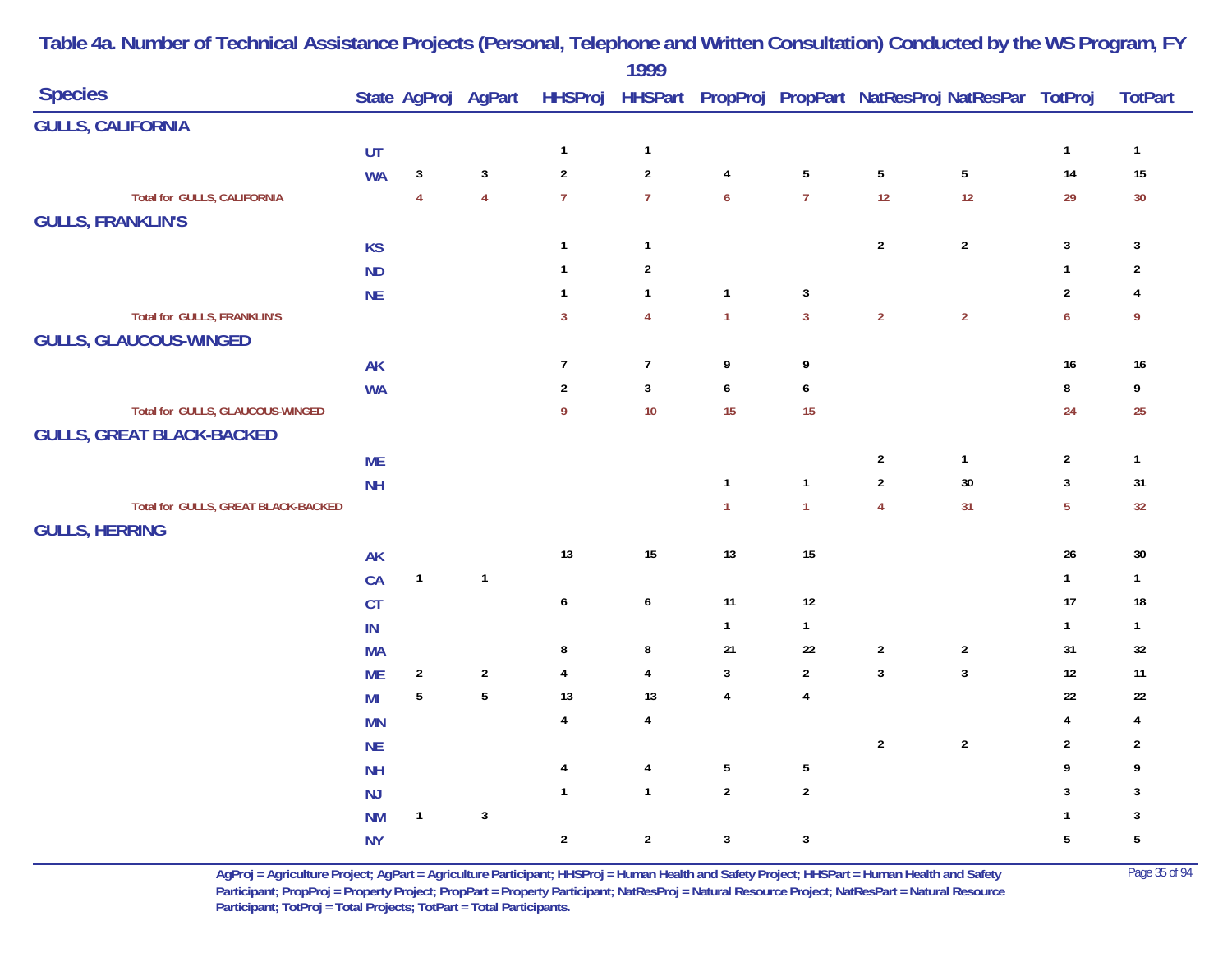|                                  |                                                         |                  |                         |                  | $\frac{1}{2}$    |                         |                         |              |                                                                |                  |                 |
|----------------------------------|---------------------------------------------------------|------------------|-------------------------|------------------|------------------|-------------------------|-------------------------|--------------|----------------------------------------------------------------|------------------|-----------------|
| <b>Species</b>                   |                                                         |                  | State AgProj AgPart     |                  |                  |                         |                         |              | HHSProj HHSPart PropProj PropPart NatResProj NatResPar TotProj |                  | <b>TotPart</b>  |
| <b>GULLS, HERRING</b>            |                                                         |                  |                         |                  |                  |                         |                         |              |                                                                |                  |                 |
|                                  | OH                                                      |                  |                         | $\pmb{6}$        | $\pmb{6}$        | 11                      | 11                      | $\mathbf 1$  | $\mathbf{1}$                                                   | $18\,$           | ${\bf 18}$      |
|                                  | $\mathsf{RI}$                                           |                  |                         | $\boldsymbol{7}$ | $\boldsymbol{7}$ | $\overline{\mathbf{4}}$ | $\pmb{4}$               |              |                                                                | 11               | $11$            |
|                                  | VA                                                      |                  |                         |                  |                  |                         |                         | $\mathbf{1}$ | $\mathbf{1}$                                                   | $\mathbf{1}$     | $\mathbf{1}$    |
|                                  | WI                                                      |                  |                         | $\mathbf{1}$     | $\mathbf{1}$     | $\pmb{6}$               | $\boldsymbol{6}$        |              |                                                                | $\boldsymbol{7}$ | $7\overline{ }$ |
| Total for GULLS, HERRING         |                                                         | 9                | 11                      | 69               | 71               | 84                      | 87                      | 9            | $\overline{9}$                                                 | 171              | 178             |
| <b>GULLS, LAUGHING</b>           |                                                         |                  |                         |                  |                  |                         |                         |              |                                                                |                  |                 |
|                                  | AL                                                      |                  |                         | $\mathbf 1$      | $\mathbf{1}$     |                         |                         |              |                                                                | $\mathbf{1}$     | $\mathbf{1}$    |
|                                  | $\mathsf{FL}$                                           |                  |                         |                  |                  | $\mathbf{1}$            | $\overline{\mathbf{1}}$ |              |                                                                | $\mathbf{1}$     | $\mathbf{1}$    |
|                                  | LA                                                      |                  |                         | $\sqrt{2}$       | $\sqrt{2}$       |                         |                         |              |                                                                | $\overline{2}$   | $\sqrt{2}$      |
|                                  | <b>MA</b>                                               |                  |                         |                  |                  | $\mathbf{1}$            | $\sqrt{2}$              |              |                                                                | $\mathbf{1}$     | $\sqrt{2}$      |
|                                  | <b>TX</b>                                               |                  |                         | $\mathbf 1$      | $\mathbf{1}$     |                         |                         |              |                                                                | $\mathbf{1}$     | $\mathbf{1}$    |
|                                  | VA                                                      |                  |                         | $\mathbf{1}$     | $\mathbf{1}$     | $\sqrt{2}$              | $\sqrt{2}$              |              |                                                                | $\sqrt{3}$       | $\mathbf{3}$    |
|                                  | $\ensuremath{\mathsf{W}}\xspace\ensuremath{\mathsf{I}}$ |                  |                         | $\mathbf{1}$     | $\mathbf{1}$     |                         |                         |              |                                                                | $\mathbf{1}$     | $\mathbf{1}$    |
| <b>Total for GULLS, LAUGHING</b> |                                                         |                  |                         | $\boldsymbol{6}$ | $\boldsymbol{6}$ | $\overline{4}$          | $\overline{5}$          |              |                                                                | 10               | 11              |
| <b>GULLS, RING-BILLED</b>        |                                                         |                  |                         |                  |                  |                         |                         |              |                                                                |                  |                 |
|                                  | CA                                                      |                  |                         | $\mathbf 1$      | $\mathbf{1}$     | $\mathbf{1}$            | $\overline{1}$          |              |                                                                | $\sqrt{2}$       | $\sqrt{2}$      |
|                                  | CO                                                      |                  |                         |                  |                  |                         |                         | ${\bf 5}$    | $\sqrt{5}$                                                     | $\sqrt{5}$       | $\sqrt{5}$      |
|                                  | CT                                                      |                  |                         |                  |                  | $\sqrt{2}$              | $\sqrt{2}$              |              |                                                                | $\sqrt{2}$       | $\sqrt{2}$      |
|                                  | ${\sf FL}$                                              |                  |                         |                  |                  | $\mathbf{1}$            | $\overline{\mathbf{1}}$ |              |                                                                | $\mathbf{1}$     | $\mathbf{1}$    |
|                                  | $\sf IA$                                                | $\mathbf{1}$     | $\mathbf{1}$            | $\mathbf{1}$     | $\mathbf{1}$     |                         |                         |              |                                                                | $\overline{2}$   | $\sqrt{2}$      |
|                                  | ID                                                      | $\mathbf{3}$     | $\mathbf{3}$            | $\sqrt{3}$       | 4                | $\sqrt{2}$              | $\sqrt{2}$              |              |                                                                | 8                | 9               |
|                                  | IL                                                      |                  |                         | $\sqrt{3}$       | 9                | $\boldsymbol{6}$        | 18                      |              |                                                                | 9                | $27\,$          |
|                                  | ${\sf IN}$                                              |                  |                         | $\overline{4}$   | $\pmb{6}$        | $\overline{7}$          | 9                       |              |                                                                | 11               | 15              |
|                                  | KS                                                      |                  |                         | $\overline{2}$   | $\boldsymbol{2}$ |                         |                         | $\sqrt{3}$   | 4                                                              | $\sqrt{5}$       | 6               |
|                                  | <b>MA</b>                                               |                  |                         | $\sqrt{2}$       | $\overline{2}$   | $\sqrt{2}$              | $\sqrt{2}$              |              |                                                                | $\overline{4}$   | 4               |
|                                  | <b>MD</b>                                               |                  |                         | $\mathbf{1}$     | $\mathbf{1}$     |                         |                         |              |                                                                | $\mathbf{1}$     | $\mathbf{1}$    |
|                                  | M <sub>l</sub>                                          | 4                | $\overline{\mathbf{4}}$ | $16\,$           | 16               | $\bf 8$                 | 9                       |              |                                                                | 28               | 29              |
|                                  | <b>MN</b>                                               |                  |                         | $\pmb{6}$        | $\boldsymbol{7}$ | $\overline{\mathbf{3}}$ | $\mathbf{3}$            | $\sqrt{2}$   | $\sqrt{2}$                                                     | 11               | $12\,$          |
|                                  | <b>MO</b>                                               | $\boldsymbol{2}$ | $\sqrt{2}$              |                  |                  |                         |                         |              |                                                                | $\sqrt{2}$       | $\sqrt{2}$      |
|                                  | $\sf NE$                                                |                  |                         |                  |                  |                         |                         | $\sqrt{2}$   | $\overline{2}$                                                 | $\sqrt{2}$       | $\sqrt{2}$      |

> **AgProj = Agriculture Project; AgPart = Agriculture Participant; HHSProj = Human Health and Safety Project; HHSPart = Human Health and Safety** Page 36 of 94 **Participant; PropProj = Property Project; PropPart = Property Participant; NatResProj = Natural Resource Project; NatResPart = Natural Resource**  Participant; TotProj = Total Projects; TotPart = Total Participants.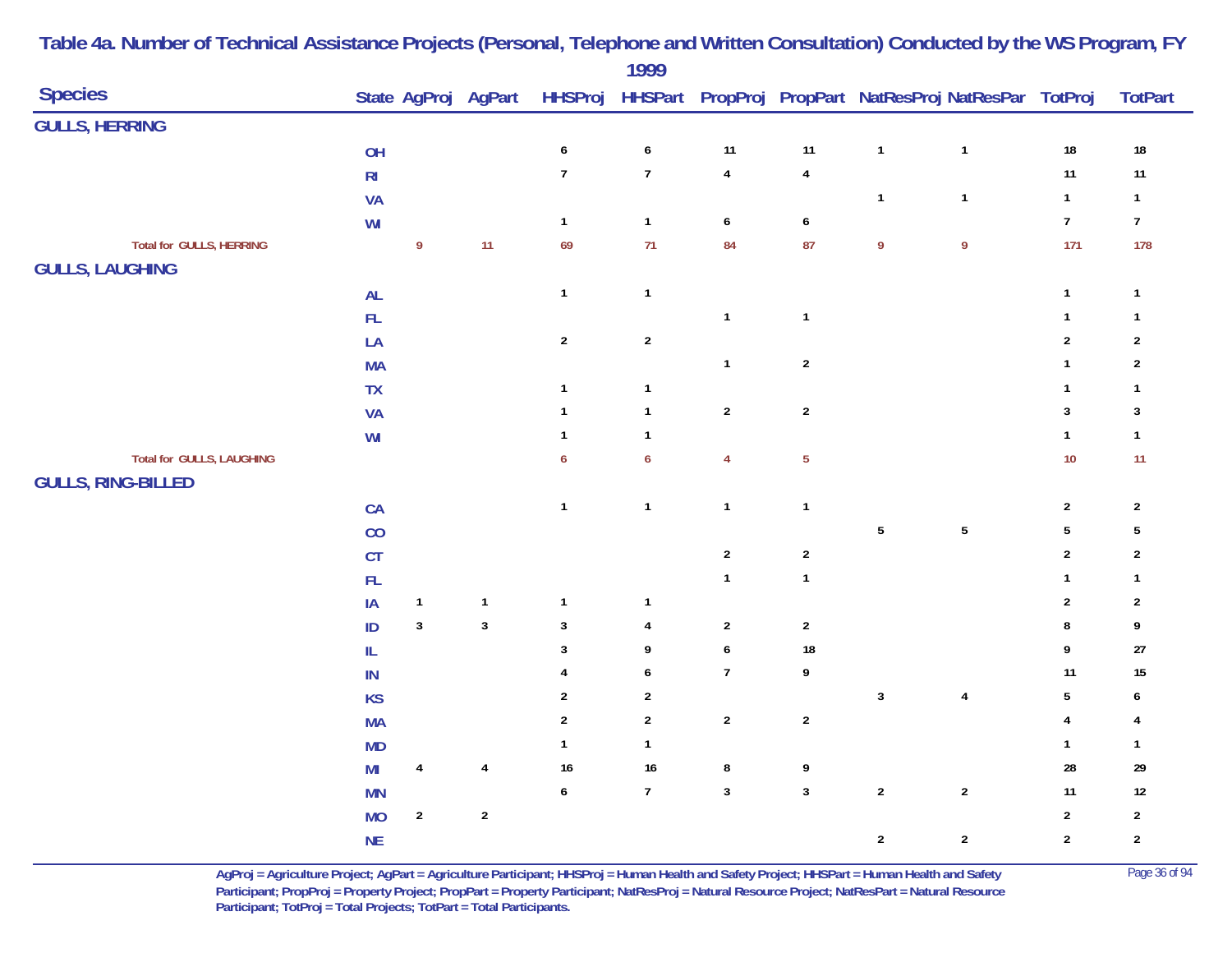|                                                            |                |                  |                     |                         | 1777                    |                  |                         |                                                        |              |                  |                  |
|------------------------------------------------------------|----------------|------------------|---------------------|-------------------------|-------------------------|------------------|-------------------------|--------------------------------------------------------|--------------|------------------|------------------|
| <b>Species</b>                                             |                |                  | State AgProj AgPart | <b>HHSProj</b>          |                         |                  |                         | HHSPart PropProj PropPart NatResProj NatResPar TotProj |              |                  | <b>TotPart</b>   |
| <b>GULLS, RING-BILLED</b>                                  |                |                  |                     |                         |                         |                  |                         |                                                        |              |                  |                  |
|                                                            | $\mathsf{NJ}$  |                  |                     |                         |                         | $\mathbf{1}$     | $\mathbf{1}$            |                                                        |              | $\mathbf{1}$     | $\mathbf{1}$     |
|                                                            | <b>NV</b>      |                  |                     | $\mathbf{1}$            | $\mathbf{1}$            | $\mathbf{1}$     | $\mathbf{1}$            |                                                        |              | $\sqrt{2}$       | $\boldsymbol{2}$ |
|                                                            | <b>NY</b>      |                  |                     | $\overline{\mathbf{4}}$ | $\overline{\mathbf{4}}$ | $\bf 8$          | $\bf 8$                 | $\mathbf{1}$                                           | $\mathbf{1}$ | $13$             | $13$             |
|                                                            | OH             |                  |                     | 12                      | 13                      | $12\,$           | $13$                    |                                                        |              | 24               | $26\,$           |
|                                                            | <b>OR</b>      | $\boldsymbol{6}$ | $20\,$              |                         |                         | $\sqrt{2}$       | 10                      |                                                        |              | $\bf 8$          | $30\,$           |
|                                                            | PA             | $\mathbf{1}$     | $\mathbf{1}$        |                         |                         | $\mathbf{1}$     | $\mathbf{1}$            |                                                        |              | $\mathbf 2$      | $\boldsymbol{2}$ |
|                                                            | R <sub>l</sub> |                  |                     |                         |                         | $\mathbf{1}$     | $\mathbf{3}$            |                                                        |              | $\mathbf{1}$     | 3                |
|                                                            | SD             |                  |                     | $\mathbf 3$             | $\mathbf 3$             | $\mathbf{1}$     | $\mathbf{1}$            |                                                        |              | 4                | 4                |
|                                                            | <b>TN</b>      |                  |                     | $\mathbf{1}$            | $\mathbf{1}$            |                  |                         |                                                        |              | $\mathbf{1}$     | $\mathbf{1}$     |
|                                                            | TX             |                  |                     | $\overline{1}$          | $\mathbf{1}$            |                  |                         |                                                        |              | $\mathbf{1}$     | $\mathbf{1}$     |
|                                                            | UT             |                  |                     | $\overline{1}$          | $\sqrt{3}$              |                  |                         |                                                        |              | $\mathbf{1}$     | 3                |
|                                                            | <b>VA</b>      |                  |                     | $\mathbf{3}$            | 4                       | $\pmb{6}$        | 6                       |                                                        |              | 9                | $10\,$           |
|                                                            | VT             |                  |                     |                         |                         | $\pmb{6}$        | 6                       | $\mathbf{1}$                                           | $\sqrt{2}$   | $\boldsymbol{7}$ | 8                |
|                                                            | <b>WA</b>      | $\bf 8$          | 11                  | $\mathbf{3}$            | $\mathbf{3}$            | $\overline{7}$   | 10                      | $\overline{5}$                                         | $\sqrt{5}$   | 23               | 29               |
|                                                            | WI             | $\boldsymbol{2}$ | $\sqrt{2}$          | 17                      | $21\,$                  | $30\,$           | 34                      |                                                        |              | 49               | ${\bf 57}$       |
|                                                            | <b>WY</b>      |                  |                     |                         |                         | $\mathbf{1}$     | $\mathbf{1}$            |                                                        |              | $\mathbf{1}$     | $\mathbf{1}$     |
| Total for GULLS, RING-BILLED                               |                | 27               | 44                  | 85                      | 103                     | 109              | 142                     | 19                                                     | 21           | 240              | 310              |
| <b>GULLS, WESTERN</b>                                      |                |                  |                     |                         |                         |                  |                         |                                                        |              |                  |                  |
|                                                            | CA             |                  |                     | $\boldsymbol{7}$        | $\boldsymbol{7}$        | $10\,$           | $10\,$                  |                                                        |              | 17               | $17\,$           |
| <b>Total for GULLS, WESTERN</b><br><b>GULLS, z-(OTHER)</b> |                |                  |                     | $\overline{7}$          | $\overline{7}$          | $10$             | $10$                    |                                                        |              | 17               | $17$             |
|                                                            | AK             |                  |                     | 17                      | 19                      | $20\,$           | 27                      |                                                        |              | 37               | 46               |
|                                                            | CO             |                  |                     |                         |                         |                  |                         | $\mathbf{1}$                                           | $\mathbf{1}$ | $\mathbf{1}$     | $\mathbf{1}$     |
|                                                            | CT             |                  |                     |                         |                         | $\sqrt{3}$       | $\overline{\mathbf{4}}$ |                                                        |              | $\mathbf{3}$     | 4                |
|                                                            | DE             |                  |                     | $\sqrt{2}$              | $\sqrt{2}$              | $\pmb{6}$        | $\boldsymbol{7}$        |                                                        |              | $\bf 8$          | 9                |
|                                                            | KS             |                  |                     | $\overline{2}$          | $\mathbf{3}$            |                  |                         |                                                        |              | $\sqrt{2}$       | $\mathbf{3}$     |
|                                                            | <b>MA</b>      |                  |                     | $\overline{1}$          | $\mathbf{1}$            |                  |                         |                                                        |              | $\mathbf{1}$     | $\mathbf{1}$     |
|                                                            | <b>MD</b>      |                  |                     | 6                       | $\bf 8$                 | $\boldsymbol{6}$ | $\boldsymbol{6}$        |                                                        |              | $12\,$           | 14               |
|                                                            | <b>MN</b>      |                  |                     | $\overline{1}$          | $\mathbf{1}$            |                  |                         |                                                        |              | $\mathbf{1}$     | $\mathbf{1}$     |
|                                                            | OK             | $\mathbf{1}$     | $\mathbf{1}$        |                         |                         |                  |                         |                                                        |              | $\mathbf{1}$     | $\mathbf{1}$     |

> **AgProj = Agriculture Project; AgPart = Agriculture Participant; HHSProj = Human Health and Safety Project; HHSPart = Human Health and Safety** Page 37 of 94 **Participant; PropProj = Property Project; PropPart = Property Participant; NatResProj = Natural Resource Project; NatResPart = Natural Resource**  Participant; TotProj = Total Projects; TotPart = Total Participants.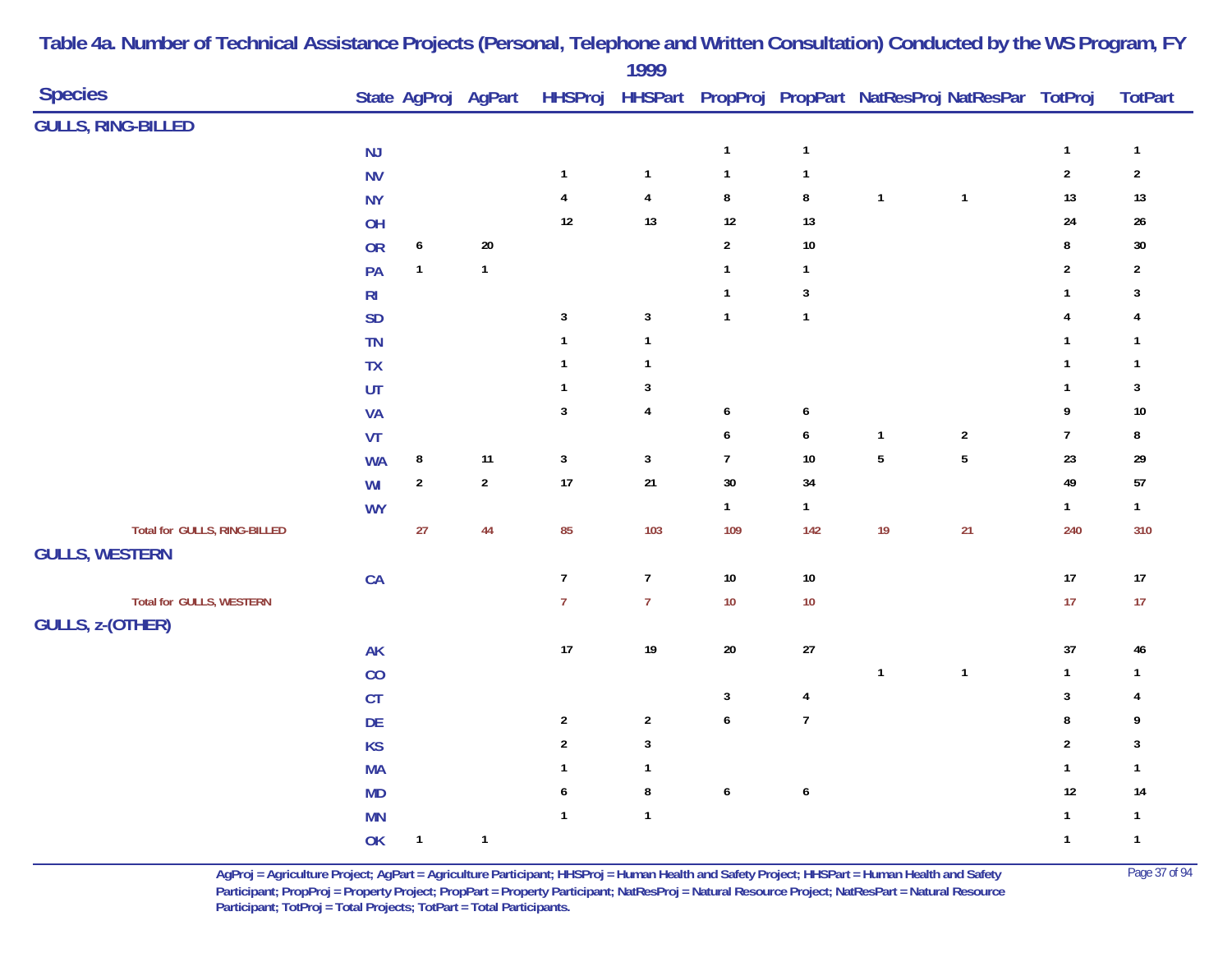|                                      |                |                         |                     |                | 1777           |                  |                 |                |                                                                |                  |                         |
|--------------------------------------|----------------|-------------------------|---------------------|----------------|----------------|------------------|-----------------|----------------|----------------------------------------------------------------|------------------|-------------------------|
| <b>Species</b>                       |                |                         | State AgProj AgPart |                |                |                  |                 |                | HHSProj HHSPart PropProj PropPart NatResProj NatResPar TotProj |                  | <b>TotPart</b>          |
| <b>GULLS, z-(OTHER)</b>              |                |                         |                     |                |                |                  |                 |                |                                                                |                  |                         |
|                                      | R <sub>l</sub> |                         |                     | $\sqrt{2}$     | $\pmb{6}$      |                  |                 | $\mathbf{1}$   | $\sqrt{2}$                                                     | $\sqrt{3}$       | 8                       |
|                                      | <b>SD</b>      |                         |                     | $\mathbf{1}$   | $\mathbf{1}$   |                  |                 |                |                                                                | $\mathbf{1}$     | $\mathbf{1}$            |
|                                      | <b>TN</b>      |                         |                     |                |                | $\mathbf{1}$     | $\mathbf{1}$    |                |                                                                | $\mathbf{1}$     | $\overline{1}$          |
|                                      | <b>TX</b>      |                         |                     | $\overline{2}$ | $\sqrt{2}$     |                  |                 |                |                                                                | $\overline{2}$   | $\overline{\mathbf{c}}$ |
|                                      | <b>WA</b>      | $\mathbf{1}$            | $\mathbf{1}$        | $\overline{5}$ | 6              | $\boldsymbol{6}$ | 6               |                |                                                                | 12               | $13$                    |
| Total for GULLS, z-(OTHER)           |                | $\overline{2}$          | $\overline{2}$      | 39             | 49             | 42               | 51              | $\overline{2}$ | $\mathbf{3}$                                                   | 85               | 105                     |
| <b>HARES, JACKRABBITS (ALL)</b>      |                |                         |                     |                |                |                  |                 |                |                                                                |                  |                         |
|                                      | CA             | $\mathbf{1}$            | $\sqrt{3}$          |                |                | $\overline{2}$   | $\overline{2}$  |                |                                                                | $\mathbf{3}$     | $5\phantom{.0}$         |
|                                      | <b>ND</b>      |                         |                     | $\mathbf{1}$   | $\mathbf{1}$   | $\pmb{4}$        | 6               |                |                                                                | $\overline{5}$   | $\overline{1}$          |
|                                      | <b>NM</b>      |                         |                     |                |                | $\mathbf{1}$     | $\overline{2}$  |                |                                                                | $\mathbf{1}$     | $\overline{2}$          |
|                                      | <b>NV</b>      | $\overline{2}$          | $\overline{a}$      |                |                | 5                | 5               |                |                                                                | $\overline{7}$   | $\overline{7}$          |
|                                      | <b>TX</b>      | $\overline{\mathbf{r}}$ | $26\,$              |                |                | $\sqrt{5}$       | $5\phantom{.0}$ |                |                                                                | 9                | 31                      |
|                                      | <b>WA</b>      | $\mathbf{1}$            | $\mathbf{1}$        |                |                |                  |                 |                |                                                                | $\mathbf{1}$     | $\mathbf{1}$            |
|                                      | <b>WY</b>      | $\mathbf{1}$            | $\mathbf{1}$        |                |                | $\mathbf{1}$     | $\mathbf{1}$    |                |                                                                | $\sqrt{2}$       | $\boldsymbol{2}$        |
| Total for HARES, JACKRABBITS (ALL)   |                | $\boldsymbol{9}$        | 33                  | $\mathbf{1}$   | $\mathbf{1}$   | 18               | 21              |                |                                                                | 28               | 55                      |
| <b>HARES, SNOWSHOE</b>               |                |                         |                     |                |                |                  |                 |                |                                                                |                  |                         |
|                                      | <b>AK</b>      |                         |                     | $\mathbf{1}$   | $\mathbf{1}$   | $\mathbf{1}$     | $\mathbf{1}$    |                |                                                                | $\sqrt{2}$       | $\overline{2}$          |
|                                      | VT             |                         |                     |                |                | $\mathbf{1}$     | $\mathbf{1}$    |                |                                                                | $\mathbf{1}$     | $\overline{1}$          |
| <b>Total for HARES, SNOWSHOE</b>     |                |                         |                     | $\mathbf{1}$   | $\mathbf{1}$   | $\overline{2}$   | $\overline{2}$  |                |                                                                | $\overline{3}$   | $\mathbf{3}$            |
| <b>HAWKS, COOPER'S</b>               |                |                         |                     |                |                |                  |                 |                |                                                                |                  |                         |
|                                      | CA             | $\mathbf{1}$            | $\boldsymbol{2}$    | $\sqrt{2}$     | $\sqrt{2}$     | $\mathbf{1}$     | $\mathbf{1}$    |                |                                                                | $\overline{4}$   | $5\,$                   |
|                                      | IN             | $\mathbf{1}$            | $\mathbf{1}$        |                |                |                  |                 |                |                                                                | $\mathbf{1}$     | $\mathbf{1}$            |
|                                      | <b>KY</b>      |                         |                     |                |                | $\mathbf{1}$     | $\mathbf{1}$    |                |                                                                | $\mathbf{1}$     | -1                      |
|                                      | <b>MO</b>      | $\boldsymbol{2}$        | $\boldsymbol{2}$    |                |                |                  |                 |                |                                                                | $\boldsymbol{2}$ | $\overline{2}$          |
|                                      | <b>NY</b>      | $\overline{a}$          | $\boldsymbol{2}$    |                |                |                  |                 |                |                                                                | $\boldsymbol{2}$ | $\overline{2}$          |
|                                      | TN             |                         |                     |                |                | $\mathbf{1}$     | $\mathbf{1}$    |                |                                                                | $\mathbf{1}$     | -1                      |
|                                      | <b>VA</b>      | $\mathbf{1}$            | $\mathbf{1}$        |                |                | $\mathbf{1}$     | $\mathbf{1}$    | 4              | 4                                                              | 6                | 6                       |
|                                      | WI             |                         |                     |                |                |                  |                 | 5              | 5                                                              | $\sqrt{5}$       | 5                       |
| Total for HAWKS, COOPER'S            |                | $\overline{7}$          | ${\bf 8}$           | $\sqrt{2}$     | $\overline{2}$ | $\overline{4}$   | $\overline{4}$  | 9              | $\boldsymbol{9}$                                               | 22               | 23                      |
| <b>HAWKS, HARRIERS (MARSH HAWKS)</b> |                |                         |                     |                |                |                  |                 |                |                                                                |                  |                         |

> **AgProj = Agriculture Project; AgPart = Agriculture Participant; HHSProj = Human Health and Safety Project; HHSPart = Human Health and Safety** Page 38 of 94 **Participant; PropProj = Property Project; PropPart = Property Participant; NatResProj = Natural Resource Project; NatResPart = Natural Resource**  Participant; TotProj = Total Projects; TotPart = Total Participants.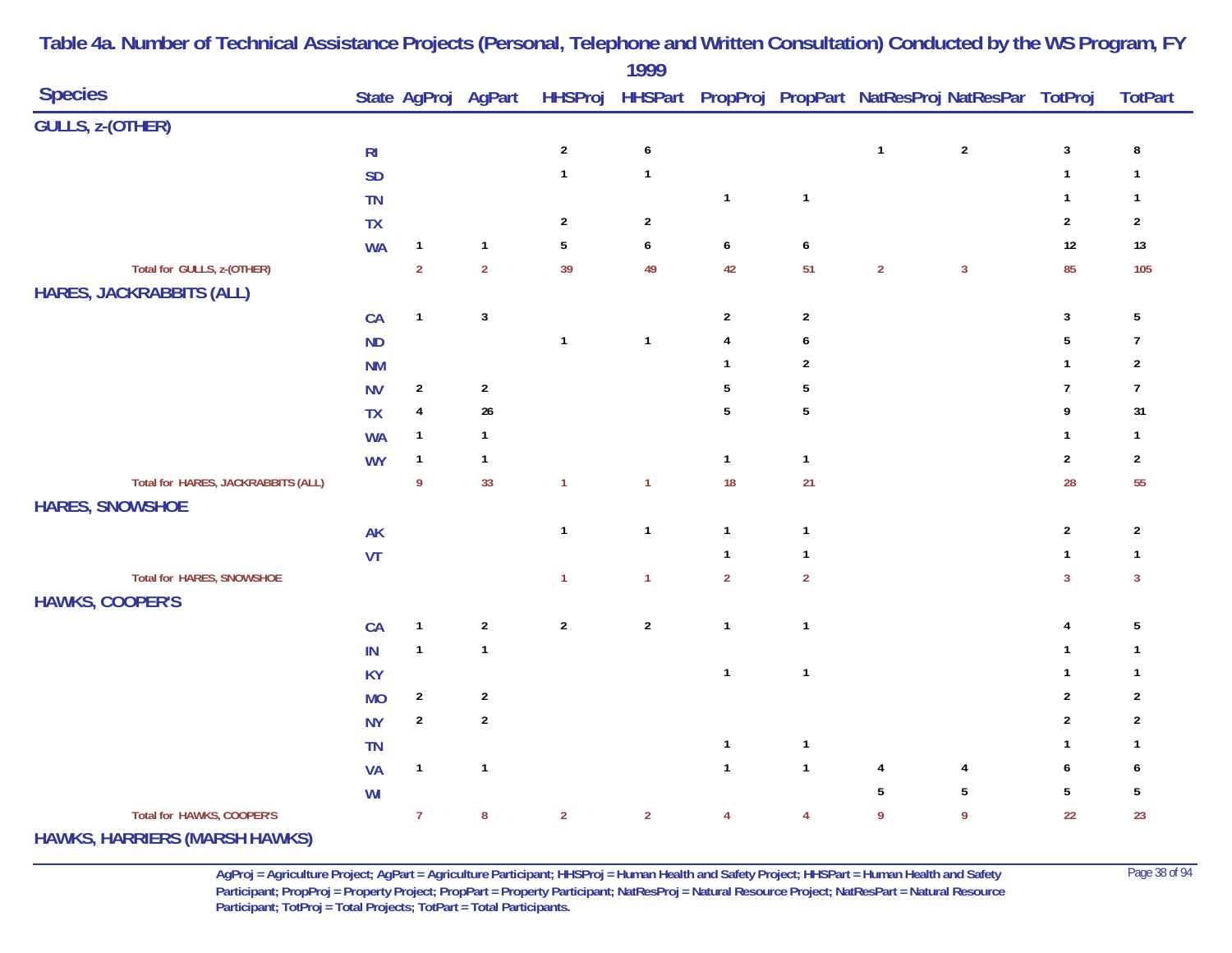|                                         |               |                  |                     |                | 1999             |                  |                          |                                                                |                  |                  |
|-----------------------------------------|---------------|------------------|---------------------|----------------|------------------|------------------|--------------------------|----------------------------------------------------------------|------------------|------------------|
| <b>Species</b>                          |               |                  | State AgProj AgPart |                |                  |                  |                          | HHSProj HHSPart PropProj PropPart NatResProj NatResPar TotProj |                  | <b>TotPart</b>   |
| HAWKS, HARRIERS (MARSH HAWKS)           |               |                  |                     |                |                  |                  |                          |                                                                |                  |                  |
|                                         | <b>AK</b>     |                  |                     | $\overline{4}$ | $\pmb{4}$        | $\overline{4}$   | 4                        |                                                                | 8                | $\bf 8$          |
|                                         | LA            |                  |                     | $\mathbf{1}$   | $\mathbf{1}$     | $\mathbf{1}$     | $\mathbf{1}$             |                                                                | $\boldsymbol{2}$ | $\boldsymbol{2}$ |
|                                         | <b>WA</b>     |                  |                     | $\mathbf{1}$   | $\mathbf{1}$     | $\mathbf{1}$     | $\overline{1}$           |                                                                | $\overline{2}$   | $\sqrt{2}$       |
| Total for HAWKS, HARRIERS (MARSH HAWKS) |               |                  |                     | 6              | $\boldsymbol{6}$ | $\boldsymbol{6}$ | $\boldsymbol{6}$         |                                                                | 12               | 12               |
| HAWKS, RED-SHOULDERED                   |               |                  |                     |                |                  |                  |                          |                                                                |                  |                  |
|                                         | CA            |                  |                     | $\mathbf{2}$   | $\overline{4}$   |                  |                          |                                                                | $\sqrt{2}$       | 4                |
|                                         | OH            |                  |                     | $\overline{2}$ | $\sqrt{3}$       |                  |                          |                                                                | $\overline{2}$   | 3                |
|                                         | <b>WV</b>     |                  |                     | $\mathbf{1}$   | $\mathbf{1}$     |                  |                          |                                                                | $\mathbf{1}$     | $\mathbf{1}$     |
| Total for HAWKS, RED-SHOULDERED         |               |                  |                     | 5 <sub>5</sub> | $\bf 8$          |                  |                          |                                                                | $\overline{5}$   | ${\bf 8}$        |
| <b>HAWKS, RED-TAILED</b>                |               |                  |                     |                |                  |                  |                          |                                                                |                  |                  |
|                                         | <b>AK</b>     |                  |                     | $\overline{4}$ | $\overline{4}$   | 4                | 4                        |                                                                | 8                | 8                |
|                                         | ${\sf CA}$    |                  |                     | $\mathbf{1}$   | $\mathbf{1}$     | $\mathbf{1}$     | $\sqrt{5}$               |                                                                | $\overline{2}$   | 6                |
|                                         | CO            |                  |                     |                |                  | $\mathbf{1}$     | $\mathbf{1}$             |                                                                | 1                | 1                |
|                                         | $\mathsf{FL}$ |                  |                     | $\mathbf{1}$   | $\sqrt{2}$       |                  |                          |                                                                | $\mathbf{1}$     | $\sqrt{2}$       |
|                                         | $\mathsf{IN}$ | 9                | $\boldsymbol{9}$    | $12$           | $12\,$           | $\mathbf{1}$     | $\mathbf{1}$             | $\mathbf{3}$<br>$\sqrt{3}$                                     | 25               | $25\,$           |
|                                         | <b>KS</b>     | $\mathbf{1}$     | $\mathbf{1}$        | $\mathbf{1}$   | $\boldsymbol{2}$ |                  |                          |                                                                | $\sqrt{2}$       | $\sqrt{3}$       |
|                                         | <b>KY</b>     | 4                | $\pmb{4}$           |                |                  | $\mathbf{1}$     | $\overline{1}$           | $\mathbf{1}$<br>$\mathbf{1}$                                   | 6                | 6                |
|                                         | <b>MD</b>     |                  |                     |                |                  | $\mathbf{1}$     | $\overline{1}$           |                                                                | $\mathbf{1}$     | $\mathbf{1}$     |
|                                         | MI            |                  |                     |                |                  | $\overline{2}$   | 3                        |                                                                | $\overline{2}$   | 3                |
|                                         | <b>MO</b>     | $\mathbf{3}$     | $\sqrt{3}$          | $\mathbf{1}$   | $\mathbf{1}$     | $\mathbf{1}$     | $\overline{\phantom{a}}$ |                                                                | 5                | 5                |
|                                         | NC            | $\mathbf{1}$     | $\mathbf{1}$        |                |                  | $\overline{1}$   | $\overline{1}$           |                                                                | $\overline{2}$   | $\overline{2}$   |
|                                         | <b>NE</b>     |                  |                     |                |                  | $\mathbf{1}$     | $\overline{1}$           |                                                                | $\mathbf{1}$     | $\mathbf{1}$     |
|                                         | <b>NY</b>     | $\mathbf{1}$     | $\mathbf{1}$        |                |                  |                  |                          |                                                                | 1                | $\mathbf{1}$     |
|                                         | OH            | $\sqrt{2}$       | $\sqrt{2}$          | $\mathbf{1}$   | $\sqrt{2}$       | $\mathbf{1}$     | $\overline{1}$           |                                                                | 4                | 5                |
|                                         | OR            | $\mathbf{1}$     | $\mathbf{1}$        |                |                  | $\mathbf{1}$     | $\overline{1}$           |                                                                | 2                | $\overline{2}$   |
|                                         | <b>TN</b>     | $\boldsymbol{6}$ | $\boldsymbol{6}$    | $\mathbf{1}$   | $\mathbf{1}$     | $\mathbf{1}$     | $\mathbf{1}$             |                                                                | 8                | 8                |
|                                         | <b>TX</b>     | $\sqrt{3}$       | $\sqrt{3}$          | $\mathbf{1}$   | $\mathbf{1}$     |                  |                          |                                                                |                  | 4                |
|                                         | <b>VA</b>     | $\overline{7}$   | $\boldsymbol{7}$    |                |                  | $\overline{2}$   | $\sqrt{2}$               |                                                                | 9                | 9                |
|                                         | <b>WA</b>     |                  |                     | $\overline{4}$ | $\overline{4}$   | $5\,$            | 6                        |                                                                | 9                | $10\,$           |
|                                         | WI            | $\boldsymbol{6}$ | $\boldsymbol{6}$    | $\sqrt{3}$     | $\sqrt{3}$       | $10$             | $10\,$                   | $\boldsymbol{6}$<br>$\boldsymbol{6}$                           | 25               | 25               |

> **AgProj = Agriculture Project; AgPart = Agriculture Participant; HHSProj = Human Health and Safety Project; HHSPart = Human Health and Safety** Page 39 of 94 **Participant; PropProj = Property Project; PropPart = Property Participant; NatResProj = Natural Resource Project; NatResPart = Natural Resource**  Participant; TotProj = Total Projects; TotPart = Total Participants.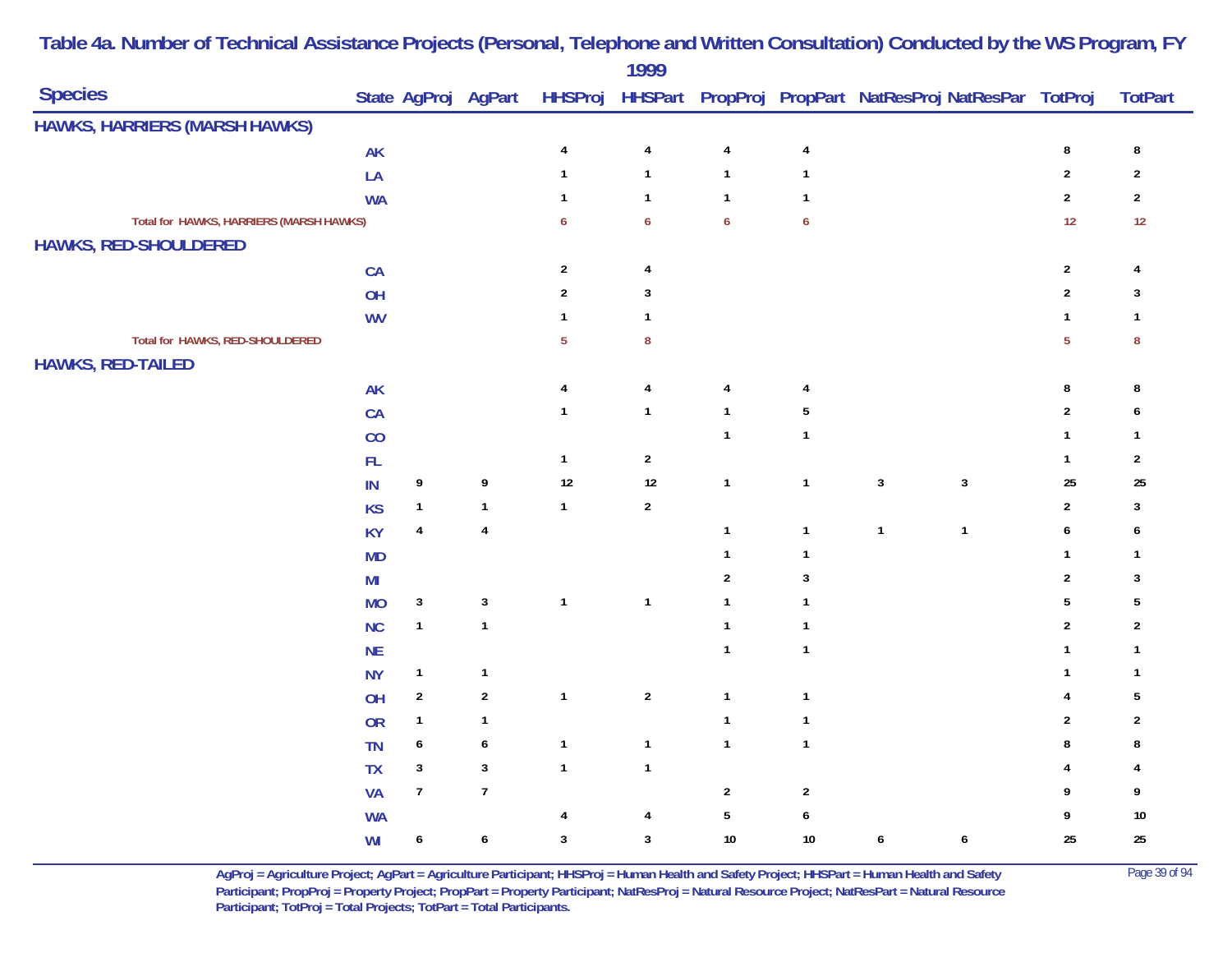|                                                                  |                        |                         |                     |                  | 1999             |                  |                  |                  |                                                        |                         |                         |
|------------------------------------------------------------------|------------------------|-------------------------|---------------------|------------------|------------------|------------------|------------------|------------------|--------------------------------------------------------|-------------------------|-------------------------|
| <b>Species</b>                                                   |                        |                         | State AgProj AgPart | <b>HHSProj</b>   |                  |                  |                  |                  | HHSPart PropProj PropPart NatResProj NatResPar TotProj |                         | <b>TotPart</b>          |
| <b>HAWKS, RED-TAILED</b>                                         |                        |                         |                     |                  |                  |                  |                  |                  |                                                        |                         |                         |
|                                                                  | <b>WV</b>              | $\sqrt{3}$              | $\sqrt{3}$          |                  |                  |                  |                  |                  |                                                        | $\mathbf 3$             | $\sqrt{3}$              |
|                                                                  | <b>WY</b>              |                         |                     |                  |                  | $\mathbf{1}$     | $\mathbf{1}$     |                  |                                                        | $\mathbf{1}$            | $\mathbf{1}$            |
| Total for HAWKS, RED-TAILED                                      |                        | 47                      | 47                  | 30               | 33               | 35               | 41               | 10               | 10                                                     | 122                     | 131                     |
| HAWKS, z-(OTHER)                                                 |                        |                         |                     |                  |                  |                  |                  |                  |                                                        |                         |                         |
|                                                                  | AK                     |                         |                     | $\boldsymbol{6}$ | $\boldsymbol{6}$ | $\boldsymbol{6}$ | $\boldsymbol{6}$ |                  |                                                        | $12\,$                  | $12\,$                  |
|                                                                  | <b>AL</b>              | $\mathbf{1}$            | $\mathbf{1}$        | $\mathbf{1}$     | $\mathbf{1}$     | $\sqrt{2}$       | $\overline{2}$   |                  |                                                        | 4                       | 4                       |
|                                                                  | ${\sf AR}$             | $\sqrt{2}$              | $\mathbf 2$         |                  |                  | $\mathbf{1}$     | $\mathbf{1}$     | $\mathbf{1}$     | $\mathbf{1}$                                           | $\overline{\mathbf{4}}$ | 4                       |
|                                                                  | AZ                     |                         |                     | $\mathbf{1}$     | $\mathbf{1}$     |                  |                  |                  |                                                        | $\mathbf{1}$            | $\mathbf{1}$            |
|                                                                  | CA                     |                         |                     | $\mathbf{1}$     | 9                |                  |                  |                  |                                                        | $\mathbf{1}$            | 9                       |
|                                                                  | CO                     |                         |                     |                  |                  | $\mathbf{1}$     | $\mathbf{1}$     |                  |                                                        | $\mathbf{1}$            | $\mathbf{1}$            |
|                                                                  | GA                     | $\sqrt{3}$              | $\sqrt{3}$          | $\mathbf{1}$     | $\mathbf{1}$     | $\mathbf{1}$     | $\mathbf{1}$     | $\mathbf{1}$     | $\mathbf{1}$                                           | $\pmb{6}$               | 6                       |
|                                                                  | <b>KS</b>              |                         |                     | $\mathbf{1}$     | $\sqrt{2}$       |                  |                  |                  |                                                        | $\mathbf 1$             | $\overline{\mathbf{c}}$ |
|                                                                  | LA                     | $\overline{2}$          | $\sqrt{2}$          | $\mathbf{1}$     | $\mathbf{1}$     | $\sqrt{2}$       | $\overline{2}$   | $\mathbf{1}$     | $\mathbf{1}$                                           | $\pmb{6}$               | 6                       |
|                                                                  | $\mathsf{L}\mathsf{I}$ |                         |                     |                  |                  |                  |                  | $\mathbf{1}$     | $\mathbf{1}$                                           | $\mathbf{1}$            | $\mathbf{1}$            |
|                                                                  | <b>MD</b>              | $\sqrt{3}$              | $\sqrt{3}$          | 9                | 9                | $\overline{7}$   | $\overline{7}$   | $\boldsymbol{9}$ | $\boldsymbol{9}$                                       | 28                      | 28                      |
|                                                                  | <b>NH</b>              | $\mathbf{1}$            | $\mathbf{1}$        | $\sqrt{2}$       | $\mathbf 2$      | $\sqrt{2}$       | $\mathbf 2$      |                  |                                                        | $\sqrt{5}$              | $\sqrt{5}$              |
|                                                                  | <b>NY</b>              | $\mathbf{1}$            | $\mathbf{1}$        |                  |                  |                  |                  |                  |                                                        | $\mathbf{1}$            | $\mathbf{1}$            |
|                                                                  | OH                     |                         |                     |                  |                  | $\mathbf{1}$     | $\mathbf{1}$     |                  |                                                        | $\mathbf{1}$            | 1                       |
|                                                                  | OR                     | $\mathbf{1}$            | $\mathbf{1}$        |                  |                  |                  |                  |                  |                                                        | $\mathbf{1}$            | 1                       |
|                                                                  | SC                     | $\overline{\mathbf{4}}$ | $\overline{4}$      |                  |                  | $\mathbf{1}$     | $\mathbf{1}$     |                  |                                                        | $\sqrt{5}$              | $\sqrt{5}$              |
|                                                                  | <b>TN</b>              | $\boldsymbol{2}$        | $\boldsymbol{2}$    |                  |                  |                  |                  | $\mathbf{1}$     | $\mathbf{1}$                                           | 3                       | 3                       |
|                                                                  | <b>TX</b>              | $\overline{2}$          | $\boldsymbol{2}$    | $\mathbf{1}$     | $\mathbf{1}$     |                  |                  |                  |                                                        | $\mathbf{3}$            | $\mathbf{3}$            |
|                                                                  | <b>VA</b>              | $\mathbf{1}$            | $\sqrt{2}$          |                  |                  |                  |                  |                  |                                                        | $\mathbf{1}$            | $\overline{2}$          |
|                                                                  | VT                     | $\mathbf{1}$            | $\mathbf{1}$        |                  |                  |                  |                  |                  |                                                        | $\mathbf{1}$            | $\mathbf{1}$            |
|                                                                  | WI                     | $\boldsymbol{2}$        | $\boldsymbol{2}$    | $10\,$           | $10\,$           | 21               | $21$             | $16$             | $16\,$                                                 | 49                      | 49                      |
|                                                                  | <b>WY</b>              |                         |                     |                  |                  | $\mathbf{1}$     | $\mathbf{1}$     |                  |                                                        | $\mathbf{1}$            | $\mathbf{1}$            |
| Total for HAWKS, z-(OTHER)<br><b>HERONS, BLACK-CROWNED NIGHT</b> |                        | 26                      | 27                  | 34               | 43               | 46               | 46               | 30               | 30                                                     | 136                     | 146                     |
|                                                                  | CA                     | $\overline{1}$          | $\mathbf{1}$        |                  |                  |                  |                  |                  |                                                        | $\mathbf{1}$            | $\mathbf{1}$            |
|                                                                  | CO                     |                         |                     |                  |                  |                  |                  | $\mathbf{1}$     | $\mathbf{1}$                                           | $\mathbf{1}$            | $\mathbf{1}$            |

> **AgProj = Agriculture Project; AgPart = Agriculture Participant; HHSProj = Human Health and Safety Project; HHSPart = Human Health and Safety** Page 40 of 94 **Participant; PropProj = Property Project; PropPart = Property Participant; NatResProj = Natural Resource Project; NatResPart = Natural Resource**  Participant; TotProj = Total Projects; TotPart = Total Participants.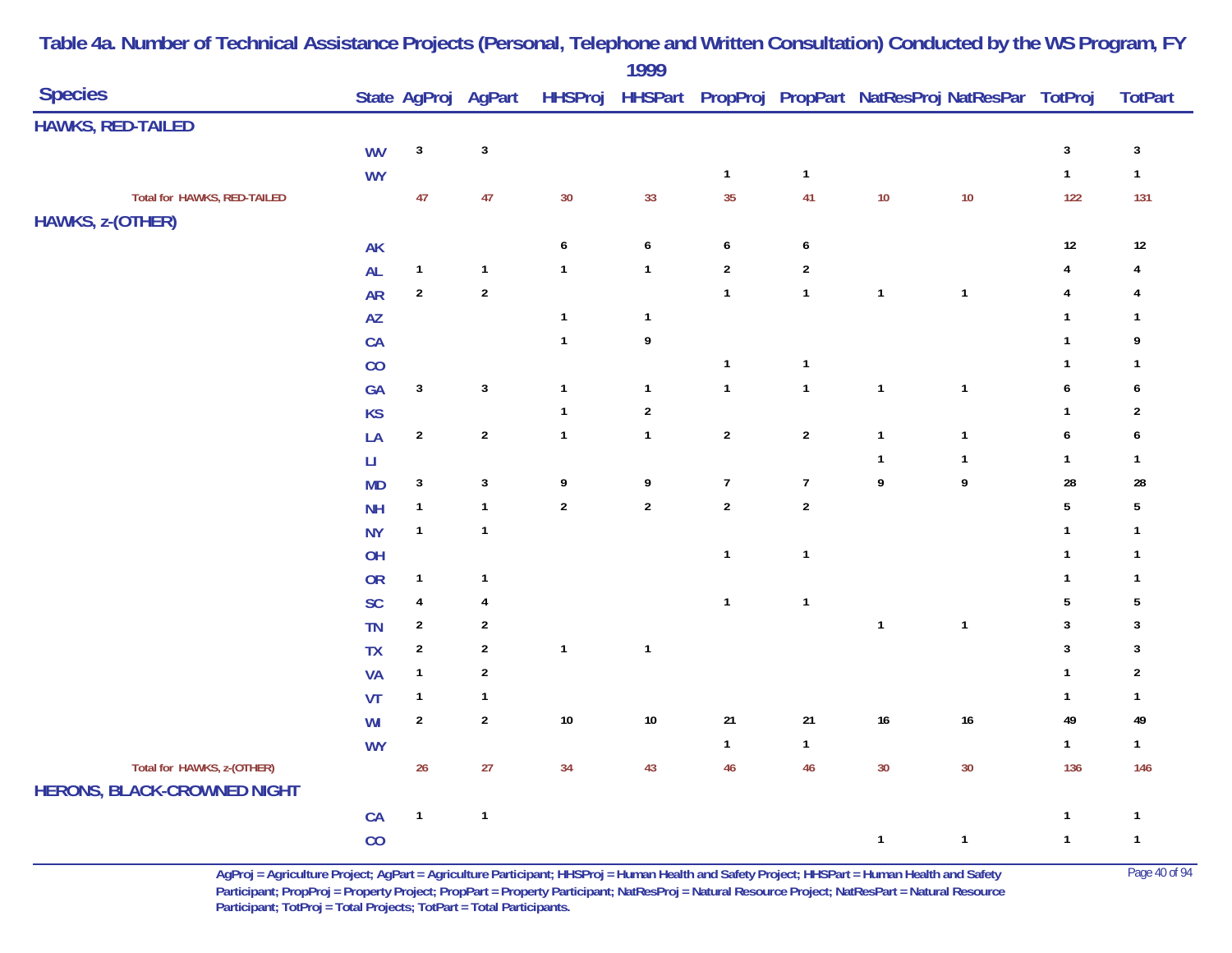| <b>Species</b>                        |                         |                  | State AgProj AgPart |                | 1777         |              |                         |                  | HHSProj HHSPart PropProj PropPart NatResProj NatResPar TotProj |                         | <b>TotPart</b>          |
|---------------------------------------|-------------------------|------------------|---------------------|----------------|--------------|--------------|-------------------------|------------------|----------------------------------------------------------------|-------------------------|-------------------------|
| <b>HERONS, BLACK-CROWNED NIGHT</b>    |                         |                  |                     |                |              |              |                         |                  |                                                                |                         |                         |
|                                       | $\mathsf{H} \mathsf{I}$ |                  |                     | $\sqrt{2}$     | $\sqrt{2}$   | $\pmb{4}$    | $\boldsymbol{6}$        |                  |                                                                | $\boldsymbol{6}$        | ${\bf 8}$               |
|                                       | $\sf ID$                | $\boldsymbol{7}$ | $16\,$              |                |              |              |                         |                  |                                                                | $\boldsymbol{7}$        | 16                      |
|                                       | <b>KS</b>               |                  |                     |                |              |              |                         | $\boldsymbol{2}$ | $\sqrt{2}$                                                     | $\overline{2}$          | $\sqrt{2}$              |
|                                       | <b>KY</b>               | $\sqrt{2}$       | $\sqrt{2}$          | $\overline{4}$ | 4            | $18\,$       | $21\,$                  |                  |                                                                | $24$                    | $27$                    |
|                                       | <b>NM</b>               |                  |                     | $\mathbf{3}$   | 8            |              |                         |                  |                                                                | $\mathbf{3}$            | 8                       |
|                                       | OK                      |                  |                     | $\sqrt{2}$     | $\mathbf{3}$ |              |                         |                  |                                                                | $\overline{2}$          | 3                       |
|                                       | TX                      |                  |                     |                |              | $\mathbf{1}$ | $\overline{1}$          |                  |                                                                | $\mathbf{1}$            | $\mathbf{1}$            |
|                                       | <b>WA</b>               | $\overline{2}$   | $\sqrt{2}$          |                |              |              |                         | $\mathbf{1}$     | $\sqrt{2}$                                                     | $\mathbf{3}$            | $\overline{\mathbf{4}}$ |
| Total for HERONS, BLACK-CROWNED NIGHT |                         | 12               | 21                  | 11             | 17           | 23           | 28                      | $\overline{4}$   | $\overline{5}$                                                 | 50                      | 71                      |
| <b>HERONS, GREAT BLUE</b>             |                         |                  |                     |                |              |              |                         |                  |                                                                |                         |                         |
|                                       | AK                      |                  |                     | $\mathbf 3$    | $\mathbf{3}$ | $\mathbf{3}$ | $\mathbf{3}$            |                  |                                                                | $\boldsymbol{6}$        | 6                       |
|                                       | AL                      |                  |                     |                |              | $\mathbf{1}$ | $\mathbf{1}$            | $\mathbf{1}$     | $\mathbf{1}$                                                   | $\overline{2}$          | $\overline{2}$          |
|                                       | <b>AR</b>               | $\boldsymbol{6}$ | $\pmb{6}$           |                |              |              |                         |                  |                                                                | $\boldsymbol{6}$        | 6                       |
|                                       | AZ                      | $\boldsymbol{2}$ | $\overline{2}$      |                |              |              |                         |                  |                                                                | $\sqrt{2}$              | $\overline{2}$          |
|                                       | CA                      | $\sqrt{2}$       | $\boldsymbol{2}$    |                |              |              |                         |                  |                                                                | $\overline{2}$          | $\overline{\mathbf{c}}$ |
|                                       | CO                      |                  |                     |                |              |              |                         | $\sqrt{5}$       | $\sqrt{5}$                                                     | $\sqrt{5}$              | $\sqrt{5}$              |
|                                       | GA                      | $\overline{2}$   | $\overline{2}$      |                |              |              |                         |                  |                                                                | $\overline{2}$          | $\overline{\mathbf{c}}$ |
|                                       | $\sf ID$                | $\mathbf{1}$     | $\overline{2}$      |                |              |              |                         |                  |                                                                | $\mathbf{1}$            | $\overline{c}$          |
|                                       | $\sf IN$                | $\overline{4}$   | $\sqrt{3}$          |                |              | $\mathbf{1}$ | $\overline{\mathbf{1}}$ |                  |                                                                | $\sqrt{5}$              | 4                       |
|                                       | <b>KS</b>               |                  |                     | $\sqrt{2}$     | $\sqrt{2}$   |              |                         | $\sqrt{3}$       | $\overline{\mathbf{4}}$                                        | $\sqrt{5}$              | 6                       |
|                                       | <b>KY</b>               | $\overline{2}$   | $\overline{2}$      |                |              |              |                         | $\mathbf{1}$     | $\mathbf{1}$                                                   | $\sqrt{3}$              | 3                       |
|                                       | MD                      | $\sqrt{2}$       | $\sqrt{2}$          |                |              | $27\,$       | $27\,$                  |                  |                                                                | 29                      | 29                      |
|                                       | <b>MN</b>               | $\sqrt{3}$       | $\sqrt{3}$          |                |              |              |                         | $\mathbf 3$      | $\mathbf 3$                                                    | $\boldsymbol{6}$        | 6                       |
|                                       | <b>MO</b>               | 9                | 9                   |                |              |              |                         |                  |                                                                | 9                       | 9                       |
|                                       | <b>MS</b>               |                  |                     |                |              | $\mathbf{1}$ | $\overline{1}$          |                  |                                                                | $\mathbf{1}$            | $\overline{1}$          |
|                                       | <b>NC</b>               | $\mathbf{1}$     | $\mathbf{1}$        |                |              |              |                         | $\sqrt{2}$       | $\sqrt{2}$                                                     | $\overline{\mathbf{3}}$ | 3                       |
|                                       | <b>NE</b>               |                  |                     |                |              |              |                         | $\sqrt{3}$       | $\mathbf{3}$                                                   | $\overline{3}$          | 3                       |
|                                       | <b>NH</b>               |                  |                     |                |              |              |                         | $\mathbf{1}$     | $\sqrt{2}$                                                     | $\mathbf{1}$            | $\overline{2}$          |
|                                       | NJ                      | $\mathbf{1}$     | $\mathbf{1}$        |                |              | $\mathbf{1}$ | $\mathbf{1}$            |                  |                                                                | $\overline{2}$          | $\sqrt{2}$              |
|                                       | <b>NV</b>               | $\mathbf{1}$     | $\mathbf{1}$        |                |              | $\mathbf{1}$ | $\mathbf{1}$            |                  |                                                                | $\overline{2}$          | $\sqrt{2}$              |

> **AgProj = Agriculture Project; AgPart = Agriculture Participant; HHSProj = Human Health and Safety Project; HHSPart = Human Health and Safety** Page 41 of 94 **Participant; PropProj = Property Project; PropPart = Property Participant; NatResProj = Natural Resource Project; NatResPart = Natural Resource**  Participant; TotProj = Total Projects; TotPart = Total Participants.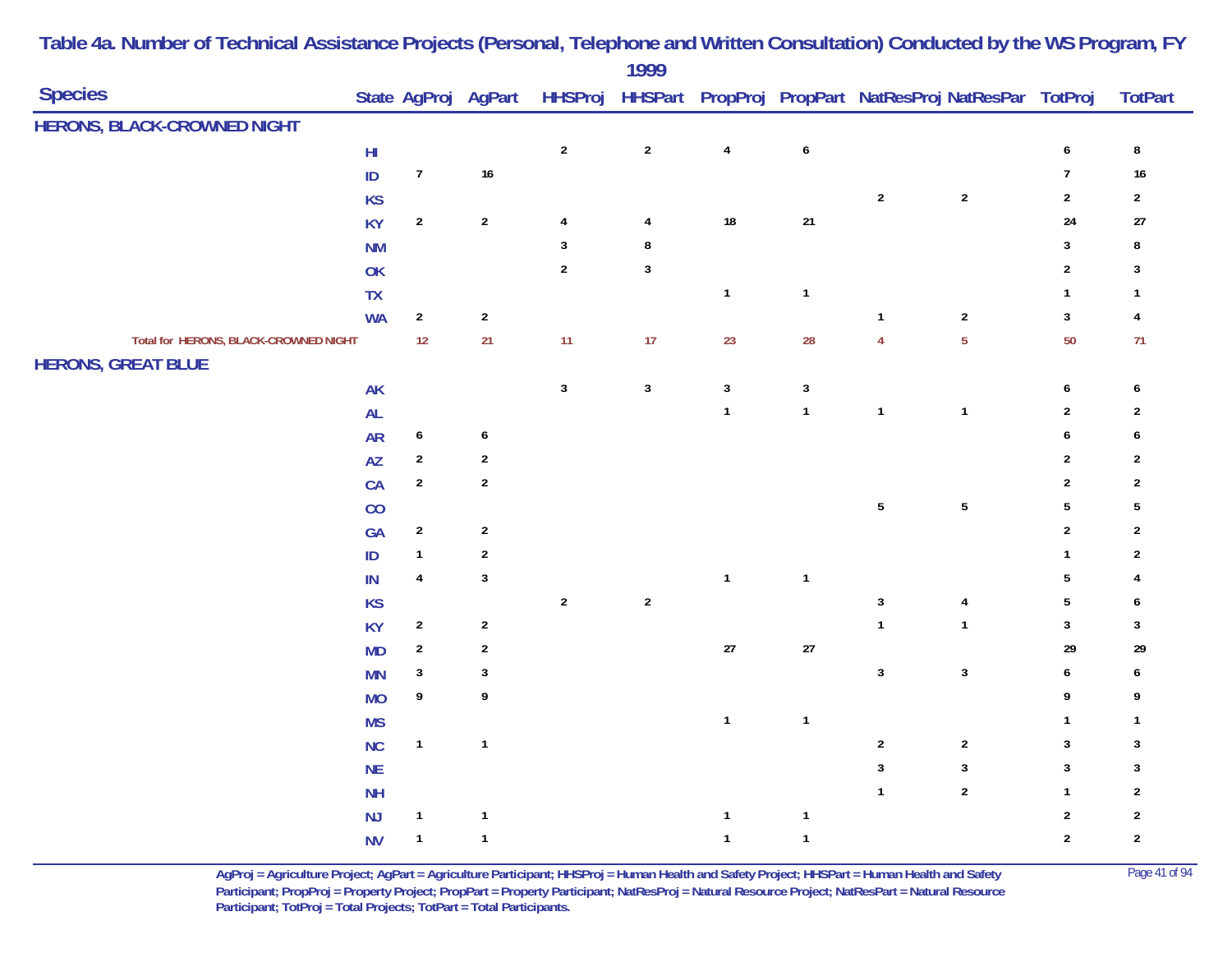| <b>Species</b>                         |               |                  | State AgProj AgPart |                | ,,,,           |                         |                         |                | HHSProj HHSPart PropProj PropPart NatResProj NatResPar TotProj |                         | <b>TotPart</b> |
|----------------------------------------|---------------|------------------|---------------------|----------------|----------------|-------------------------|-------------------------|----------------|----------------------------------------------------------------|-------------------------|----------------|
| <b>HERONS, GREAT BLUE</b>              |               |                  |                     |                |                |                         |                         |                |                                                                |                         |                |
|                                        | <b>NY</b>     | $\sqrt{2}$       | $\sqrt{2}$          |                |                |                         |                         |                |                                                                | $\overline{2}$          | $\overline{2}$ |
|                                        | OH            | 9                | 11                  |                |                |                         |                         |                |                                                                | 9                       | 11             |
|                                        | OK            | $\sqrt{2}$       | $\sqrt{2}$          |                |                |                         |                         |                |                                                                | $\boldsymbol{2}$        | $\sqrt{2}$     |
|                                        | <b>OR</b>     |                  |                     |                |                |                         |                         | 4              | 6                                                              | 4                       | 6              |
|                                        | PA            | $\mathbf{3}$     | $\mathbf{3}$        |                |                |                         |                         | $\mathbf{1}$   | $\mathbf{1}$                                                   | 4                       | 4              |
|                                        | <b>TN</b>     | $\mathbf{1}$     | $\mathbf{1}$        |                |                | $\boldsymbol{2}$        | 4                       |                |                                                                | $\mathbf{3}$            | 5              |
|                                        | <b>TX</b>     | $\sqrt{2}$       | $\sqrt{2}$          |                |                | $\mathbf{1}$            | $\boldsymbol{6}$        | $\mathbf{1}$   | $\mathbf{1}$                                                   | $\overline{4}$          | 9              |
|                                        | <b>VA</b>     | $\mathbf{3}$     | $\mathbf{3}$        | $\mathbf{1}$   | $\mathbf{1}$   | $\mathbf{1}$            | $\mathbf{1}$            |                |                                                                | $5\phantom{.0}$         | $\sqrt{5}$     |
|                                        | <b>VT</b>     |                  |                     |                |                | $\sqrt{2}$              | $\overline{2}$          | $\mathbf{1}$   | $\mathbf{1}$                                                   | $\mathbf{3}$            | $\mathbf{3}$   |
|                                        | <b>WA</b>     | $\boldsymbol{6}$ | $\overline{7}$      | $\pmb{4}$      | $\pmb{4}$      | $\pmb{4}$               | 4                       |                |                                                                | 14                      | $15\,$         |
|                                        | WI            | 9                | 9                   |                |                | $\overline{\mathbf{4}}$ | $\overline{\mathbf{4}}$ | $\overline{2}$ | $\overline{2}$                                                 | 15                      | $15\,$         |
| <b>Total for HERONS, GREAT BLUE</b>    |               | 73               | 76                  | 10             | $10$           | 49                      | 56                      | 28             | 32                                                             | 160                     | 174            |
| <b>HERONS, GREEN-BACKED</b>            |               |                  |                     |                |                |                         |                         |                |                                                                |                         |                |
|                                        | <b>TX</b>     | $\mathbf{1}$     | $\mathbf{1}$        |                |                |                         |                         |                |                                                                | $\overline{1}$          | $\mathbf{1}$   |
| <b>Total for HERONS, GREEN-BACKED</b>  |               | $\mathbf{1}$     | $\overline{1}$      |                |                |                         |                         |                |                                                                | $\mathbf{1}$            | $\mathbf{1}$   |
| <b>HERONS, LITTLE BLUE</b>             |               |                  |                     |                |                |                         |                         |                |                                                                |                         |                |
|                                        | <b>KS</b>     |                  |                     | $\overline{1}$ |                |                         |                         |                |                                                                | $\mathbf{1}$            |                |
| Total for HERONS, LITTLE BLUE          |               |                  |                     | $\overline{1}$ |                |                         |                         |                |                                                                | $\mathbf{1}$            |                |
| HERONS, YELLOW-CROWNED NIGHT           |               |                  |                     |                |                |                         |                         |                |                                                                |                         |                |
|                                        | TX            |                  |                     | $\mathbf{3}$   | $\mathbf{3}$   | $\mathbf{1}$            | $\mathbf{1}$            |                |                                                                | $\pmb{4}$               | 4              |
|                                        | <b>VA</b>     |                  |                     |                |                | $\mathbf{1}$            | $\mathbf{1}$            |                |                                                                | $\mathbf{1}$            | $\mathbf{1}$   |
| Total for HERONS, YELLOW-CROWNED NIGHT |               |                  |                     | $\overline{3}$ | $\overline{3}$ | $\overline{2}$          | $\overline{2}$          |                |                                                                | $\overline{5}$          | $\overline{5}$ |
| <b>HOGS, FERAL</b>                     |               |                  |                     |                |                |                         |                         |                |                                                                |                         |                |
|                                        | <b>AL</b>     | $\mathbf{1}$     | $\mathbf{1}$        |                |                |                         |                         |                |                                                                | $\overline{\mathbf{1}}$ | $\mathbf{1}$   |
|                                        | CA            | 20               | 42                  | $\mathbf{3}$   | $10\,$         | $25\,$                  | $\bf 46$                | $\sqrt{3}$     | $\boldsymbol{7}$                                               | 51                      | 105            |
|                                        | GA            | $\overline{7}$   | 13                  |                |                | 16                      | 33                      |                |                                                                | 23                      | $46\,$         |
|                                        | $\mathsf{HI}$ | $\sqrt{2}$       | 9                   | $\overline{2}$ | $\overline{3}$ | $\overline{4}$          | $5\phantom{.0}$         | $\mathbf{1}$   | $\overline{5}$                                                 | 9                       | $22\,$         |
|                                        | <b>KY</b>     |                  |                     |                |                | $\mathbf{1}$            | $\mathbf{1}$            |                |                                                                | $\mathbf{1}$            | $\mathbf{1}$   |
|                                        | LA            | $\mathbf{3}$     | $\mathbf{3}$        |                |                | $\sqrt{2}$              | $\overline{2}$          |                |                                                                | $\sqrt{5}$              | $\sqrt{5}$     |
|                                        | <b>MS</b>     |                  |                     |                |                | $\mathbf{1}$            | $\mathbf{3}$            |                |                                                                | $\mathbf{1}$            | $\sqrt{3}$     |

**AgProj = Agriculture Project; AgPart = Agriculture Participant; HHSProj = Human Health and Safety Project; HHSPart = Human Health and Safety** Page 42 of 94 **Participant; PropProj = Property Project; PropPart = Property Participant; NatResProj = Natural Resource Project; NatResPart = Natural Resource**  Participant; TotProj = Total Projects; TotPart = Total Participants.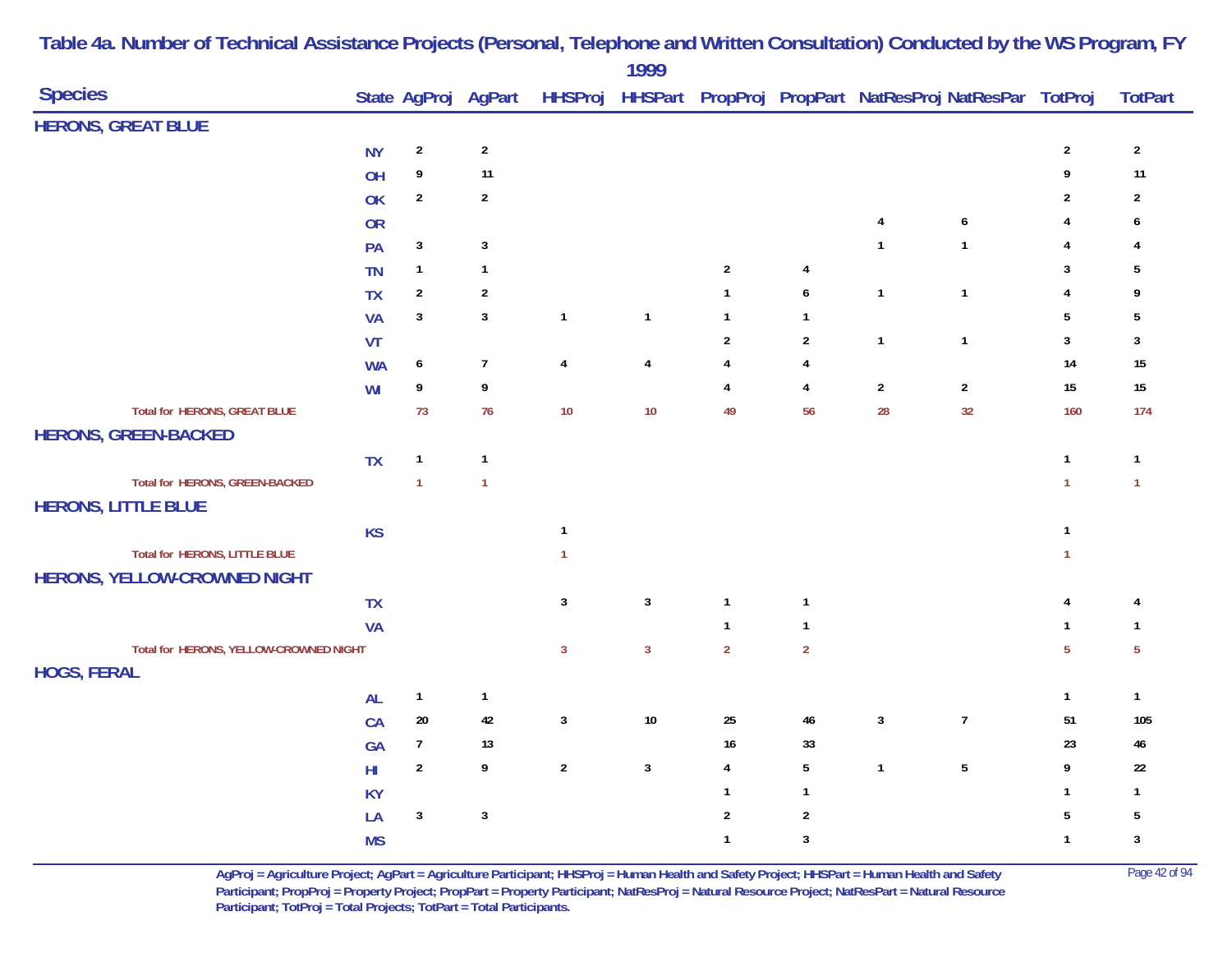|                                 |                |                |              |                | 1777                      |                |                |                |                                                                                    |                  |                  |
|---------------------------------|----------------|----------------|--------------|----------------|---------------------------|----------------|----------------|----------------|------------------------------------------------------------------------------------|------------------|------------------|
| <b>Species</b>                  |                |                |              |                |                           |                |                |                | State AgProj AgPart HHSProj HHSPart PropProj PropPart NatResProj NatResPar TotProj |                  | <b>TotPart</b>   |
| <b>HOGS, FERAL</b>              |                |                |              |                |                           |                |                |                |                                                                                    |                  |                  |
|                                 | OK             | 17             | $18\,$       | $\mathbf{1}$   | $\mathbf{1}$              | $\mathbf{1}$   | $\mathbf{1}$   |                |                                                                                    | $19$             | $20\,$           |
|                                 | R <sub>l</sub> |                |              | $\mathbf{1}$   | 4                         |                |                |                |                                                                                    | $\mathbf{1}$     | $\overline{4}$   |
|                                 | <b>TX</b>      | 51             | 78           | $\bf 8$        | 9                         | 29             | $35\,$         | 19             | $20\,$                                                                             | 107              | 142              |
| Total for HOGS, FERAL           |                | 101            | 164          | 15             | 27                        | 79             | 126            | 23             | 32                                                                                 | 218              | 349              |
| <b>HORSES, FERAL</b>            |                |                |              |                |                           |                |                |                |                                                                                    |                  |                  |
|                                 | <b>WA</b>      | $\mathbf{1}$   | $\mathbf{1}$ |                |                           | $\overline{2}$ | $\overline{2}$ |                |                                                                                    | $\mathbf{3}$     | $\mathbf{3}$     |
| Total for HORSES, FERAL         |                | $\overline{1}$ | $\mathbf{1}$ |                |                           | $\overline{2}$ | $\overline{2}$ |                |                                                                                    | $\overline{3}$   | $\mathbf{3}$     |
| <b>IBISES (OTHER)</b>           |                |                |              |                |                           |                |                |                |                                                                                    |                  |                  |
|                                 | <b>AR</b>      | $\mathbf{1}$   | $\mathbf{1}$ |                |                           |                |                |                |                                                                                    | $\mathbf{1}$     | $\mathbf{1}$     |
|                                 | $\mathsf{FL}$  |                |              |                |                           |                |                | $\mathbf{1}$   | $\overline{4}$                                                                     | $\mathbf{1}$     | 4                |
| <b>Total for IBISES (OTHER)</b> |                | $\overline{1}$ | $\mathbf{1}$ |                |                           |                |                | $\overline{1}$ | $\overline{4}$                                                                     | $\overline{2}$   | $\overline{5}$   |
| <b>JAYS (OTHER)</b>             |                |                |              |                |                           |                |                |                |                                                                                    |                  |                  |
|                                 | <b>AK</b>      |                |              | $\sqrt{2}$     | $\boldsymbol{2}$          | $\overline{2}$ | $\sqrt{2}$     |                |                                                                                    | $\pmb{4}$        | 4                |
|                                 | CA             |                |              | 1              | $\mathbf{1}$              |                |                |                |                                                                                    | $\mathbf{1}$     | $\mathbf{1}$     |
|                                 | CO             |                |              | $\mathbf{1}$   | $\mathbf{1}$              |                |                |                |                                                                                    | $\mathbf{1}$     | $\mathbf{1}$     |
|                                 | <b>NV</b>      |                |              | $\mathbf{1}$   | $\mathbf{1}$              |                |                |                |                                                                                    | $\mathbf{1}$     | $\mathbf{1}$     |
|                                 | <b>WA</b>      | $\mathbf{1}$   | $\mathbf{1}$ |                |                           | $\mathbf{1}$   | $\mathbf{1}$   |                |                                                                                    | $\boldsymbol{2}$ | $\overline{2}$   |
| Total for JAYS (OTHER)          |                | $\mathbf{1}$   | $\mathbf{1}$ | $\overline{5}$ | $\overline{5}$            | $\overline{3}$ | $\mathbf{3}$   |                |                                                                                    | 9                | 9                |
| <b>JAYS, BLUE</b>               |                |                |              |                |                           |                |                |                |                                                                                    |                  |                  |
|                                 | <b>MD</b>      |                |              | $\sqrt{3}$     | $\ensuremath{\mathsf{3}}$ |                |                |                |                                                                                    | $\mathbf{3}$     | $\mathbf{3}$     |
|                                 | <b>MO</b>      | $\mathbf{1}$   | $\mathbf{1}$ |                |                           |                |                |                |                                                                                    | $\mathbf{1}$     | $\mathbf{1}$     |
|                                 | <b>TX</b>      |                |              | $\sqrt{2}$     | $\overline{2}$            | $\mathbf{1}$   | $\mathbf{1}$   |                |                                                                                    | $\sqrt{3}$       | 3                |
|                                 | <b>VA</b>      | $\mathbf{1}$   | $\mathbf{1}$ |                |                           |                |                |                |                                                                                    | $\mathbf{1}$     | $\mathbf{1}$     |
| Total for JAYS, BLUE            |                | $\overline{2}$ | $\mathbf 2$  | $\overline{5}$ | 5                         | $\mathbf{1}$   | $\mathbf{1}$   |                |                                                                                    | ${\bf 8}$        | $\boldsymbol{8}$ |
| <b>JAYS, SCRUB</b>              |                |                |              |                |                           |                |                |                |                                                                                    |                  |                  |
|                                 | CA             | $\mathbf{1}$   | $\mathbf{1}$ |                |                           | $\mathbf{1}$   | $\sqrt{2}$     |                |                                                                                    | $\sqrt{2}$       | $\mathbf{3}$     |
|                                 | <b>NV</b>      |                |              | $\mathbf{1}$   | $\mathbf{1}$              | $\mathbf{1}$   | $\mathbf{1}$   |                |                                                                                    | $\sqrt{2}$       | $\overline{c}$   |
|                                 | <b>WA</b>      |                |              |                |                           | $\mathbf{1}$   | $\mathbf{1}$   |                |                                                                                    | $\mathbf{1}$     | $\mathbf{1}$     |
| Total for JAYS, SCRUB           |                | $\overline{1}$ | $\mathbf{1}$ | $\mathbf{1}$   | $\mathbf{1}$              | $\overline{3}$ | $\overline{4}$ |                |                                                                                    | $\overline{5}$   | 6                |
| <b>URLAINED MAIN BER</b>        |                |                |              |                |                           |                |                |                |                                                                                    |                  |                  |

**JUNGLEFOWL, RED**

**AgProj = Agriculture Project; AgPart = Agriculture Participant; HHSProj = Human Health and Safety Project; HHSPart = Human Health and Safety** Page 43 of 94 **Participant; PropProj = Property Project; PropPart = Property Participant; NatResProj = Natural Resource Project; NatResPart = Natural Resource**  Participant; TotProj = Total Projects; TotPart = Total Participants.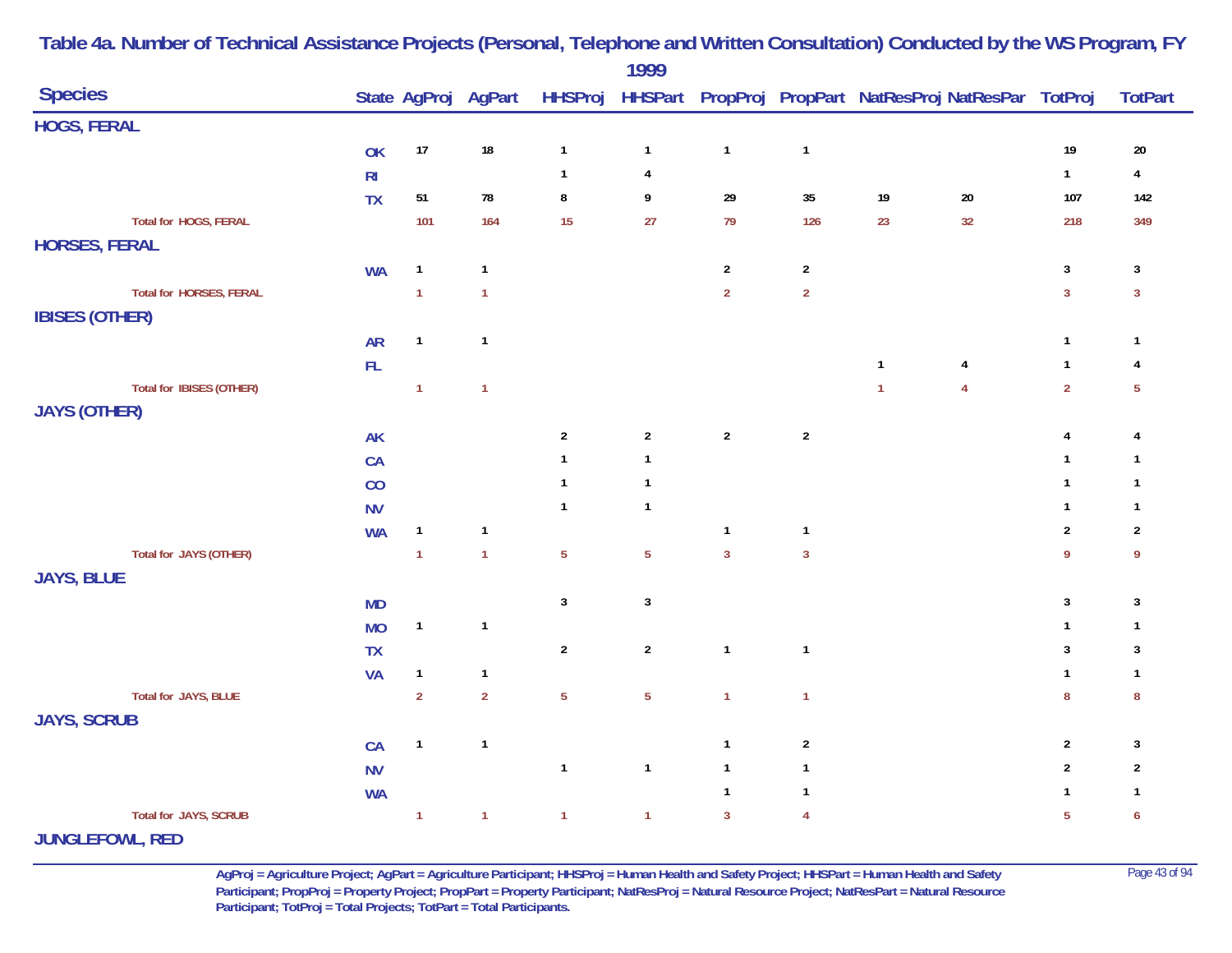|                                    |               |                |                     |                | $\frac{1}{2}$    |                  |                         |                                                                |                |                         |
|------------------------------------|---------------|----------------|---------------------|----------------|------------------|------------------|-------------------------|----------------------------------------------------------------|----------------|-------------------------|
| <b>Species</b>                     |               |                | State AgProj AgPart |                |                  |                  |                         | HHSProj HHSPart PropProj PropPart NatResProj NatResPar TotProj |                | <b>TotPart</b>          |
| <b>JUNGLEFOWL, RED</b>             |               |                |                     |                |                  |                  |                         |                                                                |                |                         |
|                                    | $\mathsf{HI}$ |                |                     | $\mathbf{1}$   | $\mathbf{1}$     | $\sqrt{2}$       | $\pmb{4}$               |                                                                | $\mathsf 3$    | $\sqrt{5}$              |
| Total for JUNGLEFOWL, RED          |               |                |                     | $\mathbf{1}$   | $\mathbf{1}$     | $\overline{2}$   | $\overline{4}$          |                                                                | $\overline{3}$ | $\overline{5}$          |
| <b>KESTRELS, AMERICAN</b>          |               |                |                     |                |                  |                  |                         |                                                                |                |                         |
|                                    | <b>AK</b>     |                |                     | $\overline{4}$ | $\overline{4}$   | $\pmb{4}$        | $\overline{\mathbf{4}}$ |                                                                | $\bf 8$        | 8                       |
|                                    | <b>KS</b>     |                |                     | $\mathbf{1}$   | $\sqrt{2}$       |                  |                         |                                                                | $\mathbf{1}$   | $\overline{2}$          |
|                                    | <b>MA</b>     |                |                     |                |                  | $\mathbf{1}$     | $\mathbf{1}$            |                                                                | $\mathbf{1}$   | $\mathbf{1}$            |
|                                    | VT            |                |                     |                |                  | $\mathbf{1}$     | $\mathbf{1}$            |                                                                | $\mathbf{1}$   | $\mathbf{1}$            |
|                                    | <b>WA</b>     |                |                     | $\sqrt{2}$     | $\boldsymbol{2}$ | $\sqrt{2}$       | $\sqrt{2}$              |                                                                | $\overline{4}$ | 4                       |
|                                    | WI            |                |                     | $\mathbf{1}$   | $\mathbf{1}$     | $\mathbf{1}$     | $\mathbf{1}$            |                                                                | $\overline{2}$ | $\overline{2}$          |
| Total for KESTRELS, AMERICAN       |               |                |                     | 8              | 9                | $\boldsymbol{9}$ | $\boldsymbol{9}$        |                                                                | 17             | 18                      |
| <b>KILLDEERS</b>                   |               |                |                     |                |                  |                  |                         |                                                                |                |                         |
|                                    | <b>AK</b>     |                |                     | 3              | $\mathbf{3}$     | $\mathbf{3}$     | $\sqrt{3}$              |                                                                | 6              | 6                       |
|                                    | IA            |                |                     |                | $\mathbf{1}$     |                  |                         |                                                                | $\mathbf{1}$   | $\mathbf{1}$            |
|                                    | <b>KS</b>     |                |                     |                | $\overline{c}$   |                  |                         |                                                                | $\mathbf{1}$   | $\overline{\mathbf{c}}$ |
|                                    | LA            |                |                     | $\mathbf{1}$   | $\mathbf{1}$     | $\mathbf{1}$     | $\mathbf{1}$            |                                                                | $\sqrt{2}$     | $\overline{2}$          |
|                                    | <b>ME</b>     |                |                     |                | $\mathbf{1}$     |                  |                         |                                                                | $\mathbf{1}$   | $\mathbf{1}$            |
|                                    | <b>MT</b>     |                |                     | -1             | $\mathbf{3}$     | $\mathbf{1}$     | $\mathbf 3$             |                                                                | $\sqrt{2}$     | 6                       |
|                                    | <b>NV</b>     |                |                     | -1             | $\mathbf{1}$     |                  |                         |                                                                | $\mathbf{1}$   | $\mathbf{1}$            |
|                                    | <b>WA</b>     |                |                     | -1             | $\mathbf{1}$     | $\mathbf{1}$     | $\mathbf{1}$            |                                                                | $\overline{2}$ | $\sqrt{2}$              |
|                                    | WI            |                |                     | $\mathbf{1}$   | $\mathbf{1}$     | $\overline{2}$   | $\overline{2}$          |                                                                | $\mathbf{3}$   | $\mathbf{3}$            |
| <b>Total for KILLDEERS</b>         |               |                |                     | 11             | 14               | $\bf 8$          | $10$                    |                                                                | 19             | 24                      |
| <b>KINGFISHERS (ALL)</b>           |               |                |                     |                |                  |                  |                         |                                                                |                |                         |
|                                    | <b>AK</b>     |                |                     | $\overline{4}$ | $\overline{4}$   | $\pmb{4}$        | $\overline{4}$          |                                                                | $\bf 8$        | 8                       |
|                                    | CO            |                |                     |                |                  |                  |                         | $\sqrt{2}$<br>$\sqrt{2}$                                       | $\overline{2}$ | $\sqrt{2}$              |
|                                    | GA            | $\mathbf{1}$   | $\mathbf{1}$        |                |                  |                  |                         |                                                                | $\mathbf{1}$   | $\mathbf{1}$            |
|                                    | MI            | $\sqrt{2}$     | $\sqrt{2}$          |                |                  |                  |                         |                                                                | $\sqrt{2}$     | $\overline{\mathbf{c}}$ |
|                                    | NE            |                |                     |                |                  |                  |                         | $\overline{5}$<br>$\sqrt{5}$                                   | $\overline{5}$ | $\sqrt{5}$              |
|                                    | WI            |                |                     | $\mathbf{1}$   | $\mathbf{1}$     |                  |                         |                                                                | $\mathbf{1}$   | $\mathbf{1}$            |
| <b>Total for KINGFISHERS (ALL)</b> |               | $\overline{3}$ | $\overline{3}$      | $\overline{5}$ | $\overline{5}$   | $\overline{4}$   | $\overline{4}$          | $\overline{7}$<br>$\overline{7}$                               | 19             | 19                      |
|                                    |               |                |                     |                |                  |                  |                         |                                                                |                |                         |

**KITES (ALL)**

**AgProj = Agriculture Project; AgPart = Agriculture Participant; HHSProj = Human Health and Safety Project; HHSPart = Human Health and Safety** Page 44 of 94 **Participant; PropProj = Property Project; PropPart = Property Participant; NatResProj = Natural Resource Project; NatResPart = Natural Resource**  Participant; TotProj = Total Projects; TotPart = Total Participants.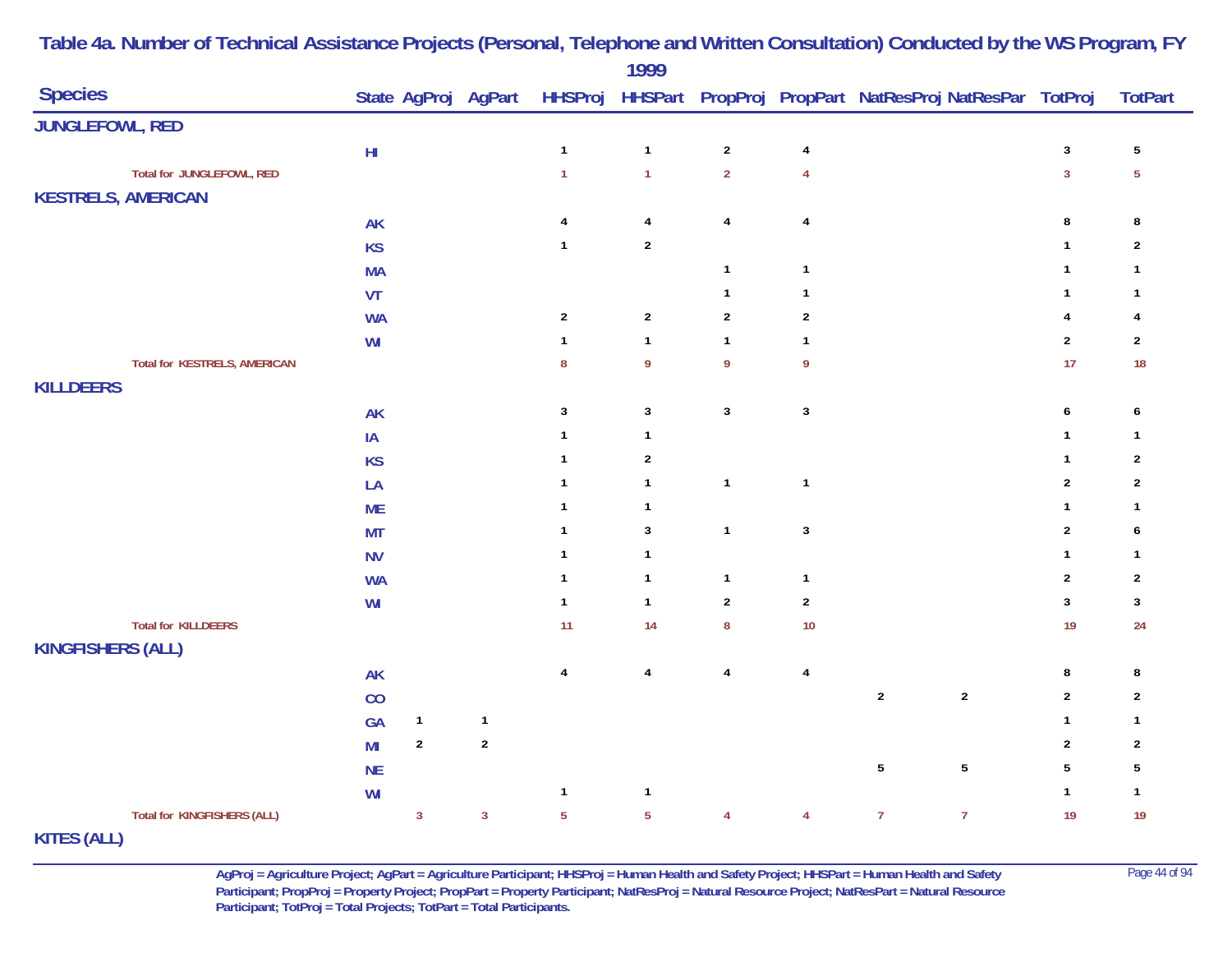|                                                  |           |                  |                     |                         | 1777                    |                         |                         |                |                                                        |                  |                         |
|--------------------------------------------------|-----------|------------------|---------------------|-------------------------|-------------------------|-------------------------|-------------------------|----------------|--------------------------------------------------------|------------------|-------------------------|
| <b>Species</b>                                   |           |                  | State AgProj AgPart | <b>HHSProj</b>          |                         |                         |                         |                | HHSPart PropProj PropPart NatResProj NatResPar TotProj |                  | <b>TotPart</b>          |
| <b>KITES (ALL)</b>                               |           |                  |                     |                         |                         |                         |                         |                |                                                        |                  |                         |
|                                                  | OK        |                  |                     | 4                       | $\overline{\mathbf{4}}$ |                         |                         |                |                                                        | $\overline{4}$   | 4                       |
|                                                  | <b>TX</b> |                  |                     | 4                       | $\overline{7}$          |                         |                         |                |                                                        | $\overline{4}$   | $\overline{7}$          |
| Total for KITES (ALL)                            |           |                  |                     | 8                       | 11                      |                         |                         |                |                                                        | $\bf 8$          | 11                      |
| <b>LARKS, HORNED</b>                             |           |                  |                     |                         |                         |                         |                         |                |                                                        |                  |                         |
|                                                  | AK        |                  |                     | $\sqrt{2}$              | $\boldsymbol{2}$        | $\sqrt{2}$              | $\overline{2}$          |                |                                                        | 4                | 4                       |
| <b>Total for LARKS, HORNED</b>                   |           |                  |                     | $\overline{2}$          | $\overline{2}$          | $\overline{2}$          | $\overline{2}$          |                |                                                        | $\overline{4}$   | $\overline{4}$          |
| <b>LIONS, MOUNTAIN (COUGAR)</b>                  |           |                  |                     |                         |                         |                         |                         |                |                                                        |                  |                         |
|                                                  | CA        | 159              | 402                 | 144                     | 13,921                  | $70$                    | 182                     | $\sqrt{5}$     | 9                                                      | 378              | 14,514                  |
|                                                  | CO        | 9                | $\boldsymbol{7}$    | 3                       | $\mathbf{3}$            |                         |                         |                |                                                        | $12\,$           | $10\,$                  |
|                                                  | $\sf ID$  | $\bf 8$          | $10\,$              | $\overline{2}$          | $\overline{2}$          | $\mathbf{1}$            | $\mathbf{1}$            |                |                                                        | 11               | $13$                    |
|                                                  | <b>MT</b> | $\overline{5}$   | $\overline{7}$      | $\pmb{4}$               | $\bf 8$                 | $\mathbf{1}$            | $\mathbf{1}$            |                |                                                        | $10\,$           | $16\,$                  |
|                                                  | <b>ND</b> | $\overline{5}$   | $\overline{7}$      |                         |                         |                         |                         |                |                                                        | $5\,$            | $\overline{7}$          |
|                                                  | <b>NE</b> | $\boldsymbol{6}$ | 8                   |                         |                         |                         |                         |                |                                                        | 6                | 8                       |
|                                                  | <b>NM</b> |                  |                     | $\mathbf{1}$            | $\boldsymbol{2}$        |                         |                         |                |                                                        | $\mathbf{1}$     | $\overline{2}$          |
|                                                  | <b>NV</b> | $\mathbf{1}$     | $\mathbf{1}$        | $\sqrt{5}$              | $\boldsymbol{6}$        | $\overline{\mathbf{c}}$ | $\sqrt{2}$              |                |                                                        | 8                | 9                       |
|                                                  | <b>NY</b> | $\sqrt{2}$       | $\sqrt{2}$          |                         |                         |                         |                         |                |                                                        | $\boldsymbol{2}$ | $\overline{2}$          |
|                                                  | OH        |                  |                     | $\mathbf{1}$            | $\mathbf{1}$            |                         |                         |                |                                                        | $\mathbf{1}$     | $\mathbf{1}$            |
|                                                  | <b>OR</b> | 36               | 64                  | 58                      | 127                     | 9                       | $36\,$                  | $\overline{2}$ | $\bf 8$                                                | 105              | 235                     |
|                                                  | <b>TX</b> | 29               | $38\,$              | 13                      | 24                      | $\sqrt{3}$              | 11                      | $\overline{5}$ | $16\,$                                                 | 50               | 89                      |
|                                                  | UT        | $18\,$           | $18\,$              |                         |                         | $\mathbf{1}$            | $\boldsymbol{6}$        |                |                                                        | 19               | 24                      |
|                                                  | <b>VA</b> |                  |                     | $\mathbf{1}$            | $\mathbf{1}$            |                         |                         |                |                                                        | $\mathbf{1}$     | $\mathbf{1}$            |
|                                                  | VT        |                  |                     | 1                       | $\mathbf{1}$            |                         |                         |                |                                                        | $\mathbf{1}$     | $\mathbf{1}$            |
|                                                  | <b>WA</b> | 17               | $17$                | 6                       | 6                       | $\sqrt{2}$              | $\overline{\mathbf{c}}$ |                |                                                        | 25               | 25                      |
|                                                  | WI        |                  |                     | $\overline{\mathbf{c}}$ | $\sqrt{2}$              |                         |                         |                |                                                        | $\sqrt{2}$       | $\overline{\mathbf{c}}$ |
|                                                  | <b>WY</b> | 9                | $10\,$              | $\mathbf{1}$            | $\mathbf{1}$            |                         |                         |                |                                                        | $10\,$           | $11$                    |
| <b>Total for LIONS, MOUNTAIN (COUGAR)</b>        |           | 304              | 591                 | 242                     | 14,105                  | 89                      | 241                     | 12             | 33                                                     | 647              | 14,970                  |
| LIONS, MOUNTAIN (COUGAR) (AS REPORT              |           |                  |                     |                         |                         |                         |                         |                |                                                        |                  |                         |
|                                                  | LA        |                  |                     | $\overline{2}$          | $\overline{2}$          |                         |                         |                |                                                        | $\mathbf{2}$     | $\overline{2}$          |
| Total for LIONS, MOUNTAIN (COUGAR) (AS REPORTED) |           |                  |                     | $\overline{2}$          | $\overline{2}$          |                         |                         |                |                                                        | $\overline{2}$   | $\overline{2}$          |
| $\lambda = -1$                                   |           |                  |                     |                         |                         |                         |                         |                |                                                        |                  |                         |

**LIZARDS, z-(OTHER)**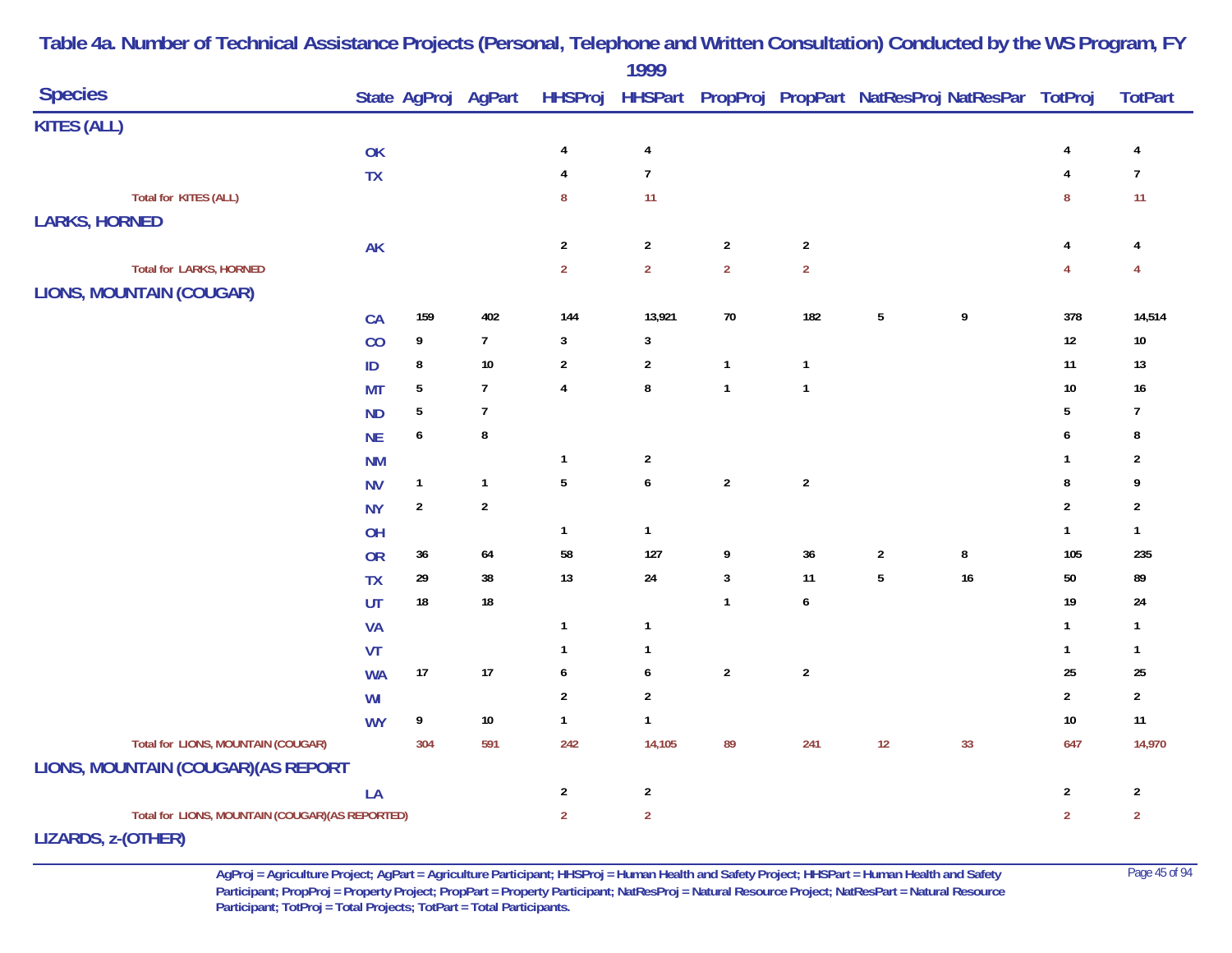| <b>Species</b>                         |                        |              | State AgProj AgPart |                  |                         |                  |                         | HHSProj HHSPart PropProj PropPart NatResProj NatResPar TotProj |                 | <b>TotPart</b>   |
|----------------------------------------|------------------------|--------------|---------------------|------------------|-------------------------|------------------|-------------------------|----------------------------------------------------------------|-----------------|------------------|
| LIZARDS, z-(OTHER)                     |                        |              |                     |                  |                         |                  |                         |                                                                |                 |                  |
|                                        | GA                     |              |                     |                  |                         | $\mathbf{1}$     | $\mathbf{1}$            |                                                                | $\mathbf{1}$    | $\mathbf{1}$     |
|                                        | $\sf IN$               |              |                     | $\sqrt{2}$       | $\mathbf 2$             |                  |                         |                                                                | $\overline{2}$  | $\boldsymbol{2}$ |
|                                        | <b>MD</b>              |              |                     | $\sqrt{2}$       | $\mathbf{2}$            |                  |                         |                                                                | $\sqrt{2}$      | $\boldsymbol{2}$ |
|                                        | OK                     |              |                     | $\mathbf{1}$     | $\mathbf{1}$            |                  |                         |                                                                | $\mathbf{1}$    | $\mathbf{1}$     |
|                                        | TN                     |              |                     | $\sqrt{2}$       | $\overline{c}$          |                  |                         |                                                                | $\overline{2}$  | $\overline{c}$   |
|                                        | ${\sf TX}$             |              |                     | 16               | 16                      | $\mathbf{1}$     | $\boldsymbol{2}$        |                                                                | 17              | $18\,$           |
| Total for LIZARDS, z-(OTHER)           |                        |              |                     | 23               | 23                      | $\overline{2}$   | $\overline{3}$          |                                                                | 25              | 26               |
| <b>LYNXES</b>                          |                        |              |                     |                  |                         |                  |                         |                                                                |                 |                  |
|                                        | <b>AK</b>              |              |                     | $\mathbf{1}$     | $\mathbf{1}$            | $\mathbf{1}$     | $\mathbf{1}$            |                                                                | $\sqrt{2}$      | $\sqrt{2}$       |
|                                        | <b>OR</b>              |              |                     | $\mathbf{1}$     | $\overline{2}$          |                  |                         |                                                                | $\mathbf{1}$    | $\overline{2}$   |
| <b>Total for LYNXES</b>                |                        |              |                     | $\mathbf 2$      | $\overline{3}$          | $\mathbf{1}$     | $\mathbf{1}$            |                                                                | $\overline{3}$  | $\overline{4}$   |
| <b>MAGPIES, BLACK-BILLED</b>           |                        |              |                     |                  |                         |                  |                         |                                                                |                 |                  |
|                                        | <b>AK</b>              |              |                     | $\overline{7}$   | $\overline{7}$          | $\overline{7}$   | $\overline{7}$          |                                                                | 14              | 14               |
|                                        | CO                     |              |                     | $\pmb{4}$        | $\overline{\mathbf{4}}$ |                  |                         | $\sqrt{2}$<br>$\sqrt{2}$                                       | $\pmb{6}$       | 6                |
|                                        | $\sf ID$               | $\sqrt{3}$   | $\mathbf{3}$        |                  |                         | ${\bf 28}$       | 28                      |                                                                | 31              | 31               |
|                                        | <b>MT</b>              | $\mathbf{1}$ | $\mathbf{1}$        |                  |                         | $\mathbf{1}$     | $\mathbf{2}$            |                                                                | $\mathbf{2}$    | $\mathbf{3}$     |
|                                        | <b>NV</b>              | $\mathbf{1}$ | $\mathbf{1}$        | $\mathbf{1}$     | $\mathbf{1}$            | $\mathbf{1}$     | $\mathbf{1}$            |                                                                | $\mathbf{3}$    | $\sqrt{3}$       |
|                                        | UT                     | $\mathbf{1}$ | $\mathbf{1}$        | $\sqrt{2}$       | $\boldsymbol{2}$        | $\sqrt{2}$       | $\sqrt{2}$              |                                                                | $5\phantom{.0}$ | $\sqrt{5}$       |
|                                        | <b>WA</b>              | $14$         | $15\,$              | $\sqrt{2}$       | $\overline{c}$          | $\bf 8$          | ${\bf 8}$               | $\sqrt{2}$<br>$\mathbf{1}$                                     | 25              | 27               |
| <b>Total for MAGPIES, BLACK-BILLED</b> |                        | $20\,$       | 21                  | 16               | 16                      | 47               | 48                      | $\overline{3}$<br>$\overline{4}$                               | 86              | 89               |
| <b>MALLARDS</b>                        |                        |              |                     |                  |                         |                  |                         |                                                                |                 |                  |
|                                        | AK                     | $\mathbf 1$  | $\mathbf{1}$        | $\boldsymbol{9}$ | 9                       | $\boldsymbol{9}$ | 9                       |                                                                | 19              | $19\,$           |
|                                        | $\mathsf{A}\mathsf{Z}$ |              |                     | 12               | 12                      | $\mathbf{1}$     | $\mathbf{1}$            |                                                                | 13              | 13               |
|                                        | CA                     |              |                     | 3                | $\mathbf{3}$            | $\boldsymbol{6}$ | $\boldsymbol{6}$        |                                                                | 9               | 9                |
|                                        | CO                     |              |                     | 6                | $\boldsymbol{6}$        |                  |                         |                                                                | 6               | 6                |
|                                        | DE                     |              |                     |                  |                         |                  |                         | $\mathbf{1}$<br>$\mathbf{1}$                                   | $\mathbf{1}$    | $\mathbf{1}$     |
|                                        | $\mathsf{IL}$          | $\mathbf{1}$ | $\mathbf{1}$        |                  |                         | $\overline{2}$   | $\overline{\mathbf{r}}$ |                                                                | $\mathbf{3}$    | $\sqrt{5}$       |
|                                        | $\sf IN$               |              |                     | $\overline{7}$   | $\boldsymbol{7}$        | 32               | 32                      |                                                                | 39              | 39               |
|                                        | KS                     |              |                     | $\mathbf{1}$     | $\sqrt{2}$              |                  |                         |                                                                | $\mathbf{1}$    | $\mathbf{2}$     |
|                                        | KY                     |              |                     | $\sqrt{2}$       | $\mathbf{2}$            | $\bf 8$          | $\bf 8$                 |                                                                | 10              | $10\,$           |

> **AgProj = Agriculture Project; AgPart = Agriculture Participant; HHSProj = Human Health and Safety Project; HHSPart = Human Health and Safety** Page 46 of 94 **Participant; PropProj = Property Project; PropPart = Property Participant; NatResProj = Natural Resource Project; NatResPart = Natural Resource**  Participant; TotProj = Total Projects; TotPart = Total Participants.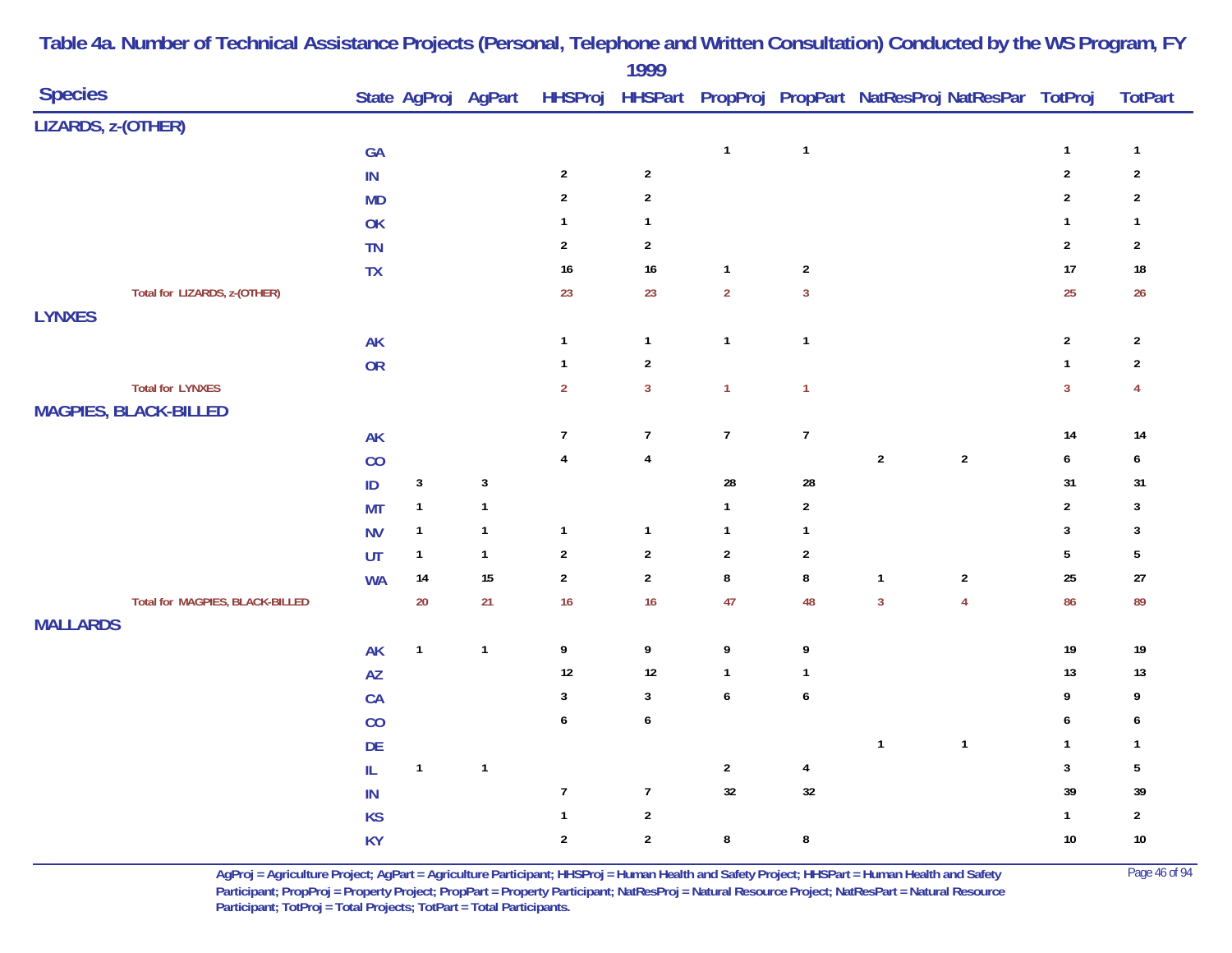|                                                                  |                         |                  |                     |                           | 1777           |                  |                  |                                                |                |                         |                |
|------------------------------------------------------------------|-------------------------|------------------|---------------------|---------------------------|----------------|------------------|------------------|------------------------------------------------|----------------|-------------------------|----------------|
| <b>Species</b>                                                   |                         |                  | State AgProj AgPart | <b>HHSProj</b>            | <b>HHSPart</b> |                  |                  | PropProj PropPart NatResProj NatResPar TotProj |                |                         | <b>TotPart</b> |
| <b>MALLARDS</b>                                                  |                         |                  |                     |                           |                |                  |                  |                                                |                |                         |                |
|                                                                  | <b>MA</b>               |                  |                     |                           |                | $\mathbf{1}$     | $\mathbf{1}$     |                                                |                | $\mathbf{1}$            | $\mathbf{1}$   |
|                                                                  | <b>MD</b>               | $\mathbf{1}$     | $\mathbf{1}$        | 34                        | 34             | 47               | 47               |                                                |                | 82                      | 82             |
|                                                                  | MI                      |                  |                     | $\boldsymbol{2}$          | $\mathbf{2}$   | $\boldsymbol{6}$ | 6                |                                                |                | 8                       | 8              |
|                                                                  | <b>MO</b>               |                  |                     | $\mathbf{1}$              | $\mathbf{1}$   | $\overline{4}$   | $\overline{4}$   |                                                |                | $5\phantom{.0}$         | 5              |
|                                                                  | <b>NE</b>               |                  |                     | 1                         | 1              |                  |                  |                                                |                | $\mathbf{1}$            | 1              |
|                                                                  | <b>NH</b>               |                  |                     | 4                         | 4              | $\sqrt{5}$       | $\sqrt{5}$       |                                                |                | 9                       | 9              |
|                                                                  | NJ                      |                  |                     | $\mathbf{1}$              | $\mathbf{1}$   | 19               | $20\,$           |                                                |                | 20                      | $21\,$         |
|                                                                  | <b>NM</b>               | $\boldsymbol{2}$ | $\sqrt{5}$          |                           |                | $\mathbf{1}$     | $\overline{2}$   |                                                |                | $\mathbf{3}$            | $\overline{7}$ |
|                                                                  | <b>NV</b>               |                  |                     | $16\,$                    | 17             | $15\,$           | 25               |                                                |                | 31                      | 42             |
|                                                                  | <b>NY</b>               |                  |                     |                           |                | $\overline{4}$   | 4                |                                                |                | 4                       | $\overline{4}$ |
|                                                                  | OH                      |                  |                     | $\boldsymbol{2}$          | $\overline{5}$ | $\boldsymbol{6}$ | 9                | $\overline{1}$                                 | $\mathbf{1}$   | 9                       | $15\,$         |
|                                                                  | OK                      |                  |                     | $\mathbf{1}$              | $\mathbf{1}$   | $\mathbf{1}$     | $\mathbf{1}$     |                                                |                | $\boldsymbol{2}$        | $\overline{2}$ |
|                                                                  | PA                      |                  |                     |                           |                | $\overline{7}$   | $\boldsymbol{7}$ |                                                |                | $\overline{7}$          | $\overline{7}$ |
|                                                                  | SC                      |                  |                     | 1                         | $\mathbf{1}$   |                  |                  |                                                |                | $\mathbf{1}$            | $\mathbf{1}$   |
|                                                                  | TN                      |                  |                     | $\overline{2}$            | $\mathbf{2}$   | $\mathbf{1}$     | $\mathbf{1}$     |                                                |                | $\mathbf{3}$            | 3              |
|                                                                  | TX                      |                  |                     | 9                         | 9              | $\sqrt{3}$       | $\sqrt{3}$       |                                                |                | 12                      | $12$           |
|                                                                  | UT                      |                  |                     | $\boldsymbol{2}$          | $\mathbf{2}$   | $\sqrt{2}$       | $\sqrt{2}$       |                                                |                | $\overline{\mathbf{4}}$ | 4              |
|                                                                  | <b>VA</b>               |                  |                     |                           |                | $\overline{1}$   | $\boldsymbol{7}$ |                                                |                | $\boldsymbol{7}$        | $\overline{7}$ |
|                                                                  | <b>WA</b>               |                  |                     | $\mathbf{1}$              | $\mathbf{1}$   |                  |                  |                                                |                | $\mathbf{1}$            | $\mathbf{1}$   |
|                                                                  | WI                      | $\mathbf{1}$     | $\mathbf{1}$        | $20\,$                    | $20\,$         | 34               | 34               | $\overline{1}$                                 | $\mathbf{1}$   | 56                      | $56\,$         |
| <b>Total for MALLARDS</b>                                        |                         | $\boldsymbol{6}$ | $\boldsymbol{9}$    | 137                       | 142            | 221              | 238              | $\mathbf{3}$                                   | $\overline{3}$ | 367                     | 392            |
| <b>MAMMALS, EXOTIC z-(OTHER)</b>                                 |                         |                  |                     |                           |                |                  |                  |                                                |                |                         |                |
|                                                                  | <b>MD</b>               |                  |                     | $\mathbf{1}$              | $\mathbf{1}$   |                  |                  |                                                |                | $\mathbf{1}$            | $\mathbf{1}$   |
|                                                                  | <b>NH</b>               |                  |                     |                           |                | $\mathbf{1}$     | $\mathbf{1}$     |                                                |                | $\mathbf{1}$            | $\mathbf{1}$   |
|                                                                  | VT                      |                  |                     | $\ensuremath{\mathsf{3}}$ | $\mathbf{3}$   | $\sqrt{2}$       | $\boldsymbol{2}$ |                                                |                | $5\phantom{.0}$         | $5\,$          |
|                                                                  | WI                      | 4                | 4                   | 6                         | 6              | $\mathbf{1}$     | $\mathbf{1}$     |                                                |                | 11                      | 11             |
| Total for MAMMALS, EXOTIC z-(OTHER)<br><b>MANNIKIN, CHESTNUT</b> |                         | $\overline{4}$   | $\overline{4}$      | $10$                      | $10$           | $\overline{4}$   | $\overline{4}$   |                                                |                | 18                      | $18$           |
|                                                                  | $\mathsf{H} \mathsf{I}$ |                  |                     | 4                         | 4              | $\mathbf{3}$     | $\mathbf{3}$     |                                                |                | $\overline{7}$          | $\overline{7}$ |
| <b>Total for MANNIKIN, CHESTNUT</b>                              |                         |                  |                     | 4                         | 4              | $\mathbf{3}$     | $\mathbf{3}$     |                                                |                | $\overline{7}$          | $\overline{7}$ |

> **AgProj = Agriculture Project; AgPart = Agriculture Participant; HHSProj = Human Health and Safety Project; HHSPart = Human Health and Safety** Page 47 of 94 **Participant; PropProj = Property Project; PropPart = Property Participant; NatResProj = Natural Resource Project; NatResPart = Natural Resource**  Participant; TotProj = Total Projects; TotPart = Total Participants.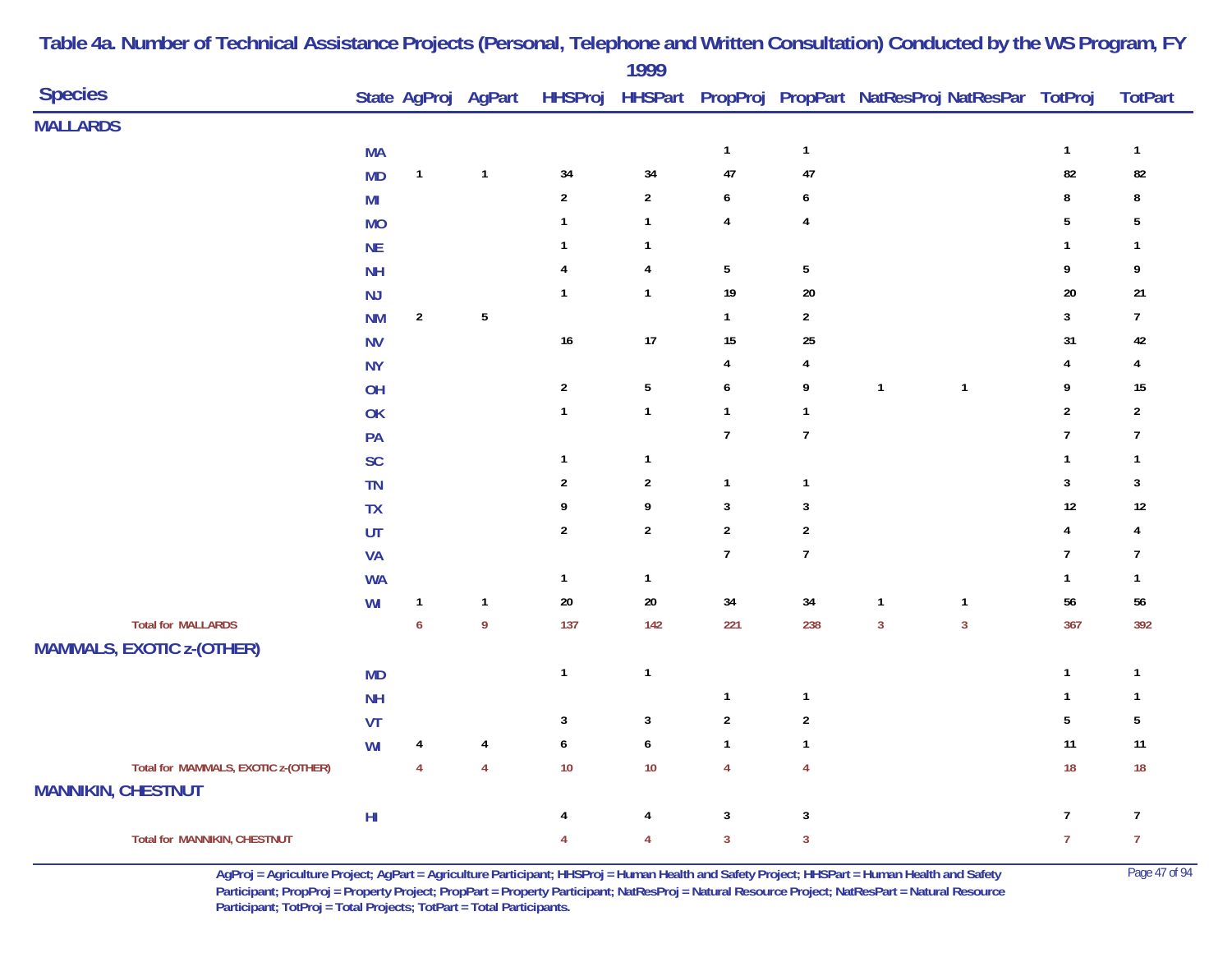|                                   |                |                  |              |                | 1999             |                         |                         |                                                                                    |              |                |                         |
|-----------------------------------|----------------|------------------|--------------|----------------|------------------|-------------------------|-------------------------|------------------------------------------------------------------------------------|--------------|----------------|-------------------------|
| <b>Species</b>                    |                |                  |              |                |                  |                         |                         | State AgProj AgPart HHSProj HHSPart PropProj PropPart NatResProj NatResPar TotProj |              |                | <b>TotPart</b>          |
| <b>MANNIKIN, NUTMEG</b>           |                |                  |              |                |                  |                         |                         |                                                                                    |              |                |                         |
|                                   | ${\sf HI}$     |                  |              | $\sqrt{5}$     | $\sqrt{5}$       | $\sqrt{3}$              | $\sqrt{3}$              |                                                                                    |              | ${\bf 8}$      | $\bf 8$                 |
| <b>Total for MANNIKIN, NUTMEG</b> |                |                  |              | $\overline{5}$ | $\overline{5}$   | $\overline{3}$          | $\overline{3}$          |                                                                                    |              | $\bf 8$        | ${\bf 8}$               |
| <b>MARMOTS/WOODCHUCKS (ALL)</b>   |                |                  |              |                |                  |                         |                         |                                                                                    |              |                |                         |
|                                   | CA             |                  |              |                |                  | $\overline{\mathbf{4}}$ | 16                      |                                                                                    |              | 4              | $16\,$                  |
|                                   | CT             |                  |              | $\mathbf{1}$   | $\mathbf{1}$     |                         |                         |                                                                                    |              | $\mathbf{1}$   | 1                       |
|                                   | $\sf IA$       |                  |              |                |                  | $\overline{\mathbf{4}}$ | $\overline{4}$          |                                                                                    |              | 4              | 4                       |
|                                   | $\mathsf{ID}$  | $\mathbf{1}$     | $\mathbf{1}$ |                |                  | $24\,$                  | $24\,$                  |                                                                                    |              | 25             | $25\,$                  |
|                                   | IN             | $\mathbf{1}$     | $\mathbf{1}$ | $\pmb{6}$      | $\boldsymbol{6}$ | 216                     | 214                     |                                                                                    |              | 223            | 221                     |
|                                   | <b>KY</b>      |                  |              |                |                  | $\overline{\mathbf{4}}$ | $\overline{\mathbf{r}}$ |                                                                                    |              | 4              | $\overline{\mathbf{4}}$ |
|                                   | <b>MA</b>      | $\mathbf{1}$     | $\mathbf{1}$ |                |                  | $\boldsymbol{7}$        | $\overline{7}$          |                                                                                    |              | 8              | 8                       |
|                                   | MD             | $\bf 8$          | ${\bf 8}$    | 125            | 126              | 712                     | 712                     | $\mathbf{1}$                                                                       | $\mathbf{1}$ | 846            | 847                     |
|                                   | <b>ME</b>      |                  |              |                |                  | $\pmb{4}$               | $\overline{4}$          |                                                                                    |              | 4              | 4                       |
|                                   | M <sub>l</sub> | $\mathbf{1}$     | $\mathbf{1}$ | $\mathbf{1}$   | $\mathbf{1}$     | $\boldsymbol{7}$        | $\overline{1}$          |                                                                                    |              | 9              | 9                       |
|                                   | <b>MT</b>      |                  |              |                |                  | $\sqrt{2}$              | $\overline{\mathbf{3}}$ |                                                                                    |              | $\mathbf{2}$   | $\mathbf{3}$            |
|                                   | ND             |                  |              | $\mathbf{1}$   | $\mathbf{1}$     | 9                       | 13                      |                                                                                    |              | $10\,$         | $14$                    |
|                                   | NE             |                  |              |                |                  | $\overline{4}$          | $\overline{4}$          |                                                                                    |              | 4              | $\overline{4}$          |
|                                   | <b>NH</b>      |                  |              | 8              | $\bf 8$          | 63                      | 64                      |                                                                                    |              | 71             | $72\,$                  |
|                                   | NJ             |                  |              | $\sqrt{2}$     | $\boldsymbol{2}$ | $\mathbf 1$             | $\mathbf{1}$            |                                                                                    |              | $\mathbf{3}$   | $\mathbf{3}$            |
|                                   | <b>NV</b>      |                  |              | $21$           | 21               | 49                      | 49                      |                                                                                    |              | 70             | $70\,$                  |
|                                   | <b>NY</b>      |                  |              |                |                  | $\sqrt{2}$              | $\sqrt{2}$              |                                                                                    |              | $\sqrt{2}$     | $\mathbf{2}$            |
|                                   | OH             |                  |              | $\mathbf{1}$   | $\mathbf{1}$     | $18\,$                  | 19                      |                                                                                    |              | 19             | $20\,$                  |
|                                   | OK             |                  |              | $\sqrt{2}$     | $\boldsymbol{2}$ |                         |                         |                                                                                    |              | 2              | $\mathbf{2}$            |
|                                   | <b>OR</b>      | $\mathbf{1}$     | $\sqrt{2}$   | $\mathbf{1}$   | $\mathbf{1}$     | $\sqrt{2}$              | $\sqrt{3}$              |                                                                                    |              | 4              | 6                       |
|                                   | PA             |                  |              |                |                  | $\overline{\mathbf{4}}$ | $\boldsymbol{7}$        |                                                                                    |              | 4              | 7                       |
|                                   | $\mathsf{RI}$  |                  |              |                |                  | $\mathbf{1}$            | $\mathbf{1}$            |                                                                                    |              | $\overline{1}$ | $\mathbf{1}$            |
|                                   | TN             |                  |              |                |                  | 6                       | $\pmb{6}$               |                                                                                    |              | 6              | 6                       |
|                                   | VA             | $\mathbf{1}$     | $\mathbf{1}$ | $\mathbf{1}$   | $\mathbf{1}$     | $\bf 8$                 | $\bf 8$                 |                                                                                    |              | $10$           | $10\,$                  |
|                                   | VT             |                  |              | $16\,$         | 16               | 89                      | 89                      |                                                                                    |              | 105            | 105                     |
|                                   | <b>WA</b>      | $\overline{1}$   | $\sqrt{2}$   |                |                  | $\sqrt{3}$              | $\sqrt{3}$              |                                                                                    |              | $\overline{4}$ | $\overline{5}$          |
|                                   | WI             | $\boldsymbol{6}$ | $\pmb{6}$    | $43\,$         | 43               | 413                     | 413                     |                                                                                    |              | 462            | 462                     |
|                                   |                |                  |              |                |                  |                         |                         |                                                                                    |              |                |                         |

> **AgProj = Agriculture Project; AgPart = Agriculture Participant; HHSProj = Human Health and Safety Project; HHSPart = Human Health and Safety** Page 48 of 94 **Participant; PropProj = Property Project; PropPart = Property Participant; NatResProj = Natural Resource Project; NatResPart = Natural Resource**  Participant; TotProj = Total Projects; TotPart = Total Participants.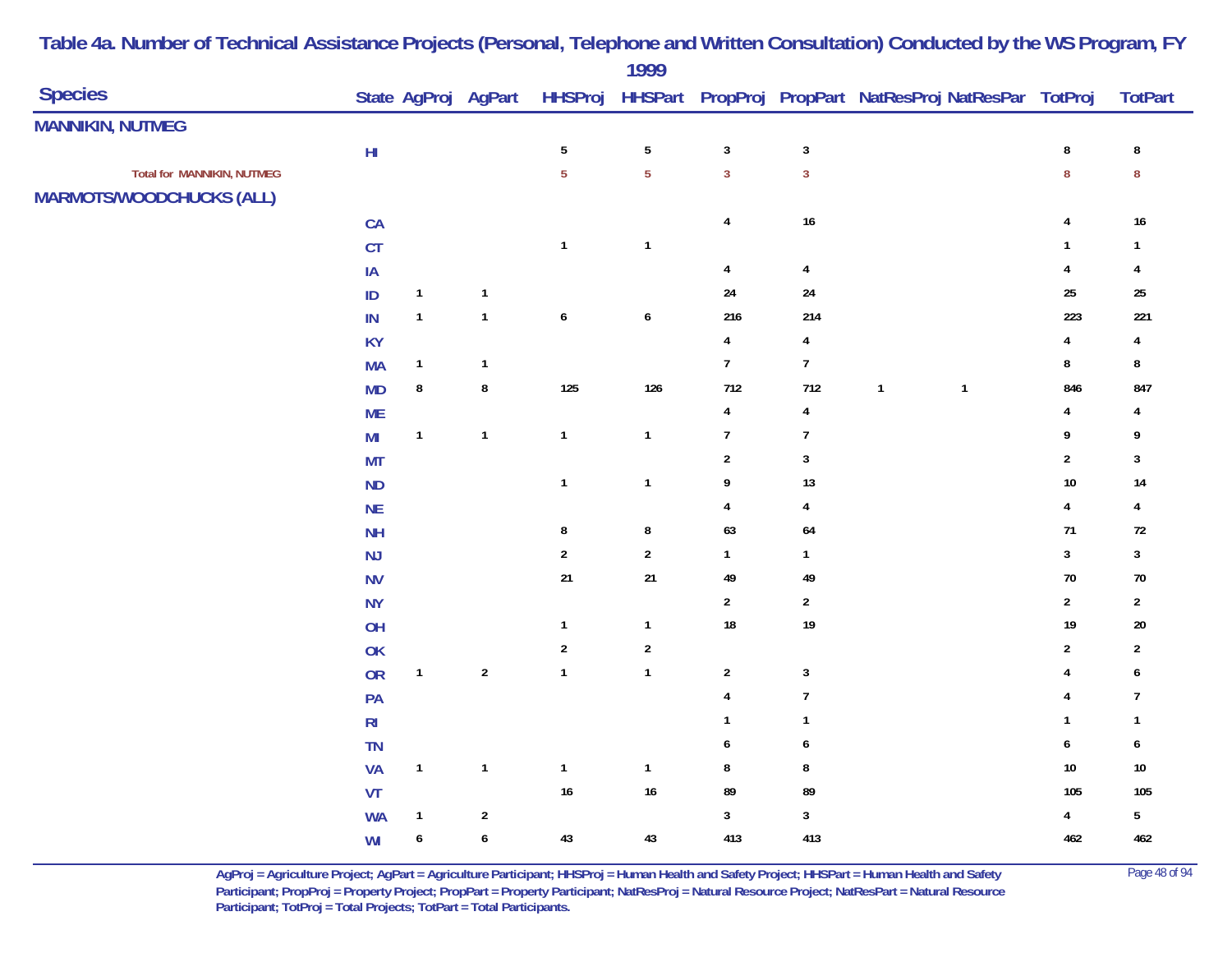|                                       |           |                |                         |                  | 1777           |                  |                 |              |                                                        |                |                |
|---------------------------------------|-----------|----------------|-------------------------|------------------|----------------|------------------|-----------------|--------------|--------------------------------------------------------|----------------|----------------|
| <b>Species</b>                        |           |                | State AgProj AgPart     | <b>HHSProj</b>   |                |                  |                 |              | HHSPart PropProj PropPart NatResProj NatResPar TotProj |                | <b>TotPart</b> |
| <b>MARMOTS/WOODCHUCKS (ALL)</b>       |           |                |                         |                  |                |                  |                 |              |                                                        |                |                |
|                                       | <b>WV</b> | $\overline{2}$ | $\sqrt{2}$              |                  |                | $\sqrt{5}$       | $5\phantom{.0}$ |              |                                                        | $\overline{7}$ | $\overline{7}$ |
|                                       | <b>WY</b> |                |                         | $\mathbf{1}$     | $\mathbf{1}$   |                  |                 |              |                                                        | $\mathbf{1}$   | $\mathbf{1}$   |
| Total for MARMOTS/WOODCHUCKS (ALL)    |           | 23             | 25                      | 230              | 231            | 1,661            | 1,682           | $\mathbf{1}$ | $\overline{1}$                                         | 1,915          | 1,939          |
| <b>MARTINS, PURPLE</b>                |           |                |                         |                  |                |                  |                 |              |                                                        |                |                |
|                                       | AL        |                |                         | $\overline{1}$   | $\mathbf{1}$   | $\mathbf{2}$     | 6               |              |                                                        | $\mathbf{3}$   | $\overline{7}$ |
|                                       | <b>KY</b> |                |                         | $\mathbf{1}$     | 8              | $\mathbf{1}$     | $\mathbf{1}$    |              |                                                        | $\sqrt{2}$     | 9              |
|                                       | LA        |                |                         | $\overline{2}$   | $\overline{2}$ | $\mathbf{1}$     | $\mathbf{1}$    |              |                                                        | $\mathbf{3}$   | 3              |
|                                       | <b>ME</b> |                |                         | $\mathbf{1}$     | $\mathbf{1}$   |                  |                 |              |                                                        | $\mathbf{1}$   | $\mathbf{1}$   |
|                                       | <b>MO</b> | $\mathbf{1}$   | $\mathbf{1}$            |                  |                |                  |                 |              |                                                        | $\mathbf{1}$   | $\mathbf{1}$   |
|                                       | <b>TN</b> |                |                         |                  |                | $\mathbf{1}$     | $\mathbf{1}$    |              |                                                        | $\mathbf{1}$   | $\mathbf{1}$   |
|                                       | <b>TX</b> |                |                         | $\mathbf{1}$     | $\mathbf{1}$   | $\mathbf{1}$     | $\mathbf{1}$    |              |                                                        | $\sqrt{2}$     | $\overline{2}$ |
| <b>Total for MARTINS, PURPLE</b>      |           | $\mathbf{1}$   | $\mathbf{1}$            | $\boldsymbol{6}$ | 13             | $\boldsymbol{6}$ | 10              |              |                                                        | 13             | 24             |
| <b>MEADOWLARKS, EASTERN</b>           |           |                |                         |                  |                |                  |                 |              |                                                        |                |                |
|                                       | <b>KS</b> |                |                         | $\mathbf{1}$     | $\overline{2}$ |                  |                 |              |                                                        | $\mathbf{1}$   | $\overline{2}$ |
| Total for MEADOWLARKS, EASTERN        |           |                |                         | $\mathbf{1}$     | $\overline{2}$ |                  |                 |              |                                                        | $\overline{1}$ | $\overline{2}$ |
| <b>MEADOWLARKS, WESTERN</b>           |           |                |                         |                  |                |                  |                 |              |                                                        |                |                |
|                                       | $H\!I$    |                |                         | $\overline{1}$   | $\mathbf{1}$   | $\mathbf{1}$     | $\mathbf{1}$    |              |                                                        | $\overline{2}$ | $\overline{2}$ |
|                                       | <b>KS</b> |                |                         | $\mathbf{1}$     | $\overline{2}$ |                  |                 |              |                                                        | $\mathbf{1}$   | $\overline{2}$ |
|                                       | <b>WA</b> |                |                         | $\overline{1}$   | $\mathbf{1}$   | $\mathbf{1}$     | $\mathbf{1}$    |              |                                                        | $\overline{2}$ | $\overline{2}$ |
| <b>Total for MEADOWLARKS, WESTERN</b> |           |                |                         | $\mathbf{3}$     | $\overline{4}$ | $\overline{2}$   | $\overline{2}$  |              |                                                        | $\overline{5}$ | 6              |
| <b>MERGANSER (OTHER)</b>              |           |                |                         |                  |                |                  |                 |              |                                                        |                |                |
|                                       | <b>AK</b> |                |                         | $\overline{4}$   | $\overline{4}$ | $\overline{4}$   | $\overline{4}$  |              |                                                        | $\bf 8$        | 8              |
|                                       | CA        | $\mathbf{1}$   | $\sqrt{3}$              |                  |                |                  |                 |              |                                                        | $\mathbf{1}$   | $\mathbf{3}$   |
| <b>Total for MERGANSER (OTHER)</b>    |           | $\mathbf{1}$   | $\overline{3}$          | $\overline{4}$   | $\overline{4}$ | $\overline{4}$   | $\overline{4}$  |              |                                                        | $\overline{9}$ | 11             |
| <b>MERGANSER, RED-BREASTED</b>        |           |                |                         |                  |                |                  |                 |              |                                                        |                |                |
|                                       | <b>AK</b> |                |                         | 5                | $\overline{5}$ | $5\phantom{.0}$  | $5\phantom{.0}$ |              |                                                        | $10\,$         | $10\,$         |
| Total for MERGANSER, RED-BREASTED     |           |                |                         | $5^{\circ}$      | $\overline{5}$ | $\overline{5}$   | $5\phantom{a}$  |              |                                                        | 10             | $10$           |
| MICE, DEER (ALL)                      |           |                |                         |                  |                |                  |                 |              |                                                        |                |                |
|                                       | CA        | $\sqrt{2}$     | $\overline{\mathbf{4}}$ |                  |                |                  |                 |              |                                                        | $\overline{2}$ | 4              |
|                                       | IN        |                |                         | $\mathbf{1}$     | $\mathbf{1}$   |                  |                 |              |                                                        | $\mathbf{1}$   | $\mathbf{1}$   |
|                                       |           |                |                         |                  |                |                  |                 |              |                                                        |                |                |

> **AgProj = Agriculture Project; AgPart = Agriculture Participant; HHSProj = Human Health and Safety Project; HHSPart = Human Health and Safety** Page 49 of 94 **Participant; PropProj = Property Project; PropPart = Property Participant; NatResProj = Natural Resource Project; NatResPart = Natural Resource**  Participant; TotProj = Total Projects; TotPart = Total Participants.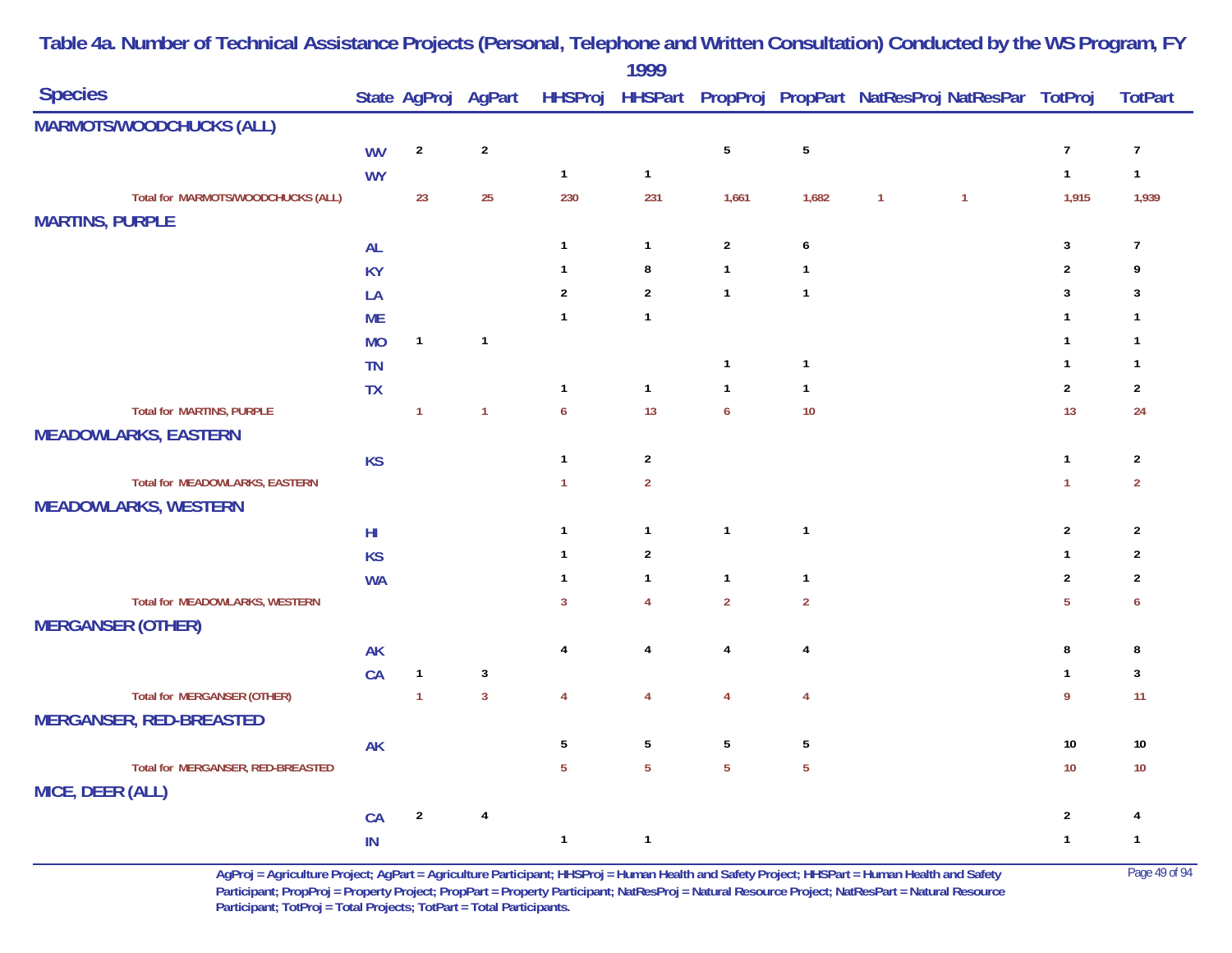| <b>Species</b>                                              |            |                |                |                  | .                       |                  |                  | State AgProj AgPart HHSProj HHSPart PropProj PropPart NatResProj NatResPar TotProj |                  | <b>TotPart</b>   |
|-------------------------------------------------------------|------------|----------------|----------------|------------------|-------------------------|------------------|------------------|------------------------------------------------------------------------------------|------------------|------------------|
| MICE, DEER (ALL)                                            |            |                |                |                  |                         |                  |                  |                                                                                    |                  |                  |
|                                                             | <b>ME</b>  |                |                |                  |                         | $\pmb{6}$        | $\boldsymbol{6}$ |                                                                                    | $\boldsymbol{6}$ | 6                |
|                                                             | <b>NV</b>  |                |                |                  |                         | $\mathbf{1}$     | $\mathbf{1}$     |                                                                                    | $\mathbf{1}$     | $\mathbf{1}$     |
|                                                             | OH         |                |                | $\mathbf{1}$     | $\mathbf{1}$            |                  |                  |                                                                                    | $\mathbf{1}$     | $\mathbf{1}$     |
|                                                             | <b>WA</b>  |                |                | $\mathbf{1}$     | $\mathbf{1}$            |                  |                  |                                                                                    | $\mathbf{1}$     | $\mathbf{1}$     |
| Total for MICE, DEER (ALL)                                  |            | $\overline{2}$ | $\overline{4}$ | $\overline{3}$   | $\overline{3}$          | $\overline{7}$   | $\overline{7}$   |                                                                                    | 12               | 14               |
| <b>MICE, HOUSE</b>                                          |            |                |                |                  |                         |                  |                  |                                                                                    |                  |                  |
|                                                             | ${\sf CA}$ |                |                |                  |                         | $\sqrt{2}$       | $\sqrt{2}$       |                                                                                    | $\boldsymbol{2}$ | $\overline{2}$   |
|                                                             | ${\sf HI}$ |                |                |                  |                         |                  |                  | $\sqrt{5}$<br>$\mathbf{1}$                                                         | $\mathbf{1}$     | $\sqrt{5}$       |
|                                                             | IA         |                |                |                  |                         | $\mathbf{1}$     | $\mathbf{1}$     |                                                                                    | $\mathbf{1}$     | $\mathbf{1}$     |
|                                                             | $\sf ID$   |                |                |                  |                         | $\mathbf{2}$     | $\sqrt{2}$       |                                                                                    | $\overline{2}$   | $\boldsymbol{2}$ |
|                                                             | IN         |                |                |                  |                         | 4                | $\overline{4}$   |                                                                                    | $\pmb{4}$        | $\overline{4}$   |
|                                                             | <b>MD</b>  |                |                | $\overline{4}$   | $\overline{\mathbf{4}}$ | $\boldsymbol{6}$ | $\boldsymbol{6}$ |                                                                                    | $10\,$           | $10\,$           |
|                                                             | <b>NE</b>  |                |                | $\mathbf{1}$     | $\mathbf{1}$            | $\mathbf{1}$     | $\mathbf{1}$     |                                                                                    | $\sqrt{2}$       | $\overline{2}$   |
|                                                             | <b>NH</b>  |                |                | $\mathbf{3}$     | $\sqrt{3}$              |                  |                  |                                                                                    | $\mathbf 3$      | $\mathbf{3}$     |
|                                                             | <b>NM</b>  |                |                | $\overline{2}$   | $\pmb{4}$               | $\mathbf{1}$     | $\mathbf{1}$     |                                                                                    | $\mathbf 3$      | $\sqrt{5}$       |
|                                                             | <b>NV</b>  |                |                |                  |                         | $\sqrt{2}$       | $\overline{c}$   |                                                                                    | $\sqrt{2}$       | $\overline{2}$   |
|                                                             | <b>TX</b>  |                |                | $13$             | 14                      | 31               | 32               |                                                                                    | 44               | $46\,$           |
|                                                             | UT         |                |                |                  |                         | $\mathbf{1}$     | $\mathbf{1}$     |                                                                                    | $\mathbf{1}$     | $\mathbf{1}$     |
|                                                             | VT         |                |                | 13               | $13$                    | $\overline{7}$   | $\boldsymbol{7}$ |                                                                                    | $20\,$           | $20\,$           |
|                                                             | WI         |                |                | 6                | $\boldsymbol{6}$        | 11               | 11               |                                                                                    | $17\,$           | $17$             |
| Total for MICE, HOUSE                                       |            |                |                | 42               | 45                      | 69               | $70$             | $\overline{5}$<br>$\mathbf{1}$                                                     | 112              | 120              |
| MICE, z-FIELD (OTHER)                                       |            |                |                |                  |                         |                  |                  |                                                                                    |                  |                  |
|                                                             | <b>MD</b>  |                |                | $\mathbf{1}$     | $\mathbf{1}$            |                  |                  |                                                                                    | $\mathbf{1}$     | $\mathbf{1}$     |
|                                                             | NH         |                |                |                  |                         | $\mathbf{1}$     | $\mathbf{1}$     |                                                                                    | $\mathbf{1}$     | $\mathbf{1}$     |
|                                                             | UT         | $\sqrt{2}$     | $\sqrt{2}$     |                  |                         | $\mathbf{1}$     | $\mathbf{1}$     |                                                                                    | $\sqrt{3}$       | $\mathbf{3}$     |
|                                                             | VT         |                |                | $\bf 8$          | $\bf 8$                 | $\mathbf{1}$     | $\mathbf{1}$     |                                                                                    | $\boldsymbol{9}$ | 9                |
| Total for MICE, z-FIELD (OTHER)<br><b>MICE/RATS (MIXED)</b> |            | $\overline{2}$ | $\mathbf 2$    | $\boldsymbol{9}$ | $\boldsymbol{9}$        | $\overline{3}$   | $\overline{3}$   |                                                                                    | 14               | 14               |
|                                                             | CA         | $\mathbf{1}$   | $\mathbf{1}$   | $\mathbf{1}$     | $\mathbf{1}$            | $\mathbf{1}$     | $\mathbf{3}$     |                                                                                    | $\sqrt{3}$       | $5\,$            |
|                                                             | CT         |                |                |                  |                         | $\mathbf{1}$     | $\mathbf{1}$     |                                                                                    | $\mathbf{1}$     | $\mathbf{1}$     |

> **AgProj = Agriculture Project; AgPart = Agriculture Participant; HHSProj = Human Health and Safety Project; HHSPart = Human Health and Safety** Page 50 of 94 **Participant; PropProj = Property Project; PropPart = Property Participant; NatResProj = Natural Resource Project; NatResPart = Natural Resource**  Participant; TotProj = Total Projects; TotPart = Total Participants.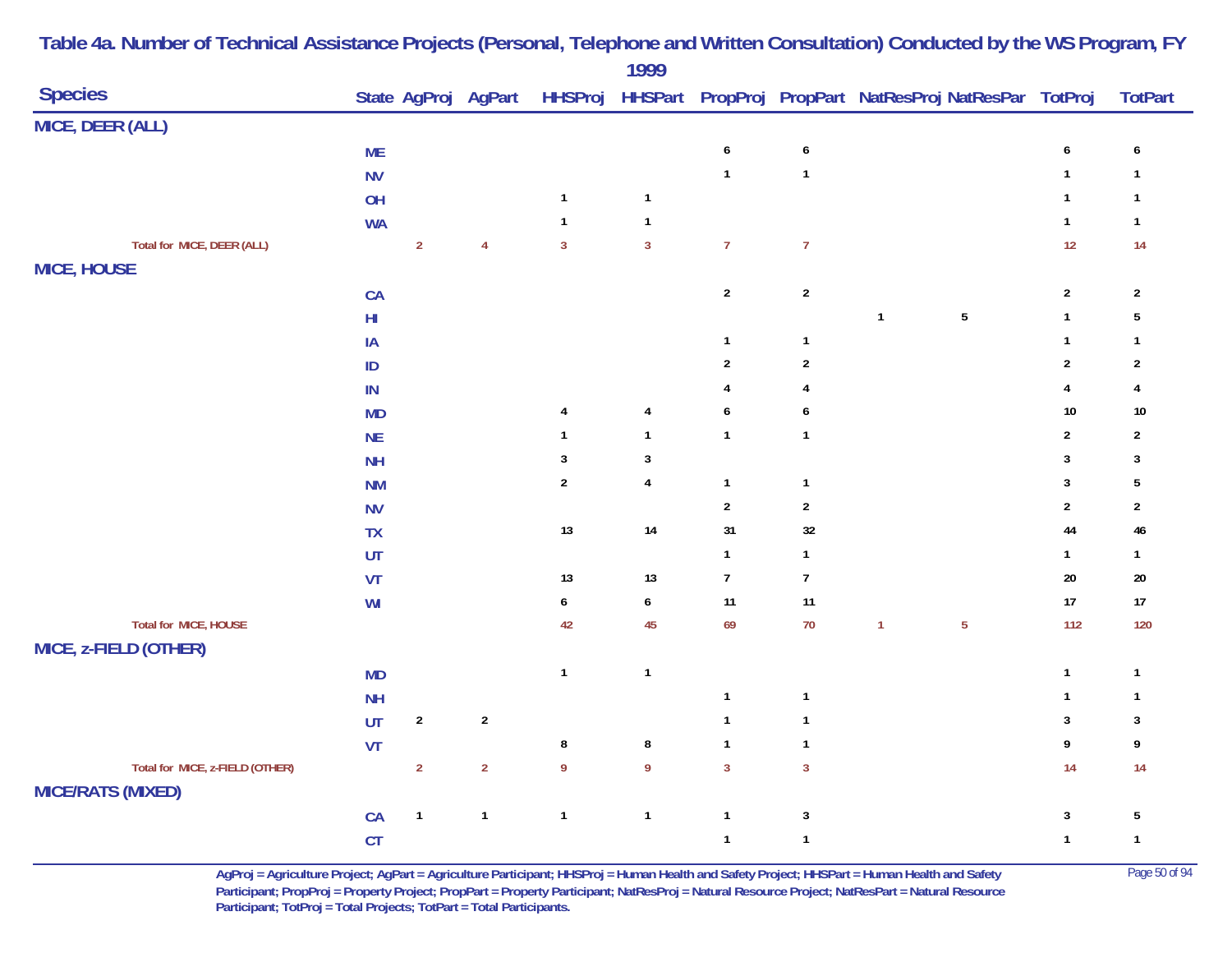| <b>Species</b>                     |                         |                         | State AgProj AgPart     |                  | ,,,,             |              |                |              | HHSProj HHSPart PropProj PropPart NatResProj NatResPar TotProj |                         | <b>TotPart</b>          |
|------------------------------------|-------------------------|-------------------------|-------------------------|------------------|------------------|--------------|----------------|--------------|----------------------------------------------------------------|-------------------------|-------------------------|
| <b>MICE/RATS (MIXED)</b>           |                         |                         |                         |                  |                  |              |                |              |                                                                |                         |                         |
|                                    | $\mathsf{H} \mathsf{I}$ |                         |                         |                  |                  | $\mathbf{1}$ | $\mathbf{1}$   | $\mathbf{3}$ | $\overline{7}$                                                 | $\overline{\mathbf{4}}$ | $\bf 8$                 |
|                                    | $\mathsf{IN}$           |                         |                         | $\sqrt{5}$       | $\sqrt{5}$       | 15           | 15             |              |                                                                | $20\,$                  | $20\,$                  |
|                                    | LA                      |                         |                         | $\sqrt{3}$       | $\mathbf 3$      |              |                |              |                                                                | $\sqrt{3}$              | $\mathbf{3}$            |
|                                    | <b>NM</b>               |                         |                         |                  |                  | $\mathbf{1}$ | $\overline{2}$ |              |                                                                | $\mathbf{1}$            | $\overline{2}$          |
|                                    | <b>NV</b>               |                         |                         | $\mathbf{1}$     | $\mathbf{1}$     | $\mathbf{1}$ | $\mathbf{1}$   |              |                                                                | $\sqrt{2}$              | $\mathbf{2}$            |
|                                    | OR                      |                         |                         |                  |                  | $\mathbf{1}$ | $\mathbf{1}$   |              |                                                                | $\mathbf{1}$            | $\mathbf{1}$            |
|                                    | TN                      |                         |                         | $\mathbf{1}$     | $\mathbf{1}$     |              |                |              |                                                                | $\mathbf{1}$            | $\mathbf{1}$            |
|                                    | <b>TX</b>               | $\pmb{4}$               | $\pmb{6}$               | 19               | 24               | 24           | 31             |              |                                                                | 47                      | 61                      |
|                                    | <b>WA</b>               |                         |                         |                  |                  | $\mathbf{1}$ | $\sqrt{2}$     |              |                                                                | $\mathbf{1}$            | $\boldsymbol{2}$        |
|                                    | WI                      |                         |                         | $\mathbf{1}$     | $\mathbf{1}$     |              |                |              |                                                                | $\mathbf{1}$            | $\mathbf{1}$            |
| <b>Total for MICE/RATS (MIXED)</b> |                         | $5\phantom{a}$          | $\overline{7}$          | 31               | 36               | $46\,$       | 57             | $\mathbf{3}$ | $\overline{7}$                                                 | 85                      | 107                     |
| <b>MINKS</b>                       |                         |                         |                         |                  |                  |              |                |              |                                                                |                         |                         |
|                                    | CA                      |                         |                         |                  |                  | $\mathbf{1}$ | $\mathbf{1}$   |              |                                                                | $\mathbf{1}$            | $\mathbf{1}$            |
|                                    | LA                      | $\overline{\mathbf{4}}$ | $\overline{\mathbf{r}}$ |                  |                  |              |                |              |                                                                | $\overline{4}$          | 4                       |
|                                    | <b>MA</b>               | $\mathbf{1}$            | $\mathbf{1}$            |                  |                  |              |                |              |                                                                | $\mathbf{1}$            | $\mathbf{1}$            |
|                                    | MD                      |                         |                         |                  |                  | $\mathbf{3}$ | $\mathbf{3}$   |              |                                                                | $\sqrt{3}$              | $\sqrt{3}$              |
|                                    | ND                      | $\mathbf{1}$            | $\mathbf{1}$            |                  |                  | $\mathbf{1}$ | $\mathbf{1}$   |              |                                                                | $\sqrt{2}$              | $\sqrt{2}$              |
|                                    | NE                      | $\mathbf{1}$            | $\mathbf{1}$            |                  |                  |              |                |              |                                                                | $\mathbf{1}$            | $\mathbf{1}$            |
|                                    | NH                      | $\mathbf{1}$            | $\mathbf{1}$            |                  |                  |              |                |              |                                                                | $\mathbf{1}$            | $\mathbf{1}$            |
|                                    | OK                      |                         |                         | $\mathbf{1}$     | $\mathbf{1}$     | $\mathbf{1}$ | $\mathbf{1}$   |              |                                                                | $\boldsymbol{2}$        | $\overline{\mathbf{c}}$ |
|                                    | UT                      | $\sqrt{2}$              | $\sqrt{2}$              |                  |                  |              |                |              |                                                                | $\sqrt{2}$              | $\overline{2}$          |
|                                    | VT                      |                         |                         | $\sqrt{2}$       | $\boldsymbol{2}$ | $\mathbf{1}$ | $\mathbf{1}$   |              |                                                                | $\sqrt{3}$              | $\mathbf{3}$            |
|                                    | WI                      | $\boldsymbol{6}$        | $\pmb{6}$               | $\sqrt{5}$       | ${\bf 5}$        | $\mathbf{1}$ | $\mathbf{1}$   |              |                                                                | $12\,$                  | $12\,$                  |
|                                    | <b>WV</b>               | $\overline{2}$          | $\overline{2}$          |                  |                  |              |                |              |                                                                | $\overline{2}$          | $\overline{2}$          |
|                                    | <b>WY</b>               | $\mathbf{1}$            | $\mathbf{1}$            |                  |                  |              |                |              |                                                                | $\mathbf{1}$            | $\mathbf{1}$            |
| <b>Total for MINKS</b>             |                         | 19                      | 19                      | $\boldsymbol{8}$ | ${\bf 8}$        | ${\bf 8}$    | $\bf 8$        |              |                                                                | 35                      | 35                      |
| <b>MOCKINGBIRDS, NORTHERN</b>      |                         |                         |                         |                  |                  |              |                |              |                                                                |                         |                         |
|                                    | AZ                      |                         |                         | $\sqrt{2}$       | $\mathbf 2$      | $\mathbf{1}$ | $\mathbf{1}$   |              |                                                                | $\sqrt{3}$              | $\mathbf{3}$            |
|                                    | GA                      |                         |                         |                  |                  | $\mathbf{1}$ | $\mathbf{1}$   |              |                                                                | $\mathbf{1}$            | $\mathbf{1}$            |
|                                    | $\mathsf{HI}$           |                         |                         | $\mathbf{1}$     | $\mathbf{1}$     | $\mathbf{1}$ | $\mathbf{1}$   |              |                                                                | $\overline{2}$          | $\boldsymbol{2}$        |

**AgProj = Agriculture Project; AgPart = Agriculture Participant; HHSProj = Human Health and Safety Project; HHSPart = Human Health and Safety** Page 51 of 94 **Participant; PropProj = Property Project; PropPart = Property Participant; NatResProj = Natural Resource Project; NatResPart = Natural Resource**  Participant; TotProj = Total Projects; TotPart = Total Participants.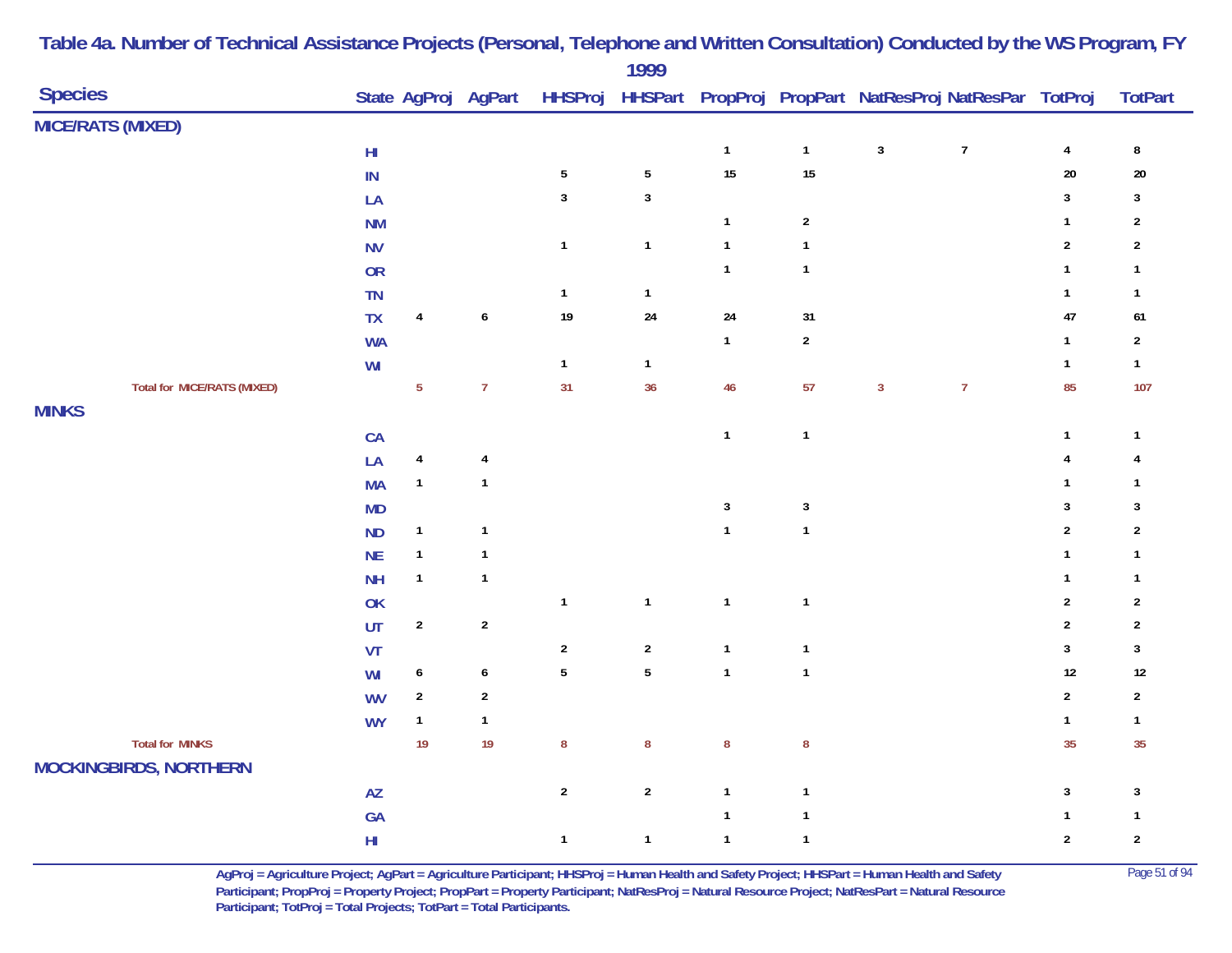|                                         |                        |                  |                     |                  | .                |                  |                  |                                                                |                |                  |
|-----------------------------------------|------------------------|------------------|---------------------|------------------|------------------|------------------|------------------|----------------------------------------------------------------|----------------|------------------|
| <b>Species</b>                          |                        |                  | State AgProj AgPart |                  |                  |                  |                  | HHSProj HHSPart PropProj PropPart NatResProj NatResPar TotProj |                | <b>TotPart</b>   |
| <b>MOCKINGBIRDS, NORTHERN</b>           |                        |                  |                     |                  |                  |                  |                  |                                                                |                |                  |
|                                         | <b>KY</b>              |                  |                     | $\sqrt{2}$       | $\sqrt{2}$       |                  |                  |                                                                | $\sqrt{2}$     | $\sqrt{2}$       |
|                                         | <b>MD</b>              |                  |                     | 15               | 15               |                  |                  |                                                                | 15             | 15               |
|                                         | <b>MS</b>              |                  |                     |                  |                  | $\mathbf{1}$     | $\mathbf{1}$     |                                                                | $\mathbf{1}$   | $\mathbf{1}$     |
|                                         | NJ                     |                  |                     | $\overline{4}$   | $\overline{4}$   | $\mathbf{1}$     | $\mathbf{1}$     |                                                                | $\sqrt{5}$     | 5                |
|                                         | TN                     |                  |                     | $\sqrt{2}$       | $\sqrt{2}$       |                  |                  |                                                                | $\overline{2}$ | $\overline{2}$   |
|                                         | $TX$                   |                  |                     | $\overline{7}$   | $\boldsymbol{7}$ | $\overline{1}$   | $\mathbf{1}$     |                                                                | 8              | 8                |
|                                         | <b>VA</b>              |                  |                     |                  |                  | $\sqrt{3}$       | $\sqrt{3}$       |                                                                | 3              | $\mathbf{3}$     |
| <b>Total for MOCKINGBIRDS, NORTHERN</b> |                        |                  |                     | 33               | 33               | $\boldsymbol{9}$ | 9                |                                                                | 42             | 42               |
| <b>MOLES (ALL)</b>                      |                        |                  |                     |                  |                  |                  |                  |                                                                |                |                  |
|                                         | <b>AL</b>              |                  |                     |                  |                  | $\overline{1}$   | $\mathbf{1}$     |                                                                | $\mathbf{1}$   | $\mathbf{1}$     |
|                                         | CA                     |                  |                     |                  |                  | $\overline{1}$   | $\boldsymbol{2}$ |                                                                | $\mathbf{1}$   | $\sqrt{2}$       |
|                                         | $\sf IA$               |                  |                     |                  |                  | $\boldsymbol{6}$ | $\boldsymbol{6}$ |                                                                | 6              | $\boldsymbol{6}$ |
|                                         | $\mathsf{IN}$          |                  |                     | $5\phantom{a}$   | $\sqrt{5}$       | 81               | 81               |                                                                | 86             | 86               |
|                                         | <b>KS</b>              | $\mathbf{1}$     | $\mathbf{1}$        |                  |                  |                  |                  |                                                                | $\mathbf{1}$   | $\mathbf{1}$     |
|                                         | <b>KY</b>              | 9                | $\boldsymbol{9}$    |                  |                  | $\overline{4}$   | $\overline{4}$   |                                                                | 13             | $13$             |
|                                         | LA                     |                  |                     |                  |                  | $\overline{2}$   | $\sqrt{2}$       |                                                                | $\sqrt{2}$     | $\sqrt{2}$       |
|                                         | $\mathsf{L}\mathsf{I}$ |                  |                     |                  |                  | $\mathbf{1}$     | $\mathbf{1}$     |                                                                | $\mathbf{1}$   | $\mathbf{1}$     |
|                                         | <b>MD</b>              |                  |                     | $\overline{1}$   | $\mathbf{1}$     | 29               | $30\,$           |                                                                | 30             | 31               |
|                                         | <b>ME</b>              | $\mathbf{3}$     | $\mathbf{3}$        |                  |                  | $\overline{2}$   | $\overline{2}$   |                                                                | $\sqrt{5}$     | $5\,$            |
|                                         | <b>MS</b>              |                  |                     |                  |                  | 5                | $10\,$           |                                                                | 5              | $10\,$           |
|                                         | ND                     |                  |                     |                  |                  | $\overline{2}$   | $\boldsymbol{2}$ |                                                                | $\overline{2}$ | $\boldsymbol{2}$ |
|                                         | <b>NE</b>              |                  |                     |                  |                  | 3                | $\mathbf{3}$     |                                                                | 3              | 3                |
|                                         | NH                     |                  |                     |                  |                  | $5\,$            | $5\,$            |                                                                | $5\,$          | $5\,$            |
|                                         | NJ                     |                  |                     |                  |                  | $\mathbf{1}$     | $\mathbf{1}$     |                                                                | 1              | 1                |
|                                         | <b>NV</b>              |                  |                     |                  |                  | $\mathbf{3}$     | $\mathbf{3}$     |                                                                | 3              | 3                |
|                                         | OH                     |                  |                     |                  |                  | 4                | $\overline{4}$   |                                                                | $\overline{4}$ | $\overline{4}$   |
|                                         | $\mathsf{OK}$          |                  |                     | $\boldsymbol{6}$ | $\pmb{6}$        | $10$             | 11               |                                                                | 16             | 17               |
|                                         | ${\sf OR}$             | $\boldsymbol{2}$ | $\sqrt{2}$          |                  |                  | $\overline{2}$   | $\sqrt{5}$       |                                                                | 4              | $\overline{7}$   |
|                                         | PA                     |                  |                     |                  |                  | $\mathbf{1}$     | $\mathbf{1}$     |                                                                | 1              | $\mathbf{1}$     |
|                                         | <b>TN</b>              |                  |                     | $\mathbf{1}$     | $\mathbf{1}$     | 17               | $18\,$           |                                                                | $18\,$         | 19               |

> **AgProj = Agriculture Project; AgPart = Agriculture Participant; HHSProj = Human Health and Safety Project; HHSPart = Human Health and Safety** Page 52 of 94 **Participant; PropProj = Property Project; PropPart = Property Participant; NatResProj = Natural Resource Project; NatResPart = Natural Resource**  Participant; TotProj = Total Projects; TotPart = Total Participants.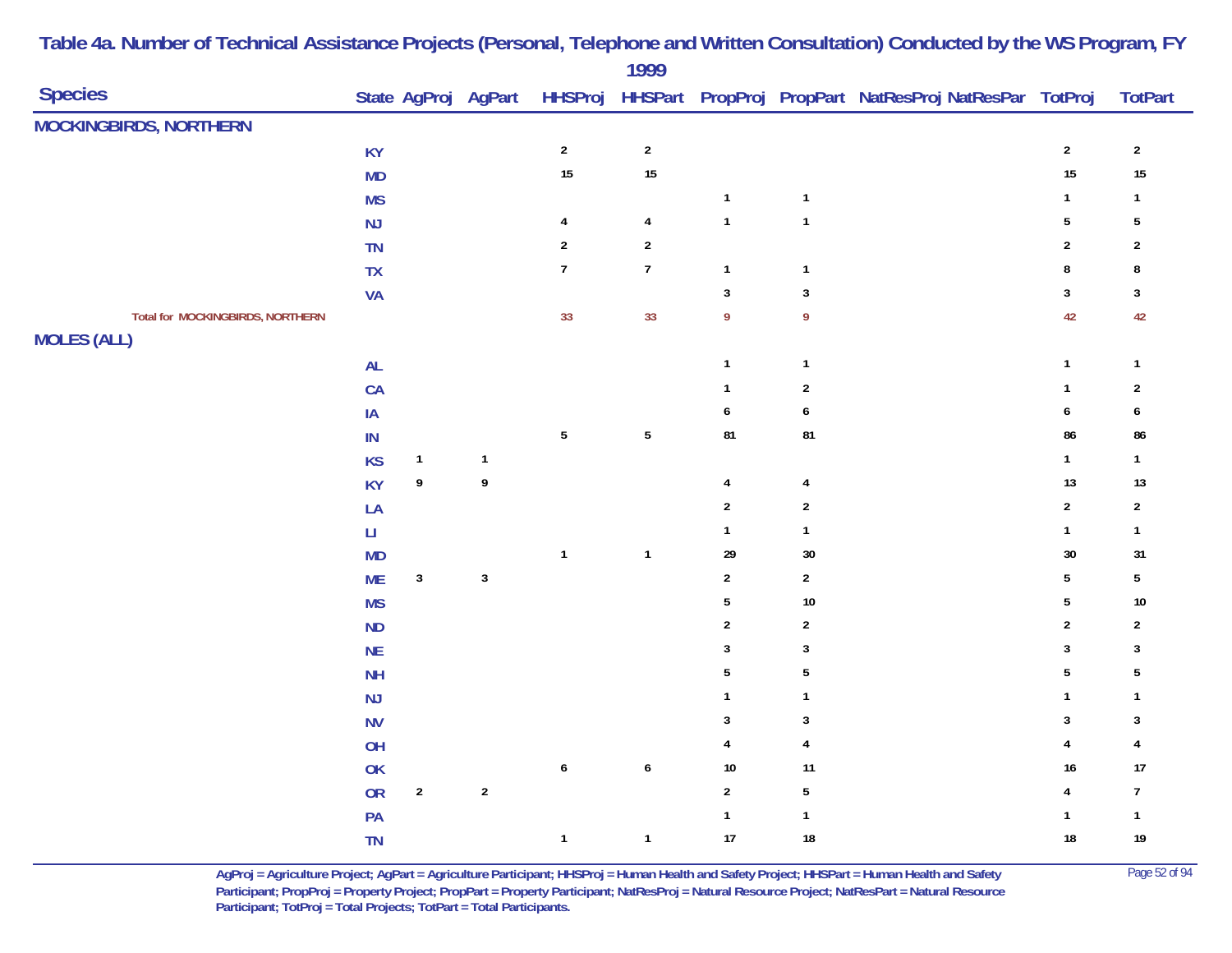| <b>Species</b><br>State AgProj AgPart<br>HHSProj HHSPart PropProj PropPart NatResProj NatResPar TotProj<br><b>MOLES (ALL)</b><br>98<br>99<br>$\overline{2}$<br>$\sqrt{2}$<br>97<br>${\sf TX}$<br>$\overline{5}$<br>$\sqrt{5}$<br>$11$<br>VT<br>$\boldsymbol{6}$<br>$\boldsymbol{6}$<br>$12$<br>$12\,$<br>12<br><b>WA</b><br>48<br>53<br>$\mathbf{1}$<br>$\overline{4}$<br>48<br>WI<br>$\mathbf{1}$<br>$\overline{4}$<br>$\overline{2}$<br>$\overline{2}$<br>$\boldsymbol{2}$<br><b>WV</b><br><b>Total for MOLES (ALL)</b><br>16<br>16<br>24<br>24<br>345<br>358<br>385<br><b>MONGOOSES, INDIAN</b><br>11<br>$\mathbf{1}$<br>$\mathbf{1}$<br>$\bf 8$<br>$\mathsf{H} \mathsf{I}$<br>$\mathbf{1}$<br>$\mathbf{1}$<br>6<br>11<br>$\pmb{8}$<br>$\mathbf{1}$<br>$\mathbf{1}$<br>$\boldsymbol{6}$<br>Total for MONGOOSES, INDIAN<br>$\mathbf{1}$<br>$\mathbf{1}$<br><b>MOOSE</b><br>$\mathbf{1}$<br>$\mathbf{3}$<br>$\mathbf{3}$<br>$\bf 8$<br>AK<br>$\mathbf{1}$<br>4<br>4<br>$\mathbf{1}$<br>$\sqrt{2}$<br>$\overline{2}$<br>$\boldsymbol{9}$<br><b>ME</b><br>$\mathbf{1}$<br>6<br>6<br>$\sqrt{5}$<br>$\sqrt{5}$<br>14<br>9<br>9<br><b>NH</b><br>$\overline{2}$<br>VT<br>$\overline{2}$<br>$\boldsymbol{2}$<br><b>Total for MOOSE</b><br>$\overline{7}$<br>$\overline{7}$<br>$\overline{5}$<br>$\overline{5}$<br>21<br>33<br>21<br><b>MUSKRATS, z-(OTHER)</b><br>$\sqrt{2}$<br>$\sqrt{2}$<br>$\sqrt{2}$<br>$\sqrt{2}$<br>AK<br>4<br>AL<br>$\overline{4}$<br>$\overline{4}$<br>4<br>$\sqrt{2}$<br>$\sqrt{2}$<br><b>AR</b><br>$\mathbf{1}$<br>$\mathbf{1}$<br>$\sqrt{2}$<br>$\mathbf{3}$<br>$\mathbf{1}$<br>CA<br>$\mathbf{1}$<br>$\sqrt{2}$<br>$\mathbf{2}$<br>$\mathbf{1}$<br>$\mathbf{1}$<br>$\mathbf{3}$<br>GA<br>$\mathbf{1}$<br>$\sf ID$<br>$\mathbf{1}$<br>$\mathbf{1}$<br>$12$<br>$12\,$<br>$46\,$<br>58<br>$\sf IN$<br>44<br>$\overline{2}$<br>$\mathbf{1}$<br>$\mathsf{KS}% _{\mathsf{K}}^{\mathsf{K}}\left( \mathsf{K}\right)$<br>$\mathbf{1}$<br>$\boldsymbol{6}$<br>$\overline{7}$<br>$\pmb{6}$<br><b>KY</b><br>$\sqrt{2}$<br>$\overline{2}$<br>LA<br>$\mathbf{1}$<br>$\mathbf{1}$<br>$\mathbf{1}$<br>$\mathbf{1}$<br>$\mathbf{1}$<br>$\overline{\mathbf{1}}$<br><b>MA</b><br>$5\phantom{.0}$<br>$\sqrt{5}$<br>13<br>13<br>$\mathbf{1}$<br>$19$<br>$\mathbf{1}$<br><b>MD</b><br>$\mathbf{1}$<br><b>MS</b><br>$\mathbf{1}$<br>$\mathbf{1}$ |  |           |              |              | 1777 |            |            |  |            |                         |
|-------------------------------------------------------------------------------------------------------------------------------------------------------------------------------------------------------------------------------------------------------------------------------------------------------------------------------------------------------------------------------------------------------------------------------------------------------------------------------------------------------------------------------------------------------------------------------------------------------------------------------------------------------------------------------------------------------------------------------------------------------------------------------------------------------------------------------------------------------------------------------------------------------------------------------------------------------------------------------------------------------------------------------------------------------------------------------------------------------------------------------------------------------------------------------------------------------------------------------------------------------------------------------------------------------------------------------------------------------------------------------------------------------------------------------------------------------------------------------------------------------------------------------------------------------------------------------------------------------------------------------------------------------------------------------------------------------------------------------------------------------------------------------------------------------------------------------------------------------------------------------------------------------------------------------------------------------------------------------------------------------------------------------------------------------------------------------------------------------------------------------------------------------------------------------------------------------------------------------------------------------------------------------------------------------------------------------------------------|--|-----------|--------------|--------------|------|------------|------------|--|------------|-------------------------|
|                                                                                                                                                                                                                                                                                                                                                                                                                                                                                                                                                                                                                                                                                                                                                                                                                                                                                                                                                                                                                                                                                                                                                                                                                                                                                                                                                                                                                                                                                                                                                                                                                                                                                                                                                                                                                                                                                                                                                                                                                                                                                                                                                                                                                                                                                                                                                 |  |           |              |              |      |            |            |  |            | <b>TotPart</b>          |
|                                                                                                                                                                                                                                                                                                                                                                                                                                                                                                                                                                                                                                                                                                                                                                                                                                                                                                                                                                                                                                                                                                                                                                                                                                                                                                                                                                                                                                                                                                                                                                                                                                                                                                                                                                                                                                                                                                                                                                                                                                                                                                                                                                                                                                                                                                                                                 |  |           |              |              |      |            |            |  |            |                         |
|                                                                                                                                                                                                                                                                                                                                                                                                                                                                                                                                                                                                                                                                                                                                                                                                                                                                                                                                                                                                                                                                                                                                                                                                                                                                                                                                                                                                                                                                                                                                                                                                                                                                                                                                                                                                                                                                                                                                                                                                                                                                                                                                                                                                                                                                                                                                                 |  |           |              |              |      |            |            |  |            | 100                     |
|                                                                                                                                                                                                                                                                                                                                                                                                                                                                                                                                                                                                                                                                                                                                                                                                                                                                                                                                                                                                                                                                                                                                                                                                                                                                                                                                                                                                                                                                                                                                                                                                                                                                                                                                                                                                                                                                                                                                                                                                                                                                                                                                                                                                                                                                                                                                                 |  |           |              |              |      |            |            |  |            | $11$                    |
|                                                                                                                                                                                                                                                                                                                                                                                                                                                                                                                                                                                                                                                                                                                                                                                                                                                                                                                                                                                                                                                                                                                                                                                                                                                                                                                                                                                                                                                                                                                                                                                                                                                                                                                                                                                                                                                                                                                                                                                                                                                                                                                                                                                                                                                                                                                                                 |  |           |              |              |      |            |            |  |            | $12\,$                  |
|                                                                                                                                                                                                                                                                                                                                                                                                                                                                                                                                                                                                                                                                                                                                                                                                                                                                                                                                                                                                                                                                                                                                                                                                                                                                                                                                                                                                                                                                                                                                                                                                                                                                                                                                                                                                                                                                                                                                                                                                                                                                                                                                                                                                                                                                                                                                                 |  |           |              |              |      |            |            |  |            | 53                      |
|                                                                                                                                                                                                                                                                                                                                                                                                                                                                                                                                                                                                                                                                                                                                                                                                                                                                                                                                                                                                                                                                                                                                                                                                                                                                                                                                                                                                                                                                                                                                                                                                                                                                                                                                                                                                                                                                                                                                                                                                                                                                                                                                                                                                                                                                                                                                                 |  |           |              |              |      |            |            |  |            | $\mathbf{2}$            |
|                                                                                                                                                                                                                                                                                                                                                                                                                                                                                                                                                                                                                                                                                                                                                                                                                                                                                                                                                                                                                                                                                                                                                                                                                                                                                                                                                                                                                                                                                                                                                                                                                                                                                                                                                                                                                                                                                                                                                                                                                                                                                                                                                                                                                                                                                                                                                 |  |           |              |              |      |            |            |  |            | 398                     |
|                                                                                                                                                                                                                                                                                                                                                                                                                                                                                                                                                                                                                                                                                                                                                                                                                                                                                                                                                                                                                                                                                                                                                                                                                                                                                                                                                                                                                                                                                                                                                                                                                                                                                                                                                                                                                                                                                                                                                                                                                                                                                                                                                                                                                                                                                                                                                 |  |           |              |              |      |            |            |  |            |                         |
|                                                                                                                                                                                                                                                                                                                                                                                                                                                                                                                                                                                                                                                                                                                                                                                                                                                                                                                                                                                                                                                                                                                                                                                                                                                                                                                                                                                                                                                                                                                                                                                                                                                                                                                                                                                                                                                                                                                                                                                                                                                                                                                                                                                                                                                                                                                                                 |  |           |              |              |      |            |            |  |            | 13                      |
|                                                                                                                                                                                                                                                                                                                                                                                                                                                                                                                                                                                                                                                                                                                                                                                                                                                                                                                                                                                                                                                                                                                                                                                                                                                                                                                                                                                                                                                                                                                                                                                                                                                                                                                                                                                                                                                                                                                                                                                                                                                                                                                                                                                                                                                                                                                                                 |  |           |              |              |      |            |            |  |            | 13                      |
|                                                                                                                                                                                                                                                                                                                                                                                                                                                                                                                                                                                                                                                                                                                                                                                                                                                                                                                                                                                                                                                                                                                                                                                                                                                                                                                                                                                                                                                                                                                                                                                                                                                                                                                                                                                                                                                                                                                                                                                                                                                                                                                                                                                                                                                                                                                                                 |  |           |              |              |      |            |            |  |            |                         |
|                                                                                                                                                                                                                                                                                                                                                                                                                                                                                                                                                                                                                                                                                                                                                                                                                                                                                                                                                                                                                                                                                                                                                                                                                                                                                                                                                                                                                                                                                                                                                                                                                                                                                                                                                                                                                                                                                                                                                                                                                                                                                                                                                                                                                                                                                                                                                 |  |           |              |              |      |            |            |  |            | 8                       |
|                                                                                                                                                                                                                                                                                                                                                                                                                                                                                                                                                                                                                                                                                                                                                                                                                                                                                                                                                                                                                                                                                                                                                                                                                                                                                                                                                                                                                                                                                                                                                                                                                                                                                                                                                                                                                                                                                                                                                                                                                                                                                                                                                                                                                                                                                                                                                 |  |           |              |              |      |            |            |  |            | 9                       |
|                                                                                                                                                                                                                                                                                                                                                                                                                                                                                                                                                                                                                                                                                                                                                                                                                                                                                                                                                                                                                                                                                                                                                                                                                                                                                                                                                                                                                                                                                                                                                                                                                                                                                                                                                                                                                                                                                                                                                                                                                                                                                                                                                                                                                                                                                                                                                 |  |           |              |              |      |            |            |  |            | 14                      |
|                                                                                                                                                                                                                                                                                                                                                                                                                                                                                                                                                                                                                                                                                                                                                                                                                                                                                                                                                                                                                                                                                                                                                                                                                                                                                                                                                                                                                                                                                                                                                                                                                                                                                                                                                                                                                                                                                                                                                                                                                                                                                                                                                                                                                                                                                                                                                 |  |           |              |              |      |            |            |  |            | $\overline{\mathbf{c}}$ |
|                                                                                                                                                                                                                                                                                                                                                                                                                                                                                                                                                                                                                                                                                                                                                                                                                                                                                                                                                                                                                                                                                                                                                                                                                                                                                                                                                                                                                                                                                                                                                                                                                                                                                                                                                                                                                                                                                                                                                                                                                                                                                                                                                                                                                                                                                                                                                 |  |           |              |              |      |            |            |  |            | 33                      |
|                                                                                                                                                                                                                                                                                                                                                                                                                                                                                                                                                                                                                                                                                                                                                                                                                                                                                                                                                                                                                                                                                                                                                                                                                                                                                                                                                                                                                                                                                                                                                                                                                                                                                                                                                                                                                                                                                                                                                                                                                                                                                                                                                                                                                                                                                                                                                 |  |           |              |              |      |            |            |  |            |                         |
|                                                                                                                                                                                                                                                                                                                                                                                                                                                                                                                                                                                                                                                                                                                                                                                                                                                                                                                                                                                                                                                                                                                                                                                                                                                                                                                                                                                                                                                                                                                                                                                                                                                                                                                                                                                                                                                                                                                                                                                                                                                                                                                                                                                                                                                                                                                                                 |  |           |              |              |      |            |            |  |            | 4                       |
|                                                                                                                                                                                                                                                                                                                                                                                                                                                                                                                                                                                                                                                                                                                                                                                                                                                                                                                                                                                                                                                                                                                                                                                                                                                                                                                                                                                                                                                                                                                                                                                                                                                                                                                                                                                                                                                                                                                                                                                                                                                                                                                                                                                                                                                                                                                                                 |  |           |              |              |      |            |            |  |            |                         |
|                                                                                                                                                                                                                                                                                                                                                                                                                                                                                                                                                                                                                                                                                                                                                                                                                                                                                                                                                                                                                                                                                                                                                                                                                                                                                                                                                                                                                                                                                                                                                                                                                                                                                                                                                                                                                                                                                                                                                                                                                                                                                                                                                                                                                                                                                                                                                 |  |           |              |              |      |            |            |  |            |                         |
|                                                                                                                                                                                                                                                                                                                                                                                                                                                                                                                                                                                                                                                                                                                                                                                                                                                                                                                                                                                                                                                                                                                                                                                                                                                                                                                                                                                                                                                                                                                                                                                                                                                                                                                                                                                                                                                                                                                                                                                                                                                                                                                                                                                                                                                                                                                                                 |  |           |              |              |      |            |            |  |            | 3                       |
|                                                                                                                                                                                                                                                                                                                                                                                                                                                                                                                                                                                                                                                                                                                                                                                                                                                                                                                                                                                                                                                                                                                                                                                                                                                                                                                                                                                                                                                                                                                                                                                                                                                                                                                                                                                                                                                                                                                                                                                                                                                                                                                                                                                                                                                                                                                                                 |  |           |              |              |      |            |            |  |            | 3                       |
|                                                                                                                                                                                                                                                                                                                                                                                                                                                                                                                                                                                                                                                                                                                                                                                                                                                                                                                                                                                                                                                                                                                                                                                                                                                                                                                                                                                                                                                                                                                                                                                                                                                                                                                                                                                                                                                                                                                                                                                                                                                                                                                                                                                                                                                                                                                                                 |  |           |              |              |      |            |            |  |            | $\mathbf{1}$            |
|                                                                                                                                                                                                                                                                                                                                                                                                                                                                                                                                                                                                                                                                                                                                                                                                                                                                                                                                                                                                                                                                                                                                                                                                                                                                                                                                                                                                                                                                                                                                                                                                                                                                                                                                                                                                                                                                                                                                                                                                                                                                                                                                                                                                                                                                                                                                                 |  |           |              |              |      |            |            |  |            | ${\bf 56}$              |
|                                                                                                                                                                                                                                                                                                                                                                                                                                                                                                                                                                                                                                                                                                                                                                                                                                                                                                                                                                                                                                                                                                                                                                                                                                                                                                                                                                                                                                                                                                                                                                                                                                                                                                                                                                                                                                                                                                                                                                                                                                                                                                                                                                                                                                                                                                                                                 |  |           |              |              |      |            |            |  |            | $\overline{\mathbf{c}}$ |
|                                                                                                                                                                                                                                                                                                                                                                                                                                                                                                                                                                                                                                                                                                                                                                                                                                                                                                                                                                                                                                                                                                                                                                                                                                                                                                                                                                                                                                                                                                                                                                                                                                                                                                                                                                                                                                                                                                                                                                                                                                                                                                                                                                                                                                                                                                                                                 |  |           |              |              |      |            |            |  |            | $\overline{7}$          |
|                                                                                                                                                                                                                                                                                                                                                                                                                                                                                                                                                                                                                                                                                                                                                                                                                                                                                                                                                                                                                                                                                                                                                                                                                                                                                                                                                                                                                                                                                                                                                                                                                                                                                                                                                                                                                                                                                                                                                                                                                                                                                                                                                                                                                                                                                                                                                 |  |           |              |              |      |            |            |  |            | $\mathbf{3}$            |
|                                                                                                                                                                                                                                                                                                                                                                                                                                                                                                                                                                                                                                                                                                                                                                                                                                                                                                                                                                                                                                                                                                                                                                                                                                                                                                                                                                                                                                                                                                                                                                                                                                                                                                                                                                                                                                                                                                                                                                                                                                                                                                                                                                                                                                                                                                                                                 |  |           |              |              |      |            |            |  |            | $\mathbf{1}$            |
|                                                                                                                                                                                                                                                                                                                                                                                                                                                                                                                                                                                                                                                                                                                                                                                                                                                                                                                                                                                                                                                                                                                                                                                                                                                                                                                                                                                                                                                                                                                                                                                                                                                                                                                                                                                                                                                                                                                                                                                                                                                                                                                                                                                                                                                                                                                                                 |  |           |              |              |      |            |            |  |            | 19                      |
|                                                                                                                                                                                                                                                                                                                                                                                                                                                                                                                                                                                                                                                                                                                                                                                                                                                                                                                                                                                                                                                                                                                                                                                                                                                                                                                                                                                                                                                                                                                                                                                                                                                                                                                                                                                                                                                                                                                                                                                                                                                                                                                                                                                                                                                                                                                                                 |  |           |              |              |      |            |            |  |            | $\mathbf{1}$            |
|                                                                                                                                                                                                                                                                                                                                                                                                                                                                                                                                                                                                                                                                                                                                                                                                                                                                                                                                                                                                                                                                                                                                                                                                                                                                                                                                                                                                                                                                                                                                                                                                                                                                                                                                                                                                                                                                                                                                                                                                                                                                                                                                                                                                                                                                                                                                                 |  | <b>NC</b> | $\mathbf{1}$ | $\mathbf{1}$ |      | $\sqrt{2}$ | $\sqrt{2}$ |  | $\sqrt{3}$ | $\mathbf{3}$            |

> **AgProj = Agriculture Project; AgPart = Agriculture Participant; HHSProj = Human Health and Safety Project; HHSPart = Human Health and Safety** Page 53 of 94 **Participant; PropProj = Property Project; PropPart = Property Participant; NatResProj = Natural Resource Project; NatResPart = Natural Resource**  Participant; TotProj = Total Projects; TotPart = Total Participants.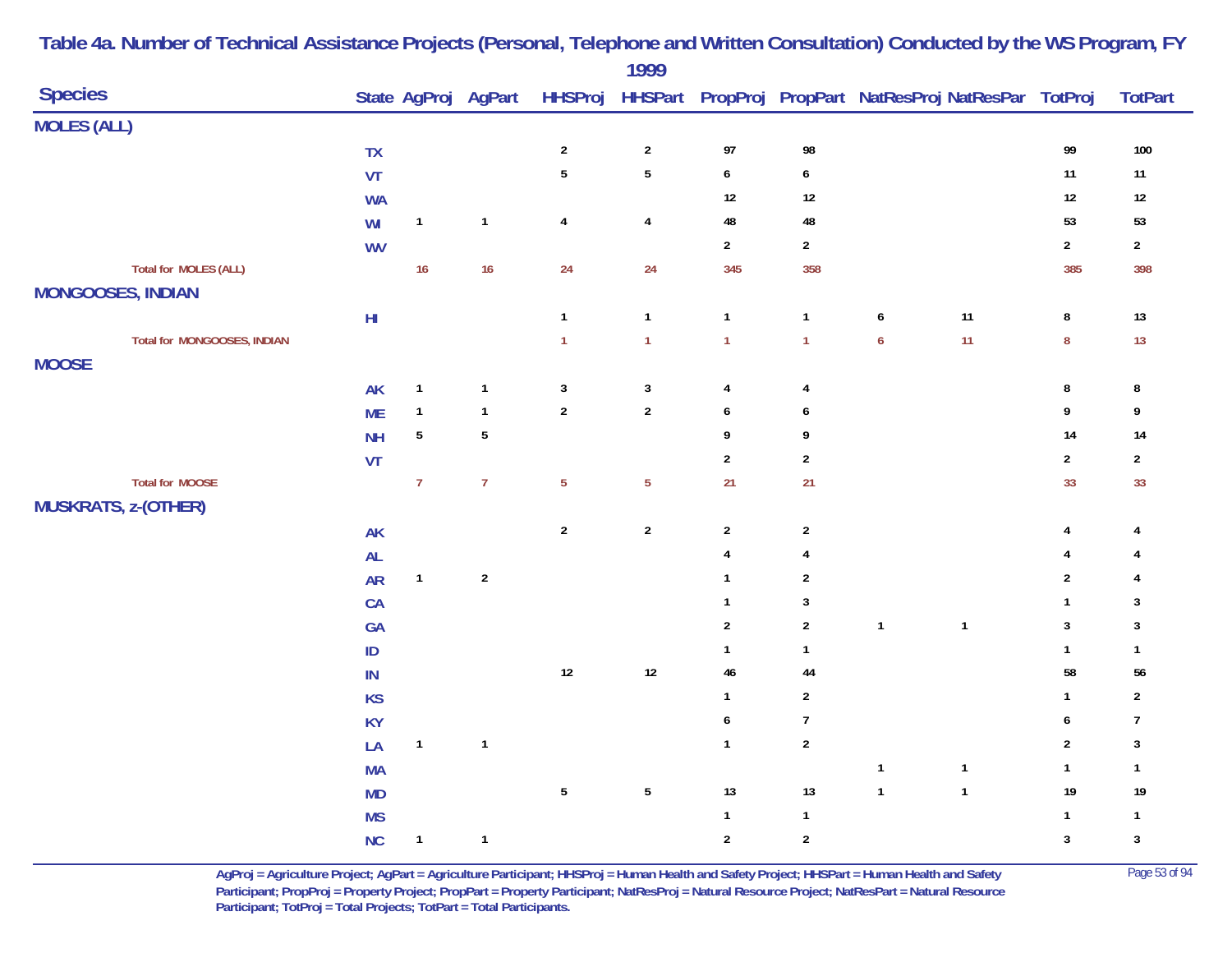|                                   |            |                |                         |                | 1777             |                  |                  |                                                                                    |                  |                         |
|-----------------------------------|------------|----------------|-------------------------|----------------|------------------|------------------|------------------|------------------------------------------------------------------------------------|------------------|-------------------------|
| <b>Species</b>                    |            |                |                         |                |                  |                  |                  | State AgProj AgPart HHSProj HHSPart PropProj PropPart NatResProj NatResPar TotProj |                  | <b>TotPart</b>          |
| <b>MUSKRATS, z-(OTHER)</b>        |            |                |                         |                |                  |                  |                  |                                                                                    |                  |                         |
|                                   | <b>ND</b>  |                |                         |                |                  | $10\,$           | $18\,$           |                                                                                    | $10\,$           | $18\,$                  |
|                                   | NE         |                |                         |                |                  | $\boldsymbol{2}$ | $\boldsymbol{2}$ |                                                                                    | $\mathbf 2$      | $\overline{c}$          |
|                                   | <b>NH</b>  |                |                         | $\mathbf{3}$   | $\sqrt{3}$       | $\sqrt{2}$       | $\overline{2}$   |                                                                                    | $\sqrt{5}$       | 5                       |
|                                   | <b>NV</b>  |                |                         | $\mathbf{1}$   | $\mathbf{1}$     | $\mathbf{1}$     | $\mathbf{1}$     |                                                                                    | $\sqrt{2}$       | $\overline{2}$          |
|                                   | <b>NY</b>  |                |                         |                |                  | $\overline{2}$   | $\overline{2}$   |                                                                                    | $\overline{2}$   | $\overline{2}$          |
|                                   | OH         |                |                         |                |                  | $\mathbf{1}$     | $\mathbf{1}$     |                                                                                    | $\mathbf{1}$     | $\mathbf{1}$            |
|                                   | <b>OR</b>  | $\mathbf{1}$   | $\overline{\mathbf{1}}$ |                |                  | $\mathbf 2$      | $\overline{4}$   |                                                                                    | $\mathbf{3}$     | $\sqrt{5}$              |
|                                   | PA         |                |                         |                |                  | $\overline{2}$   | $\overline{2}$   |                                                                                    | $\overline{2}$   | $\overline{2}$          |
|                                   | <b>TN</b>  |                |                         |                |                  | 4                | $\overline{4}$   |                                                                                    | $\overline{4}$   | 4                       |
|                                   | UT         |                |                         |                |                  | $\boldsymbol{2}$ | $\boldsymbol{2}$ |                                                                                    | $\overline{2}$   | $\overline{2}$          |
|                                   | <b>VA</b>  |                |                         |                |                  | $\overline{7}$   | $\overline{7}$   |                                                                                    | $\overline{7}$   | $\overline{7}$          |
|                                   | VT         |                |                         | $\sqrt{5}$     | $\sqrt{5}$       | 24               | 24               |                                                                                    | 29               | 29                      |
|                                   | <b>WA</b>  |                |                         |                |                  | 6                | $\overline{7}$   |                                                                                    | $\boldsymbol{6}$ | $\overline{7}$          |
|                                   | WI         |                |                         | $14\,$         | 14               | 46               | 46               |                                                                                    | 60               | $60\,$                  |
|                                   | <b>WV</b>  |                |                         |                |                  | $\mathbf{1}$     | $\mathbf{1}$     |                                                                                    | $\mathbf{1}$     | $\mathbf{1}$            |
|                                   | <b>WY</b>  |                |                         |                |                  | $\overline{4}$   | $\overline{4}$   |                                                                                    | $\overline{4}$   | 4                       |
| Total for MUSKRATS, z-(OTHER)     |            | $\overline{4}$ | $\overline{5}$          | $42\,$         | 42               | 197              | 212              | $\mathbf{3}$<br>$\mathbf{3}$                                                       | 246              | 262                     |
| <b>MYNAS (ALL)</b>                |            |                |                         |                |                  |                  |                  |                                                                                    |                  |                         |
|                                   | ${\sf HI}$ |                |                         | $10\,$         | $10\,$           | $10\,$           | $10\,$           |                                                                                    | $20\,$           | $20\,$                  |
| <b>Total for MYNAS (ALL)</b>      |            |                |                         | $10$           | $10$             | 10               | $10$             |                                                                                    | $20\,$           | $20\,$                  |
| <b>NIGHTHAWKS (ALL)</b>           |            |                |                         |                |                  |                  |                  |                                                                                    |                  |                         |
|                                   | <b>AK</b>  |                |                         | $\mathbf{3}$   | $\mathbf{3}$     | $\mathbf{3}$     | $\mathbf{3}$     |                                                                                    | $\boldsymbol{6}$ | 6                       |
|                                   | <b>KS</b>  |                |                         | $\mathbf{1}$   | $\sqrt{2}$       |                  |                  |                                                                                    | $\mathbf{1}$     | $\overline{\mathbf{c}}$ |
|                                   | <b>KY</b>  |                |                         |                |                  | $\overline{1}$   | $\mathbf{1}$     |                                                                                    | $\mathbf{1}$     | $\mathbf{1}$            |
|                                   | TN         |                |                         | $\mathbf{1}$   | $\mathbf 1$      |                  |                  |                                                                                    | $\mathbf{1}$     | $\mathbf{1}$            |
| <b>Total for NIGHTHAWKS (ALL)</b> |            |                |                         | $\overline{5}$ | $\boldsymbol{6}$ | $\overline{4}$   | $\overline{4}$   |                                                                                    | $\boldsymbol{9}$ | $10$                    |
| <b>NON-WILDLIFE</b>               |            |                |                         |                |                  |                  |                  |                                                                                    |                  |                         |
|                                   | OH         |                |                         |                |                  |                  |                  | $\mathbf{1}$<br>$\overline{\mathbf{1}}$                                            | $\mathbf{1}$     | $\mathbf{1}$            |
| <b>Total for NON-WILDLIFE</b>     |            |                |                         |                |                  |                  |                  | $\mathbf{1}$<br>$\overline{1}$                                                     | $\overline{1}$   | $\mathbf{1}$            |
|                                   |            |                |                         |                |                  |                  |                  |                                                                                    |                  |                         |

# **NUTRIAS**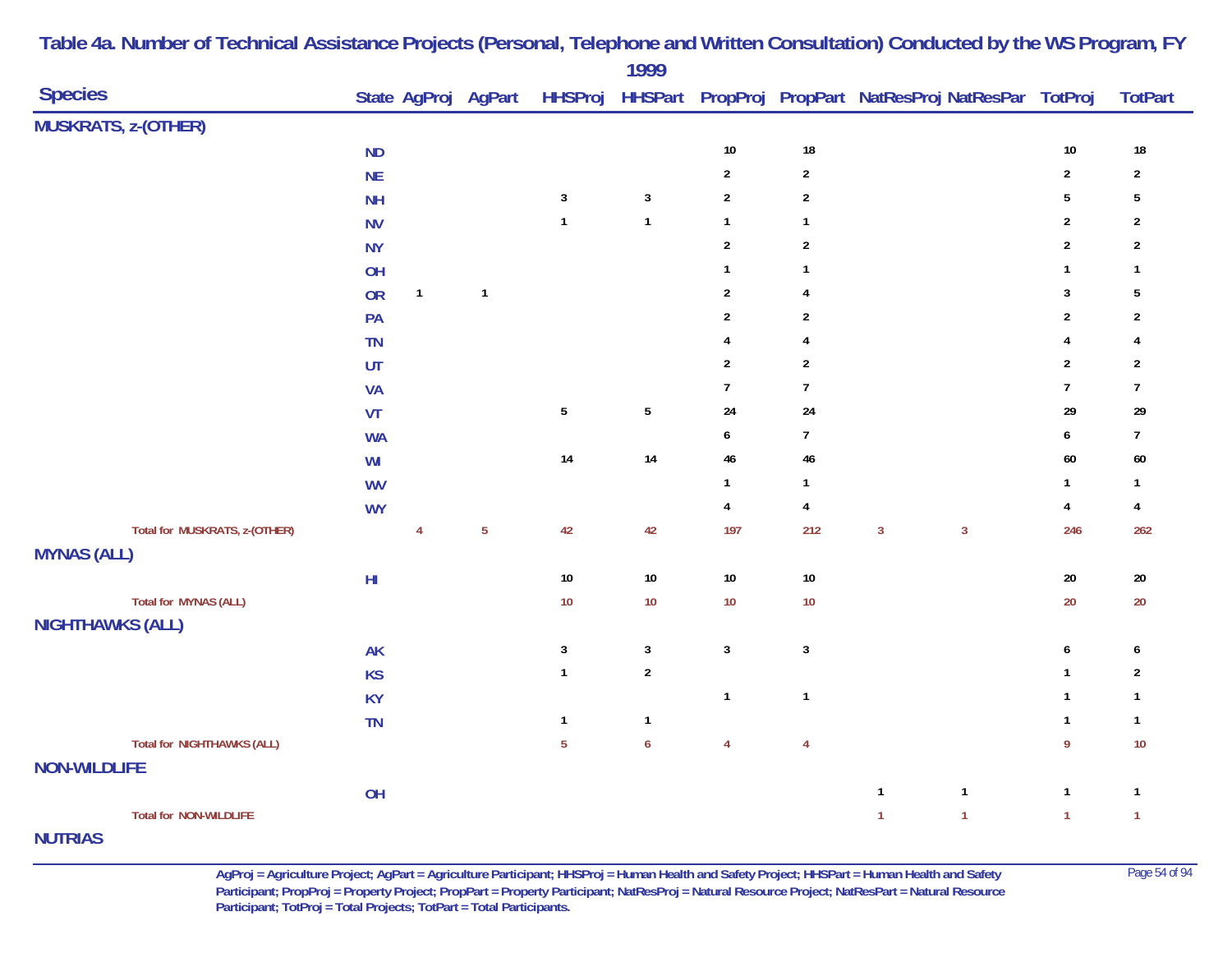|                          |            |                  |                     |                | 1777           |                           |                         |                |                                                                |                         |                |
|--------------------------|------------|------------------|---------------------|----------------|----------------|---------------------------|-------------------------|----------------|----------------------------------------------------------------|-------------------------|----------------|
| <b>Species</b>           |            |                  | State AgProj AgPart |                |                |                           |                         |                | HHSProj HHSPart PropProj PropPart NatResProj NatResPar TotProj |                         | <b>TotPart</b> |
| <b>NUTRIAS</b>           |            |                  |                     |                |                |                           |                         |                |                                                                |                         |                |
|                          | ${\sf AR}$ | $\boldsymbol{2}$ | $\sqrt{2}$          |                |                |                           |                         |                |                                                                | $\sqrt{2}$              | $\overline{2}$ |
|                          | LA         |                  |                     | $\mathbf{3}$   | $\mathbf{3}$   | 32                        | $35\,$                  |                |                                                                | 35                      | 38             |
|                          | <b>MD</b>  |                  |                     |                |                | $\boldsymbol{2}$          | $\mathbf 2$             | $\sqrt{2}$     | $\sqrt{2}$                                                     | $\overline{\mathbf{r}}$ | 4              |
|                          | <b>MS</b>  | $\mathbf{1}$     | $\mathbf{1}$        |                |                | $\mathbf{3}$              | $\overline{4}$          |                |                                                                | $\overline{\mathbf{4}}$ | $\sqrt{5}$     |
|                          | <b>OR</b>  | $\mathbf{3}$     | $\sqrt{3}$          | ${\bf 8}$      | $10\,$         | $17\,$                    | $20\,$                  |                |                                                                | ${\bf 28}$              | $33\,$         |
|                          | ${\sf TX}$ | $\boldsymbol{2}$ | $\mathbf 3$         | $\pmb{6}$      | $\pmb{6}$      | $60\,$                    | 66                      | $\sqrt{5}$     | $\pmb{6}$                                                      | 73                      | ${\bf 81}$     |
| <b>Total for NUTRIAS</b> |            | $\bf 8$          | 9                   | 17             | 19             | 114                       | 127                     | $\overline{7}$ | $\bf 8$                                                        | 146                     | 163            |
| OPOSSUMS, VIRGINIA       |            |                  |                     |                |                |                           |                         |                |                                                                |                         |                |
|                          | ${\sf CA}$ | $13$             | ${\bf 24}$          | $210\,$        | 267            | 465                       | 607                     |                |                                                                | 688                     | 898            |
|                          | CO         |                  |                     |                |                | $\mathbf{1}$              | $\mathbf{2}$            |                |                                                                | $\mathbf{1}$            | $\mathbf{2}$   |
|                          | GA         |                  |                     | $\overline{2}$ | $\overline{2}$ | $\sqrt{3}$                | $\mathbf{3}$            |                |                                                                | $5\phantom{.0}$         | $\sqrt{5}$     |
|                          | IA         |                  |                     |                |                | $\mathbf{1}$              | $\mathbf{1}$            |                |                                                                | $\mathbf{1}$            | $\mathbf{1}$   |
|                          | IN         | $\mathbf{1}$     | $\mathbf{1}$        | 83             | 81             | $75\,$                    | 75                      |                |                                                                | 159                     | $157\,$        |
|                          | <b>KY</b>  |                  |                     | 6              | 6              | 34                        | 34                      |                |                                                                | $40\,$                  | 40             |
|                          | LA         |                  |                     | $\overline{2}$ | $\overline{2}$ | $\overline{2}$            | $\overline{2}$          |                |                                                                | $\overline{\mathbf{4}}$ | 4              |
|                          | <b>MA</b>  |                  |                     |                |                | $\mathbf{1}$              | $\mathbf{1}$            |                |                                                                | $\mathbf{1}$            | $\mathbf{1}$   |
|                          | <b>MD</b>  |                  |                     | 229            | 230            | 43                        | 43                      |                |                                                                | 272                     | 273            |
|                          | <b>MS</b>  |                  |                     |                |                | $\mathbf{1}$              | $\mathbf{1}$            |                |                                                                | $\mathbf{1}$            | $\mathbf{1}$   |
|                          | <b>NE</b>  |                  |                     | $\mathbf{1}$   | $\overline{2}$ | $\ensuremath{\mathsf{3}}$ | $\mathbf{3}$            |                |                                                                | 4                       | 5              |
|                          | <b>NH</b>  |                  |                     | 6              | $\overline{7}$ | $\boldsymbol{2}$          | $\mathbf{3}$            |                |                                                                | 8                       | $10$           |
|                          | OH         |                  |                     | $\sqrt{2}$     | $\overline{c}$ | $\sqrt{2}$                | $\overline{\mathbf{c}}$ |                |                                                                | 4                       | 4              |
|                          | OK         | $\mathbf{1}$     | $\mathbf 3$         | $17$           | 17             | 4                         | $\overline{5}$          |                |                                                                | 22                      | 25             |
|                          | <b>OR</b>  |                  |                     | $\mathbf{1}$   | $\mathbf{1}$   | $\boldsymbol{7}$          | 15                      |                |                                                                | $\bf 8$                 | $16\,$         |
|                          | TN         |                  |                     | $\sqrt{3}$     | $\mathbf{3}$   | $\mathbf{3}$              | $\mathbf{3}$            |                |                                                                | $\boldsymbol{6}$        | 6              |
|                          | TX         | $10\,$           | 11                  | 411            | 418            | 271                       | $274\,$                 | $\mathbf{1}$   | $\mathbf{1}$                                                   | 693                     | 704            |
|                          | VA         |                  |                     | $\mathbf{1}$   | $\mathbf{1}$   | $\mathbf{2}$              | $\mathbf{2}$            |                |                                                                | $\mathbf{3}$            | $\mathbf{3}$   |
|                          | VT         |                  |                     | $\overline{7}$ | $\overline{7}$ | $20\,$                    | $20\,$                  |                |                                                                | $27\,$                  | 27             |
|                          | <b>WA</b>  |                  |                     | $\mathbf{1}$   | $\mathbf{1}$   | $\overline{5}$            | $\overline{5}$          |                |                                                                | $\boldsymbol{6}$        | 6              |
|                          | WI         | $\sqrt{3}$       | $\sqrt{3}$          | $21\,$         | $21\,$         | 135                       | 135                     |                |                                                                | 159                     | 159            |
|                          | <b>WV</b>  |                  |                     |                |                | $\overline{\mathbf{4}}$   | $\overline{4}$          |                |                                                                | $\overline{\mathbf{4}}$ | 4              |

> **AgProj = Agriculture Project; AgPart = Agriculture Participant; HHSProj = Human Health and Safety Project; HHSPart = Human Health and Safety** Page 55 of 94 **Participant; PropProj = Property Project; PropPart = Property Participant; NatResProj = Natural Resource Project; NatResPart = Natural Resource**  Participant; TotProj = Total Projects; TotPart = Total Participants.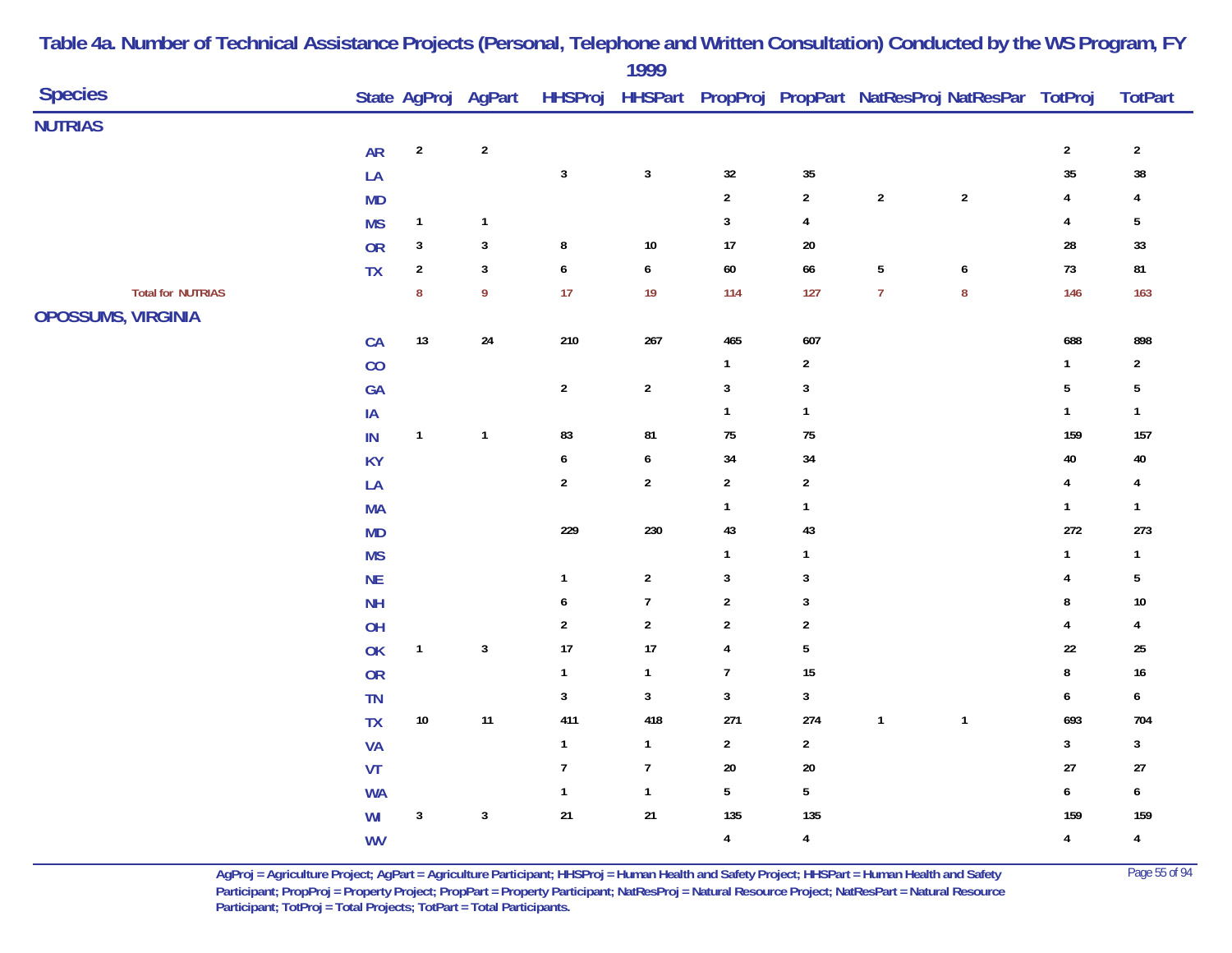|                                |                |                |                     |                         | 1777           |                |                  |                |                                                                |                  |                  |
|--------------------------------|----------------|----------------|---------------------|-------------------------|----------------|----------------|------------------|----------------|----------------------------------------------------------------|------------------|------------------|
| <b>Species</b>                 |                |                | State AgProj AgPart |                         |                |                |                  |                | HHSProj HHSPart PropProj PropPart NatResProj NatResPar TotProj |                  | <b>TotPart</b>   |
| OPOSSUMS, VIRGINIA             |                |                |                     |                         |                |                |                  |                |                                                                |                  |                  |
| Total for OPOSSUMS, VIRGINIA   |                | 28             | 42                  | 1,003                   | 1,068          | 1,084          | 1,240            | $\overline{1}$ | $\overline{1}$                                                 | 2,116            | 2,351            |
| <b>OSPREYS</b>                 |                |                |                     |                         |                |                |                  |                |                                                                |                  |                  |
|                                | <b>AK</b>      |                |                     | $\overline{\mathbf{c}}$ | $\overline{c}$ | $\sqrt{2}$     | $\mathbf{2}$     |                |                                                                | $\pmb{4}$        | 4                |
|                                | CA             |                |                     | $\mathbf{1}$            | 6              |                |                  |                |                                                                | $\mathbf{1}$     | 6                |
|                                | CT             |                |                     |                         |                | $\mathbf{1}$   | $\mathbf{1}$     |                |                                                                | $\mathbf{1}$     | $\mathbf{1}$     |
|                                | <b>MA</b>      |                |                     | $\mathbf{3}$            | $\overline{4}$ | $5\,$          | $\sqrt{5}$       |                |                                                                | $\bf 8$          | 9                |
|                                | <b>MD</b>      |                |                     | 8                       | 8              | $10\,$         | $10\,$           |                |                                                                | $18\,$           | $18\,$           |
|                                | <b>ME</b>      |                |                     | 9                       | 9              | $10\,$         | $10\,$           |                |                                                                | 19               | $19$             |
|                                | <b>MN</b>      |                |                     |                         |                | $\mathbf{3}$   | $\sqrt{3}$       |                |                                                                | $\mathbf{3}$     | $\mathbf{3}$     |
|                                | <b>MO</b>      | $\mathbf{1}$   | $\mathbf{1}$        |                         |                |                |                  |                |                                                                | $\mathbf{1}$     | $\mathbf{1}$     |
|                                | R <sub>l</sub> |                |                     | $\mathbf{1}$            | $\mathbf{1}$   |                |                  |                |                                                                | $\mathbf{1}$     | $\mathbf{1}$     |
|                                | <b>VA</b>      |                |                     | 4                       | 5              | $\overline{4}$ | $\sqrt{5}$       |                |                                                                | $\bf 8$          | $10\,$           |
| <b>Total for OSPREYS</b>       |                | $\mathbf{1}$   | $\mathbf{1}$        | 28                      | 35             | 35             | 36               |                |                                                                | 64               | $72\,$           |
| <b>OTTERS, RIVER</b>           |                |                |                     |                         |                |                |                  |                |                                                                |                  |                  |
|                                | <b>AK</b>      |                |                     | $\mathbf{3}$            | $\mathbf{3}$   | $\mathbf{3}$   | $\mathsf 3$      |                |                                                                | $\boldsymbol{6}$ | 6                |
|                                | AL             | $\mathbf{1}$   | $\sqrt{2}$          |                         |                |                |                  | $\mathbf{1}$   | $\mathbf{1}$                                                   | $\sqrt{2}$       | $\mathbf{3}$     |
|                                | CA             | $\mathbf{1}$   | $\boldsymbol{2}$    |                         |                | $\mathbf{1}$   | $\mathbf{1}$     | $\mathbf{1}$   | $\overline{\mathbf{4}}$                                        | $\mathbf{3}$     | $\overline{7}$   |
|                                | GA             | $\mathbf{1}$   | $\mathbf{1}$        |                         |                |                |                  | $\mathbf{1}$   | $\mathbf{1}$                                                   | $\sqrt{2}$       | $\overline{2}$   |
|                                | <b>ME</b>      |                |                     | $\mathbf{1}$            | $\mathbf{1}$   |                |                  |                |                                                                | $\mathbf{1}$     | $\mathbf{1}$     |
|                                | <b>MS</b>      | $\mathbf{3}$   | $\overline{4}$      |                         |                | $\mathbf{1}$   | $\boldsymbol{2}$ |                |                                                                | $\overline{4}$   | 6                |
|                                | <b>NH</b>      |                |                     |                         |                |                |                  | $\mathbf{1}$   | $\mathbf{1}$                                                   | $\mathbf{1}$     | $\mathbf{1}$     |
|                                | <b>OR</b>      |                |                     |                         |                | $\overline{2}$ | $\mathbf 2$      |                |                                                                | $\sqrt{2}$       | $\sqrt{2}$       |
|                                | SC             | $\mathbf{3}$   | $\sqrt{3}$          |                         |                |                |                  |                |                                                                | $\mathbf{3}$     | $\mathbf{3}$     |
|                                | TN             |                |                     |                         |                |                |                  | $\mathbf{1}$   | $\mathbf{1}$                                                   | $\mathbf{1}$     | $\mathbf{1}$     |
|                                | <b>TX</b>      | $\sqrt{5}$     | ${\bf 5}$           |                         |                |                |                  | $\mathbf{1}$   | $\mathbf{1}$                                                   | $\pmb{6}$        | $\boldsymbol{6}$ |
|                                | <b>VA</b>      | $\mathbf{1}$   | $\mathbf{1}$        |                         |                |                |                  |                |                                                                | $\mathbf{1}$     | $\mathbf{1}$     |
|                                | VT             |                |                     | $\mathbf{1}$            | $\mathbf{1}$   |                |                  |                |                                                                | $\mathbf{1}$     | $\mathbf{1}$     |
|                                | <b>WA</b>      | $\overline{4}$ | $\sqrt{5}$          |                         |                |                |                  |                |                                                                | $\overline{4}$   | 5                |
|                                | WI             | $10\,$         | $10\,$              | $\sqrt{2}$              | $\sqrt{2}$     | $\mathbf{1}$   | $\mathbf{1}$     | $\mathbf{1}$   | $\mathbf{1}$                                                   | 14               | 14               |
| <b>Total for OTTERS, RIVER</b> |                | 29             | 33                  | $\overline{7}$          | $\overline{7}$ | $\bf 8$        | $\boldsymbol{9}$ | $\overline{7}$ | $10$                                                           | 51               | 59               |

**AgProj = Agriculture Project; AgPart = Agriculture Participant; HHSProj = Human Health and Safety Project; HHSPart = Human Health and Safety** Page 56 of 94 **Participant; PropProj = Property Project; PropPart = Property Participant; NatResProj = Natural Resource Project; NatResPart = Natural Resource**  Participant; TotProj = Total Projects; TotPart = Total Participants.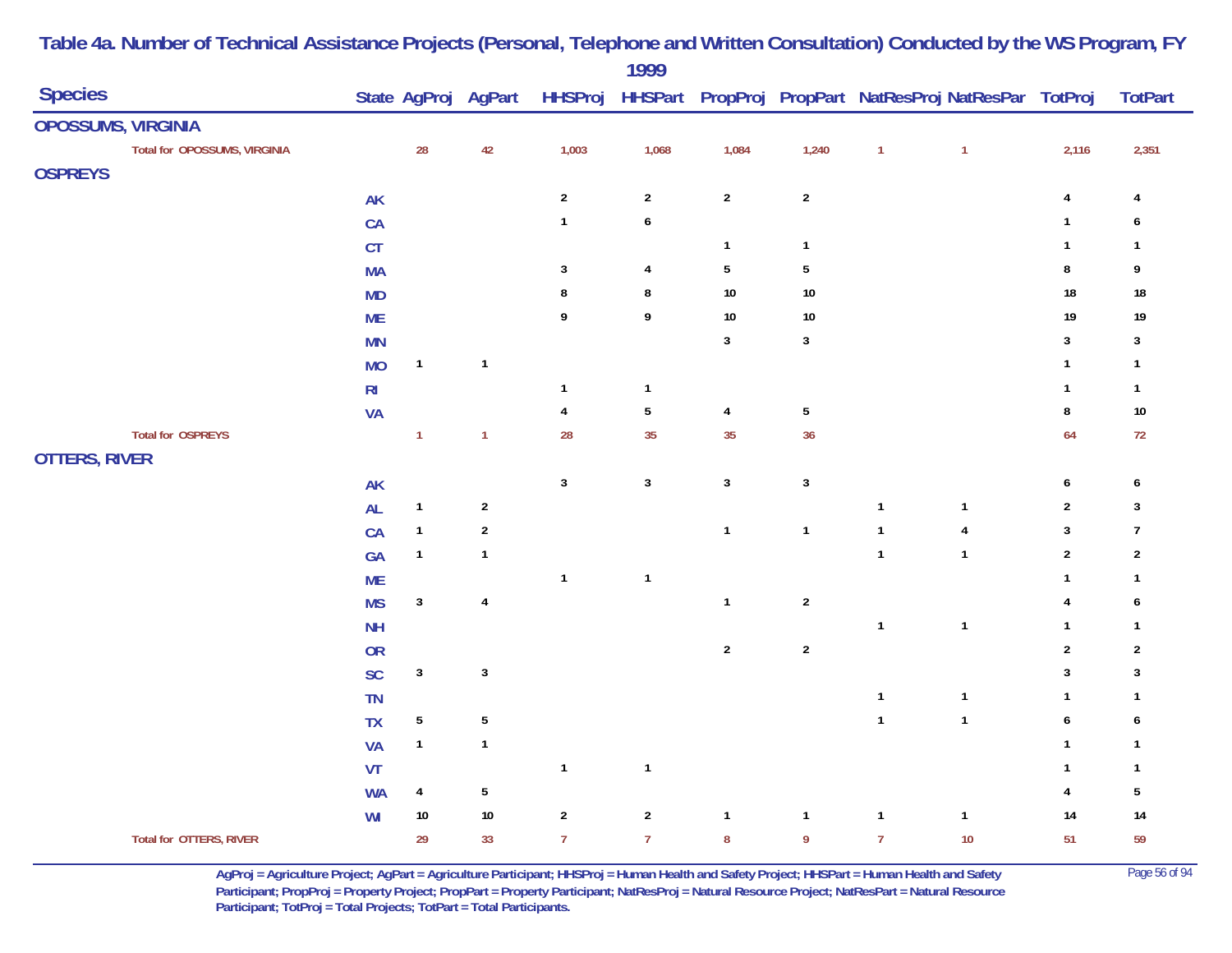| <b>Species</b>                  |               |                | State AgProj AgPart |                | .              |                  |                  | HHSProj HHSPart PropProj PropPart NatResProj NatResPar TotProj |                  | <b>TotPart</b> |
|---------------------------------|---------------|----------------|---------------------|----------------|----------------|------------------|------------------|----------------------------------------------------------------|------------------|----------------|
| <b>OWLS, BARRED</b>             |               |                |                     |                |                |                  |                  |                                                                |                  |                |
|                                 | LA            |                |                     |                |                | $\mathbf{1}$     | $\mathbf{1}$     |                                                                | $\mathbf{1}$     | $\mathbf{1}$   |
|                                 | <b>OK</b>     | $\overline{2}$ | $\sqrt{2}$          |                |                |                  |                  |                                                                | $\sqrt{2}$       | $\sqrt{2}$     |
|                                 | <b>VA</b>     |                |                     |                |                | $\mathbf{1}$     | $\mathbf{1}$     |                                                                | $\mathbf{1}$     | $\mathbf{1}$   |
| Total for OWLS, BARRED          |               | $\overline{2}$ | $\overline{2}$      |                |                | $\overline{2}$   | $\overline{2}$   |                                                                | $\overline{4}$   | 4              |
| <b>OWLS, BURROWING</b>          |               |                |                     |                |                |                  |                  |                                                                |                  |                |
|                                 | CA            |                |                     | $\mathbf{1}$   | $\mathbf{1}$   | $\mathbf{1}$     | $\mathbf{1}$     |                                                                | $\boldsymbol{2}$ | $\overline{2}$ |
|                                 | $\mathsf{ID}$ |                |                     |                |                | $\mathbf{1}$     | $\mathbf 2$      |                                                                | $\mathbf{1}$     | $\overline{2}$ |
|                                 | <b>TX</b>     |                |                     | $\mathbf{1}$   | $\mathbf{1}$   |                  |                  |                                                                | $\mathbf{1}$     | $\mathbf{1}$   |
|                                 | <b>WA</b>     |                |                     | $\mathbf{1}$   | $\mathbf{1}$   | $\mathbf{1}$     | $\mathbf{1}$     |                                                                | $\boldsymbol{2}$ | $\sqrt{2}$     |
| Total for OWLS, BURROWING       |               |                |                     | $\mathbf{3}$   | $\overline{3}$ | $\overline{3}$   | $\overline{4}$   |                                                                | $\boldsymbol{6}$ | $\overline{7}$ |
| <b>OWLS, COMMON BARN</b>        |               |                |                     |                |                |                  |                  |                                                                |                  |                |
|                                 | AZ            |                |                     | $\overline{1}$ | $\mathbf{1}$   |                  |                  |                                                                | $\mathbf{1}$     | $\mathbf{1}$   |
|                                 | CA            |                |                     | 5              | 9              | $\boldsymbol{6}$ | 15               |                                                                | 11               | 24             |
|                                 | $H\!I$        |                |                     | $5\,$          | $\sqrt{5}$     | $\boldsymbol{6}$ | $\boldsymbol{6}$ |                                                                | 11               | 11             |
|                                 | IN            |                |                     |                |                | $\mathbf{1}$     | $\mathbf{1}$     |                                                                | $\mathbf{1}$     | $\mathbf{1}$   |
|                                 | <b>NV</b>     |                |                     |                |                | $\mathbf{1}$     | $\mathbf{1}$     |                                                                | $\mathbf{1}$     | $\mathbf{1}$   |
|                                 | OK            |                |                     | $\overline{1}$ | $\sqrt{2}$     |                  |                  |                                                                | $\mathbf{1}$     | $\overline{2}$ |
|                                 | <b>OR</b>     |                |                     | $\mathbf{1}$   | $\overline{4}$ |                  |                  |                                                                | $\mathbf{1}$     | 4              |
|                                 | <b>TX</b>     | $\mathbf{1}$   | $\mathbf{1}$        | $\overline{2}$ | $\sqrt{2}$     | $\mathbf{1}$     | $\mathbf{1}$     |                                                                | 4                | 4              |
|                                 | <b>WA</b>     |                |                     | $\mathbf{3}$   | $\mathbf{3}$   | $\mathbf{3}$     | $\mathbf{3}$     |                                                                | 6                | 6              |
| Total for OWLS, COMMON BARN     |               | $\overline{1}$ | $\overline{1}$      | 18             | 26             | 18               | 27               |                                                                | 37               | 54             |
| <b>OWLS, EASTERN SCREECH</b>    |               |                |                     |                |                |                  |                  |                                                                |                  |                |
|                                 | <b>MO</b>     |                |                     | $\mathbf{1}$   | $\mathbf{1}$   |                  |                  | $\sqrt{2}$<br>$\sqrt{2}$                                       | $\mathbf{3}$     | $\mathbf{3}$   |
|                                 | ND            |                |                     | $\mathbf{3}$   | $\bf 8$        |                  |                  |                                                                | $\mathbf{3}$     | 8              |
|                                 | <b>TX</b>     |                |                     | $\mathbf{1}$   | $\mathbf{1}$   |                  |                  |                                                                | $\mathbf{1}$     | $\mathbf{1}$   |
|                                 | WI            |                |                     |                |                | $\mathbf{1}$     | $\mathbf{1}$     |                                                                | $\mathbf{1}$     | $\mathbf{1}$   |
| Total for OWLS, EASTERN SCREECH |               |                |                     | $\overline{5}$ | $10$           | $\mathbf{1}$     | $\mathbf{1}$     | $\overline{2}$<br>$\overline{2}$                               | $\bf 8$          | 13             |
| <b>OWLS, GREAT HORNED</b>       |               |                |                     |                |                |                  |                  |                                                                |                  |                |
|                                 | AK            |                |                     | $\overline{1}$ | $\mathbf{1}$   | $\overline{2}$   | $\sqrt{2}$       |                                                                | $\mathbf{3}$     | $\sqrt{3}$     |
|                                 | AZ            |                |                     | $\mathbf{1}$   | $\mathbf{1}$   |                  |                  |                                                                | $\mathbf{1}$     | $\overline{1}$ |

> **AgProj = Agriculture Project; AgPart = Agriculture Participant; HHSProj = Human Health and Safety Project; HHSPart = Human Health and Safety** Page 57 of 94 **Participant; PropProj = Property Project; PropPart = Property Participant; NatResProj = Natural Resource Project; NatResPart = Natural Resource**  Participant; TotProj = Total Projects; TotPart = Total Participants.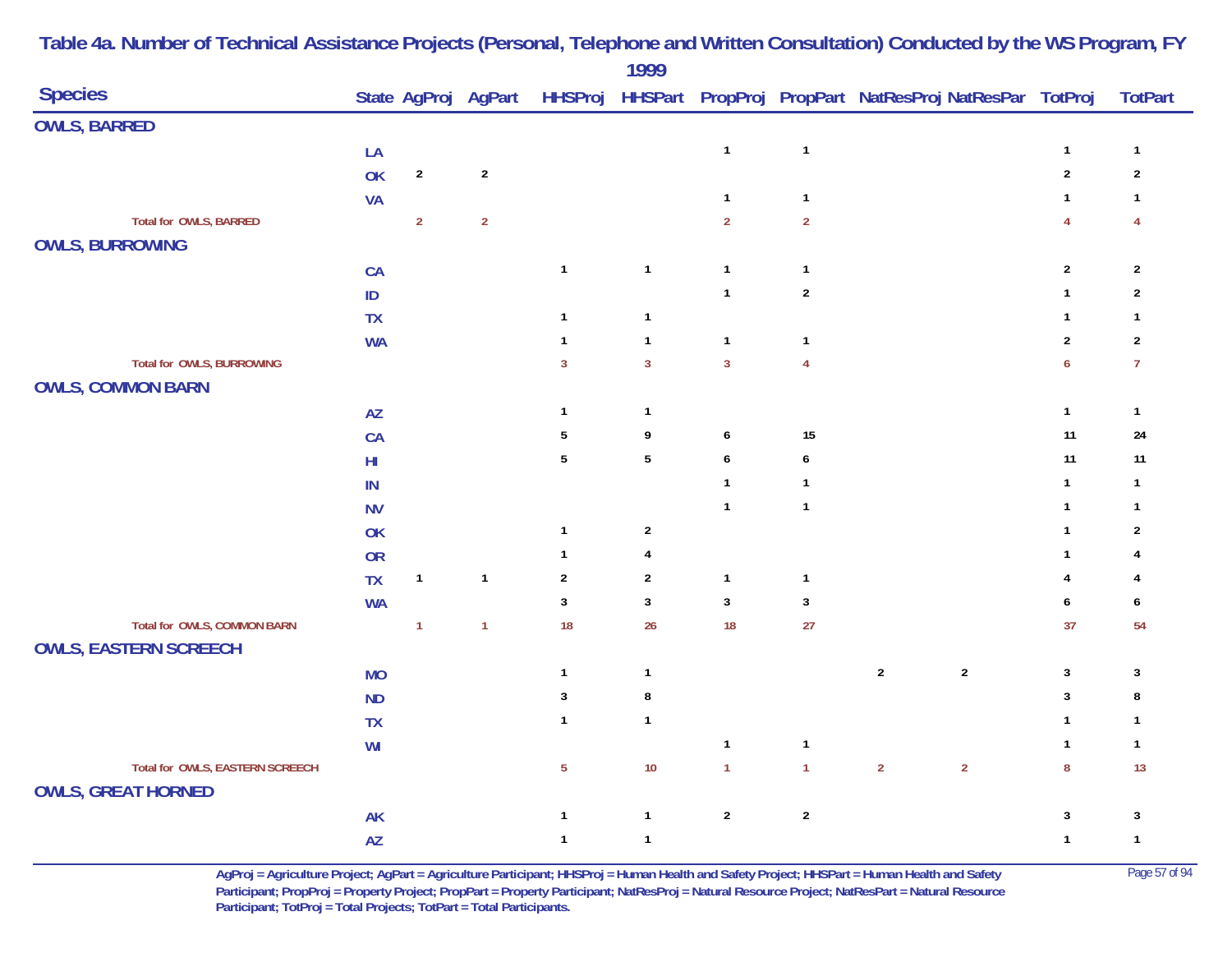| <b>Species</b>                                  | State AgProj AgPart |                  |                  | $1777$           |                  |                  |                | HHSProj HHSPart PropProj PropPart NatResProj NatResPar TotProj |                  | <b>TotPart</b> |
|-------------------------------------------------|---------------------|------------------|------------------|------------------|------------------|------------------|----------------|----------------------------------------------------------------|------------------|----------------|
| <b>OWLS, GREAT HORNED</b>                       |                     |                  |                  |                  |                  |                  |                |                                                                |                  |                |
| CO                                              | $\mathbf{1}$        | $\mathbf{1}$     |                  |                  | $\mathbf{1}$     | $\mathbf{1}$     |                |                                                                | $\boldsymbol{2}$ | $\overline{2}$ |
| IA                                              | $\overline{2}$      | $\sqrt{2}$       |                  |                  |                  |                  |                |                                                                | $\overline{2}$   | $\sqrt{2}$     |
| $\ensuremath{\mathsf{IL}}\xspace$               |                     |                  | $\mathbf{1}$     | $\sqrt{5}$       | $\mathbf{1}$     | $\overline{2}$   |                |                                                                | $\boldsymbol{2}$ | $\overline{7}$ |
| $\sf IN$                                        | $\mathbf{3}$        | $\mathbf{3}$     | $\mathbf{1}$     | $\mathbf{1}$     | $\mathbf{1}$     | $\mathbf{1}$     | $\overline{1}$ | $\mathbf{1}$                                                   | $\pmb{6}$        | 6              |
| <b>KS</b>                                       | $\mathbf{1}$        | $\mathbf{1}$     |                  |                  |                  |                  |                |                                                                | $\mathbf{1}$     | $\mathbf{1}$   |
| <b>KY</b>                                       | $\sqrt{2}$          | $\sqrt{2}$       |                  |                  |                  |                  |                |                                                                | $\sqrt{2}$       | $\sqrt{2}$     |
| <b>MD</b>                                       |                     |                  | $\mathbf{1}$     | $\mathbf{1}$     |                  |                  |                |                                                                | $\mathbf{1}$     | 1              |
| <b>ME</b>                                       | $\mathbf{1}$        | $\mathbf{1}$     |                  |                  |                  |                  |                |                                                                | $\mathbf{1}$     | $\mathbf{1}$   |
| M <sub>l</sub>                                  | $\mathbf{1}$        | $\mathbf{1}$     |                  |                  |                  |                  |                |                                                                | $\mathbf{1}$     | $\mathbf{1}$   |
| <b>MN</b>                                       | $\pmb{6}$           | $\boldsymbol{6}$ |                  |                  |                  |                  |                |                                                                | $\pmb{6}$        | 6              |
| <b>MO</b>                                       | $\sqrt{2}$          | $\sqrt{2}$       | $\mathbf{1}$     | $\mathbf{1}$     | $\sqrt{2}$       | $\mathbf 2$      |                |                                                                | 5                | 5              |
| <b>MT</b>                                       | $\mathbf{1}$        | $\mathbf{1}$     |                  |                  |                  |                  |                |                                                                | $\mathbf{1}$     | $\mathbf{1}$   |
| ND                                              | $\mathbf{3}$        | $\mathbf{3}$     | $\sqrt{2}$       | $\mathbf{3}$     | $\mathbf{1}$     | $\mathbf{1}$     |                |                                                                | 6                | $\overline{1}$ |
| <b>NV</b>                                       |                     |                  |                  |                  | $\overline{2}$   | $\mathbf{3}$     |                |                                                                | $\boldsymbol{2}$ | $\sqrt{3}$     |
| OH                                              | $\sqrt{2}$          | $\sqrt{2}$       |                  |                  |                  |                  | $\mathbf{1}$   | $\mathbf{1}$                                                   | $\sqrt{3}$       | 3              |
| OK                                              | $\sqrt{2}$          | $\sqrt{2}$       | $\mathbf{1}$     | $\mathbf{1}$     | $\mathbf{3}$     | $\pmb{4}$        |                |                                                                | $\boldsymbol{6}$ | $\overline{7}$ |
| OR                                              | $\mathbf{1}$        | $\boldsymbol{2}$ |                  |                  |                  |                  | $\overline{1}$ | $\mathbf 1$                                                    | $\sqrt{2}$       | $\mathbf{3}$   |
| <b>TN</b>                                       | 8                   | 9                | $\boldsymbol{2}$ | $\boldsymbol{2}$ | $\sqrt{2}$       | $\mathbf{2}$     |                |                                                                | $12\,$           | $13$           |
| <b>TX</b>                                       | $\mathbf{1}$        | $\mathbf{1}$     | $\boldsymbol{2}$ | $\overline{c}$   | $\overline{4}$   | $\overline{4}$   |                |                                                                | $\boldsymbol{7}$ | $\overline{7}$ |
| <b>VA</b>                                       | $\mathbf{3}$        | $\mathbf{3}$     |                  |                  |                  |                  |                |                                                                | $\mathbf 3$      | $\mathbf{3}$   |
| <b>WA</b>                                       |                     |                  | $\mathbf 1$      | $\mathbf{1}$     | $\mathbf{1}$     | $\mathbf{1}$     |                |                                                                | $\boldsymbol{2}$ | $\overline{2}$ |
| WI                                              | $\overline{4}$      | $\pmb{4}$        | $\sqrt{5}$       | $\mathbf 5$      | $\boldsymbol{6}$ | 6                |                |                                                                | 15               | $15\,$         |
| <b>WY</b>                                       | $\mathbf{1}$        | $\mathbf{1}$     | $\mathbf{1}$     | $\mathbf{1}$     | $\overline{2}$   | $\sqrt{2}$       | $\mathbf{1}$   | $\mathbf{1}$                                                   | $\sqrt{5}$       | $5\,$          |
| Total for OWLS, GREAT HORNED<br>OWLS, z-(OTHER) | 45                  | 47               | $20\,$           | 25               | 28               | 31               | $\overline{4}$ | $\overline{4}$                                                 | 97               | 107            |
| <b>AK</b>                                       |                     |                  | $\sqrt{3}$       | $\mathbf 3$      | $\mathbf{3}$     | $\sqrt{3}$       |                |                                                                | $\pmb{6}$        | 6              |
| AL                                              | $\mathbf{1}$        | $\mathbf{1}$     |                  |                  |                  |                  |                |                                                                | $\mathbf{1}$     | 1              |
| ${\sf AR}$                                      | $\sqrt{2}$          | $\sqrt{2}$       |                  |                  | $\mathbf{1}$     | $\mathbf{1}$     |                |                                                                | $\mathbf 3$      | $\sqrt{3}$     |
| CA                                              |                     |                  | $\mathbf 1$      | $\mathbf{1}$     |                  |                  |                |                                                                | $\mathbf{1}$     | $\mathbf{1}$   |
| GA                                              |                     |                  |                  |                  | $\sqrt{2}$       | $\boldsymbol{2}$ |                |                                                                | $\sqrt{2}$       | $\sqrt{2}$     |

> **AgProj = Agriculture Project; AgPart = Agriculture Participant; HHSProj = Human Health and Safety Project; HHSPart = Human Health and Safety** Page 58 of 94 **Participant; PropProj = Property Project; PropPart = Property Participant; NatResProj = Natural Resource Project; NatResPart = Natural Resource**  Participant; TotProj = Total Projects; TotPart = Total Participants.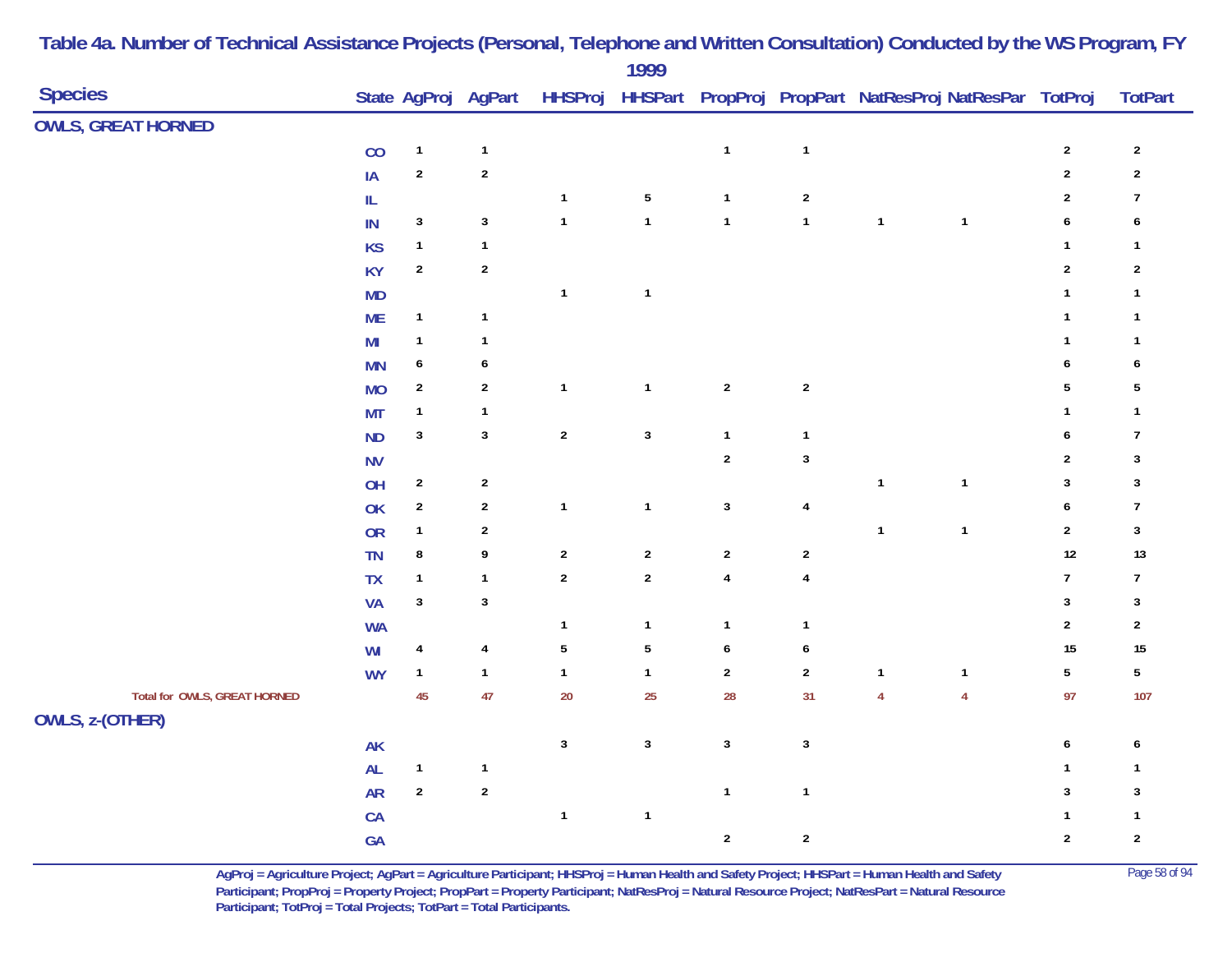| <b>Species</b>                           |                        |                |                  |                  | $\frac{1}{2}$           |                  |                 |                | State AgProj AgPart HHSProj HHSPart PropProj PropPart NatResProj NatResPar TotProj |                  | <b>TotPart</b> |
|------------------------------------------|------------------------|----------------|------------------|------------------|-------------------------|------------------|-----------------|----------------|------------------------------------------------------------------------------------|------------------|----------------|
| OWLS, z-(OTHER)                          |                        |                |                  |                  |                         |                  |                 |                |                                                                                    |                  |                |
|                                          | ${\sf HI}$             |                |                  | $\sqrt{2}$       | $\sqrt{2}$              | $\mathbf{3}$     | $\mathbf{3}$    |                |                                                                                    | $\sqrt{5}$       | $\sqrt{5}$     |
|                                          | IN                     | $\mathbf{1}$   | $\mathbf{1}$     | $\mathbf{1}$     | $\mathbf{1}$            |                  |                 |                |                                                                                    | $\overline{2}$   | $\sqrt{2}$     |
|                                          | LA                     | $\sqrt{2}$     | $\sqrt{2}$       |                  |                         | $\overline{2}$   | $\sqrt{2}$      | $\mathbf{1}$   | $\mathbf{1}$                                                                       | $\overline{5}$   | $\sqrt{5}$     |
|                                          | <b>MD</b>              |                |                  | $\mathbf{1}$     | $\mathbf{1}$            |                  |                 |                |                                                                                    | $\mathbf{1}$     | $\mathbf{1}$   |
|                                          | <b>MS</b>              |                |                  |                  |                         | $\mathbf{1}$     | $\mathbf{1}$    |                |                                                                                    | $\mathbf{1}$     | $\mathbf{1}$   |
|                                          | <b>NH</b>              |                |                  |                  |                         | $\sqrt{2}$       | $\overline{2}$  |                |                                                                                    | $\boldsymbol{2}$ | $\sqrt{2}$     |
|                                          | OR                     |                |                  |                  |                         | $\sqrt{2}$       | 8               |                |                                                                                    | $\sqrt{2}$       | 8              |
|                                          | <b>TX</b>              | $\mathbf{1}$   | $\mathbf{3}$     | $\mathbf{1}$     | $\mathbf{1}$            | $\overline{2}$   | $\overline{2}$  |                |                                                                                    | 4                | 6              |
|                                          | VT                     |                |                  | $\mathbf{1}$     | $\mathbf{1}$            |                  |                 |                |                                                                                    | $\mathbf{1}$     | $\mathbf{1}$   |
|                                          | WI                     |                |                  | $\pmb{4}$        | $\overline{\mathbf{4}}$ | $5\,$            | $5\phantom{.0}$ |                |                                                                                    | 9                | 9              |
| Total for OWLS, z-(OTHER)                |                        | $\overline{7}$ | $\overline{9}$   | 14               | 14                      | 23               | 29              | $\overline{1}$ | $\mathbf{1}$                                                                       | 45               | 53             |
| <b>PARAKEETS, MONK</b>                   |                        |                |                  |                  |                         |                  |                 |                |                                                                                    |                  |                |
|                                          | CT                     |                |                  |                  |                         | $\boldsymbol{6}$ | 6               |                |                                                                                    | $\boldsymbol{6}$ | 6              |
|                                          | LA                     |                |                  |                  |                         | $\mathbf{1}$     | $\mathbf{1}$    |                |                                                                                    | $\mathbf{1}$     | $\mathbf{1}$   |
|                                          | $\mathsf{L}\mathsf{I}$ |                |                  |                  |                         | $\mathbf{1}$     | $\mathbf{1}$    |                |                                                                                    | $\mathbf{1}$     | $\mathbf{1}$   |
|                                          | R <sub>l</sub>         |                |                  |                  |                         | $\mathbf{1}$     | $\mathbf{1}$    |                |                                                                                    | $\mathbf{1}$     | $\mathbf{1}$   |
| <b>Total for PARAKEETS, MONK</b>         |                        |                |                  |                  |                         | $\overline{9}$   | 9               |                |                                                                                    | 9                | 9              |
| <b>PARTRIDGE, GRAY</b>                   |                        |                |                  |                  |                         |                  |                 |                |                                                                                    |                  |                |
|                                          | <b>WA</b>              |                |                  | $\mathbf{1}$     | $\mathbf{1}$            | $\mathbf{1}$     | $\mathbf{1}$    |                |                                                                                    | $\boldsymbol{2}$ | $\overline{2}$ |
| <b>Total for PARTRIDGE, GRAY</b>         |                        |                |                  | $\mathbf{1}$     | $\mathbf{1}$            | $\overline{1}$   | $\mathbf{1}$    |                |                                                                                    | $\overline{2}$   | $\overline{2}$ |
| PECCARIES, COLLARED (JAVELINA)           |                        |                |                  |                  |                         |                  |                 |                |                                                                                    |                  |                |
|                                          | $\mathsf{A}\mathsf{Z}$ |                |                  | $\mathbf{1}$     | $\mathbf{1}$            |                  |                 |                |                                                                                    | $\mathbf{1}$     | $\mathbf{1}$   |
|                                          | <b>TX</b>              | $\sqrt{2}$     | $24$             | $\sqrt{5}$       | $\overline{7}$          | $\mathbf{1}$     | $\mathbf{1}$    |                |                                                                                    | $\bf 8$          | $32\,$         |
| Total for PECCARIES, COLLARED (JAVELINA) |                        | $\overline{2}$ | 24               | $\boldsymbol{6}$ | $\bf 8$                 | $\mathbf{1}$     | $\mathbf{1}$    |                |                                                                                    | 9                | 33             |
| PELICANS, AMERICAN WHITE                 |                        |                |                  |                  |                         |                  |                 |                |                                                                                    |                  |                |
|                                          | AL                     | $\mathbf{1}$   | $\mathbf{1}$     |                  |                         |                  |                 |                |                                                                                    | $\mathbf{1}$     | $\mathbf{1}$   |
|                                          | <b>AR</b>              | 12             | 24               |                  |                         |                  |                 | $\mathbf{3}$   | $\pmb{6}$                                                                          | 15               | 30             |
|                                          | ID                     | $\sqrt{2}$     | $\sqrt{2}$       |                  |                         |                  |                 |                |                                                                                    | $\overline{2}$   | $\mathbf{2}$   |
|                                          | <b>KS</b>              |                |                  |                  |                         |                  |                 | $\overline{2}$ | $\sqrt{2}$                                                                         | $\sqrt{2}$       | $\sqrt{2}$     |
|                                          | <b>MS</b>              | $\sqrt{5}$     | $\boldsymbol{7}$ |                  |                         |                  |                 |                |                                                                                    | $5\phantom{a}$   | $\overline{7}$ |

> **AgProj = Agriculture Project; AgPart = Agriculture Participant; HHSProj = Human Health and Safety Project; HHSPart = Human Health and Safety** Page 59 of 94 **Participant; PropProj = Property Project; PropPart = Property Participant; NatResProj = Natural Resource Project; NatResPart = Natural Resource**  Participant; TotProj = Total Projects; TotPart = Total Participants.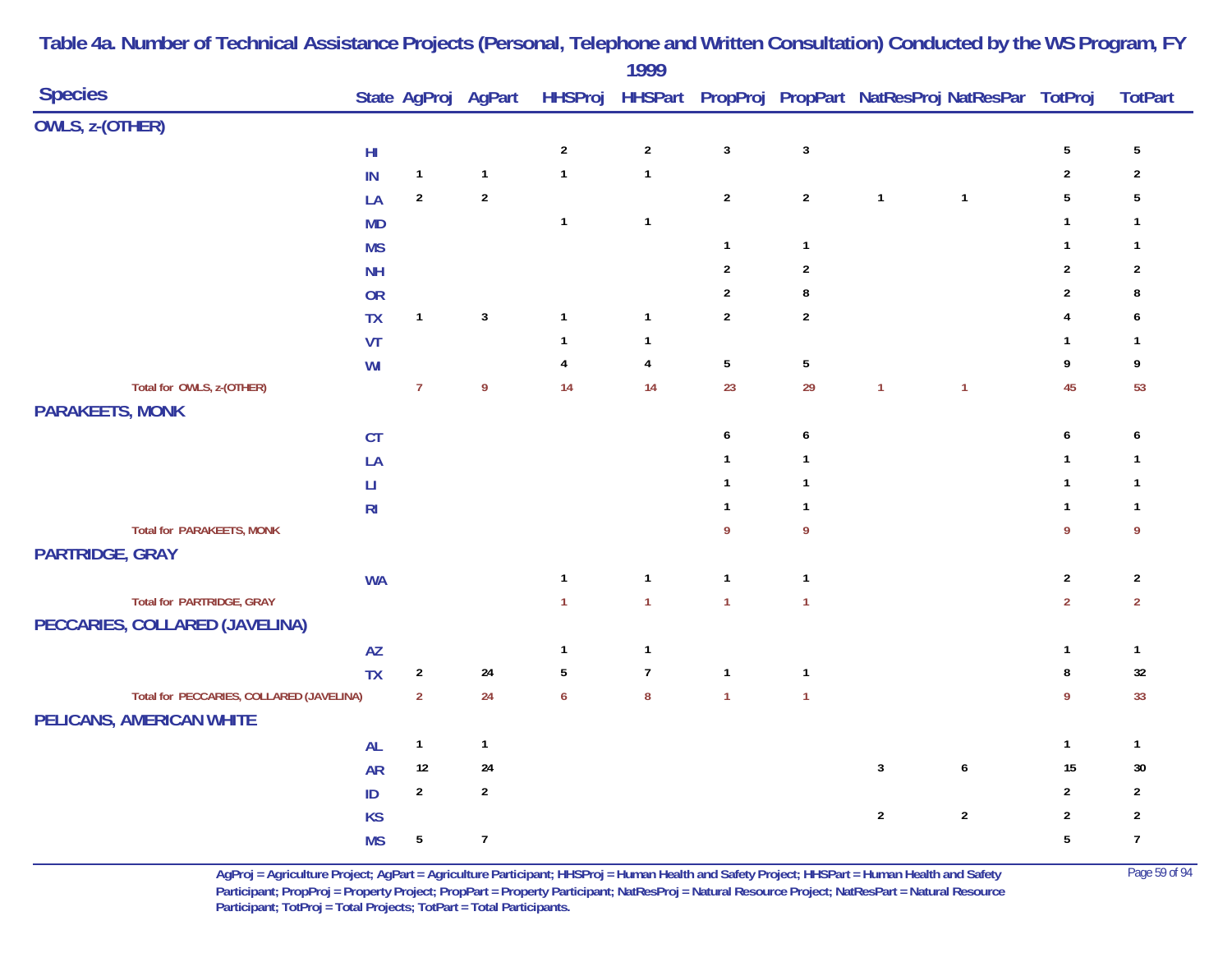|                                    |                        |                |                     |                  | $\frac{1}{2}$           |                  |                  |                  |                                                                |                |                |
|------------------------------------|------------------------|----------------|---------------------|------------------|-------------------------|------------------|------------------|------------------|----------------------------------------------------------------|----------------|----------------|
| <b>Species</b>                     |                        |                | State AgProj AgPart |                  |                         |                  |                  |                  | HHSProj HHSPart PropProj PropPart NatResProj NatResPar TotProj |                | <b>TotPart</b> |
| PELICANS, AMERICAN WHITE           |                        |                |                     |                  |                         |                  |                  |                  |                                                                |                |                |
|                                    | <b>NE</b>              |                |                     |                  |                         |                  |                  | $\mathbf{1}$     | $\mathbf{1}$                                                   | $\mathbf{1}$   | $\mathbf{1}$   |
|                                    | UT                     |                |                     | $\mathbf{1}$     | $\mathbf{1}$            |                  |                  |                  |                                                                | $\mathbf{1}$   | $\mathbf{1}$   |
|                                    | <b>WY</b>              | $\mathbf{3}$   | 15                  |                  |                         |                  |                  | $\sqrt{2}$       | $\mathbf{2}$                                                   | $\sqrt{5}$     | $17$           |
| Total for PELICANS, AMERICAN WHITE |                        | 23             | 49                  | $\mathbf{1}$     | $\mathbf{1}$            |                  |                  | $\boldsymbol{8}$ | 11                                                             | 32             | 61             |
| <b>PELICANS, BROWN</b>             |                        |                |                     |                  |                         |                  |                  |                  |                                                                |                |                |
|                                    | $\mathsf{FL}$          |                |                     |                  |                         | $\mathbf{1}$     | $\mathbf{1}$     |                  |                                                                | $\mathbf{1}$   | $\mathbf{1}$   |
|                                    | LA                     |                |                     | $\mathbf{1}$     | $\mathbf{1}$            | $\overline{2}$   | $\sqrt{2}$       |                  |                                                                | 3              | 3              |
| <b>Total for PELICANS, BROWN</b>   |                        |                |                     | $\mathbf{1}$     | $\overline{1}$          | $\overline{3}$   | $\overline{3}$   |                  |                                                                | $\overline{4}$ | $\overline{4}$ |
| PHEASANT, RING-NECKED              |                        |                |                     |                  |                         |                  |                  |                  |                                                                |                |                |
|                                    | <b>AK</b>              |                |                     | $\overline{1}$   | $\mathbf{1}$            | $\mathbf{1}$     | $\mathbf{1}$     |                  |                                                                | $\sqrt{2}$     | $\sqrt{2}$     |
|                                    | $\mathsf{H}\mathsf{I}$ |                |                     | 4                | $\overline{\mathbf{4}}$ | $\overline{4}$   | 4                |                  |                                                                | 8              | 8              |
|                                    | <b>WA</b>              | $\mathbf{1}$   | $\mathbf{1}$        | $\overline{1}$   | $\mathbf{1}$            | $\overline{1}$   | $\mathbf{1}$     |                  |                                                                | 3              | 3              |
| Total for PHEASANT, RING-NECKED    |                        | $\overline{1}$ | $\overline{1}$      | $\boldsymbol{6}$ | $\boldsymbol{6}$        | $\boldsymbol{6}$ | $\boldsymbol{6}$ |                  |                                                                | 13             | 13             |
| PIGEONS, FERAL (ROCK DOVE)         |                        |                |                     |                  |                         |                  |                  |                  |                                                                |                |                |
|                                    | <b>AK</b>              |                |                     | $30\,$           | $35\,$                  | 40               | 51               |                  |                                                                | 70             | 86             |
|                                    | AL                     |                |                     | $\mathbf{1}$     | $\mathbf{1}$            | 9                | $12\,$           |                  |                                                                | $10\,$         | $13$           |
|                                    | <b>AR</b>              |                |                     | $\overline{2}$   | $\sqrt{2}$              | $\bf 8$          | $\bf 8$          |                  |                                                                | $10\,$         | $10\,$         |
|                                    | <b>AZ</b>              |                |                     | 83               | 83                      | 8                | 8                |                  |                                                                | 91             | 91             |
|                                    | CA                     |                |                     | $10$             | 15                      | 18               | 29               |                  |                                                                | 28             | 44             |
|                                    | CO                     |                |                     | 17               | 17                      | $\mathbf{1}$     | $\mathbf{1}$     |                  |                                                                | 18             | $18\,$         |
|                                    | CT                     |                |                     | $\mathbf{1}$     | $\mathbf{1}$            | $5\,$            | 5                |                  |                                                                | 6              | 6              |
|                                    | <b>DE</b>              |                |                     | $\sqrt{2}$       | $\sqrt{2}$              | $\sqrt{2}$       | $\sqrt{2}$       |                  |                                                                | 4              | 4              |
|                                    | $\mathsf{FL}$          |                |                     |                  |                         | $\mathbf{1}$     | $\mathbf{1}$     |                  |                                                                | $\mathbf{1}$   | 1              |
|                                    | GA                     | $\mathbf{1}$   | $\mathbf{1}$        | $\mathbf{3}$     | $\sqrt{5}$              | 10               | 14               |                  |                                                                | 14             | $20\,$         |
|                                    | GU                     | $\mathbf{1}$   | $\mathbf{1}$        |                  |                         |                  |                  |                  |                                                                | $\mathbf{1}$   | $\mathbf{1}$   |
|                                    | $\mathsf{H}\mathsf{I}$ |                |                     | 16               | 21                      | 11               | 14               |                  |                                                                | 27             | 35             |
|                                    | IA                     |                |                     |                  |                         | $\mathbf{3}$     | $\mathbf{3}$     |                  |                                                                | $\mathbf{3}$   | $\mathbf{3}$   |
|                                    | ID                     | $\mathbf{1}$   | $\overline{1}$      |                  |                         | 9                | 9                |                  |                                                                | 10             | $10\,$         |
|                                    | IL                     |                |                     | $\overline{2}$   | $\mathbf{3}$            | $\mathbf{1}$     | $\mathbf{1}$     |                  |                                                                | 3              | 4              |
|                                    | IN                     |                |                     | $5\phantom{a}$   | $\overline{5}$          | 49               | 48               |                  |                                                                | 54             | 53             |

> **AgProj = Agriculture Project; AgPart = Agriculture Participant; HHSProj = Human Health and Safety Project; HHSPart = Human Health and Safety** Page 60 of 94 **Participant; PropProj = Property Project; PropPart = Property Participant; NatResProj = Natural Resource Project; NatResPart = Natural Resource**  Participant; TotProj = Total Projects; TotPart = Total Participants.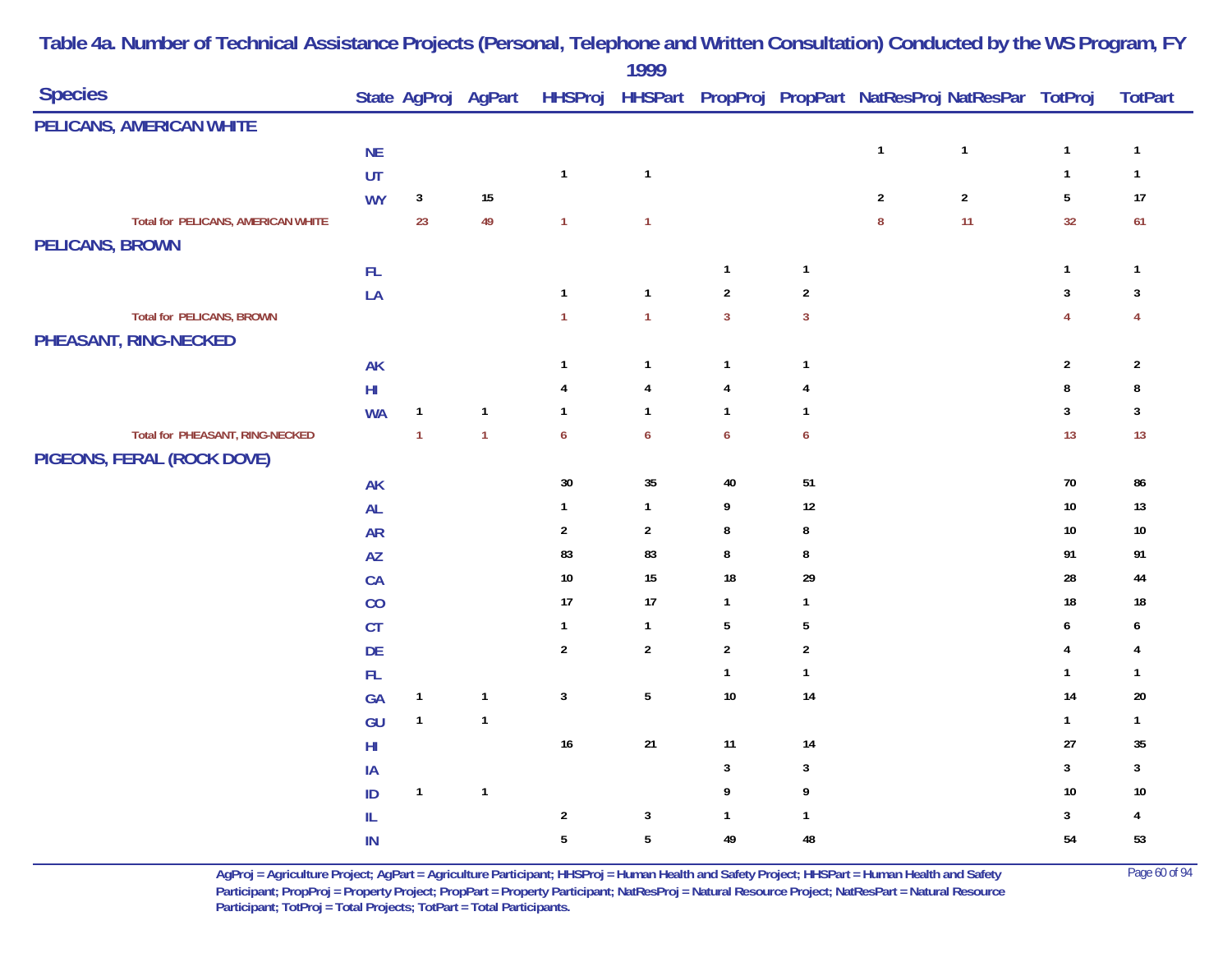|                            |                        |                           |                     |                | 1999                    |                         |                |                                                                |                  |                         |
|----------------------------|------------------------|---------------------------|---------------------|----------------|-------------------------|-------------------------|----------------|----------------------------------------------------------------|------------------|-------------------------|
| <b>Species</b>             |                        |                           | State AgProj AgPart |                |                         |                         |                | HHSProj HHSPart PropProj PropPart NatResProj NatResPar TotProj |                  | <b>TotPart</b>          |
| PIGEONS, FERAL (ROCK DOVE) |                        |                           |                     |                |                         |                         |                |                                                                |                  |                         |
|                            | KS                     |                           |                     |                |                         | $\mathbf{3}$            | $\pmb{4}$      |                                                                | $\mathbf{3}$     | $\overline{\mathbf{r}}$ |
|                            | KY                     |                           |                     | 12             | 15                      | 31                      | $34\,$         |                                                                | 43               | 49                      |
|                            | LA                     |                           |                     | $\overline{7}$ | $\overline{7}$          | $11$                    | 11             |                                                                | $18\,$           | $18\,$                  |
|                            | $\mathsf{L}\mathsf{L}$ |                           |                     |                |                         | $\mathbf{1}$            | $\mathbf{1}$   |                                                                | $\mathbf{1}$     | $\mathbf{1}$            |
|                            | <b>MA</b>              |                           |                     | $\mathbf{1}$   | $\sqrt{2}$              | $\overline{\mathbf{4}}$ | $\overline{4}$ |                                                                | $\sqrt{5}$       | $\boldsymbol{6}$        |
|                            | <b>MD</b>              |                           |                     | $51\,$         | $52\,$                  | $21$                    | $21\,$         |                                                                | $72\,$           | $73$                    |
|                            | <b>ME</b>              |                           |                     | 4              | $\overline{4}$          | 17                      | $17\,$         |                                                                | $21\,$           | 21                      |
|                            | $\mathsf{MI}$          |                           |                     | $\overline{2}$ | $\sqrt{2}$              | $\overline{4}$          | 4              |                                                                | $\boldsymbol{6}$ | $\boldsymbol{6}$        |
|                            | <b>MO</b>              |                           |                     | 6              | $\pmb{6}$               | $\boldsymbol{6}$        | 6              |                                                                | $12\,$           | $12$                    |
|                            | <b>MS</b>              |                           |                     | $\mathbf{1}$   | $\overline{2}$          | $\overline{2}$          | $\sqrt{2}$     |                                                                | $\mathbf{3}$     | 4                       |
|                            | <b>MT</b>              |                           |                     |                |                         | $\mathbf{1}$            | $\mathbf{1}$   |                                                                | $\mathbf{1}$     | $\mathbf{1}$            |
|                            | NC                     |                           |                     |                |                         | $\mathbf{1}$            | $\mathbf{1}$   |                                                                | $\mathbf{1}$     | $\mathbf{1}$            |
|                            | $\sf ND$               |                           |                     | $\mathbf{1}$   | $\overline{\mathbf{1}}$ | 4                       | 8              |                                                                | $\sqrt{5}$       | 9                       |
|                            | NE                     |                           |                     | $\overline{2}$ | $5\,$                   | $\sqrt{5}$              | $\overline{5}$ |                                                                | $\overline{7}$   | $10\,$                  |
|                            | <b>NH</b>              |                           |                     | $\sqrt{2}$     | $\sqrt{2}$              | $10\,$                  | 13             |                                                                | $12\,$           | 15                      |
|                            | NJ                     |                           |                     |                |                         | $\overline{5}$          | 6              |                                                                | ${\bf 5}$        | 6                       |
|                            | <b>NM</b>              | $\ensuremath{\mathsf{3}}$ | $\sqrt{3}$          | $\mathbf{1}$   | $\overline{1}$          | $5\phantom{.0}$         | $\sqrt{5}$     |                                                                | 9                | 9                       |
|                            | <b>NV</b>              | $\mathbf{1}$              | $\mathbf{1}$        | 31             | 32                      | 39                      | $46\,$         |                                                                | $71\,$           | 79                      |
|                            | <b>NY</b>              |                           |                     | $\overline{1}$ | $\mathbf{1}$            | $\overline{\mathbf{4}}$ | $10\,$         |                                                                | $5\phantom{.0}$  | $11$                    |
|                            | OH                     |                           |                     | 3              | $\overline{4}$          | $\overline{7}$          | $\overline{7}$ |                                                                | $10\,$           | $11$                    |
|                            | <b>OK</b>              |                           |                     | 23             | 25                      | $\overline{7}$          | $\overline{7}$ |                                                                | $30\,$           | $32\,$                  |
|                            | <b>OR</b>              |                           |                     | $\overline{5}$ | $\boldsymbol{7}$        | $\boldsymbol{6}$        | 6              |                                                                | 11               | 13                      |
|                            | PA                     |                           |                     |                |                         | $\mathbf{1}$            | $\mathbf{1}$   |                                                                | $\mathbf{1}$     | $\mathbf{1}$            |
|                            | SC                     |                           |                     |                |                         | $\boldsymbol{6}$        | $\bf 8$        |                                                                | $\boldsymbol{6}$ | 8                       |
|                            | TN                     | $\overline{2}$            | $\sqrt{3}$          | 17             | 19                      | $12\,$                  | $14\,$         |                                                                | 31               | $36\,$                  |
|                            | ${\sf TX}$             | $\mathbf{1}$              | $\mathbf{1}$        | $70\,$         | ${\bf 82}$              | 134                     | 158            |                                                                | 205              | 241                     |
|                            | UT                     |                           |                     | $10$           | $10$                    | $5\,$                   | 5              |                                                                | $15\,$           | $15\,$                  |
|                            | VA                     |                           |                     | 12             | $20\,$                  | 13                      | ${\bf 18}$     |                                                                | $25\,$           | $38\,$                  |
|                            | V <sub>l</sub>         |                           |                     | $\mathbf{1}$   | $\sqrt{2}$              |                         |                |                                                                | $\mathbf{1}$     | $\sqrt{2}$              |
|                            | VT                     | $\mathbf{1}$              | $\mathbf{1}$        | $\mathbf{1}$   | $\mathbf{1}$            | $17$                    | ${\bf 18}$     |                                                                | 19               | $20\,$                  |
|                            |                        |                           |                     |                |                         |                         |                |                                                                |                  |                         |

> **AgProj = Agriculture Project; AgPart = Agriculture Participant; HHSProj = Human Health and Safety Project; HHSPart = Human Health and Safety** Page 61 of 94 **Participant; PropProj = Property Project; PropPart = Property Participant; NatResProj = Natural Resource Project; NatResPart = Natural Resource**  Participant; TotProj = Total Projects; TotPart = Total Participants.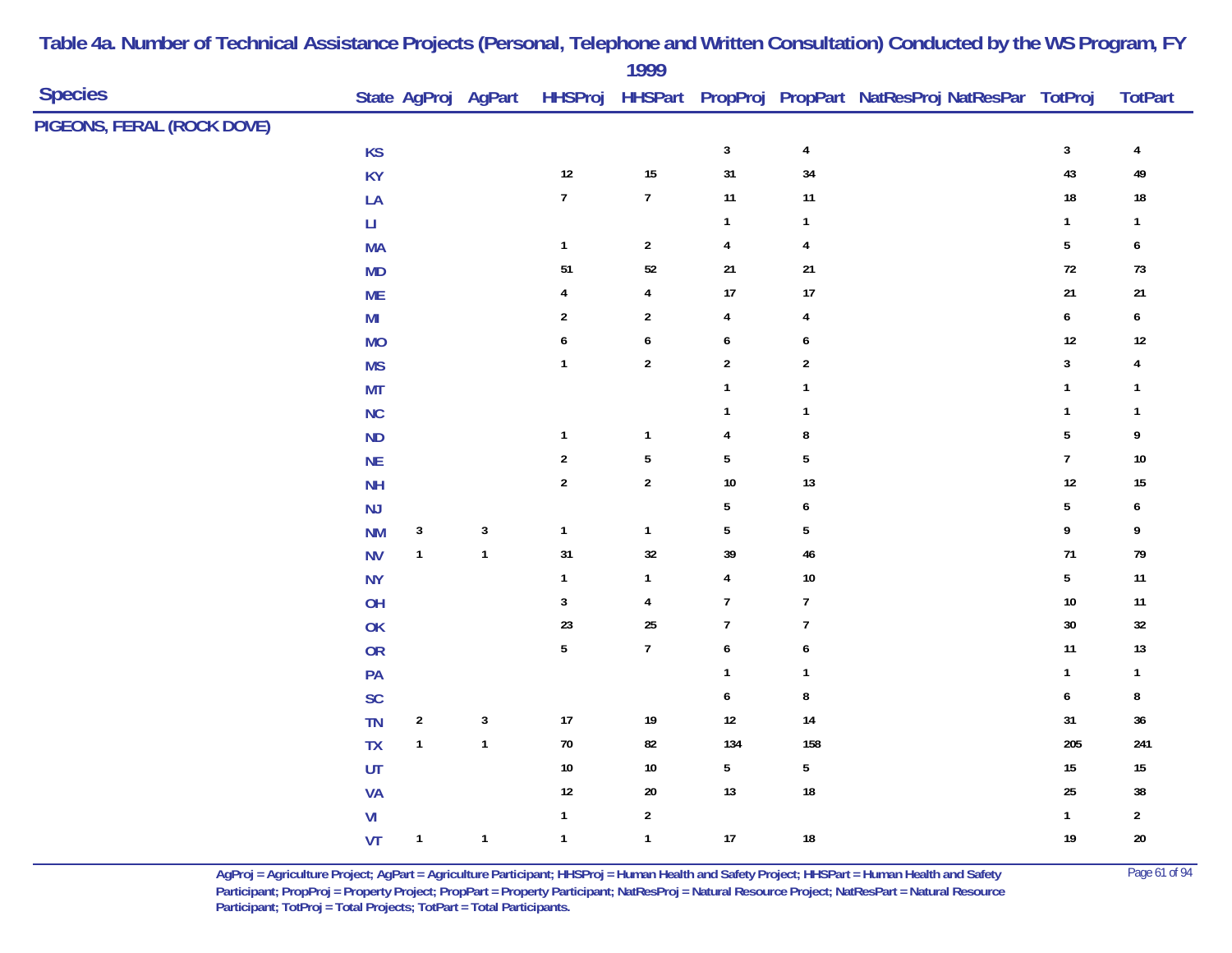|                                                                   |            |                  |                     |                 | 1777             |                           |                  |                                                        |                  |                |
|-------------------------------------------------------------------|------------|------------------|---------------------|-----------------|------------------|---------------------------|------------------|--------------------------------------------------------|------------------|----------------|
| <b>Species</b>                                                    |            |                  | State AgProj AgPart | <b>HHSProj</b>  |                  |                           |                  | HHSPart PropProj PropPart NatResProj NatResPar TotProj |                  | <b>TotPart</b> |
| PIGEONS, FERAL (ROCK DOVE)                                        |            |                  |                     |                 |                  |                           |                  |                                                        |                  |                |
|                                                                   | <b>WA</b>  | $12\,$           | $16\,$              | 19              | $20\,$           | $52\,$                    | $62\,$           |                                                        | 83               | 98             |
|                                                                   | WI         | $\overline{2}$   | $\overline{2}$      | $12$            | 12               | 31                        | 31               |                                                        | 45               | 45             |
|                                                                   | <b>WV</b>  |                  |                     |                 |                  | $\bf 8$                   | $\bf 8$          |                                                        | $\bf 8$          | 8              |
|                                                                   | <b>WY</b>  |                  |                     |                 |                  | $\overline{7}$            | $\overline{7}$   |                                                        | $\overline{7}$   | $\overline{7}$ |
| Total for PIGEONS, FERAL (ROCK DOVE)<br><b>PLOVERS (OTHER)</b>    |            | 25               | 30                  | 467             | 524              | 655                       | 755              |                                                        | 1,147            | 1,309          |
|                                                                   | AK         |                  |                     | $5\phantom{.0}$ | $5\phantom{.0}$  | $\sqrt{5}$                | $\overline{5}$   |                                                        | $10\,$           | $10\,$         |
|                                                                   | ${\sf HI}$ |                  |                     | $\mathbf{1}$    | $\mathbf{1}$     | $\mathbf{1}$              | $\mathbf{1}$     |                                                        | $\overline{2}$   | $\overline{2}$ |
| <b>Total for PLOVERS (OTHER)</b><br><b>PLOVERS, LESSER GOLDEN</b> |            |                  |                     | 6               | $\boldsymbol{6}$ | $\boldsymbol{6}$          | $\boldsymbol{6}$ |                                                        | 12               | 12             |
|                                                                   | <b>AK</b>  |                  |                     | $\mathbf{1}$    | $\mathbf{1}$     | $\mathbf{1}$              | $\mathbf{1}$     |                                                        | $\overline{2}$   | $\overline{2}$ |
|                                                                   | GU         |                  |                     |                 |                  | $\mathbf{2}$              | $\overline{2}$   |                                                        | $\overline{2}$   | $\overline{2}$ |
|                                                                   | ${\sf HI}$ |                  |                     | $12$            | 12               | $30\,$                    | $30\,$           |                                                        | 42               | 42             |
| Total for PLOVERS, LESSER GOLDEN                                  |            |                  |                     | 13              | 13               | 33                        | 33               |                                                        | 46               | 46             |
| <b>PORCUPINES</b>                                                 |            |                  |                     |                 |                  |                           |                  |                                                        |                  |                |
|                                                                   | AK         |                  |                     | $\mathbf{3}$    | $\mathbf{3}$     | $\ensuremath{\mathsf{3}}$ | $\mathbf{3}$     |                                                        | $\boldsymbol{6}$ | 6              |
|                                                                   | CA         | $\mathbf 2$      | $\mathbf 2$         |                 |                  | $\mathbf{1}$              | $\sqrt{2}$       |                                                        | $\sqrt{3}$       | 4              |
|                                                                   | CO         |                  |                     |                 |                  | $\mathbf{1}$              | $\mathbf{1}$     | $\mathbf{1}$<br>$\mathbf{1}$                           | $\overline{2}$   | $\overline{2}$ |
|                                                                   | ID         | $\mathbf{1}$     | $\mathbf{1}$        |                 |                  | $\boldsymbol{2}$          | $\overline{2}$   |                                                        | $\sqrt{3}$       | 3              |
|                                                                   | <b>ME</b>  | $\mathbf{1}$     | $\mathbf{1}$        |                 |                  | $\overline{2}$            | $\overline{2}$   |                                                        | $\sqrt{3}$       | 3              |
|                                                                   | <b>MT</b>  | $\sqrt{3}$       | $\sqrt{3}$          |                 |                  |                           |                  |                                                        | $\overline{3}$   | 3              |
|                                                                   | <b>ND</b>  | $\overline{2}$   | $\overline{2}$      | $\mathbf{1}$    | $\overline{2}$   | $\mathbf{1}$              | $\mathbf{1}$     |                                                        | $\overline{4}$   | 5              |
|                                                                   | <b>NE</b>  |                  |                     |                 |                  | $\mathbf{1}$              | $\mathbf{1}$     |                                                        | $\mathbf{1}$     | $\mathbf{1}$   |
|                                                                   | <b>NH</b>  | $\boldsymbol{6}$ | $\boldsymbol{6}$    | $\mathbf{3}$    | $\mathbf{3}$     | $21$                      | $21$             |                                                        | $30\,$           | $30\,$         |
|                                                                   | <b>NV</b>  | $\mathbf{1}$     | $\mathbf{1}$        |                 |                  |                           |                  |                                                        | $\mathbf{1}$     | $\mathbf{1}$   |
|                                                                   | <b>NY</b>  |                  |                     |                 |                  | $\mathbf{1}$              | $\mathbf{1}$     |                                                        | $\mathbf{1}$     | $\overline{1}$ |
|                                                                   | OK         | $\mathbf{1}$     | $\mathbf{1}$        |                 |                  |                           |                  |                                                        | $\mathbf{1}$     | $\mathbf{1}$   |
|                                                                   | OR         | $\sqrt{2}$       | $\sqrt{2}$          |                 |                  | $\sqrt{2}$                | 6                |                                                        | $\overline{4}$   | 8              |
|                                                                   | TX         | $\pmb{4}$        | $\overline{4}$      |                 |                  | $\sqrt{5}$                | $\boldsymbol{6}$ | $\mathbf{1}$<br>$\mathbf{1}$                           | $10\,$           | 11             |
|                                                                   | UT         |                  |                     |                 |                  | 11                        | $18\,$           |                                                        | 11               | $18\,$         |

> **AgProj = Agriculture Project; AgPart = Agriculture Participant; HHSProj = Human Health and Safety Project; HHSPart = Human Health and Safety** Page 62 of 94 **Participant; PropProj = Property Project; PropPart = Property Participant; NatResProj = Natural Resource Project; NatResPart = Natural Resource**  Participant; TotProj = Total Projects; TotPart = Total Participants.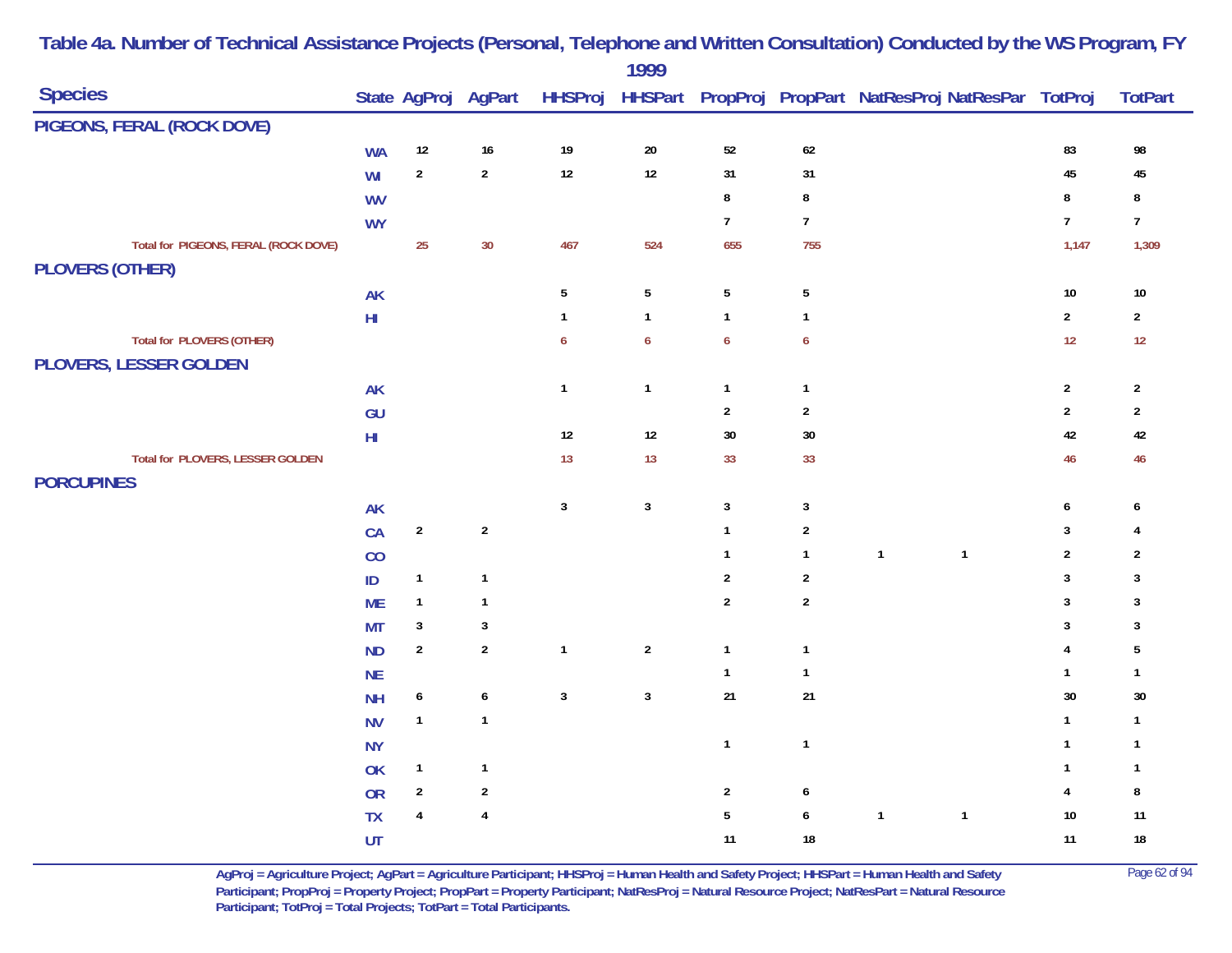|                                      |                        |                         |                     |                | 1777            |                         |                  |                |                                                                |                 |                  |
|--------------------------------------|------------------------|-------------------------|---------------------|----------------|-----------------|-------------------------|------------------|----------------|----------------------------------------------------------------|-----------------|------------------|
| <b>Species</b>                       |                        |                         | State AgProj AgPart |                |                 |                         |                  |                | HHSProj HHSPart PropProj PropPart NatResProj NatResPar TotProj |                 | <b>TotPart</b>   |
| <b>PORCUPINES</b>                    |                        |                         |                     |                |                 |                         |                  |                |                                                                |                 |                  |
|                                      | VT                     |                         |                     | $\overline{7}$ | $\overline{7}$  | $18\,$                  | $18\,$           |                |                                                                | 25              | 25               |
|                                      | <b>WA</b>              | $\overline{2}$          | $\overline{2}$      | $\mathbf{1}$   | $\mathbf{1}$    | $\overline{2}$          | $\overline{2}$   |                |                                                                | $5\phantom{a}$  | 5                |
|                                      | WI                     |                         |                     | 12             | $12$            | $27\,$                  | $27\,$           |                |                                                                | 39              | 39               |
|                                      | <b>WY</b>              |                         |                     |                |                 |                         |                  | $\sqrt{2}$     | $\overline{2}$                                                 | $\sqrt{2}$      | $\overline{2}$   |
| <b>Total for PORCUPINES</b>          |                        | 25                      | 25                  | 27             | 28              | 98                      | 111              | $\overline{4}$ | $\overline{4}$                                                 | 154             | 168              |
| PRAIRIE DOGS, BLACK-TAILED           |                        |                         |                     |                |                 |                         |                  |                |                                                                |                 |                  |
|                                      | CO                     | $12$                    | $12\,$              | $\mathbf{3}$   | $5\phantom{.0}$ | $\mathbf{3}$            | $\mathbf{3}$     |                |                                                                | $18\,$          | $20\,$           |
|                                      | <b>MT</b>              | $\sqrt{3}$              | $\mathbf{3}$        | $\mathbf{1}$   | $\mathbf{1}$    |                         |                  |                |                                                                | $\overline{4}$  | 4                |
|                                      | <b>ND</b>              | $26\,$                  | 37                  |                |                 | $\sqrt{2}$              | 13               |                |                                                                | 28              | $50\,$           |
|                                      | <b>NE</b>              | 82                      | 93                  |                |                 | $\mathbf{1}$            | $\mathbf{1}$     |                |                                                                | 83              | 94               |
|                                      | <b>NM</b>              | 44                      | 56                  |                |                 | $\mathbf{1}$            | $\mathbf{1}$     |                |                                                                | 45              | 57               |
|                                      | OK                     | $\overline{\mathbf{4}}$ | $\overline{4}$      |                |                 | $\mathbf{1}$            | $5\phantom{.0}$  |                |                                                                | $5\overline{)}$ | 9                |
|                                      | <b>SD</b>              | $\mathbf{1}$            | $\mathbf{1}$        |                |                 |                         |                  |                |                                                                | $\mathbf{1}$    | $\mathbf{1}$     |
|                                      | <b>TX</b>              | $52\,$                  | 79                  | 16             | $22\,$          | 9                       | 17               |                |                                                                | 77              | 118              |
|                                      | <b>WY</b>              | $\overline{2}$          | 6                   |                |                 |                         |                  |                |                                                                | $\overline{2}$  | 6                |
| Total for PRAIRIE DOGS, BLACK-TAILED |                        | 226                     | 291                 | 20             | 28              | 17                      | 40               |                |                                                                | 263             | 359              |
| PRAIRIE DOGS, WHITE-TAILED           |                        |                         |                     |                |                 |                         |                  |                |                                                                |                 |                  |
|                                      | CO                     | $14$                    | 17                  | $\mathbf{3}$   | $\overline{4}$  | $\overline{2}$          | $\mathbf{3}$     |                |                                                                | $19$            | 24               |
|                                      | <b>NM</b>              | $76\,$                  | 95                  | $\sqrt{5}$     | $\bf 8$         | $32\,$                  | $37\,$           | $\mathbf{1}$   | $\mathbf{1}$                                                   | 114             | 141              |
|                                      | <b>UT</b>              | $\sqrt{5}$              | $\overline{7}$      |                |                 |                         |                  |                |                                                                | $5\phantom{.0}$ | $\overline{7}$   |
| Total for PRAIRIE DOGS, WHITE-TAILED |                        | 95                      | 119                 | $\bf 8$        | 12              | 34                      | 40               | $\mathbf{1}$   | $\mathbf{1}$                                                   | 138             | 172              |
| PRAIRIE DOGS, z-(OTHER)              |                        |                         |                     |                |                 |                         |                  |                |                                                                |                 |                  |
|                                      | $\mathsf{A}\mathsf{Z}$ |                         |                     |                |                 | $\sqrt{2}$              | $\boldsymbol{2}$ |                |                                                                | $\sqrt{2}$      | $\sqrt{2}$       |
| Total for PRAIRIE DOGS, z-(OTHER)    |                        |                         |                     |                |                 | $\overline{2}$          | $\overline{2}$   |                |                                                                | $\overline{2}$  | $\overline{2}$   |
| <b>QUAIL (ALL)</b>                   |                        |                         |                     |                |                 |                         |                  |                |                                                                |                 |                  |
|                                      | <b>WA</b>              |                         |                     | $\mathbf{1}$   | $\mathbf{1}$    | $\mathbf{1}$            | $\mathbf{1}$     |                |                                                                | $\sqrt{2}$      | $\overline{2}$   |
| Total for QUAIL (ALL)                |                        |                         |                     | $\mathbf{1}$   | $\mathbf{1}$    | $\mathbf{1}$            | $\mathbf{1}$     |                |                                                                | $\overline{2}$  | $\overline{2}$   |
| <b>RABBITS, COTTONTAIL</b>           |                        |                         |                     |                |                 |                         |                  |                |                                                                |                 |                  |
|                                      | <b>AL</b>              |                         |                     |                |                 | $\mathbf{1}$            | $\mathbf{1}$     |                |                                                                | $\mathbf{1}$    | $\overline{1}$   |
|                                      | <b>AZ</b>              |                         |                     | $\sqrt{2}$     | $\sqrt{2}$      | $\overline{\mathbf{4}}$ | $\pmb{4}$        |                |                                                                | $\pmb{6}$       | $\boldsymbol{6}$ |
|                                      |                        |                         |                     |                |                 |                         |                  |                |                                                                |                 |                  |

> **AgProj = Agriculture Project; AgPart = Agriculture Participant; HHSProj = Human Health and Safety Project; HHSPart = Human Health and Safety** Page 63 of 94 **Participant; PropProj = Property Project; PropPart = Property Participant; NatResProj = Natural Resource Project; NatResPart = Natural Resource**  Participant; TotProj = Total Projects; TotPart = Total Participants.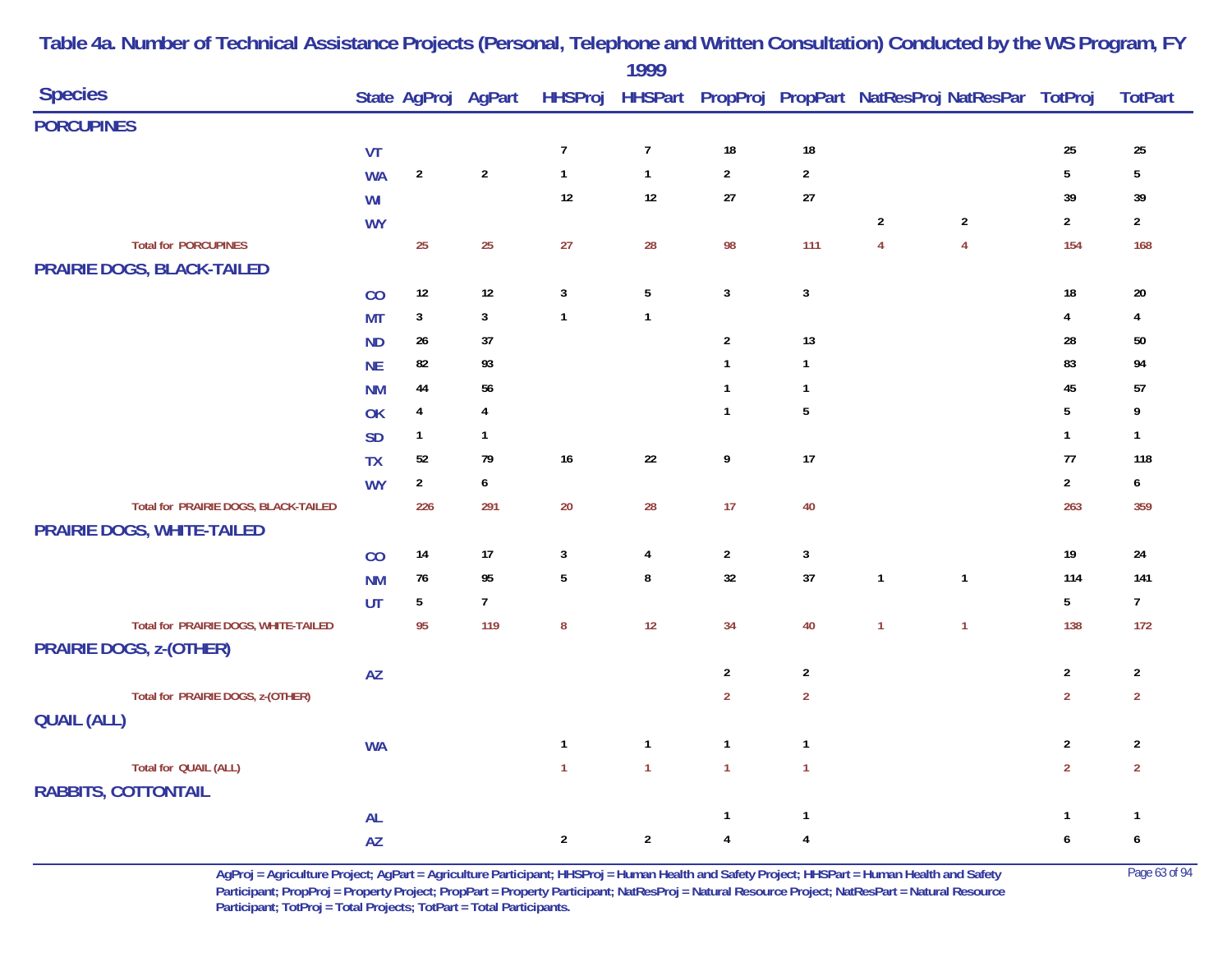|                               |               |                |                     |                  | 1777                    |                         |                         |                                                                |              |                         |                         |
|-------------------------------|---------------|----------------|---------------------|------------------|-------------------------|-------------------------|-------------------------|----------------------------------------------------------------|--------------|-------------------------|-------------------------|
| <b>Species</b>                |               |                | State AgProj AgPart |                  |                         |                         |                         | HHSProj HHSPart PropProj PropPart NatResProj NatResPar TotProj |              |                         | <b>TotPart</b>          |
| <b>RABBITS, COTTONTAIL</b>    |               |                |                     |                  |                         |                         |                         |                                                                |              |                         |                         |
|                               | CA            |                |                     |                  |                         | $\pmb{6}$               | 11                      |                                                                |              | $\boldsymbol{6}$        | $11$                    |
|                               | CO            |                |                     | $\mathbf{1}$     | $\mathbf{1}$            | $\overline{\mathbf{4}}$ | $\overline{\mathbf{4}}$ |                                                                |              | $5\phantom{a}$          | $\sqrt{5}$              |
|                               | CT            |                |                     |                  |                         |                         |                         | $\mathbf{1}$                                                   | $\mathbf 1$  | $\mathbf{1}$            | $\mathbf{1}$            |
|                               | GA            | $\mathbf{3}$   | $\mathbf{3}$        |                  |                         | $\mathbf{1}$            | $\mathbf{1}$            |                                                                |              | $\overline{\mathbf{4}}$ | 4                       |
|                               | $\mathsf{ID}$ | $\mathbf{1}$   | $\mathbf{1}$        |                  |                         | $\pmb{4}$               | $\overline{\mathbf{4}}$ |                                                                |              | $5\phantom{.0}$         | $\sqrt{5}$              |
|                               | ${\sf IN}$    |                |                     |                  |                         | $50\,$                  | 48                      |                                                                |              | 50                      | 48                      |
|                               | <b>KY</b>     |                |                     |                  |                         | $\overline{5}$          | $\overline{5}$          |                                                                |              | $5\phantom{.0}$         | 5                       |
|                               | LA            |                |                     |                  |                         | $\mathbf{1}$            | $\mathbf{1}$            |                                                                |              | $\mathbf{1}$            | $\mathbf{1}$            |
|                               | MD            |                |                     | $10\,$           | $10\,$                  | 51                      | 51                      |                                                                |              | 61                      | 61                      |
|                               | <b>MT</b>     |                |                     |                  |                         | $\mathbf{1}$            | $\mathbf 2$             |                                                                |              | $\mathbf{1}$            | $\overline{2}$          |
|                               | <b>ND</b>     | $\mathbf{1}$   | $\sqrt{2}$          |                  |                         | $12\,$                  | 13                      |                                                                |              | 13                      | $15\,$                  |
|                               | NE            | $\mathbf{1}$   | $\mathbf{1}$        |                  |                         |                         |                         |                                                                |              | $\mathbf{1}$            | $\mathbf{1}$            |
|                               | <b>NH</b>     |                |                     |                  |                         | $\sqrt{2}$              | $\sqrt{2}$              |                                                                |              | $\mathbf{2}$            | $\boldsymbol{2}$        |
|                               | <b>NM</b>     |                |                     |                  |                         | $\mathbf{1}$            | $\mathbf{1}$            |                                                                |              | $\mathbf{1}$            | $\mathbf{1}$            |
|                               | <b>NV</b>     |                |                     | $\mathbf{1}$     | $\mathbf{1}$            | $\boldsymbol{9}$        | 9                       |                                                                |              | $10\,$                  | $10\,$                  |
|                               | OH            |                |                     |                  |                         | $\sqrt{2}$              | $\boldsymbol{2}$        |                                                                |              | $\sqrt{2}$              | $\overline{\mathbf{c}}$ |
|                               | OK            |                |                     | $\boldsymbol{6}$ | $\boldsymbol{6}$        |                         |                         |                                                                |              | $\pmb{6}$               | 6                       |
|                               | <b>OR</b>     |                |                     |                  |                         | $\mathbf{1}$            | $\mathbf{1}$            |                                                                |              | $\mathbf{1}$            | $\mathbf{1}$            |
|                               | <b>TX</b>     | $\overline{2}$ | $\overline{2}$      | $\mathbf{1}$     | $\mathbf{1}$            | 14                      | 14                      |                                                                |              | 17                      | 17                      |
|                               | <b>WA</b>     | $\sqrt{2}$     | $\sqrt{2}$          |                  |                         | $\mathbf{3}$            | $\mathbf{3}$            |                                                                |              | $5\phantom{a}$          | $\sqrt{5}$              |
|                               | WI            | $\mathbf{3}$   | $\mathbf{3}$        | $\pmb{4}$        | $\overline{\mathbf{4}}$ | 88                      | 88                      |                                                                |              | 95                      | 95                      |
|                               | <b>WV</b>     |                |                     |                  |                         | $\boldsymbol{6}$        | $\pmb{6}$               |                                                                |              | $\pmb{6}$               | 6                       |
|                               | <b>WY</b>     | $\mathbf{1}$   | $\mathbf{3}$        |                  |                         | $\overline{2}$          | $\mathbf{2}$            |                                                                |              | $\mathbf{3}$            | $\sqrt{5}$              |
| Total for RABBITS, COTTONTAIL |               | 14             | 17                  | 25               | 25                      | 268                     | 273                     | $\mathbf{1}$                                                   | $\mathbf{1}$ | 308                     | 316                     |
| <b>RABBITS, FERAL</b>         |               |                |                     |                  |                         |                         |                         |                                                                |              |                         |                         |
|                               | <b>AK</b>     |                |                     | $\mathbf{1}$     | $\mathbf{1}$            | $\mathbf{1}$            | $\mathbf{1}$            |                                                                |              | $\overline{2}$          | $\overline{2}$          |
|                               | $\sf ID$      |                |                     |                  |                         | $\mathbf{1}$            | $\mathbf{1}$            |                                                                |              | $\mathbf{1}$            | $\mathbf{1}$            |
|                               | MD            |                |                     |                  |                         | $\mathbf{1}$            | $\mathbf{1}$            |                                                                |              | $\mathbf{1}$            | $\mathbf{1}$            |
|                               | <b>NH</b>     |                |                     | $\mathbf{1}$     | $\mathbf{1}$            |                         |                         |                                                                |              | $\mathbf{1}$            | $\mathbf{1}$            |
|                               | <b>NV</b>     |                |                     |                  |                         | $15\,$                  | $15\,$                  |                                                                |              | 15                      | $15\,$                  |
|                               |               |                |                     |                  |                         |                         |                         |                                                                |              |                         |                         |

> **AgProj = Agriculture Project; AgPart = Agriculture Participant; HHSProj = Human Health and Safety Project; HHSPart = Human Health and Safety** Page 64 of 94 **Participant; PropProj = Property Project; PropPart = Property Participant; NatResProj = Natural Resource Project; NatResPart = Natural Resource**  Participant; TotProj = Total Projects; TotPart = Total Participants.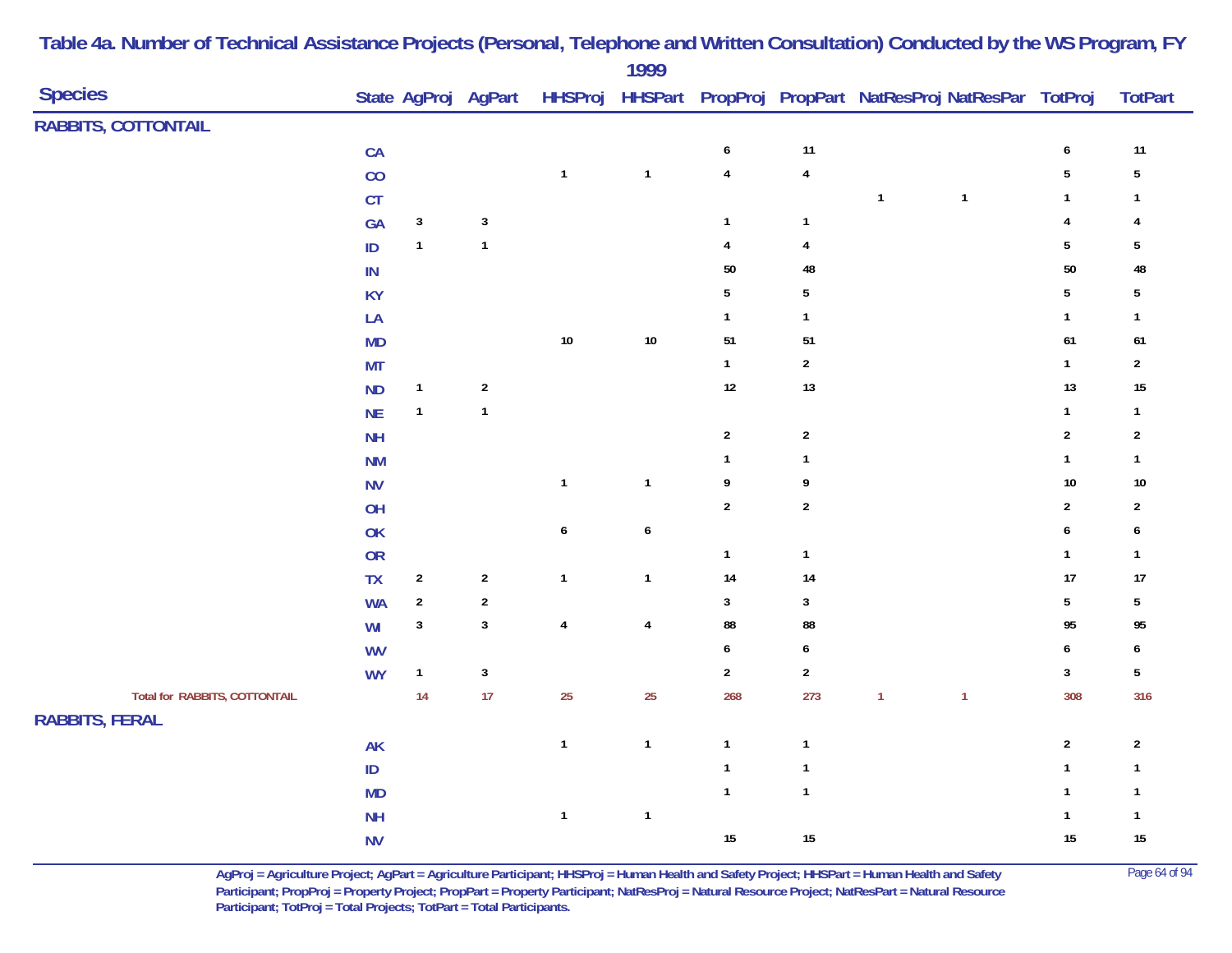|                                 |           |                 |                     |                | $1777$           |                  |                         |                                                        |                |                  |                         |
|---------------------------------|-----------|-----------------|---------------------|----------------|------------------|------------------|-------------------------|--------------------------------------------------------|----------------|------------------|-------------------------|
| <b>Species</b>                  |           |                 | State AgProj AgPart | <b>HHSProj</b> |                  |                  |                         | HHSPart PropProj PropPart NatResProj NatResPar TotProj |                |                  | <b>TotPart</b>          |
| <b>RABBITS, FERAL</b>           |           |                 |                     |                |                  |                  |                         |                                                        |                |                  |                         |
|                                 | TX        |                 |                     | $\mathbf{1}$   | $\mathbf{1}$     |                  |                         |                                                        |                | $\mathbf{1}$     | $\mathbf{1}$            |
|                                 | VT        |                 |                     | $\mathbf{1}$   | $\mathbf{1}$     | $\boldsymbol{7}$ | $\boldsymbol{7}$        |                                                        |                | $\bf 8$          | $\bf 8$                 |
| <b>Total for RABBITS, FERAL</b> |           |                 |                     | $\overline{4}$ | $\overline{4}$   | 25               | 25                      |                                                        |                | 29               | 29                      |
| RABBITS, z-(OTHER)              |           |                 |                     |                |                  |                  |                         |                                                        |                |                  |                         |
|                                 | <b>WA</b> |                 |                     |                |                  | $\overline{1}$   | $\overline{1}$          |                                                        |                | $\mathbf{1}$     | $\mathbf{1}$            |
| Total for RABBITS, z-(OTHER)    |           |                 |                     |                |                  | $\mathbf{1}$     | $\mathbf{1}$            |                                                        |                | $\mathbf{1}$     | $\mathbf{1}$            |
| <b>RACCOONS</b>                 |           |                 |                     |                |                  |                  |                         |                                                        |                |                  |                         |
|                                 | <b>AL</b> | $\mathbf{1}$    | $\mathbf{1}$        | $\mathbf{3}$   | $\sqrt{3}$       | $\mathbf{1}$     | $\overline{1}$          |                                                        |                | $\sqrt{5}$       | $\sqrt{5}$              |
|                                 | <b>AR</b> |                 |                     |                |                  | $\overline{4}$   | $\overline{\mathbf{4}}$ |                                                        |                | $\overline{4}$   | $\overline{\mathbf{4}}$ |
|                                 | <b>AZ</b> |                 |                     | $\mathbf{1}$   | $\mathbf{1}$     |                  |                         |                                                        |                | $\mathbf{1}$     | $\mathbf{1}$            |
|                                 | CA        | 115             | 169                 | 140            | 226              | 742              | 1,065                   | $\boldsymbol{2}$                                       | $\mathsf 3$    | 999              | 1,463                   |
|                                 | CO        | $5\phantom{.0}$ | $5\phantom{.0}$     | ${\bf 84}$     | 84               | 9                | 9                       |                                                        |                | 98               | 98                      |
|                                 | CT        | $\mathbf{1}$    | $\mathbf{1}$        |                |                  |                  |                         |                                                        |                | $\mathbf{1}$     | $\mathbf{1}$            |
|                                 | $DC$      |                 |                     | $\sqrt{2}$     | $\sqrt{2}$       | $\mathbf{1}$     | $\overline{1}$          |                                                        |                | 3                | 3                       |
|                                 | GA        | $\mathbf{1}$    | $\mathbf{1}$        | $\overline{7}$ | $\bf 8$          | $10\,$           | 14                      | $\sqrt{3}$                                             | $\mathbf{3}$   | 21               | $26\,$                  |
|                                 | $\sf IA$  |                 |                     |                |                  | $5\,$            | 5                       |                                                        |                | $\sqrt{5}$       | $\sqrt{5}$              |
|                                 | ID        | 9               | 14                  |                |                  | 14               | 15                      |                                                        |                | 23               | $29\,$                  |
|                                 | $\sf IN$  | $15\,$          | $15\,$              | 156            | 154              | 407              | 407                     |                                                        |                | 578              | 576                     |
|                                 | <b>KS</b> | $\mathbf{1}$    | $\mathbf{1}$        |                |                  |                  |                         |                                                        |                | $\mathbf{1}$     | $\mathbf{1}$            |
|                                 | <b>KY</b> |                 |                     | 9              | 11               | 25               | $25\,$                  |                                                        |                | 34               | 36                      |
|                                 | LA        | $12\,$          | $13$                | $13$           | 13               | $30\,$           | $30\,$                  |                                                        |                | 55               | $56\,$                  |
|                                 | <b>MA</b> | $\mathbf{1}$    | $\mathbf{1}$        | $\mathbf{1}$   | $\mathbf{1}$     |                  |                         |                                                        |                | $\sqrt{2}$       | $\boldsymbol{2}$        |
|                                 | <b>MD</b> | $\bf 8$         | $\bf 8$             | 563            | 563              | 217              | $217$                   | $\mathbf{1}$                                           | $\mathbf{1}$   | 789              | 789                     |
|                                 | <b>ME</b> | $\mathbf{1}$    | $\mathbf{1}$        | $\mathbf{3}$   | $\mathbf{3}$     | $\sqrt{3}$       | $\mathbf{3}$            |                                                        |                | $\boldsymbol{7}$ | $\overline{7}$          |
|                                 | <b>MO</b> |                 |                     |                |                  | $\mathbf{1}$     | $\mathbf{1}$            |                                                        |                | $\mathbf{1}$     | $\mathbf{1}$            |
|                                 | <b>MS</b> | $\mathbf{1}$    | $\boldsymbol{2}$    | $\mathbf{1}$   | $\boldsymbol{2}$ | 6                | 10                      | $\mathbf{1}$                                           | $\mathbf{1}$   | 9                | $15\,$                  |
|                                 | <b>MT</b> | $\sqrt{5}$      | $\sqrt{5}$          | $\sqrt{2}$     | $\sqrt{2}$       | 9                | 9                       |                                                        |                | $16\,$           | $16\,$                  |
|                                 | <b>ND</b> | $27\,$          | 31                  | $\sqrt{2}$     | $\sqrt{2}$       | $43\,$           | 56                      | $\mathbf{1}$                                           | $\mathbf{1}$   | $73\,$           | $90\,$                  |
|                                 | <b>NE</b> | 21              | $22\,$              | $\mathbf{1}$   | $\mathbf{1}$     | 11               | 13                      | $\sqrt{2}$                                             | $\overline{4}$ | 35               | 40                      |
|                                 | <b>NH</b> | 6               | $15\,$              | $36\,$         | 37               | 47               | 47                      |                                                        |                | 89               | 99                      |
|                                 |           |                 |                     |                |                  |                  |                         |                                                        |                |                  |                         |

> **AgProj = Agriculture Project; AgPart = Agriculture Participant; HHSProj = Human Health and Safety Project; HHSPart = Human Health and Safety** Page 65 of 94 **Participant; PropProj = Property Project; PropPart = Property Participant; NatResProj = Natural Resource Project; NatResPart = Natural Resource**  Participant; TotProj = Total Projects; TotPart = Total Participants.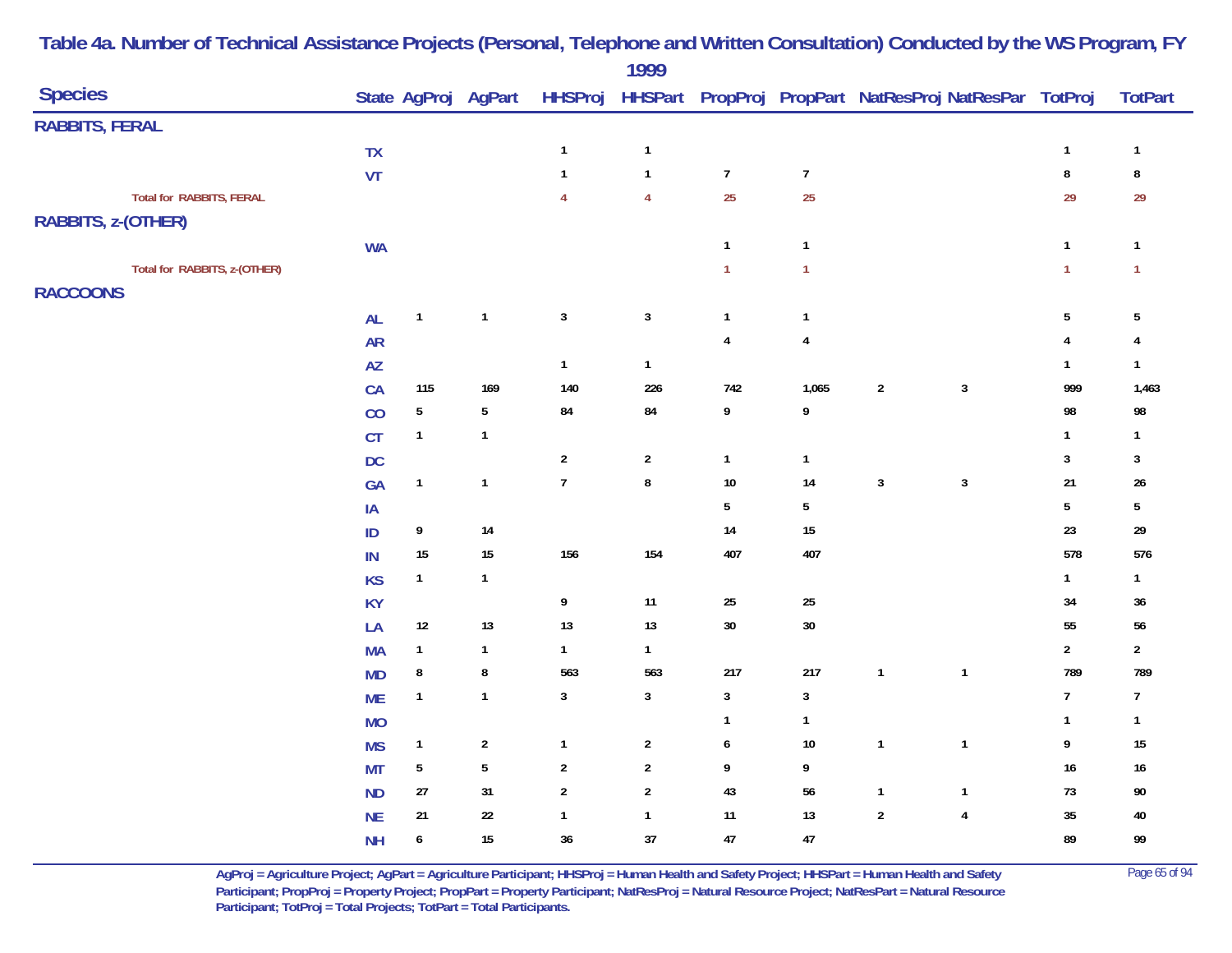|                              |                        |                |                     |                         | 1777             |                 |                |                         |                                                        |                |                |
|------------------------------|------------------------|----------------|---------------------|-------------------------|------------------|-----------------|----------------|-------------------------|--------------------------------------------------------|----------------|----------------|
| <b>Species</b>               |                        |                | State AgProj AgPart | <b>HHSProj</b>          |                  |                 |                |                         | HHSPart PropProj PropPart NatResProj NatResPar TotProj |                | <b>TotPart</b> |
| <b>RACCOONS</b>              |                        |                |                     |                         |                  |                 |                |                         |                                                        |                |                |
|                              | NJ                     |                |                     |                         |                  | $\mathbf{1}$    | $\mathbf{1}$   | $\mathbf{1}$            | $\mathbf{1}$                                           | $\overline{2}$ | $\overline{2}$ |
|                              | <b>NM</b>              | $\sqrt{2}$     | $\overline{2}$      | $\overline{\mathbf{4}}$ | $\boldsymbol{7}$ | $\mathbf{1}$    | $\mathbf{1}$   |                         |                                                        | $\overline{7}$ | $10\,$         |
|                              | <b>NV</b>              | $10\,$         | $10\,$              | 44                      | $46\,$           | 103             | 104            |                         |                                                        | 157            | 160            |
|                              | <b>NY</b>              |                |                     | $24\,$                  | 44               |                 |                |                         |                                                        | $24\,$         | 44             |
|                              | OH                     | $\mathbf{1}$   | $\mathbf{1}$        | $13$                    | 13               | $10\,$          | $10\,$         |                         |                                                        | $24\,$         | 24             |
|                              | OK                     | 69             | 83                  | $62\,$                  | 63               | 18              | $18\,$         |                         |                                                        | 149            | 164            |
|                              | OR                     | $35\,$         | $40\,$              | $20\,$                  | $21$             | 182             | 187            | $\overline{1}$          | $\overline{1}$                                         | 238            | 249            |
|                              | SC                     |                |                     | $\mathbf{1}$            | $\mathbf{1}$     | $\mathbf{1}$    | $\mathbf{1}$   |                         |                                                        | $\mathbf{2}$   | $\overline{2}$ |
|                              | <b>TN</b>              | $\mathbf{1}$   | $\mathbf{1}$        | $\sqrt{2}$              | $\overline{2}$   | $5\phantom{.0}$ | $\overline{5}$ |                         |                                                        | $\bf 8$        | $\bf 8$        |
|                              | <b>TX</b>              | 43             | 51                  | 208                     | 224              | 963             | 981            | $\overline{2}$          | $\sqrt{2}$                                             | 1,216          | 1,258          |
|                              | UT                     | $\mathbf{3}$   | $\mathbf{3}$        | 154                     | 293              | 41              | $41\,$         |                         |                                                        | 198            | 337            |
|                              | <b>VA</b>              | $\mathbf{3}$   | $\mathbf{3}$        | $\sqrt{2}$              | $\overline{2}$   | $\overline{2}$  | $\overline{2}$ |                         |                                                        | $\overline{7}$ | 7 <sup>7</sup> |
|                              | VT                     | $18\,$         | $18\,$              | 315                     | 315              | 239             | 239            |                         |                                                        | 572            | 572            |
|                              | <b>WA</b>              | 12             | $13$                | 4                       | $\overline{5}$   | 5               | 5              |                         |                                                        | 21             | $23\,$         |
|                              | WI                     | $40\,$         | $40\,$              | 266                     | 266              | 531             | 531            | $\overline{\mathbf{1}}$ | $\mathbf{1}$                                           | 838            | 838            |
|                              | <b>WV</b>              | $\overline{2}$ | $\overline{2}$      |                         |                  | 13              | 13             |                         |                                                        | $15\,$         | 15             |
|                              | <b>WY</b>              | ${\bf 8}$      | 9                   | $\bf 8$                 | $10\,$           | $\overline{7}$  | $\overline{7}$ | $\overline{2}$          | 13                                                     | $25\,$         | 39             |
| <b>Total for RACCOONS</b>    |                        | 477            | 581                 | 2,151                   | 2,425            | 3,707           | 4,078          | 17                      | 31                                                     | 6,352          | 7,115          |
| <b>RATS, BLACK (ROOF)</b>    |                        |                |                     |                         |                  |                 |                |                         |                                                        |                |                |
|                              | CA                     | $\sqrt{2}$     | $\sqrt{2}$          | $\overline{2}$          | $\overline{2}$   | 15              | $18\,$         |                         |                                                        | $19$           | $22\,$         |
|                              | GA                     |                |                     |                         |                  | $\mathbf{1}$    | 1              |                         |                                                        | $\mathbf{1}$   | $\mathbf{1}$   |
|                              | $\mathsf{H}\mathsf{I}$ | $\sqrt{2}$     | $\sqrt{2}$          | $\sqrt{2}$              | $\pmb{4}$        | $\mathbf{1}$    | $\mathbf{1}$   | $\mathbf{3}$            | 11                                                     | $\bf 8$        | $18\,$         |
|                              | OK                     |                |                     | $\mathbf{1}$            | $\mathbf{1}$     | $\mathbf{1}$    | $\mathbf{1}$   |                         |                                                        | $\overline{2}$ | $\overline{2}$ |
|                              | <b>TX</b>              | ${\bf 5}$      | $\boldsymbol{7}$    | 127                     | 129              | 639             | 655            |                         |                                                        | 771            | 791            |
|                              | <b>WA</b>              |                |                     |                         |                  | $\mathbf{1}$    | $\mathbf{1}$   |                         |                                                        | $\mathbf{1}$   | $\mathbf{1}$   |
| Total for RATS, BLACK (ROOF) |                        | 9              | 11                  | 132                     | 136              | 658             | 677            | $\mathbf{3}$            | 11                                                     | 802            | 835            |
| <b>RATS, COTTON (ALL)</b>    |                        |                |                     |                         |                  |                 |                |                         |                                                        |                |                |
|                              | <b>TX</b>              |                |                     | $\mathbf{1}$            | $\mathbf{1}$     |                 |                |                         |                                                        | $\mathbf{1}$   | $\mathbf{1}$   |
| Total for RATS, COTTON (ALL) |                        |                |                     | $\mathbf{1}$            | $\mathbf{1}$     |                 |                |                         |                                                        | $\mathbf{1}$   | $\overline{1}$ |
| RATS, KANGAROO (ALL)         |                        |                |                     |                         |                  |                 |                |                         |                                                        |                |                |

**AgProj = Agriculture Project; AgPart = Agriculture Participant; HHSProj = Human Health and Safety Project; HHSPart = Human Health and Safety** Page 66 of 94 **Participant; PropProj = Property Project; PropPart = Property Participant; NatResProj = Natural Resource Project; NatResPart = Natural Resource**  Participant; TotProj = Total Projects; TotPart = Total Participants.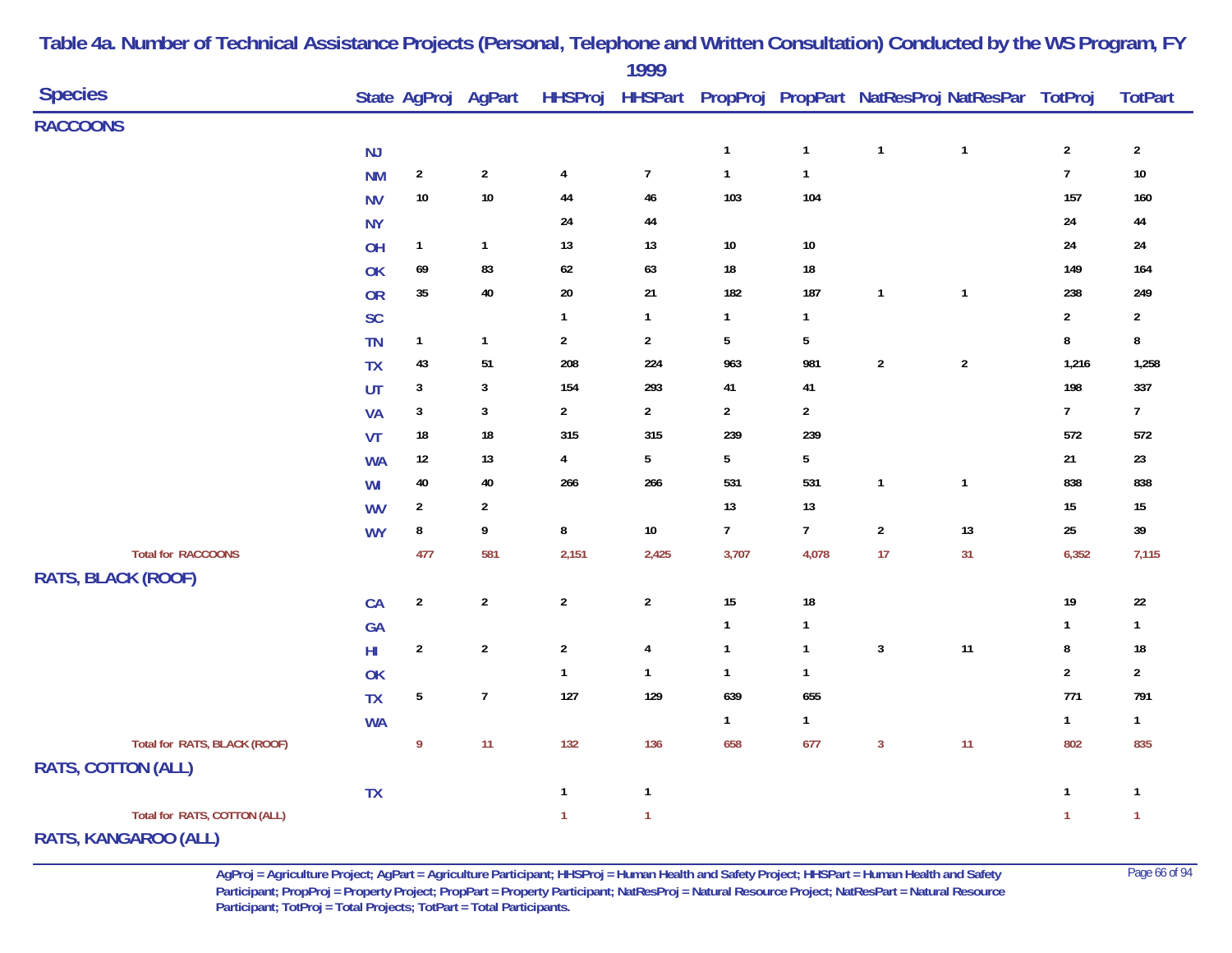|                                |                |                |                     |                | 1777         |                  |                         |              |                                                        |                  |                  |
|--------------------------------|----------------|----------------|---------------------|----------------|--------------|------------------|-------------------------|--------------|--------------------------------------------------------|------------------|------------------|
| <b>Species</b>                 |                |                | State AgProj AgPart | <b>HHSProj</b> |              |                  |                         |              | HHSPart PropProj PropPart NatResProj NatResPar TotProj |                  | <b>TotPart</b>   |
| RATS, KANGAROO (ALL)           |                |                |                     |                |              |                  |                         |              |                                                        |                  |                  |
|                                | $\sf NE$       |                |                     |                |              | $\mathbf{1}$     | $\overline{\mathbf{1}}$ |              |                                                        | $\mathbf{1}$     | $\mathbf{1}$     |
|                                | <b>NM</b>      | $\sqrt{2}$     | $\boldsymbol{2}$    |                |              | $\mathbf{1}$     | $\overline{\mathbf{1}}$ |              |                                                        | $\mathbf{3}$     | $\sqrt{3}$       |
|                                | <b>NV</b>      |                |                     | $\mathbf{1}$   | $\mathbf{1}$ |                  |                         |              |                                                        | $\mathbf{1}$     | $\mathbf{1}$     |
| Total for RATS, KANGAROO (ALL) |                | $\overline{2}$ | $\overline{2}$      | $\mathbf{1}$   | $\mathbf{1}$ | $\overline{2}$   | $\overline{2}$          |              |                                                        | $\sqrt{5}$       | $\sqrt{5}$       |
| <b>RATS, NORWAY</b>            |                |                |                     |                |              |                  |                         |              |                                                        |                  |                  |
|                                | $\mathsf{AL}$  |                |                     | $\mathbf{1}$   | $\mathbf{1}$ |                  |                         |              |                                                        | $\mathbf 1$      | $\mathbf{1}$     |
|                                | CA             | $\mathsf 3$    | $\pmb{6}$           | $\mathbf 1$    | $\sqrt{2}$   | 11               | 14                      |              |                                                        | 15               | $22\,$           |
|                                | GA             |                |                     |                |              | $\sqrt{2}$       | $\mathbf 2$             |              |                                                        | $\sqrt{2}$       | $\sqrt{2}$       |
|                                | $\mathsf{HI}$  | $\overline{1}$ | $\sqrt{2}$          |                |              |                  |                         | $\mathbf{1}$ | $5\phantom{a}$                                         | $\sqrt{2}$       | $\boldsymbol{7}$ |
|                                | $\sf IA$       |                |                     | $\mathbf{1}$   | $\mathbf{1}$ |                  |                         |              |                                                        | $\mathbf{1}$     | $\mathbf{1}$     |
|                                | $\sf ID$       |                |                     |                |              | $\sqrt{5}$       | $\sqrt{5}$              |              |                                                        | $\sqrt{5}$       | $\sqrt{5}$       |
|                                | $\sf IN$       |                |                     |                |              | $\sqrt{2}$       | $\sqrt{2}$              |              |                                                        | $\sqrt{2}$       | $\sqrt{2}$       |
|                                | <b>KY</b>      |                |                     | $\mathbf{1}$   | $\mathbf{1}$ | $\overline{7}$   | $\overline{7}$          |              |                                                        | $\bf 8$          | $\bf 8$          |
|                                | LA             |                |                     |                |              | $\sqrt{2}$       | $\sqrt{2}$              |              |                                                        | $\sqrt{2}$       | $\sqrt{2}$       |
|                                | <b>MA</b>      |                |                     |                |              |                  |                         | $\mathbf{1}$ | $\mathbf{1}$                                           | $\mathbf{1}$     | $\mathbf{1}$     |
|                                | MD             |                |                     | $32\,$         | $32\,$       | $19$             | 19                      |              |                                                        | 51               | 51               |
|                                | <b>ME</b>      |                |                     | $\sqrt{2}$     | $\sqrt{2}$   | $5\,$            | $\overline{5}$          |              |                                                        | $\boldsymbol{7}$ | $\boldsymbol{7}$ |
|                                | <b>MO</b>      |                |                     | $\mathbf{1}$   | $\mathbf{1}$ |                  |                         |              |                                                        | $\mathbf{1}$     | $\mathbf{1}$     |
|                                | <b>MS</b>      |                |                     |                |              | $\mathbf{1}$     | $\overline{\mathbf{1}}$ |              |                                                        | $\mathbf{1}$     | $\mathbf{1}$     |
|                                | ND             | $\mathbf{1}$   | $\mathbf{3}$        | $\mathbf{1}$   | 25           | $\boldsymbol{7}$ | $32\,$                  |              |                                                        | 9                | 60               |
|                                | <b>NH</b>      |                |                     | $\mathbf{3}$   | $\mathbf{3}$ | $\sqrt{2}$       | $\boldsymbol{2}$        |              |                                                        | $5\,$            | $\sqrt{5}$       |
|                                | <b>NV</b>      |                |                     |                |              | $\overline{2}$   | $\sqrt{2}$              |              |                                                        | $\sqrt{2}$       | $\sqrt{2}$       |
|                                | <b>NY</b>      |                |                     | $\mathbf{1}$   | $\mathbf{1}$ |                  |                         |              |                                                        | $\mathbf{1}$     | $\mathbf{1}$     |
|                                | OH             |                |                     | $\mathbf{1}$   | $\mathbf{1}$ |                  |                         |              |                                                        | $\mathbf{1}$     | $\mathbf{1}$     |
|                                | <b>OK</b>      |                |                     | $\mathbf{1}$   | $\mathbf{1}$ | $\sqrt{2}$       | $\sqrt{2}$              |              |                                                        | $\sqrt{3}$       | $\sqrt{3}$       |
|                                | <b>OR</b>      |                |                     | $\mathbf{1}$   | $\mathbf{1}$ |                  |                         |              |                                                        | $\mathbf{1}$     | $\mathbf{1}$     |
|                                | R <sub>l</sub> | $\mathbf{1}$   | $\mathbf{1}$        |                |              |                  |                         |              |                                                        | $\mathbf{1}$     | $\mathbf{1}$     |
|                                | <b>TN</b>      |                |                     | $\mathbf{1}$   | $\mathbf{1}$ |                  |                         |              |                                                        | $\mathbf{1}$     | $\mathbf{1}$     |
|                                | <b>TX</b>      | $\mathbf{1}$   | $\mathbf 1$         | $18\,$         | 18           | $12\,$           | $12$                    |              |                                                        | 31               | 31               |
|                                | UT             | $\overline{1}$ | $\mathbf{1}$        | $\sqrt{2}$     | $\sqrt{2}$   | $\sqrt{2}$       | $\sqrt{2}$              |              |                                                        | $\sqrt{5}$       | ${\bf 5}$        |
|                                |                |                |                     |                |              |                  |                         |              |                                                        |                  |                  |

> **AgProj = Agriculture Project; AgPart = Agriculture Participant; HHSProj = Human Health and Safety Project; HHSPart = Human Health and Safety** Page 67 of 94 **Participant; PropProj = Property Project; PropPart = Property Participant; NatResProj = Natural Resource Project; NatResPart = Natural Resource**  Participant; TotProj = Total Projects; TotPart = Total Participants.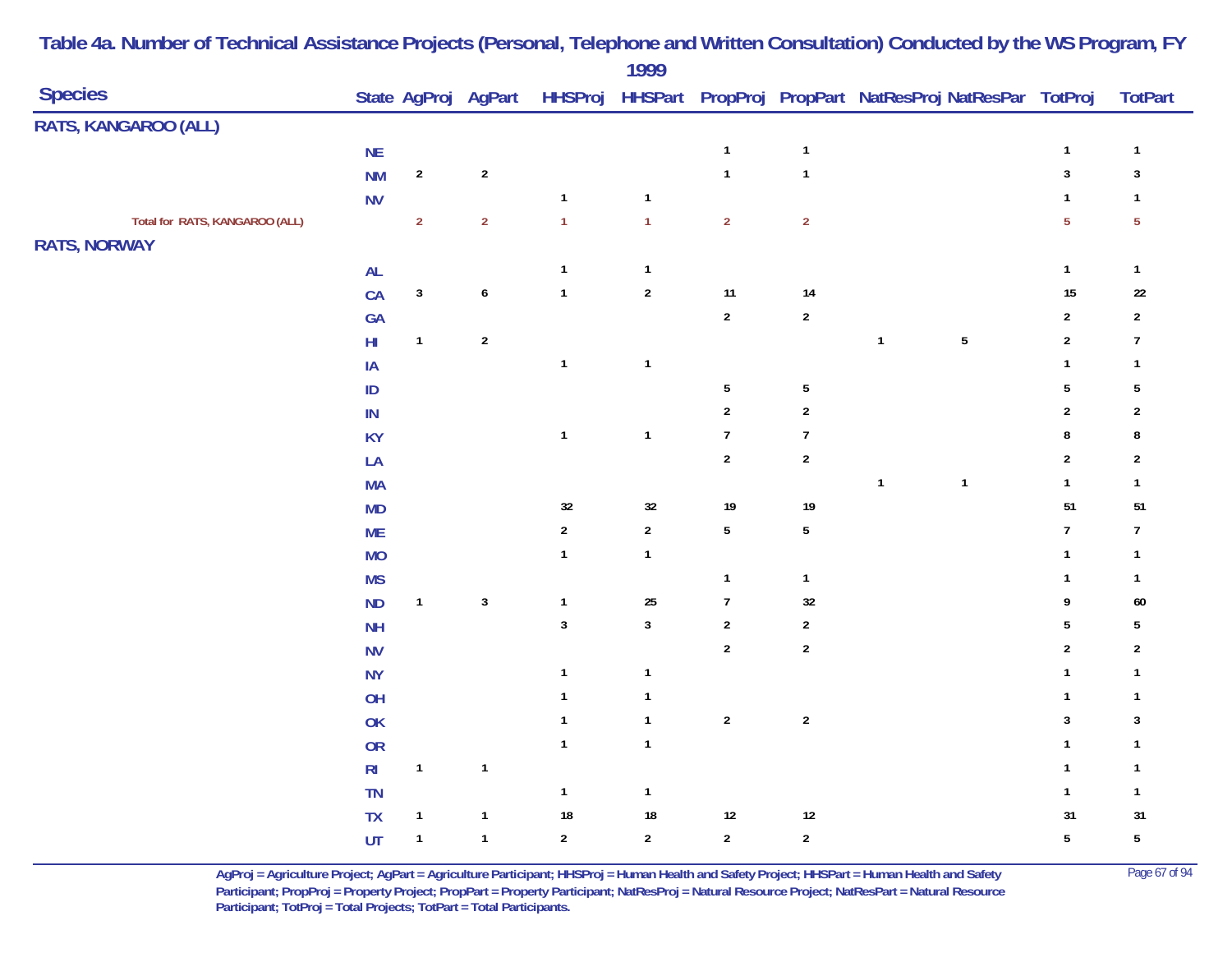|                                         |                        |                |                     |                  | 1777         |                  |                         |                |                                                        |                         |                         |
|-----------------------------------------|------------------------|----------------|---------------------|------------------|--------------|------------------|-------------------------|----------------|--------------------------------------------------------|-------------------------|-------------------------|
| <b>Species</b>                          |                        |                | State AgProj AgPart | <b>HHSProj</b>   |              |                  |                         |                | HHSPart PropProj PropPart NatResProj NatResPar TotProj |                         | <b>TotPart</b>          |
| <b>RATS, NORWAY</b>                     |                        |                |                     |                  |              |                  |                         |                |                                                        |                         |                         |
|                                         | VT                     | $\mathbf{1}$   | $\mathbf{1}$        | 11               | 11           | $12$             | $12$                    |                |                                                        | 24                      | 24                      |
|                                         | <b>WA</b>              | $\mathbf{1}$   | $\mathbf{1}$        | $\mathbf 1$      | $\mathbf{1}$ |                  |                         |                |                                                        | $\overline{2}$          | $\mathbf{2}$            |
|                                         | WI                     | $\mathbf{3}$   | $\mathbf{3}$        | $\pmb{4}$        | 4            | $\boldsymbol{6}$ | $\boldsymbol{6}$        |                |                                                        | 13                      | $13$                    |
|                                         | <b>WV</b>              |                |                     |                  |              | $\sqrt{2}$       | $\overline{2}$          |                |                                                        | $\overline{2}$          | $\mathbf{2}$            |
| <b>Total for RATS, NORWAY</b>           |                        | 13             | 19                  | 84               | 109          | 101              | 129                     | $\overline{2}$ | $\boldsymbol{6}$                                       | 200                     | 263                     |
| RATS, PACKRATS/WOODRATS (ALL)           |                        |                |                     |                  |              |                  |                         |                |                                                        |                         |                         |
|                                         | AZ                     |                |                     | $\mathbf{1}$     | $\mathbf{1}$ |                  |                         |                |                                                        | $\mathbf{1}$            | $\mathbf{1}$            |
|                                         | CA                     |                |                     | $\boldsymbol{2}$ | $\pmb{4}$    | $\mathbf{1}$     | $\boldsymbol{2}$        |                |                                                        | $\mathbf{3}$            | 6                       |
|                                         | $\sf ID$               |                |                     |                  |              | $\overline{2}$   | $\pmb{4}$               |                |                                                        | $\sqrt{2}$              | 4                       |
|                                         | <b>MT</b>              |                |                     | $\mathbf{1}$     | $\mathbf{1}$ |                  |                         |                |                                                        | $\mathbf{1}$            | $\mathbf{1}$            |
|                                         | <b>NM</b>              |                |                     |                  |              | $10\,$           | $10\,$                  |                |                                                        | 10                      | $10\,$                  |
|                                         | <b>NV</b>              |                |                     |                  |              | $\bf 8$          | 8                       |                |                                                        | $\bf 8$                 | 8                       |
|                                         | OK                     |                |                     | $\bf 8$          | $\bf 8$      | $\mathbf{3}$     | $\overline{\mathbf{4}}$ |                |                                                        | 11                      | $12$                    |
|                                         | <b>OR</b>              |                |                     |                  |              | $\sqrt{3}$       | $\mathbf{3}$            |                |                                                        | $\mathbf{3}$            | 3                       |
|                                         | <b>TX</b>              |                |                     | $\boldsymbol{2}$ | $\mathbf{3}$ |                  |                         |                |                                                        | $\mathbf 2$             | $\mathsf 3$             |
|                                         | UT                     |                |                     | $\mathbf{1}$     | $\mathbf{1}$ |                  |                         |                |                                                        | $\mathbf{1}$            | 1                       |
|                                         | <b>WA</b>              | $\mathbf{1}$   | $\sqrt{2}$          |                  |              | $\sqrt{2}$       | $\sqrt{2}$              |                |                                                        | $\mathbf{3}$            | 4                       |
|                                         | <b>WY</b>              |                |                     |                  |              | $\sqrt{2}$       | $\boldsymbol{2}$        |                |                                                        | $\boldsymbol{2}$        | $\overline{\mathbf{c}}$ |
| Total for RATS, PACKRATS/WOODRATS (ALL) |                        | $\overline{1}$ | $\overline{2}$      | 15               | 18           | 31               | 35                      |                |                                                        | 47                      | 55                      |
| <b>RATS, POLYNESIAN</b>                 |                        |                |                     |                  |              |                  |                         |                |                                                        |                         |                         |
|                                         | ${\sf HI}$             |                |                     |                  |              |                  |                         | $\sqrt{2}$     | $\pmb{6}$                                              | $\boldsymbol{2}$        | 6                       |
| <b>Total for RATS, POLYNESIAN</b>       |                        |                |                     |                  |              |                  |                         | $\overline{2}$ | $\boldsymbol{6}$                                       | $\overline{2}$          | $\boldsymbol{6}$        |
| <b>RATS, RICE (ALL)</b>                 |                        |                |                     |                  |              |                  |                         |                |                                                        |                         |                         |
|                                         | CA                     | $\mathbf{1}$   | $\sqrt{2}$          |                  |              |                  |                         |                |                                                        | $\mathbf{1}$            | $\overline{2}$          |
| Total for RATS, RICE (ALL)              |                        | $\overline{1}$ | $\overline{2}$      |                  |              |                  |                         |                |                                                        | $\mathbf{1}$            | $\overline{2}$          |
| <b>RAVENS, COMMON</b>                   |                        |                |                     |                  |              |                  |                         |                |                                                        |                         |                         |
|                                         | AK                     |                |                     | 9                | $\pmb{9}$    | $11$             | 11                      |                |                                                        | 20                      | $20\,$                  |
|                                         | $\mathsf{A}\mathsf{Z}$ | $\mathbf{1}$   | $\overline{2}$      | $\mathbf{1}$     | $\mathbf{1}$ | $\overline{2}$   | $\mathbf{2}$            |                |                                                        | $\overline{\mathbf{4}}$ | 5                       |
|                                         | CA                     | $\pmb{6}$      | $10\,$              | $\overline{1}$   | $\mathbf{1}$ | $\sqrt{5}$       | $\overline{7}$          |                |                                                        | $12\,$                  | $18\,$                  |
|                                         | CO                     |                |                     | 5                | 5            |                  |                         | $\mathbf{1}$   | $\mathbf{1}$                                           | 6                       | $\boldsymbol{6}$        |

> **AgProj = Agriculture Project; AgPart = Agriculture Participant; HHSProj = Human Health and Safety Project; HHSPart = Human Health and Safety** Page 68 of 94 **Participant; PropProj = Property Project; PropPart = Property Participant; NatResProj = Natural Resource Project; NatResPart = Natural Resource**  Participant; TotProj = Total Projects; TotPart = Total Participants.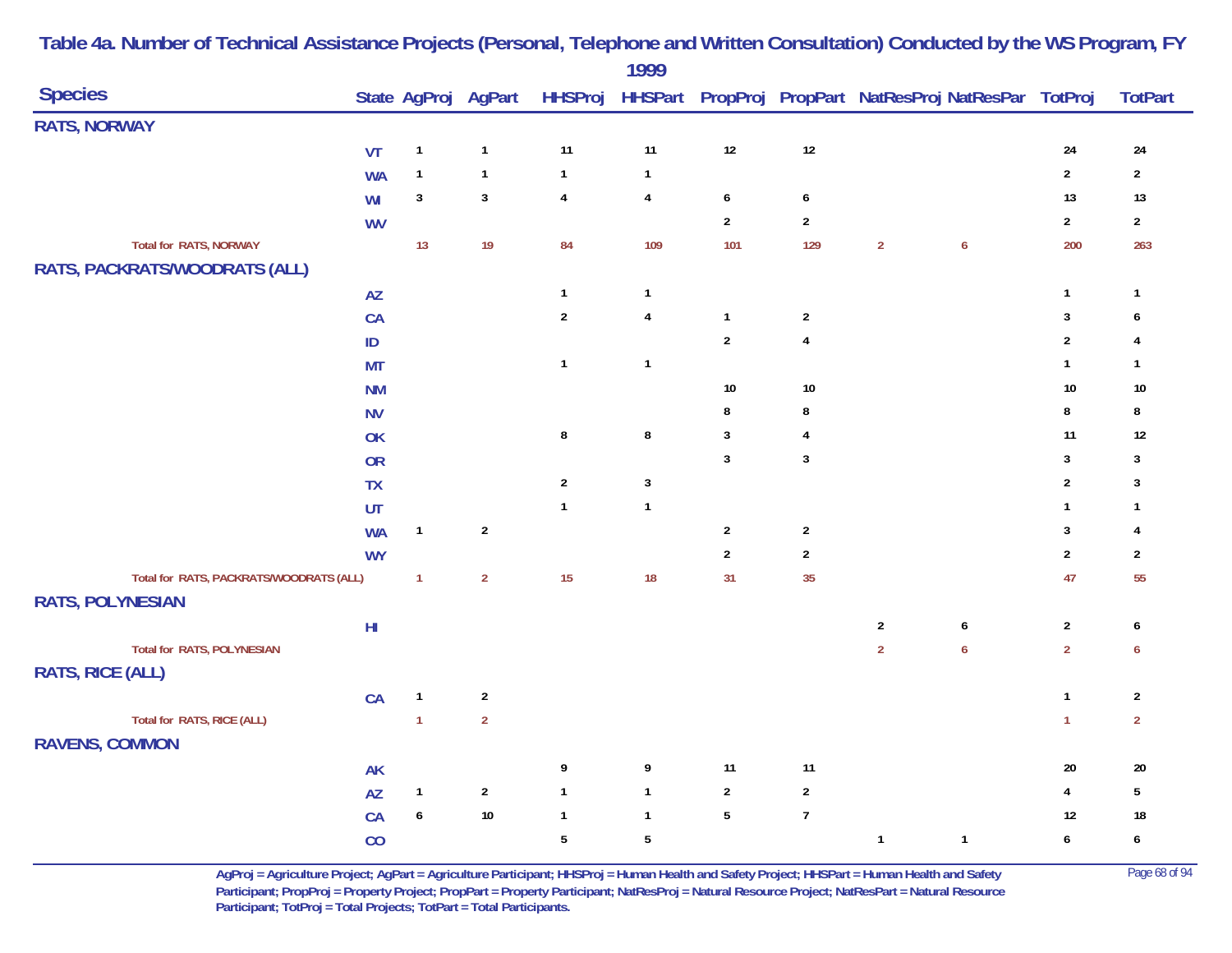| <b>Species</b>                    |                |                  | State AgProj AgPart |                  | 1777           |                         |                         |              | HHSProj HHSPart PropProj PropPart NatResProj NatResPar TotProj |                         | <b>TotPart</b>  |
|-----------------------------------|----------------|------------------|---------------------|------------------|----------------|-------------------------|-------------------------|--------------|----------------------------------------------------------------|-------------------------|-----------------|
| <b>RAVENS, COMMON</b>             |                |                  |                     |                  |                |                         |                         |              |                                                                |                         |                 |
|                                   | $\sf ID$       |                  |                     | $\mathbf{1}$     | $\mathbf{1}$   | $\overline{4}$          | $\overline{\mathbf{4}}$ |              |                                                                | $5\phantom{.0}$         | $5\phantom{.0}$ |
|                                   | <b>ME</b>      |                  |                     |                  |                | $\mathbf{1}$            | $\mathbf{1}$            | $\mathbf{1}$ | $\mathbf{1}$                                                   | $\sqrt{2}$              | $\sqrt{2}$      |
|                                   | <b>MT</b>      | $\mathbf{3}$     | $\overline{4}$      | $\sqrt{2}$       | $\overline{4}$ | $\sqrt{3}$              | $\overline{7}$          |              |                                                                | $\pmb{8}$               | 15              |
|                                   | <b>NH</b>      |                  |                     |                  |                | $\mathbf{1}$            | $\mathbf{1}$            |              |                                                                | $\mathbf{1}$            | $\mathbf{1}$    |
|                                   | <b>NM</b>      | $\mathbf{1}$     | $\sqrt{2}$          | $\sqrt{2}$       | $\mathbf{3}$   | $\mathbf{1}$            | $\mathbf{1}$            |              |                                                                | $\overline{4}$          | 6               |
|                                   | <b>NV</b>      | $\pmb{4}$        | $\overline{5}$      | $\boldsymbol{6}$ | $\overline{7}$ | $\mathbf{1}$            | $\sqrt{2}$              | $\mathbf{1}$ | $\mathbf{1}$                                                   | $12$                    | 15              |
|                                   | OR             |                  |                     |                  |                | $\mathbf{1}$            | $\mathbf{1}$            |              |                                                                | $\mathbf{1}$            | $\overline{1}$  |
|                                   | UT             |                  |                     |                  |                | $\mathbf{1}$            | $\mathbf{1}$            |              |                                                                | $\mathbf{1}$            | $\mathbf{1}$    |
|                                   | <b>WA</b>      | $\boldsymbol{7}$ | $\boldsymbol{7}$    | $\mathbf{1}$     | $\mathbf{1}$   | $\sqrt{2}$              | $\boldsymbol{2}$        |              |                                                                | $10\,$                  | $10\,$          |
|                                   | <b>WY</b>      | $\sqrt{5}$       | $\overline{5}$      | $\boldsymbol{2}$ | $\sqrt{2}$     | $\mathbf{1}$            | $\sqrt{3}$              |              |                                                                | $\bf 8$                 | $10\,$          |
| <b>Total for RAVENS, COMMON</b>   |                | 27               | 35                  | 30               | 34             | 34                      | 43                      | $\mathbf{3}$ | $\mathbf{3}$                                                   | 94                      | 115             |
| <b>REPTILES, EXOTIC</b>           |                |                  |                     |                  |                |                         |                         |              |                                                                |                         |                 |
|                                   | CA             |                  |                     | $\mathbf{1}$     | $\mathbf{1}$   |                         |                         |              |                                                                | $\mathbf{1}$            | $\overline{1}$  |
|                                   | TX             |                  |                     | $\mathbf{1}$     | $\mathbf{1}$   |                         |                         |              |                                                                | $\mathbf{1}$            | $\mathbf{1}$    |
|                                   | W <sub>l</sub> |                  |                     | $\mathbf{1}$     | $\mathbf{1}$   |                         |                         |              |                                                                | $\mathbf{1}$            | $\mathbf{1}$    |
| <b>Total for REPTILES, EXOTIC</b> |                |                  |                     | $\mathbf{3}$     | $\mathbf{3}$   |                         |                         |              |                                                                | $\overline{3}$          | $\mathbf{3}$    |
| <b>RINGTAILS</b>                  |                |                  |                     |                  |                |                         |                         |              |                                                                |                         |                 |
|                                   | CA             |                  |                     | $\mathbf{1}$     | $\sqrt{2}$     | $\mathbf{1}$            | $\mathbf{3}$            | $\mathbf{1}$ | $\mathbf{3}$                                                   | $\sqrt{3}$              | 8               |
|                                   | TX             |                  |                     | $\mathbf{1}$     | $\mathbf{1}$   | $\sqrt{3}$              | $\mathbf{3}$            |              |                                                                | $\overline{4}$          | 4               |
| <b>Total for RINGTAILS</b>        |                |                  |                     | $\overline{2}$   | $\overline{3}$ | $\overline{4}$          | $\boldsymbol{6}$        | $\mathbf{1}$ | $\overline{3}$                                                 | $\overline{7}$          | 12              |
| <b>ROBINS, AMERICAN</b>           |                |                  |                     |                  |                |                         |                         |              |                                                                |                         |                 |
|                                   | <b>AK</b>      |                  |                     | $\overline{4}$   | 4              | $\overline{\mathbf{4}}$ | $\overline{4}$          |              |                                                                | $\bf 8$                 | 8               |
|                                   | <b>AR</b>      | $\boldsymbol{7}$ | $\boldsymbol{7}$    |                  |                |                         |                         |              |                                                                | $\overline{7}$          | $\overline{7}$  |
|                                   | CA             | $\sqrt{2}$       | $\mathbf{3}$        |                  |                |                         |                         |              |                                                                | $\sqrt{2}$              | 3               |
|                                   | CO             |                  |                     | $\pmb{4}$        | $\overline{5}$ |                         |                         |              |                                                                | 4                       | $\sqrt{5}$      |
|                                   | FL             | $\pmb{4}$        | $\sqrt{5}$          |                  |                |                         |                         |              |                                                                | $\overline{4}$          | 5               |
|                                   | GA             | $\sqrt{2}$       | $\sqrt{2}$          |                  |                | $\mathbf{1}$            | $\mathbf{1}$            |              |                                                                | $\overline{\mathbf{3}}$ | 3               |
|                                   | $\sf ID$       | $\sqrt{2}$       | $\sqrt{2}$          |                  |                | $\sqrt{3}$              | $\mathbf{3}$            |              |                                                                | 5                       | 5               |
|                                   | IN             | $\mathbf{1}$     | $\mathbf{1}$        |                  |                | $\sqrt{3}$              | $\mathbf{3}$            |              |                                                                | $\overline{4}$          | 4               |
|                                   | <b>KY</b>      |                  |                     |                  |                | $\mathbf{1}$            | $\mathbf{1}$            |              |                                                                | $\mathbf{1}$            | $\overline{1}$  |

> **AgProj = Agriculture Project; AgPart = Agriculture Participant; HHSProj = Human Health and Safety Project; HHSPart = Human Health and Safety** Page 69 of 94 **Participant; PropProj = Property Project; PropPart = Property Participant; NatResProj = Natural Resource Project; NatResPart = Natural Resource**  Participant; TotProj = Total Projects; TotPart = Total Participants.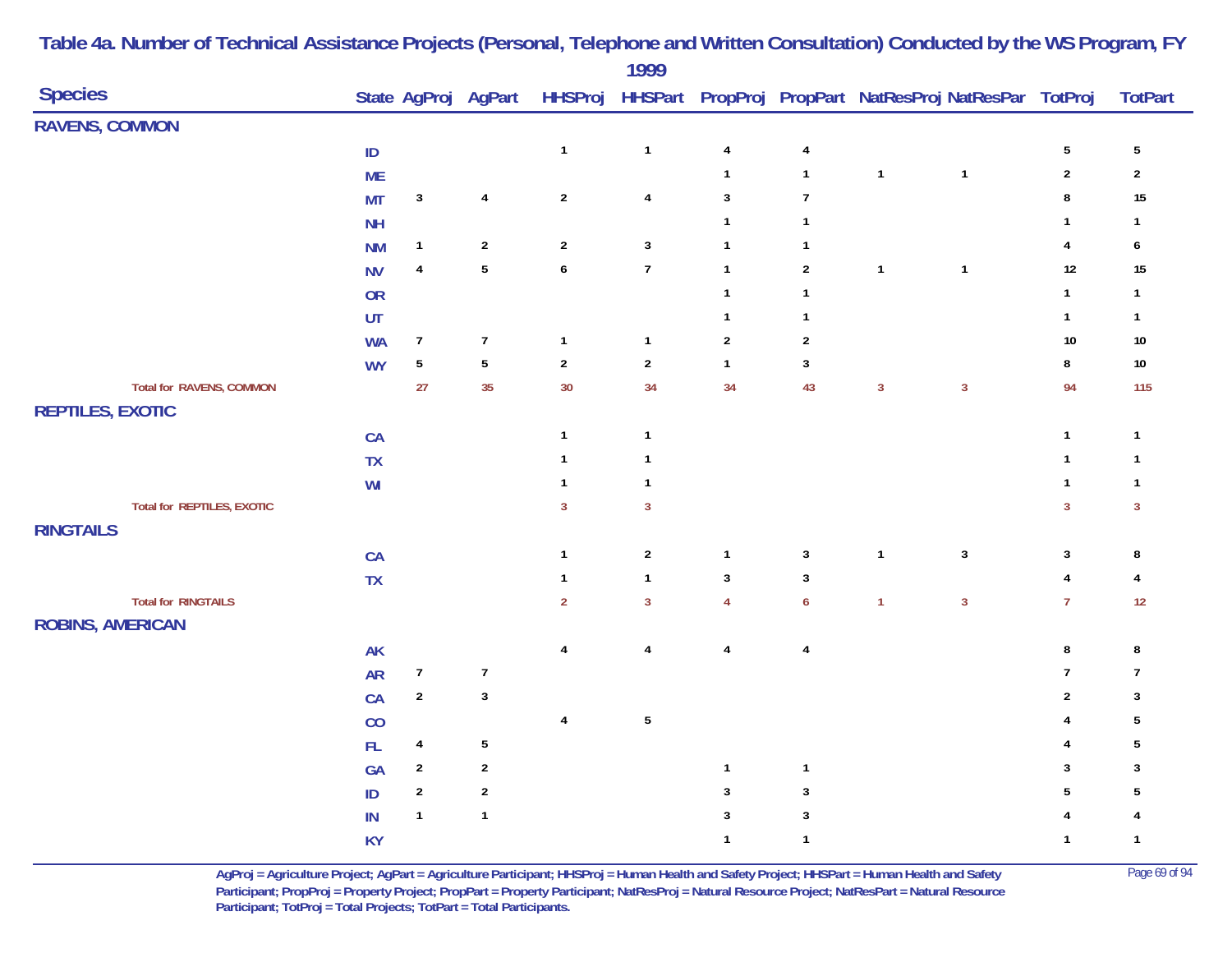|                                     |               |              |                  |                | 1777           |                  |                  |                                                                                    |                  |                |
|-------------------------------------|---------------|--------------|------------------|----------------|----------------|------------------|------------------|------------------------------------------------------------------------------------|------------------|----------------|
| <b>Species</b>                      |               |              |                  |                |                |                  |                  | State AgProj AgPart HHSProj HHSPart PropProj PropPart NatResProj NatResPar TotProj |                  | <b>TotPart</b> |
| <b>ROBINS, AMERICAN</b>             |               |              |                  |                |                |                  |                  |                                                                                    |                  |                |
|                                     | LA            |              |                  | $\overline{2}$ | $\overline{2}$ |                  |                  |                                                                                    | $\overline{2}$   | $\overline{2}$ |
|                                     | <b>MD</b>     |              |                  | $11$           | 11             | $12$             | $12\,$           |                                                                                    | 23               | 23             |
|                                     | MI            | $\mathbf{1}$ | $\mathbf{1}$     |                |                |                  |                  |                                                                                    | $\mathbf{1}$     | $\mathbf{1}$   |
|                                     | <b>MO</b>     | $\mathbf{1}$ | $\mathbf{1}$     |                |                |                  |                  |                                                                                    | $\mathbf{1}$     | $\mathbf{1}$   |
|                                     | <b>NH</b>     |              |                  |                |                | $\boldsymbol{6}$ | $\boldsymbol{6}$ |                                                                                    | 6                | 6              |
|                                     | NJ            |              |                  |                |                | $\mathbf{1}$     | $\mathbf{1}$     |                                                                                    | $\mathbf{1}$     | $\mathbf{1}$   |
|                                     | OH            |              |                  | $\mathbf{1}$   | $\mathbf{1}$   | $\mathbf{1}$     | $\mathbf{1}$     |                                                                                    | $\sqrt{2}$       | $\sqrt{2}$     |
|                                     | <b>OR</b>     | $\pmb{6}$    | $\boldsymbol{6}$ |                |                |                  |                  |                                                                                    | $\boldsymbol{6}$ | $\pmb{6}$      |
|                                     | <b>TX</b>     |              |                  |                |                | $\mathbf{1}$     | $\sqrt{5}$       |                                                                                    | $\mathbf{1}$     | $\sqrt{5}$     |
|                                     | UT            |              |                  |                |                | $\mathbf{1}$     | $\mathbf{1}$     |                                                                                    | $\mathbf{1}$     | $\mathbf{1}$   |
|                                     | VT            |              |                  |                |                | $\sqrt{5}$       | $\sqrt{5}$       |                                                                                    | $\overline{5}$   | $\sqrt{5}$     |
|                                     | <b>WA</b>     | $17$         | $20\,$           |                |                |                  |                  |                                                                                    | 17               | $20\,$         |
|                                     | WI            |              |                  | $15\,$         | 15             | $10\,$           | $10\,$           |                                                                                    | 25               | 25             |
|                                     | <b>WV</b>     |              |                  |                |                | $\mathbf{1}$     | $\mathbf{1}$     |                                                                                    | $\mathbf{1}$     | $\mathbf{1}$   |
| <b>Total for ROBINS, AMERICAN</b>   |               | 43           | 48               | 37             | 38             | 50               | 54               |                                                                                    | 130              | 140            |
| <b>SALAMANDERS (ALL)</b>            |               |              |                  |                |                |                  |                  |                                                                                    |                  |                |
|                                     | $\mathsf{IN}$ |              |                  | $\mathbf 1$    | $\mathbf{1}$   |                  |                  |                                                                                    | $\mathbf{1}$     | $\mathbf{1}$   |
|                                     | <b>KY</b>     |              |                  |                |                | $\mathbf{1}$     | $\mathbf{1}$     |                                                                                    | $\mathbf{1}$     | $\mathbf{1}$   |
|                                     | <b>TX</b>     |              |                  | $\mathbf{1}$   | $\mathbf{1}$   |                  |                  |                                                                                    | $\mathbf{1}$     | $\mathbf{1}$   |
|                                     | ${\sf VT}$    |              |                  |                |                | $\mathbf{1}$     | $\mathbf{1}$     |                                                                                    | $\mathbf{1}$     | $\mathbf{1}$   |
| <b>Total for SALAMANDERS (ALL)</b>  |               |              |                  | $\overline{2}$ | $\overline{2}$ | $\overline{2}$   | $\overline{2}$   |                                                                                    | $\overline{4}$   | $\overline{4}$ |
| <b>SANDPIPERS, UPLAND</b>           |               |              |                  |                |                |                  |                  |                                                                                    |                  |                |
|                                     | <b>AK</b>     |              |                  | $\mathbf{1}$   | $\mathbf{1}$   | $\mathbf{1}$     | $\mathbf{1}$     |                                                                                    | $\sqrt{2}$       | $\sqrt{2}$     |
|                                     | <b>MA</b>     |              |                  | $\mathbf{1}$   | $\mathbf{1}$   |                  |                  |                                                                                    | $\mathbf{1}$     | $\mathbf{1}$   |
| <b>Total for SANDPIPERS, UPLAND</b> |               |              |                  | $\overline{2}$ | $\overline{2}$ | $\mathbf{1}$     | $\mathbf{1}$     |                                                                                    | $\overline{3}$   | $\mathbf{3}$   |
| <b>SAPSUCKERS, YELLOW-BELLIED</b>   |               |              |                  |                |                |                  |                  |                                                                                    |                  |                |
|                                     | <b>AR</b>     |              |                  |                |                | $\mathbf{1}$     | $\mathbf{1}$     |                                                                                    | $\mathbf{1}$     | $\mathbf{1}$   |
|                                     | <b>MD</b>     |              |                  |                |                | $\mathbf{3}$     | $\sqrt{3}$       |                                                                                    | $\mathbf{3}$     | $\mathbf{3}$   |
|                                     | <b>NV</b>     |              |                  |                |                | $\sqrt{2}$       | $\overline{2}$   |                                                                                    | $\sqrt{2}$       | $\overline{2}$ |
|                                     | <b>TN</b>     | $\mathbf{1}$ | $\sqrt{2}$       |                |                |                  |                  |                                                                                    | $\mathbf{1}$     | $\sqrt{2}$     |

**AgProj = Agriculture Project; AgPart = Agriculture Participant; HHSProj = Human Health and Safety Project; HHSPart = Human Health and Safety** Page 70 of 94 **Participant; PropProj = Property Project; PropPart = Property Participant; NatResProj = Natural Resource Project; NatResPart = Natural Resource**  Participant; TotProj = Total Projects; TotPart = Total Participants.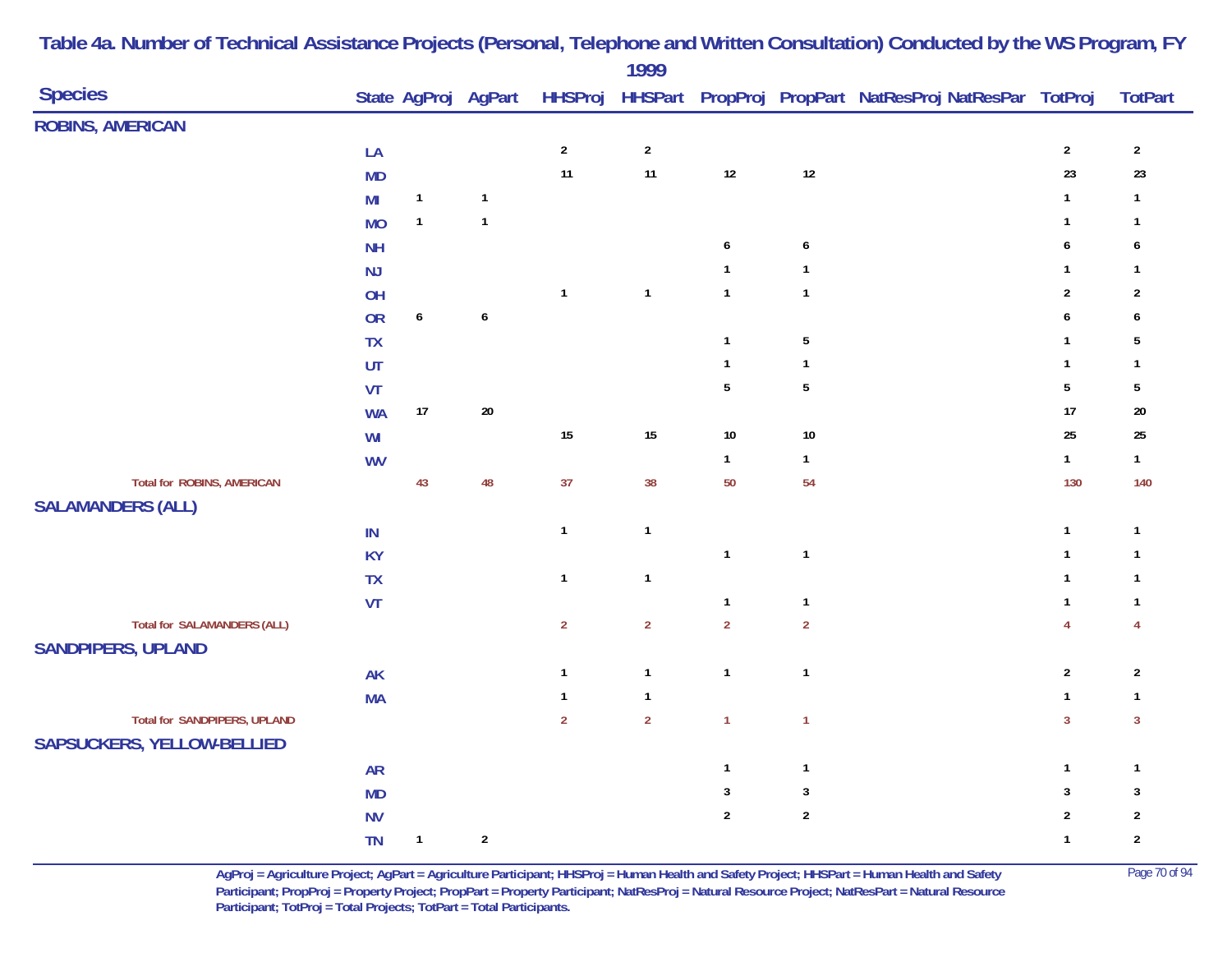|                                       |           |              |                |                | 1777           |                |                  |                                                                                    |                |                |
|---------------------------------------|-----------|--------------|----------------|----------------|----------------|----------------|------------------|------------------------------------------------------------------------------------|----------------|----------------|
| <b>Species</b>                        |           |              |                |                |                |                |                  | State AgProj AgPart HHSProj HHSPart PropProj PropPart NatResProj NatResPar TotProj |                | <b>TotPart</b> |
| SAPSUCKERS, YELLOW-BELLIED            |           |              |                |                |                |                |                  |                                                                                    |                |                |
|                                       | <b>TX</b> |              |                |                |                | 4              | $\overline{4}$   |                                                                                    | 4              | 4              |
|                                       | VT        |              |                |                |                | $\overline{2}$ | $\overline{2}$   |                                                                                    | $\overline{2}$ | $\overline{2}$ |
| Total for SAPSUCKERS, YELLOW-BELLIED  |           | $\mathbf{1}$ | $\overline{2}$ |                |                | 12             | $12$             |                                                                                    | 13             | 14             |
| <b>SEA BIRDS (MIXED)</b>              |           |              |                |                |                |                |                  |                                                                                    |                |                |
|                                       | <b>TX</b> |              |                |                |                | $\mathbf{1}$   | $\mathbf{1}$     |                                                                                    | $\mathbf{1}$   | $\overline{1}$ |
| <b>Total for SEA BIRDS (MIXED)</b>    |           |              |                |                |                | $\mathbf{1}$   | $\mathbf{1}$     |                                                                                    | $\mathbf{1}$   | $\mathbf{1}$   |
| <b>SEA BIRDS, COLONIAL NESTING</b>    |           |              |                |                |                |                |                  |                                                                                    |                |                |
|                                       | <b>AK</b> |              |                | $\overline{2}$ | $\overline{2}$ | $\overline{2}$ | $\sqrt{2}$       |                                                                                    | $\overline{4}$ | 4              |
| Total for SEA BIRDS, COLONIAL NESTING |           |              |                | $\overline{2}$ | $\overline{2}$ | $\overline{2}$ | $\overline{2}$   |                                                                                    | $\overline{4}$ | 4              |
| <b>SHEARWATERS (ALL)</b>              |           |              |                |                |                |                |                  |                                                                                    |                |                |
|                                       | <b>AK</b> |              |                | $\mathbf{1}$   | $\mathbf{1}$   | $\mathbf{1}$   | $\mathbf{1}$     |                                                                                    | $\sqrt{2}$     | $\overline{2}$ |
|                                       | $H\!I$    |              |                | $\overline{2}$ | $\mathbf 2$    | $\overline{7}$ | $\overline{7}$   |                                                                                    | 9              | 9              |
| <b>Total for SHEARWATERS (ALL)</b>    |           |              |                | $\overline{3}$ | $\mathbf{3}$   | $\bf 8$        | $\boldsymbol{8}$ |                                                                                    | 11             | 11             |
| <b>SHOREBIRDS (OTHER)</b>             |           |              |                |                |                |                |                  |                                                                                    |                |                |
|                                       | <b>AK</b> |              |                | 6              | 6              | 6              | 6                |                                                                                    | 12             | 12             |
|                                       | OH        |              |                | $\mathbf{1}$   | $\mathbf{1}$   |                |                  |                                                                                    | $\mathbf{1}$   | $\overline{1}$ |
|                                       | <b>WA</b> |              |                |                |                | $\mathbf{1}$   | $\mathbf{1}$     |                                                                                    | $\mathbf{1}$   | $\overline{1}$ |
| <b>Total for SHOREBIRDS (OTHER)</b>   |           |              |                | $\overline{7}$ | $\overline{7}$ | $\overline{7}$ | $\overline{7}$   |                                                                                    | 14             | 14             |
| <b>SHREWS (ALL)</b>                   |           |              |                |                |                |                |                  |                                                                                    |                |                |
|                                       | IN        |              |                |                |                | $5\,$          | $\overline{4}$   |                                                                                    | $\overline{5}$ | 4              |
|                                       | <b>MD</b> |              |                | $\overline{2}$ | $\sqrt{2}$     |                |                  |                                                                                    | $\overline{2}$ | $\overline{2}$ |
|                                       | OH        |              |                |                |                | $\mathbf{1}$   | $\mathbf{1}$     |                                                                                    | $\mathbf{1}$   | $\mathbf{1}$   |
|                                       | VT        |              |                | $\mathbf{1}$   | $\mathbf{1}$   | $\mathbf{1}$   | $\mathbf{1}$     |                                                                                    | $\overline{2}$ | $\overline{2}$ |
|                                       | WI        |              |                | $\mathbf{1}$   | $\mathbf{1}$   | $\overline{2}$ | $\overline{2}$   |                                                                                    | $\mathbf{3}$   | $\mathbf{3}$   |
| <b>Total for SHREWS (ALL)</b>         |           |              |                | $\overline{4}$ | $\overline{4}$ | 9              | $\bf 8$          |                                                                                    | 13             | 12             |
| <b>SHRIKES (ALL)</b>                  |           |              |                |                |                |                |                  |                                                                                    |                |                |
|                                       | <b>AK</b> |              |                | 3              | $\mathbf{3}$   | $\overline{3}$ | 3                |                                                                                    | 6              | 6              |
| <b>Total for SHRIKES (ALL)</b>        |           |              |                | $\overline{3}$ | $\overline{3}$ | $\overline{3}$ | $\mathbf{3}$     |                                                                                    | 6              | 6              |
| <b>SKUNKS, HOG-NOSED</b>              |           |              |                |                |                |                |                  |                                                                                    |                |                |
|                                       | <b>TX</b> |              |                |                |                | $\overline{2}$ | $\boldsymbol{2}$ |                                                                                    | $\overline{2}$ | $\sqrt{2}$     |

**AgProj = Agriculture Project; AgPart = Agriculture Participant; HHSProj = Human Health and Safety Project; HHSPart = Human Health and Safety** Page 71 of 94 **Participant; PropProj = Property Project; PropPart = Property Participant; NatResProj = Natural Resource Project; NatResPart = Natural Resource**  Participant; TotProj = Total Projects; TotPart = Total Participants.

### **Table 4a. Number of Technical Assistance Projects (Personal, Telephone and Written Consultation) Conducted by the WS Program, FY 1999**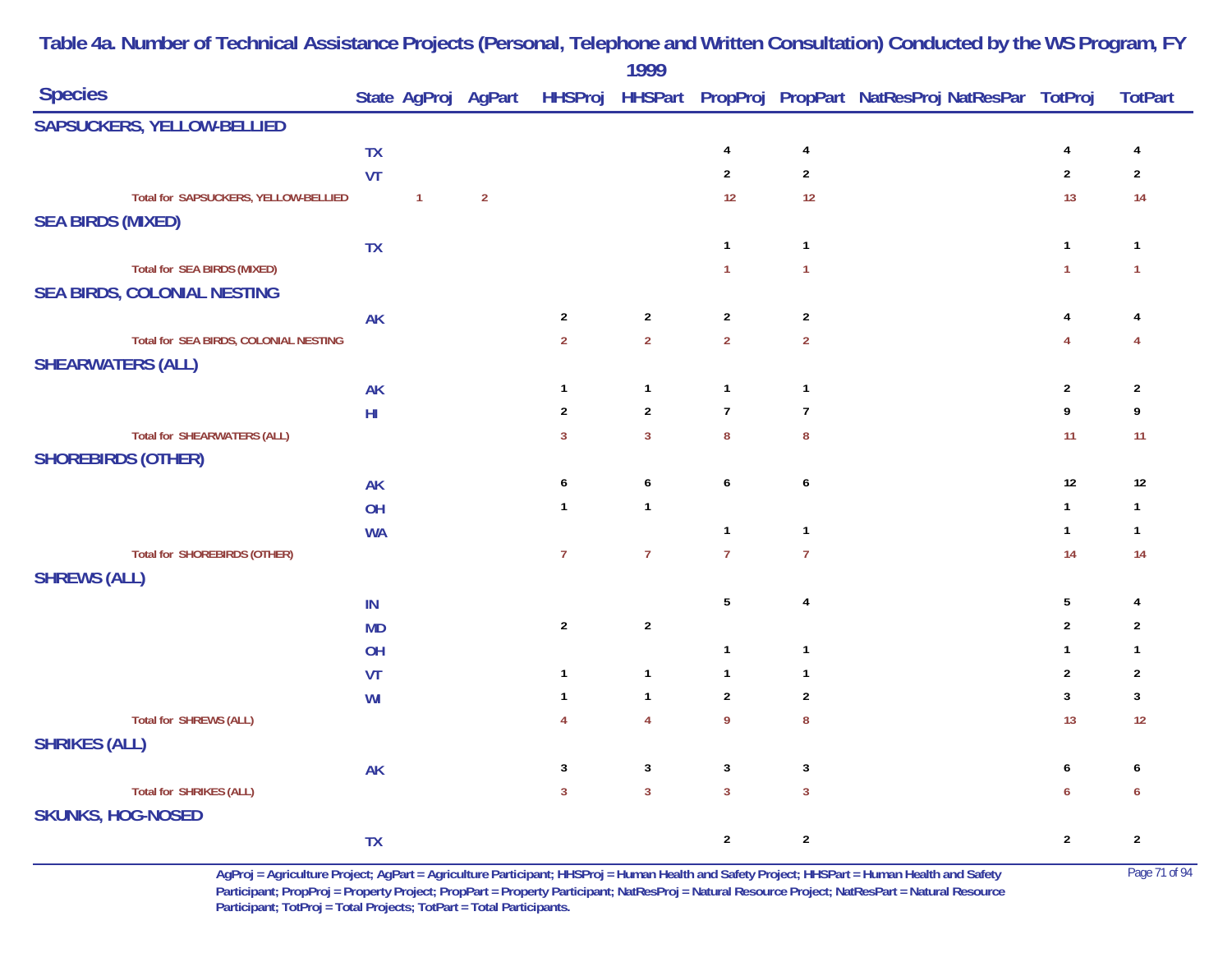|                                  |               |                  |                     |                  | 1777                      |                |                  |                                                                |                         |                  |
|----------------------------------|---------------|------------------|---------------------|------------------|---------------------------|----------------|------------------|----------------------------------------------------------------|-------------------------|------------------|
| <b>Species</b>                   |               |                  | State AgProj AgPart |                  |                           |                |                  | HHSProj HHSPart PropProj PropPart NatResProj NatResPar TotProj |                         | <b>TotPart</b>   |
| <b>SKUNKS, HOG-NOSED</b>         |               |                  |                     |                  |                           |                |                  |                                                                |                         |                  |
| Total for SKUNKS, HOG-NOSED      |               |                  |                     |                  |                           | $\overline{2}$ | $\overline{2}$   |                                                                | $\overline{2}$          | $\overline{2}$   |
| <b>SKUNKS, SPOTTED</b>           |               |                  |                     |                  |                           |                |                  |                                                                |                         |                  |
|                                  | CA            |                  |                     |                  |                           | $\overline{4}$ | $\boldsymbol{6}$ |                                                                | $\overline{\mathbf{4}}$ | 6                |
|                                  | <b>NM</b>     |                  |                     | $\mathbf{1}$     | $\mathbf{1}$              |                |                  |                                                                | $\mathbf{1}$            | $\mathbf{1}$     |
|                                  | <b>NV</b>     |                  |                     | $\mathbf{1}$     | $\mathbf{1}$              | $\mathbf{1}$   | $\mathbf{1}$     |                                                                | $\overline{2}$          | $\overline{2}$   |
| <b>Total for SKUNKS, SPOTTED</b> |               |                  |                     | $\overline{2}$   | $\overline{2}$            | $\overline{5}$ | $\overline{7}$   |                                                                | $\overline{7}$          | 9                |
| <b>SKUNKS, STRIPED</b>           |               |                  |                     |                  |                           |                |                  |                                                                |                         |                  |
|                                  | <b>AL</b>     |                  |                     | $\pmb{4}$        | $\sqrt{5}$                | $\mathbf{1}$   | $\mathbf{1}$     |                                                                | $\sqrt{5}$              | 6                |
|                                  | <b>AR</b>     |                  |                     |                  |                           | $\overline{5}$ | $\sqrt{5}$       |                                                                | $\overline{5}$          | $\sqrt{5}$       |
|                                  | AZ            |                  |                     | 4                | $\overline{4}$            | $\mathbf{1}$   | $\mathbf{1}$     |                                                                | $5\,$                   | $\overline{5}$   |
|                                  | CA            | 24               | $54\,$              | 646              | 1,845                     | 522            | 713              | $\mathbf{1}$<br>$\mathbf{1}$                                   | 1,193                   | 2,613            |
|                                  | CO            |                  |                     | $39$             | 39                        |                |                  |                                                                | 39                      | 39               |
|                                  | GA            |                  |                     | $\mathbf{1}$     | $\mathbf{1}$              | $\mathbf{3}$   | $\mathbf{3}$     |                                                                | $\overline{\mathbf{4}}$ | $\overline{4}$   |
|                                  | IA            | $\sqrt{2}$       | $\sqrt{2}$          | $\mathbf{1}$     | 1                         | $10\,$         | $10\,$           |                                                                | 13                      | $13$             |
|                                  | ID            | $\mathbf{1}$     | $\mathbf{1}$        | $\mathbf{1}$     | $\overline{4}$            | 29             | $47\,$           |                                                                | 31                      | $52\,$           |
|                                  | $\sf IN$      | $\mathbf{1}$     | $\mathbf{1}$        | 134              | 134                       | 36             | $35\,$           |                                                                | 171                     | 170              |
|                                  | <b>KS</b>     |                  |                     |                  |                           |                |                  | $\sqrt{3}$<br>$\mathbf{1}$                                     | $\mathbf{1}$            | $\mathbf{3}$     |
|                                  | <b>KY</b>     |                  |                     | $\overline{2}$   | $\overline{c}$            | $11$           | $11$             |                                                                | $13\,$                  | $13$             |
|                                  | LA            | $\mathbf{1}$     | $\mathbf{1}$        | $\boldsymbol{7}$ | $\overline{7}$            | $16\,$         | $18\,$           |                                                                | 24                      | $26\phantom{.0}$ |
|                                  | <b>MA</b>     |                  |                     |                  |                           | $\overline{7}$ | $7\phantom{.}$   |                                                                | $\overline{7}$          | $7\overline{ }$  |
|                                  | <b>MD</b>     | $\mathbf{1}$     | $\mathbf{1}$        | 116              | 116                       | 16             | $16\,$           |                                                                | 133                     | 133              |
|                                  | <b>ME</b>     |                  |                     | $\mathbf{3}$     | $\ensuremath{\mathsf{3}}$ |                |                  |                                                                | $\mathbf{3}$            | $\mathbf{3}$     |
|                                  | <b>MO</b>     |                  |                     |                  |                           | $\mathbf{1}$   | $\mathbf{1}$     |                                                                | $\mathbf{1}$            | $\mathbf{1}$     |
|                                  | <b>MS</b>     |                  |                     | 6                | 8                         | 9              | 14               |                                                                | $15\,$                  | $22\,$           |
|                                  | <b>MT</b>     | $\overline{2}$   | $\sqrt{2}$          | 9                | $10\,$                    | $5\,$          | $\sqrt{5}$       |                                                                | $16\,$                  | $17\,$           |
|                                  | <b>ND</b>     | 9                | 11                  | 81               | 99                        | 52             | 59               |                                                                | 142                     | 169              |
|                                  | <b>NE</b>     | $\boldsymbol{6}$ | $\overline{7}$      | $25\,$           | ${\bf 28}$                | $38\,$         | 49               | $\sqrt{2}$<br>$\overline{4}$                                   | $71$                    | 88               |
|                                  | <b>NH</b>     | $\sqrt{2}$       | $\sqrt{2}$          | 68               | 68                        | 94             | 95               |                                                                | 164                     | 165              |
|                                  | $\mathsf{NJ}$ |                  |                     | $\mathbf{1}$     | $\mathbf{1}$              |                |                  |                                                                | $\mathbf{1}$            | $\mathbf{1}$     |
|                                  | <b>NM</b>     | $\boldsymbol{6}$ | $\overline{7}$      | 64               | $70\,$                    | $47\,$         | $52\,$           |                                                                | 117                     | 129              |

**AgProj = Agriculture Project; AgPart = Agriculture Participant; HHSProj = Human Health and Safety Project; HHSPart = Human Health and Safety** Page 72 of 94 **Participant; PropProj = Property Project; PropPart = Property Participant; NatResProj = Natural Resource Project; NatResPart = Natural Resource**  Participant; TotProj = Total Projects; TotPart = Total Participants.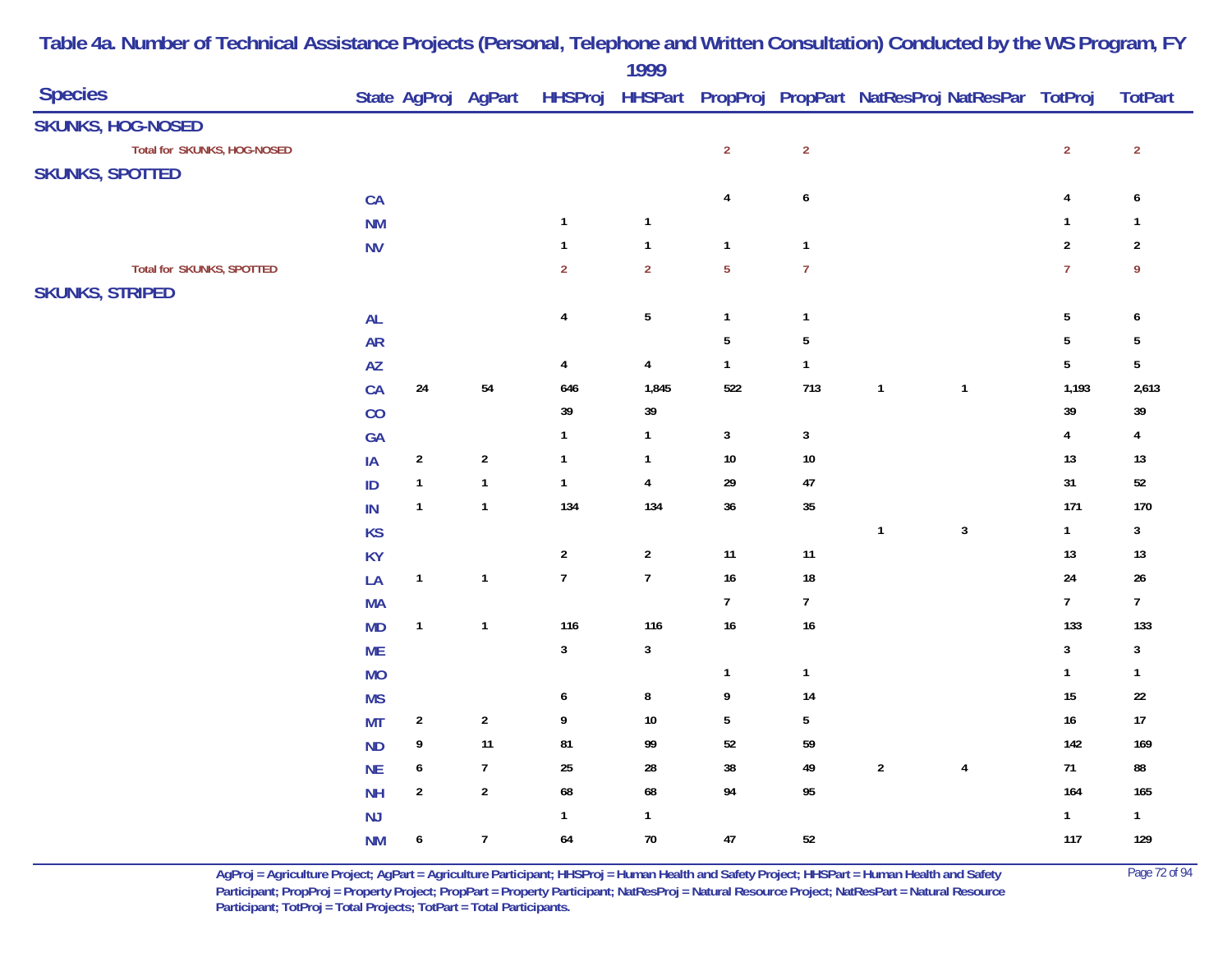|                                                       |                |                         |                     |                | 1777             |                |                |                                                        |                  |                  |
|-------------------------------------------------------|----------------|-------------------------|---------------------|----------------|------------------|----------------|----------------|--------------------------------------------------------|------------------|------------------|
| <b>Species</b>                                        |                |                         | State AgProj AgPart | <b>HHSProj</b> |                  |                |                | HHSPart PropProj PropPart NatResProj NatResPar TotProj |                  | <b>TotPart</b>   |
| <b>SKUNKS, STRIPED</b>                                |                |                         |                     |                |                  |                |                |                                                        |                  |                  |
|                                                       | <b>NV</b>      | $\mathbf{1}$            | $\mathbf{1}$        | 63             | 64               | ${\bf 56}$     | ${\bf 57}$     |                                                        | $120\,$          | 122              |
|                                                       | OH             |                         |                     | $\mathbf{2}$   | $\overline{2}$   | $\pmb{4}$      | $\overline{4}$ |                                                        | $\pmb{6}$        | $\boldsymbol{6}$ |
|                                                       | OK             | $\sqrt{2}$              | $\overline{2}$      | 189            | 206              | $\bf 8$        | 9              |                                                        | 199              | 217              |
|                                                       | OR             | $\boldsymbol{6}$        | $\boldsymbol{6}$    | $12\,$         | $16\,$           | $72\,$         | $76\,$         |                                                        | $90\,$           | 98               |
|                                                       | PA             |                         |                     |                |                  | $\mathbf{1}$   | $\mathbf{1}$   |                                                        | $\mathbf{1}$     | $\mathbf{1}$     |
|                                                       | R <sub>l</sub> |                         |                     |                |                  | $\mathbf{1}$   | $\mathbf{1}$   |                                                        | $\mathbf{1}$     | $\mathbf{1}$     |
|                                                       | <b>SC</b>      |                         |                     |                |                  | $\mathbf{1}$   | $\mathbf{1}$   |                                                        | $\mathbf{1}$     | $\mathbf{1}$     |
|                                                       | <b>TN</b>      |                         |                     | 22             | 22               |                |                |                                                        | $22\,$           | $22\,$           |
|                                                       | <b>TX</b>      | $\mathbf{3}$            | $\sqrt{4}$          | 612            | 630              | 227            | 239            | $\overline{1}$<br>$\mathbf{1}$                         | 843              | 874              |
|                                                       | UT             |                         |                     | 9              | 59               | 93             | 96             |                                                        | 102              | 155              |
|                                                       | <b>VA</b>      |                         |                     |                |                  | $\mathbf{1}$   | $\mathbf{1}$   |                                                        | $\mathbf{1}$     | $\mathbf{1}$     |
|                                                       | <b>VT</b>      | $\overline{\mathbf{4}}$ | $\sqrt{4}$          | 60             | 60               | 252            | 262            |                                                        | 316              | 326              |
|                                                       | <b>WA</b>      | $\mathbf{1}$            | $\mathbf{1}$        | 6              | 6                | 53             | 58             |                                                        | $60\,$           | 65               |
|                                                       | WI             | $\boldsymbol{9}$        | $\pmb{9}$           | 216            | 216              | 404            | 404            | $\mathbf{1}$<br>$\overline{\mathbf{1}}$                | 630              | 630              |
|                                                       | <b>WV</b>      |                         |                     |                |                  | $11$           | $11$           |                                                        | $11$             | 11               |
|                                                       | <b>WY</b>      |                         |                     | $47\,$         | 94               | $10\,$         | 14             |                                                        | 57               | 108              |
| <b>Total for SKUNKS, STRIPED</b>                      |                | 81                      | 116                 | 2,450          | 3,820            | 2,097          | 2,376          | 10<br>$\boldsymbol{6}$                                 | 4,634            | 6,322            |
| <b>SKYLARKS (ALL)</b>                                 |                |                         |                     |                |                  |                |                |                                                        |                  |                  |
|                                                       | ${\sf HI}$     |                         |                     | $\sqrt{2}$     | $\boldsymbol{2}$ | $\sqrt{2}$     | $\overline{2}$ |                                                        | 4                | 4                |
| Total for SKYLARKS (ALL)<br><b>SNAKES, BROWN TREE</b> |                |                         |                     | $\overline{2}$ | $\overline{2}$   | $\overline{2}$ | $\overline{2}$ |                                                        | $\overline{4}$   | 4                |
|                                                       | GU             | $\sqrt{2}$              | $\sqrt{2}$          | $\mathbf{3}$   | $\mathbf{3}$     | 121            | 121            |                                                        | 126              | 126              |
|                                                       | ${\sf HI}$     |                         |                     | $\mathbf{1}$   | $\mathbf{1}$     | $\mathbf{1}$   | $\mathbf{1}$   | $\overline{1}$<br>$\mathbf{1}$                         | $\mathbf{3}$     | $\mathbf{3}$     |
| <b>Total for SNAKES, BROWN TREE</b>                   |                | $\overline{2}$          | $\overline{2}$      | $\overline{4}$ | $\overline{4}$   | 122            | $122$          | $\overline{1}$<br>$\overline{1}$                       | 129              | 129              |
| <b>SNAKES, NON-POISONOUS (OTHER)</b>                  |                |                         |                     |                |                  |                |                |                                                        |                  |                  |
|                                                       | CA             |                         |                     | $\overline{7}$ | 14               |                |                |                                                        | $\overline{7}$   | 14               |
|                                                       | CO             |                         |                     | 13             | 28               |                |                |                                                        | 13               | 28               |
|                                                       | <b>GA</b>      |                         |                     | $\sqrt{5}$     | $5\phantom{.0}$  | $\mathbf{1}$   | $\mathbf{1}$   |                                                        | $\boldsymbol{6}$ | $\boldsymbol{6}$ |
|                                                       | IA             |                         |                     |                |                  | $\sqrt{2}$     | $\sqrt{2}$     |                                                        | $\sqrt{2}$       | $\overline{2}$   |
|                                                       | ID             | $\mathbf{1}$            | $\mathbf{1}$        |                |                  |                |                |                                                        | $\mathbf{1}$     | $\mathbf{1}$     |

> **AgProj = Agriculture Project; AgPart = Agriculture Participant; HHSProj = Human Health and Safety Project; HHSPart = Human Health and Safety** Page 73 of 94 **Participant; PropProj = Property Project; PropPart = Property Participant; NatResProj = Natural Resource Project; NatResPart = Natural Resource**  Participant; TotProj = Total Projects; TotPart = Total Participants.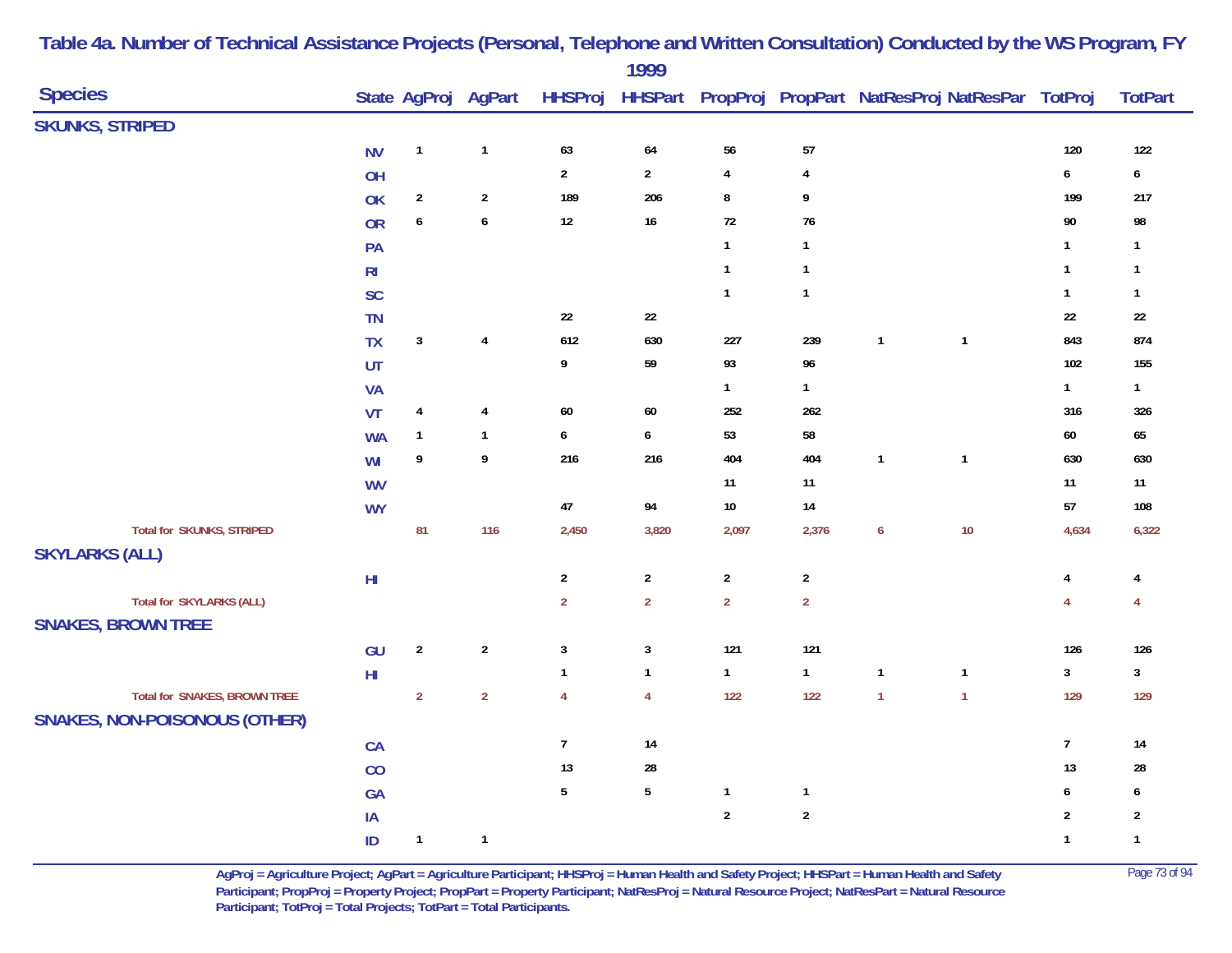|                                         |           |              |                     |                  | 1777             |                |                  |                                                        |                  |                  |
|-----------------------------------------|-----------|--------------|---------------------|------------------|------------------|----------------|------------------|--------------------------------------------------------|------------------|------------------|
| <b>Species</b>                          |           |              | State AgProj AgPart | <b>HHSProj</b>   |                  |                |                  | HHSPart PropProj PropPart NatResProj NatResPar TotProj |                  | <b>TotPart</b>   |
| <b>SNAKES, NON-POISONOUS (OTHER)</b>    |           |              |                     |                  |                  |                |                  |                                                        |                  |                  |
|                                         | IN        | $\sqrt{2}$   | $\sqrt{2}$          | 98               | 98               | $\sqrt{2}$     | $\boldsymbol{2}$ |                                                        | 102              | 102              |
|                                         | <b>KY</b> |              |                     | $\sqrt{2}$       | $\overline{2}$   | $\overline{5}$ | $\sqrt{5}$       |                                                        | $\boldsymbol{7}$ | $\overline{7}$   |
|                                         | LA        |              |                     | 4                | $\sqrt{5}$       |                |                  |                                                        | $\pmb{4}$        | $5\phantom{.0}$  |
|                                         | <b>MD</b> | $\mathbf{1}$ | $\mathbf{1}$        | 304              | 304              | $\sqrt{2}$     | $\sqrt{2}$       |                                                        | 307              | 307              |
|                                         | <b>ME</b> |              |                     | 6                | 6                |                |                  |                                                        | 6                | 6                |
|                                         | <b>MO</b> |              |                     | $\mathbf{1}$     | $\mathbf{1}$     |                |                  |                                                        | $\mathbf{1}$     | $\mathbf{1}$     |
|                                         | <b>MS</b> |              |                     | $\mathbf{1}$     | $\mathbf{1}$     | $\mathbf{1}$   | $\mathbf{1}$     |                                                        | $\sqrt{2}$       | $\overline{2}$   |
|                                         | ND        |              |                     | $5\,$            | $\sqrt{5}$       | 16             | $17\,$           |                                                        | 21               | $22\,$           |
|                                         | <b>NE</b> |              |                     | $\mathbf{1}$     | $\mathbf{1}$     |                |                  |                                                        | $\mathbf{1}$     | $\mathbf{1}$     |
|                                         | <b>NH</b> |              |                     | $\pmb{6}$        | $\pmb{6}$        | 11             | $12\,$           |                                                        | 17               | $18\,$           |
|                                         | <b>NM</b> | $\mathbf{1}$ | $\mathbf{1}$        |                  |                  |                |                  |                                                        | $\mathbf{1}$     | $\mathbf{1}$     |
|                                         | OH        |              |                     | $\sqrt{2}$       | $\sqrt{2}$       |                |                  |                                                        | $\sqrt{2}$       | $\mathbf{2}$     |
|                                         | OK        |              |                     | 21               | $21$             |                |                  |                                                        | 21               | 21               |
|                                         | TN        |              |                     | $\boldsymbol{6}$ | $\boldsymbol{6}$ |                |                  |                                                        | $\boldsymbol{6}$ | $\boldsymbol{6}$ |
|                                         | TX        | $\sqrt{3}$   | $\pmb{4}$           | 132              | 140              | $\mathbf{3}$   | $\mathbf{3}$     |                                                        | 138              | 147              |
|                                         | UT        |              |                     | $\boldsymbol{6}$ | $\pmb{6}$        | $\sqrt{2}$     | $\sqrt{2}$       |                                                        | $\bf 8$          | $\bf 8$          |
|                                         | VT        |              |                     | $\mathbf{1}$     | $\mathbf{1}$     | 15             | $15\,$           |                                                        | 16               | $16\,$           |
|                                         | <b>WA</b> |              |                     |                  |                  | $\sqrt{2}$     | $\overline{2}$   |                                                        | $\mathbf 2$      | $\overline{2}$   |
|                                         | WI        |              |                     | $87\,$           | ${\bf 87}$       | $10\,$         | $10\,$           |                                                        | 97               | 97               |
|                                         | <b>WV</b> |              |                     |                  |                  | $\mathbf{3}$   | $\mathbf{3}$     |                                                        | $\mathbf{3}$     | $\mathbf{3}$     |
| Total for SNAKES, NON-POISONOUS (OTHER) |           | ${\bf 8}$    | $\pmb{9}$           | 708              | 739              | 75             | $77$             |                                                        | 791              | 825              |
| <b>SNAKES, POISONOUS (ALL)</b>          |           |              |                     |                  |                  |                |                  |                                                        |                  |                  |
|                                         | <b>AL</b> |              |                     |                  |                  | $\mathbf{1}$   | $\mathbf{1}$     |                                                        | $\mathbf{1}$     | $\mathbf{1}$     |
|                                         | CA        |              |                     | 11               | $20\,$           |                |                  |                                                        | $11$             | $20\,$           |
|                                         | CO        |              |                     | $\overline{7}$   | $\overline{7}$   |                |                  |                                                        | $\boldsymbol{7}$ | $\boldsymbol{7}$ |
|                                         | GA        |              |                     | $\mathbf{3}$     | $\mathbf 3$      |                |                  |                                                        | $\sqrt{3}$       | $\mathbf{3}$     |
|                                         | $\sf ID$  | $\mathbf{1}$ | $\mathbf{1}$        | $\mathbf{1}$     | $\mathbf{1}$     |                |                  |                                                        | $\sqrt{2}$       | $\overline{2}$   |
|                                         | $\sf IN$  |              |                     | $\pmb{6}$        | 6                |                |                  |                                                        | $\boldsymbol{6}$ | 6                |
|                                         | <b>MD</b> |              |                     | $18\,$           | 18               | $\sqrt{2}$     | $\sqrt{2}$       |                                                        | $20\,$           | 20               |
|                                         | <b>MS</b> |              |                     | $\mathbf{3}$     | $\overline{4}$   |                |                  |                                                        | $\sqrt{3}$       | $\overline{4}$   |
|                                         |           |              |                     |                  |                  |                |                  |                                                        |                  |                  |

**AgProj = Agriculture Project; AgPart = Agriculture Participant; HHSProj = Human Health and Safety Project; HHSPart = Human Health and Safety** Page 74 of 94 **Participant; PropProj = Property Project; PropPart = Property Participant; NatResProj = Natural Resource Project; NatResPart = Natural Resource**  Participant; TotProj = Total Projects; TotPart = Total Participants.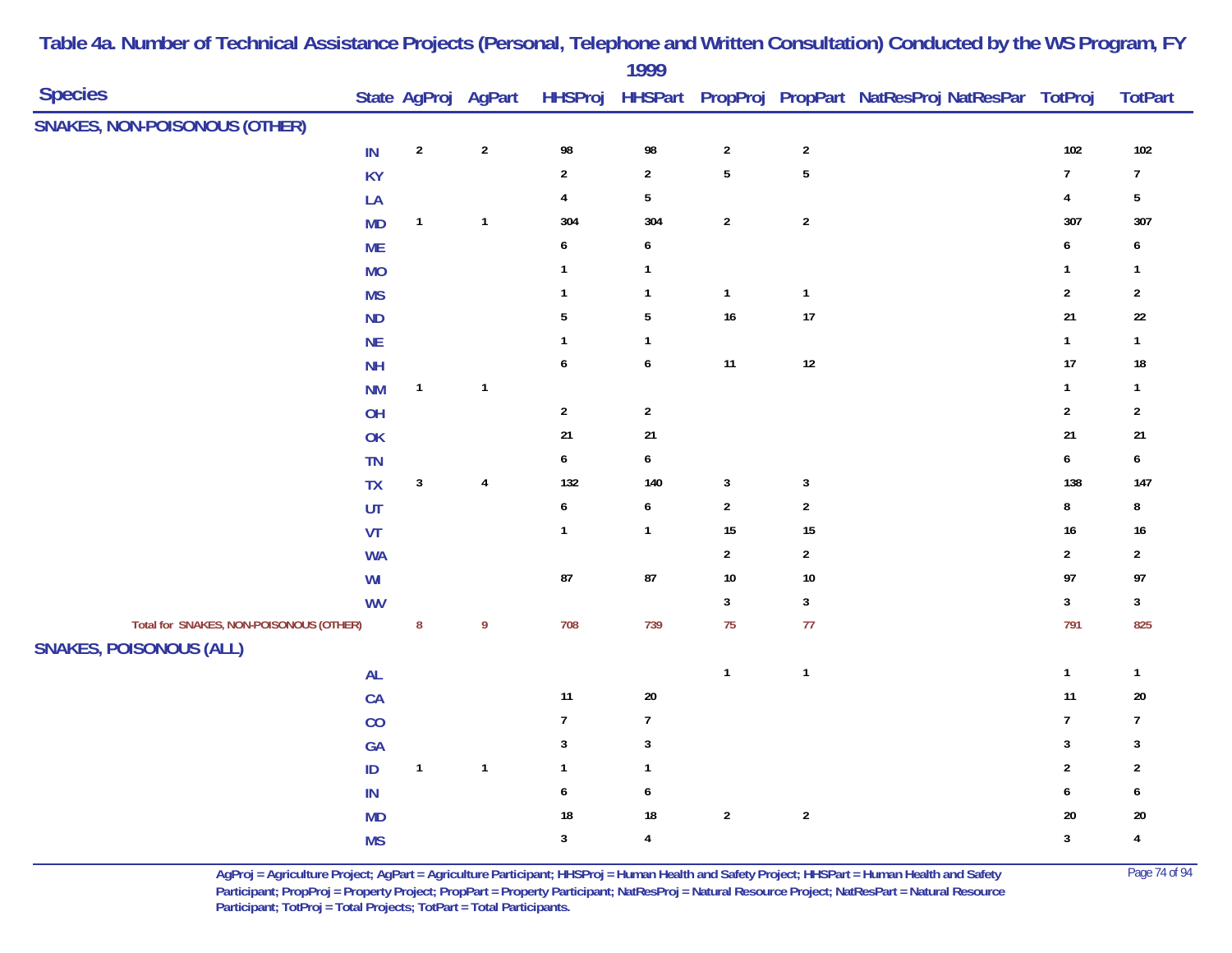| <b>Species</b>                                                      |                        |                | State AgProj AgPart |                | $\blacksquare$ |                  |                  | HHSProj HHSPart PropProj PropPart NatResProj NatResPar TotProj |                         | <b>TotPart</b>   |
|---------------------------------------------------------------------|------------------------|----------------|---------------------|----------------|----------------|------------------|------------------|----------------------------------------------------------------|-------------------------|------------------|
| <b>SNAKES, POISONOUS (ALL)</b>                                      |                        |                |                     |                |                |                  |                  |                                                                |                         |                  |
|                                                                     | <b>ND</b>              | $\pmb{4}$      | $\pmb{4}$           | $\mathbf{1}$   | $\mathbf{1}$   | $\mathbf{1}$     | $\mathbf{1}$     |                                                                | 6                       | 6                |
|                                                                     | <b>NM</b>              |                |                     | $\mathbf{1}$   | $\sqrt{2}$     |                  |                  |                                                                | $\mathbf{1}$            | $\sqrt{2}$       |
|                                                                     | OH                     |                |                     | $\mathbf{1}$   | $\mathbf{1}$   |                  |                  |                                                                | $\mathbf{1}$            | $\mathbf{1}$     |
|                                                                     | OK                     | $\overline{2}$ | $\sqrt{2}$          | 14             | 14             |                  |                  |                                                                | $16\,$                  | $16\,$           |
|                                                                     | ${\sf OR}$             |                |                     | $\sqrt{2}$     | $\sqrt{3}$     |                  |                  |                                                                | $\sqrt{2}$              | $\mathbf{3}$     |
|                                                                     | <b>SC</b>              |                |                     | $\mathbf{1}$   | $\mathbf{1}$   |                  |                  |                                                                | $\mathbf{1}$            | $\mathbf{1}$     |
|                                                                     | TN                     |                |                     | $\mathbf{3}$   | $\pmb{4}$      | $\mathbf{1}$     | $\mathbf{1}$     |                                                                | $\overline{\mathbf{4}}$ | $\sqrt{5}$       |
|                                                                     | <b>TX</b>              |                |                     | 262            | 272            | $\boldsymbol{6}$ | $\boldsymbol{6}$ |                                                                | 268                     | 278              |
|                                                                     | <b>WA</b>              |                |                     | $\overline{2}$ | $\sqrt{2}$     |                  |                  |                                                                | $\sqrt{2}$              | $\overline{2}$   |
|                                                                     | W <sub>l</sub>         |                |                     | $\sqrt{3}$     | $\sqrt{3}$     |                  |                  |                                                                | $\sqrt{3}$              | $\sqrt{3}$       |
|                                                                     | <b>WV</b>              |                |                     | $\overline{2}$ | $\sqrt{2}$     | $\mathbf{1}$     | $\mathbf{1}$     |                                                                | $\sqrt{3}$              | $\mathbf{3}$     |
|                                                                     | <b>WY</b>              |                |                     | $\mathbf{1}$   | $\mathbf{1}$   |                  |                  |                                                                | $\mathbf{1}$            | $\mathbf{1}$     |
| Total for SNAKES, POISONOUS (ALL)<br><b>SPARROWS, HOUSE/ENGLISH</b> |                        | $\overline{7}$ | $\overline{7}$      | 342            | 365            | 12               | 12               |                                                                | 361                     | 384              |
|                                                                     | <b>AL</b>              |                |                     |                |                | $\mathbf{3}$     | $\sqrt{3}$       |                                                                | $\sqrt{3}$              | $\sqrt{3}$       |
|                                                                     | <b>AR</b>              |                |                     | $\mathbf 1$    | $\mathbf{1}$   | $\sqrt{2}$       | $\boldsymbol{2}$ |                                                                | $\sqrt{3}$              | $\sqrt{3}$       |
|                                                                     | CA                     |                |                     | $\sqrt{2}$     | $\sqrt{2}$     | $\sqrt{2}$       | 4                |                                                                | 4                       | 6                |
|                                                                     | $\rm CO$               |                |                     | $\overline{2}$ | $\sqrt{2}$     | $\sqrt{2}$       | $\mathbf{2}$     |                                                                | 4                       | 4                |
|                                                                     | $\mathsf{C}\mathsf{T}$ |                |                     |                |                | $\overline{4}$   | 4                |                                                                | 4                       | 4                |
|                                                                     | ${\sf HI}$             |                |                     | 9              | 9              | $\overline{7}$   | $\boldsymbol{7}$ |                                                                | 16                      | $16\,$           |
|                                                                     | $\sf IA$               |                |                     |                |                | $\mathbf{1}$     | $\mathbf{1}$     |                                                                | 1                       | $\mathbf{1}$     |
|                                                                     | ID                     |                |                     |                |                | $\mathbf{1}$     | $\mathbf{1}$     |                                                                | $\mathbf{1}$            | $\mathbf{1}$     |
|                                                                     | ${\sf IL}$             |                |                     | $\mathbf{1}$   | $\sqrt{2}$     |                  |                  |                                                                | $\mathbf{1}$            | $\sqrt{2}$       |
|                                                                     | $\mathsf{IN}$          | $\mathbf{1}$   | $\mathbf{1}$        | $\mathbf{1}$   | $\mathbf{1}$   | 15               | 15               |                                                                | 17                      | 17               |
|                                                                     | <b>KS</b>              |                |                     |                |                | $\mathbf{1}$     | $\mathbf{3}$     |                                                                | $\mathbf{1}$            | $\sqrt{3}$       |
|                                                                     | <b>KY</b>              |                |                     |                |                | $\overline{2}$   | $\sqrt{2}$       |                                                                | $\sqrt{2}$              | $\sqrt{2}$       |
|                                                                     | LA                     |                |                     | $\sqrt{2}$     | $\sqrt{2}$     |                  |                  |                                                                | $\sqrt{2}$              | $\sqrt{2}$       |
|                                                                     | MA                     |                |                     |                |                | $\mathbf{1}$     | $\mathbf{1}$     |                                                                | $\mathbf{1}$            | $\mathbf{1}$     |
|                                                                     | MD                     |                |                     | 15             | $15\,$         | $10\,$           | 10               |                                                                | 25                      | $25\,$           |
|                                                                     | M <sub>l</sub>         |                |                     |                |                | $\mathbf{1}$     | $\boldsymbol{2}$ |                                                                | $\mathbf{1}$            | $\boldsymbol{2}$ |

> **AgProj = Agriculture Project; AgPart = Agriculture Participant; HHSProj = Human Health and Safety Project; HHSPart = Human Health and Safety** Page 75 of 94 **Participant; PropProj = Property Project; PropPart = Property Participant; NatResProj = Natural Resource Project; NatResPart = Natural Resource**  Participant; TotProj = Total Projects; TotPart = Total Participants.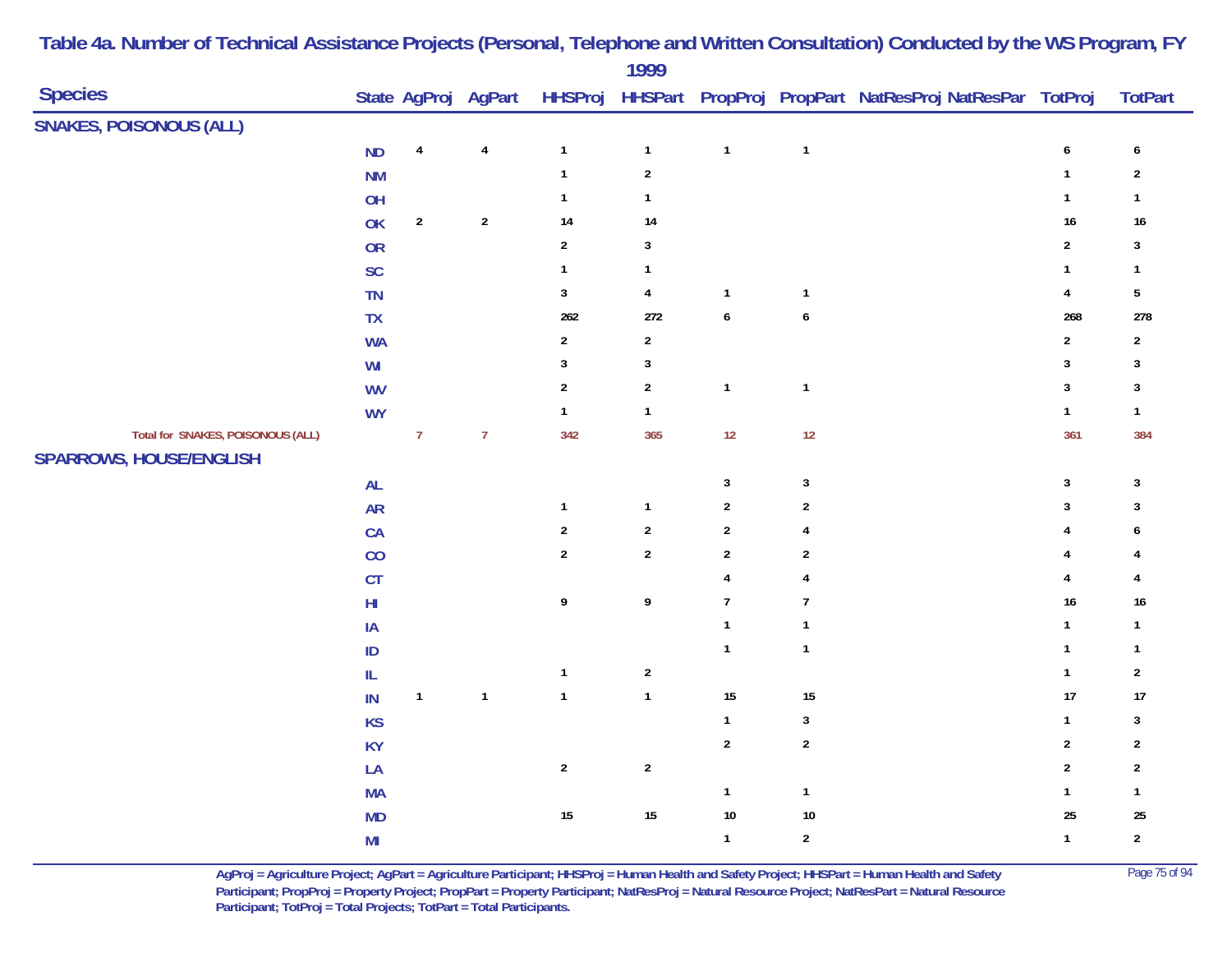|                                                                 |                         |              |                         |                | 1999             |                |                         |                                                                |                  |                         |                |
|-----------------------------------------------------------------|-------------------------|--------------|-------------------------|----------------|------------------|----------------|-------------------------|----------------------------------------------------------------|------------------|-------------------------|----------------|
| <b>Species</b>                                                  |                         |              | State AgProj AgPart     |                |                  |                |                         | HHSProj HHSPart PropProj PropPart NatResProj NatResPar TotProj |                  |                         | <b>TotPart</b> |
| <b>SPARROWS, HOUSE/ENGLISH</b>                                  |                         |              |                         |                |                  |                |                         |                                                                |                  |                         |                |
|                                                                 | <b>MN</b>               | $\mathbf{1}$ | $\mathbf{1}$            |                |                  |                |                         |                                                                |                  | $\mathbf{1}$            | $\mathbf{1}$   |
|                                                                 | <b>MO</b>               |              |                         | $\mathbf{1}$   | $\mathbf{1}$     |                |                         |                                                                |                  | $\mathbf 1$             | $\mathbf{1}$   |
|                                                                 | <b>ND</b>               | $\pmb{4}$    | $\sqrt{4}$              |                |                  | $\mathbf{1}$   | $\mathbf{1}$            |                                                                |                  | $\sqrt{5}$              | $\sqrt{5}$     |
|                                                                 | <b>NE</b>               |              |                         |                |                  | $\overline{2}$ | $\mathbf{3}$            |                                                                |                  | $\overline{2}$          | 3              |
|                                                                 | <b>NH</b>               | $\mathbf{1}$ | $\overline{\mathbf{1}}$ |                |                  | $\overline{5}$ | $\sqrt{5}$              |                                                                |                  | $\boldsymbol{6}$        | 6              |
|                                                                 | NJ                      |              |                         |                |                  | $\mathbf{1}$   | $\mathbf{1}$            |                                                                |                  | $\mathbf{1}$            | $\mathbf{1}$   |
|                                                                 | <b>NV</b>               |              |                         | $\mathbf{1}$   | $\mathbf{1}$     |                |                         |                                                                |                  | $\mathbf{1}$            | $\mathbf{1}$   |
|                                                                 | OH                      | $\mathbf{1}$ | $\mathbf{1}$            |                |                  | $\mathbf{3}$   | $\sqrt{3}$              |                                                                |                  | $\overline{4}$          | 4              |
|                                                                 | OK                      |              |                         | $\sqrt{2}$     | $\boldsymbol{2}$ | $\mathbf{3}$   | $\overline{\mathbf{4}}$ |                                                                |                  | $\sqrt{5}$              | 6              |
|                                                                 | <b>TN</b>               |              |                         | $\mathbf{1}$   | $\mathbf{1}$     | $\mathbf{3}$   | $\mathbf{3}$            |                                                                |                  | $\overline{\mathbf{r}}$ | 4              |
|                                                                 | TX                      |              |                         | $15\,$         | $15\,$           | $20\,$         | $20\,$                  | $\sqrt{2}$                                                     | $\sqrt{2}$       | $37\,$                  | $37\,$         |
|                                                                 | UT                      |              |                         |                |                  | $\mathbf{3}$   | $\overline{\mathbf{4}}$ |                                                                |                  | $\mathbf{3}$            | 4              |
|                                                                 | <b>VA</b>               |              |                         | $\sqrt{2}$     | $\sqrt{2}$       | $\mathbf{1}$   | $\mathbf{1}$            |                                                                |                  | $\sqrt{3}$              | 3              |
|                                                                 | VT                      |              |                         | $\mathbf{1}$   | $\mathbf{1}$     | $\sqrt{2}$     | $\overline{2}$          |                                                                |                  | $\sqrt{3}$              | $\sqrt{3}$     |
|                                                                 | <b>WA</b>               | $\mathbf{1}$ | $\mathbf{1}$            |                |                  | $\overline{4}$ | $10\,$                  |                                                                |                  | $\sqrt{5}$              | $11$           |
|                                                                 | WI                      | $\sqrt{3}$   | $\mathbf{3}$            | $\bf 8$        | $\bf 8$          | 39             | 39                      | $\boldsymbol{2}$                                               | $\overline{2}$   | $52\,$                  | $52\,$         |
| Total for SPARROWS, HOUSE/ENGLISH                               |                         | 12           | 12                      | 64             | 65               | 139            | 153                     | $\overline{4}$                                                 | $\overline{4}$   | 219                     | 234            |
| <b>SPARROWS, JAVA</b>                                           |                         |              |                         |                |                  |                |                         |                                                                |                  |                         |                |
|                                                                 | $\mathsf{H} \mathsf{I}$ |              |                         | $\sqrt{2}$     | $\sqrt{2}$       | $\overline{2}$ | $\sqrt{2}$              |                                                                |                  | $\overline{4}$          | 4              |
| Total for SPARROWS, JAVA<br><b>SQUAWFISH, NORTHERN</b>          |                         |              |                         | $\overline{2}$ | $\overline{2}$   | $\overline{2}$ | $\overline{2}$          |                                                                |                  | $\overline{4}$          | 4              |
|                                                                 | <b>WA</b>               |              |                         |                |                  |                |                         | 6                                                              | $\boldsymbol{6}$ | $\pmb{6}$               | 6              |
| Total for SQUAWFISH, NORTHERN<br><b>SQUIRRELS, FLYING (ALL)</b> |                         |              |                         |                |                  |                |                         | $\boldsymbol{6}$                                               | $\boldsymbol{6}$ | $\boldsymbol{6}$        | 6              |
|                                                                 | <b>GA</b>               |              |                         |                |                  | $\overline{2}$ | $\overline{2}$          |                                                                |                  | $\sqrt{2}$              | $\sqrt{2}$     |
|                                                                 | $\mathsf{IN}$           |              |                         |                |                  | 9              | 9                       |                                                                |                  | 9                       | 9              |
|                                                                 | <b>KY</b>               |              |                         |                |                  | $\mathbf{1}$   | $\overline{2}$          |                                                                |                  | $\mathbf{1}$            | $\overline{2}$ |
|                                                                 | <b>MD</b>               |              |                         | $\mathbf{1}$   | $\mathbf{1}$     | 13             | 13                      |                                                                |                  | 14                      | 14             |
|                                                                 | <b>ME</b>               |              |                         | $\mathbf{3}$   | $\sqrt{3}$       | $\mathbf{1}$   | $\mathbf{1}$            |                                                                |                  | 4                       | 4              |
|                                                                 | <b>NH</b>               |              |                         | $\overline{2}$ | $\sqrt{2}$       | 39             | 39                      |                                                                |                  | 41                      | 41             |
|                                                                 |                         |              |                         |                |                  |                |                         |                                                                |                  |                         |                |

**AgProj = Agriculture Project; AgPart = Agriculture Participant; HHSProj = Human Health and Safety Project; HHSPart = Human Health and Safety** Page 76 of 94 **Participant; PropProj = Property Project; PropPart = Property Participant; NatResProj = Natural Resource Project; NatResPart = Natural Resource**  Participant; TotProj = Total Projects; TotPart = Total Participants.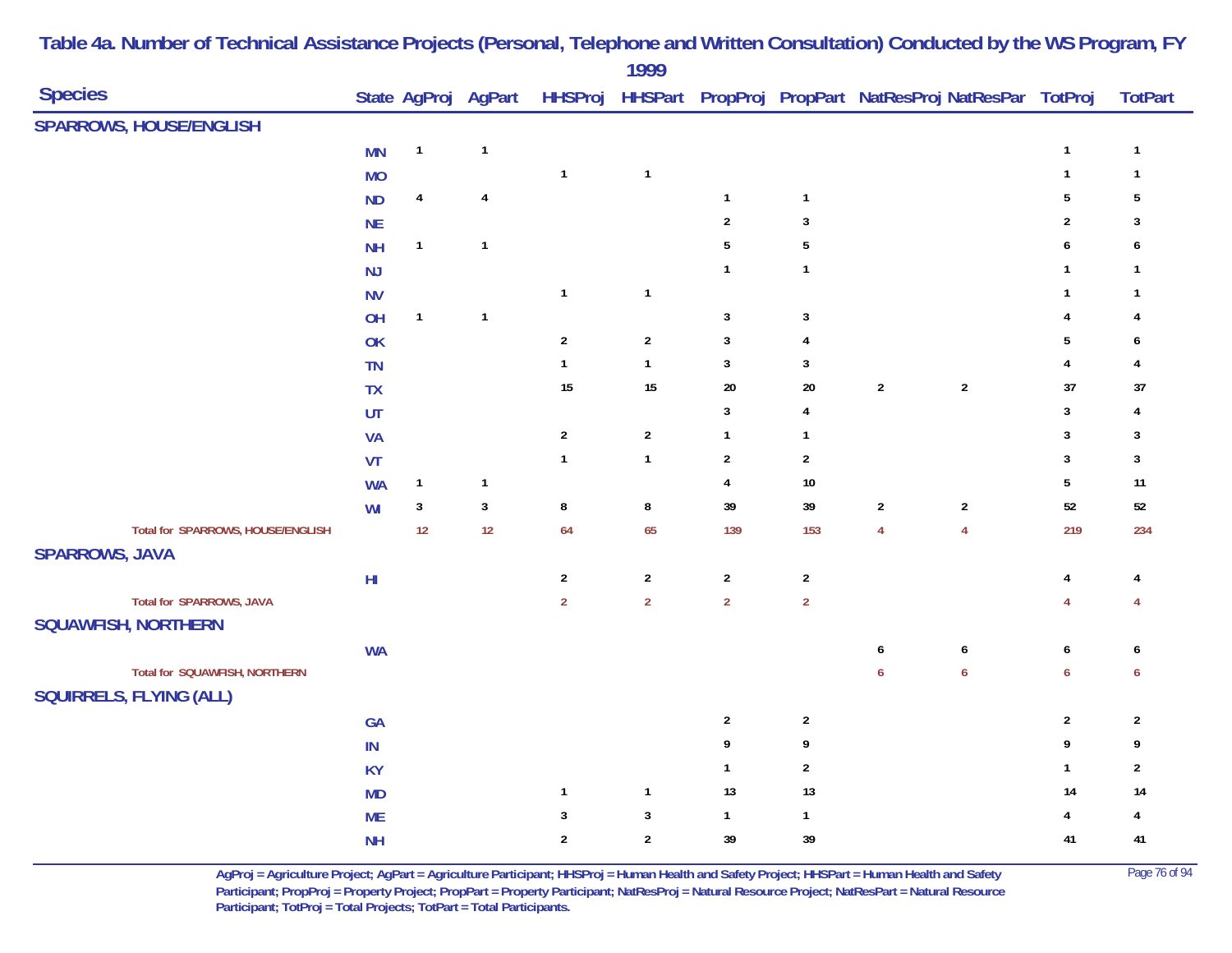|                                   |                |                |                     |                  | $1777$           |                         |                  |                                                        |                         |                |
|-----------------------------------|----------------|----------------|---------------------|------------------|------------------|-------------------------|------------------|--------------------------------------------------------|-------------------------|----------------|
| <b>Species</b>                    |                |                | State AgProj AgPart | <b>HHSProj</b>   |                  |                         |                  | HHSPart PropProj PropPart NatResProj NatResPar TotProj |                         | <b>TotPart</b> |
| SQUIRRELS, FLYING (ALL)           |                |                |                     |                  |                  |                         |                  |                                                        |                         |                |
|                                   | <b>TX</b>      |                |                     |                  |                  | $\overline{2}$          | $\sqrt{3}$       |                                                        | $\sqrt{2}$              | $\sqrt{3}$     |
|                                   | <b>VA</b>      |                |                     |                  |                  | $\mathbf{1}$            | $\mathbf 1$      |                                                        | $\mathbf{1}$            | $\mathbf{1}$   |
|                                   | VT             |                |                     | $\mathbf{1}$     | $\mathbf{1}$     | $\bf 8$                 | $\bf 8$          |                                                        | 9                       | 9              |
|                                   | WI             | $\sqrt{2}$     | $\sqrt{2}$          | 29               | ${\bf 29}$       | $22\,$                  | $22\,$           |                                                        | 53                      | 53             |
| Total for SQUIRRELS, FLYING (ALL) |                | $\overline{2}$ | $\overline{2}$      | 36               | 36               | 98                      | 100              |                                                        | 136                     | 138            |
| <b>SQUIRRELS, FOX</b>             |                |                |                     |                  |                  |                         |                  |                                                        |                         |                |
|                                   | CO             | $\sqrt{3}$     | $\mathbf{3}$        | 15               | 15               | $12\,$                  | $12\,$           |                                                        | $30\,$                  | $30\,$         |
|                                   | ID             | $\sqrt{2}$     | $\mathbf{3}$        |                  |                  | 9                       | 9                |                                                        | 11                      | $12\,$         |
|                                   | $\mathsf{IL}$  |                |                     |                  |                  | $\mathbf{1}$            | $\mathbf{1}$     |                                                        | $\mathbf{1}$            | $\mathbf{1}$   |
|                                   | $\mathsf{IN}$  | $\mathbf{1}$   | $\mathbf{1}$        | $\boldsymbol{7}$ | $\overline{7}$   | 86                      | 85               |                                                        | 94                      | 93             |
|                                   | LA             |                |                     | $\mathbf{1}$     | $\mathbf{1}$     | $\mathbf{3}$            | $\sqrt{3}$       |                                                        | $\overline{\mathbf{4}}$ | 4              |
|                                   | <b>MD</b>      |                |                     | $\mathbf{1}$     | $\mathbf{1}$     |                         |                  |                                                        | $\overline{1}$          | $\mathbf{1}$   |
|                                   | M <sub>l</sub> |                |                     |                  |                  | $\mathbf{1}$            | $\mathbf{1}$     |                                                        | $\mathbf{1}$            | $\mathbf{1}$   |
|                                   | <b>ND</b>      | $\sqrt{2}$     | $\sqrt{2}$          |                  |                  | $12\,$                  | 14               |                                                        | 14                      | 16             |
|                                   | <b>NE</b>      | $\mathbf{1}$   | $\boldsymbol{2}$    |                  |                  | $\mathbf{1}$            | $\mathbf{1}$     |                                                        | $\sqrt{2}$              | $\mathbf{3}$   |
|                                   | OK             | $\overline{7}$ | $\overline{7}$      | 68               | 68               | $20\,$                  | 20               |                                                        | 95                      | 95             |
|                                   | <b>OR</b>      |                |                     |                  |                  | $\mathbf{3}$            | $\sqrt{3}$       |                                                        | $\mathbf{3}$            | $\mathbf{3}$   |
|                                   | <b>TX</b>      | $21\,$         | $24\,$              | 37               | $38\,$           | 742                     | 756              | $\boldsymbol{6}$<br>$\pmb{6}$                          | 806                     | 824            |
|                                   | W <sub>l</sub> |                |                     | $\sqrt{2}$       | $\boldsymbol{2}$ | $\overline{2}$          | $\mathbf{2}$     |                                                        | $\pmb{4}$               | 4              |
|                                   | <b>WV</b>      |                |                     |                  |                  | $\overline{\mathbf{4}}$ | $\overline{4}$   |                                                        | $\overline{\mathbf{4}}$ | $\overline{4}$ |
| Total for SQUIRRELS, FOX          |                | 37             | 42                  | 131              | 132              | 896                     | 911              | $\boldsymbol{6}$<br>$\boldsymbol{6}$                   | 1,070                   | 1,091          |
| <b>SQUIRRELS, GRAY</b>            |                |                |                     |                  |                  |                         |                  |                                                        |                         |                |
|                                   | <b>AL</b>      |                |                     |                  |                  | $\mathbf{3}$            | $\sqrt{3}$       |                                                        | $\mathbf{3}$            | $\sqrt{3}$     |
|                                   | <b>AR</b>      |                |                     |                  |                  | $\mathbf{1}$            | $\mathbf{1}$     |                                                        | $\mathbf{1}$            | $\mathbf{1}$   |
|                                   | CA             | $\sqrt{2}$     | $\sqrt{2}$          | $\mathbf{1}$     | $\sqrt{2}$       | 15                      | 31               |                                                        | 18                      | $35\,$         |
|                                   | DC             |                |                     |                  |                  | $\overline{2}$          | $\overline{2}$   |                                                        | $\sqrt{2}$              | $\overline{2}$ |
|                                   | GA             |                |                     |                  |                  | $\overline{7}$          | $\boldsymbol{7}$ |                                                        | $\boldsymbol{7}$        | $\overline{7}$ |
|                                   | $\mathsf{IN}$  |                |                     | $\mathbf{1}$     | $\mathbf{1}$     | 33                      | 33               |                                                        | 34                      | $34\,$         |
|                                   | <b>KY</b>      |                |                     |                  |                  | $14$                    | 14               |                                                        | 14                      | $14\,$         |
|                                   | LA             | $\mathbf{1}$   | $\mathbf{1}$        | $\overline{2}$   | $\overline{2}$   | $10\,$                  | 10               |                                                        | 13                      | $13$           |
|                                   |                |                |                     |                  |                  |                         |                  |                                                        |                         |                |

> **AgProj = Agriculture Project; AgPart = Agriculture Participant; HHSProj = Human Health and Safety Project; HHSPart = Human Health and Safety** Page 77 of 94 **Participant; PropProj = Property Project; PropPart = Property Participant; NatResProj = Natural Resource Project; NatResPart = Natural Resource**  Participant; TotProj = Total Projects; TotPart = Total Participants.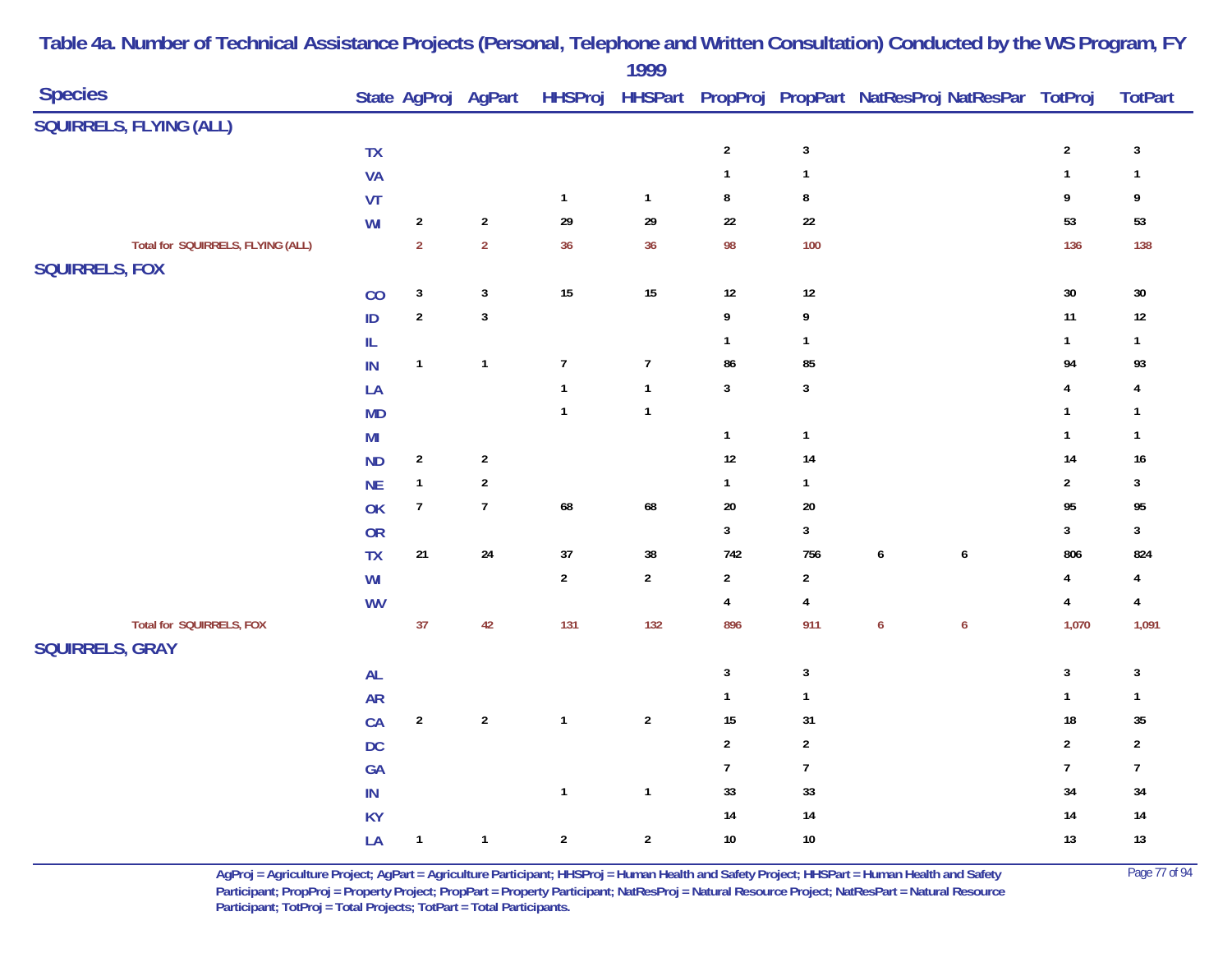|                                                             |                        |                |                     |              | 1999           |                         |                         |                |                                                                |                         |                         |
|-------------------------------------------------------------|------------------------|----------------|---------------------|--------------|----------------|-------------------------|-------------------------|----------------|----------------------------------------------------------------|-------------------------|-------------------------|
| <b>Species</b>                                              |                        |                | State AgProj AgPart |              |                |                         |                         |                | HHSProj HHSPart PropProj PropPart NatResProj NatResPar TotProj |                         | <b>TotPart</b>          |
| <b>SQUIRRELS, GRAY</b>                                      |                        |                |                     |              |                |                         |                         |                |                                                                |                         |                         |
|                                                             | <b>MA</b>              |                |                     |              |                | $\pmb{6}$               | $\pmb{6}$               |                |                                                                | $\pmb{6}$               | 6                       |
|                                                             | <b>MD</b>              | $10\,$         | $10\,$              | 106          | 107            | 496                     | 496                     | $\mathbf{1}$   | $\overline{\mathbf{1}}$                                        | 613                     | 614                     |
|                                                             | <b>ME</b>              |                |                     | $\pmb{4}$    | $\overline{4}$ | $\boldsymbol{6}$        | 6                       |                |                                                                | $10\,$                  | $10\,$                  |
|                                                             | ND                     |                |                     |              |                | $\mathbf{3}$            | $\sqrt{3}$              |                |                                                                | $\mathbf 3$             | $\mathbf{3}$            |
|                                                             | <b>NH</b>              |                |                     | $16\,$       | $16\,$         | 60                      | $60\,$                  |                |                                                                | $76\,$                  | $76\,$                  |
|                                                             | NJ                     |                |                     |              |                | $\mathbf{1}$            | $\mathbf{1}$            |                |                                                                | $\mathbf{1}$            | $\mathbf{1}$            |
|                                                             | OH                     |                |                     | $\mathbf{1}$ | $\mathbf{1}$   | $10\,$                  | 11                      |                |                                                                | 11                      | 12                      |
|                                                             | OK                     |                |                     | $\mathbf{1}$ | $\mathbf{1}$   | $\mathbf{1}$            | $\mathbf{1}$            |                |                                                                | $\overline{2}$          | $\sqrt{2}$              |
|                                                             | OR                     |                |                     |              |                | $\mathbf{1}$            | $\mathbf{1}$            |                |                                                                | $\mathbf{1}$            | $\mathbf{1}$            |
|                                                             | <b>SC</b>              |                |                     |              |                | $\mathbf{3}$            | $\sqrt{3}$              |                |                                                                | $\overline{3}$          | $\mathbf{3}$            |
|                                                             | TN                     |                |                     |              |                | 11                      | $16\,$                  |                |                                                                | 11                      | $16\,$                  |
|                                                             | <b>TX</b>              | $\sqrt{2}$     | $\sqrt{2}$          |              |                | $\boldsymbol{7}$        | 9                       |                |                                                                | $\boldsymbol{9}$        | 11                      |
|                                                             | VA                     |                |                     |              |                | $\overline{5}$          | $\sqrt{5}$              |                |                                                                | $\sqrt{5}$              | $\overline{5}$          |
|                                                             | VT                     |                |                     | $20\,$       | $20\,$         | 42                      | $42\,$                  |                |                                                                | $62\,$                  | $62\,$                  |
|                                                             | <b>WA</b>              |                |                     |              |                | $\overline{4}$          | $\overline{\mathbf{4}}$ |                |                                                                | $\pmb{4}$               | $\pmb{4}$               |
|                                                             | WI                     |                |                     | 43           | 43             | 203                     | 203                     | $\mathbf{1}$   | $\overline{1}$                                                 | 247                     | 247                     |
|                                                             | <b>WV</b>              |                |                     |              |                | $\boldsymbol{6}$        | $\boldsymbol{6}$        |                |                                                                | $\boldsymbol{6}$        | 6                       |
|                                                             | <b>WY</b>              |                |                     | $\mathbf{1}$ | $\mathbf{1}$   | $\mathbf{3}$            | $\mathbf{3}$            |                |                                                                | $\overline{\mathbf{4}}$ | $\overline{\mathbf{4}}$ |
| Total for SQUIRRELS, GRAY<br><b>SQUIRRELS, GROUND (ALL)</b> |                        | 15             | 15                  | 196          | 198            | 953                     | 977                     | $\overline{2}$ | $\overline{2}$                                                 | 1,166                   | 1,192                   |
|                                                             | <b>AK</b>              |                |                     | $\mathbf{1}$ | $\mathbf 1$    | $\mathbf{1}$            | $\mathbf{1}$            |                |                                                                | $\sqrt{2}$              | $\overline{2}$          |
|                                                             | <b>AR</b>              |                |                     |              |                | $\overline{\mathbf{4}}$ | 5                       |                |                                                                | $\overline{4}$          | $\sqrt{5}$              |
|                                                             | $\mathsf{A}\mathsf{Z}$ |                |                     |              |                | $\mathbf 2$             | $\overline{2}$          |                |                                                                | $\sqrt{2}$              | $\overline{\mathbf{c}}$ |
|                                                             | CA                     | 11             | $22\,$              | $\bf 8$      | 11             | 62                      | 101                     |                |                                                                | 81                      | 134                     |
|                                                             | CO                     |                |                     |              |                | $\mathbf{3}$            | $\sqrt{3}$              |                |                                                                | $\sqrt{3}$              | $\mathbf{3}$            |
|                                                             | IA                     |                |                     |              |                | $\sqrt{2}$              | $\boldsymbol{2}$        |                |                                                                | $\sqrt{2}$              | $\overline{2}$          |
|                                                             | ID                     | $\sqrt{2}$     | $\sqrt{2}$          |              |                |                         |                         |                |                                                                | $\overline{2}$          | $\overline{\mathbf{c}}$ |
|                                                             | IN                     |                |                     |              |                | 16                      | $16\,$                  |                |                                                                | $16\,$                  | $16\,$                  |
|                                                             | <b>KS</b>              | $\overline{1}$ |                     |              |                |                         |                         |                |                                                                | $\mathbf{1}$            |                         |
|                                                             | <b>MO</b>              |                |                     |              |                | $\mathbf{1}$            | $\mathbf{1}$            |                |                                                                | $\mathbf{1}$            | $\overline{1}$          |

**AgProj = Agriculture Project; AgPart = Agriculture Participant; HHSProj = Human Health and Safety Project; HHSPart = Human Health and Safety** Page 78 of 94 **Participant; PropProj = Property Project; PropPart = Property Participant; NatResProj = Natural Resource Project; NatResPart = Natural Resource Participant; TotProj = Total Projects; TotPart = Total Participants.**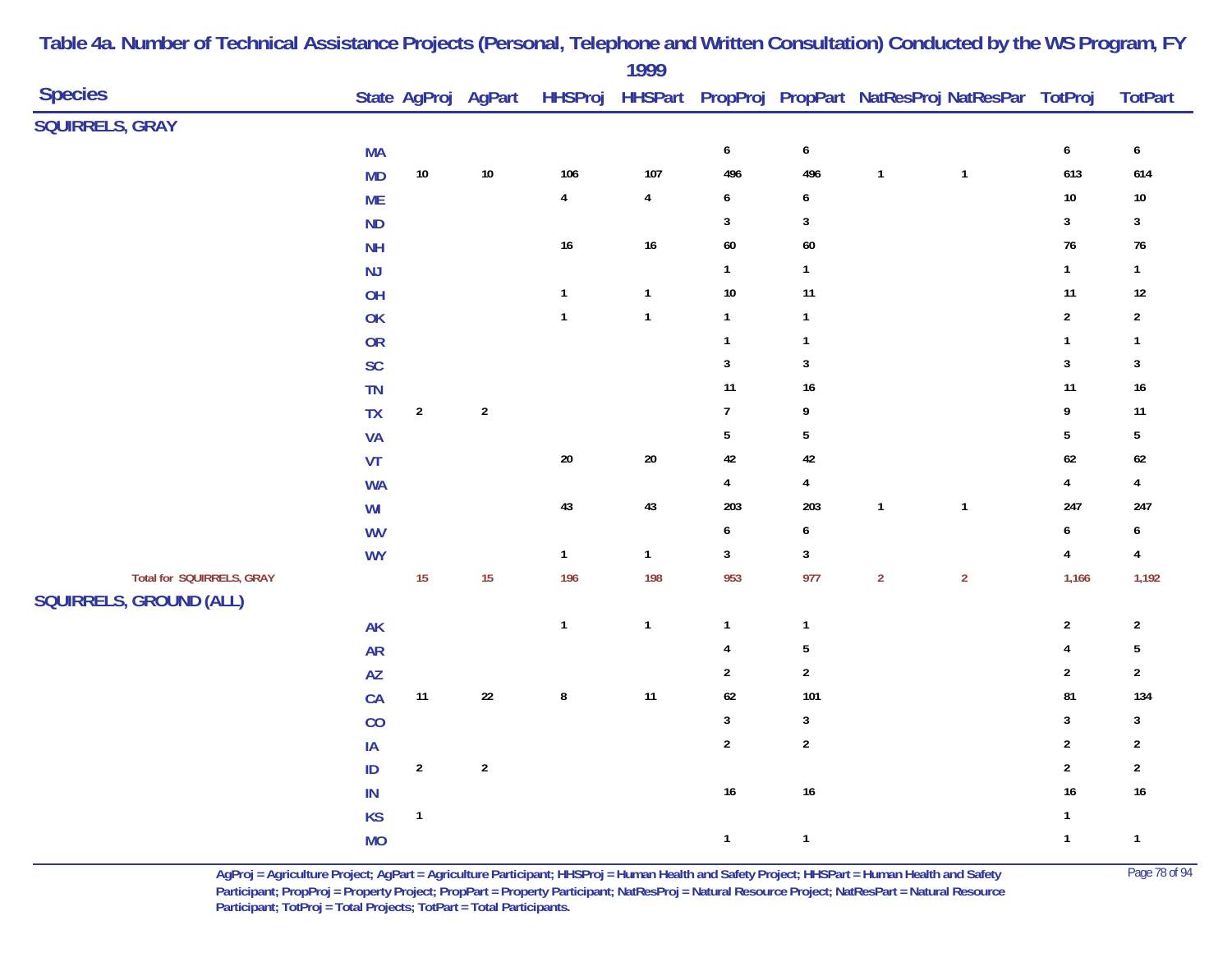|                                   |                 |                  |                     |                | 1777             |                  |                  |                                                        |                |                         |
|-----------------------------------|-----------------|------------------|---------------------|----------------|------------------|------------------|------------------|--------------------------------------------------------|----------------|-------------------------|
| <b>Species</b>                    |                 |                  | State AgProj AgPart | <b>HHSProj</b> |                  |                  |                  | HHSPart PropProj PropPart NatResProj NatResPar TotProj |                | <b>TotPart</b>          |
| <b>SQUIRRELS, GROUND (ALL)</b>    |                 |                  |                     |                |                  |                  |                  |                                                        |                |                         |
|                                   | <b>MT</b>       |                  |                     |                |                  | $\mathbf{1}$     | $\mathbf 1$      |                                                        | $\mathbf 1$    | $\mathbf{1}$            |
|                                   | <b>ND</b>       | 9                | $\pmb{9}$           |                |                  | $\boldsymbol{6}$ | $\boldsymbol{7}$ |                                                        | $15\,$         | $16\,$                  |
|                                   | <b>NE</b>       | $\mathbf{1}$     | $\boldsymbol{2}$    |                |                  | $\overline{7}$   | $13$             |                                                        | $\bf 8$        | $15\,$                  |
|                                   | <b>NM</b>       | $\overline{2}$   | $\sqrt{3}$          | $\overline{7}$ | 8                | 75               | 85               |                                                        | 84             | 96                      |
|                                   | <b>NV</b>       | $\mathbf{1}$     | $\mathbf{1}$        | 9              | 9                | 142              | 142              |                                                        | 152            | 152                     |
|                                   | OK              |                  |                     | $\mathbf{1}$   | $\mathbf{3}$     | $\overline{2}$   | $\overline{2}$   |                                                        | $\mathbf{3}$   | 5                       |
|                                   | OR              | $\boldsymbol{2}$ | $\sqrt{2}$          |                |                  |                  |                  |                                                        | $\sqrt{2}$     | $\mathbf{2}$            |
|                                   | TX              | $\mathbf{1}$     | $\mathbf{1}$        | $\mathbf{1}$   | $\mathbf{1}$     | 9                | 9                |                                                        | 11             | $11$                    |
|                                   | UT              |                  |                     | $\sqrt{2}$     | $\mathbf 2$      | 21               | 29               |                                                        | 23             | 31                      |
|                                   | <b>WA</b>       | $\mathbf{1}$     | $\mathbf{1}$        |                |                  | $\boldsymbol{6}$ | $\overline{7}$   |                                                        | $\overline{7}$ | 8                       |
|                                   | WI              | $\mathbf{3}$     | $\mathbf{3}$        | $\overline{2}$ | $\overline{2}$   | 35               | $35\,$           |                                                        | $40\,$         | $40\,$                  |
| Total for SQUIRRELS, GROUND (ALL) |                 | 34               | 46                  | 31             | 37               | 395              | 461              |                                                        | 460            | 544                     |
| <b>SQUIRRELS, RED</b>             |                 |                  |                     |                |                  |                  |                  |                                                        |                |                         |
|                                   | CA              | $\mathbf{1}$     | $\overline{1}$      |                |                  |                  |                  |                                                        | $\mathbf{1}$   | $\mathbf{1}$            |
|                                   | <b>ME</b>       |                  |                     |                |                  | $\bf 8$          | $\bf 8$          |                                                        | $\bf 8$        | 8                       |
|                                   | NH              |                  |                     | $\sqrt{5}$     | $\sqrt{5}$       | 13               | $13$             |                                                        | 18             | 18                      |
|                                   | <b>NY</b>       | $\mathbf{1}$     | $\overline{1}$      |                |                  |                  |                  |                                                        | $\mathbf{1}$   | $\mathbf{1}$            |
|                                   | OH              |                  |                     |                |                  | $\mathbf{1}$     | $\mathbf{1}$     |                                                        | $\mathbf{1}$   | $\mathbf{1}$            |
|                                   | <b>OR</b>       |                  |                     |                |                  | $\sqrt{2}$       | $\overline{2}$   |                                                        | $\sqrt{2}$     | $\overline{\mathbf{c}}$ |
|                                   | UT              |                  |                     |                |                  | $\overline{4}$   | $\pmb{4}$        |                                                        | $\pmb{4}$      | 4                       |
|                                   | VT              |                  |                     | $\pmb{6}$      | $\boldsymbol{6}$ | 32               | $32\,$           |                                                        | 38             | 38                      |
|                                   | <b>WA</b>       |                  |                     |                |                  | $\mathbf{1}$     | $\sqrt{2}$       |                                                        | $\mathbf{1}$   | $\mathbf{2}$            |
|                                   | WI              |                  |                     | $21$           | $21\,$           | $26\,$           | $26\,$           |                                                        | 47             | 47                      |
|                                   | <b>WY</b>       |                  |                     |                |                  | $\mathbf{1}$     | $\mathbf{1}$     |                                                        | $\mathbf{1}$   | $\mathbf{1}$            |
| Total for SQUIRRELS, RED          |                 | $\overline{2}$   | $\overline{2}$      | 32             | 32               | 88               | 89               |                                                        | 122            | 123                     |
| SQUIRRELS, z-(OTHER)              |                 |                  |                     |                |                  |                  |                  |                                                        |                |                         |
|                                   | CO              |                  |                     | $\mathbf{1}$   | $\sqrt{2}$       |                  |                  |                                                        | $\mathbf{1}$   | $\mathbf{2}$            |
|                                   | $\textsf{IN}{}$ |                  |                     |                |                  | $\bf 8$          | $\boldsymbol{7}$ |                                                        | 8              | $\overline{1}$          |
|                                   | <b>NV</b>       |                  |                     | $\mathbf{1}$   | $\mathbf{1}$     | $\overline{4}$   | $\overline{4}$   |                                                        | 5              | 5                       |
|                                   | <b>TX</b>       | $\boldsymbol{2}$ | $\boldsymbol{2}$    |                |                  | $\mathbf{1}$     | $\mathbf{1}$     |                                                        | 3              | $\sqrt{3}$              |

> **AgProj = Agriculture Project; AgPart = Agriculture Participant; HHSProj = Human Health and Safety Project; HHSPart = Human Health and Safety** Page 79 of 94 **Participant; PropProj = Property Project; PropPart = Property Participant; NatResProj = Natural Resource Project; NatResPart = Natural Resource**  Participant; TotProj = Total Projects; TotPart = Total Participants.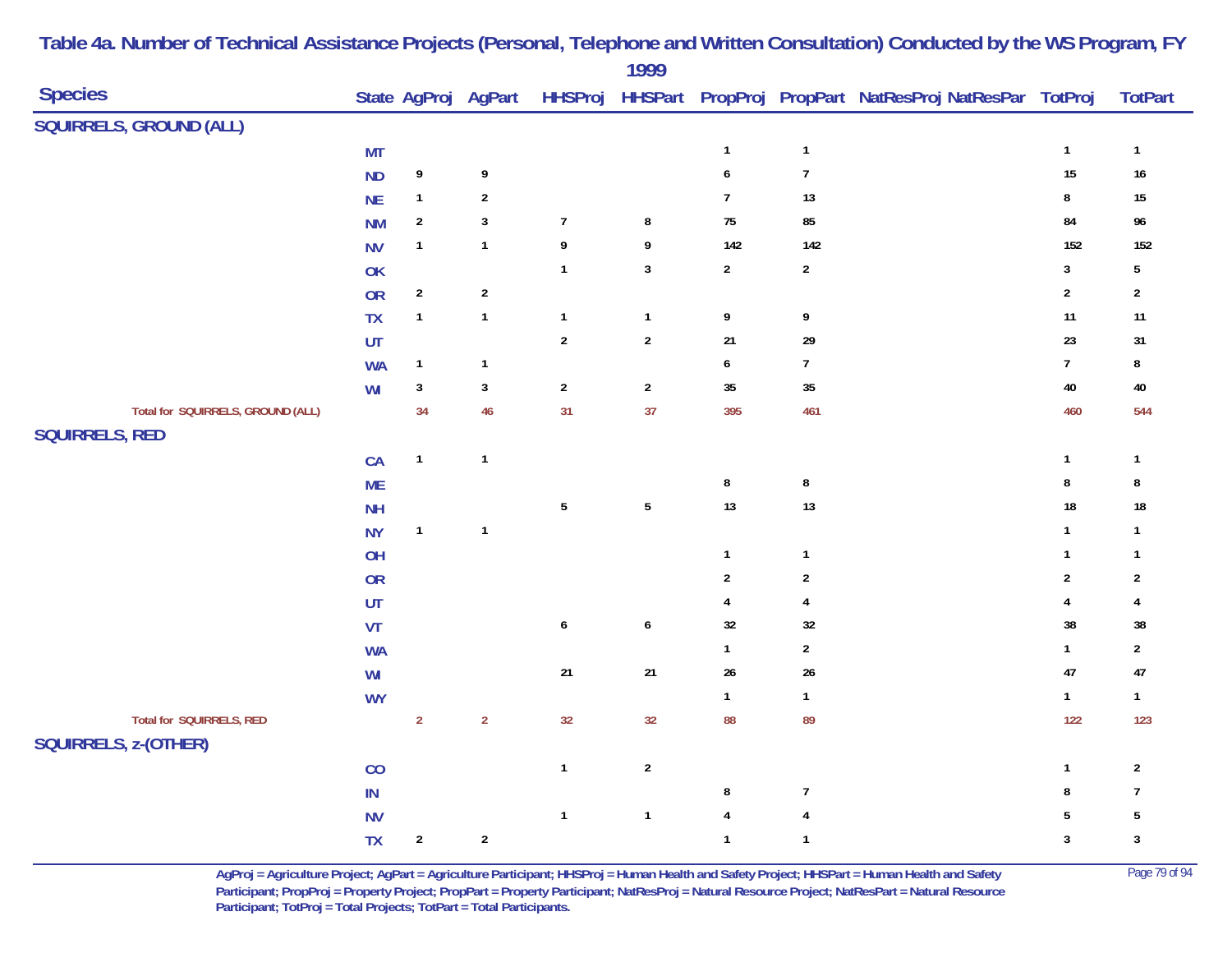|                                |                         |                |                         | 1999                    |                         |                  |                                                                |                         |                  |
|--------------------------------|-------------------------|----------------|-------------------------|-------------------------|-------------------------|------------------|----------------------------------------------------------------|-------------------------|------------------|
| <b>Species</b>                 | State AgProj AgPart     |                |                         |                         |                         |                  | HHSProj HHSPart PropProj PropPart NatResProj NatResPar TotProj |                         | <b>TotPart</b>   |
| SQUIRRELS, z-(OTHER)           |                         |                |                         |                         |                         |                  |                                                                |                         |                  |
| <b>WA</b>                      | $\mathbf{1}$            | $\sqrt{2}$     |                         |                         |                         |                  |                                                                | $\mathbf{1}$            | $\sqrt{2}$       |
| Total for SQUIRRELS, z-(OTHER) | $\overline{3}$          | $\overline{4}$ | $\overline{2}$          | $\mathbf{3}$            | 13                      | 12               |                                                                | 18                      | 19               |
| <b>STARLINGS, EUROPEAN</b>     |                         |                |                         |                         |                         |                  |                                                                |                         |                  |
| <b>AR</b>                      |                         |                |                         |                         | $\mathbf{1}$            | $\mathbf{1}$     |                                                                | $\mathbf{1}$            | $\mathbf{1}$     |
| CA                             |                         |                | $\mathbf{1}$            | $\sqrt{2}$              | $\overline{\mathbf{3}}$ | ${\bf 5}$        |                                                                | $\sqrt{4}$              | $\boldsymbol{7}$ |
| CO                             | $\mathbf{1}$            | $\mathbf{1}$   | $12$                    | $12$                    |                         |                  |                                                                | $13$                    | 13               |
| CT                             | $\boldsymbol{7}$        | $\overline{7}$ | $\sqrt{2}$              | $\overline{2}$          |                         |                  |                                                                | $\boldsymbol{9}$        | 9                |
| DE                             |                         |                | $\mathbf{1}$            | $\mathbf{1}$            |                         |                  |                                                                | $\mathbf{1}$            | $\mathbf{1}$     |
| GA                             |                         |                | $\overline{\mathbf{c}}$ | $\overline{\mathbf{c}}$ |                         |                  |                                                                | $\sqrt{2}$              | $\overline{2}$   |
| IA                             |                         |                | $\mathbf{3}$            | $\sqrt{5}$              | $\mathbf{3}$            | $\mathbf{3}$     |                                                                | $\pmb{6}$               | $\bf 8$          |
| ID                             | 6                       | $\bf 8$        |                         |                         | $\mathbf{3}$            | $\mathbf{3}$     |                                                                | 9                       | 11               |
| ${\sf IL}$                     |                         |                | $11$                    | $21$                    | $\mathbf{1}$            | $\overline{2}$   |                                                                | $12\,$                  | $23\,$           |
| IN                             | $\overline{c}$          | $\sqrt{2}$     | $\boldsymbol{7}$        | $\overline{7}$          | 53                      | 53               |                                                                | $62\,$                  | $62\,$           |
| <b>KS</b>                      | $\mathbf{1}$            | $\sqrt{2}$     |                         |                         |                         |                  |                                                                | $\mathbf{1}$            | $\sqrt{2}$       |
| <b>KY</b>                      | $\mathbf{1}$            | $\mathbf{1}$   | $12\,$                  | $19\,$                  | $\bf 45$                | $47\,$           |                                                                | 58                      | $67\,$           |
| LA                             |                         |                |                         |                         | $\overline{a}$          | $\overline{2}$   |                                                                | $\overline{2}$          | $\overline{2}$   |
| <b>MA</b>                      | $11$                    | 11             | $\sqrt{2}$              | $\overline{2}$          | $16\,$                  | $16\,$           |                                                                | $29\,$                  | 29               |
| <b>MD</b>                      | $\overline{1}$          | $\mathbf{1}$   | 57                      | 57                      | 9                       | 9                | $\mathbf{1}$<br>$\mathbf{1}$                                   | 68                      | 68               |
| MI                             | $\overline{1}$          | $12$           | $\mathbf{1}$            | $\mathbf{1}$            | $\mathbf{3}$            | $\sqrt{3}$       |                                                                | $\sqrt{5}$              | $16\,$           |
| <b>MN</b>                      |                         |                |                         |                         |                         |                  | $\overline{1}$<br>$\mathbf{1}$                                 | $\mathbf{1}$            | $\mathbf{1}$     |
| <b>MO</b>                      | $\overline{\mathbf{4}}$ | $\overline{4}$ | $10\,$                  | $10\,$                  | $\mathbf{3}$            | $\sqrt{3}$       |                                                                | 17                      | 17               |
| <b>MS</b>                      |                         |                |                         |                         | $\mathbf 2$             | $\mathbf{3}$     |                                                                | $\overline{2}$          | $\mathbf{3}$     |
| NE                             | $\boldsymbol{2}$        | $\mathbf 2$    | $\mathbf{1}$            | $\mathbf{1}$            | $\boldsymbol{2}$        | $\boldsymbol{2}$ |                                                                | $\overline{5}$          | $\mathbf 5$      |
| <b>NH</b>                      |                         |                | $\mathbf{3}$            | $\sqrt{3}$              |                         |                  |                                                                | $\overline{\mathbf{3}}$ | $\sqrt{3}$       |
| NJ                             |                         |                |                         |                         | $\boldsymbol{2}$        | $\overline{2}$   |                                                                | $\sqrt{2}$              | $\sqrt{2}$       |
| <b>NM</b>                      | $\mathbf{1}$            | $\mathbf{1}$   |                         |                         | $\boldsymbol{2}$        | $\overline{2}$   |                                                                | $\mathbf{3}$            | $\mathbf{3}$     |
| <b>NV</b>                      |                         |                | $\boldsymbol{6}$        | $\boldsymbol{7}$        | $\sqrt{5}$              | $\sqrt{5}$       |                                                                | $11$                    | $12\,$           |
| <b>NY</b>                      | $\mathbf{3}$            | $\overline{4}$ | $\mathbf{1}$            | $\mathbf{1}$            | $\mathbf{3}$            | $\sqrt{3}$       |                                                                | $\overline{7}$          | $\bf 8$          |
| OH                             | $\overline{\mathbf{4}}$ | $\sqrt{5}$     | 9                       | $10\,$                  | $\boldsymbol{7}$        | $\bf 8$          |                                                                | $20\,$                  | $23\,$           |
| OK                             |                         |                | 23                      | 36                      | $5\phantom{.0}$         | $\sqrt{5}$       |                                                                | 28                      | 41               |

**AgProj = Agriculture Project; AgPart = Agriculture Participant; HHSProj = Human Health and Safety Project; HHSPart = Human Health and Safety** Page 80 of 94 **Participant; PropProj = Property Project; PropPart = Property Participant; NatResProj = Natural Resource Project; NatResPart = Natural Resource**  Participant; TotProj = Total Projects; TotPart = Total Participants.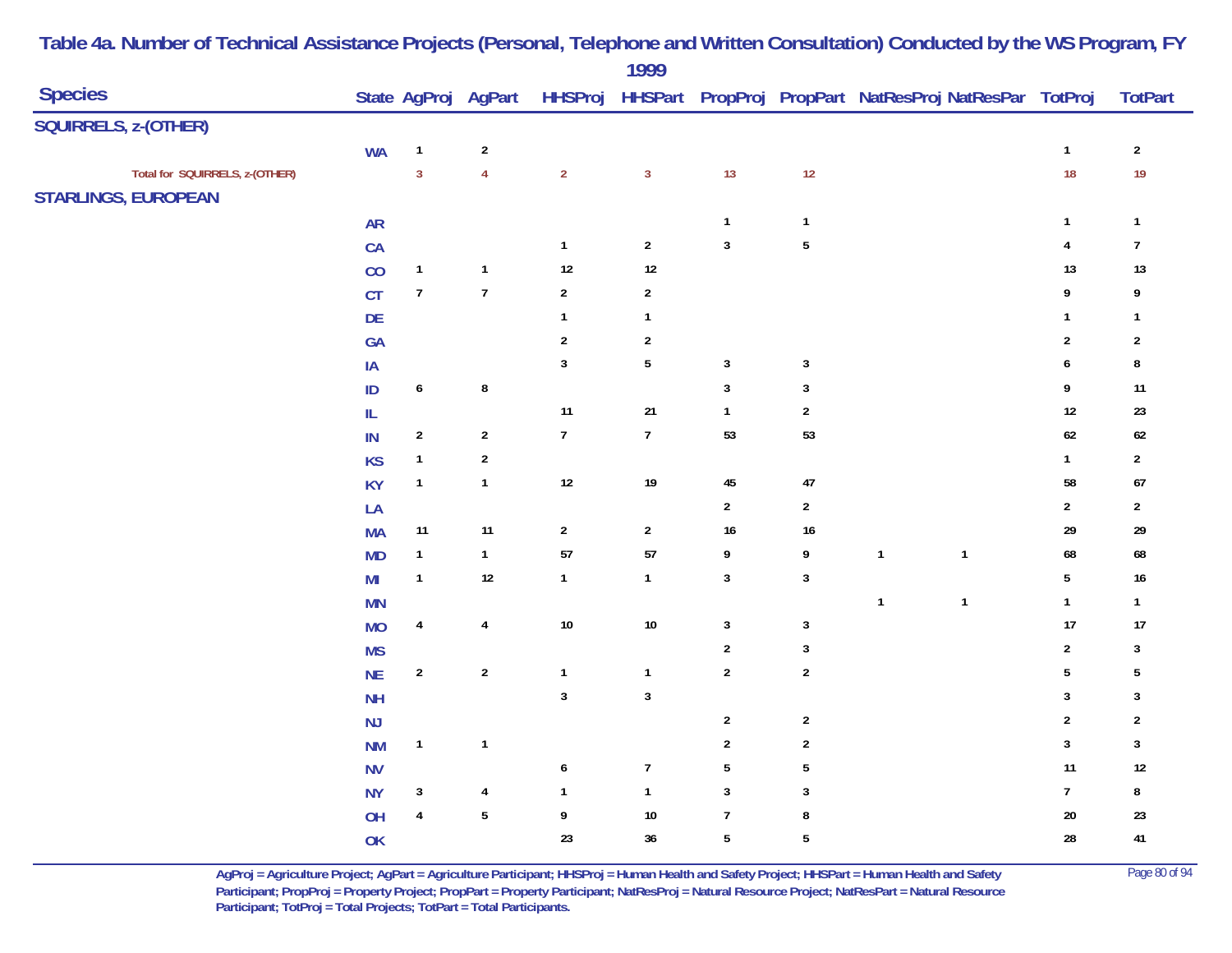| HHSProj HHSPart PropProj PropPart NatResProj NatResPar TotProj<br>State AgProj AgPart<br><b>STARLINGS, EUROPEAN</b><br>$\overline{\mathbf{4}}$<br>${\bf 5}$<br>24<br>$19$<br>$20\,$<br>$\mathbf{1}$<br>$26\,$<br><b>OR</b><br>$\mathbf{1}$<br>$\overline{5}$<br>12<br>10<br>$\overline{4}$<br>$17$<br>PA<br>6<br>$\sqrt{5}$<br>$\boldsymbol{6}$<br>15<br>19<br>26<br>$\pmb{6}$<br>$\overline{7}$<br>$32\,$<br>TN<br>$\sqrt{2}$<br>15<br>$\mathbf{1}$<br>$\mathbf{3}$<br>$\mathbf{3}$<br>$15\,$<br>19<br>TX<br>$20\,$<br>$\boldsymbol{6}$<br>$\bf 8$<br>UT<br>$\mathbf{1}$<br>$\mathbf{1}$<br>$\bf 8$<br>$\mathbf{1}$<br>$\mathbf{1}$<br>6<br>$\boldsymbol{2}$<br>$\mathbf{3}$<br>$\sqrt{5}$<br>$\boldsymbol{6}$<br>13<br>20<br>16<br>25<br><b>VA</b><br>$\boldsymbol{6}$<br>6<br>$\boldsymbol{6}$<br>VT<br>6<br>198<br>$10\,$<br>$10$<br>17<br>213<br>186<br>18<br><b>WA</b><br>$\mathbf{3}$<br>20<br>$\boldsymbol{6}$<br>$\boldsymbol{6}$<br>$\mathbf{3}$<br>$10$<br>$10$<br>$\mathbf{1}$<br>$\mathbf{1}$<br>$20\,$<br>WI<br>$\overline{7}$<br>9<br>$\overline{2}$<br>$\mathbf 2$<br>$\boldsymbol{7}$<br>9<br><b>WV</b><br>$\mathbf{1}$<br><b>WY</b><br>$\mathbf{1}$<br>$\mathbf{1}$<br>$\mathbf{1}$<br>Total for STARLINGS, EUROPEAN<br>272<br>305<br>208<br>254<br>254<br>267<br>$\mathbf{3}$<br>$\mathbf{3}$<br>737<br><b>STILTS, HAWAIIAN (T&amp;E)</b><br>5<br>$\sqrt{2}$<br>$\sqrt{2}$<br>$\sqrt{5}$<br>$10\,$<br>$\mathsf{H}\mathsf{I}$<br>$\overline{\mathbf{4}}$<br>$\overline{2}$<br>5 <sup>5</sup><br>Total for STILTS, HAWAIIAN (T&E)<br>$\overline{2}$<br>$\overline{5}$<br>$\overline{4}$<br>$10\,$<br>STORK, WOOD (T&E)<br>GA<br>$\mathbf{1}$<br>$\mathbf{1}$<br>$\mathbf{1}$<br>$\mathbf{1}$<br>Total for STORK, WOOD (T&E)<br>$\mathbf{1}$<br>$\mathbf{1}$<br>$\mathbf{1}$<br>$\mathbf{1}$<br><b>SWALLOWS, BARN</b><br>$\mathbf{3}$<br>$\mathbf{3}$<br>$\sqrt{3}$<br>$\sqrt{3}$<br>AK<br>6<br>$\pmb{6}$<br>$\boldsymbol{9}$<br>14<br>9<br>CA<br>14<br>$\mathbf{1}$<br>$\mathbf{1}$<br>$\mathbf{1}$<br>CO<br>$\mathbf{1}$<br>$\mathbf{1}$<br>$\mathbf{1}$<br>$\mathbf{1}$<br>IA<br>$\mathbf{1}$<br>$\ensuremath{\mathsf{IL}}\xspace$<br>$\mathbf{1}$<br>$\mathbf{1}$<br>$\overline{4}$<br>4<br>$\pmb{4}$<br>IN<br>$\overline{4}$<br>4<br>4<br>$\mathbf 2$<br>$\overline{2}$<br><b>KY</b><br>$\overline{2}$<br>$\overline{2}$<br>$\sqrt{2}$<br>$\overline{2}$<br>$\overline{2}$<br>$\sqrt{2}$<br>LA<br>$\mathbf{1}$<br>$\mathbf{1}$<br>$\mathbf{1}$<br>$\mathsf{L}\mathsf{L}$<br>1<br>$\sqrt{5}$<br>$\overline{5}$<br>$\overline{2}$<br>$\sqrt{2}$<br>$\overline{7}$<br>$\boldsymbol{7}$<br><b>MD</b> | <b>Species</b> |           |  | 1777 |                |                         |  |                         | <b>TotPart</b> |
|-----------------------------------------------------------------------------------------------------------------------------------------------------------------------------------------------------------------------------------------------------------------------------------------------------------------------------------------------------------------------------------------------------------------------------------------------------------------------------------------------------------------------------------------------------------------------------------------------------------------------------------------------------------------------------------------------------------------------------------------------------------------------------------------------------------------------------------------------------------------------------------------------------------------------------------------------------------------------------------------------------------------------------------------------------------------------------------------------------------------------------------------------------------------------------------------------------------------------------------------------------------------------------------------------------------------------------------------------------------------------------------------------------------------------------------------------------------------------------------------------------------------------------------------------------------------------------------------------------------------------------------------------------------------------------------------------------------------------------------------------------------------------------------------------------------------------------------------------------------------------------------------------------------------------------------------------------------------------------------------------------------------------------------------------------------------------------------------------------------------------------------------------------------------------------------------------------------------------------------------------------------------------------------------------------------------------------------------------------------------------------------------------------------------------------------------------------------------------------------------------------------------------------------------------------------------------------------------------------------------------|----------------|-----------|--|------|----------------|-------------------------|--|-------------------------|----------------|
|                                                                                                                                                                                                                                                                                                                                                                                                                                                                                                                                                                                                                                                                                                                                                                                                                                                                                                                                                                                                                                                                                                                                                                                                                                                                                                                                                                                                                                                                                                                                                                                                                                                                                                                                                                                                                                                                                                                                                                                                                                                                                                                                                                                                                                                                                                                                                                                                                                                                                                                                                                                                                       |                |           |  |      |                |                         |  |                         |                |
|                                                                                                                                                                                                                                                                                                                                                                                                                                                                                                                                                                                                                                                                                                                                                                                                                                                                                                                                                                                                                                                                                                                                                                                                                                                                                                                                                                                                                                                                                                                                                                                                                                                                                                                                                                                                                                                                                                                                                                                                                                                                                                                                                                                                                                                                                                                                                                                                                                                                                                                                                                                                                       |                |           |  |      |                |                         |  |                         |                |
|                                                                                                                                                                                                                                                                                                                                                                                                                                                                                                                                                                                                                                                                                                                                                                                                                                                                                                                                                                                                                                                                                                                                                                                                                                                                                                                                                                                                                                                                                                                                                                                                                                                                                                                                                                                                                                                                                                                                                                                                                                                                                                                                                                                                                                                                                                                                                                                                                                                                                                                                                                                                                       |                |           |  |      |                |                         |  |                         |                |
|                                                                                                                                                                                                                                                                                                                                                                                                                                                                                                                                                                                                                                                                                                                                                                                                                                                                                                                                                                                                                                                                                                                                                                                                                                                                                                                                                                                                                                                                                                                                                                                                                                                                                                                                                                                                                                                                                                                                                                                                                                                                                                                                                                                                                                                                                                                                                                                                                                                                                                                                                                                                                       |                |           |  |      |                |                         |  |                         |                |
|                                                                                                                                                                                                                                                                                                                                                                                                                                                                                                                                                                                                                                                                                                                                                                                                                                                                                                                                                                                                                                                                                                                                                                                                                                                                                                                                                                                                                                                                                                                                                                                                                                                                                                                                                                                                                                                                                                                                                                                                                                                                                                                                                                                                                                                                                                                                                                                                                                                                                                                                                                                                                       |                |           |  |      |                |                         |  |                         |                |
|                                                                                                                                                                                                                                                                                                                                                                                                                                                                                                                                                                                                                                                                                                                                                                                                                                                                                                                                                                                                                                                                                                                                                                                                                                                                                                                                                                                                                                                                                                                                                                                                                                                                                                                                                                                                                                                                                                                                                                                                                                                                                                                                                                                                                                                                                                                                                                                                                                                                                                                                                                                                                       |                |           |  |      |                |                         |  |                         |                |
|                                                                                                                                                                                                                                                                                                                                                                                                                                                                                                                                                                                                                                                                                                                                                                                                                                                                                                                                                                                                                                                                                                                                                                                                                                                                                                                                                                                                                                                                                                                                                                                                                                                                                                                                                                                                                                                                                                                                                                                                                                                                                                                                                                                                                                                                                                                                                                                                                                                                                                                                                                                                                       |                |           |  |      |                |                         |  |                         |                |
|                                                                                                                                                                                                                                                                                                                                                                                                                                                                                                                                                                                                                                                                                                                                                                                                                                                                                                                                                                                                                                                                                                                                                                                                                                                                                                                                                                                                                                                                                                                                                                                                                                                                                                                                                                                                                                                                                                                                                                                                                                                                                                                                                                                                                                                                                                                                                                                                                                                                                                                                                                                                                       |                |           |  |      |                |                         |  |                         |                |
|                                                                                                                                                                                                                                                                                                                                                                                                                                                                                                                                                                                                                                                                                                                                                                                                                                                                                                                                                                                                                                                                                                                                                                                                                                                                                                                                                                                                                                                                                                                                                                                                                                                                                                                                                                                                                                                                                                                                                                                                                                                                                                                                                                                                                                                                                                                                                                                                                                                                                                                                                                                                                       |                |           |  |      |                |                         |  |                         | 226            |
|                                                                                                                                                                                                                                                                                                                                                                                                                                                                                                                                                                                                                                                                                                                                                                                                                                                                                                                                                                                                                                                                                                                                                                                                                                                                                                                                                                                                                                                                                                                                                                                                                                                                                                                                                                                                                                                                                                                                                                                                                                                                                                                                                                                                                                                                                                                                                                                                                                                                                                                                                                                                                       |                |           |  |      |                |                         |  |                         |                |
|                                                                                                                                                                                                                                                                                                                                                                                                                                                                                                                                                                                                                                                                                                                                                                                                                                                                                                                                                                                                                                                                                                                                                                                                                                                                                                                                                                                                                                                                                                                                                                                                                                                                                                                                                                                                                                                                                                                                                                                                                                                                                                                                                                                                                                                                                                                                                                                                                                                                                                                                                                                                                       |                |           |  |      |                |                         |  |                         |                |
|                                                                                                                                                                                                                                                                                                                                                                                                                                                                                                                                                                                                                                                                                                                                                                                                                                                                                                                                                                                                                                                                                                                                                                                                                                                                                                                                                                                                                                                                                                                                                                                                                                                                                                                                                                                                                                                                                                                                                                                                                                                                                                                                                                                                                                                                                                                                                                                                                                                                                                                                                                                                                       |                |           |  |      |                |                         |  |                         |                |
|                                                                                                                                                                                                                                                                                                                                                                                                                                                                                                                                                                                                                                                                                                                                                                                                                                                                                                                                                                                                                                                                                                                                                                                                                                                                                                                                                                                                                                                                                                                                                                                                                                                                                                                                                                                                                                                                                                                                                                                                                                                                                                                                                                                                                                                                                                                                                                                                                                                                                                                                                                                                                       |                |           |  |      |                |                         |  |                         | 829            |
|                                                                                                                                                                                                                                                                                                                                                                                                                                                                                                                                                                                                                                                                                                                                                                                                                                                                                                                                                                                                                                                                                                                                                                                                                                                                                                                                                                                                                                                                                                                                                                                                                                                                                                                                                                                                                                                                                                                                                                                                                                                                                                                                                                                                                                                                                                                                                                                                                                                                                                                                                                                                                       |                |           |  |      |                |                         |  |                         |                |
|                                                                                                                                                                                                                                                                                                                                                                                                                                                                                                                                                                                                                                                                                                                                                                                                                                                                                                                                                                                                                                                                                                                                                                                                                                                                                                                                                                                                                                                                                                                                                                                                                                                                                                                                                                                                                                                                                                                                                                                                                                                                                                                                                                                                                                                                                                                                                                                                                                                                                                                                                                                                                       |                |           |  |      |                |                         |  |                         |                |
|                                                                                                                                                                                                                                                                                                                                                                                                                                                                                                                                                                                                                                                                                                                                                                                                                                                                                                                                                                                                                                                                                                                                                                                                                                                                                                                                                                                                                                                                                                                                                                                                                                                                                                                                                                                                                                                                                                                                                                                                                                                                                                                                                                                                                                                                                                                                                                                                                                                                                                                                                                                                                       |                |           |  |      |                |                         |  |                         |                |
|                                                                                                                                                                                                                                                                                                                                                                                                                                                                                                                                                                                                                                                                                                                                                                                                                                                                                                                                                                                                                                                                                                                                                                                                                                                                                                                                                                                                                                                                                                                                                                                                                                                                                                                                                                                                                                                                                                                                                                                                                                                                                                                                                                                                                                                                                                                                                                                                                                                                                                                                                                                                                       |                |           |  |      |                |                         |  |                         |                |
|                                                                                                                                                                                                                                                                                                                                                                                                                                                                                                                                                                                                                                                                                                                                                                                                                                                                                                                                                                                                                                                                                                                                                                                                                                                                                                                                                                                                                                                                                                                                                                                                                                                                                                                                                                                                                                                                                                                                                                                                                                                                                                                                                                                                                                                                                                                                                                                                                                                                                                                                                                                                                       |                |           |  |      |                |                         |  |                         |                |
|                                                                                                                                                                                                                                                                                                                                                                                                                                                                                                                                                                                                                                                                                                                                                                                                                                                                                                                                                                                                                                                                                                                                                                                                                                                                                                                                                                                                                                                                                                                                                                                                                                                                                                                                                                                                                                                                                                                                                                                                                                                                                                                                                                                                                                                                                                                                                                                                                                                                                                                                                                                                                       |                |           |  |      |                |                         |  |                         |                |
|                                                                                                                                                                                                                                                                                                                                                                                                                                                                                                                                                                                                                                                                                                                                                                                                                                                                                                                                                                                                                                                                                                                                                                                                                                                                                                                                                                                                                                                                                                                                                                                                                                                                                                                                                                                                                                                                                                                                                                                                                                                                                                                                                                                                                                                                                                                                                                                                                                                                                                                                                                                                                       |                |           |  |      |                |                         |  |                         |                |
|                                                                                                                                                                                                                                                                                                                                                                                                                                                                                                                                                                                                                                                                                                                                                                                                                                                                                                                                                                                                                                                                                                                                                                                                                                                                                                                                                                                                                                                                                                                                                                                                                                                                                                                                                                                                                                                                                                                                                                                                                                                                                                                                                                                                                                                                                                                                                                                                                                                                                                                                                                                                                       |                |           |  |      |                |                         |  |                         |                |
|                                                                                                                                                                                                                                                                                                                                                                                                                                                                                                                                                                                                                                                                                                                                                                                                                                                                                                                                                                                                                                                                                                                                                                                                                                                                                                                                                                                                                                                                                                                                                                                                                                                                                                                                                                                                                                                                                                                                                                                                                                                                                                                                                                                                                                                                                                                                                                                                                                                                                                                                                                                                                       |                |           |  |      |                |                         |  |                         |                |
|                                                                                                                                                                                                                                                                                                                                                                                                                                                                                                                                                                                                                                                                                                                                                                                                                                                                                                                                                                                                                                                                                                                                                                                                                                                                                                                                                                                                                                                                                                                                                                                                                                                                                                                                                                                                                                                                                                                                                                                                                                                                                                                                                                                                                                                                                                                                                                                                                                                                                                                                                                                                                       |                |           |  |      |                |                         |  |                         |                |
|                                                                                                                                                                                                                                                                                                                                                                                                                                                                                                                                                                                                                                                                                                                                                                                                                                                                                                                                                                                                                                                                                                                                                                                                                                                                                                                                                                                                                                                                                                                                                                                                                                                                                                                                                                                                                                                                                                                                                                                                                                                                                                                                                                                                                                                                                                                                                                                                                                                                                                                                                                                                                       |                |           |  |      |                |                         |  |                         |                |
|                                                                                                                                                                                                                                                                                                                                                                                                                                                                                                                                                                                                                                                                                                                                                                                                                                                                                                                                                                                                                                                                                                                                                                                                                                                                                                                                                                                                                                                                                                                                                                                                                                                                                                                                                                                                                                                                                                                                                                                                                                                                                                                                                                                                                                                                                                                                                                                                                                                                                                                                                                                                                       |                |           |  |      |                |                         |  |                         |                |
|                                                                                                                                                                                                                                                                                                                                                                                                                                                                                                                                                                                                                                                                                                                                                                                                                                                                                                                                                                                                                                                                                                                                                                                                                                                                                                                                                                                                                                                                                                                                                                                                                                                                                                                                                                                                                                                                                                                                                                                                                                                                                                                                                                                                                                                                                                                                                                                                                                                                                                                                                                                                                       |                |           |  |      |                |                         |  |                         |                |
|                                                                                                                                                                                                                                                                                                                                                                                                                                                                                                                                                                                                                                                                                                                                                                                                                                                                                                                                                                                                                                                                                                                                                                                                                                                                                                                                                                                                                                                                                                                                                                                                                                                                                                                                                                                                                                                                                                                                                                                                                                                                                                                                                                                                                                                                                                                                                                                                                                                                                                                                                                                                                       |                |           |  |      |                |                         |  |                         |                |
|                                                                                                                                                                                                                                                                                                                                                                                                                                                                                                                                                                                                                                                                                                                                                                                                                                                                                                                                                                                                                                                                                                                                                                                                                                                                                                                                                                                                                                                                                                                                                                                                                                                                                                                                                                                                                                                                                                                                                                                                                                                                                                                                                                                                                                                                                                                                                                                                                                                                                                                                                                                                                       |                |           |  |      |                |                         |  |                         |                |
|                                                                                                                                                                                                                                                                                                                                                                                                                                                                                                                                                                                                                                                                                                                                                                                                                                                                                                                                                                                                                                                                                                                                                                                                                                                                                                                                                                                                                                                                                                                                                                                                                                                                                                                                                                                                                                                                                                                                                                                                                                                                                                                                                                                                                                                                                                                                                                                                                                                                                                                                                                                                                       |                |           |  |      |                |                         |  |                         |                |
|                                                                                                                                                                                                                                                                                                                                                                                                                                                                                                                                                                                                                                                                                                                                                                                                                                                                                                                                                                                                                                                                                                                                                                                                                                                                                                                                                                                                                                                                                                                                                                                                                                                                                                                                                                                                                                                                                                                                                                                                                                                                                                                                                                                                                                                                                                                                                                                                                                                                                                                                                                                                                       |                |           |  |      |                |                         |  |                         |                |
|                                                                                                                                                                                                                                                                                                                                                                                                                                                                                                                                                                                                                                                                                                                                                                                                                                                                                                                                                                                                                                                                                                                                                                                                                                                                                                                                                                                                                                                                                                                                                                                                                                                                                                                                                                                                                                                                                                                                                                                                                                                                                                                                                                                                                                                                                                                                                                                                                                                                                                                                                                                                                       |                | <b>MN</b> |  |      | $\overline{4}$ | $\overline{\mathbf{4}}$ |  | $\overline{\mathbf{4}}$ | $\pmb{4}$      |

> **AgProj = Agriculture Project; AgPart = Agriculture Participant; HHSProj = Human Health and Safety Project; HHSPart = Human Health and Safety** Page 81 of 94 **Participant; PropProj = Property Project; PropPart = Property Participant; NatResProj = Natural Resource Project; NatResPart = Natural Resource**  Participant; TotProj = Total Projects; TotPart = Total Participants.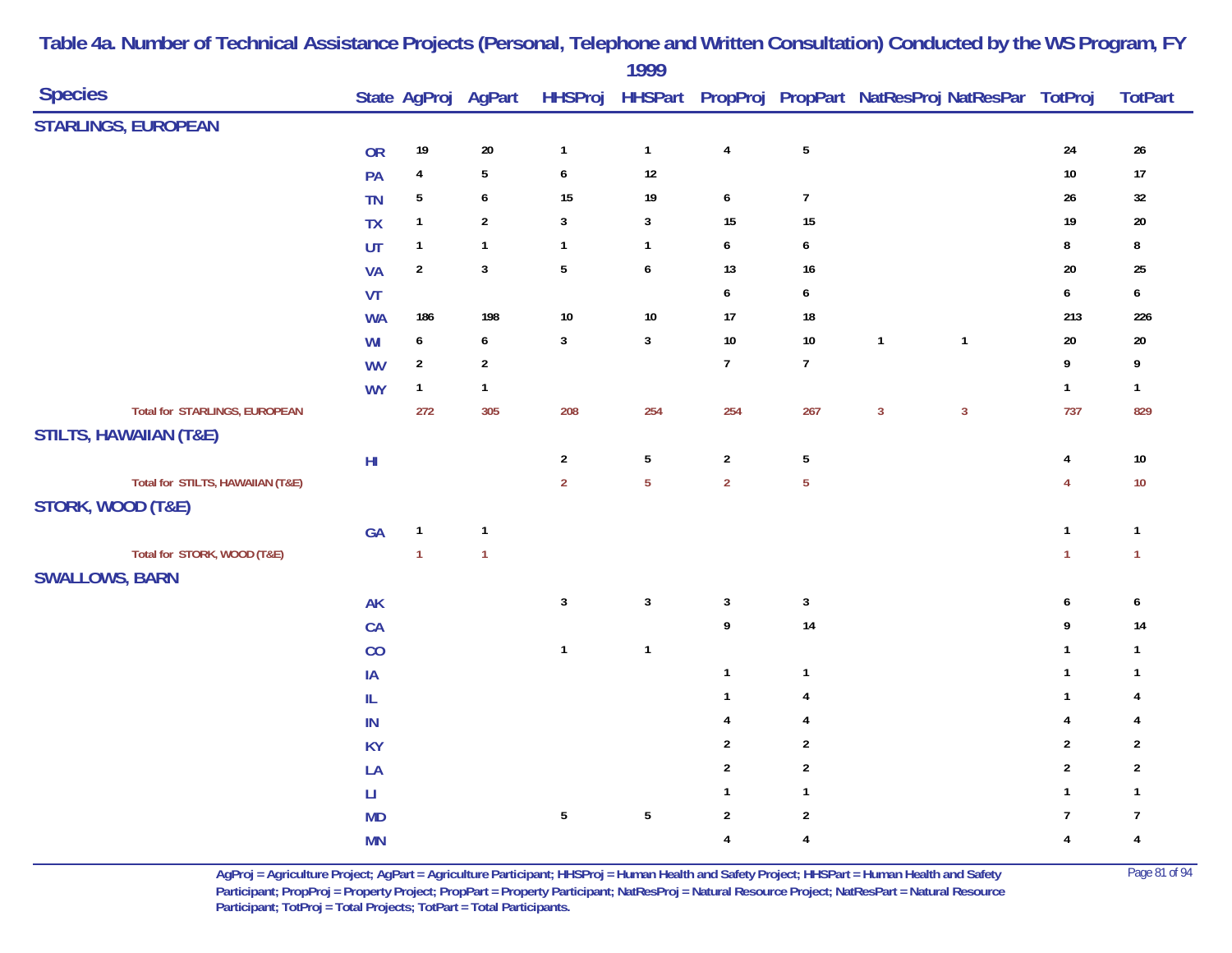| <b>Species</b><br>State AgProj AgPart<br>HHSProj HHSPart PropProj PropPart NatResProj NatResPar TotProj<br><b>SWALLOWS, BARN</b><br>$\mathbf{1}$<br>$\mathbf{1}$<br><b>MO</b><br>$\mathbf{1}$<br>$\overline{2}$<br>$\sqrt{2}$<br>$\overline{2}$<br><b>MT</b><br>$\overline{2}$<br>$\sqrt{2}$<br>$\overline{\mathbf{3}}$<br>$\mathbf{1}$<br><b>ND</b><br>$\mathbf{1}$<br>NJ<br>$\mathbf{1}$<br>$\mathbf{1}$<br>$\mathbf{1}$<br>$\sqrt{3}$<br>$\mathbf{1}$<br><b>NV</b><br>$\mathbf{1}$<br>$\overline{4}$<br>4<br>$\mathbf{1}$<br>$\mathbf{1}$<br>$\mathbf{1}$<br><b>NY</b><br>$\sqrt{3}$<br>$\ensuremath{\mathsf{3}}$<br>3<br>OK<br>$\mathbf{1}$<br>$\mathbf{1}$<br>$\mathbf{1}$<br>PA<br>$\mathbf 3$<br>$\sqrt{2}$<br><b>TN</b><br>$\mathbf{1}$<br>$\mathbf{1}$<br>$\mathbf{1}$<br>9<br>13<br>9<br>$\overline{\mathbf{4}}$<br>TX<br>$\overline{4}$<br>$\mathbf{1}$<br>UT<br>$\mathbf{1}$<br>$\mathbf{1}$<br>$11$<br>$11$<br>$\boldsymbol{9}$<br>$20\,$<br>WI<br>9<br><b>Total for SWALLOWS, BARN</b><br>37<br>39<br>53<br>90<br>62<br><b>SWALLOWS, TREE</b><br>$\overline{2}$<br>$\mathbf{2}$<br>$\overline{2}$<br>$\overline{2}$<br><b>AK</b><br>$\overline{\mathbf{4}}$<br>CT<br>$\mathbf{1}$<br>$\mathbf{1}$<br>$\mathbf{1}$<br>$\overline{2}$<br>$\boldsymbol{2}$<br>$\mathbf{3}$<br>$\mathbf{1}$<br><b>MA</b><br>$\mathbf{1}$<br>$\mathbf{1}$<br>$\mathbf 1$<br><b>ME</b><br>$\mathbf{1}$ | <b>TotPart</b><br>$\mathbf{1}$<br>$\sqrt{2}$ |
|------------------------------------------------------------------------------------------------------------------------------------------------------------------------------------------------------------------------------------------------------------------------------------------------------------------------------------------------------------------------------------------------------------------------------------------------------------------------------------------------------------------------------------------------------------------------------------------------------------------------------------------------------------------------------------------------------------------------------------------------------------------------------------------------------------------------------------------------------------------------------------------------------------------------------------------------------------------------------------------------------------------------------------------------------------------------------------------------------------------------------------------------------------------------------------------------------------------------------------------------------------------------------------------------------------------------------------------------------------------------------------------------|----------------------------------------------|
|                                                                                                                                                                                                                                                                                                                                                                                                                                                                                                                                                                                                                                                                                                                                                                                                                                                                                                                                                                                                                                                                                                                                                                                                                                                                                                                                                                                                |                                              |
|                                                                                                                                                                                                                                                                                                                                                                                                                                                                                                                                                                                                                                                                                                                                                                                                                                                                                                                                                                                                                                                                                                                                                                                                                                                                                                                                                                                                |                                              |
|                                                                                                                                                                                                                                                                                                                                                                                                                                                                                                                                                                                                                                                                                                                                                                                                                                                                                                                                                                                                                                                                                                                                                                                                                                                                                                                                                                                                |                                              |
|                                                                                                                                                                                                                                                                                                                                                                                                                                                                                                                                                                                                                                                                                                                                                                                                                                                                                                                                                                                                                                                                                                                                                                                                                                                                                                                                                                                                | $\mathbf{3}$                                 |
|                                                                                                                                                                                                                                                                                                                                                                                                                                                                                                                                                                                                                                                                                                                                                                                                                                                                                                                                                                                                                                                                                                                                                                                                                                                                                                                                                                                                | $\mathbf{1}$                                 |
|                                                                                                                                                                                                                                                                                                                                                                                                                                                                                                                                                                                                                                                                                                                                                                                                                                                                                                                                                                                                                                                                                                                                                                                                                                                                                                                                                                                                | 5                                            |
|                                                                                                                                                                                                                                                                                                                                                                                                                                                                                                                                                                                                                                                                                                                                                                                                                                                                                                                                                                                                                                                                                                                                                                                                                                                                                                                                                                                                | $\mathbf{1}$                                 |
|                                                                                                                                                                                                                                                                                                                                                                                                                                                                                                                                                                                                                                                                                                                                                                                                                                                                                                                                                                                                                                                                                                                                                                                                                                                                                                                                                                                                | 3                                            |
|                                                                                                                                                                                                                                                                                                                                                                                                                                                                                                                                                                                                                                                                                                                                                                                                                                                                                                                                                                                                                                                                                                                                                                                                                                                                                                                                                                                                | $\mathbf{1}$                                 |
|                                                                                                                                                                                                                                                                                                                                                                                                                                                                                                                                                                                                                                                                                                                                                                                                                                                                                                                                                                                                                                                                                                                                                                                                                                                                                                                                                                                                | $\overline{4}$                               |
|                                                                                                                                                                                                                                                                                                                                                                                                                                                                                                                                                                                                                                                                                                                                                                                                                                                                                                                                                                                                                                                                                                                                                                                                                                                                                                                                                                                                | $13$                                         |
|                                                                                                                                                                                                                                                                                                                                                                                                                                                                                                                                                                                                                                                                                                                                                                                                                                                                                                                                                                                                                                                                                                                                                                                                                                                                                                                                                                                                | $\mathbf{1}$                                 |
|                                                                                                                                                                                                                                                                                                                                                                                                                                                                                                                                                                                                                                                                                                                                                                                                                                                                                                                                                                                                                                                                                                                                                                                                                                                                                                                                                                                                | $20\,$                                       |
|                                                                                                                                                                                                                                                                                                                                                                                                                                                                                                                                                                                                                                                                                                                                                                                                                                                                                                                                                                                                                                                                                                                                                                                                                                                                                                                                                                                                | 101                                          |
|                                                                                                                                                                                                                                                                                                                                                                                                                                                                                                                                                                                                                                                                                                                                                                                                                                                                                                                                                                                                                                                                                                                                                                                                                                                                                                                                                                                                |                                              |
|                                                                                                                                                                                                                                                                                                                                                                                                                                                                                                                                                                                                                                                                                                                                                                                                                                                                                                                                                                                                                                                                                                                                                                                                                                                                                                                                                                                                | 4                                            |
|                                                                                                                                                                                                                                                                                                                                                                                                                                                                                                                                                                                                                                                                                                                                                                                                                                                                                                                                                                                                                                                                                                                                                                                                                                                                                                                                                                                                | $\mathbf{1}$                                 |
|                                                                                                                                                                                                                                                                                                                                                                                                                                                                                                                                                                                                                                                                                                                                                                                                                                                                                                                                                                                                                                                                                                                                                                                                                                                                                                                                                                                                | 3                                            |
|                                                                                                                                                                                                                                                                                                                                                                                                                                                                                                                                                                                                                                                                                                                                                                                                                                                                                                                                                                                                                                                                                                                                                                                                                                                                                                                                                                                                | $\mathbf{1}$                                 |
| $\sqrt{2}$<br>$\mathbf{1}$<br><b>ND</b><br>$\mathbf{1}$<br>$\mathbf{1}$<br>$\mathbf{1}$                                                                                                                                                                                                                                                                                                                                                                                                                                                                                                                                                                                                                                                                                                                                                                                                                                                                                                                                                                                                                                                                                                                                                                                                                                                                                                        | $\mathbf{2}$                                 |
| <b>Total for SWALLOWS, TREE</b><br>$\overline{5}$<br>$\boldsymbol{6}$<br>11<br>$\overline{5}$<br>$\boldsymbol{6}$                                                                                                                                                                                                                                                                                                                                                                                                                                                                                                                                                                                                                                                                                                                                                                                                                                                                                                                                                                                                                                                                                                                                                                                                                                                                              | 11                                           |
| SWALLOWS, z-(MIXED)                                                                                                                                                                                                                                                                                                                                                                                                                                                                                                                                                                                                                                                                                                                                                                                                                                                                                                                                                                                                                                                                                                                                                                                                                                                                                                                                                                            |                                              |
| $\sqrt{2}$<br>$\mathbf{3}$<br>$\mathbf 3$<br>$\mathbf{1}$<br><b>AK</b><br>$\mathbf{1}$                                                                                                                                                                                                                                                                                                                                                                                                                                                                                                                                                                                                                                                                                                                                                                                                                                                                                                                                                                                                                                                                                                                                                                                                                                                                                                         | $\overline{4}$                               |
| $\mathbf{1}$<br>$\mathbf{1}$<br>$\mathbf{1}$<br>$\boldsymbol{2}$<br>LA<br>$\mathbf{1}$                                                                                                                                                                                                                                                                                                                                                                                                                                                                                                                                                                                                                                                                                                                                                                                                                                                                                                                                                                                                                                                                                                                                                                                                                                                                                                         | $\sqrt{2}$                                   |
| $\mathbf{1}$<br>$\boldsymbol{2}$<br>$\mathbf{1}$<br>M <sub>l</sub>                                                                                                                                                                                                                                                                                                                                                                                                                                                                                                                                                                                                                                                                                                                                                                                                                                                                                                                                                                                                                                                                                                                                                                                                                                                                                                                             | $\overline{2}$                               |
| $\overline{2}$<br>$\sqrt{2}$<br>$\sqrt{2}$<br><b>NY</b>                                                                                                                                                                                                                                                                                                                                                                                                                                                                                                                                                                                                                                                                                                                                                                                                                                                                                                                                                                                                                                                                                                                                                                                                                                                                                                                                        | $\sqrt{2}$                                   |
| $\mathbf{1}$<br>$\mathbf{1}$<br><b>TN</b><br>$\mathbf{1}$                                                                                                                                                                                                                                                                                                                                                                                                                                                                                                                                                                                                                                                                                                                                                                                                                                                                                                                                                                                                                                                                                                                                                                                                                                                                                                                                      | $\mathbf{1}$                                 |
| $\boldsymbol{2}$<br><b>TX</b><br>$\sqrt{2}$<br>$\overline{4}$<br>6<br>$\overline{4}$                                                                                                                                                                                                                                                                                                                                                                                                                                                                                                                                                                                                                                                                                                                                                                                                                                                                                                                                                                                                                                                                                                                                                                                                                                                                                                           | 6                                            |
| $\mathbf{3}$<br>$\mathbf 3$<br>$\overline{7}$<br>$\overline{7}$<br>10<br><b>WA</b>                                                                                                                                                                                                                                                                                                                                                                                                                                                                                                                                                                                                                                                                                                                                                                                                                                                                                                                                                                                                                                                                                                                                                                                                                                                                                                             | $10\,$                                       |
| $\mathbf{3}$<br>$\mathbf{3}$<br>$\mathbf 3$<br>$\ensuremath{\mathsf{W}}\xspace\ensuremath{\mathsf{I}}$                                                                                                                                                                                                                                                                                                                                                                                                                                                                                                                                                                                                                                                                                                                                                                                                                                                                                                                                                                                                                                                                                                                                                                                                                                                                                         | $\mathbf{3}$                                 |
| 20<br>Total for SWALLOWS, z-(MIXED)<br>$\boldsymbol{9}$<br>$10$<br>19<br>28                                                                                                                                                                                                                                                                                                                                                                                                                                                                                                                                                                                                                                                                                                                                                                                                                                                                                                                                                                                                                                                                                                                                                                                                                                                                                                                    | $30\,$                                       |

> **AgProj = Agriculture Project; AgPart = Agriculture Participant; HHSProj = Human Health and Safety Project; HHSPart = Human Health and Safety** Page 82 of 94 **Participant; PropProj = Property Project; PropPart = Property Participant; NatResProj = Natural Resource Project; NatResPart = Natural Resource**  Participant; TotProj = Total Projects; TotPart = Total Participants.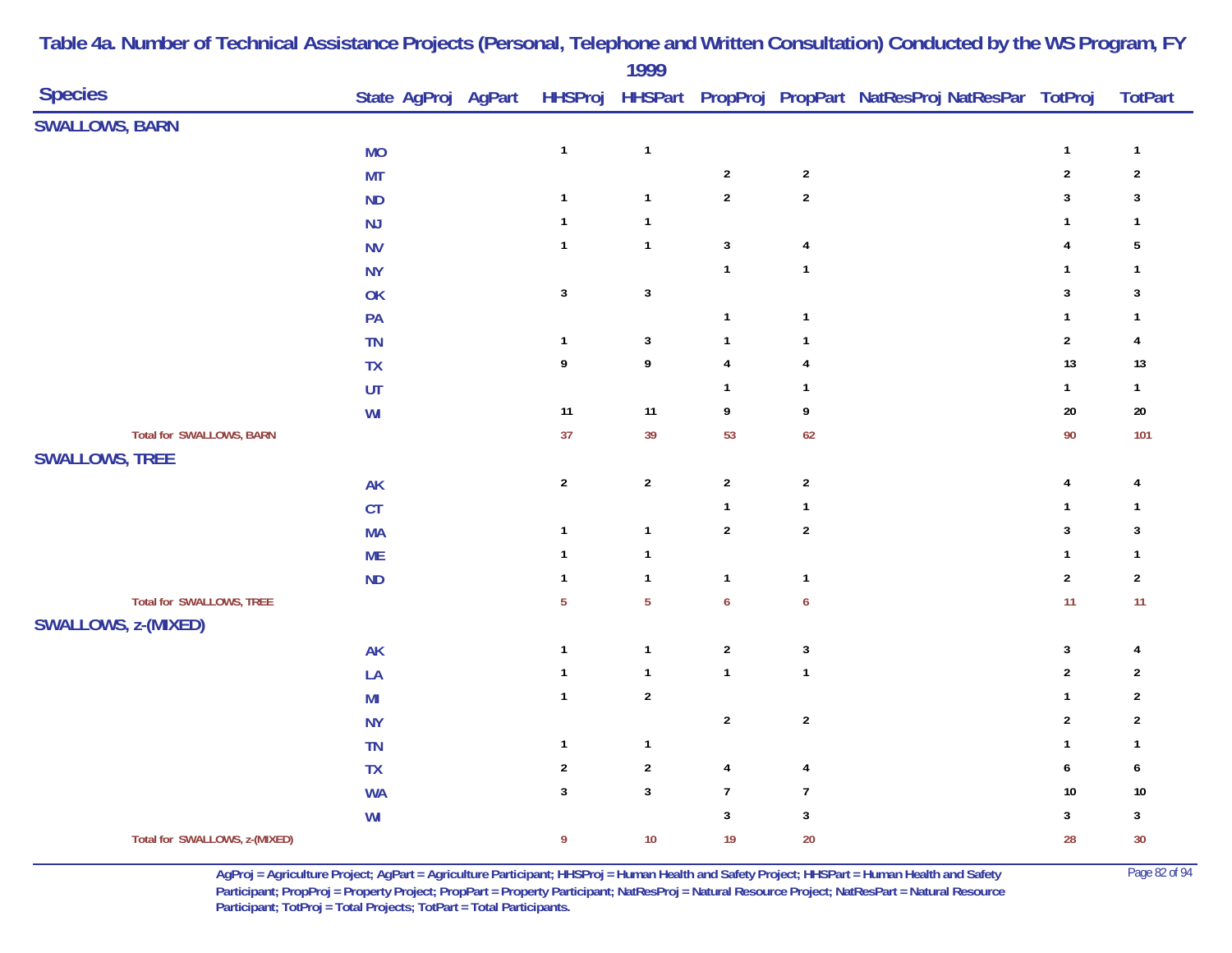| <b>Species</b>                      |                |                | State AgProj AgPart |                  |                  |                         |                         | HHSProj HHSPart PropProj PropPart NatResProj NatResPar TotProj |                  | <b>TotPart</b>   |
|-------------------------------------|----------------|----------------|---------------------|------------------|------------------|-------------------------|-------------------------|----------------------------------------------------------------|------------------|------------------|
| <b>SWALLOWS, z-(OTHER)</b>          |                |                |                     |                  |                  |                         |                         |                                                                |                  |                  |
|                                     | AK             |                |                     | $\sqrt{5}$       | $\sqrt{5}$       | $\mathbf 5$             | $\sqrt{5}$              |                                                                | $10\,$           | $10\,$           |
|                                     | CA             |                |                     |                  |                  | $\overline{2}$          | $\sqrt{2}$              |                                                                | $\sqrt{2}$       | $\mathbf{2}$     |
|                                     | CO             |                |                     | $\sqrt{5}$       | $\sqrt{5}$       |                         |                         |                                                                | $\overline{5}$   | $\overline{5}$   |
|                                     | CT             |                |                     |                  |                  | $\mathbf{1}$            | $\mathbf{1}$            |                                                                | $\mathbf{1}$     | $\mathbf{1}$     |
|                                     | <b>MN</b>      |                |                     |                  |                  | $\sqrt{2}$              | $\sqrt{2}$              |                                                                | $\mathbf 2$      | $\overline{2}$   |
|                                     | TX             |                |                     | $\sqrt{3}$       | $\mathbf{3}$     | $\overline{\mathbf{4}}$ | $\overline{\mathbf{4}}$ |                                                                | $\overline{7}$   | $\overline{7}$   |
|                                     | UT             |                |                     | $\mathbf{1}$     | $\mathbf{1}$     |                         |                         |                                                                | $\mathbf{1}$     | $\mathbf{1}$     |
|                                     | <b>WA</b>      |                |                     |                  |                  | $\mathbf{1}$            | $\mathbf{1}$            |                                                                | $\mathbf{1}$     | $\mathbf{1}$     |
|                                     | WI             |                |                     |                  |                  | $\mathbf{1}$            | $\mathbf{1}$            |                                                                | $\mathbf{1}$     | $\mathbf{1}$     |
| Total for SWALLOWS, z-(OTHER)       |                |                |                     | 14               | $14$             | 16                      | 16                      |                                                                | 30               | 30               |
| <b>SWANS, MUTE</b>                  |                |                |                     |                  |                  |                         |                         |                                                                |                  |                  |
|                                     | <b>MD</b>      |                |                     | $\boldsymbol{6}$ | $\boldsymbol{6}$ | $\mathbf{1}$            | $\mathbf{1}$            |                                                                | $\boldsymbol{7}$ | $\overline{7}$   |
|                                     | <b>NC</b>      |                |                     |                  |                  | $\mathbf{1}$            | $\mathbf{1}$            |                                                                | $\mathbf{1}$     | $\mathbf{1}$     |
|                                     | <b>NH</b>      |                |                     | $\mathbf{1}$     | $\mathbf{1}$     | $\mathbf{1}$            | $\mathbf{1}$            |                                                                | $\sqrt{2}$       | $\overline{2}$   |
|                                     | R <sub>l</sub> |                |                     | $\mathbf{1}$     | $\mathbf{1}$     |                         |                         |                                                                | $\mathbf{1}$     | $\mathbf{1}$     |
|                                     | <b>VA</b>      | $\mathbf{1}$   | $\mathbf{1}$        |                  |                  |                         |                         | $\sqrt{2}$<br>$\sqrt{2}$                                       | $\mathbf{3}$     | $\mathbf{3}$     |
|                                     | WI             |                |                     | $\mathbf{1}$     | $\mathbf{1}$     |                         |                         |                                                                | $\mathbf{1}$     | $\mathbf{1}$     |
| <b>Total for SWANS, MUTE</b>        |                | $\overline{1}$ | $\overline{1}$      | $\boldsymbol{9}$ | 9                | $\overline{3}$          | $\mathbf{3}$            | $\overline{2}$<br>$\overline{2}$                               | 15               | 15               |
| <b>SWANS, TUNDRA (WHISTLING)</b>    |                |                |                     |                  |                  |                         |                         |                                                                |                  |                  |
|                                     | AK             |                |                     | $\sqrt{3}$       | $\mathbf 3$      | $\mathbf{3}$            | $\mathbf{3}$            |                                                                | $\boldsymbol{6}$ | 6                |
|                                     | <b>MD</b>      |                |                     |                  |                  | $\mathbf{1}$            | $\mathbf{1}$            |                                                                | $\mathbf{1}$     | $\mathbf{1}$     |
|                                     | <b>NJ</b>      | $\mathbf{1}$   | $\mathbf{1}$        |                  |                  |                         |                         |                                                                | $\mathbf{1}$     | $\mathbf{1}$     |
|                                     | <b>WA</b>      | $\mathbf{1}$   | $\mathbf{1}$        |                  |                  |                         |                         |                                                                | $\mathbf{1}$     | $\mathbf{1}$     |
| Total for SWANS, TUNDRA (WHISTLING) |                | $\overline{2}$ | $\overline{2}$      | $\overline{3}$   | $\mathbf{3}$     | $\overline{4}$          | $\overline{4}$          |                                                                | $\boldsymbol{9}$ | $\boldsymbol{9}$ |
| SWANS, z-(OTHER)                    |                |                |                     |                  |                  |                         |                         |                                                                |                  |                  |
|                                     | <b>AK</b>      |                |                     | $\mathsf 3$      | $\mathbf 3$      | $\mathbf{3}$            | $\mathbf{3}$            |                                                                | $\boldsymbol{6}$ | 6                |
|                                     | $\sf IN$       |                |                     |                  |                  | $\mathbf{1}$            | $\mathbf{1}$            |                                                                | $\mathbf{1}$     | $\mathbf{1}$     |
|                                     | LA             |                |                     | $\mathbf{1}$     | $\mathbf{1}$     |                         |                         |                                                                | $\mathbf{1}$     | $\mathbf{1}$     |
|                                     | R <sub>l</sub> |                |                     | $\mathbf{1}$     | $\mathbf{1}$     | $\mathbf{1}$            | $\mathbf{1}$            |                                                                | $\sqrt{2}$       | $\sqrt{2}$       |
|                                     | WI             |                |                     | $\mathbf{1}$     | $\mathbf{1}$     |                         |                         |                                                                | $\mathbf{1}$     | $\mathbf{1}$     |

**AgProj = Agriculture Project; AgPart = Agriculture Participant; HHSProj = Human Health and Safety Project; HHSPart = Human Health and Safety** Page 83 of 94 **Participant; PropProj = Property Project; PropPart = Property Participant; NatResProj = Natural Resource Project; NatResPart = Natural Resource**  Participant; TotProj = Total Projects; TotPart = Total Participants.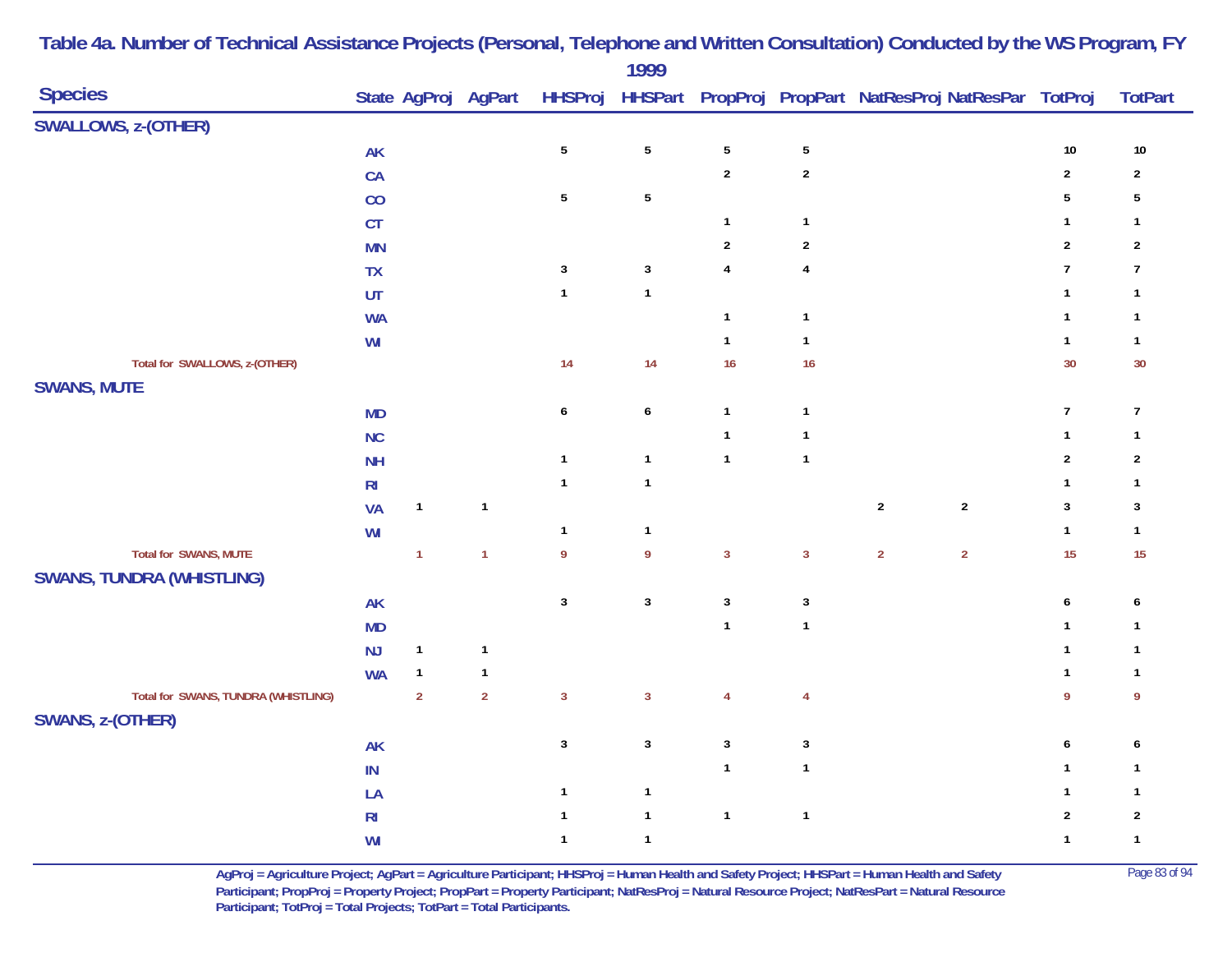| <b>Species</b>                |           |                  |                |                  | 1777             |                |                  |              | State AgProj AgPart HHSProj HHSPart PropProj PropPart NatResProj NatResPar TotProj |                | <b>TotPart</b> |
|-------------------------------|-----------|------------------|----------------|------------------|------------------|----------------|------------------|--------------|------------------------------------------------------------------------------------|----------------|----------------|
|                               |           |                  |                |                  |                  |                |                  |              |                                                                                    |                |                |
| SWANS, z-(OTHER)              |           |                  |                |                  |                  |                |                  |              |                                                                                    |                |                |
| Total for SWANS, z-(OTHER)    |           |                  |                | $\boldsymbol{6}$ | $\boldsymbol{6}$ | $\sqrt{5}$     | $\sqrt{5}$       |              |                                                                                    | 11             | $11$           |
| <b>SWIFTS (ALL)</b>           |           |                  |                |                  |                  |                |                  |              |                                                                                    |                |                |
|                               | IN        |                  |                |                  |                  | 4              | 4                |              |                                                                                    | $\overline{4}$ | 4              |
|                               | <b>KS</b> |                  |                |                  |                  | $\mathbf{1}$   | $\mathbf{1}$     |              |                                                                                    | $\mathbf{1}$   | $\mathbf{1}$   |
|                               | LA        |                  |                | $\mathbf{1}$     | $\mathbf{1}$     |                |                  |              |                                                                                    | $\mathbf{1}$   | $\mathbf{1}$   |
|                               | <b>MD</b> |                  |                | 5                | $5\phantom{.0}$  | $\overline{2}$ | $\overline{2}$   |              |                                                                                    | $\overline{7}$ | $\overline{7}$ |
|                               | <b>TN</b> |                  |                | $\mathbf{1}$     | $\mathbf{1}$     | $\mathbf{1}$   | $\mathbf{1}$     |              |                                                                                    | $\sqrt{2}$     | $\sqrt{2}$     |
|                               | TX        |                  |                | $\sqrt{5}$       | $5\,$            | $\overline{7}$ | $\boldsymbol{7}$ |              |                                                                                    | 12             | $12$           |
|                               | VT        |                  |                |                  |                  | $\overline{2}$ | $\boldsymbol{2}$ |              |                                                                                    | $\overline{2}$ | $\overline{2}$ |
|                               | <b>WA</b> |                  |                | $\mathbf{1}$     | $\mathbf{1}$     |                |                  |              |                                                                                    | $\mathbf{1}$   | $\mathbf{1}$   |
| <b>Total for SWIFTS (ALL)</b> |           |                  |                | 13               | 13               | 17             | 17               |              |                                                                                    | 30             | 30             |
| <b>TERNS (OTHER)</b>          |           |                  |                |                  |                  |                |                  |              |                                                                                    |                |                |
|                               | <b>AK</b> |                  |                | $\overline{5}$   | $5\phantom{.0}$  | $\sqrt{5}$     | $\sqrt{5}$       |              |                                                                                    | $10\,$         | $10\,$         |
|                               | <b>NE</b> |                  |                |                  |                  |                |                  | $\mathbf{1}$ | $\mathbf{1}$                                                                       | $\mathbf{1}$   | $\mathbf{1}$   |
|                               | <b>WA</b> |                  |                | $\sqrt{2}$       | $\overline{2}$   | $\overline{2}$ | $\boldsymbol{2}$ |              |                                                                                    | $\pmb{4}$      | $\overline{4}$ |
| Total for TERNS (OTHER)       |           |                  |                | $\overline{7}$   | $\overline{7}$   | $\overline{7}$ | $\overline{7}$   | $\mathbf{1}$ | $\overline{1}$                                                                     | 15             | 15             |
| <b>TURKEY, WILD (ALL)</b>     |           |                  |                |                  |                  |                |                  |              |                                                                                    |                |                |
|                               | CA        |                  |                |                  |                  | $\sqrt{2}$     | 4                |              |                                                                                    | $\sqrt{2}$     | 4              |
|                               | $\sf IN$  |                  |                |                  |                  | $\mathbf{1}$   | $\mathbf{1}$     |              |                                                                                    | $\mathbf{1}$   | $\mathbf{1}$   |
|                               | <b>MA</b> |                  |                | $\mathbf{1}$     | $\mathbf{1}$     |                |                  |              |                                                                                    | $\mathbf{1}$   | $\mathbf{1}$   |
|                               | <b>MD</b> |                  |                | $\overline{5}$   | $\sqrt{5}$       |                |                  |              |                                                                                    | $\sqrt{5}$     | $\overline{5}$ |
|                               | <b>ME</b> | $\mathbf{1}$     | $\mathbf{1}$   | $\mathbf{1}$     | $\mathbf{1}$     |                |                  |              |                                                                                    | $\overline{2}$ | $\overline{2}$ |
|                               | <b>ND</b> | $\boldsymbol{2}$ | $\overline{2}$ |                  |                  | $\overline{2}$ | $\overline{2}$   |              |                                                                                    | 4              |                |
|                               | <b>NH</b> | $\sqrt{3}$       | $\sqrt{3}$     | $\mathbf{1}$     | $\mathbf{1}$     | $\sqrt{2}$     | $\boldsymbol{2}$ |              |                                                                                    | 6              | 6              |
|                               | <b>OR</b> |                  |                | $\mathbf{1}$     | $\mathbf{1}$     |                |                  |              |                                                                                    | $\mathbf{1}$   | $\mathbf{1}$   |
|                               | VT        | $\mathbf{1}$     | $\mathbf{1}$   |                  |                  | $\mathbf{3}$   | $\sqrt{3}$       |              |                                                                                    | $\pmb{4}$      | $\overline{4}$ |
|                               | WI        | 123              | 130            | $\boldsymbol{6}$ | 6                | 15             | $15\,$           |              |                                                                                    | 144            | 151            |
|                               | <b>WV</b> |                  |                |                  |                  | $\mathbf{1}$   | $\mathbf{1}$     |              |                                                                                    | $\mathbf{1}$   | $\mathbf{1}$   |
| Total for TURKEY, WILD (ALL)  |           | 130              | 137            | 15               | 15               | 26             | 28               |              |                                                                                    | 171            | 180            |
| THOMETOMES DUDDY              |           |                  |                |                  |                  |                |                  |              |                                                                                    |                |                |

**TURNSTONES, RUDDY**

**AgProj = Agriculture Project; AgPart = Agriculture Participant; HHSProj = Human Health and Safety Project; HHSPart = Human Health and Safety** Page 84 of 94 **Participant; PropProj = Property Project; PropPart = Property Participant; NatResProj = Natural Resource Project; NatResPart = Natural Resource**  Participant; TotProj = Total Projects; TotPart = Total Participants.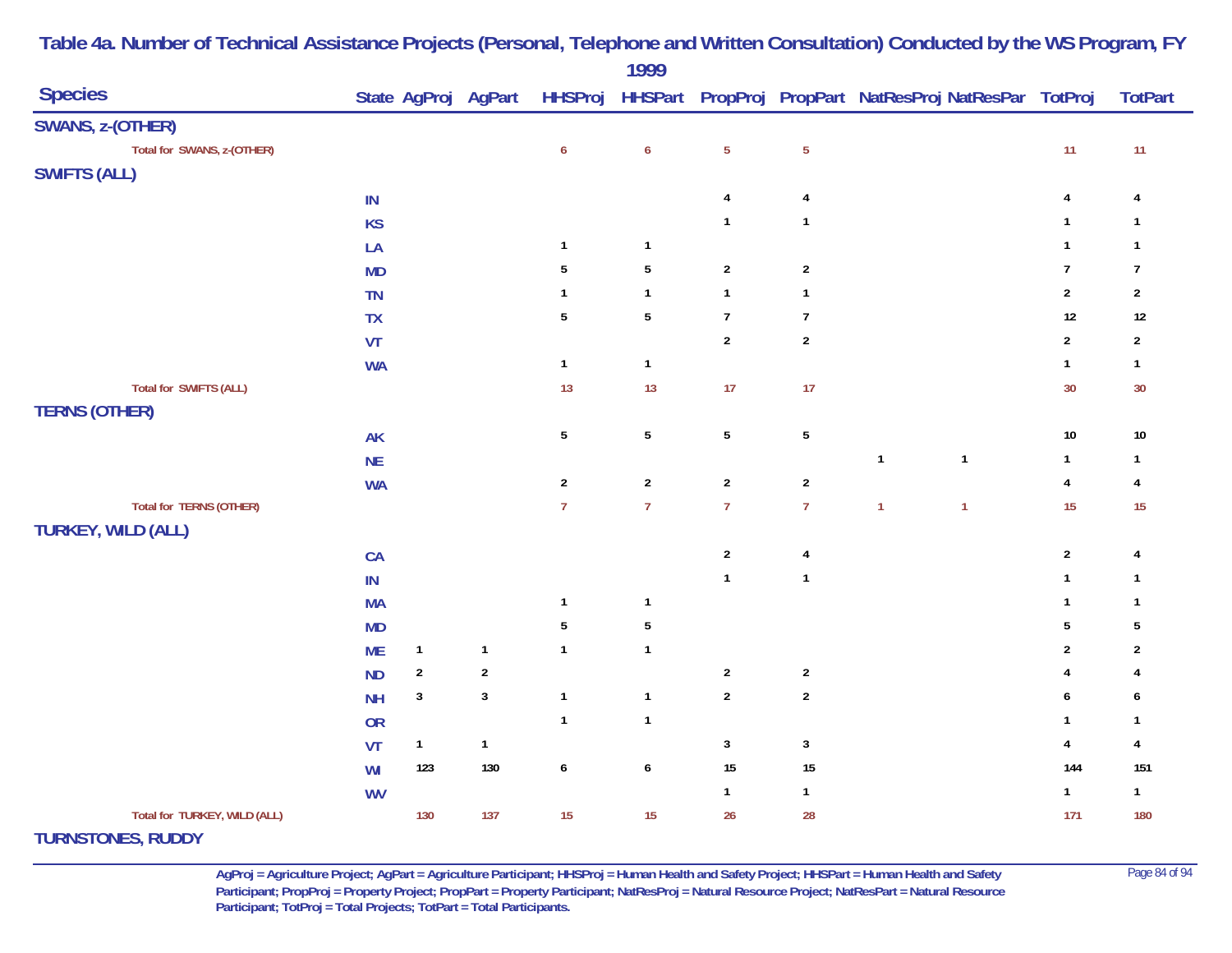|                                    |                        |                |                     |                  | $\blacksquare$          |                         |                         |              |                                                                |                  |                |
|------------------------------------|------------------------|----------------|---------------------|------------------|-------------------------|-------------------------|-------------------------|--------------|----------------------------------------------------------------|------------------|----------------|
| <b>Species</b>                     |                        |                | State AgProj AgPart |                  |                         |                         |                         |              | HHSProj HHSPart PropProj PropPart NatResProj NatResPar TotProj |                  | <b>TotPart</b> |
| <b>TURNSTONES, RUDDY</b>           |                        |                |                     |                  |                         |                         |                         |              |                                                                |                  |                |
|                                    | $\mathsf{HI}$          |                |                     | $\sqrt{5}$       | $\sqrt{5}$              | $\sqrt{5}$              | $\sqrt{5}$              |              |                                                                | $10\,$           | $10\,$         |
| <b>Total for TURNSTONES, RUDDY</b> |                        |                |                     | $\overline{5}$   | $\overline{5}$          | $\overline{5}$          | $\overline{5}$          |              |                                                                | $10$             | $10\,$         |
| <b>TURTLES (ALL)</b>               |                        |                |                     |                  |                         |                         |                         |              |                                                                |                  |                |
|                                    | CA                     |                |                     | $\mathbf{1}$     | $\overline{\mathbf{1}}$ |                         |                         |              |                                                                | $\mathbf{1}$     | $\mathbf{1}$   |
|                                    | $\sf IN$               |                |                     | $\mathbf{1}$     | $\mathbf{1}$            | $\mathbf{1}$            | $\mathbf{1}$            |              |                                                                | $\sqrt{2}$       | $\sqrt{2}$     |
|                                    | <b>KY</b>              | $\mathbf{1}$   | $\mathbf{1}$        |                  |                         |                         |                         |              |                                                                | $\mathbf{1}$     | $\mathbf{1}$   |
|                                    | <b>MD</b>              |                |                     | $\mathbf 2$      | $\overline{2}$          | $\overline{\mathbf{4}}$ | $\overline{\mathbf{4}}$ | $\mathbf{1}$ | $\mathbf{1}$                                                   | $\boldsymbol{7}$ | $\overline{7}$ |
|                                    | NC                     | $\mathbf{1}$   | $\mathbf{1}$        |                  |                         |                         |                         |              |                                                                | $\mathbf{1}$     | $\mathbf{1}$   |
|                                    | <b>NH</b>              |                |                     | $\boldsymbol{2}$ | $\sqrt{2}$              | $\mathbf{1}$            | $\mathbf{1}$            |              |                                                                | $\mathbf{3}$     | $\sqrt{3}$     |
|                                    | OH                     |                |                     |                  |                         | $\mathbf{1}$            | $\mathbf{1}$            |              |                                                                | $\mathbf{1}$     | $\mathbf{1}$   |
|                                    | OK                     | $\mathbf{1}$   | $\mathbf{1}$        | $\mathbf{1}$     | $\mathbf{1}$            | $\mathbf{1}$            | $\mathbf{1}$            |              |                                                                | $\sqrt{3}$       | $\sqrt{3}$     |
|                                    | <b>SC</b>              | $\mathbf{1}$   | $\mathbf{1}$        |                  |                         |                         |                         |              |                                                                | $\mathbf{1}$     | $\mathbf{1}$   |
|                                    | <b>TX</b>              | $\sqrt{2}$     | $\sqrt{2}$          | $\mathbf 3$      | $\mathbf{3}$            | $\mathbf{1}$            | $\mathbf{1}$            | $\mathbf{1}$ | $\mathbf{1}$                                                   | $\overline{7}$   | $\overline{7}$ |
|                                    | VA                     |                |                     |                  |                         |                         |                         | $\mathbf{1}$ | $\mathbf{1}$                                                   | $\mathbf{1}$     | $\mathbf{1}$   |
|                                    | VT                     | $\mathbf{1}$   | $\mathbf{1}$        |                  |                         | $\mathbf{1}$            | $\mathbf{1}$            |              |                                                                | $\overline{2}$   | $\sqrt{2}$     |
|                                    | WI                     | $\overline{2}$ | $\sqrt{2}$          | $\boldsymbol{6}$ | $\pmb{6}$               | $5\phantom{.0}$         | $\sqrt{5}$              |              |                                                                | $13$             | $13\,$         |
| <b>Total for TURTLES (ALL)</b>     |                        | 9              | $\boldsymbol{9}$    | 16               | 16                      | 15                      | 15                      | $\mathbf{3}$ | $\mathbf{3}$                                                   | 43               | 43             |
| <b>VOLES (ALL)</b>                 |                        |                |                     |                  |                         |                         |                         |              |                                                                |                  |                |
|                                    | ${\sf AR}$             |                |                     |                  |                         |                         |                         | $\mathbf{1}$ | $\mathbf{1}$                                                   | $\mathbf{1}$     | $\mathbf{1}$   |
|                                    | CA                     |                |                     |                  |                         | $\mathbf{1}$            | 4                       |              |                                                                | $\mathbf{1}$     | 4              |
|                                    | CO                     |                |                     |                  |                         | $\overline{7}$          | $\bf 8$                 |              |                                                                | $\boldsymbol{7}$ | 8              |
|                                    | CT                     | $\mathbf{1}$   | $\mathbf{1}$        |                  |                         | $\mathbf{1}$            | $\mathbf{1}$            |              |                                                                | $\sqrt{2}$       | $\sqrt{2}$     |
|                                    | DE                     |                |                     |                  |                         | $\mathbf{1}$            | $\mathbf{1}$            |              |                                                                | $\mathbf{1}$     | $\mathbf{1}$   |
|                                    | GA                     | $\mathbf{1}$   | $\mathbf{1}$        |                  |                         | $\mathbf{1}$            | $\mathbf{1}$            |              |                                                                | $\boldsymbol{2}$ | $\sqrt{2}$     |
|                                    | $\sf ID$               | $\overline{4}$ | $\pmb{4}$           |                  |                         | 9                       | ${\bf 18}$              |              |                                                                | $13$             | $22\,$         |
|                                    | IN                     | $\overline{2}$ | $\sqrt{2}$          |                  |                         | $18\,$                  | ${\bf 18}$              |              |                                                                | $20\,$           | $20\,$         |
|                                    | <b>KY</b>              |                |                     |                  |                         | $\mathbf{1}$            | $\mathbf{1}$            |              |                                                                | $\mathbf{1}$     | $\mathbf{1}$   |
|                                    | LA                     | $\mathbf{1}$   | $\mathbf{1}$        |                  |                         |                         |                         | $\mathbf{1}$ | $\mathbf{1}$                                                   | $\overline{2}$   | $\sqrt{2}$     |
|                                    | $\mathsf{L}\mathsf{I}$ |                |                     |                  |                         | $\mathbf{1}$            | $\mathbf{1}$            |              |                                                                | $\mathbf{1}$     | $\mathbf{1}$   |
|                                    | MA                     | $\mathbf{1}$   | $\mathbf{1}$        |                  |                         |                         |                         |              |                                                                | $\mathbf{1}$     | $\mathbf{1}$   |
|                                    |                        |                |                     |                  |                         |                         |                         |              |                                                                |                  |                |

> **AgProj = Agriculture Project; AgPart = Agriculture Participant; HHSProj = Human Health and Safety Project; HHSPart = Human Health and Safety** Page 85 of 94 **Participant; PropProj = Property Project; PropPart = Property Participant; NatResProj = Natural Resource Project; NatResPart = Natural Resource Participant; TotProj = Total Projects; TotPart = Total Participants.**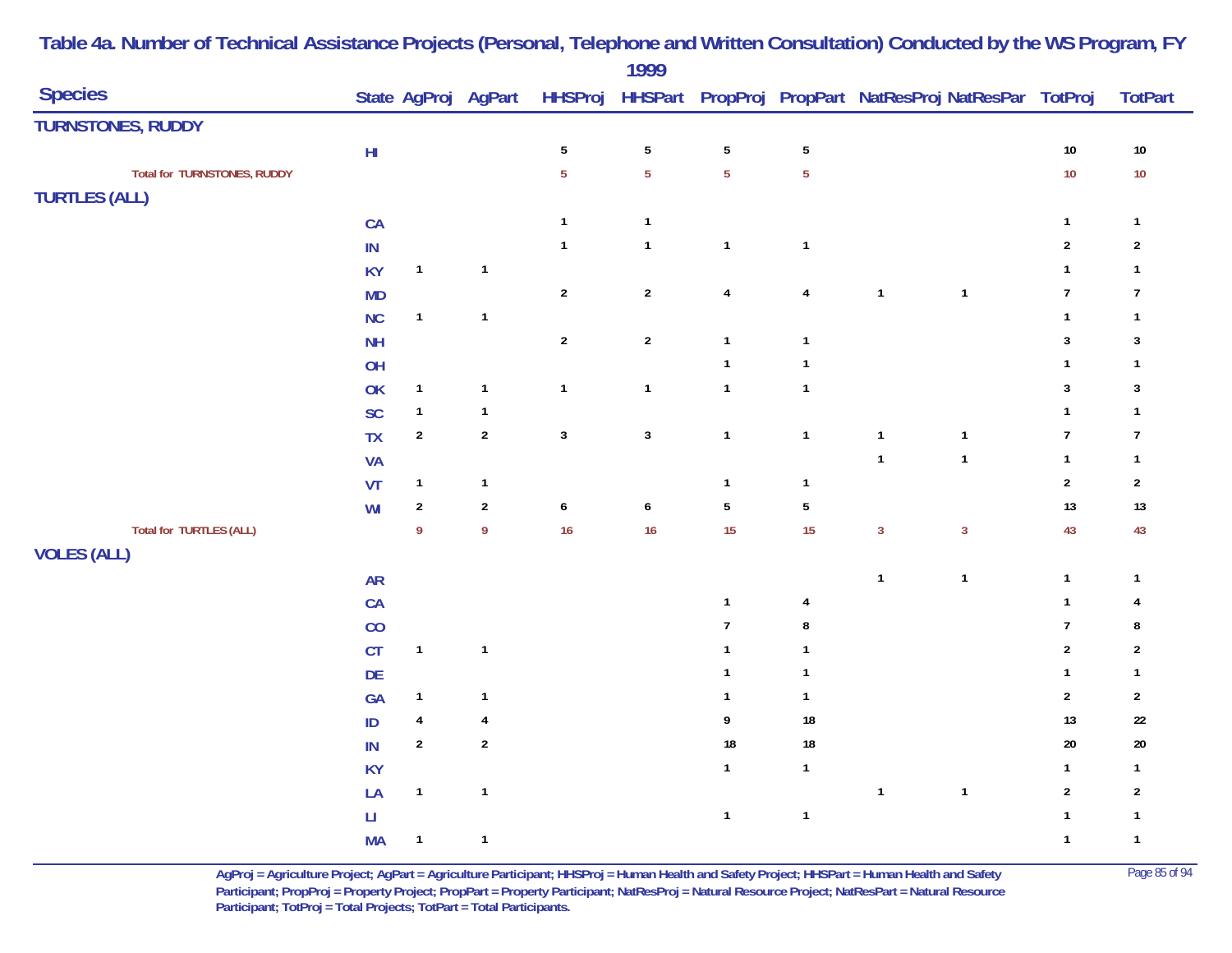| <b>Species</b>         |                 |                         | State AgProj AgPart |                         | 1777             |                  |                  |                | HHSProj HHSPart PropProj PropPart NatResProj NatResPar TotProj |                         | <b>TotPart</b>          |
|------------------------|-----------------|-------------------------|---------------------|-------------------------|------------------|------------------|------------------|----------------|----------------------------------------------------------------|-------------------------|-------------------------|
| <b>VOLES (ALL)</b>     |                 |                         |                     |                         |                  |                  |                  |                |                                                                |                         |                         |
|                        | <b>MD</b>       | $\mathbf{1}$            | $\mathbf 1$         | $\pmb{4}$               | $\pmb{4}$        | $19$             | 19               |                |                                                                | 24                      | 24                      |
|                        | <b>ME</b>       | $\mathbf{1}$            | $\mathbf{1}$        |                         |                  | $\sqrt{3}$       | $\mathbf{3}$     |                |                                                                | $\overline{\mathbf{4}}$ | $\overline{\mathbf{4}}$ |
|                        | <b>MN</b>       | $\mathbf{1}$            | $\mathbf{1}$        |                         |                  |                  |                  |                |                                                                | $\mathbf{1}$            | $\mathbf{1}$            |
|                        | <b>MS</b>       |                         |                     |                         |                  | $\mathbf{1}$     | $\boldsymbol{2}$ |                |                                                                | $\mathbf{1}$            | $\overline{\mathbf{c}}$ |
|                        | NH              | $\mathbf{1}$            | $\mathbf{1}$        |                         |                  | $\sqrt{2}$       | $\overline{2}$   |                |                                                                | $\mathbf{3}$            | $\mathbf{3}$            |
|                        | <b>NV</b>       | $\mathbf{3}$            | $\mathbf{3}$        |                         |                  | 25               | $25\,$           |                |                                                                | 28                      | 28                      |
|                        | OR              | $\overline{2}$          | $\sqrt{2}$          |                         |                  |                  |                  |                |                                                                | $\sqrt{2}$              | $\sqrt{2}$              |
|                        | TN              |                         |                     |                         |                  | $\overline{2}$   | $\overline{2}$   |                |                                                                | $\overline{2}$          | $\overline{\mathbf{c}}$ |
|                        | UT              | $\boldsymbol{6}$        | $\boldsymbol{6}$    |                         |                  | 12               | $12\,$           |                |                                                                | $18\,$                  | $18\,$                  |
|                        | <b>VA</b>       | $\mathbf{1}$            | $\mathbf{1}$        |                         |                  | $\sqrt{3}$       | $\mathbf{3}$     |                |                                                                | 4                       | 4                       |
|                        | VT              |                         |                     |                         |                  | $\mathbf{1}$     | $\mathbf{1}$     |                |                                                                | $\mathbf{1}$            | $\mathbf{1}$            |
|                        | <b>WA</b>       |                         |                     |                         |                  | $\sqrt{2}$       | $\boldsymbol{2}$ | $\sqrt{2}$     | $\sqrt{2}$                                                     | $\overline{\mathbf{4}}$ | 4                       |
|                        | WI              | $\mathbf{3}$            | $\mathbf{3}$        | $\overline{\mathbf{1}}$ | $\mathbf{1}$     | 23               | 23               |                |                                                                | $27$                    | $27\,$                  |
|                        | <b>WV</b>       | $\mathbf{1}$            | $\mathbf 1$         |                         |                  |                  |                  |                |                                                                | $\mathbf{1}$            | $\mathbf{1}$            |
| Total for VOLES (ALL)  |                 | 30                      | 30                  | $\overline{5}$          | $\overline{5}$   | 133              | $147$            | $\overline{4}$ | $\overline{4}$                                                 | 172                     | 186                     |
| <b>VULTURES, BLACK</b> |                 |                         |                     |                         |                  |                  |                  |                |                                                                |                         |                         |
|                        | AL              | $\mathbf{1}$            | $\mathbf{1}$        |                         |                  | $\mathbf{1}$     | $\mathbf{1}$     |                |                                                                | $\sqrt{2}$              | $\sqrt{2}$              |
|                        | DE              | $\boldsymbol{2}$        | $\sqrt{2}$          | $\mathbf{1}$            | $\mathbf 1$      |                  |                  |                |                                                                | $\mathbf 3$             | $\mathbf 3$             |
|                        | ${\sf FL}$      | $\overline{2}$          | $\pmb{4}$           |                         |                  | 11               | 17               |                |                                                                | 13                      | $21\,$                  |
|                        | $\textsf{IN}{}$ |                         |                     |                         |                  | $\mathbf{1}$     | $\mathbf{1}$     |                |                                                                | $\mathbf{1}$            | $\mathbf{1}$            |
|                        | LA              |                         |                     |                         |                  | $\boldsymbol{6}$ | $\boldsymbol{7}$ |                |                                                                | 6                       | $\boldsymbol{7}$        |
|                        | <b>MD</b>       | $\boldsymbol{7}$        | $\boldsymbol{7}$    | ${\bf 8}$               | $17$             | 11               | $11$             |                |                                                                | 26                      | $35\,$                  |
|                        | <b>MS</b>       | $\mathbf{3}$            | $\sqrt{3}$          |                         |                  |                  |                  |                |                                                                | 3                       | $\mathbf{3}$            |
|                        | <b>NC</b>       | $\mathbf{1}$            | $\mathbf{1}$        |                         |                  | $\sqrt{3}$       | $\mathbf{3}$     |                |                                                                | 4                       | 4                       |
|                        | NJ              | $\overline{\mathbf{4}}$ | $\pmb{4}$           |                         |                  | $\mathbf{1}$     | $\mathbf 2$      |                |                                                                | 5                       | 6                       |
|                        | OH              |                         |                     |                         |                  | $\mathbf{1}$     | $\sqrt{2}$       |                |                                                                | $\mathbf{1}$            | $\boldsymbol{2}$        |
|                        | OK              | $\overline{5}$          | 6                   |                         |                  |                  |                  |                |                                                                | $\overline{5}$          | 6                       |
|                        | SC              | $\mathbf{1}$            | $\mathbf{1}$        |                         |                  | 11               | $11$             |                |                                                                | 12                      | $12\,$                  |
|                        | <b>TN</b>       | $\mathbf{1}$            | $\mathbf{1}$        | $\pmb{4}$               | $\sqrt{5}$       | $\pmb{6}$        | $\boldsymbol{6}$ |                |                                                                | $11$                    | $12\,$                  |
|                        | <b>TX</b>       | $\overline{5}$          | $\bf 8$             | $\boldsymbol{6}$        | $\boldsymbol{6}$ | $20\,$           | $20\,$           |                |                                                                | 31                      | $34$                    |
|                        |                 |                         |                     |                         |                  |                  |                  |                |                                                                |                         |                         |

> **AgProj = Agriculture Project; AgPart = Agriculture Participant; HHSProj = Human Health and Safety Project; HHSPart = Human Health and Safety** Page 86 of 94 **Participant; PropProj = Property Project; PropPart = Property Participant; NatResProj = Natural Resource Project; NatResPart = Natural Resource**  Participant; TotProj = Total Projects; TotPart = Total Participants.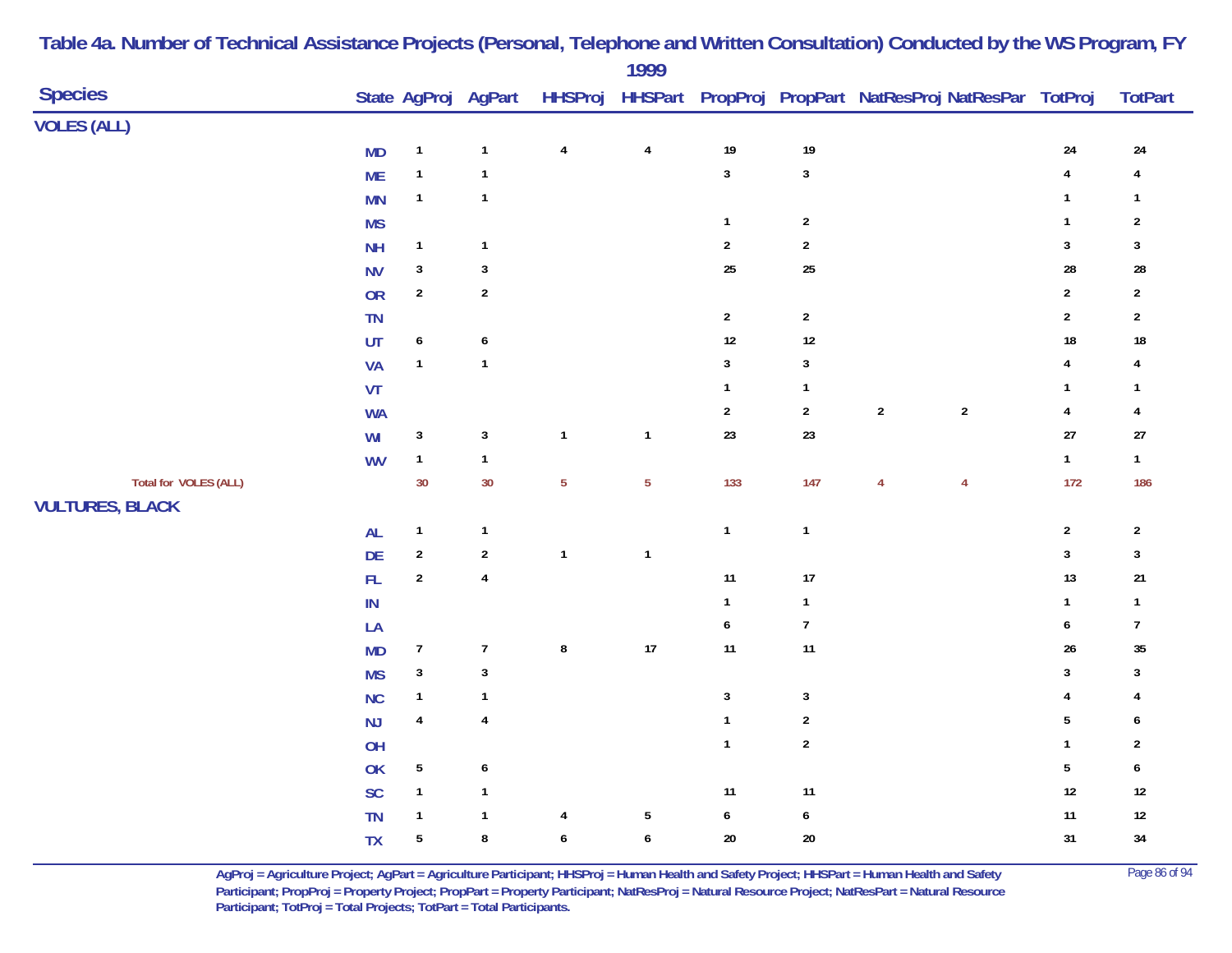|                                  |                 |              |                     |                | 1777                    |                         |                         |                                                                |                  |                         |
|----------------------------------|-----------------|--------------|---------------------|----------------|-------------------------|-------------------------|-------------------------|----------------------------------------------------------------|------------------|-------------------------|
| <b>Species</b>                   |                 |              | State AgProj AgPart |                |                         |                         |                         | HHSProj HHSPart PropProj PropPart NatResProj NatResPar TotProj |                  | <b>TotPart</b>          |
| <b>VULTURES, BLACK</b>           |                 |              |                     |                |                         |                         |                         |                                                                |                  |                         |
|                                  | <b>VA</b>       | $27\,$       | ${\bf 28}$          | $\sqrt{5}$     | $\sqrt{5}$              | $22\,$                  | $22\,$                  |                                                                | 54               | ${\bf 55}$              |
|                                  | <b>WV</b>       |              |                     |                |                         | $\overline{\mathbf{3}}$ | $\mathbf{3}$            |                                                                | $\mathbf{3}$     | $\mathbf{3}$            |
| <b>Total for VULTURES, BLACK</b> |                 | 59           | 66                  | 24             | 34                      | 97                      | 106                     |                                                                | 180              | 206                     |
| <b>VULTURES, TURKEY</b>          |                 |              |                     |                |                         |                         |                         |                                                                |                  |                         |
|                                  | CA              |              |                     | $\mathbf{3}$   | $\boldsymbol{6}$        | $\overline{\mathbf{c}}$ | $20\,$                  |                                                                | $\sqrt{5}$       | $26\,$                  |
|                                  | DE              |              |                     | 4              | $\pmb{4}$               | $\sqrt{2}$              | $\boldsymbol{2}$        |                                                                | 6                | $\pmb{6}$               |
|                                  | $\textsf{IN}{}$ |              |                     | $\overline{2}$ | $\sqrt{2}$              | $5\,$                   | $\overline{5}$          |                                                                | $\overline{7}$   | $\overline{7}$          |
|                                  | <b>KS</b>       |              |                     |                |                         | $\overline{4}$          | 10                      |                                                                | 4                | $10\,$                  |
|                                  | <b>KY</b>       | $\mathbf{1}$ | $\mathbf{1}$        | $\mathbf{1}$   | $\mathbf{1}$            | $\mathbf{3}$            | $\mathbf{3}$            |                                                                | $\sqrt{5}$       | $\sqrt{5}$              |
|                                  | <b>MA</b>       |              |                     |                |                         | $\mathbf{1}$            | $\mathbf{1}$            |                                                                | $\mathbf{1}$     | $\mathbf{1}$            |
|                                  | MD              |              |                     | 39             | $40\,$                  | $22\,$                  | $22\,$                  |                                                                | 61               | $62\,$                  |
|                                  | M <sub>l</sub>  |              |                     | $\mathbf{3}$   | $\pmb{4}$               | $\overline{4}$          | $\boldsymbol{6}$        |                                                                | $\boldsymbol{7}$ | $10\,$                  |
|                                  | <b>MN</b>       |              |                     |                |                         | $\mathbf{1}$            | $\mathbf{1}$            |                                                                | $\mathbf{1}$     | $\mathbf{1}$            |
|                                  | <b>MO</b>       |              |                     |                |                         | $\mathbf{1}$            | $\mathbf{1}$            |                                                                | $\mathbf{1}$     | $\mathbf{1}$            |
|                                  | NC              | $\mathbf{1}$ | $\mathbf{1}$        |                |                         | 3                       | $\mathbf{3}$            |                                                                | 4                | 4                       |
|                                  | NJ              |              |                     |                |                         | 8                       | 8                       |                                                                | 8                | 8                       |
|                                  | <b>NV</b>       |              |                     | $\sqrt{2}$     | $\overline{\mathbf{c}}$ | $\sqrt{2}$              | $\boldsymbol{2}$        |                                                                | 4                | 4                       |
|                                  | <b>NY</b>       |              |                     |                |                         | $\sqrt{5}$              | $\boldsymbol{6}$        |                                                                | $\sqrt{5}$       | 6                       |
|                                  | OH              |              |                     | $\overline{4}$ | $\bf 8$                 | $\mathbf{3}$            | 5                       |                                                                | $\overline{7}$   | 13                      |
|                                  | OK              |              |                     | $\overline{4}$ | $\pmb{4}$               | $\sqrt{2}$              | $\overline{\mathbf{c}}$ |                                                                | 6                | 6                       |
|                                  | PA              |              |                     | $\mathbf{1}$   | $\mathbf{1}$            | $\overline{5}$          | $\overline{5}$          |                                                                | 6                | 6                       |
|                                  | R <sub>l</sub>  |              |                     |                |                         | $\overline{1}$          | $\mathbf{1}$            |                                                                | -1               | $\mathbf{1}$            |
|                                  | SC              |              |                     |                |                         | $\overline{1}$          | $\mathbf{1}$            |                                                                | $\mathbf{1}$     | $\mathbf{1}$            |
|                                  | <b>SD</b>       |              |                     |                |                         | $\overline{4}$          | 10                      |                                                                | $\overline{4}$   | $10\,$                  |
|                                  | TX              |              |                     | $\sqrt{3}$     | $\sqrt{3}$              | $\overline{4}$          | 4                       |                                                                | $\boldsymbol{7}$ | $\overline{7}$          |
|                                  | <b>VA</b>       | $\mathbf{1}$ | $\mathbf 1$         | $\sqrt{2}$     | $\boldsymbol{2}$        | $\boldsymbol{9}$        | 9                       |                                                                | $12\,$           | $12\,$                  |
|                                  | VT              | $\mathbf{1}$ | $\mathbf{1}$        |                |                         |                         |                         |                                                                | $\mathbf{1}$     | $\mathbf{1}$            |
|                                  | <b>WA</b>       |              |                     | $\sqrt{2}$     | $\sqrt{2}$              | $\sqrt{2}$              | $\sqrt{2}$              |                                                                | 4                | $\overline{\mathbf{4}}$ |
|                                  | W <sub>l</sub>  |              |                     |                |                         | $\overline{4}$          | $\pmb{4}$               | $\mathbf{1}$<br>$\mathbf{1}$                                   | $\sqrt{5}$       | $\sqrt{5}$              |
|                                  | <b>WV</b>       |              |                     |                |                         | $\mathbf{1}$            | $\mathbf{1}$            |                                                                | $\mathbf{1}$     | $\mathbf 1$             |
|                                  |                 |              |                     |                |                         |                         |                         |                                                                |                  |                         |

> **AgProj = Agriculture Project; AgPart = Agriculture Participant; HHSProj = Human Health and Safety Project; HHSPart = Human Health and Safety** Page 87 of 94 **Participant; PropProj = Property Project; PropPart = Property Participant; NatResProj = Natural Resource Project; NatResPart = Natural Resource**  Participant; TotProj = Total Projects; TotPart = Total Participants.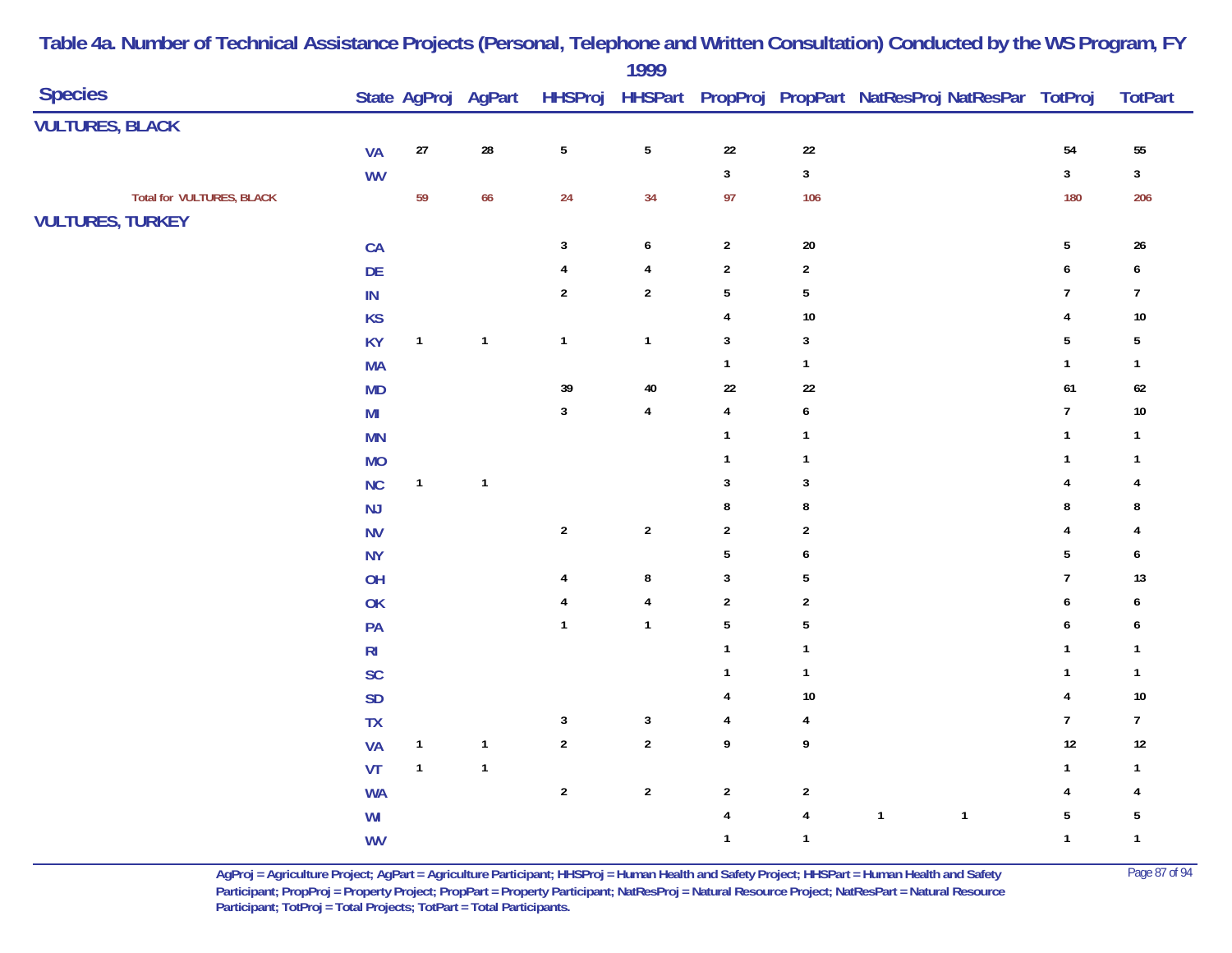|                                       |               |                  |                     |                | 1777                    |                |                |              |                                                        |                         |                |
|---------------------------------------|---------------|------------------|---------------------|----------------|-------------------------|----------------|----------------|--------------|--------------------------------------------------------|-------------------------|----------------|
| <b>Species</b>                        |               |                  | State AgProj AgPart | <b>HHSProj</b> |                         |                |                |              | HHSPart PropProj PropPart NatResProj NatResPar TotProj |                         | <b>TotPart</b> |
| <b>VULTURES, TURKEY</b>               |               |                  |                     |                |                         |                |                |              |                                                        |                         |                |
| <b>Total for VULTURES, TURKEY</b>     |               | $\overline{4}$   | $\overline{4}$      | 70             | 79                      | 99             | 134            | $\mathbf{1}$ | $\overline{1}$                                         | 174                     | 218            |
| <b>VULTURES, z-(MIXED)</b>            |               |                  |                     |                |                         |                |                |              |                                                        |                         |                |
|                                       | <b>AL</b>     |                  |                     | $\pmb{4}$      | $\sqrt{5}$              | 22             | $23\,$         |              |                                                        | $26\,$                  | ${\bf 28}$     |
|                                       | <b>AR</b>     |                  |                     |                |                         | $\sqrt{5}$     | $\overline{5}$ |              |                                                        | $\overline{5}$          | $\sqrt{5}$     |
|                                       | DE            |                  |                     | $\mathbf{1}$   | $\mathbf{1}$            | $\mathbf{1}$   | $\mathbf{1}$   |              |                                                        | $\overline{\mathbf{2}}$ | $\sqrt{2}$     |
|                                       | $\mathsf{FL}$ |                  |                     | $\mathbf{3}$   | $10$                    | $\mathbf{3}$   | $\mathbf{3}$   |              |                                                        | 6                       | 13             |
|                                       | GA            | $5\phantom{.0}$  | $\sqrt{5}$          | $10\,$         | $10\,$                  | 31             | 35             |              |                                                        | 46                      | $50\,$         |
|                                       | KY            |                  |                     |                |                         | $\overline{2}$ | $\mathbf{3}$   |              |                                                        | $\sqrt{2}$              | $\mathbf{3}$   |
|                                       | <b>MD</b>     |                  |                     | 22             | 31                      | 13             | 17             |              |                                                        | $35\,$                  | 48             |
|                                       | <b>MS</b>     |                  |                     |                |                         | $\mathbf{1}$   | $\mathbf{1}$   |              |                                                        | $\mathbf{1}$            | $\mathbf{1}$   |
|                                       | OH            | $\mathbf{1}$     | $\overline{2}$      |                |                         |                |                |              |                                                        | $\mathbf{1}$            | $\overline{2}$ |
|                                       | <b>SC</b>     |                  |                     |                |                         | 20             | $26\,$         |              |                                                        | $20\,$                  | $26\,$         |
|                                       | <b>TN</b>     | $\overline{a}$   | $\sqrt{2}$          | $\sqrt{3}$     | $\overline{\mathbf{4}}$ | $\bf 8$        | 9              |              |                                                        | $13$                    | 15             |
|                                       | <b>TX</b>     | $\sqrt{5}$       | $\pmb{4}$           | 11             | 11                      | 15             | $19$           |              |                                                        | 31                      | 34             |
|                                       | <b>VA</b>     | $\boldsymbol{2}$ | $\sqrt{2}$          | $17$           | $18\,$                  | ${\bf 28}$     | $30\,$         |              |                                                        | $47\,$                  | $50\,$         |
| Total for VULTURES, z-(MIXED)         |               | 15               | 15                  | 71             | $90\,$                  | 149            | 172            |              |                                                        | 235                     | 277            |
| <b>WADING BIRDS (OTHER)</b>           |               |                  |                     |                |                         |                |                |              |                                                        |                         |                |
|                                       | LA            | $45\,$           | 47                  |                |                         |                |                |              |                                                        | 45                      | 47             |
|                                       | <b>WA</b>     |                  |                     | $\overline{2}$ | $\sqrt{2}$              | $\overline{2}$ | $\overline{2}$ |              |                                                        | $\overline{4}$          | $\overline{4}$ |
| <b>Total for WADING BIRDS (OTHER)</b> |               | 45               | 47                  | $\overline{2}$ | $\overline{2}$          | $\overline{2}$ | $\mathbf 2$    |              |                                                        | 49                      | 51             |
| <b>WAXWINGS, CEDAR</b>                |               |                  |                     |                |                         |                |                |              |                                                        |                         |                |
|                                       | <b>AR</b>     | $\mathbf{1}$     | $\mathbf{1}$        |                |                         |                |                |              |                                                        | $\mathbf{1}$            | $\mathbf{1}$   |
|                                       | CA            | $\sqrt{3}$       | $\sqrt{3}$          |                |                         |                |                |              |                                                        | 3                       | $\mathbf{3}$   |
|                                       | LA            | $\boldsymbol{2}$ | $\sqrt{2}$          |                |                         | $\overline{1}$ | $\mathbf{1}$   |              |                                                        | 3                       | $\mathbf{3}$   |
|                                       | <b>ME</b>     | $\mathbf{3}$     | $\sqrt{3}$          | $\mathbf{1}$   | $\mathbf{1}$            |                |                |              |                                                        | $\overline{4}$          | $\overline{4}$ |
|                                       | MI            | $\mathbf{1}$     | $\mathbf{1}$        |                |                         |                |                |              |                                                        | $\mathbf{1}$            | $\mathbf{1}$   |
|                                       | <b>ND</b>     | $\mathbf{1}$     | $\mathbf{1}$        |                |                         |                |                |              |                                                        | $\mathbf{1}$            | $\mathbf{1}$   |
|                                       | OR            | $\mathbf{1}$     | $\mathbf{1}$        |                |                         |                |                |              |                                                        | $\mathbf{1}$            | $\mathbf{1}$   |
| Total for WAXWINGS, CEDAR             |               | 12               | 12                  | $\overline{1}$ | $\mathbf{1}$            | $\overline{1}$ | $\overline{1}$ |              |                                                        | 14                      | 14             |
| $1810 - 8000 + 8040 + 35$             |               |                  |                     |                |                         |                |                |              |                                                        |                         |                |

**WEASELS (ALL)**

**AgProj = Agriculture Project; AgPart = Agriculture Participant; HHSProj = Human Health and Safety Project; HHSPart = Human Health and Safety** Page 88 of 94 **Participant; PropProj = Property Project; PropPart = Property Participant; NatResProj = Natural Resource Project; NatResPart = Natural Resource**  Participant; TotProj = Total Projects; TotPart = Total Participants.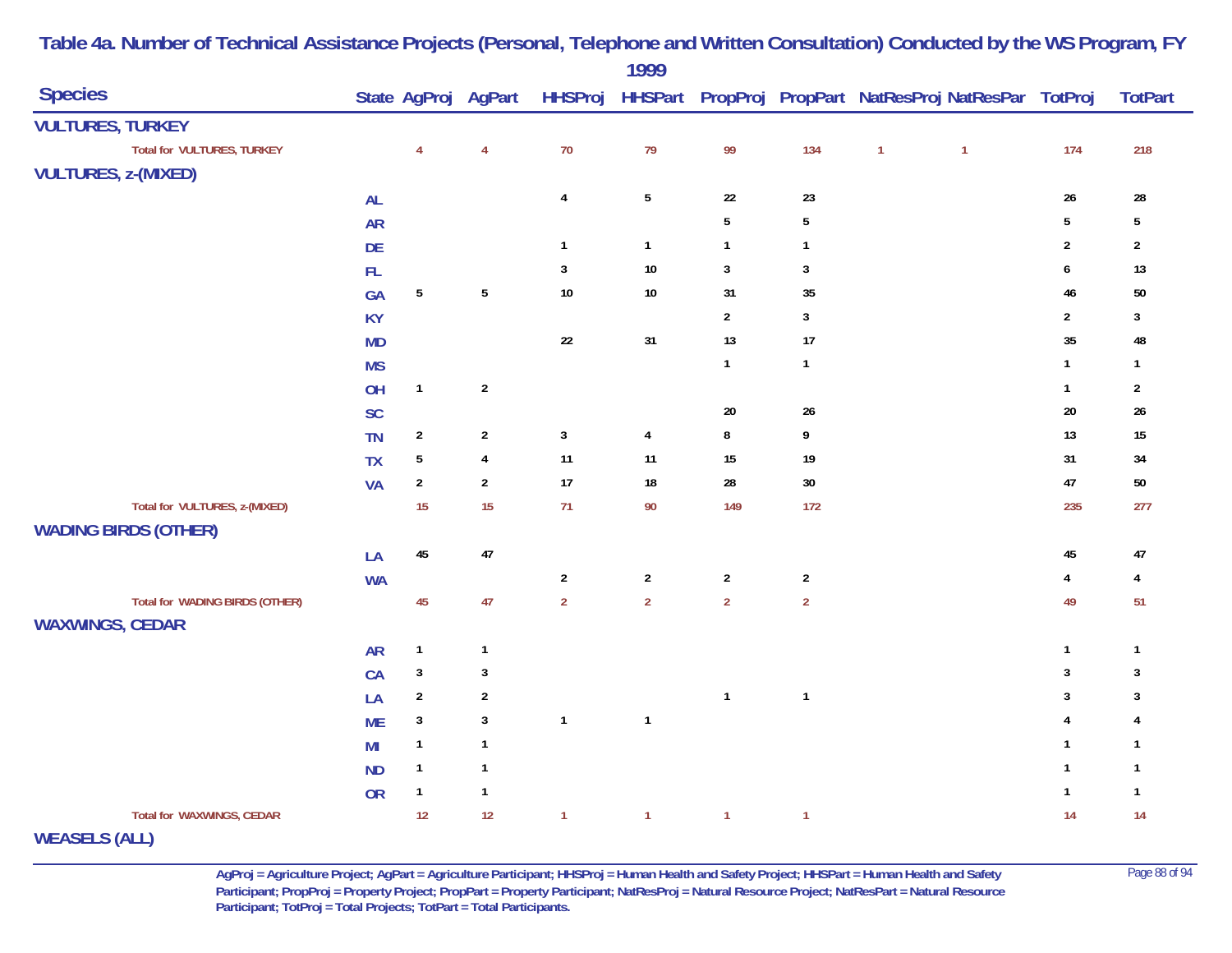| <b>Species</b>                                             |               |                  | State AgProj AgPart |                  | 1777             |                |                  | HHSProj HHSPart PropProj PropPart NatResProj NatResPar TotProj |                  | <b>TotPart</b> |
|------------------------------------------------------------|---------------|------------------|---------------------|------------------|------------------|----------------|------------------|----------------------------------------------------------------|------------------|----------------|
| <b>WEASELS (ALL)</b>                                       |               |                  |                     |                  |                  |                |                  |                                                                |                  |                |
|                                                            | $\mathsf{AK}$ |                  |                     | $\mathbf 2$      | $\sqrt{2}$       | $\sqrt{2}$     | $\boldsymbol{2}$ |                                                                | 4                | 4              |
|                                                            | CA            |                  |                     |                  |                  | $\mathbf{1}$   | $\mathbf{3}$     |                                                                | $\mathbf{1}$     | $\mathbf{3}$   |
|                                                            | $\sf ID$      | $\sqrt{2}$       | $\sqrt{2}$          |                  |                  |                |                  |                                                                | $\mathbf 2$      | $\overline{2}$ |
|                                                            | $\sf IN$      | $\mathsf 3$      | $\mathbf 3$         |                  |                  |                |                  |                                                                | $\mathbf 3$      | $\mathbf{3}$   |
|                                                            | <b>MA</b>     | $\mathbf{1}$     | $\mathbf{1}$        |                  |                  |                |                  |                                                                | $\mathbf{1}$     | $\mathbf{1}$   |
|                                                            | <b>MD</b>     | $\mathbf{1}$     | $\mathbf{1}$        | $\mathbf{1}$     | $\mathbf{1}$     |                |                  |                                                                | $\sqrt{2}$       | $\sqrt{2}$     |
|                                                            | <b>NC</b>     | $\mathbf{1}$     | $\mathbf{1}$        |                  |                  |                |                  |                                                                | $\mathbf{1}$     | $\mathbf{1}$   |
|                                                            | <b>ND</b>     | $\mathbf{1}$     | $\mathbf{1}$        |                  |                  |                |                  |                                                                | $\mathbf{1}$     | $\mathbf{1}$   |
|                                                            | <b>NE</b>     | $\sqrt{2}$       | $\boldsymbol{2}$    |                  |                  |                |                  |                                                                | $\sqrt{2}$       | $\sqrt{2}$     |
|                                                            | <b>NH</b>     | $\mathbf{1}$     | $\mathbf{1}$        |                  |                  | $\overline{2}$ | $\overline{2}$   |                                                                | $\mathbf{3}$     | $\mathbf{3}$   |
|                                                            | <b>NV</b>     |                  |                     | $\sqrt{2}$       | $\boldsymbol{2}$ | $\mathbf{1}$   | $\mathbf{1}$     |                                                                | $\overline{3}$   | $\mathbf{3}$   |
|                                                            | OR            | $\mathbf{3}$     | $\pmb{4}$           |                  |                  |                |                  |                                                                | $\mathbf{3}$     | 4              |
|                                                            | UT            | $\mathbf{1}$     | $\mathbf{1}$        |                  |                  |                |                  |                                                                | $\mathbf{1}$     | $\mathbf{1}$   |
|                                                            | VT            | $\pmb{4}$        | $\pmb{4}$           | $\mathbf 1$      | $\mathbf{1}$     | $\overline{4}$ | $\overline{4}$   |                                                                | 9                | 9              |
|                                                            | <b>WA</b>     | $\mathbf{1}$     | $\mathbf{1}$        |                  |                  |                |                  |                                                                | $\mathbf{1}$     | $\mathbf{1}$   |
|                                                            | WI            | $\sqrt{2}$       | $\overline{2}$      | $\boldsymbol{7}$ | $\boldsymbol{7}$ | $\overline{7}$ | $\boldsymbol{7}$ |                                                                | $16\,$           | $16\,$         |
| <b>Total for WEASELS (ALL)</b>                             |               | 23               | 24                  | 13               | 13               | 17             | 19               |                                                                | 53               | 56             |
| <b>WOLVES, GRAY/TIMBER</b>                                 |               |                  |                     |                  |                  |                |                  |                                                                |                  |                |
|                                                            | <b>AK</b>     |                  |                     | $\sqrt{2}$       | $\sqrt{2}$       | $\sqrt{2}$     | $\mathbf 2$      |                                                                | $\overline{4}$   | $\overline{4}$ |
|                                                            | $\mathsf{ID}$ | $\sqrt{3}$       | $\mathbf{3}$        |                  |                  |                |                  |                                                                | $\mathbf{3}$     | $\mathbf{3}$   |
|                                                            | <b>MN</b>     | 44               | $46\,$              | $\mathbf 1$      | $\mathbf{1}$     | $22\,$         | $23\,$           |                                                                | 67               | $70\,$         |
|                                                            | <b>MT</b>     | $\boldsymbol{6}$ | 24                  |                  |                  |                |                  |                                                                | $\boldsymbol{6}$ | 24             |
|                                                            | <b>ND</b>     | $\mathbf{1}$     | $\mathbf{1}$        | $\mathbf 1$      | $\mathbf{1}$     |                |                  |                                                                | $\boldsymbol{2}$ | $\overline{2}$ |
|                                                            | WI            | 29               | $70\,$              |                  |                  | $\overline{7}$ | $\boldsymbol{7}$ | $\sqrt{2}$<br>$\sqrt{2}$                                       | 38               | 79             |
|                                                            | <b>WY</b>     | $\boldsymbol{7}$ | $10\,$              |                  |                  | $\mathbf{1}$   | $\mathbf{1}$     |                                                                | $\bf 8$          | $11\,$         |
| Total for WOLVES, GRAY/TIMBER<br><b>WOODPECKERS, DOWNY</b> |               | 90               | 154                 | $\overline{4}$   | $\overline{4}$   | 32             | 33               | $\overline{2}$<br>$\overline{2}$                               | 128              | 193            |
|                                                            | CT            |                  |                     |                  |                  | $\sqrt{3}$     | $\mathbf{3}$     |                                                                | $\sqrt{3}$       | $\mathbf{3}$   |
|                                                            | $\sf IA$      |                  |                     |                  |                  | $\overline{2}$ | $\mathbf 2$      |                                                                | $\overline{2}$   | $\overline{2}$ |
|                                                            | $\sf IN$      |                  |                     |                  |                  | 79             | $77\,$           | $\overline{4}$<br>$\overline{\mathbf{4}}$                      | 83               | 81             |

> **AgProj = Agriculture Project; AgPart = Agriculture Participant; HHSProj = Human Health and Safety Project; HHSPart = Human Health and Safety** Page 89 of 94 **Participant; PropProj = Property Project; PropPart = Property Participant; NatResProj = Natural Resource Project; NatResPart = Natural Resource**  Participant; TotProj = Total Projects; TotPart = Total Participants.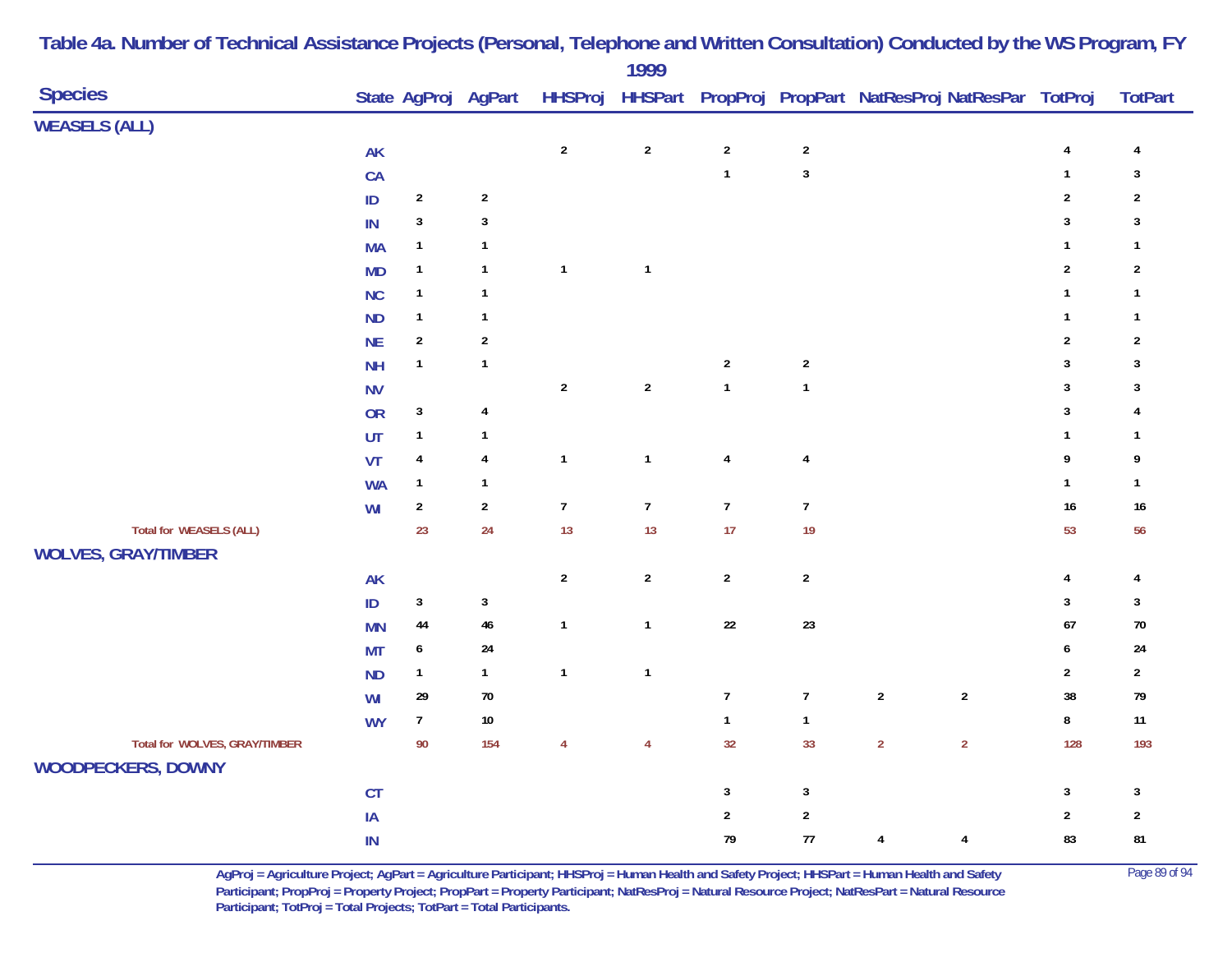| <b>Species</b>                        |           |                |                | 1777 |                         |                | State AgProj AgPart HHSProj HHSPart PropProj PropPart NatResProj NatResPar TotProj |                         | <b>TotPart</b> |
|---------------------------------------|-----------|----------------|----------------|------|-------------------------|----------------|------------------------------------------------------------------------------------|-------------------------|----------------|
| WOODPECKERS, DOWNY                    |           |                |                |      |                         |                |                                                                                    |                         |                |
|                                       | <b>KS</b> |                |                |      | $\sqrt{3}$              | $\mathbf{3}$   |                                                                                    | $\mathbf{3}$            | $\mathbf{3}$   |
|                                       | <b>MA</b> |                |                |      | $\overline{\mathbf{4}}$ | $\pmb{4}$      |                                                                                    | $\overline{\mathbf{4}}$ | $\overline{4}$ |
|                                       | MI        |                |                |      | 17                      | 17             |                                                                                    | 17                      | $17$           |
|                                       | <b>MN</b> |                |                |      | $5\phantom{.0}$         | $\sqrt{5}$     |                                                                                    | $\overline{5}$          | $\sqrt{5}$     |
|                                       | <b>MO</b> |                |                |      | $10\,$                  | $10\,$         |                                                                                    | 10                      | $10\,$         |
|                                       | NJ        |                |                |      | $\mathbf{3}$            | $\overline{4}$ |                                                                                    | $\mathbf{3}$            | 4              |
|                                       | <b>NY</b> |                |                |      | $\mathbf{1}$            | $\mathbf{1}$   |                                                                                    | $\mathbf{1}$            | $\mathbf{1}$   |
|                                       | OH        |                |                |      | 14                      | $16\,$         |                                                                                    | 14                      | $16\,$         |
|                                       | PA        |                |                |      | $\mathbf{3}$            | $\mathbf{3}$   |                                                                                    | $\overline{3}$          | $\mathbf{3}$   |
|                                       | <b>TX</b> |                |                |      | $\mathbf{1}$            | $\sqrt{2}$     |                                                                                    | $\mathbf{1}$            | $\sqrt{2}$     |
|                                       | <b>VA</b> |                |                |      | $\overline{4}$          | $\overline{4}$ |                                                                                    | $\overline{4}$          | 4              |
|                                       | WI        |                |                |      | ${\bf 87}$              | 87             |                                                                                    | 87                      | ${\bf 87}$     |
| Total for WOODPECKERS, DOWNY          |           |                |                |      | 236                     | 238            | $\overline{4}$<br>$\overline{4}$                                                   | 240                     | 242            |
| WOODPECKERS, GOLDEN-FRONTED           |           |                |                |      |                         |                |                                                                                    |                         |                |
|                                       | <b>TX</b> | $\mathbf{1}$   | $\mathbf{1}$   |      | $\overline{2}$          | $\overline{2}$ |                                                                                    | $\mathbf{3}$            | $\mathbf{3}$   |
| Total for WOODPECKERS, GOLDEN-FRONTED |           | $\overline{1}$ | $\overline{1}$ |      | $\overline{2}$          | $\overline{2}$ |                                                                                    | $\overline{3}$          | $\mathbf{3}$   |
| <b>WOODPECKERS, HAIRY</b>             |           |                |                |      |                         |                |                                                                                    |                         |                |
|                                       | CT        |                |                |      | $\sqrt{5}$              | $\sqrt{5}$     |                                                                                    | $\overline{5}$          | $5\,$          |
|                                       | IA        |                |                |      | $\sqrt{2}$              | $\sqrt{2}$     |                                                                                    | $\sqrt{2}$              | $\sqrt{2}$     |
|                                       | $\sf IN$  |                |                |      | 13                      | 13             |                                                                                    | 13                      | 13             |
|                                       | <b>MA</b> |                |                |      | $\sqrt{2}$              | $\sqrt{2}$     |                                                                                    | $\boldsymbol{2}$        | $\sqrt{2}$     |
|                                       | <b>MD</b> |                |                |      | $\mathbf{1}$            | $\mathbf{1}$   |                                                                                    | $\mathbf{1}$            | $\mathbf{1}$   |
|                                       | <b>NH</b> |                |                |      | $\mathbf{3}$            | $\mathbf{3}$   |                                                                                    | $\mathbf{3}$            | $\mathbf{3}$   |
|                                       | <b>NY</b> |                |                |      | $\mathbf{1}$            | $\mathbf{1}$   |                                                                                    | $\mathbf{1}$            | $\mathbf{1}$   |
|                                       | OH        |                |                |      | 13                      | 14             |                                                                                    | 13                      | 14             |
|                                       | TN        |                |                |      | $\sqrt{2}$              | $\overline{2}$ |                                                                                    | $\sqrt{2}$              | $\overline{2}$ |
|                                       | <b>TX</b> |                |                |      | $\mathbf{1}$            | $\mathbf{1}$   |                                                                                    | $\mathbf{1}$            | $\mathbf{1}$   |
|                                       | <b>VA</b> |                |                |      | $\sqrt{5}$              | $\sqrt{5}$     |                                                                                    | $5\phantom{a}$          | $\sqrt{5}$     |
|                                       | VT        |                |                |      | $\mathbf{1}$            | $\mathbf{1}$   |                                                                                    | $\mathbf{1}$            | $\mathbf{1}$   |
|                                       | WI        |                |                |      | $27\,$                  | $27\,$         |                                                                                    | 27                      | $27\,$         |

> **AgProj = Agriculture Project; AgPart = Agriculture Participant; HHSProj = Human Health and Safety Project; HHSPart = Human Health and Safety** Page 90 of 94 **Participant; PropProj = Property Project; PropPart = Property Participant; NatResProj = Natural Resource Project; NatResPart = Natural Resource**  Participant; TotProj = Total Projects; TotPart = Total Participants.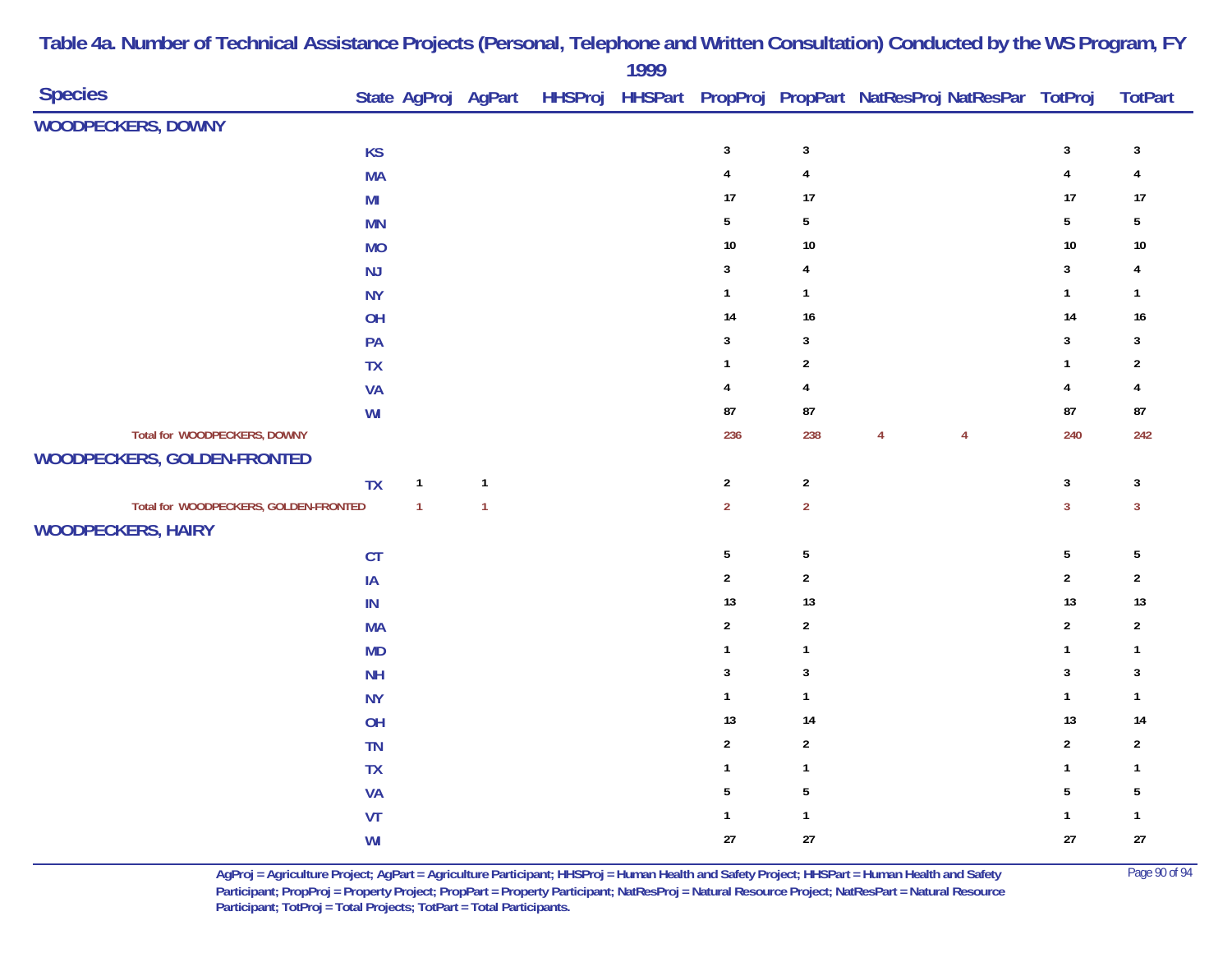| <b>Species</b>                             |               |  |                | $\frac{1}{2}$  |                 |                |                | State AgProj AgPart HHSProj HHSPart PropProj PropPart NatResProj NatResPar TotProj |                         | <b>TotPart</b> |
|--------------------------------------------|---------------|--|----------------|----------------|-----------------|----------------|----------------|------------------------------------------------------------------------------------|-------------------------|----------------|
| <b>WOODPECKERS, HAIRY</b>                  |               |  |                |                |                 |                |                |                                                                                    |                         |                |
| Total for WOODPECKERS, HAIRY               |               |  |                |                | 76              | $77\,$         |                |                                                                                    | 76                      | $77\,$         |
| <b>WOODPECKERS, PILEATED</b>               |               |  |                |                |                 |                |                |                                                                                    |                         |                |
|                                            | <b>AR</b>     |  |                |                | $\overline{4}$  | $\overline{4}$ |                |                                                                                    | $\overline{4}$          | 4              |
|                                            | CT            |  |                |                | $\sqrt{5}$      | $\sqrt{5}$     |                |                                                                                    | $\sqrt{5}$              | 5              |
|                                            | GA            |  |                |                | $\mathbf{3}$    | $\mathbf{3}$   |                |                                                                                    | $\mathbf{3}$            | $\mathbf{3}$   |
|                                            | $\mathsf{IN}$ |  |                |                | 10              | $10\,$         | $\mathbf{1}$   | $\overline{1}$                                                                     | 11                      | 11             |
|                                            | LA            |  |                |                | $\overline{2}$  | 3              |                |                                                                                    | $\overline{2}$          | $\mathbf{3}$   |
|                                            | <b>MA</b>     |  | $\mathbf{1}$   | $\mathbf{1}$   | $\overline{4}$  | 4              |                |                                                                                    | $5\,$                   | $\sqrt{5}$     |
|                                            | MD            |  |                |                | $\sqrt{2}$      | 3              |                |                                                                                    | $\sqrt{2}$              | $\mathbf{3}$   |
|                                            | MI            |  |                |                | $\overline{1}$  | $\mathbf{1}$   |                |                                                                                    | $\mathbf{1}$            | $\mathbf{1}$   |
|                                            | <b>MN</b>     |  |                |                | $\overline{1}$  | $\mathbf{1}$   |                |                                                                                    | $\mathbf{1}$            | $\mathbf{1}$   |
|                                            | <b>MS</b>     |  |                |                | $\overline{1}$  | $\mathbf{1}$   |                |                                                                                    | $\mathbf{1}$            | $\mathbf{1}$   |
|                                            | <b>MT</b>     |  |                |                | $\mathbf{1}$    | $\overline{2}$ |                |                                                                                    | $\mathbf{1}$            | $\overline{2}$ |
|                                            | <b>NY</b>     |  |                |                | $\overline{2}$  | $\overline{2}$ |                |                                                                                    | $\sqrt{2}$              | $\overline{2}$ |
|                                            | OH            |  |                |                | $\mathbf 2$     | $\mathbf{3}$   |                |                                                                                    | $\boldsymbol{2}$        | $\mathbf{3}$   |
|                                            | OK            |  |                |                | $\mathbf{1}$    | $\mathbf{1}$   |                |                                                                                    | $\mathbf{1}$            | $\mathbf{1}$   |
|                                            | <b>SC</b>     |  |                |                | $\overline{2}$  | $\overline{2}$ |                |                                                                                    | $\sqrt{2}$              | $\overline{2}$ |
|                                            | <b>TN</b>     |  |                |                | $\mathbf{1}$    | $\mathbf{1}$   |                |                                                                                    | $\mathbf{1}$            | $\mathbf{1}$   |
|                                            | <b>TX</b>     |  |                |                | 10              | $10\,$         |                |                                                                                    | $10\,$                  | $10$           |
|                                            | <b>VA</b>     |  |                |                | $\sqrt{2}$      | $\mathbf{3}$   |                |                                                                                    | $\overline{2}$          | $\mathbf{3}$   |
|                                            | VT            |  |                |                | $\mathbf{1}$    | $\mathbf{1}$   |                |                                                                                    | $\mathbf{1}$            | $\mathbf{1}$   |
|                                            | WI            |  | $\mathbf{1}$   | $\mathbf{1}$   | $5\phantom{.0}$ | $\sqrt{5}$     |                |                                                                                    | $\boldsymbol{6}$        | 6              |
| Total for WOODPECKERS, PILEATED            |               |  | $\overline{2}$ | $\overline{2}$ | 60              | 65             | $\overline{1}$ | $\overline{1}$                                                                     | 63                      | 68             |
| <b>WOODPECKERS, RED-COCKADED (T&amp;E)</b> |               |  |                |                |                 |                |                |                                                                                    |                         |                |
|                                            | <b>NC</b>     |  |                |                | $\mathbf{1}$    | $\mathbf{1}$   |                |                                                                                    | $\mathbf{1}$            | $\mathbf{1}$   |
| Total for WOODPECKERS, RED-COCKADED (T&E)  |               |  |                |                | $\mathbf{1}$    | $\mathbf{1}$   |                |                                                                                    | $\mathbf{1}$            | $\overline{1}$ |
| <b>WOODPECKERS, RED-HEADED</b>             |               |  |                |                |                 |                |                |                                                                                    |                         |                |
|                                            | IA            |  |                |                | $\mathbf{1}$    | $\mathbf{1}$   |                |                                                                                    | $\mathbf{1}$            | $\mathbf{1}$   |
|                                            | ${\sf IL}$    |  |                |                | 4               | $\overline{4}$ |                |                                                                                    | $\overline{\mathbf{4}}$ | 4              |
|                                            | IN            |  |                |                | $\overline{1}$  | $\mathbf{1}$   |                |                                                                                    | $\mathbf{1}$            | $\mathbf{1}$   |

> **AgProj = Agriculture Project; AgPart = Agriculture Participant; HHSProj = Human Health and Safety Project; HHSPart = Human Health and Safety** Page 91 of 94 **Participant; PropProj = Property Project; PropPart = Property Participant; NatResProj = Natural Resource Project; NatResPart = Natural Resource**  Participant; TotProj = Total Projects; TotPart = Total Participants.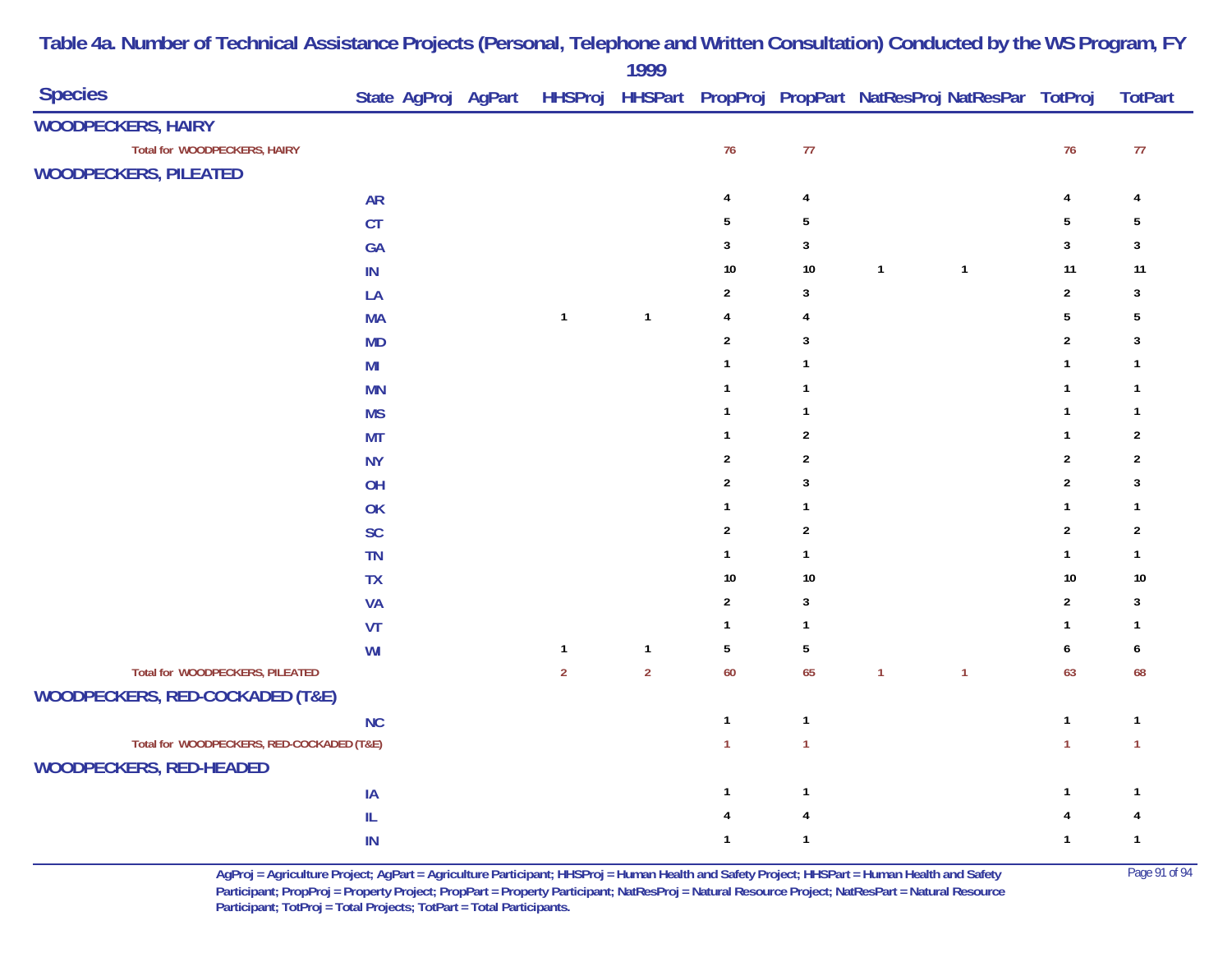| <b>Species</b>                    |                |              | State AgProj AgPart |                |                |                  |                         | HHSProj HHSPart PropProj PropPart NatResProj NatResPar TotProj |                  | <b>TotPart</b>          |
|-----------------------------------|----------------|--------------|---------------------|----------------|----------------|------------------|-------------------------|----------------------------------------------------------------|------------------|-------------------------|
| <b>WOODPECKERS, RED-HEADED</b>    |                |              |                     |                |                |                  |                         |                                                                |                  |                         |
|                                   | LA             |              |                     | $\mathbf{1}$   | $\overline{1}$ | $\overline{2}$   | $\sqrt{2}$              |                                                                | $\mathbf{3}$     | $\mathbf{3}$            |
|                                   | MN             |              |                     |                |                | $\mathbf{1}$     | $\mathbf{1}$            |                                                                | $\mathbf{1}$     | $\overline{\mathbf{1}}$ |
|                                   | <b>MO</b>      |              |                     |                |                | $\mathbf{1}$     | $\mathbf{1}$            |                                                                | $\mathbf{1}$     | $\mathbf{1}$            |
|                                   | <b>MS</b>      |              |                     |                |                | $\mathbf{1}$     | $\mathbf{1}$            |                                                                | $\mathbf{1}$     | $\overline{1}$          |
|                                   | OK             |              |                     | $\mathsf 3$    | $\mathbf{3}$   | $\overline{2}$   | $\sqrt{2}$              |                                                                | $5\,$            | $\sqrt{5}$              |
|                                   | ${\sf TX}$     |              |                     |                |                | $\mathbf{3}$     | $\mathbf{3}$            |                                                                | $\sqrt{3}$       | 3                       |
|                                   | <b>WA</b>      |              |                     |                |                | $\overline{4}$   | $\overline{\mathbf{4}}$ |                                                                | $\overline{4}$   | 4                       |
|                                   | <b>WY</b>      |              |                     |                |                | $\mathbf{1}$     | $\mathbf{1}$            |                                                                | $\mathbf{1}$     | $\overline{1}$          |
| Total for WOODPECKERS, RED-HEADED |                |              |                     | $\overline{4}$ | $\overline{4}$ | 21               | 21                      |                                                                | 25               | 25                      |
| <b>WOODPECKERS, z-(OTHER)</b>     |                |              |                     |                |                |                  |                         |                                                                |                  |                         |
|                                   | AL             |              |                     |                |                | $\boldsymbol{6}$ | 6                       |                                                                | $\boldsymbol{6}$ | 6                       |
|                                   | <b>AR</b>      |              |                     |                |                | $\overline{4}$   | 4                       |                                                                | $\pmb{4}$        | 4                       |
|                                   | <b>AZ</b>      |              |                     | 4              | $\overline{4}$ | 95               | 99                      |                                                                | 99               | 103                     |
|                                   | CA             | $\mathbf{1}$ | $\mathbf{1}$        | $\overline{1}$ | $\sqrt{2}$     | $19$             | 34                      |                                                                | 21               | 37                      |
|                                   | CO             | $\mathbf{1}$ | $\mathbf{1}$        |                |                | $\mathbf{1}$     | $\mathbf{1}$            |                                                                | $\overline{2}$   | $\overline{2}$          |
|                                   | CT             |              |                     |                |                | $\boldsymbol{6}$ | $\boldsymbol{6}$        |                                                                | $\boldsymbol{6}$ | $\pmb{6}$               |
|                                   | GA             |              |                     |                |                | $\boldsymbol{9}$ | 12                      |                                                                | $\boldsymbol{9}$ | $12$                    |
|                                   | IL.            |              |                     |                |                | 14               | 28                      |                                                                | $14$             | ${\bf 28}$              |
|                                   | <b>KY</b>      |              |                     |                |                | 13               | 14                      |                                                                | $13$             | 14                      |
|                                   | <b>MA</b>      |              |                     |                |                | $5\phantom{.0}$  | $\overline{5}$          |                                                                | $5\phantom{a}$   | $\sqrt{5}$              |
|                                   | <b>MD</b>      |              |                     | $11$           | 11             | 63               | 63                      |                                                                | $74$             | 74                      |
|                                   | <b>ME</b>      |              |                     |                |                | $\mathbf{1}$     | $\mathbf{1}$            |                                                                | $\mathbf{1}$     | $\mathbf{1}$            |
|                                   | M <sub>l</sub> |              |                     |                |                | $\overline{2}$   | $\sqrt{2}$              |                                                                | $\sqrt{2}$       | $\sqrt{2}$              |
|                                   | <b>MN</b>      |              |                     |                |                | $\mathbf{1}$     | $\mathbf{1}$            |                                                                | $\mathbf{1}$     | $\overline{1}$          |
|                                   | <b>MO</b>      |              |                     |                |                | $\mathbf{1}$     | $\mathbf{1}$            |                                                                | $\mathbf{1}$     | $\overline{1}$          |
|                                   | <b>MS</b>      |              |                     |                |                | $\sqrt{2}$       | $\boldsymbol{2}$        |                                                                | $\sqrt{2}$       | $\overline{2}$          |
|                                   | NC             |              |                     |                |                | $\sqrt{2}$       | $\sqrt{2}$              |                                                                | $\sqrt{2}$       | $\sqrt{2}$              |
|                                   | ND             |              |                     |                |                | 6                | $\boldsymbol{7}$        |                                                                | $\boldsymbol{6}$ | $\overline{7}$          |
|                                   | <b>NH</b>      |              |                     |                |                | $16\,$           | 16                      |                                                                | $16\,$           | $16$                    |
|                                   | NJ             |              |                     |                |                | $\sqrt{5}$       | $\overline{5}$          |                                                                | $\overline{5}$   | $\overline{5}$          |

> **AgProj = Agriculture Project; AgPart = Agriculture Participant; HHSProj = Human Health and Safety Project; HHSPart = Human Health and Safety** Page 92 of 94 **Participant; PropProj = Property Project; PropPart = Property Participant; NatResProj = Natural Resource Project; NatResPart = Natural Resource**  Participant; TotProj = Total Projects; TotPart = Total Participants.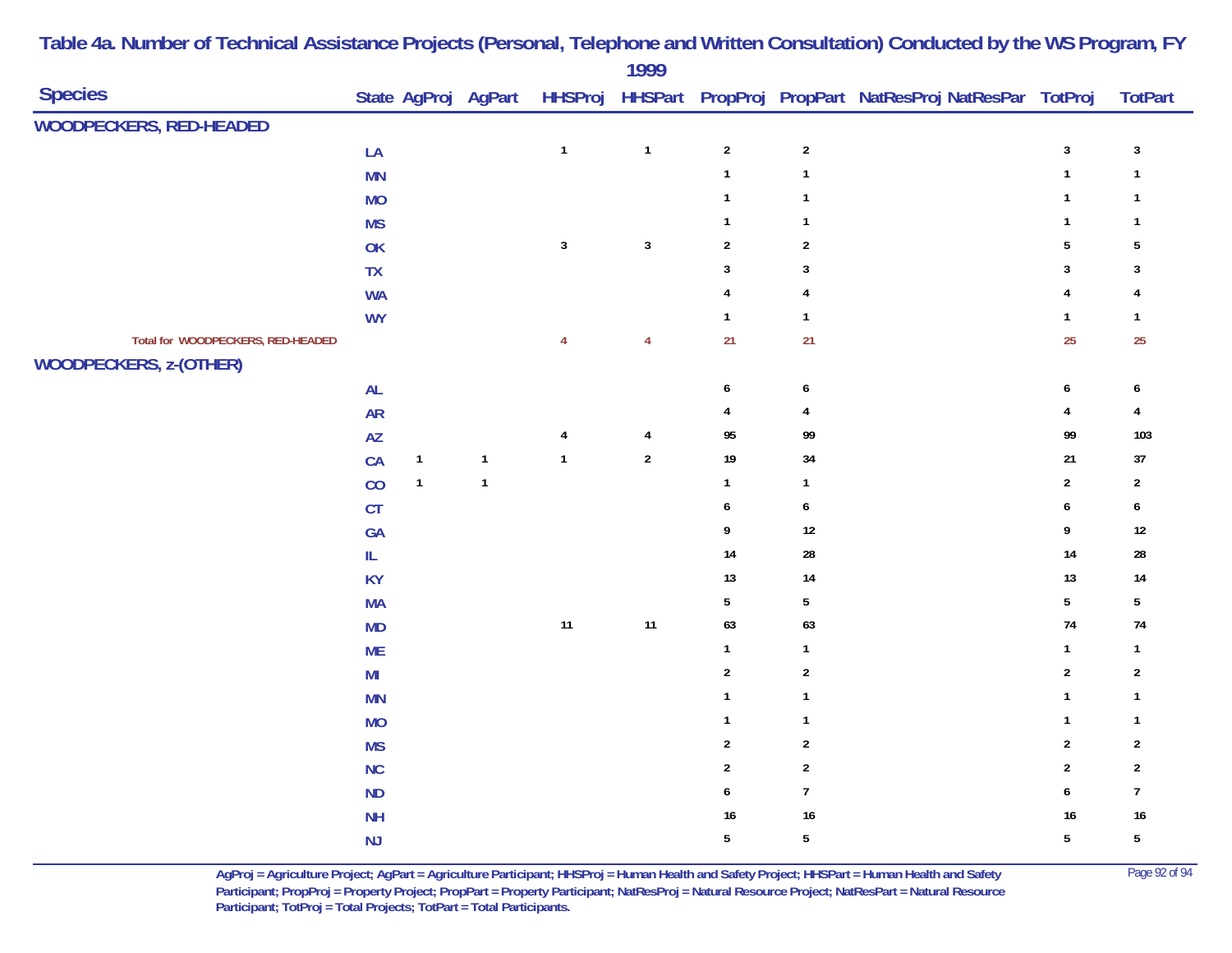| <b>Species</b>                                                  |                                                         |                |                |                  | $\frac{1}{2}$    |                |                         | State AgProj AgPart HHSProj HHSPart PropProj PropPart NatResProj NatResPar TotProj |                |                  | <b>TotPart</b> |
|-----------------------------------------------------------------|---------------------------------------------------------|----------------|----------------|------------------|------------------|----------------|-------------------------|------------------------------------------------------------------------------------|----------------|------------------|----------------|
| <b>WOODPECKERS, z-(OTHER)</b>                                   |                                                         |                |                |                  |                  |                |                         |                                                                                    |                |                  |                |
|                                                                 | <b>NM</b>                                               |                |                |                  |                  | $\mathbf{1}$   | $\mathbf{1}$            |                                                                                    |                | $\mathbf{1}$     | $\mathbf{1}$   |
|                                                                 | <b>NV</b>                                               |                |                |                  |                  | $\mathbf{1}$   | $\mathbf{1}$            |                                                                                    |                | $\mathbf{1}$     | $\mathbf{1}$   |
|                                                                 | <b>NY</b>                                               |                |                |                  |                  | $\sqrt{2}$     | $\sqrt{2}$              |                                                                                    |                | $\overline{2}$   | $\overline{2}$ |
|                                                                 | OH                                                      |                |                |                  |                  | $\overline{2}$ | $\sqrt{2}$              |                                                                                    |                | $\mathbf 2$      | $\sqrt{2}$     |
|                                                                 | OK                                                      |                |                | $\boldsymbol{7}$ | $\boldsymbol{7}$ |                |                         |                                                                                    |                | $\boldsymbol{7}$ | $\overline{7}$ |
|                                                                 | PA                                                      |                |                |                  |                  | $\sqrt{2}$     | $\overline{2}$          |                                                                                    |                | $\mathbf{2}$     | $\sqrt{2}$     |
|                                                                 | SC                                                      |                |                |                  |                  | 9              | 9                       | $\overline{1}$                                                                     | $\mathbf{1}$   | $10\,$           | $10\,$         |
|                                                                 | <b>TN</b>                                               |                |                |                  |                  | 9              | 9                       |                                                                                    |                | 9                | 9              |
|                                                                 | <b>TX</b>                                               | $\mathbf{1}$   | $\mathbf{1}$   | $\mathbf{1}$     | $\mathbf{1}$     | 27             | 28                      |                                                                                    |                | 29               | $30\,$         |
|                                                                 | UT                                                      |                |                | $\mathbf{1}$     | $\mathbf{1}$     | $\overline{2}$ | $\overline{2}$          |                                                                                    |                | $\mathbf 3$      | $\mathbf{3}$   |
|                                                                 | <b>VA</b>                                               |                |                |                  |                  | $\mathbf{1}$   | $\mathbf{1}$            |                                                                                    |                | $\mathbf{1}$     | $\mathbf{1}$   |
|                                                                 | VT                                                      |                |                |                  |                  | $\overline{2}$ | $\overline{2}$          |                                                                                    |                | $\boldsymbol{2}$ | $\sqrt{2}$     |
|                                                                 | <b>WA</b>                                               |                |                |                  |                  | $\pmb{4}$      | $\overline{\mathbf{4}}$ |                                                                                    |                | $\pmb{4}$        | $\overline{4}$ |
|                                                                 | $\ensuremath{\mathsf{W}}\xspace\ensuremath{\mathsf{I}}$ |                |                | 9                | 9                | 122            | 122                     |                                                                                    |                | 131              | 131            |
|                                                                 | <b>WV</b>                                               |                |                |                  |                  | $\overline{4}$ | $\overline{4}$          |                                                                                    |                | $\pmb{4}$        | 4              |
|                                                                 | <b>WY</b>                                               |                |                |                  |                  | $\mathbf{3}$   | $\mathbf{3}$            |                                                                                    |                | $\mathbf 3$      | $\mathbf{3}$   |
| Total for WOODPECKERS, z-(OTHER)<br><b>z-AMPHIBIANS (OTHER)</b> |                                                         | $\overline{3}$ | $\overline{3}$ | 34               | 35               | 462            | 501                     | $\mathbf{1}$                                                                       | $\overline{1}$ | 500              | 540            |
|                                                                 | GA                                                      |                |                | $\mathbf{1}$     | $\mathbf{1}$     |                |                         |                                                                                    |                | $\mathbf{1}$     | $\mathbf{1}$   |
|                                                                 | <b>KY</b>                                               | $\mathbf{1}$   | $\mathbf{1}$   |                  |                  |                |                         |                                                                                    |                | $\mathbf{1}$     | $\mathbf{1}$   |
|                                                                 | <b>WV</b>                                               |                |                |                  |                  | $\mathbf{1}$   | $\mathbf{1}$            |                                                                                    |                | $\mathbf{1}$     | $\mathbf{1}$   |
| Total for z-AMPHIBIANS (OTHER)<br><b>z-PASSERINES (OTHER)</b>   |                                                         | $\mathbf{1}$   | $\overline{1}$ | $\mathbf{1}$     | $\mathbf{1}$     | $\overline{1}$ | $\mathbf{1}$            |                                                                                    |                | $\overline{3}$   | $\overline{3}$ |
|                                                                 | AK                                                      |                |                | $\pmb{6}$        | $\boldsymbol{6}$ | $\pmb{6}$      | $\boldsymbol{6}$        |                                                                                    |                | $12\,$           | $12$           |
|                                                                 | $\mathsf{HI}$                                           |                |                | $\mathbf{1}$     | $\mathbf{1}$     | $\mathbf{1}$   | $\mathbf{1}$            | $\mathbf{1}$                                                                       | $\sqrt{2}$     | $\sqrt{3}$       | 4              |
|                                                                 | $\sf IA$                                                |                |                |                  |                  | $\mathbf{1}$   | $\mathbf{1}$            |                                                                                    |                | $\mathbf{1}$     | $\mathbf{1}$   |
|                                                                 | MD                                                      |                |                | $32\,$           | $32\,$           | 15             | 15                      |                                                                                    |                | 47               | 47             |
|                                                                 | <b>NH</b>                                               |                |                |                  |                  | $\mathbf{1}$   | $\mathbf{1}$            |                                                                                    |                | $\mathbf{1}$     | $\mathbf{1}$   |
|                                                                 | OR                                                      | $\sqrt{2}$     | $\sqrt{2}$     |                  |                  |                |                         |                                                                                    |                | $\mathbf 2$      | $\sqrt{2}$     |
|                                                                 | TX                                                      |                |                |                  |                  | $\overline{2}$ | $\mathbf{3}$            |                                                                                    |                | $\boldsymbol{2}$ | $\mathbf{3}$   |
|                                                                 |                                                         |                |                |                  |                  |                |                         |                                                                                    |                |                  |                |

> **AgProj = Agriculture Project; AgPart = Agriculture Participant; HHSProj = Human Health and Safety Project; HHSPart = Human Health and Safety** Page 93 of 94 **Participant; PropProj = Property Project; PropPart = Property Participant; NatResProj = Natural Resource Project; NatResPart = Natural Resource**  Participant; TotProj = Total Projects; TotPart = Total Participants.